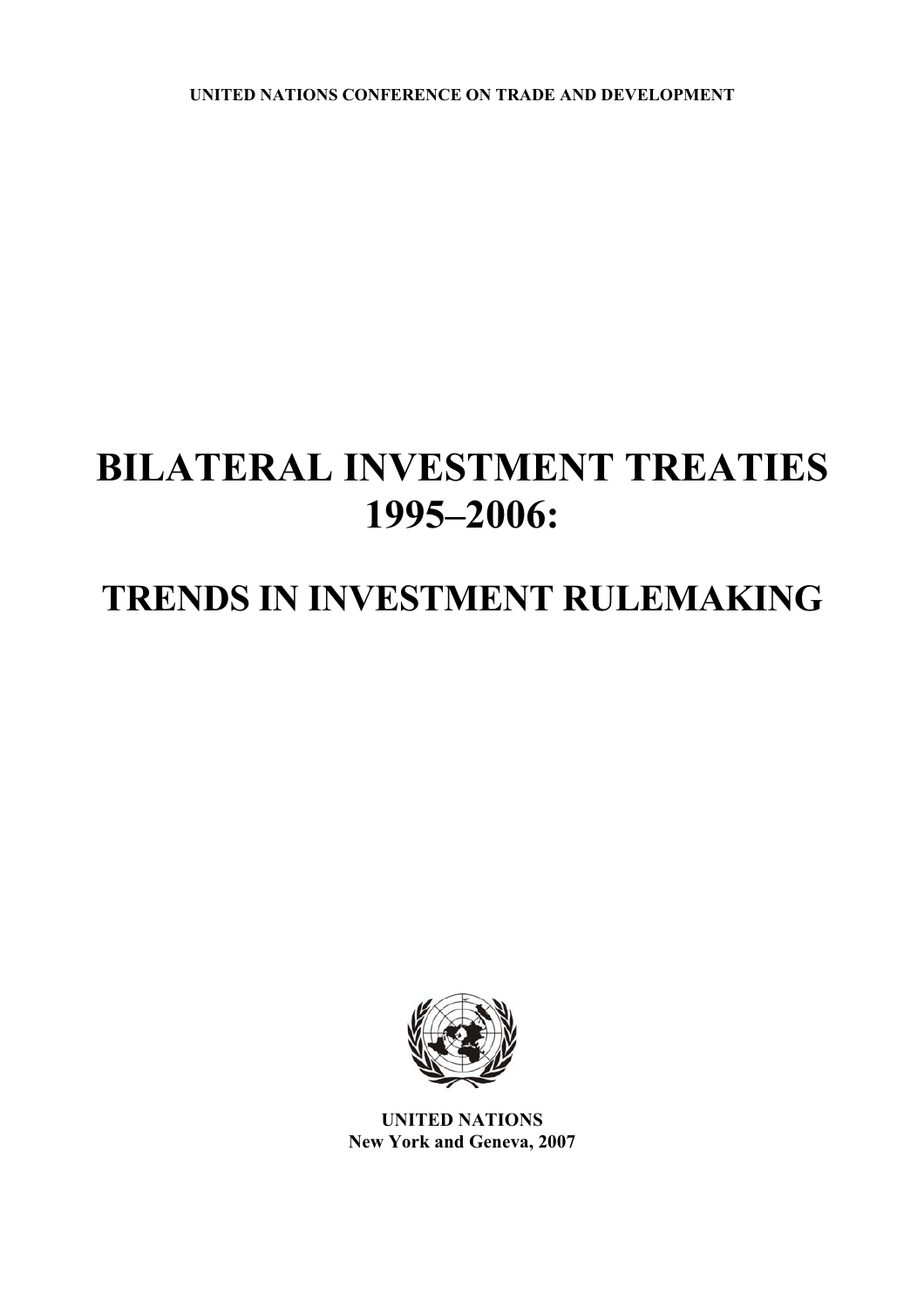## **NOTE**

As the focal point in the United Nations system for investment and technology, and building on 30 years of experience in these areas, UNCTAD, through DITE, promotes understanding of key issues, particularly matters related to foreign direct investment and transfer of technology. DITE also assists developing countries in attracting and benefiting from FDI and in building their productive capacities and international competitiveness. The emphasis is on an integrated policy approach to investment, technological capacity-building and enterprise development.

The term "country" as used in this study also refers, as appropriate, to territories or areas; the designations employed and the presentation of the material do not imply the expression of any opinion whatsoever on the part of the Secretariat of the United Nations concerning the legal status of any country, territory, city or area or of its authorities, or concerning the delimitation of its frontiers or boundaries. In addition, the designations of country groups are intended solely for statistical or analytical convenience and do not necessarily express a judgement about the stage of development reached by a particular country or area in the development process.

The following symbols have been used in the tables:

Two dots (..) indicate that data are not available or are not separately reported. Rows in tables have been omitted in those cases where no data are available for any of the elements in the row.

A hyphen (-) indicates that the item is equal to zero or its value is negligible.

A blank in a table indicates that the item is not applicable.

A slash (/) between dates representing years (e.g. 1994/1995) indicates a financial year.

Use of a dash  $(-)$  between dates representing years (e.g. 1994–1995) signifies the full period involved, including the beginning and end years.

References to "dollars" (\$) are to United States dollars, unless otherwise indicated.

Annual rates of growth or change, unless otherwise stated, refer to annual compound rates.

Because of rounding, details and percentages in tables do not necessarily add up to totals.

The material contained in this study may be freely quoted with appropriate acknowledgement.

## UNCTAD/ITE/IIT/2006/5

#### UNITED NATIONS PUBLICATION

| <i>Sales</i> No. E.06.II.D.16 |  |
|-------------------------------|--|
| ISBN 92-1-112710-6            |  |
| <b>ISSN 1814-2001</b>         |  |

Copyright © United Nations, 2007 All rights reserved Printed in Switzerland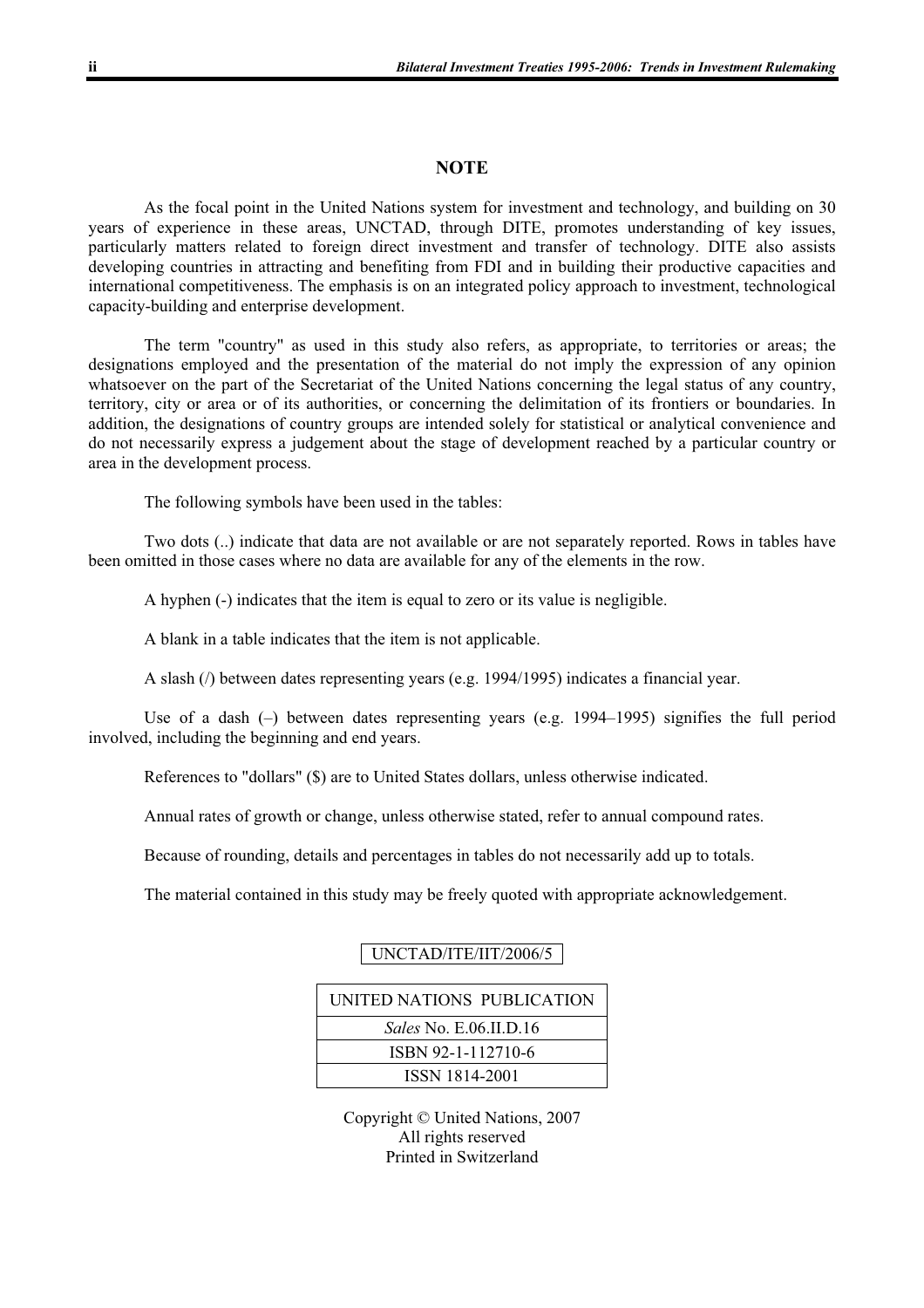# **PREFACE**

The secretariat of the United Nations Conference on Trade and Development (UNCTAD) is implementing a programme on international investment arrangements. It monitors the trends in IIAs and analyzes the emerging issues and development implications. It seeks to help developing countries participate as effectively as possible in international investment rulemaking. The programme embraces policy research and development, including the preparation of a series of issues papers; human resources capacity-building and institution-building, including national seminars, regional symposia, and training courses; and support to intergovernmental consensus-building.

The programme is implemented by a team led by James Zhan. The members of the team include Victoria Aranda, Amare Bekele, Anna Joubin-Bret, Hamed El-Kady, Joachim Karl, Marie-Estelle Rey and Jörg Weber. The members of the Review Committee are Mark Koulen, Peter Muchlinski, Antonio Parra, Patrick Robinson, Karl P. Sauvant, Pierre Sauvé, M. Sornarajah and Kenneth Vandevelde. Khalil Hamdani provides overall guidance to the programme.

This paper is part of the programme's research and policy analysis on international investment policies for development. This research builds on, and expands, UNCTAD's *Series on Issues in International Investment Agreements*. Like that series, the paper is addressed to government officials, corporate executives, representatives of non-governmental organizations, officials of international agencies and researchers.

The main objective of this paper is to update UNCTAD's 1998 study entitled *Bilateral Investment Treaties in the Mid-1990s* and to identify trends in the normative developments of each of the elements typically addressed in BITs since this last stocktaking in 1998. The study traces and explains the new issues that have emerged in recent BITs and also sets out the implications of those developments for developing countries.

The study was prepared by Roberto Echandi and Anna Joubin-Bret. Joachim Karl, Amare Bekele, Bertram Boie, Hamed El-Kady and Jörg Weber finalized the paper. Comments at various stages were provided by Victoria Aranda, Rudolf Dolzer, Marie-France Houde, Mark Kantor, Karl P. Sauvant, M. Sornarajah, Ken Vandevelde and Christopher Wilkie. Desktop published by Teresita Ventura.

> Supachai Panitchpakdi Secretary-General of UNCTAD

Geneva, February 2007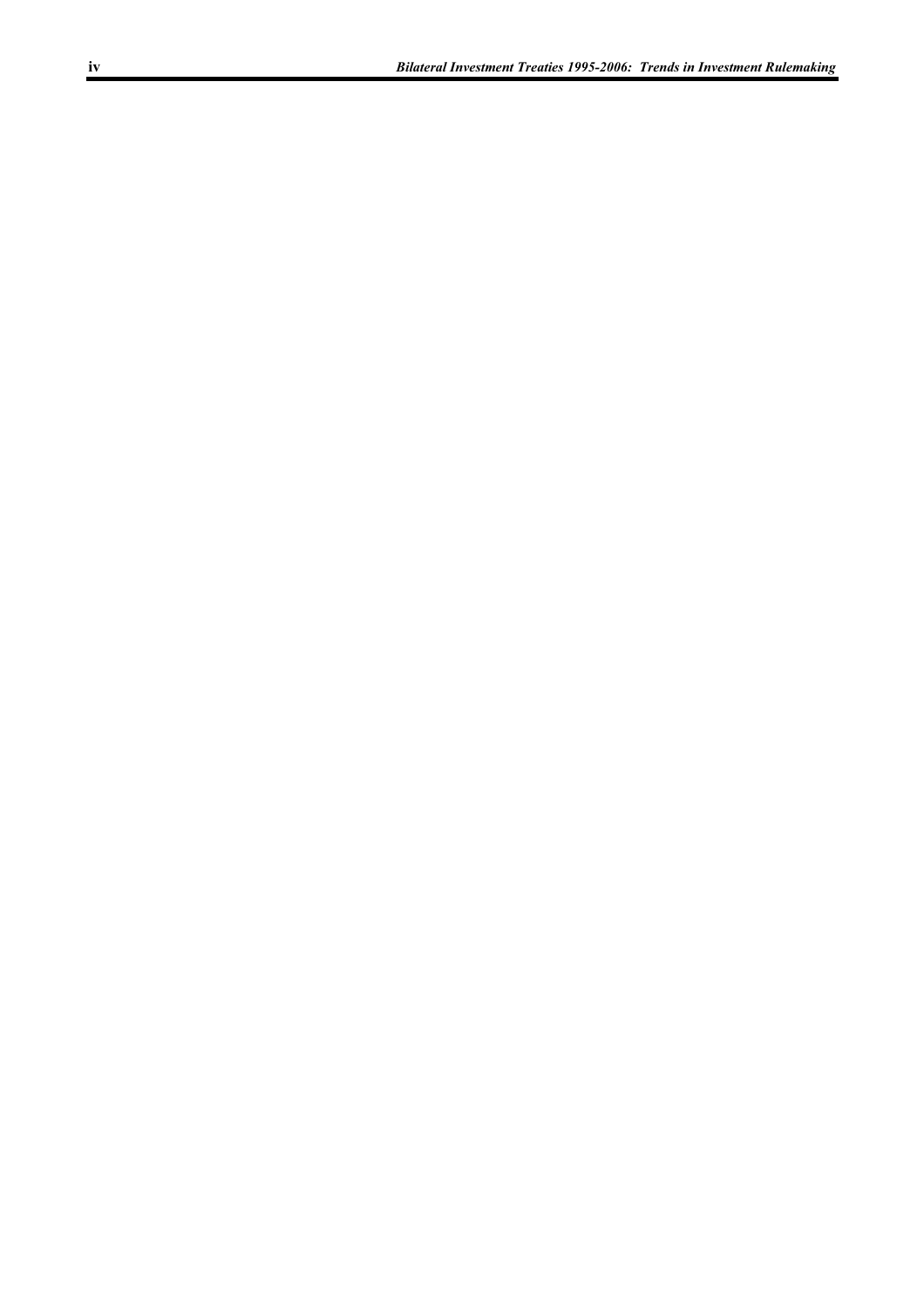# **Contents**

# Page

| <b>MAIN PROVISIONS OF BILATERAL INVESTMENT TREATIES:</b>                                                                                                                                                                                                                                 |  |
|------------------------------------------------------------------------------------------------------------------------------------------------------------------------------------------------------------------------------------------------------------------------------------------|--|
|                                                                                                                                                                                                                                                                                          |  |
| $a_{-}$<br>$\left( 1 \right)$<br>Financial transactions that do not entail<br>b.<br>(iii) Clarifying the link between the investment and the investor: The issue of direct<br>a.                                                                                                         |  |
|                                                                                                                                                                                                                                                                                          |  |
| 1. Absolute standards: fair and equitable treatment, full protection and security, and the<br>(i)<br>1.<br>Agreements with national treatment applying to established investment33<br>2.<br>Agreements with national treatment applying in the pre-and post-establishment phase 35<br>3. |  |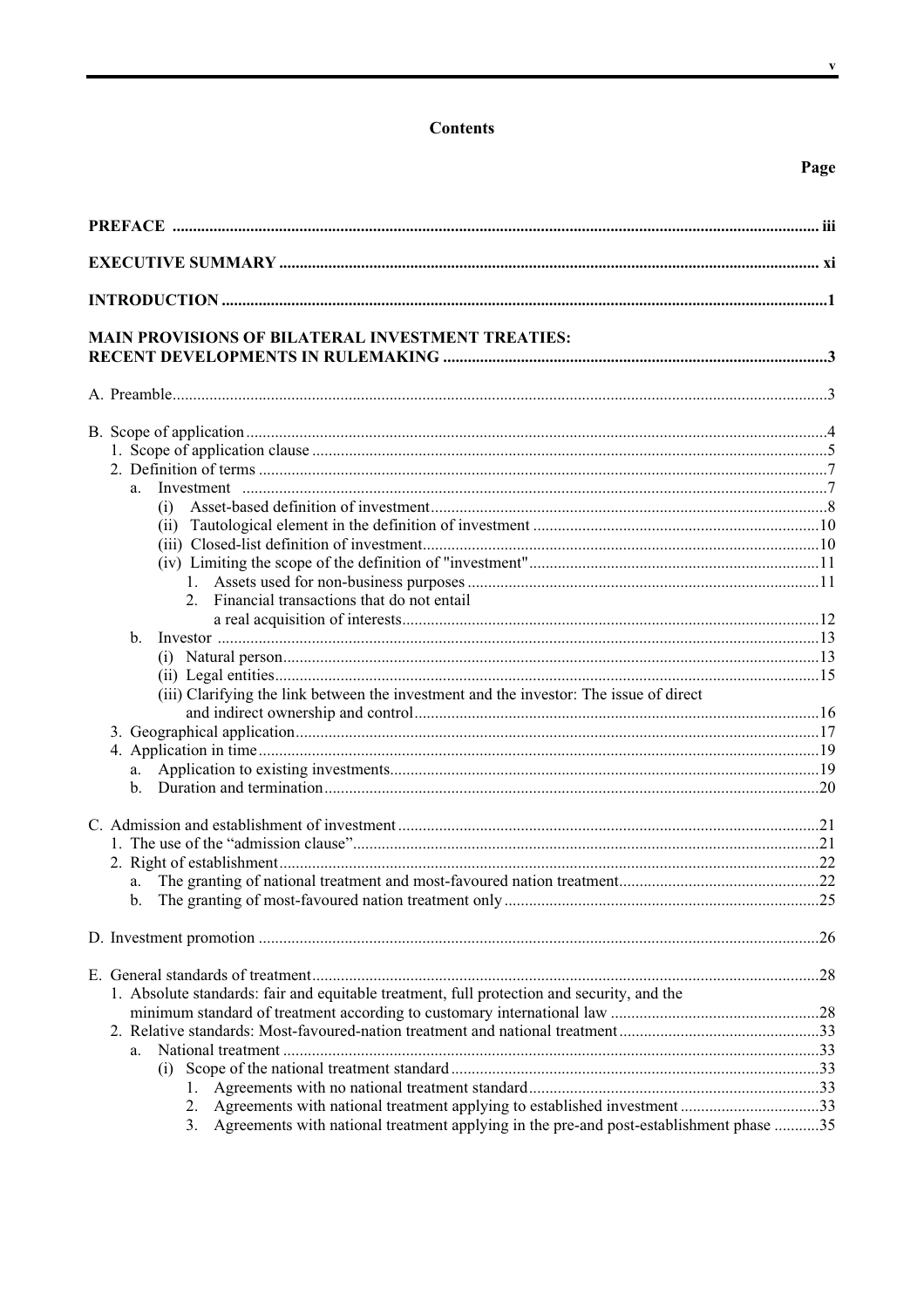|    |                | 2. Application of the national treatment standard in federal systems of government37 |  |
|----|----------------|--------------------------------------------------------------------------------------|--|
|    | $\mathbf{b}$ . |                                                                                      |  |
|    |                |                                                                                      |  |
|    |                |                                                                                      |  |
|    |                |                                                                                      |  |
|    |                | F. Expropriation                                                                     |  |
|    |                |                                                                                      |  |
|    |                |                                                                                      |  |
|    | a.             |                                                                                      |  |
|    | b.             |                                                                                      |  |
|    | $\mathbf{c}$ . |                                                                                      |  |
|    | d.             |                                                                                      |  |
|    | e.             |                                                                                      |  |
|    |                |                                                                                      |  |
|    |                |                                                                                      |  |
|    |                |                                                                                      |  |
|    |                |                                                                                      |  |
|    |                |                                                                                      |  |
|    |                |                                                                                      |  |
|    |                |                                                                                      |  |
|    | a.             |                                                                                      |  |
|    | $\mathbf{b}$ . |                                                                                      |  |
|    | $c_{\cdot}$    | Should the scope of the guarantee be limited only by the agreement and other         |  |
|    |                |                                                                                      |  |
|    |                |                                                                                      |  |
|    | a.             |                                                                                      |  |
|    | b.             |                                                                                      |  |
|    | c.             |                                                                                      |  |
|    |                |                                                                                      |  |
|    |                |                                                                                      |  |
| I. |                |                                                                                      |  |
|    |                |                                                                                      |  |
|    | a.             |                                                                                      |  |
|    | b.             |                                                                                      |  |
|    |                |                                                                                      |  |
|    |                |                                                                                      |  |
|    |                |                                                                                      |  |
|    |                |                                                                                      |  |
|    |                |                                                                                      |  |
|    |                |                                                                                      |  |
|    |                |                                                                                      |  |
|    |                |                                                                                      |  |
|    |                |                                                                                      |  |
|    | a.             | Taxation                                                                             |  |
|    | b.             |                                                                                      |  |
|    | $\mathbf{c}$ . |                                                                                      |  |
|    | d.             |                                                                                      |  |
|    | e.             |                                                                                      |  |
|    | f.             |                                                                                      |  |
|    | g.             |                                                                                      |  |
|    |                |                                                                                      |  |
|    | a.             |                                                                                      |  |
|    | b.             |                                                                                      |  |
|    | $\mathbf{c}$ . |                                                                                      |  |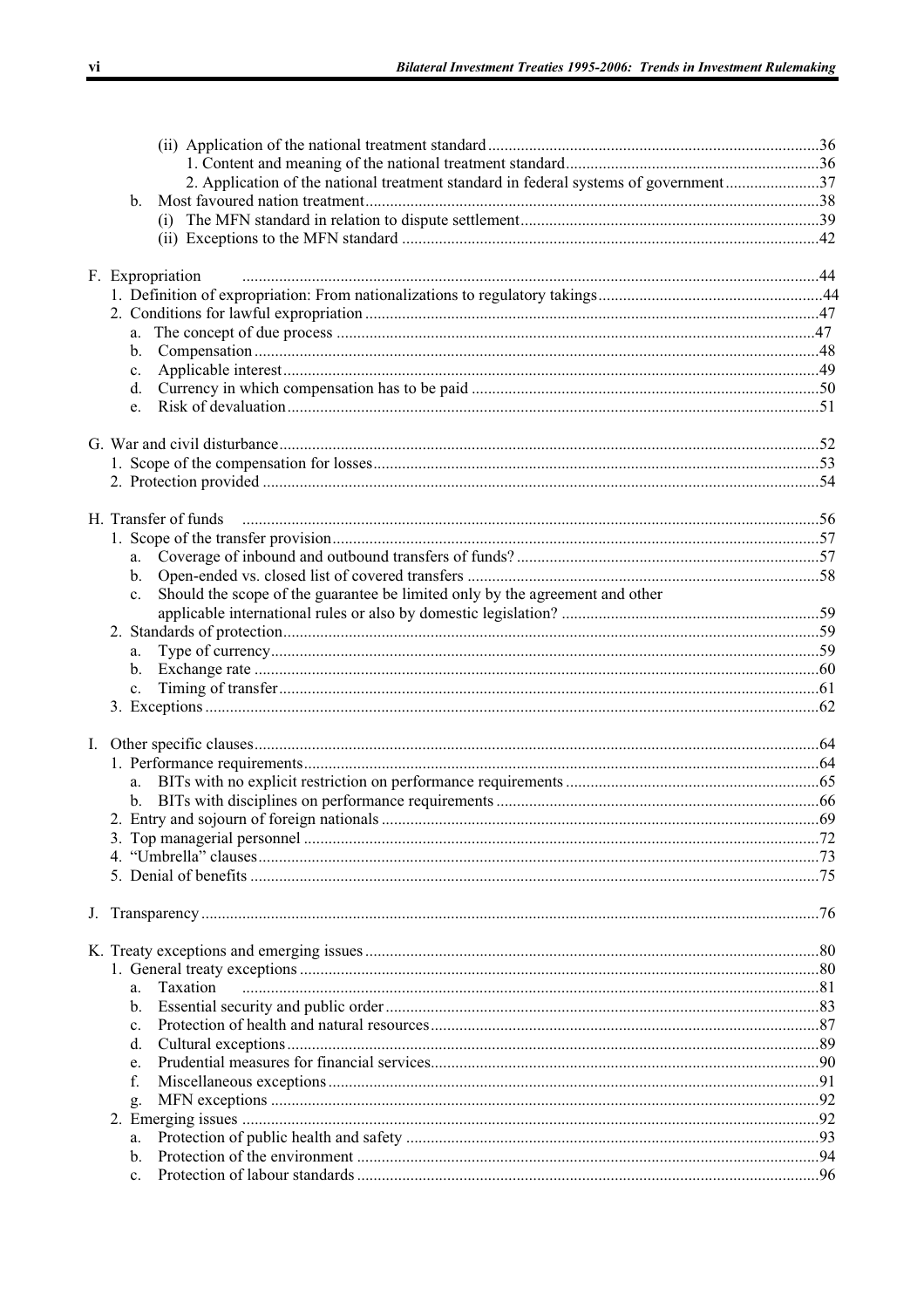| a. | Traditional elements addressed in investor-State dispute settlement provisions101        |  |
|----|------------------------------------------------------------------------------------------|--|
|    | (1)                                                                                      |  |
|    |                                                                                          |  |
|    |                                                                                          |  |
|    | 1.                                                                                       |  |
|    | 2.                                                                                       |  |
|    | 3.                                                                                       |  |
|    | 4.                                                                                       |  |
|    |                                                                                          |  |
|    |                                                                                          |  |
|    |                                                                                          |  |
|    |                                                                                          |  |
|    |                                                                                          |  |
|    |                                                                                          |  |
| b. |                                                                                          |  |
|    | Promotion of greater predictability and contracting parties'<br>(1)                      |  |
|    |                                                                                          |  |
|    |                                                                                          |  |
|    | 1.                                                                                       |  |
|    | 2.                                                                                       |  |
|    | 3.                                                                                       |  |
|    | (iii) Promotion of consistent and sound jurisprudence on international investment law123 |  |
|    |                                                                                          |  |
|    |                                                                                          |  |
| a. |                                                                                          |  |
| b. |                                                                                          |  |
|    | (i)                                                                                      |  |
|    |                                                                                          |  |
|    |                                                                                          |  |
|    | <b>CONCLUSIONS: EVOLUTION IN INVESTMENT RULEMAKING - NEW CHALLENGES FOR</b>              |  |
|    |                                                                                          |  |
|    |                                                                                          |  |
|    |                                                                                          |  |
|    |                                                                                          |  |
|    |                                                                                          |  |
|    |                                                                                          |  |
|    |                                                                                          |  |
|    |                                                                                          |  |
|    |                                                                                          |  |
|    | SELECTED RECENT UNCTAD PUBLICATIONS ON TRANSNATIONAL                                     |  |
|    |                                                                                          |  |
|    |                                                                                          |  |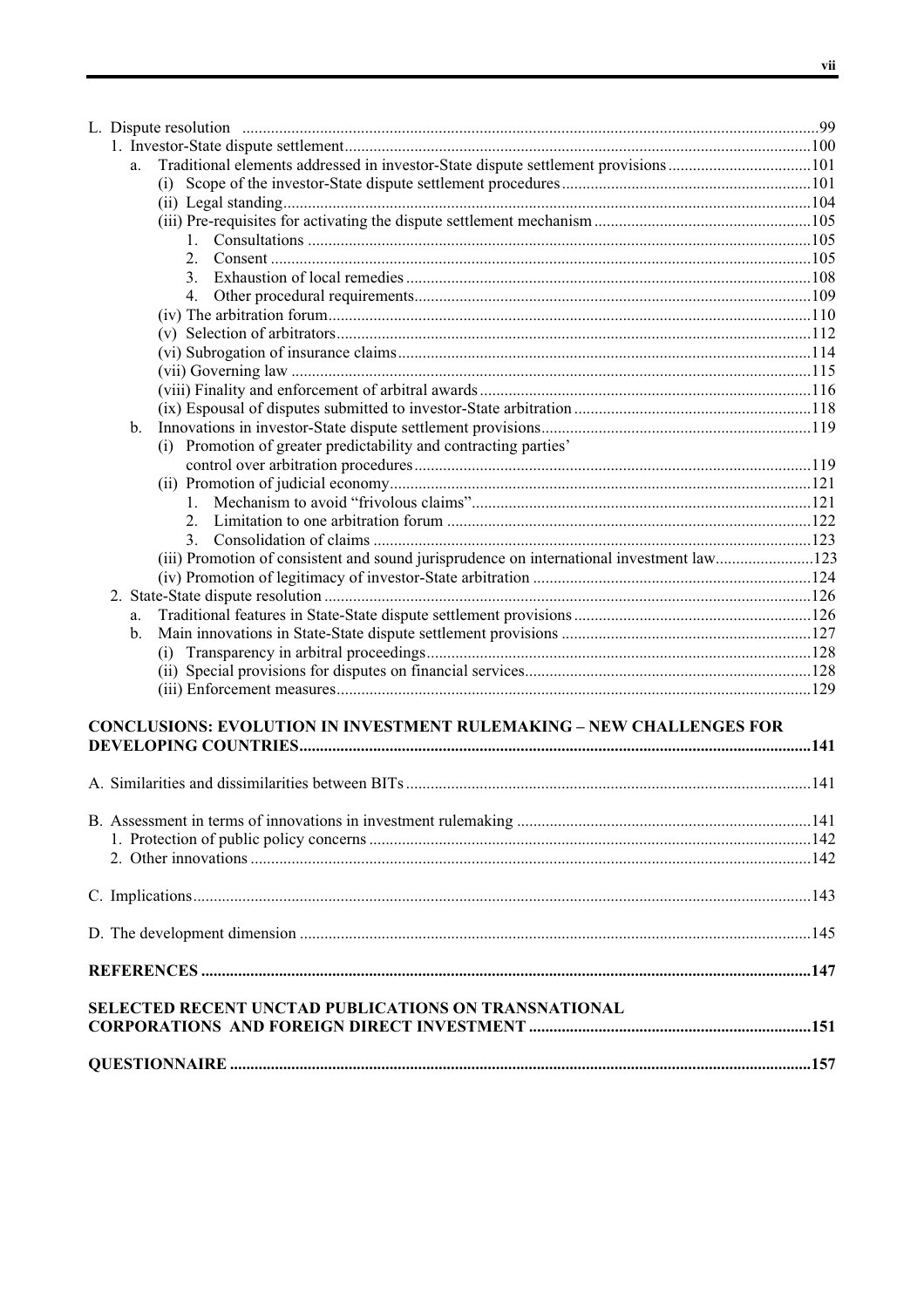# **TABLES**

| 1.               |                                                                                                      |  |
|------------------|------------------------------------------------------------------------------------------------------|--|
| 2.               |                                                                                                      |  |
| $\overline{3}$ . |                                                                                                      |  |
| 4.               | Examples of language variations used to exclude assets for personal use                              |  |
|                  |                                                                                                      |  |
| 5.               |                                                                                                      |  |
| 6.               | Examples of definitions of the term "investor" using the criterion of place                          |  |
|                  |                                                                                                      |  |
| 7.               | Examples of definitions of the term "investor" combining different criteria to                       |  |
|                  |                                                                                                      |  |
| 8.               |                                                                                                      |  |
| 9.               |                                                                                                      |  |
| 10.              | Examples of provisions granting NT and MFN treatment in the pre-establishment                        |  |
|                  |                                                                                                      |  |
| 11.              |                                                                                                      |  |
| 12.              |                                                                                                      |  |
| 13.              |                                                                                                      |  |
| 14.              | Examples of provisions illustrating national treatment granted in the post-establishment phase       |  |
|                  |                                                                                                      |  |
| 15.              |                                                                                                      |  |
| 16.              |                                                                                                      |  |
| 17.              |                                                                                                      |  |
| 18.              |                                                                                                      |  |
| 19.              |                                                                                                      |  |
| 20.              |                                                                                                      |  |
| 21.              |                                                                                                      |  |
| 22.              |                                                                                                      |  |
| 23.              |                                                                                                      |  |
| 24.              |                                                                                                      |  |
| 25.              |                                                                                                      |  |
| 26.              |                                                                                                      |  |
| 27.              | Examples of provisions applying investor-State dispute settlement procedures to all disputes         |  |
|                  |                                                                                                      |  |
| 28.              | Examples of investor-State dispute settlement provisions requiring breach of obligations and         |  |
|                  |                                                                                                      |  |
| 29.              | Examples of provisions establishing consultation periods as a pre-requisite for arbitration 106      |  |
| 30.              |                                                                                                      |  |
| 31.              | Examples of provisions stating the applicable law in investor-State dispute settlement procedures116 |  |
| 32.              | Examples of enforcement provisions making reference to the New York Convention 118                   |  |
| 33.              | Examples of provisions requiring special qualifications for arbitrators in disputes                  |  |
|                  |                                                                                                      |  |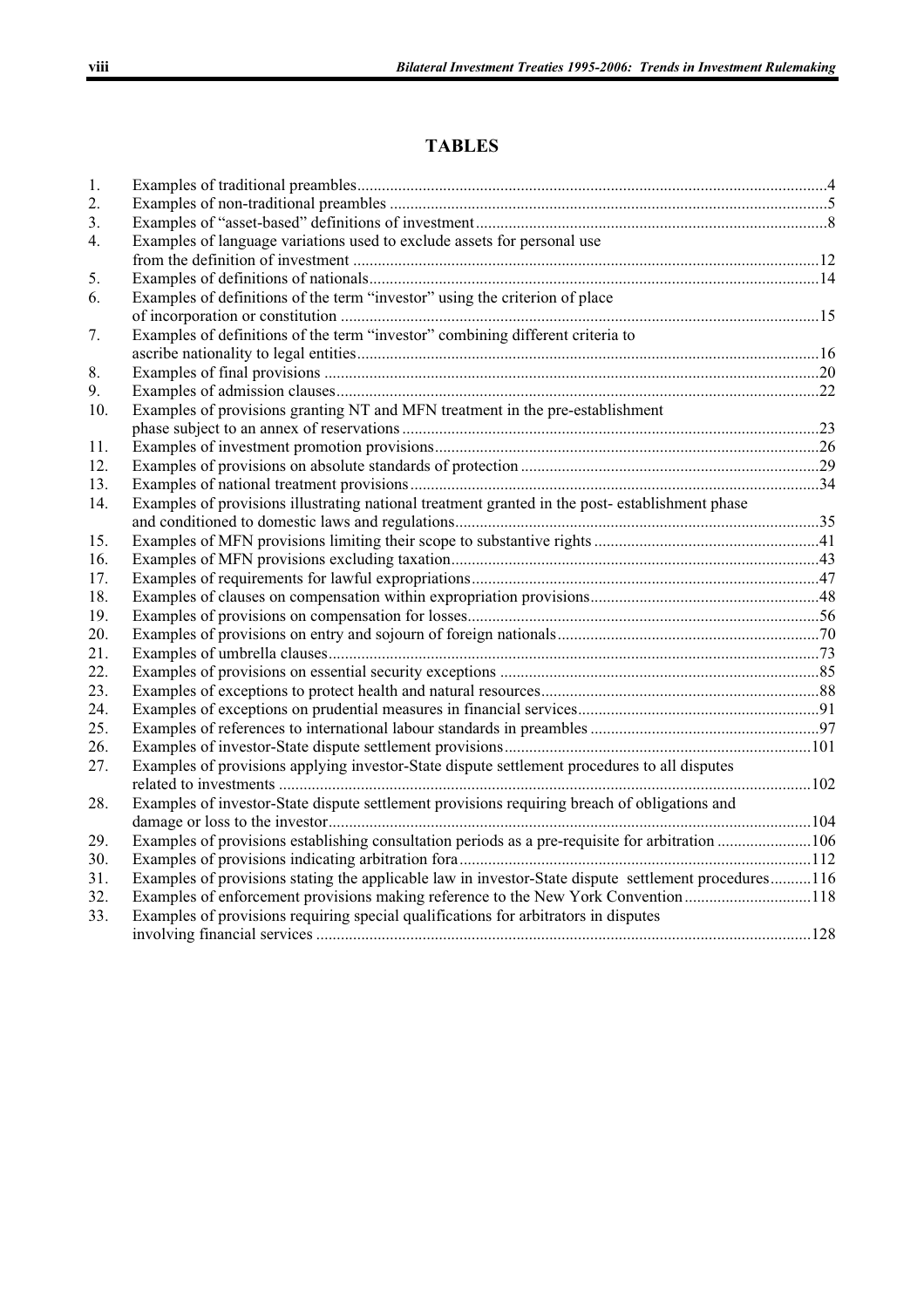# **ABBREVIATIONS**

| <b>APEC</b>             | Asia-Pacific Economic Cooperation                                                 |
|-------------------------|-----------------------------------------------------------------------------------|
| <b>BIT</b>              | bilateral investment treaty                                                       |
| <b>B</b> <sub>o</sub> P | balance of payments                                                               |
| <b>CARICOM</b>          | Caribbean Common Market                                                           |
| DR-CAFTA                | Dominican Republic–Central American Free Trade Agreement                          |
| <b>DSU</b>              | Dispute Settlement Understanding                                                  |
| <b>DTT</b>              | bilateral treaty for the avoidance of double taxation (or double taxation treaty) |
| EIAs                    | economic integration agreements                                                   |
| <b>FDI</b>              | foreign direct investment                                                         |
| <b>GATS</b>             | General Agreement on Trade in Services                                            |
| <b>GATT</b>             | General Agreement on Tariffs and Trade                                            |
| ICC                     | International Chamber of Commerce                                                 |
| <b>ICSID</b>            | International Centre for Settlement of Investment Disputes                        |
| IIA.                    | international investment agreements                                               |
| <b>ILO</b>              | <b>International Labour Organization</b>                                          |
| IMF                     | <b>International Monetary Fund</b>                                                |
| <b>ISDS</b>             | investor-State dispute settlement                                                 |
| MAI                     | Multilateral Agreement on Investment                                              |
| <b>MFN</b>              | most favoured nation                                                              |
| <b>NAFTA</b>            | North American Free Trade Agreement                                               |
| <b>NT</b>               | national treatment                                                                |
| <b>REIO</b>             | regional economic integration organization                                        |
| <b>TNC</b>              | transnational corporation                                                         |
| <b>TRIMs</b>            | Agreement on Trade-Related Investment Measures                                    |
| <b>UNCITRAL</b>         | United Nations Commission on International Trade Law                              |
| <b>UNCTAD</b>           | United Nations Conference on Trade and Development                                |
| <b>WTO</b>              | World Trade Organization                                                          |
|                         |                                                                                   |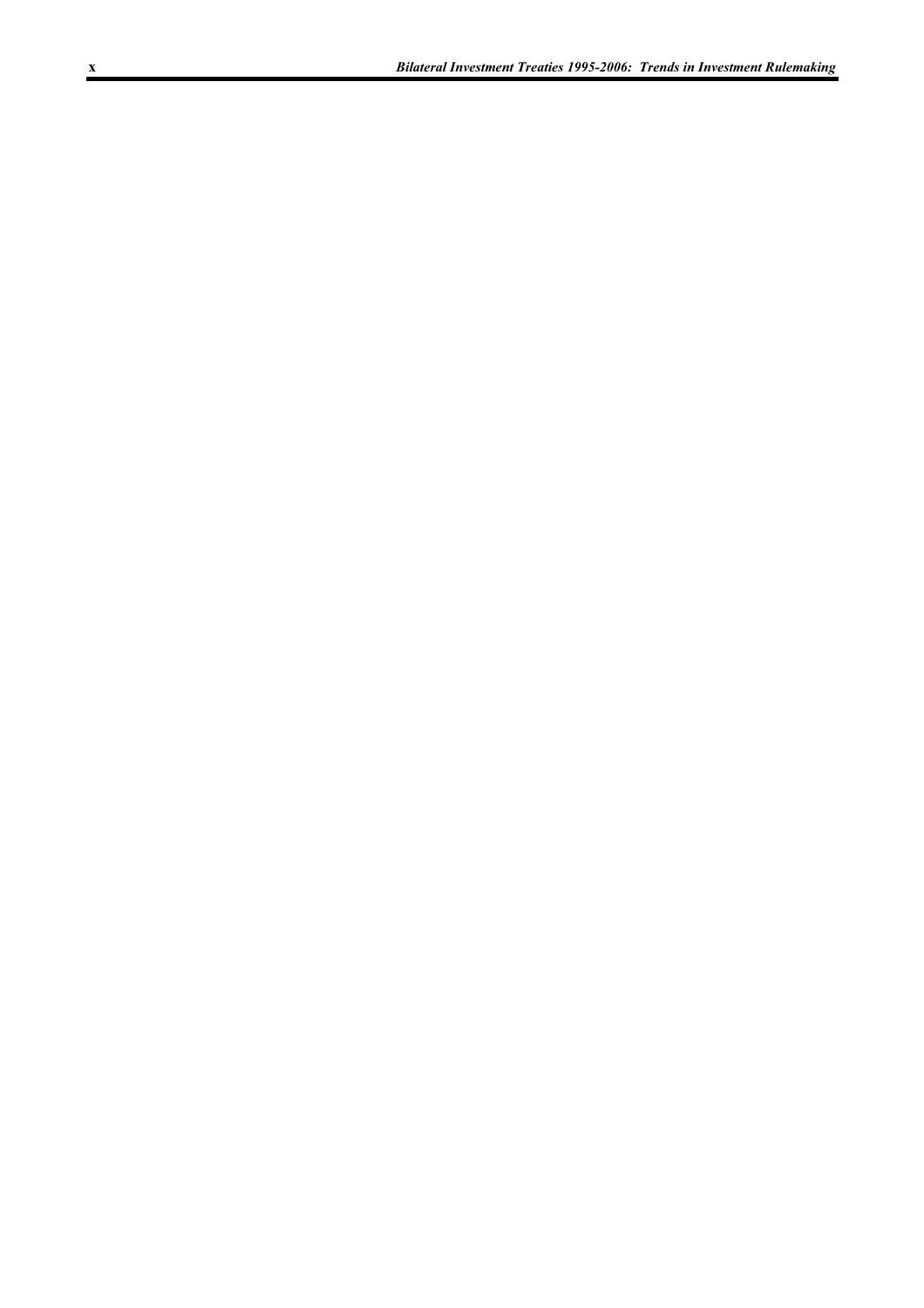# **EXECUTIVE SUMMARY**

Following up on a similar project in the mid-1990s (UNCTAD, 1998), the present study provides an overview of the main developments in the negotiation of bilateral investment treaties (BITs) between 1995 and 2006. In that period, not only did the number of BITs increase substantially, but also there were significant qualitative developments, as agreements tended to become more complex and cover a broader set of issues.

The main objective of this study is to identify trends in the normative developments of each of the elements typically addressed in BITs, as well as to trace and explain new issues that have started to be covered by recent agreements. The study contains three substantive sections. After an introduction, the main part analyses in detail the various approaches in BITs related to the substantive treaty provisions and traces and explains the new issues that have emerged in recent BITs. This is followed by a conclusion that provides an assessment of the main trends and sets out implications for developing countries.

Since the early 1990s, the number of BITs has increased significantly. A considerable degree of conformity has emerged in terms of the main contents of BITs, although with significant differences concerning their substantive details. On the other hand, the surge in BITs has been accompanied by a degree of normative evolution. This development presents new challenges for policymakers. While all BITs limit the regulatory flexibility within which contracting parties can pursue their economic development policies, more recent BITs include a wider variety of disciplines affecting more areas of host country activity in a more complex and detailed manner. At the same time, these treaties put more emphasis on public policy concerns, in particular through, inter alia, the inclusion of safeguards and exceptions relating to public health, environmental protection and national security. Furthermore, the interaction of BITs with other agreements at different levels, including the bilateral, regional, plurilateral and multilateral levels, becomes more complicated. As global economic integration deepens, managing the impacts of integration on the domestic economy becomes more demanding and the challenges involved in concluding BITs are correspondingly greater.

# *Developments with regard to main BIT provisions*

Against the background of more investment disputes, the negotiation of *preambles* has gained importance. Increasingly, these not only emphasize the objectives of investment promotion and protection, but also underline that this goal must not be pursued at the expense of other public interests, such as health, safety, environment and labour.

Most countries continue to conclude BITs with a broad asset-based definition of *"investment"*. However, there is a trend towards excluding certain assets or transactions from the definition. Recently, Canada adopted a "closed-list" definition, enumerating in an exhaustive manner the assets that may constitute an investment. Concerning the definition of an *"investor",* various approaches continue to be used to determine the nationality of a legal entity. There has been a tendency in recent BITs to combine the criterion of incorporation with the requirement of also having the seat or the controlling interest in that country. "*Control*" by an investor of an investment is sometimes explicitly defined; one approach is to understand it as the power to appoint the majority of the board of directors or otherwise to legally direct the operations of the investment.

BITs that leave the contracting parties with discretion concerning the *admission and establishment* of foreign investors remain dominant. Nonetheless, treaties that include a "right of establishment" are becoming more frequent. This right is provided either through the granting of national treatment and mostfavoured-nation (MFN) treatment or through the latter treatment only. It is subject to exceptions and reservations.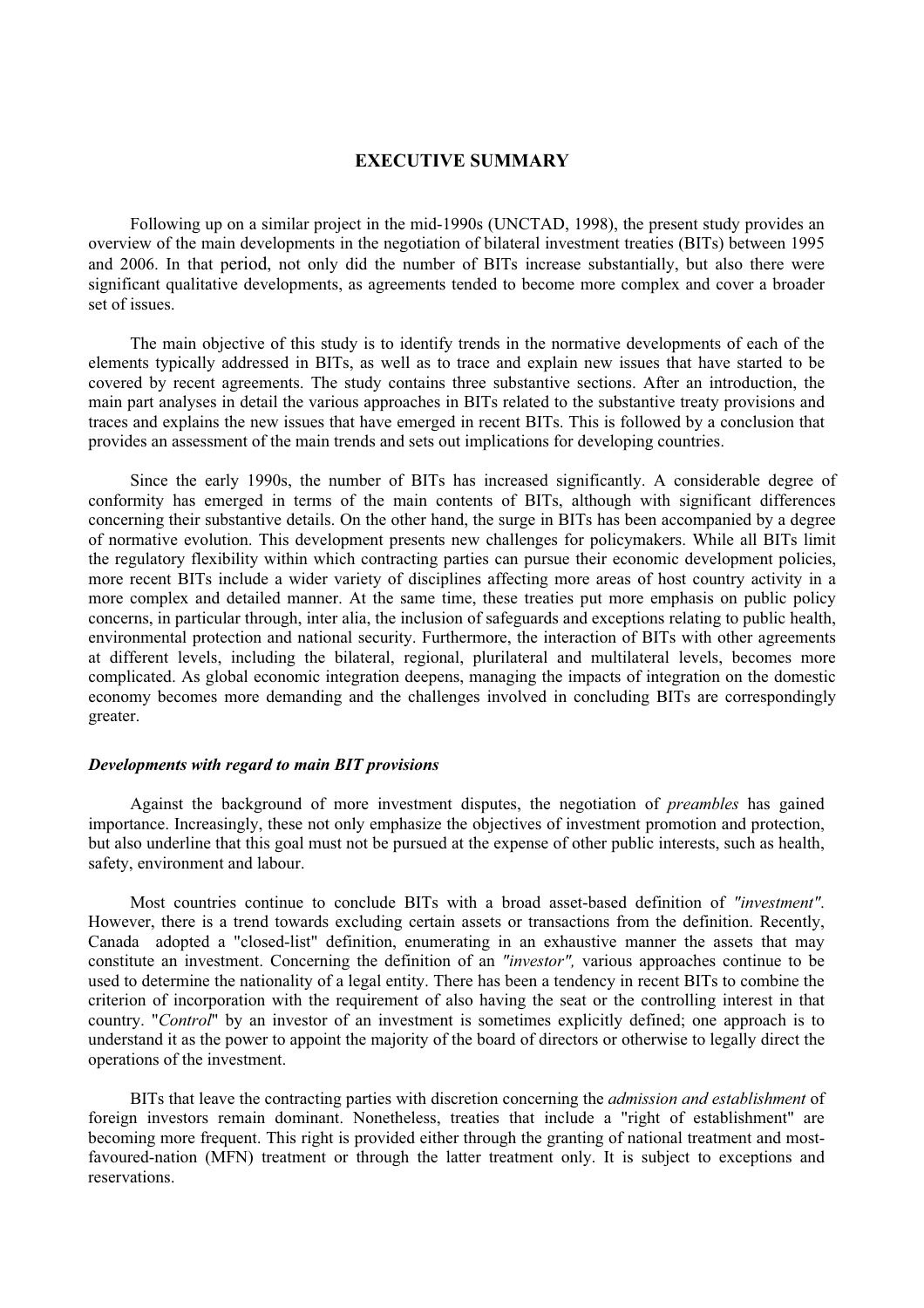While most BITs include the standard of *fair and equitable treatment* — sometimes combined with the principle of *full protection and security* and/or the *international minimum standard* — only a small fraction of them clarify the meaning of this provision. Different approaches are in use — for instance, a statement that "fair and equitable" treatment does not mean more than what is prescribed by customary international law, a reference to international law, or the linkage of the fair and equitable treatment principle to non-discriminatory treatment.

Most recent BITs provide for *national treatment* in the post-establishment phase. Some agreements falling into this category make the national treatment standard subject to the domestic law of the host country.

All BITs under review contain the MFN principle. In most cases, there are exceptions to this rule with regard to privileges granted under treaties on the avoidance of double taxation and regional economic integration agreements. Despite some recent inconsistent arbitral awards on the scope of the MFN clause, BITs have not so far attempted to clarify its scope any further.

BITs of the last decade show a remarkable convergence concerning the legal preconditions for *expropriation or nationalization*. They require that the measure be non-discriminatory, for a public purpose, against payment of prompt, adequate and effective compensation, and with respect for the due process of law. BIT provisions differ on the degree of specificity with regard to the calculation and payment of compensation. Both direct and indirect expropriations are covered. The majority of BITs, however, do not explicitly deal with the newly emerging issue of regulatory takings.

A large number of BITs provide protection in the event of *war and civil disturbance*. Contracting parties are obliged to grant MFN and national treatment in such situations. Some treaties also specify the amount of compensation to be paid.

Most BITs include a clause on the *transfer of funds,* which gives foreign investors the right to transfer funds related to an investment without delay, and to use a particular currency at a specified exchange rate. There are differences regarding whether the provision covers both inbound and outbound transfers, whether any kind of transfer is protected or only those explicitly mentioned, and whether the transfer right is subject to national law. A significant number of BITs contain exceptions, mainly to ensure compliance with specific laws (e.g. on bankruptcy) or to safeguard flexibility for host countries to properly administer financial and monetary policies. The majority of BITs do not contain an exception clause dealing with a balance-of-payments crisis.

In the last 10 years an increasing number of BITs have included explicit provisions on the prohibition of certain *performance requirements*. The prohibitions tend to include service-related performance requirements and therefore go beyond the obligations in the TRIMs Agreement of the World Trade Organization (WTO).

Only relatively few BITs deal with the *entry and sojourn of foreign nationals*. They do not establish legally binding obligations, but only a "best efforts" commitment of contracting parties concerning the issuing of visas and work permits for nationals of the other contracting party engaged in activities associated with the investment. An increasing number of BITs explicitly deal with key personnel. The most common approach is to establish the right of foreign investors to employ key personnel of their choice, subject to domestic legislation.

Some BITs concluded since 1995 contain a *denial-of-benefits* clause. It allows contracting parties to deny treaty protection to those companies that are controlled by investors of a non-party and that have no substantial business activity in the territory of the party under whose laws they are constituted. In some cases, the clause is also meant to avoid granting treaty protection to investors of countries with which a contracting party does not maintain diplomatic relations or with regard to which an economic embargo exists.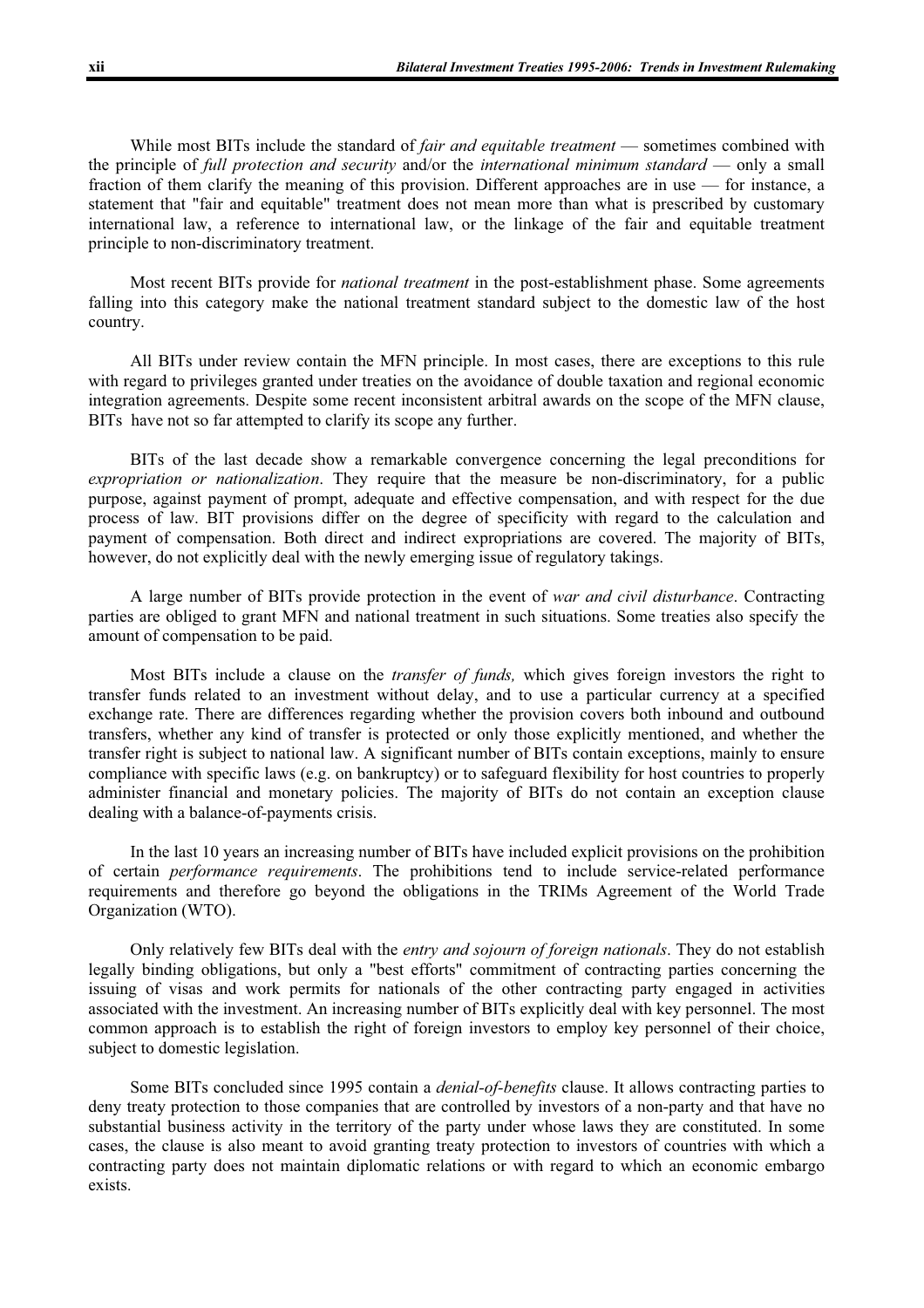A minority of BITs include *transparency* provisions. However, gradual yet significant qualitative progress has been made with regard to the rationale and content of such rules. While there has been a trend towards viewing transparency as an obligation imposed on countries to exchange information, new approaches also deem it to constitute a reciprocal obligation involving host countries and foreign investors. Transparency obligations are also no longer exclusively geared towards fostering exchange of information; rather, they relate to transparency in the process of domestic rulemaking aimed at enabling interested investors and other stakeholders to participate in that process.

Most BITs under review include *reservations* to one or more of the specific obligations in the agreement. In addition, there is a trend towards making it clear that investment promotion and protection must not be pursued at the expense of other key policy objectives. One technique used in this respect is to provide for general treaty *exceptions*. They may cover a broad range of issues, including taxation, essential security interests and public order, protection of human health and natural resources, protection of culture and prudential measures for financial services. Other BITs have included positive language to underline the responsibilities of contracting parties to safeguard society's core values. A small number of agreements contain a clause prohibiting or discouraging a lowering of environmental or core labour standards in order to attract foreign investment.

A group of BITs have undertaken to address *investor–State dispute settlement* procedures in greater detail, providing more guidance to the disputing parties concerning the conduct of arbitration and strengthening the rule orientation of adjudication mechanisms. However, the majority of BITs have continued with the traditional approach of only sketching out the main features of investor–State dispute settlement, relying on specific arbitration conventions to regulate the details. Some new BITs have incorporated various innovative provisions directed at fostering several objectives, such as to provide greater predictability, promote judicial economy, ensure consistency of awards and promote the legitimacy of arbitration procedures within civil society.

#### *Conclusions*

Most BITs concluded in the last decade have a similar basic structure and content. However, this does not mean that agreements would be more or less identical or that there would not have been any normative developments. On the contrary, by looking into the details of each treaty one can distinguish a broad variety of approaches with regard to individual provisions. Differences exist with regard to the underlying rationale of the BITs, the degree of protection and the number of qualitative innovations.

Most recent BITs follow the traditional approach of establishing binding obligations only with regard to the post-establishment phase. However, the number of agreements also including pre-establishment rights is on the rise. Such BITs have predominantly been concluded by Canada, the United States and, more recently, Japan.

As a result, a growing number of developing countries actually apply two different BIT models, depending on who their treaty partners are: the "admission clause" model (mostly in BITs with European countries) and the "right of establishment" model (in treaties mainly with Canada and the United States). More than others, developing countries are therefore confronted with the challenge of keeping their BIT universe coherent.

Likewise, there is an emerging trend towards introducing treaty innovations, namely with the objectives of clarifying the scope of the definition of "investment" and the meaning of several key obligations, providing greater transparency in rulemaking, spelling out that investment protection should not be pursued at the expense of other essential public policy concerns, and improving the transparency and predictability of dispute settlement procedures. As in the case of pre-establishment treatment, these innovations have so far been basically limited to BITs concluded by a few countries, including Canada, Colombia, Japan, the Republic of Korea and the United States. It remains to be seen whether more countries will adopt this approach in the future.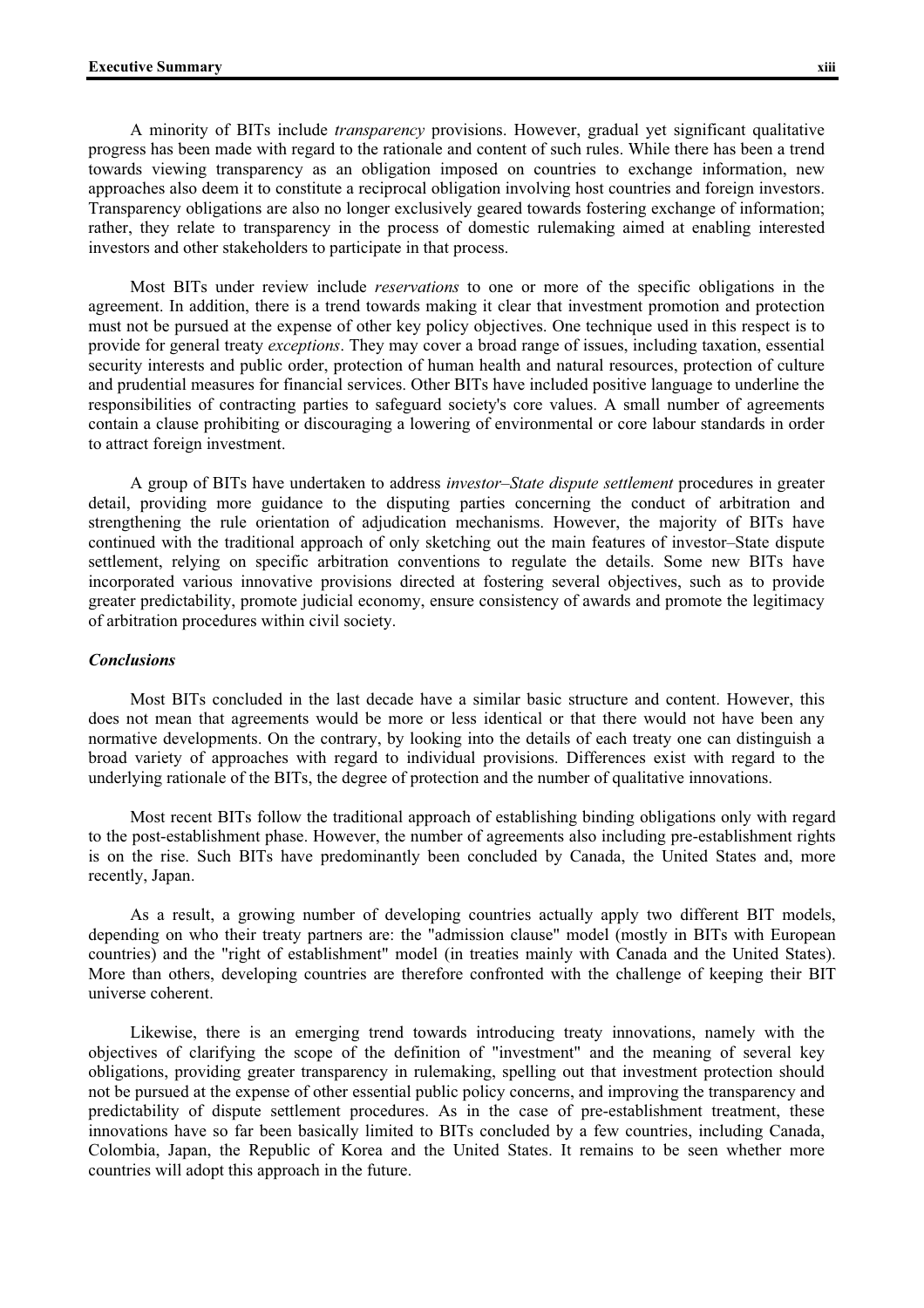Current BIT practice does not, in general, expressly deal with development matters beyond the inherent objective of BITs of investment protection. There is a need for further clarification of the interrelationship between existing standards of investor protection and investment promotion, on the one hand, and the best means by which development concerns can be (or should be) expressed in the future evolution of BITs, on the other hand.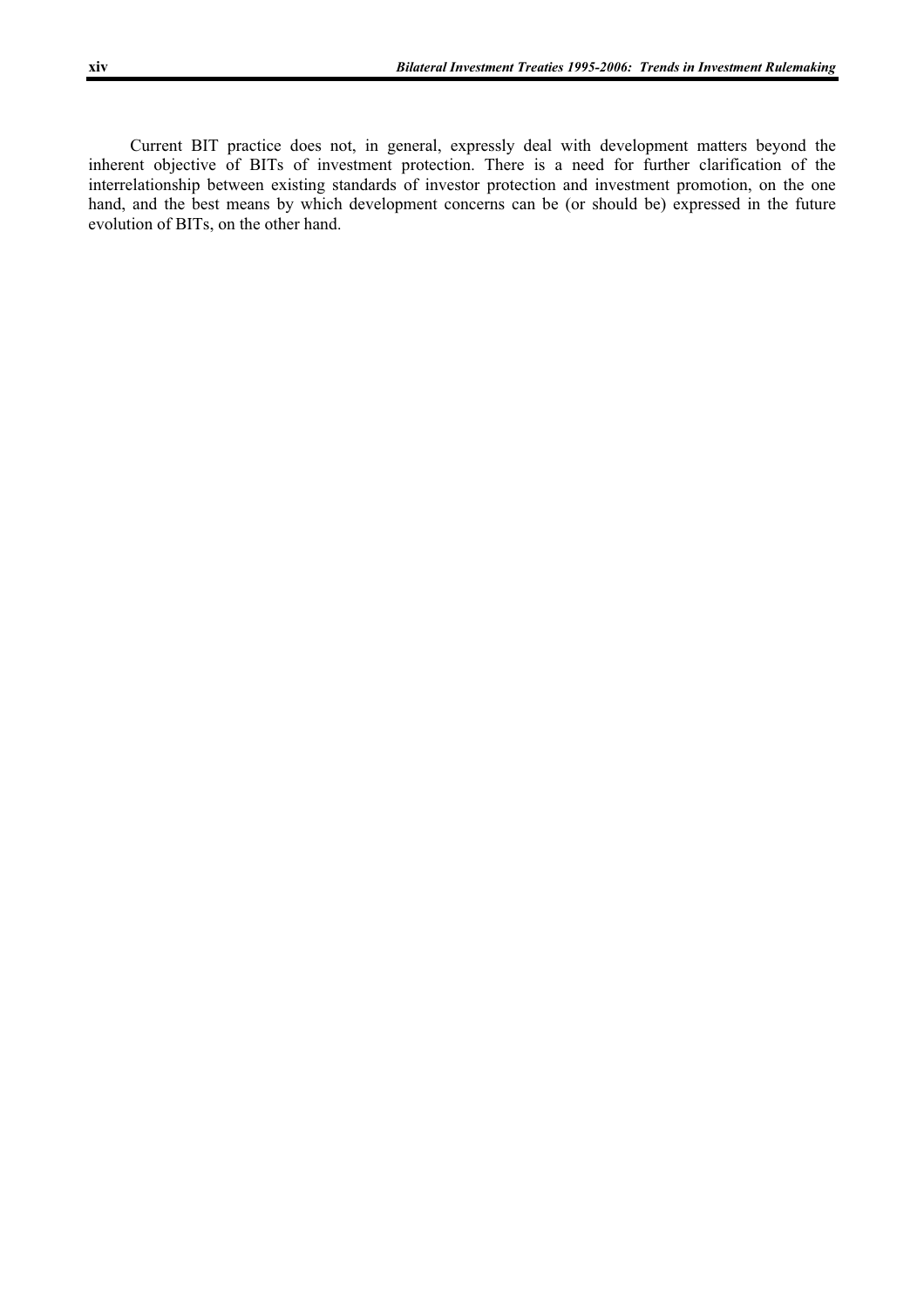# **INTRODUCTION**

In the absence of a global investment treaty, most international legal disciplines on the relationship between host countries and international investors have been developed at a bilateral level. Treaties establishing minimum guarantees regarding the treatment of foreign investment have existed for more than two centuries.<sup>1</sup> In the latter half of the  $20<sup>th</sup>$  century, bilateral investment treaties (BITs) emerged as the first international agreements exclusively focusing on the treatment of foreign investment. In view of their similar legal structure, as well as the fact that BITs have burgeoned, these agreements rank among the most important pillars in international law on foreign investment.

Bilateral treaties on the promotion and protection of investments of investors of one contracting party in the territory of the other contracting party date back to 1959, when the first BIT was signed between the Federal Republic of Germany and Pakistan. Since that time, BITs had a relatively uniform content that had not changed markedly, apart from the introduction of provisions on national treatment and investor–State dispute resolution in the 1960s. Since the mid-1990s, however, the inclusion of investment protection provisions within larger trade agreements and the submission of a growing number of investment disputes to arbitration under investor–State dispute settlement provisions have led to some innovations in BIT practice, resulting in greater variation among these agreements than in the past.

The number of BITs continued to rise throughout the entire review period, reaching almost 2,500 at the end of 2005. However, since 2001 the number of BITs concluded annually has shown a constant downward trend; in 2005, 70 new agreements were concluded. This development contrasts with the surge in free trade agreements and other treaties on economic cooperation containing investment provisions. Whereas only 80 such treaties existed at the beginning of the review period, their number stood at 232 at the end of 2005 (UNCTAD 2006a, 2006b).

Mainly owing to the emergence of the latter kind of agreements, the scope of issues covered by investment-related treaties is expanding. They are no longer limited to investment issues per se, but also deal with related matters such as trade, services, competition, intellectual property and industrial policy (UNCTAD 2006c).

A growing number of BITs contain liberalization commitments. BITs are also becoming more sophisticated and complex in content (UNCTAD 2006d). Some countries have started to clarify individual treaty provisions and to make dispute settlement procedures more detailed. Treaties also emphasize in a stronger manner public policy concerns, such as those related to health, safety, security and environmental protection.

The evolution of the BIT universe is also due to the increase in BITs concluded between developing countries. In 2005 alone, 20 such treaties were concluded; this brought their total number to 644, whereas ten years before only 161 had existed. This development partially reflects the stronger role of some developing countries as capital exporters, which makes them actively seek the conclusion of BITs (UNCTAD 2005a).

Another element that contributed to the evolution of BITs is the surge in investor–State disputes over the last decade. While only six such cases were known in 1995, the number was almost 38 times higher at the end of 2005 (226 cases). This development is one of the main reasons why some countries seek to clarify individual BIT provisions with a view to reducing the risk of disputes in the future (UNCTAD 2005b, 2005c).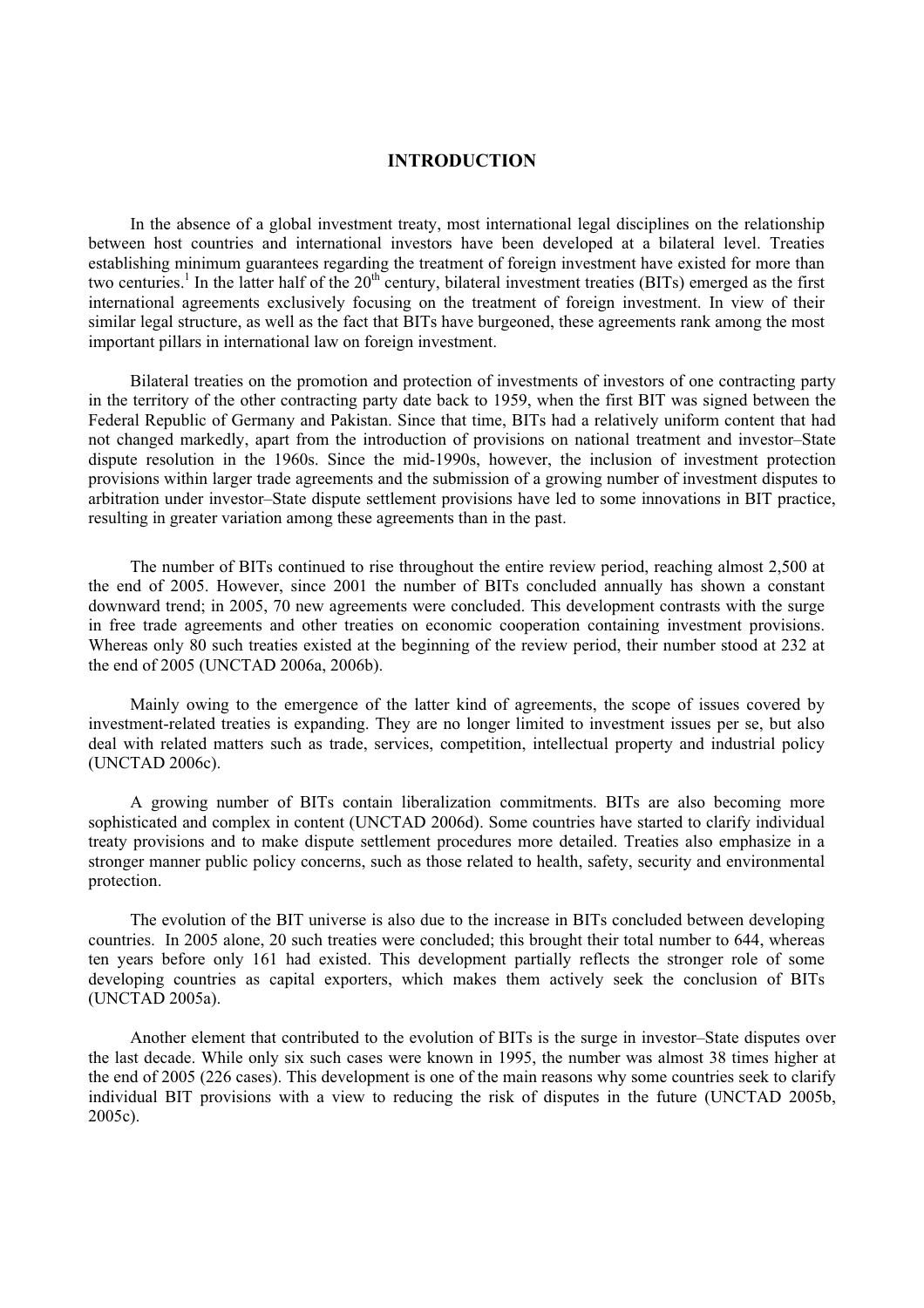In 1998, UNCTAD published a comprehensive study entitled *Bilateral Investment Treaties in the Mid-1990s* (UNCTAD 1998). This document was one of the first studies ever published explaining the nature and content of BIT provisions. In addition, UNCTAD has published the *Series on Issues in International Investment Agreements*. That series addresses the basic conceptual framework and issues related to BITs. The present study neither purports to reiterate what has been explained in greater detail in those documents, nor does it intend to propose "best practices" in BIT negotiations. Rather, it attempts to present the diversity and the wide range of options, which can be observed from the BITs under review, and to identify major trends in the evolution of international investment rulemaking.

#### **Note**

<sup>1</sup> The first Friendship, Commerce and Navigation Treaty signed between the United States and France in 1788 contained provisions regulating treatment of foreign investment.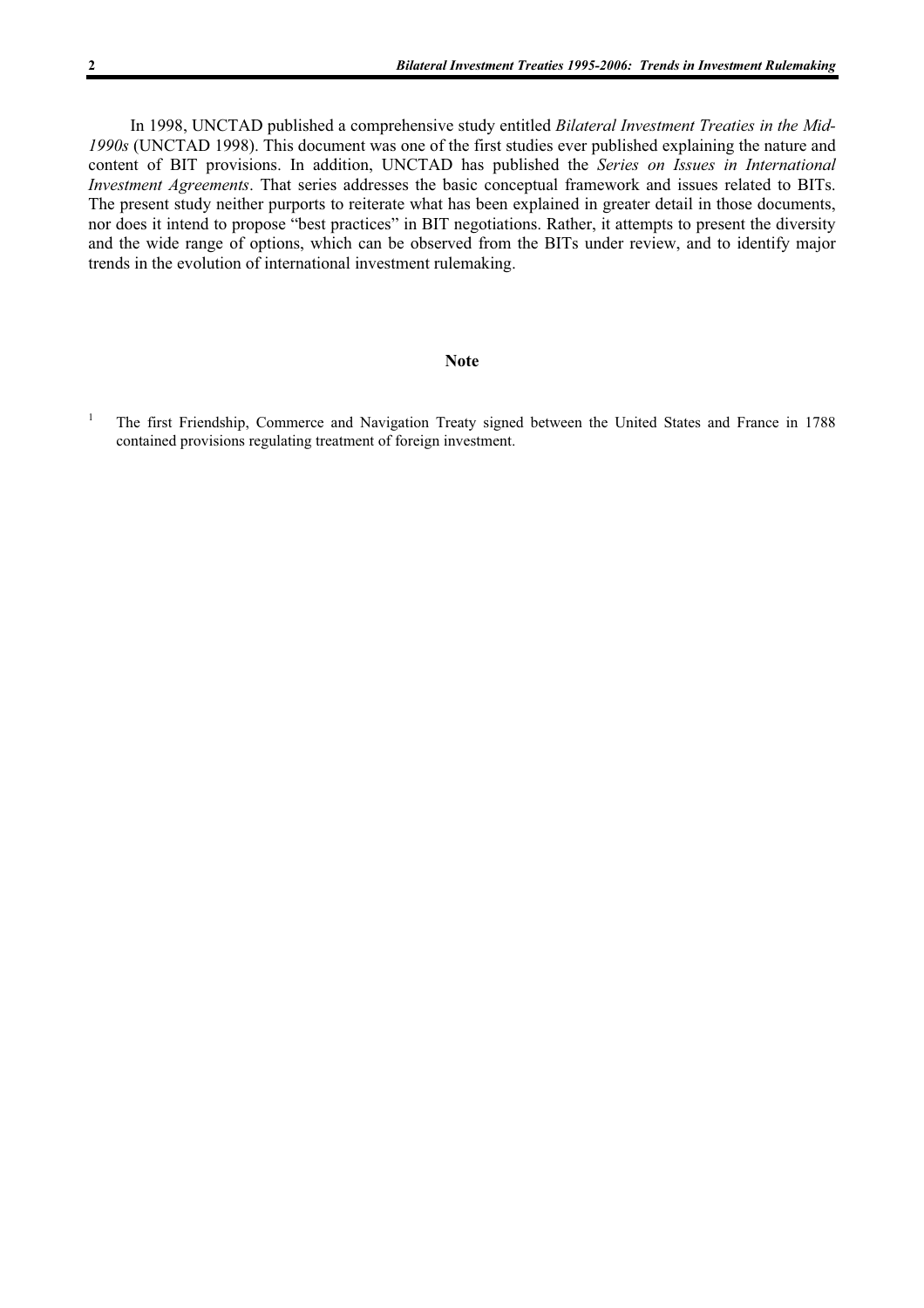# **MAIN PROVISIONS OF BILATERAL INVESTMENT TREATIES: RECENT DEVELOPMENTS IN RULEMAKING**

#### **A. Preamble**

Most BITs are prefaced with a preamble, in which the contracting parties state their intentions and objectives when concluding the agreement.

Often, the preamble does not attract as much attention as the substantive BIT provisions since it does not establish legally binding rights and obligations. However, this does not mean that the wording of preambles is irrelevant.

The importance of the preamble stems from the fact that, as stated in Article 31 of the 1969 Vienna Convention on the Law of Treaties (hereinafter "the Vienna Convention"), it constitutes part of the context of the agreement. Consequently, the preamble is relevant for the interpretation of the treaty.<sup>1</sup> Contracting parties therefore need to ensure that the preamble is consistent with the substantive provisions of the BIT. Given the substantial increase in investor–State disputes, the specific language used in preambles might play a more significant role in the interpretation of BITs in the future.

From a political perspective, the preamble contains key messages of Governments to both national and international constituencies. They become more relevant as IIAs are critically looked at by some parts of civil society, both at a domestic and an international level. Thus, during the review period, an increasing number of countries have opted to include specific language in their BITs, aimed at making it clear that the objective of investment promotion and protection must not be pursued at the expense of other key public policy goals, such as the protection of health, safety, the environment and the promotion of internationally recognized labour rights. This trend has been reflected not only in the preambles, but also in the wording of substantive BIT provisions.

Two broad categories of preambles can be distinguished: the first group, which is by far the more numerous, includes those that focus on the importance of fostering economic cooperation among the contracting parties, promoting favourable conditions for reciprocal investments and recognizing the impact that such investment may have in generating prosperity in the host countries. An example is the preamble of the BIT between Mongolia and Singapore (1995). It states that:

"*DESIRING to create favourable conditions for greater economic co-operation between them and in particular for investments by nationals and companies of one State in the territory of the other State based on the principles of equality and mutual benefit; RECOGNIZING, that the encouragement and reciprocal protection of such investments will be* 

*conducive to stimulating business initiative and increasing prosperity in both States* […]".

Other BITs falling into this category include additional elements, such as the agreement between Brunei Darussalam and the Republic of Korea (2000), which also recognize *the importance of technology transfer and human resources development.* Furthermore, Australian BITs usually highlight issues such as *mutual respect for sovereignty.* These preambles also emphasize that investments are made within the framework of the *laws of the host country*. Some BITs highlight in the preamble the importance of *specific substantive obligations* included in the main body of the agreement. This is the case of the agreement between China and Djibouti (2003) (table 1).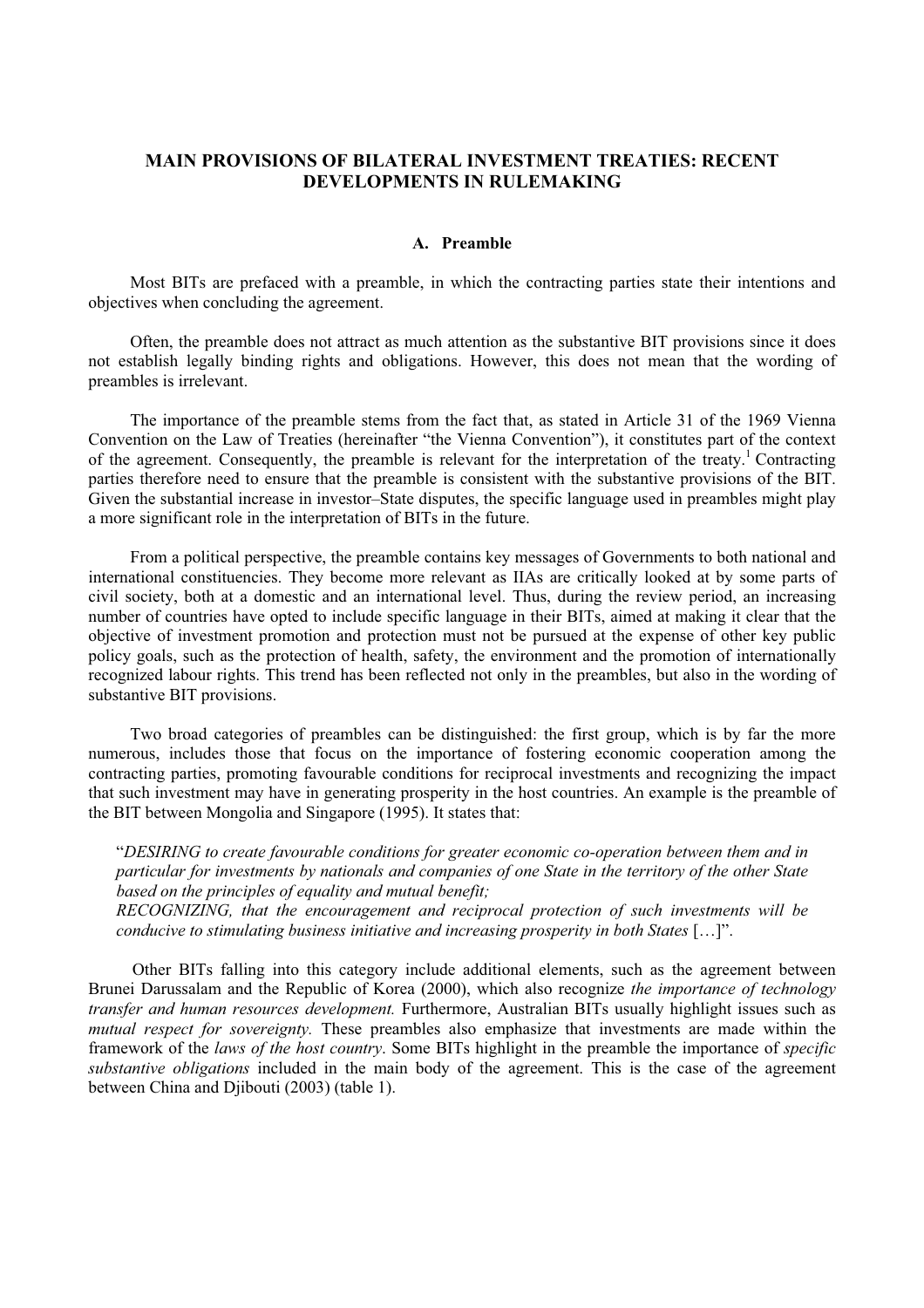| <b>BIT</b> between China and<br>Djibouti (2003)                                                                                                                                                                                                                                                                                                                                                                                                                                                                                                                                                                                                                                                                                                                                                                        | <b>BIT between Australia and Egypt</b><br>(2001)                                                                                                                                                                                                                                                                                                                                                                                                                                                                                                                                                                                                                                                                                                                                                                                                                                                                                                                                                                                                                                                                                                                                                                                                                 | <b>BIT between Brunei Darussalam</b><br>and the Republic of Korea (2000)                                                                                                                                                                                                                                                                                                                                                                                                                                                                                                                                                                                                                                                                                                                                                                                                                                                                                                       |
|------------------------------------------------------------------------------------------------------------------------------------------------------------------------------------------------------------------------------------------------------------------------------------------------------------------------------------------------------------------------------------------------------------------------------------------------------------------------------------------------------------------------------------------------------------------------------------------------------------------------------------------------------------------------------------------------------------------------------------------------------------------------------------------------------------------------|------------------------------------------------------------------------------------------------------------------------------------------------------------------------------------------------------------------------------------------------------------------------------------------------------------------------------------------------------------------------------------------------------------------------------------------------------------------------------------------------------------------------------------------------------------------------------------------------------------------------------------------------------------------------------------------------------------------------------------------------------------------------------------------------------------------------------------------------------------------------------------------------------------------------------------------------------------------------------------------------------------------------------------------------------------------------------------------------------------------------------------------------------------------------------------------------------------------------------------------------------------------|--------------------------------------------------------------------------------------------------------------------------------------------------------------------------------------------------------------------------------------------------------------------------------------------------------------------------------------------------------------------------------------------------------------------------------------------------------------------------------------------------------------------------------------------------------------------------------------------------------------------------------------------------------------------------------------------------------------------------------------------------------------------------------------------------------------------------------------------------------------------------------------------------------------------------------------------------------------------------------|
| "The Government of the People's<br>of China and the<br>Republic<br>Government of the Republic of<br>Djibouti,<br>Intending<br>to create favorable<br>conditions for investment<br>by<br>investors of one Contracting Party<br>in the territory of the other<br>Contracting Party;<br>Recognizing that the reciprocal<br>encouragement, promotion and<br>protection of such investment will<br>be<br>conducive to<br>stimulating<br>business initiative of the investors,<br>flow of capital and technology,<br>and will increase prosperity and<br>economic development and that<br>fair and equitable treatment of<br>investments is desirable in both<br>States:<br>Desiring<br>intensify<br>to<br>the<br>cooperation of both States on the<br>basis of equality and mutual<br>benefits;<br>Have agreed as follows:" | "The Government of Australia and the<br>Government of the Arab Republic of<br>Egypt ("the Parties")<br>Recognising the importance of promoting<br>the flow of capital for economic activity<br>and development and aware of its role in<br>expanding<br>economic<br>relations<br>and<br>technical co-operation between them,<br>particularly with respect to investment by<br>investors of one Party in the territory of<br>the other Party;<br>Considering that investment relations<br>should be promoted and economic co-<br>operation strengthened in accordance with<br>the internationally accepted principles of<br>mutual respect for sovereignty, equality,<br>mutual benefit, non-discrimination and<br>mutual confidence;<br>Acknowledging that investments<br>of<br>investors of one Party in the territory of<br>the other Party would be made within the<br>framework of the laws of that other Party;<br>and<br>Recognising that pursuit<br>of these<br>objectives would be facilitated by a clear<br>statement of principles relating to the<br>protection of investments, combined with<br>rules designed to render more effective the<br>application of these principles within the<br>territories of the Parties,<br>Have agreed as follows:" | "The Government of the Republic<br>of Korea and the Government of<br>His Majesty The Sultan and Yang<br>Di-Pertuan of Brunei Darussalam<br>(hereinafter referred to as "the<br>Contracting Parties"),<br>Desiring<br>favourable<br>to<br>create<br>conditions for greater economic co-<br>the<br>operation<br>between<br>two<br>countries and, in particular for<br>investments by investors of one<br>Contracting Party in the territory of<br>the other Contracting Party on the<br>basis of equality and mutual<br>benefit,<br>Recognising<br>that<br>the<br>encouragement<br>and<br>reciprocal<br>protection<br>international<br>under<br>agreements of such investments<br>will be conducive to the stimulation<br>of business initiatives and will<br>prosperity<br>both<br>increase<br>in<br>countries,<br>Recognising the importance of the<br>transfer of technology and human<br>resources development arising from<br>such investments,<br>Have agreed as follows:" |
|                                                                                                                                                                                                                                                                                                                                                                                                                                                                                                                                                                                                                                                                                                                                                                                                                        |                                                                                                                                                                                                                                                                                                                                                                                                                                                                                                                                                                                                                                                                                                                                                                                                                                                                                                                                                                                                                                                                                                                                                                                                                                                                  |                                                                                                                                                                                                                                                                                                                                                                                                                                                                                                                                                                                                                                                                                                                                                                                                                                                                                                                                                                                |

#### **Table 1. Examples of traditional preambles**

A second category of preambles additionally make it clear that investment promotion and protection need to respect other key public policy objectives. Such objectives may include the protection of health, safety, the environment and consumers, or the promotion of internationally recognized labour rights. It should be noted that this group of BITs also comprises agreements that follow the traditional approach of applying only to established investment and that do not contain specific provisions addressing issues such as labour or environmental standards (table 2).

Regardless of the specific content of the preambles, two trends can be identified. First, as the use of investor–State dispute settlement procedures increases, it is likely that countries will pay more attention to the specific wording of the preambles when negotiating a BIT. Second, an increasing number of preambles indicate that BITs do not purport to promote and protect investment at the expense of other key values such as health, safety, labour protection and the environment.

# **B. Scope of application**

The scope of application of a BIT has different dimensions. There is the subject matter to which the agreement applies — typically the investment made by investors of the other contracting party — the geographical coverage of the agreement and the temporal scope of application of the BIT.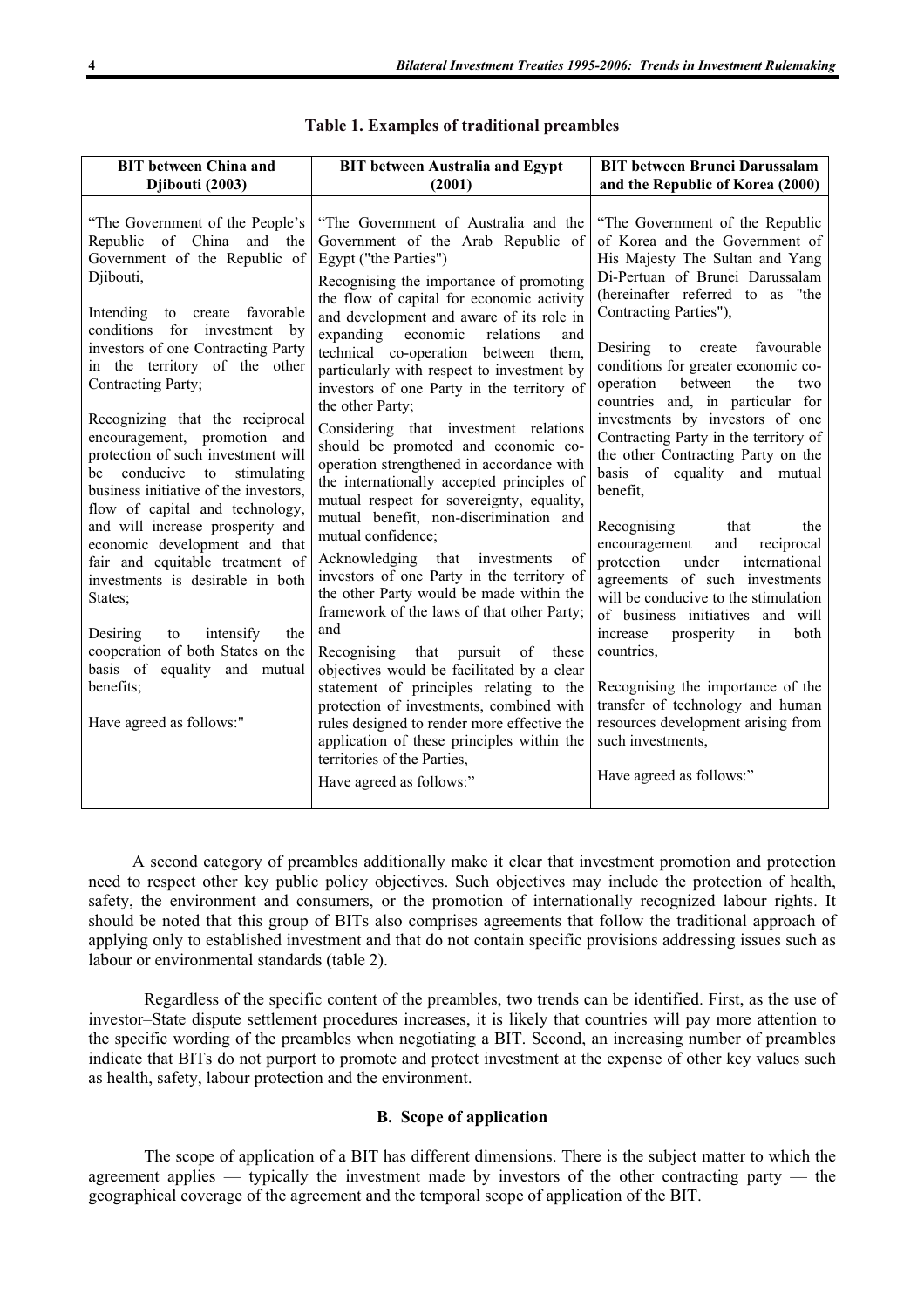| <b>BIT</b> between the Republic of Korea<br>and Trinidad & Tobago (2002)                                                                                                                                          | BIT between the United States and Uruguay (2005)                                                                                                                                                                                   |
|-------------------------------------------------------------------------------------------------------------------------------------------------------------------------------------------------------------------|------------------------------------------------------------------------------------------------------------------------------------------------------------------------------------------------------------------------------------|
| "The Government of the Republic of Korea and the<br>Government of the Republic of Trinidad and Tobago<br>(hereinafter referred to as "the Contracting Parties"),                                                  | "The Republic of Uruguay and the United States of America<br>(hereinafter the "Parties");                                                                                                                                          |
| Desiring to intensify economic cooperation between<br>both States,                                                                                                                                                | Desiring to promote greater economic cooperation between<br>them with respect to investment by nationals and enterprises<br>of one Party in the territory of the other Party;                                                      |
| Intending to create favourable conditions for<br>investments by investors of one Contracting Party in<br>the territory of the other Contracting Party, based on<br>the principles of equality and mutual benefit, | Recognizing that agreement upon the treatment to be<br>accorded such investment will stimulate the flow of private<br>capital and the economic development of the Parties;                                                         |
| Recognizing that the promotion and protection of<br>investments on the basis of this Agreement will be<br>conducive to the stimulation of individual business                                                     | Agreeing that a stable framework for investment will<br>maximize effective utilization of economic resources and<br>improve living standards;                                                                                      |
| initiative and will increase prosperity in both States,<br>Respecting the sovereignty and laws of the<br>Contracting Party within whose jurisdiction the                                                          | Recognizing the importance of providing effective means of<br>asserting claims and enforcing rights with respect to<br>investment under national law as well as through<br>international arbitration;                              |
| investments fall, and<br>Convinced that these objectives can be achieved<br>without relaxing health, safety and environmental<br>measures of general application,                                                 | Desiring to achieve these objectives in a manner consistent<br>with the protection of health, safety, and the environment,<br>promotion of consumer<br>the<br>protection<br>and<br>and<br>internationally recognized labor rights; |
| Have agreed as follows:"                                                                                                                                                                                          | Having resolved to conclude a Treaty concerning the<br>encouragement and reciprocal<br>protection of investment;                                                                                                                   |
|                                                                                                                                                                                                                   | Have agreed as follows:"                                                                                                                                                                                                           |

## **Table 2. Examples of non-traditional preambles**

Traditionally, most BITs have not included a specific clause to comprehensively address these different aspects in one single provision (UNCTAD, 1999a). Instead, the overwhelming majority have dealt with these issues in separate definitions of the terms "investment", "investor" and "territory", while clarifying the duration of the agreement in the "final clauses" of the BIT (UNCTAD, 1998). A number of BITs reviewed include, however, a specific clause to determine *ab initio* the scope of application of the BIT.

# **1. Scope of application clause**

Specific clauses on the scope of application of the agreements are no substitute for the use of definitions as a means to delimit the subject matter of the BITs.<sup>2</sup> Rather, there are several reasons for using such a clause. In some agreements, it responds to considerations of legal drafting, aiming to clarify the *different dimensions* of the scope of application of the agreement in *one single* provision. Examples of BITs using this technique are those of Australia. The BIT between Australia and Uruguay (2001) states the following:

# *"Article 2 Application of Agreement*

*1. This Agreement shall apply to investments whenever made but shall not apply to disputes which have arisen prior to the entry into force of this Agreement.*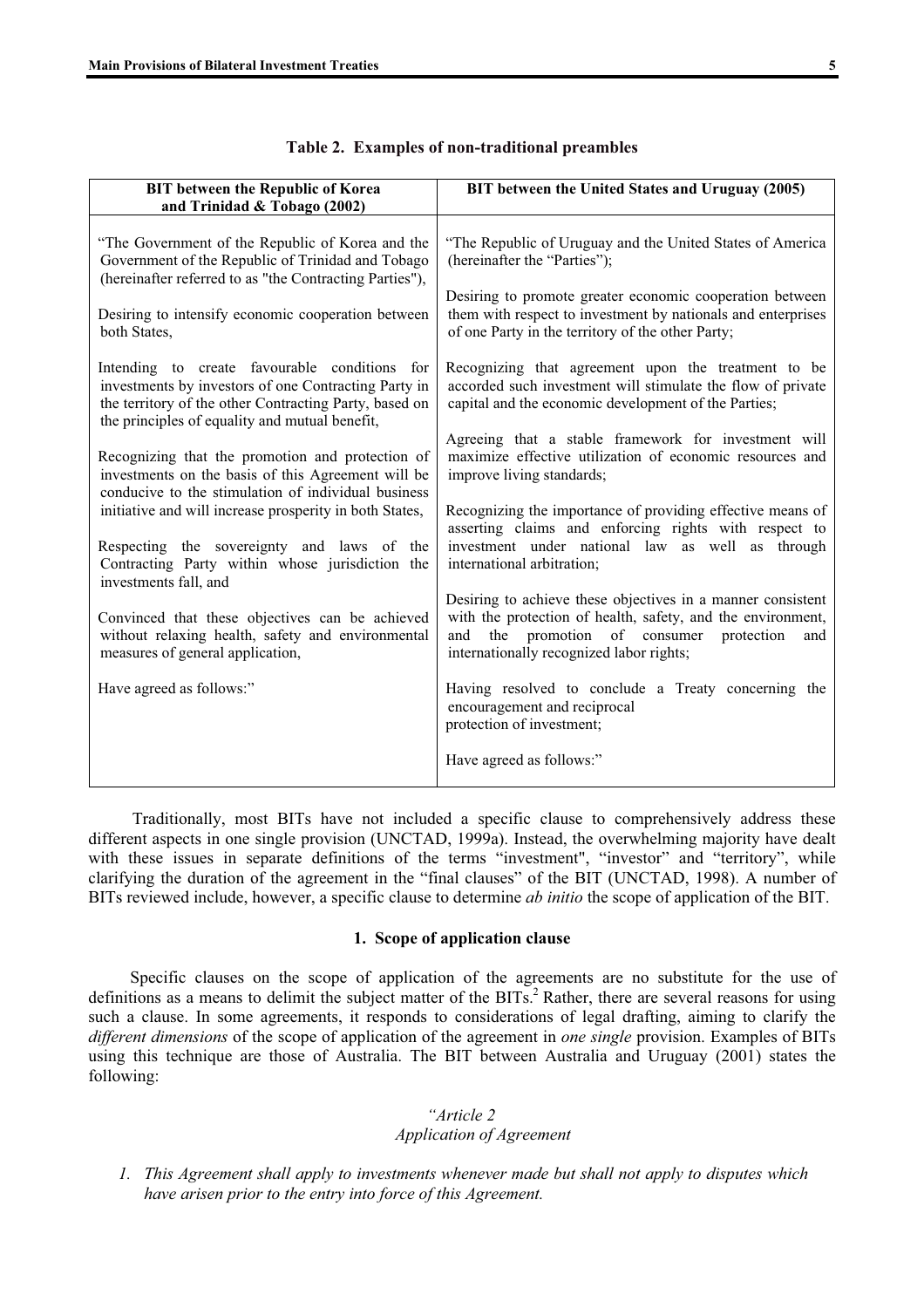- *2. Where a company of a Party is owned or controlled by a citizen or a company of any third country, the Parties may decide jointly in consultation not to extend the rights and benefits of this Agreement to such company.*
- *3. A company duly organised under the law of a Party shall not be treated as an investor of the other Party, but any investments in that company by investors of that other Party shall be protected by this Agreement.*
- *4. This Agreement shall not apply to a company organised under the law of a third country within the meaning of paragraph 1(d)(ii) of Article 1 where the provisions of an investment protection agreement with that country have already been invoked in respect of the same matter.*
- *5. This Agreement shall not apply to a permanent resident of one Party where:*
- *(a) the provisions of an investment protection agreement between the other Party and the country of which that person is a citizen have already been invoked in respect of the same matter; or*
- *(b) the permanent resident is a citizen of the other Party.*"

A common trend among a number of recent BITs is to include an article emphasizing *one particular key aspect*, for instance the *temporal application* of the BIT. An example is the BIT between Austria and the Philippines (2002). It states that although the agreement is not retroactive, it applies to all existing investments of investors of one contracting party in the territory of the other once it enters into force:

# *"Article 11*

# *Application of the Agreement*

*This Agreement shall apply to investments made in the territory of one of the Contracting Parties in accordance with its legislation by investors of the other Contracting Party prior to as well as after the entry into force of this Agreement.*" (emphasis added)

Other BITs emphasize that the host country retains full discretion and control over the admission of the investment into its territory, stressing the fact that the BIT does not grant any right of establishment to the foreign investor. Such discretion and control may entail formal requirements included in the host country's domestic legislation, compliance with which may be crucial for determining whether the agreement applies to a particular investment. This clarification may be important for dispute settlement purposes.<sup>3</sup> An example is the BIT between India and Thailand (2000).

# *"Article 2 Scope of the Agreement*

*The benefit of this Agreement shall apply to all investments made by investors of one Contracting Party in the territory of the other Contracting Party, which have been admitted in accordance with the laws and regulations and, where applicable, specifically approved in writing by the competent authorities concerned of the other Contracting Party, whether made before or after coming into force of this Agreement*." (emphasis added)

As a result, the BIT would not cover an investment made in contravention of a formal requirement for written approval.<sup>4</sup>

Another category of agreements focuses on the *measures* relating to investments or investors rather than on the investment or investors of the other party, that is to laws and regulations existing at the date of entry into force of the agreement or adopted thereafter. An illustration is the new Canadian model BIT, which states:

#### *"Article 2 Scope*

*1. This Agreement shall apply to measures adopted or maintained by a Party relating to: (a) investors of the other Party; and (b) covered investments*. […]"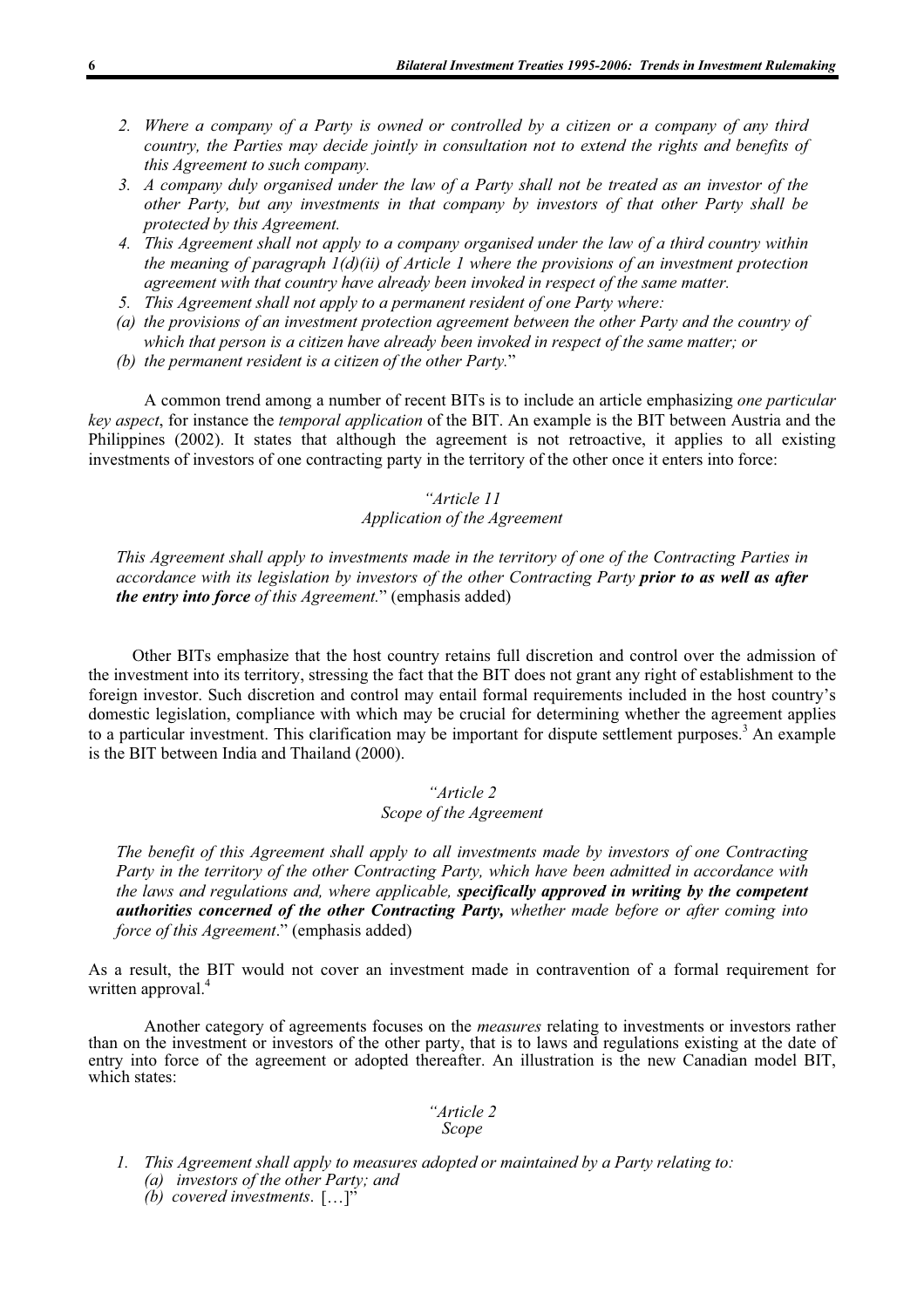To limit the scope of application of the BIT in this manner may have significant practical effects for determining the universe of measures that could be challenged for purposes of dispute settlement procedures.

This issue was discussed in the initial disputes invoking the application of NAFTA's Chapter 11 on investor–State dispute settlement procedures.<sup>5</sup> In several cases, such as *Pope & Talbot* and *S.D. Myers*, Canada sought to have the arbitral tribunal decline jurisdiction on the basis that the measures challenged dealt with trade in goods, and as such, were governed by chapters of NAFTA other than the investment chapter. Consequently, the argument was that measures concerning trade in goods were not subject to arbitration under the investment provisions of Chapter 11.6

Arbitral tribunals established pursuant to NAFTA´s Chapter 11 consistently held that measures concerning trade in goods can also be measures that "relate to" an investor or an investment. The tribunals have drawn on similar reasoning regarding the application of the WTO Agreements, in particular the GATT and GATS. In that context, the WTO Appellate Body has ruled that these agreements apply to measures that "affect" trade in goods or "affect" trade in services and, consequently, should not be read as applying only to measures concerning "goods" or "services".<sup>7</sup>

On the basis of the NAFTA experience, BITs applying to measures that "relate to" investors of the parties and their investments thus extend the scope of the agreement to any kind of measure affecting the investor or the investment concerned. Therefore, a broad range of regulations in the host country could potentially fall under the scope of application of the BIT. The subject matter to which the measures were primarily directed would be irrelevant.

# **2. Definition of terms**

The purpose of definitions in legal instruments such as BITs is to determine the object to which the rules of the agreement shall apply and the scope of their applicability (UNCTAD, 1999a). The typical BIT protects investments made by investors of one contracting party in the territory of the other contracting party. The scope of the subject matter of the treaty thus depends on the definitions of certain key terms, particularly "*investment*" and "*investor*".

# **a. Investment**

Traditionally aimed at investment protection, most BITs define "*investment*" in a broad and openended manner, covering not only the capital that has crossed borders, but also practically all other kinds of assets of an investor in the territory of the host country. A significant number of BITs have included a standard definition of "*investment*", covering *"every kind of asset"* owned or controlled by an investor of another party. This is typically complemented by an illustrative list of assets included within the definition.

Given that different kinds of investment may have different economic implications and a different impact on development, the parties to a BIT may not wish to promote and protect all investment flows in the same manner. Thus, many BITs have narrowed the definition of "*investmen"* in various ways. While some agreements have complemented the broad asset-based definition with a list of clarifications aimed at excluding certain kinds of investments, other countries have opted to use "closed-list" definitions — an approach that defines "*investment*" in terms of listing an ample but yet finite list of assets.

Among the BITs concluded since 1995, one can distinguish several kinds of definitions. There is the traditional "*asset-based*" definition, which, with several variations, has continued to be the most common approach. A second kind of definition, the use of which has diminished recently, is related to a "*circular*" or "*tautological*" approach, which focuses on the features of an investment rather than conceptualizing it. A third approach is a "*closed-list*" definition of investment. Fourth, there are techniques that exclude certain assets and transactions from the definition.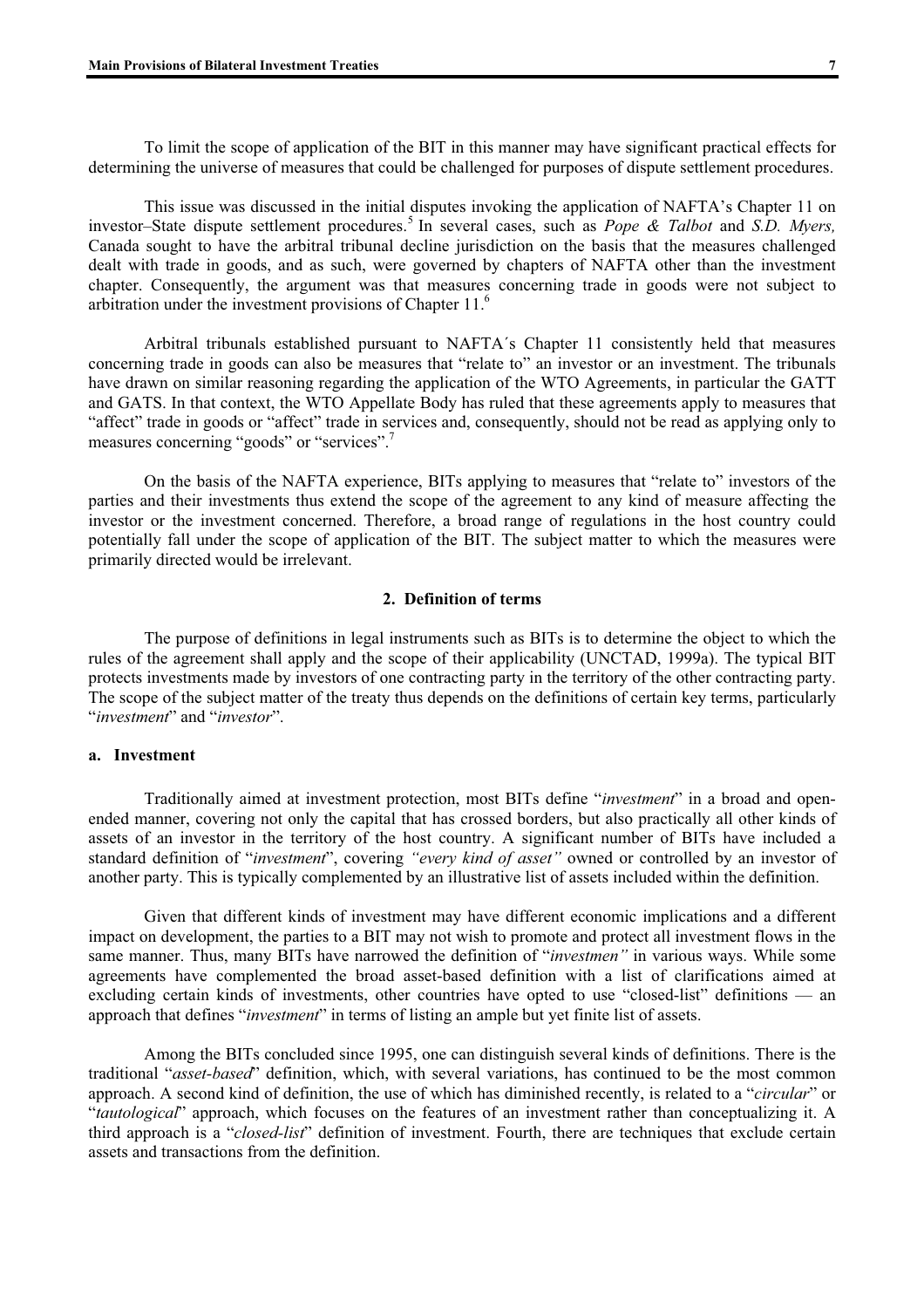#### **(i) Asset-based definition of investment**

Most BITs of the last 10 years have continued to adopt a broad "*asset-based*" definition of "investment", the scope of which goes beyond covering only foreign direct investment. The definition covers *"every kind of asset"* or *"any kind of asset"*, accompanied by a list of examples. Such lists usually include five categories of assets: first, movable and immovable property and any related property rights such as mortgages, liens or pledges; second, various types of interests in companies, such as shares, stock, bonds, debentures or any other form of participation in a company, business enterprise or joint venture; third, claims to money and claims under a contract having a financial value and loans directly related to a specific investment; fourth, intellectual property rights; and fifth, business concessions, that is rights conferred by law or under contracts (UNCTAD, 1998, 1999a) (table 3).

| (2001)                                                                                                                                                                                                                                                                                                                                                                                                                                                                                                                                                                                                                                                                                                                                                                                                                                                                                                                                                                                                                                                                                                                                                                                                                                                                                                                                  |                                                                                                                                                                                                                                                                                                                                                                                                                                                                                                                                                                                                                                                                                                                                                                                                                                                                                                                                                                                                                      |
|-----------------------------------------------------------------------------------------------------------------------------------------------------------------------------------------------------------------------------------------------------------------------------------------------------------------------------------------------------------------------------------------------------------------------------------------------------------------------------------------------------------------------------------------------------------------------------------------------------------------------------------------------------------------------------------------------------------------------------------------------------------------------------------------------------------------------------------------------------------------------------------------------------------------------------------------------------------------------------------------------------------------------------------------------------------------------------------------------------------------------------------------------------------------------------------------------------------------------------------------------------------------------------------------------------------------------------------------|----------------------------------------------------------------------------------------------------------------------------------------------------------------------------------------------------------------------------------------------------------------------------------------------------------------------------------------------------------------------------------------------------------------------------------------------------------------------------------------------------------------------------------------------------------------------------------------------------------------------------------------------------------------------------------------------------------------------------------------------------------------------------------------------------------------------------------------------------------------------------------------------------------------------------------------------------------------------------------------------------------------------|
| "Article 1<br>Definitions<br>"Investments" means every kind of asset and in<br>particular, though not exclusively, includes:<br>(i) movable and immovable property and any other<br>property rights such as mortgages, liens or pledges;<br>(ii) shares in and stocks and debentures of a company<br>exclusively:<br>and any other form of participation in a company;<br>(iii) claims to money or to any performance under<br>contract having a financial value;<br>(iv) intellectual property rights, goodwill, technical<br>and similar rights;<br>processes and know-how and all similar rights<br>recognized by the national laws of both Contracting<br>participation in a company;<br>Parties;<br>(v) business concessions conferred by law or under<br>having an economic value;<br>contract, including concessions to search for, cultivate,<br>extract, or exploit natural resources;<br>A change in the form in which assets are invested does<br>not affect their character as investments, provided such<br>change is not contrary to the laws of the Contracting<br>Party in whose territory the investment has been made.<br>natural resources.<br>The term "investment" includes all investments, whether<br>made before or after the date of entry into force of this<br>Agreement."<br>or reinvested<br>investments." | "Article 1<br>Definitions<br>The term "Investment" means every kind of asset<br>established or acquired by an investor of one Contracting<br>Party in the territory of the other Contracting Party in<br>accordance with the laws and regulations of the latter<br>Contracting Party including, in particular, though not<br>(a) movable and immovable property or any property<br>rights such as mortgages, liens, pledges, leases, usufruct<br>(b) shares, stocks, debentures or other form of<br>(c) titles or claims to money or rights to performance<br>(d) intellectual property rights, such as patents,<br>copyrights, technical processes, trade marks, industrial<br>designs, business names, know-how and goodwill; and<br>(e) concessions conferred by law, by administrative act<br>or under a contract by a competent authority, including<br>concessions to search for, develop, extract or exploit<br>Any alteration of the form in which assets are invested<br>does not affect their character as |

## **Table 3. Examples of "asset-based" definitions of investment**

A variation of an asset-based definition is the approach used in some agreements of the Russian Federation, such as the BIT with Japan (1998), which applies to "*capital investments*". This concept is defined as follows:

# *"Article 1*

- *(1) The term "capital investment" means all kinds of valuables, in particular:* 
	- *a) the rights relating to movable and immovable property;*
	- *b) shares and other forms of interest in companies;*
	- *c) investment related right of claim of monetary means or any contractual obligation of financial value;*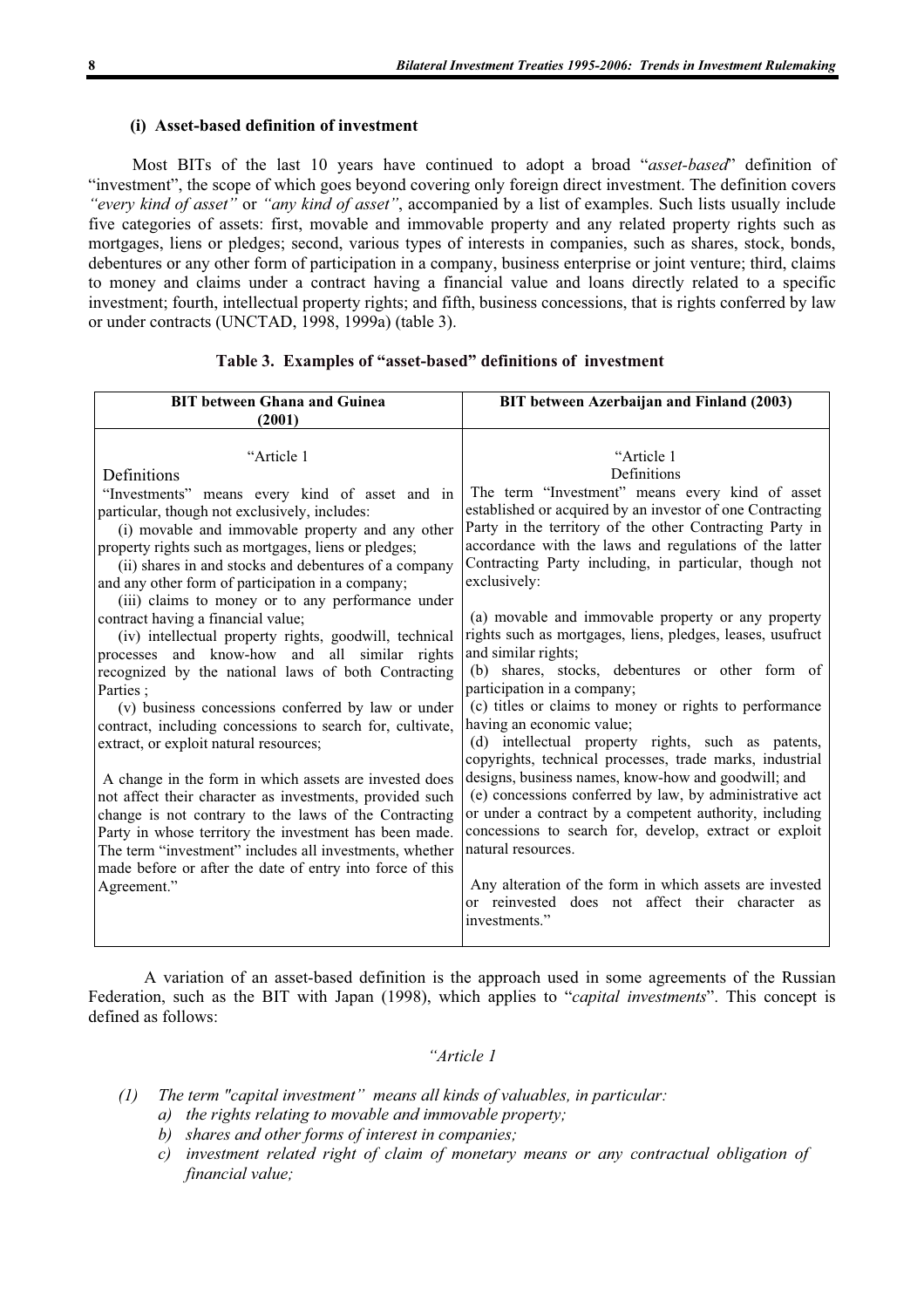- 
- *d) the rights to intellectual property including patents, trademarks, industrial designs, integrated circuit designs, brand names, references to sources or origin marks and nondisclosable information; and*
- *e) concession rights including the right to prospect and use natural resources; Variations in the form of valuables investment do not affect their nature as capital investments.*"

At first glance, the use of the term *"capital investment*" in this definition suggests that the intent of the parties was to apply the BIT not to all kinds of investments, but only to those entailing a commitment of capital. However, it appears that the use of this particular term responds more to considerations of drafting than to such intent. *"Capital investment"* is defined as comprising *"all kinds of valuables"*, a notion that is clarified with the illustrative list comprising the five categories of assets usually included in asset-based definitions. Furthermore, to the extent that every asset has a value, the example cited above is only a variation of the typical asset-based definition.

The main objective of an asset-based definition is to guarantee protection of as many forms of investment as possible. However, a significant number of BITs have also included certain limitations on the scope of investment covered. During the review period, this trend has continued. An example is the BIT between Chile and New Zealand (1999), which defines "investment" as follows:

" *"investment" means any kind of asset or rights related to it provided that the investment has been made in accordance with the laws and regulations of the Contracting Party receiving it, including, though not exclusively* […]." (emphasis added)

Conditioning the coverage of an asset on compliance with local laws has several purposes. It confirms that both foreign and domestic investors have to observe the laws of the land, thereby establishing a "level playing field". Moreover, this limitation implies that investment is covered only if consistent with the host country's development policy, and other policies, as expressed in its domestic legislation (UNCTAD, 1999b).

Some recent BITs include the qualification that the assets must be invested by an investor of one party *in the territory* of another party. An example of this approach is the BIT between Algeria and Indonesia (2000), which defines "*investment*" as follows:

"*The term "investment" shall mean any kind of asset invested by investors of one Contracting Party in the territory of the other Contracting Party, in conformity with the laws and regulations of the latter, including, but not exclusively* [...]." (emphasis added)

Similarly, other BITs also establish the link between the asset and the territory of the host country by stating that for the former to be a covered investment, it has to be owned or controlled in the territory of the host country. That is the case of the BIT between Belgium–Luxembourg and Saudi Arabia (2002), which defines "*investment*" in the following terms:

"[…] *the term "investment" means every kind of asset, owned or controlled by an investor of a Contracting Party in the territory of the other Contracting Party according to its legislation and in particular, but not exclusively includes:* […]." (emphasis added)

If the investment is an intangible asset, for example a debt or a right under contract, it may not be easy to determine whether an investor of contracting party A has in fact invested an asset in the territory of contracting party B. The SGS arbitration cases provide an example of such a difficulty.<sup>8</sup>

In those cases, the Governments of Pakistan and the Philippines respectively entered into contracts with SGS whereby SGS agreed to provide "pre-shipment inspection" services with respect to goods to be exported from certain countries to Pakistan and the Philippines. SGS undertook to inspect such goods partially abroad through its offices and affiliates. Accordingly, the two Governments argued that the investment in question was not made in their territories as required by the BITs. In the end, the tribunal did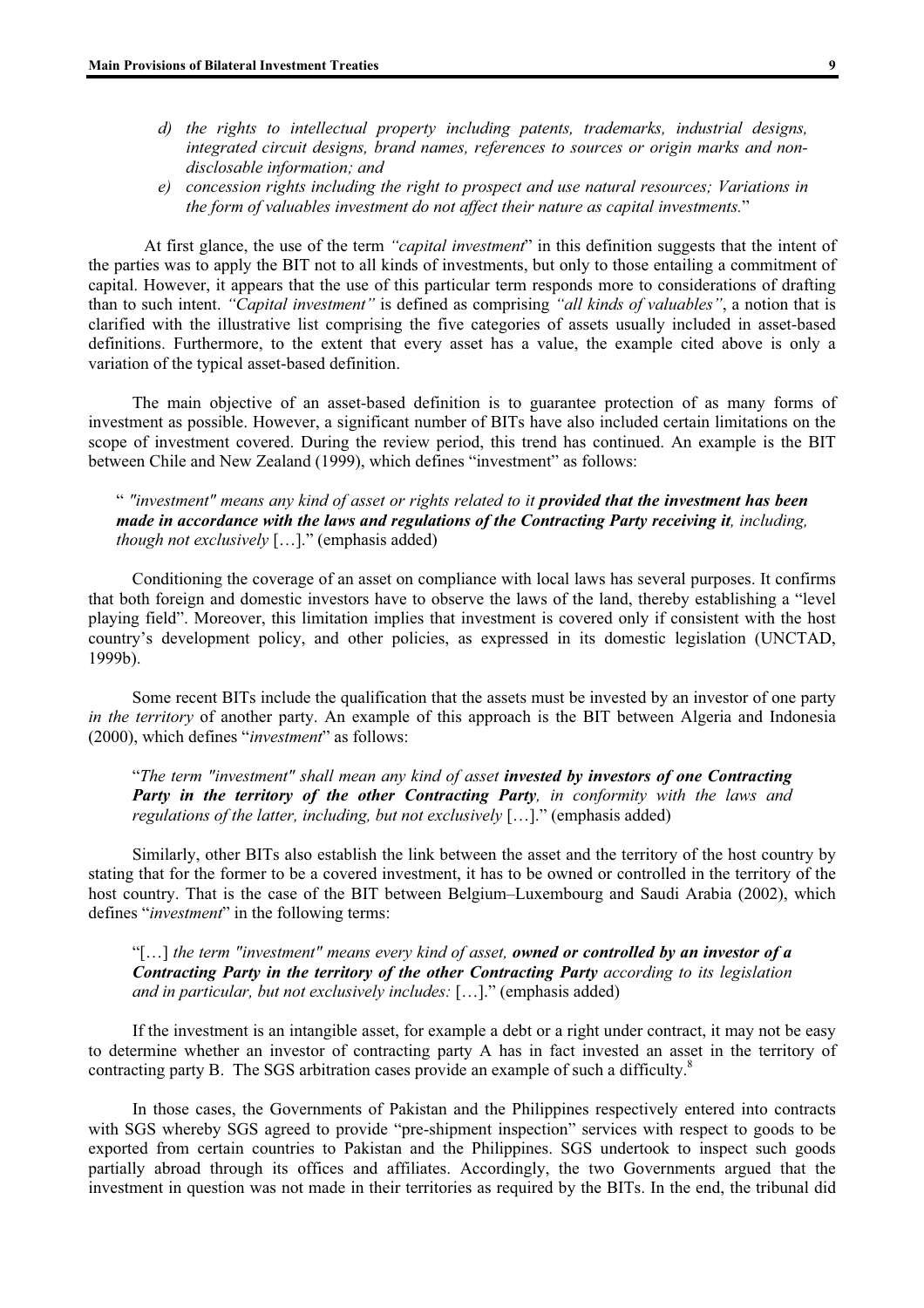not have to deal with this objection, because it considered it sufficient that according to the contract SGS had to make certain expenditures in the territory of Pakistan and the Philippines. These expenditures then constituted the investment.

#### **(ii) Tautological element in the definition of investment**

The definition of "investment" not only requires a concept ample enough to cover the wide range of forms that investment can take, but also must be flexible enough to apply to new types of investment that might emerge in the future.

Some countries have responded to this need by introducing a tautological — or circular — definition of "investment".<sup>9</sup> Numerous BITs concluded by the United States illustrate this approach, such as the BIT with Bahrain (1999). It defines an "*investment*" as "*every kind of investment*". The definition reads as follows:

" *"Investment" of a national or company means every kind of investment owned or controlled directly or indirectly by the national or company, and includes, but it is not limited to,* […]"

During the last decade, this tautological approach has not been very widespread, and virtually limited to those BITs of the United States during the first part of the period. However, in the BIT with Uruguay (2005), as well as in the negotiation of investment chapters of several free trade agreements, the United States has adopted a still broad, but more precise asset-based definition of investment (see subsection (iii) below). Such evolution in rulemaking might stem from the United States' experience in the context of NAFTA's Chapter 11 on investor–State disputes, where the definition of "*investment*" has been crucial in determining the jurisdiction of arbitral panels. Using a tautological approach implies that the contracting parties leave a significant degree of discretion to arbitral tribunals to interpret this concept.

## **(iii) Closed-list definition of investment**

A third approach that has emerged to avoid an excessively broad definition of "*investment*" is what is called a "closed-list" definition. This method differs from the broader "asset-based" definition in that it does not contain a conceptual chapeau to define "*investment*", but rather consists of an ample, but finite list of tangible and intangible assets to be covered by the treaty. Originally envisaged as an "enterprise-based" definition used in the context of the United States–Canada Free Trade Agreement, this approach evolved towards the definition used in Article 1139 of NAFTA. It was not until the last decade that this approach began to be also used in BITs. It has been incorporated into the 2004 Canadian BIT model, which defines "*investment"* in the following terms:

# *"Article 1*

# *Definitions*

*Investment means:*

*(I) an enterprise;* 

- *(II) an equity security of an enterprise;*
- *(III) a debt security of an enterprise* 
	- *(i) where the enterprise is an affiliate of the investor, or*
	- *(ii) where the original maturity of the debt security is at least three years, but does not include a debt security, regardless of original maturity, of a state enterprise;*
- *(IV) a loan to an enterprise* 
	- *(i) where the enterprise is an affiliate of the investor, or*
	- *(ii) where the original maturity of the loan is at least three years, but does not include a loan, regardless of original maturity, to a state enterprise;*
	- *(V) (i) notwithstanding subparagraph (III) and (IV) above, a loan to or debt security issued by a financial institution is an investment only where the loan or debt security is treated as regulatory capital by the Party in whose territory the financial institution is located, and*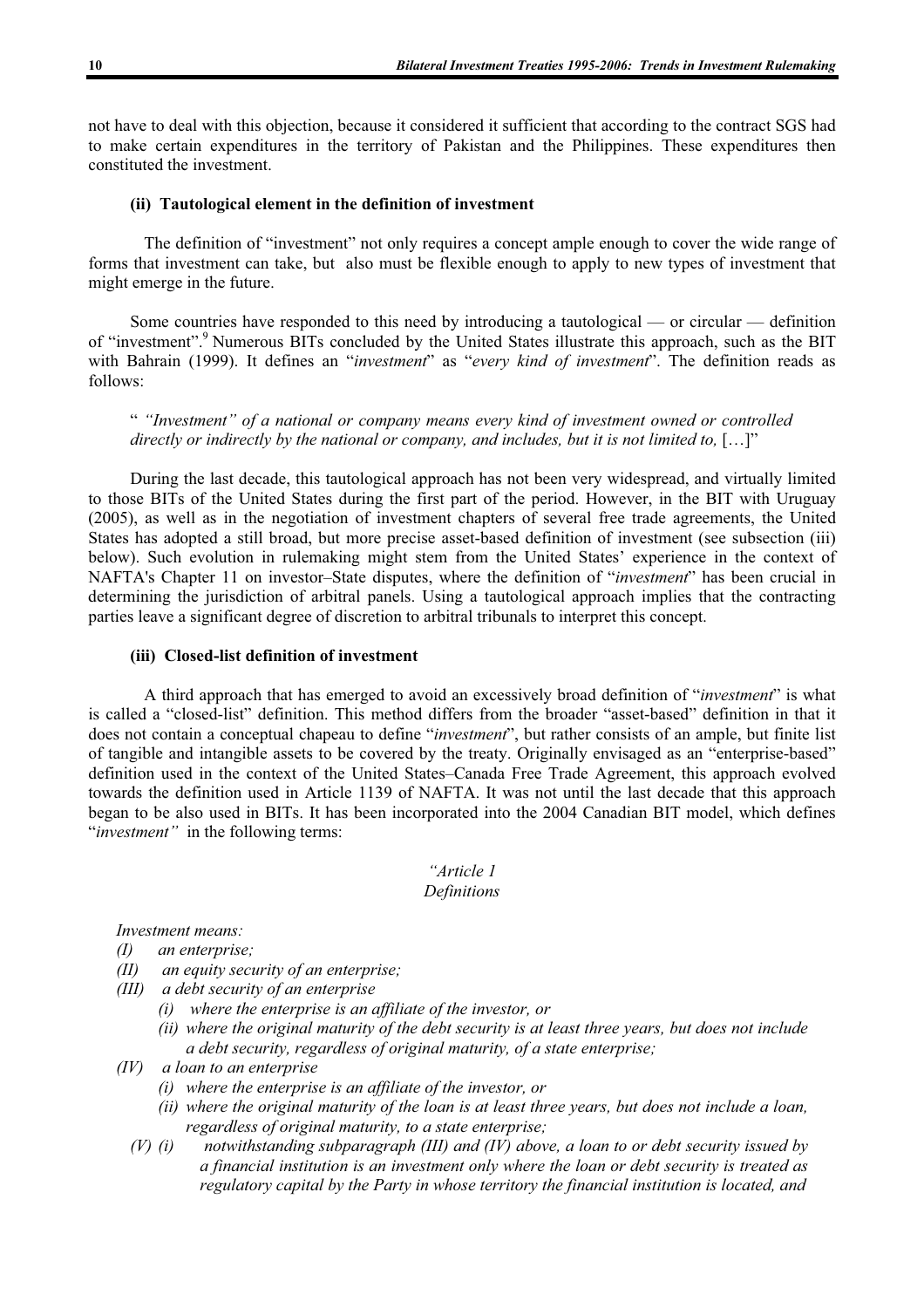*(ii) a loan granted by or debt security owned by a financial institution, other than a loan to or debt security of a financial institution referred to in (i), is not an investment;* 

*for greater certainty:* 

- *(iii) a loan to, or debt security issued by, a Party or a state enterprise thereof is not an investment; and*
- *(iv) a loan granted by or debt security owned by a cross-border financial service provider, other than a loan to or debt security issued by a financial institution, is an investment if such loan or debt security meets the criteria for investments set out elsewhere in this Article;*
- *(VI) an interest in an enterprise that entitles the owner to share in income or profits of the enterprise;*
- *(VII) an interest in an enterprise that entitles the owner to share in the assets of that enterprise on dissolution, other than a debt security or a loan excluded from subparagraphs (III) (IV) or (V);*
- *(VIII) real estate or other property, tangible or intangible, acquired in the expectation or used for the purpose of economic benefit or other business purposes; and*
- *(IX) interests arising from the commitment of capital or other resources in the territory of a Party to economic activity in such territory, such as under* 
	- *(i) contracts involving the presence of an investor's property in the territory of the Party, including turnkey or construction contracts, or concessions, or*
	- *(ii) contracts where remuneration depends substantially on the production, revenues or profits of an enterprise;*

*but investment does not mean,* 

- *(X) claims to money that arise solely from* 
	- *(i) commercial contracts for the sale of goods or services by a national or enterprise in the territory of a Party to an enterprise in the territory of the other Party, or*
	- *(ii) the extension of credit in connection with a commercial transaction, such as trade financing, other than a loan covered by subparagraphs (IV) or (V); and (XI) any other claims to money, that do not involve the kinds of interests set out in subparagraphs (I) through (IX)*"

In addition to being finite, the list contains a series of specific clarifications to avoid applying the BIT to certain kinds of assets. This is an emerging trend among recent BITs. While countries following this approach intend to maintain the broad concept of investment, they include clarifications and additional language to make the definition of "*investment*" more precise. This point is developed below.

# **(iv) Limiting the scope of the definition of "investment"**

A limited number of recent BITs, regardless of whether they use an asset-based or a closed-list definition of "*investment"*, exclude certain assets and transactions from the scope of the definition of "investment". The specific exclusions vary among the different treaties. However, it is possible to distinguish two broad categories of excluded assets. The first group comprises real estate or other property not acquired for the purpose of economic benefit or other business purposes. The second type relates to certain financial assets or transactions, which are perceived as not entailing real acquisitions of interests by a foreign investor in the host country.

## *1. Assets used for non-business purposes*

Although not very numerous, some BITs under review exclude from the definition of "*investment*" all real estate or other property, tangible or intangible, not acquired in the expectation or used for the purpose of economic benefit or other business purposes (table 4). A typical example of an asset falling into this category is the vacation home.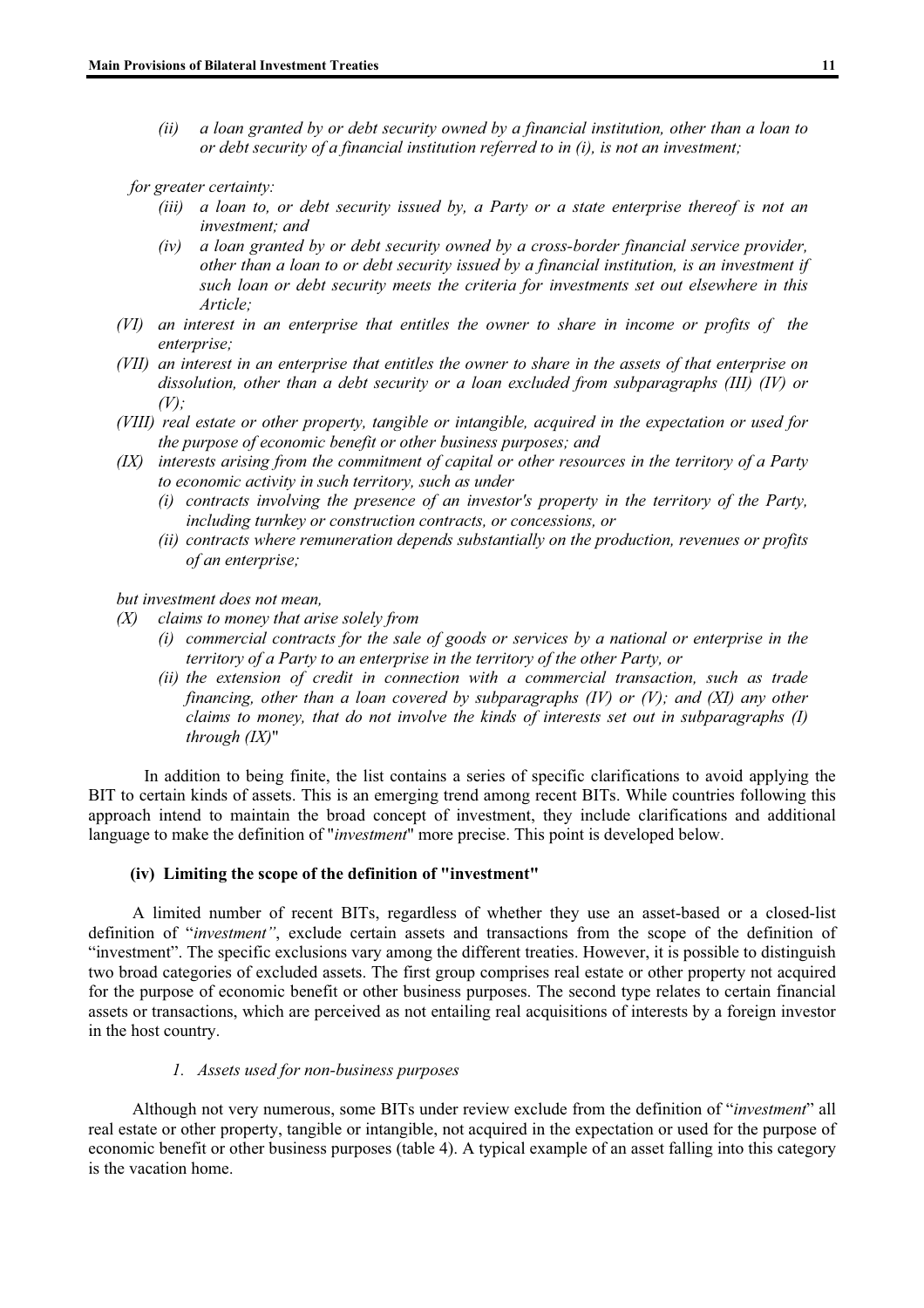# **Table 4. Examples of language variations used to exclude assets for personal use from the definition of investment**

| <b>BIT between Belarus and the Czech Republic</b>                                                                                                                          | <b>BIT between Mauritius and Swaziland</b>                                                                         |
|----------------------------------------------------------------------------------------------------------------------------------------------------------------------------|--------------------------------------------------------------------------------------------------------------------|
| (1996)                                                                                                                                                                     | (2000)                                                                                                             |
| "Article 1<br>Definitions                                                                                                                                                  | "Article 1                                                                                                         |
| The term "investment" shall mean every kind of asset<br>invested in connection with economic activities by                                                                 | Definitions<br>"Investment" means every kind of asset admissible<br>under the relevant laws and regulations of the |
| an investor of one Contracting Party in the territory of<br>the other Contracting Party in accordance with the<br>laws and regulations of the latter "<br>(emphasis added) | Contracting Party in whose territory the respective<br>business undertaking is made, "<br>(emphasis added)         |

Another technique to exclude certain kinds of assets is to insert the qualification that for an asset to be a covered "*investment*" it must have the *"characteristics of an investment"*, such as *"the commitment of capital or other resources, the expectation of gain or profit, or the assumption of risk".* This approach contains once again a tautological element; it gives, however, some general indications as to the meaning of the term "*investment*". This concept, which was first considered in the stillborn negotiations of the Multilateral Agreement on Investment (MAI) (UNCTAD, 1999c), has more recently been applied in the BIT between the United States and Uruguay (2005). The definition reads as follows:

# "*Article 1*

# *Definitions*

*"investment" means every asset that an investor owns or controls, directly or indirectly, that has the characteristics of an investment, including such characteristics as the commitment of capital or other resources, the expectation of gain or profit, or the assumption of risk.* [...]"

This definition does not list all the characteristics that an asset must have in order to be considered an investment. However, it does include three minimum parameters.

# *2. Financial transactions that do not entail a real acquisition of interests*

The second category of assets that a few BITs have begun to exclude from the definition of "investment" are those related to transactions that do not entail a real acquisition of interests by an investor in the territory of the host country.

A first group of excluded transactions are debt instruments with short-term maturity periods. Some agreements, such as the new United States model BIT, do not specify the term "*short-term maturity period*" and leave its determination to a case-by-case basis.<sup>10</sup> Other BITs state that the excluded debt instruments are those with a maturity of less than three years. The purpose of this policy is to prevent volatile or short-term portfolio investment from being considered a covered investment. The requirement of a three-year maturity does not apply when the loan is made to an enterprise that is an affiliate of the investor. This exception has usually been included in the definition of "investment" used in BITs of Mexico.<sup>11</sup> An example is the BIT between Greece and Mexico (2000):

# "*Article 1*

# *Definitions*

*1. "Investment" means every kind of asset acquired or used for economic purposes and invested by an investor of one Contracting Party in the territory of the other Contracting Party in accordance with the laws and regulations of the latter Contracting Party and, in particular though not exclusively, includes: […]*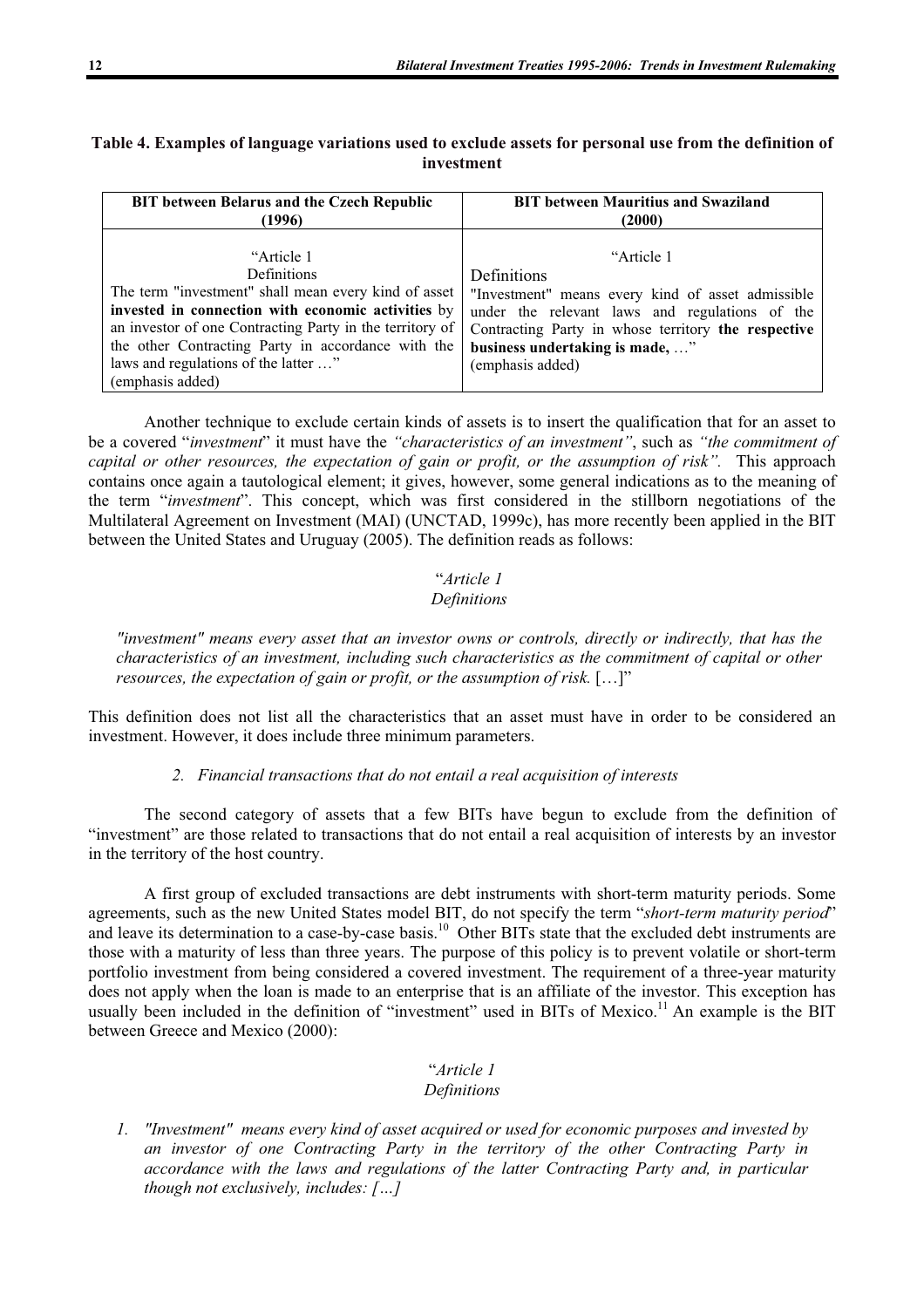- *c) claims to money, to other assets and to any performance having an economic value, except for:*
- *i) claims to money that arise solely from commercial contracts for the sale of goods and services,*
- *ii) the extension of credit in connection with a commercial transaction, such as trade financing;*
- *iii) credits with a maturity of less than three years, by an investor in the territory of a Contracting Party to a natural or legal person in the territory of the other Contracting Party. However, the exception concerning credits with a maturity of less than three years, shall not apply to credits granted by an investor of a Contracting Party to a legal person of the other Contracting Party that is an affiliate of that investor;* [...]" (emphasis added)

A second group of transactions excluded in some agreements, such as the BITs of Canada, Mexico and the United States, are claims to money that arise solely from commercial contracts for the sale of goods and services by nationals in the territory of a Party to a national in the territory of another Party. For example, the BIT between the United States and Uruguay (2005) states that *"for purposes of this Treaty, claims to payment that are immediately due and result from the sale of goods or services are not investments"*.

The third sub-category of transactions is *public debt* in the form of payment obligations — loans or securities — of the State or a State enterprise. A reason justifying this exclusion could be that Governments do not want to establish in a BIT international obligations in relation to public debt, which could interfere with debt rescheduling in the framework of the "Paris Club".

In conclusion, two trends can be observed with regard to the definition of "*investment"* in BITs. The overwhelming majority of treaties have continued to use the traditional broad asset-based definitions of investment. However, a growing number of BITs define the term "*investment*" with greater precision and exclude certain assets from the definition.

#### **b. Investor**

BITs apply to investments made by *investors* of one contracting party in the territory of the other contracting party. Most BITs have traditionally included a definition of "*investor"*, which covers both natural and legal persons. There is the question of what kind of link a particular investor — either a natural or a legal person — needs to have with the contracting parties to justify protection under the agreement. The answer usually depends on whether the investor is a natural person or a legal entity; that is why BITs address those two categories of investors separately.

# **(i) Natural person**

With respect to natural persons, most BITs protect persons who have the nationality of one of the contracting parties. Thus, the typical definition of a national of a party is a natural person recognized by that party's internal law as a national or citizen. This approach has not varied during the review period. Examples are the BITs between Angola and the United Kingdom (2000) and between Bangladesh and Japan (1998) (table 5).

In some cases, the definition of "*investor*" is even broader to include not only citizens but also individuals, who qualify as permanent residents under domestic law. For example, the BIT between Armenia and Canada (1997) states the following:

"*"Investor" means in the case of Canada any natural person possessing the citizenship of or permanently residing in Canada in accordance with its laws*". (emphasis added)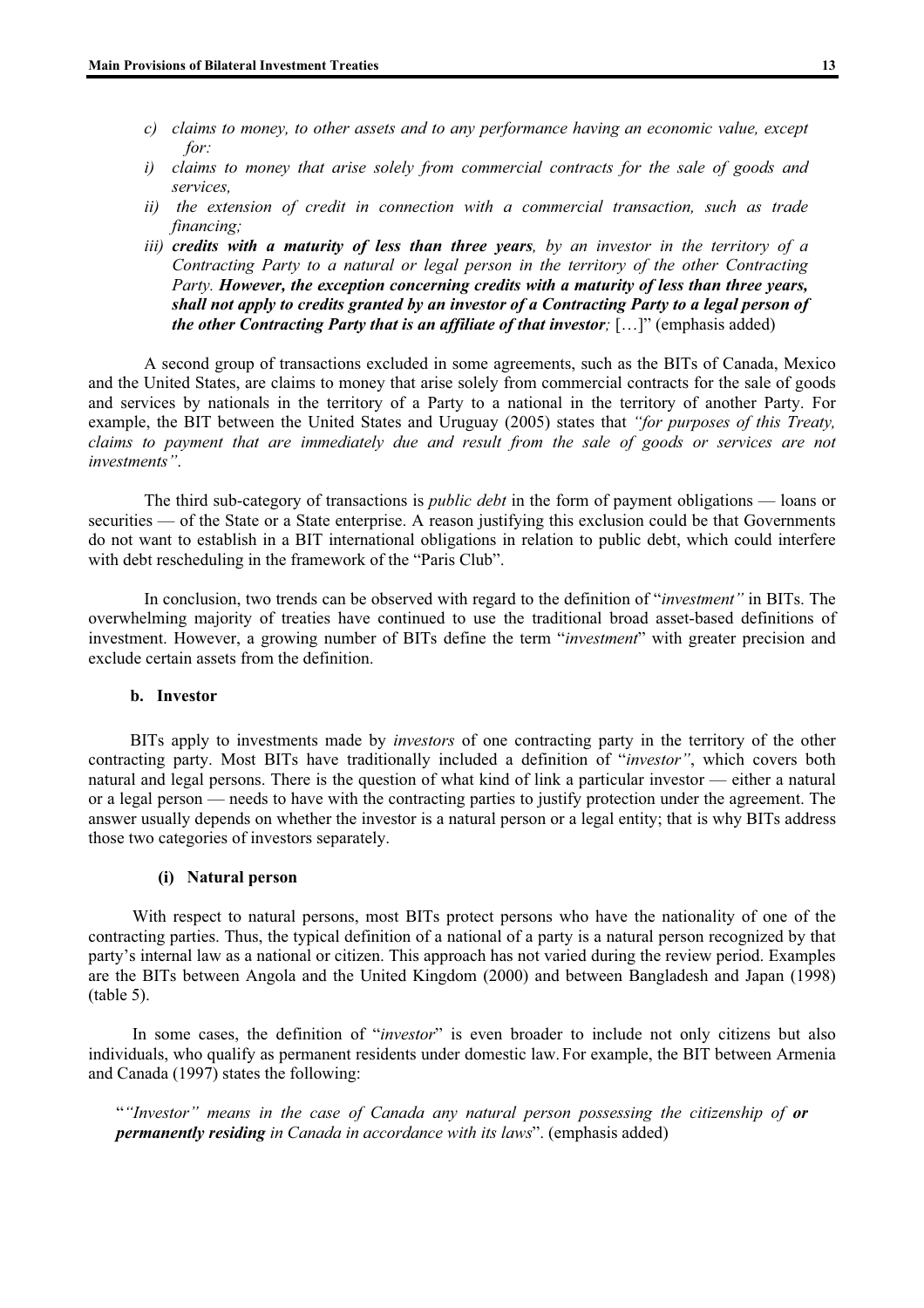| BIT between Angola and the United Kingdom                                                                                                                                                                                                                                                                                                                                                      | <b>BIT</b> between Bangladesh and Japan                                                                                                                                  |
|------------------------------------------------------------------------------------------------------------------------------------------------------------------------------------------------------------------------------------------------------------------------------------------------------------------------------------------------------------------------------------------------|--------------------------------------------------------------------------------------------------------------------------------------------------------------------------|
| (2000)                                                                                                                                                                                                                                                                                                                                                                                         | (1998)                                                                                                                                                                   |
| "Article 1<br>Definitions<br>اءءا<br>(c) "nationals" means:<br>(i) in respect of the United Kingdom: physical persons<br>deriving their status as United Kingdom nationals from the<br>law in force in the United Kingdom;<br>(ii) in respect of the Republic of Angola: physical persons<br>deriving their status as nationals of the Republic of Angola<br>from the law in force in Angola;" | "Article 1<br>Ŀ٠.<br>(3) the term "nationals" means, in relation to one<br>Contracting Party, physical persons possessing the<br>nationality of that Contracting Party;" |

# **Table 5. Examples of definitions of nationals**

A few BITs concluded some decades ago required, in addition to nationality, the person to reside or be domiciled in the country of nationality.<sup>12</sup> However, among the BITs under review, that kind of requirement seldom exists.

There is also the issue of the coverage of natural persons having the nationality of both BIT parties under their respective laws. One possibility, following the international law principle of an effective link, is to consider a person with dual nationality as a national of the country of his/her dominant and effective nationality. This is, for instance, the approach in the BIT between the United States and Uruguay (2005), which defines "*investor of a Party*" in the following way:

#### **"***Article 1 Definitions*

*"investor of a Party" means a Party or state enterprise thereof, or a national or an enterprise of a Party, that attempts to make, is making, or has made an investment in the territory of the other Party; provided, however, that a natural person who is a dual citizen shall be deemed to be exclusively a citizen of the State of his or her dominant and effective citizenship*." (emphasis added)

Another method is to consider a person who is a national under the laws of both BIT parties as a national of each country in their respective territories.<sup>13</sup> This approach has the effect of excluding such persons from the coverage of the agreement. An example is the BIT between Canada and Lebanon (1997). It states:

#### *"Article 1 Definitions*

*"investor" means:* 

 *any natural person possessing the citizenship of or permanently residing in one Contracting Party in accordance with its laws; ... who makes the investment in the territory of the other Contracting Party.*  In the case of persons who have both Canadian and Lebanese citizenship, they shall be considered *Canadian citizens in Canada and Lebanese citizens in Lebanon*."

Another method having the same legal effect is exemplified by the 2004 Canadian model BIT that defines "*investor*" as follows:

# *"Article 1 Definitions*

*investor of a Party means:*

*in the case of Canada: (i) Canada or a state enterprise of Canada, or*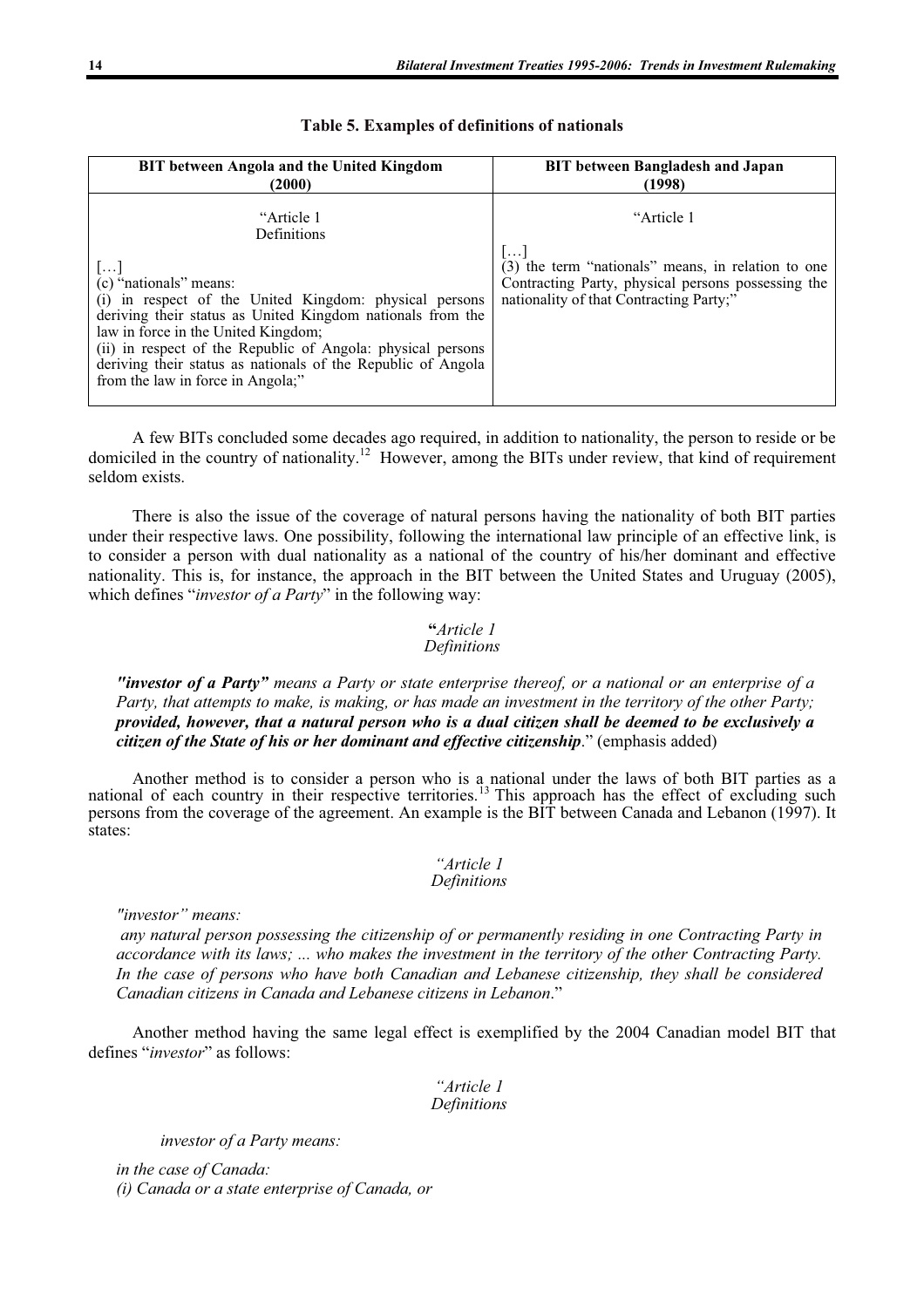*\_\_\_\_\_\_\_\_\_\_\_\_\_\_\_\_\_\_\_\_\_\_\_\_\_\_\_\_\_\_\_\_;*

*(ii) a national or an enterprise of Canada, that seeks to make, is making or has made an investment;* 

*in the case of \_\_\_\_\_\_\_\_:* 

 *that seeks to make, is making or has made an investment and that does not possess the citizenship of Canada*." (emphasis added)

This approach has the effect of denying treaty protection to Canadian individuals making an investment in Canada.

#### **(ii) Legal entities**

Different criteria — in various combinations — have been used in BITs to define the nationality of a legal entity. These are the place of incorporation, the location of the company's seat — also referred to as the *siège social*, *real seat* or *principal place of business* — and the nationality of ownership or control.14 As has been explained in greater detail elsewhere, each of these different criteria has its advantages and disadvantages.<sup>15</sup>

Numerous BITs concluded since 1995 use the place of incorporation or constitution as the sole criterion (table 6).

# **Table 6. Examples of definitions of the term "investor" using the criterion of place of incorporation or constitution**

| BIT between Sierra Leone and the United Kingdom<br>(2000)                                               | BIT between Belgium - Luxembourg and Pakistan<br>(1998)        |
|---------------------------------------------------------------------------------------------------------|----------------------------------------------------------------|
| "Article 1                                                                                              | "Article I.                                                    |
| $\left  \left[ \right] \right $                                                                         |                                                                |
| $(d)$ companies" means:                                                                                 | 1. The term "Investor" means: $[\dots]$                        |
| $(i)$ in respect of the United Kingdom: corporations, firms                                             | (b) any legal entity, including companies, association of      |
| and associations incorporated or constituted under the                                                  | companies, trading corporate entities and<br>other             |
| law in force in any part of the United Kingdom or in any                                                | organizations which is <b>incorporated</b> or, in any event is |
| territory to which this Agreement is extended in <b>properly organized</b> under the law of the Islamic |                                                                |
| accordance with the provisions of Article 12;                                                           | Republic of Pakistan, the Kingdom of Belgium or the            |
| $(iii)$ in respect of the Republic of Sierra Leone:                                                     | Grand-Duchy of Luxembourg." (emphasis added)                   |
| corporations, firms and associations incorporated or                                                    |                                                                |
| constituted under the law in force in any part of the                                                   |                                                                |
| Republic of Sierra Leone; (emphasis added)                                                              |                                                                |

Unlike in the case of place of constitution or incorporation, it is not very common for BITs to use the criteria of the company's seat or the ownership or control as the *sole* condition for defining the nationality of a legal entity. An exception is, for example, the BIT between Peru and Venezuela (1996), which focuses exclusively on the control of a company by nationals of a party. The Agreement defines the term "*enterprises*" as follows:

## *"Article 1*

[…]

*(3) "Company" applies to all judicial persons, including civil and commercial corporations and other associations which exercise an economic activity comprised within the ambit of this Agreement and that are effectively controlled, directly or indirectly, by nationals of one of the Contracting Parties*." (non-official translation from Spanish)

A significant number of BITs under review follow a different approach and combine several criteria. For instance, they require a company both to be incorporated in the territory of a contracting party and to have its seat or controlling interests in that country (table 7).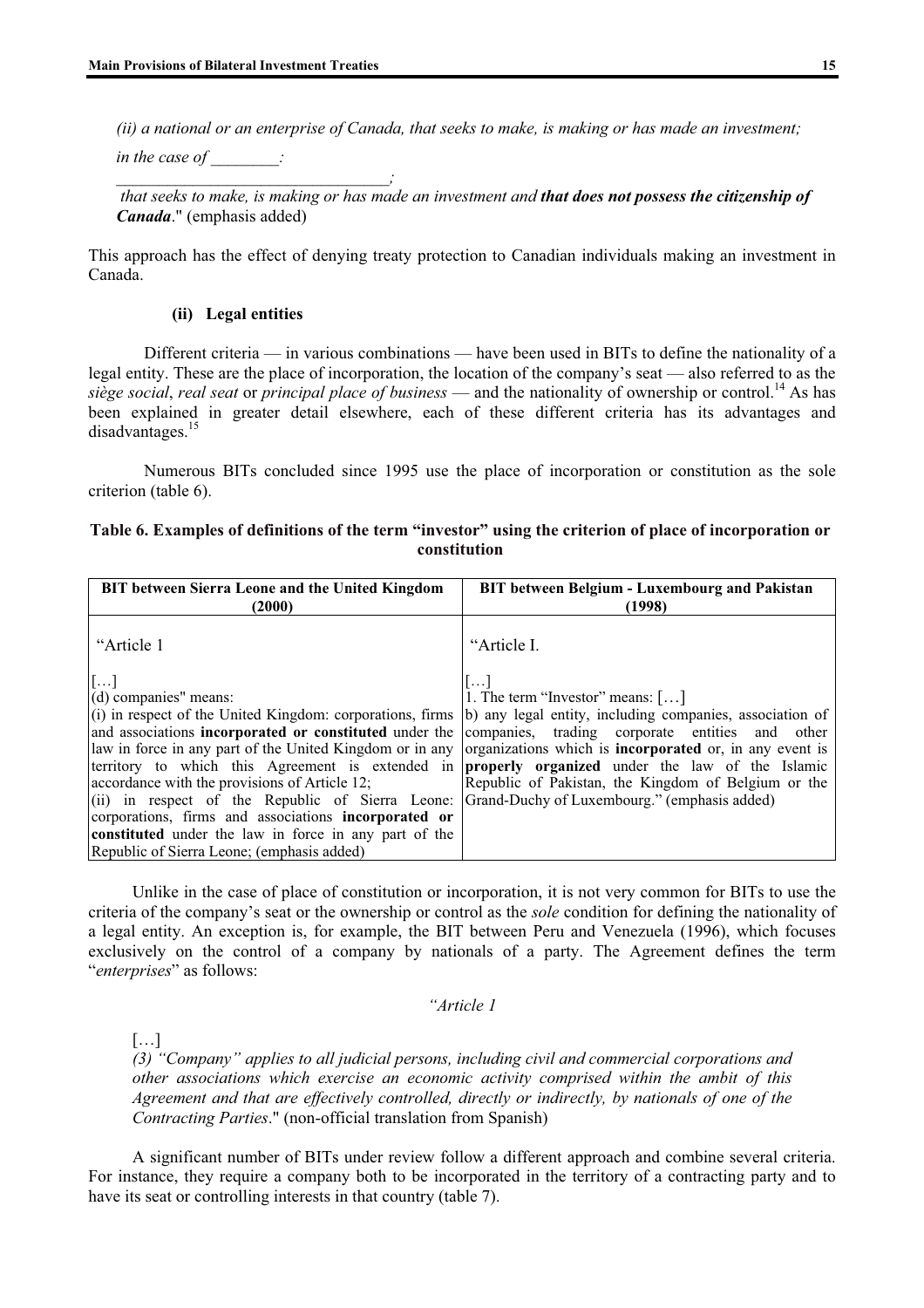| <b>BIT</b> between France and Uganda             | <b>BIT</b> between Argentina and             | <b>BIT between Chile and Turkey</b>       |  |
|--------------------------------------------------|----------------------------------------------|-------------------------------------------|--|
| (2002)                                           | Thailand (2000)                              | (1998)                                    |  |
|                                                  |                                              |                                           |  |
| "Article 1                                       | "Article 1                                   | "Article 1                                |  |
|                                                  |                                              |                                           |  |
| $\lfloor \ldots \rfloor$                         |                                              |                                           |  |
| 3. The term "company" means any                  | 1. The term "investor" shall                 | 1. The term "investor" means the          |  |
| legal person constituted on the territory        | $mean: \ldots$                               | following subjects who invest in the      |  |
| of one Contracting Party in accordance           | juridical person<br>(b)<br>any               | territory of the other Contracting Party  |  |
| with the legislation of that Party and           | constituted<br>incorporated<br><sub>or</sub> | in accordance with this Agreement:        |  |
| having its head office on the territory          | under the law in force in the                | $\lceil  \rceil$                          |  |
| of that Party, or controlled directly or         | territory of either Contracting              | (b)<br>legal person including<br>any      |  |
| indirectly by the nationals of one               | Party whether or not with                    | companies, corporations, or business      |  |
| Contracting Party or by legal persons            | limited liability and whether or             | associations<br>incorporated<br>$\alpha$  |  |
| having their <b>head office</b> in the territory | not for pecuniary profit and                 | constituted under the law in force of     |  |
| of<br>contracting<br>Party<br>one<br>and         | having its seat in the territory of          | either of the Contracting Parties and     |  |
| constituted in accordance with the               | Contracting<br>that<br>Party."               | having their headquarters together        |  |
| legislation of that Party." (emphasis            | (emphasis added)                             | with effective economic activities in     |  |
| added)                                           |                                              | the territory of that Contracting Party." |  |
|                                                  |                                              | (emphasis added)                          |  |

# **Table 7. Examples of definitions of the term "investor" combining different criteria to ascribe nationality to legal entities**

In general, different criteria are combined in cases in which Governments intend to limit the benefits of the agreement to those legal entities that have genuine ties with the home country. Vice versa, if the objective is to broaden the scope of application, agreements provide for alternative criteria.

Recent BITs do not show a significant evolution regarding the problems that could arise in the determination of the nationality of a legal entity. Thus, they do not address issues such as how to deal with companies having interests in both parties to a BIT, and what legal effects changes in the nationality of an investor during the duration of a BIT might have (UNCTAD, 1999a; Dolzer and Stevens, 1995).

# **(iii) Clarifying the link between the investment and the investor: The issue of direct and indirect ownership and control**

The description of a particular asset as foreign — as opposed to domestic — investment depends on the link of ownership between that asset and the investor. Thus, at least in principle, the determination of whether a particular asset is a foreign investment should be very simple: if the asset is owned by a foreign natural or legal person it would be deemed to be foreign, and would therefore be a covered investment for the purposes of the agreement. However, the apparent simplicity of this formulation is misleading since a foreign investor may exercise rights of ownership in a direct or indirect manner. Foreign investment is often carried out through complex mechanisms entailing multiple layers of ownership. A huge number of shareholders may be co-owners of multinational enterprises, which have a vertical structure extending over several countries. How does international investment law deal with the legal issues derived from such complex business realities?

BITs often deal with this issue by perceiving "*control*" as the link between the investor and the investment. An example is the BIT between Austria and the United Arab Emirates (2001), which defines "*investment*" in the following manner:

#### *"Article 1 Definitions*

[…]

*(2) "investment by an investor of a Contracting Party" means every kind of asset in the territory of one Contracting Party, owned or controlled, directly or indirectly, by an investor of the other Contracting Party,* […]" (emphasis added)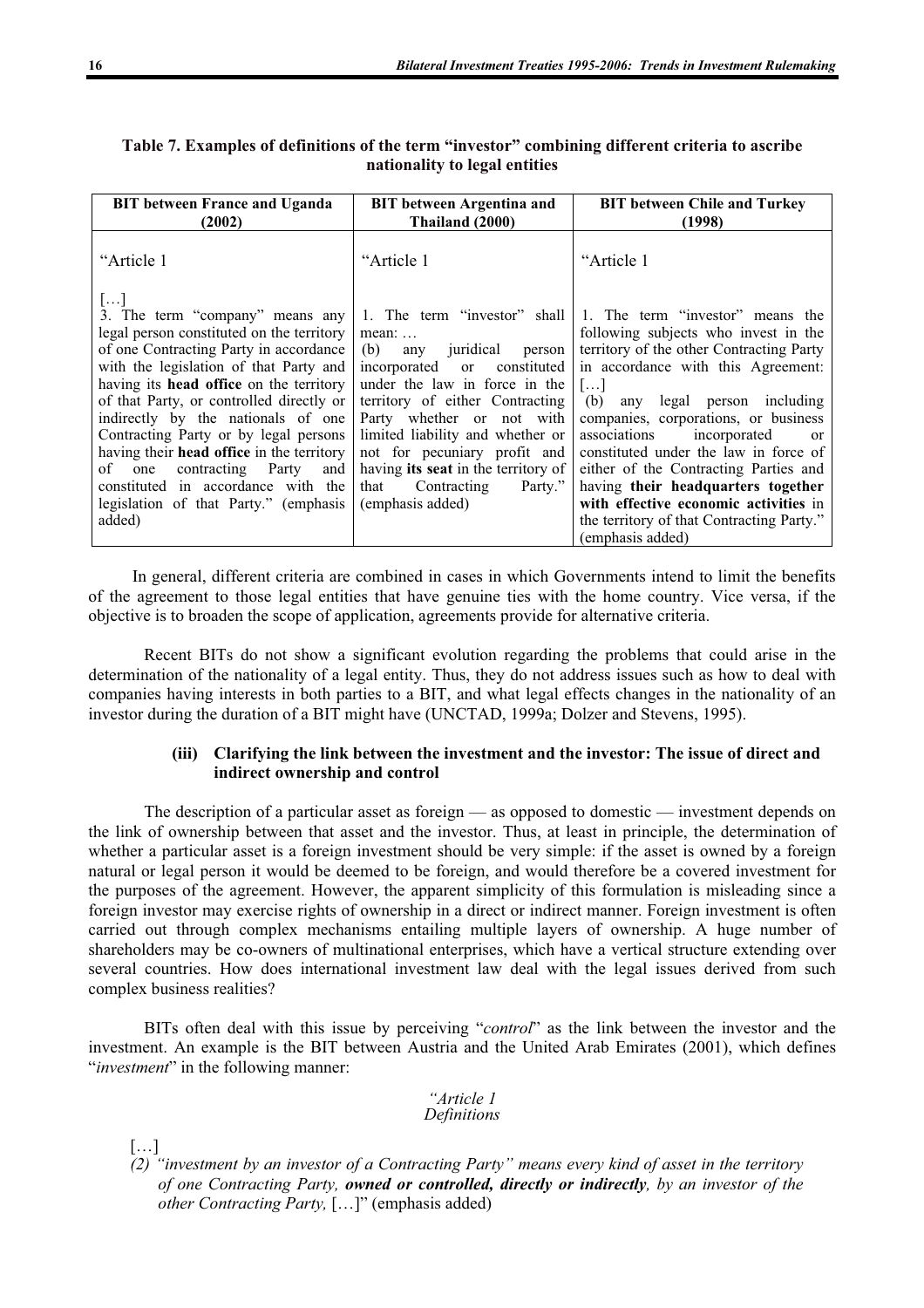The incorporation of the notion of control into BITs may be better understood in the light of the decision of the International Court of Justice (ICJ) in the *Barcelona Traction, Light and Power Co., Ltd*. *Case*. 16 In this dispute, the Court held that a company has the nationality of the country in which it is incorporated and that only the latter has the right of diplomatic intervention on behalf of the enterprise.<sup>17</sup> Thus, the ICJ held that the Belgian Government was not entitled to protect the Spanish interests of a company incorporated in Canada but owned principally by Belgians.<sup>18</sup>

The practical implication of this decision was that it did not permit diplomatic protection of shareholders whose nationality was different from that of the country of incorporation of the company. According to this ruling, much foreign investment would have had to be made without the possibility of diplomatic protection of the home countries of the foreign investors. This was avoided by incorporating the notion of "*control*" into the definitions of "*investment"* or "*investor*". This approach renders the "Barcelona Traction" award inapplicable. Thus, assets indirectly owned or controlled by investors of the other contracting party are covered, regardless of the country in which the company directly owning the assets has been incorporated.

All BITs incorporating the notion of "*control*" into their definitions refer to "*direct*" and "*indirect*" control or ownership. This method highlights an important aspect of these treaties — namely, that they protect investments of nationals or companies of a contracting party, no matter how many corporate layers exist between the national or company and the investment. Consequently, more than one home country may exercise diplomatic protection (Vandevelde, 1992).

Incorporating the notion of direct and indirect ownership or control into the definition of "*investment*" or "*investor*" results in another challenge: to establish objective criteria to determine whether in a particular case an investor actually owns or controls an investment, either directly or indirectly.

Most agreements use the term "*own and control*" jointly and without distinction. Others draw a thin but distinct line between ownership, on the one hand, and control, on the other.<sup>19</sup> Definitions of ownership attempt to convey the idea that when an investor owns an investment — for instance, a company — it is because the investor owns a substantial part of the equity in it. Thus, definitions of ownership are often quantitative, requiring a particular percentage of ownership in the capital of an enterprise.<sup>20</sup> Definitions of control, instead, are qualitative.<sup>21</sup>

This distinction stems from the fact that control generally does not require majority or any specific quantum of ownership. Neither is it necessary that the investors *actually exercise* control.<sup>22</sup> Rather, it is sufficient that they have the power to legally conduct or direct the business of the company. In this respect, shareholders owning less than half of its stock may effectively control an enterprise. A single investor may control a company by holding as little as 5 per cent or even less of the total stock, provided that the remaining ownership is widely dispersed. In this regard, BITs often define the term "control" as the power to exercise decisive influence over the management and operation of the subsidiary. The BIT may further specify that this criterion is fulfilled if the investor owns at least 51 per cent of the shares or has the ability to exercise decisive control over the selection of the majority of members of the board of directors of the subsidiary. $23$ 

# **3. Geographical application**

The geographical scope of application of a BIT depends on the definition of the term "territory". The purpose of defining this term is not to delimit the territory of the Contracting Parties; that is an aspect normally dealt with in national constitutions. Rather, the rationale derives from the objective of investment protection, in particular to provide that investments located in maritime areas beyond the boundaries of the territorial waters are deemed to be within the parties´ territory for the purposes of the agreement (UNCTAD, 1999a).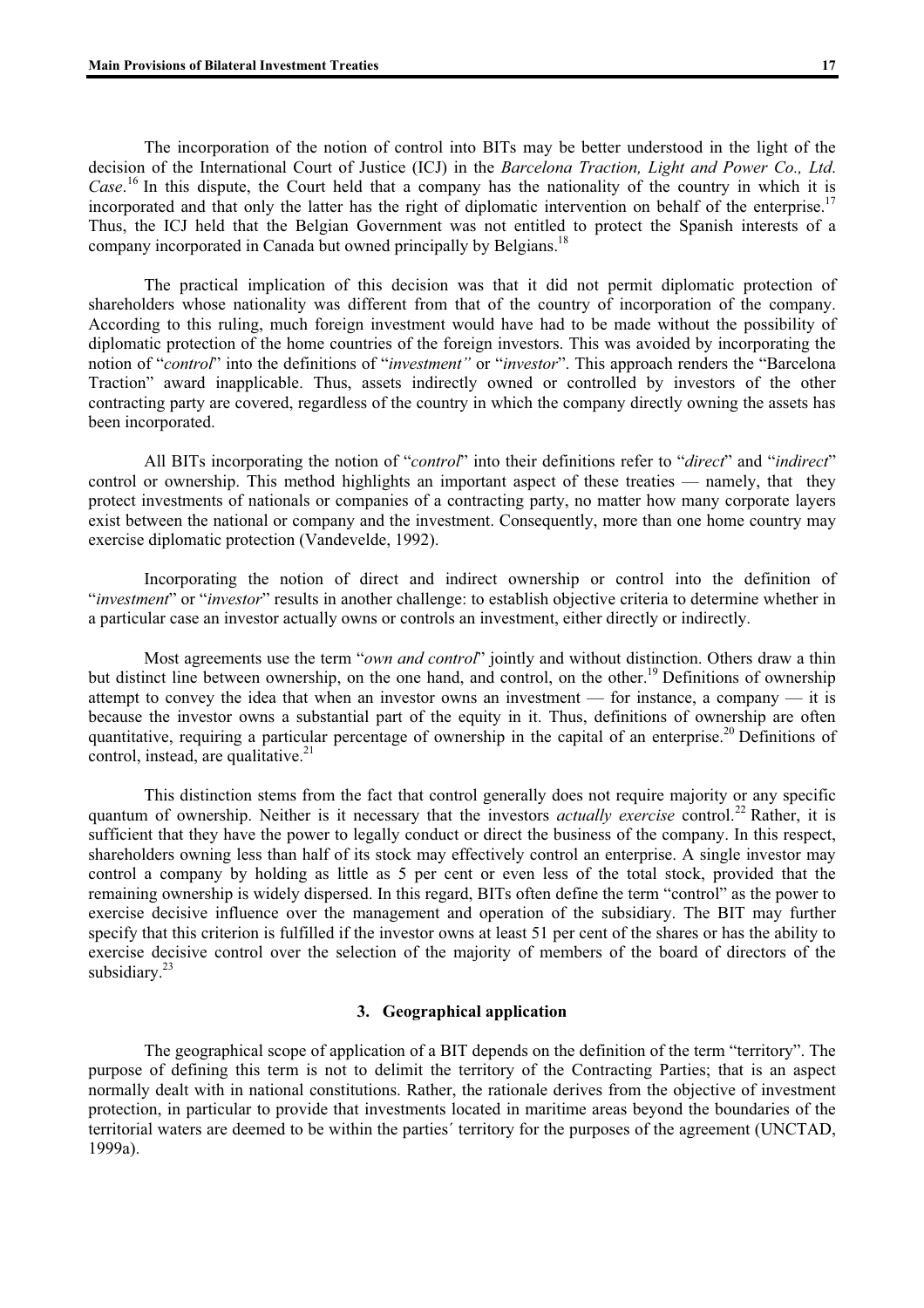The typical definition includes within the term "*territory*" those maritime areas over which the contracting parties exercise sovereign rights or jurisdiction in accordance with international law. This generally includes the continental shelf and the exclusive economic zone.

Notwithstanding minor differences in wording, most BITs of the last decade include a definition of "territory" and explicitly make reference to those areas over which the contracting parties exercise sovereign rights or jurisdiction under international law. An example is the BIT between Australia and India (1999), which contains the following definition:

"*Article 1* 

[…] *f) "territory" means:* 

- *(i) in respect of India the territory of the Republic of India including its territorial waters and the airspace above it and other maritime zones including Exclusive Economic Zone and continental shelf over which the Republic of India has sovereignty, sovereign rights or jurisdiction in accordance with its laws in force and international law, including the 1982 United Nations Convention on the Law of the Sea;*
- *(ii) in respect of Australia the territory of Australia includes the territorial sea, maritime zone, Exclusive Economic Zone or continental shelf where Australia exercises its sovereignty, sovereign rights or jurisdiction in accordance with international law*;" (emphasis added)

Other BITs state that the rights granted under international law are for purposes of exploration and use of natural resources. An illustration is the BIT between the Republic of Korea and Tajikistan (1995):

# *"Article 1*

[…]

*4. "Territory" means the territory of the Republic of Korea or the territory of the Republic of Tajikistan respectively, as well as those maritime areas, including the seabed and subsoil adjacent to the outer limit of the territorial sea of the above territories over which the State concerned exercises, in accordance with international law, sovereign rights for the purpose of exploration and exploitation of the natural resources of such areas*." (emphasis added)

Despite having important practical implications, not all recent BITs address the issue of sovereign rights in maritime areas. In some cases, BITs include a definition of "*territory*" but simply make reference to the area where countries exercise jurisdiction — without specifying the relevant criteria. A case in point is the BIT between Egypt and Thailand (2000):

*" Article 1* 

[…]

*The term "territory" means the territory over which a Contracting Party has sovereignty and/or jurisdiction."*

Not all BITs define the term "*territory*". This is, for instance, the case of the BIT between Austria and Egypt (2001).

On the other hand, there is a group of recent BITs that define "*territory*" in a more comprehensive manner. This definition does not exclusively aim at clarifying the extent of the jurisdiction beyond territorial waters, but also makes reference to the air space and even artificial islands, installations and structures on the continental shelf. An example is the 2004 Canadian model BIT, which envisages the possibility for each party to include its own definitions of "*territory"*. However, with respect to Canada, and for the purposes of clarifying the geographical application of the agreement, it explicitly states the following:

*"Article 1* 

[…] *"territory" means (i) in respect of Canada:*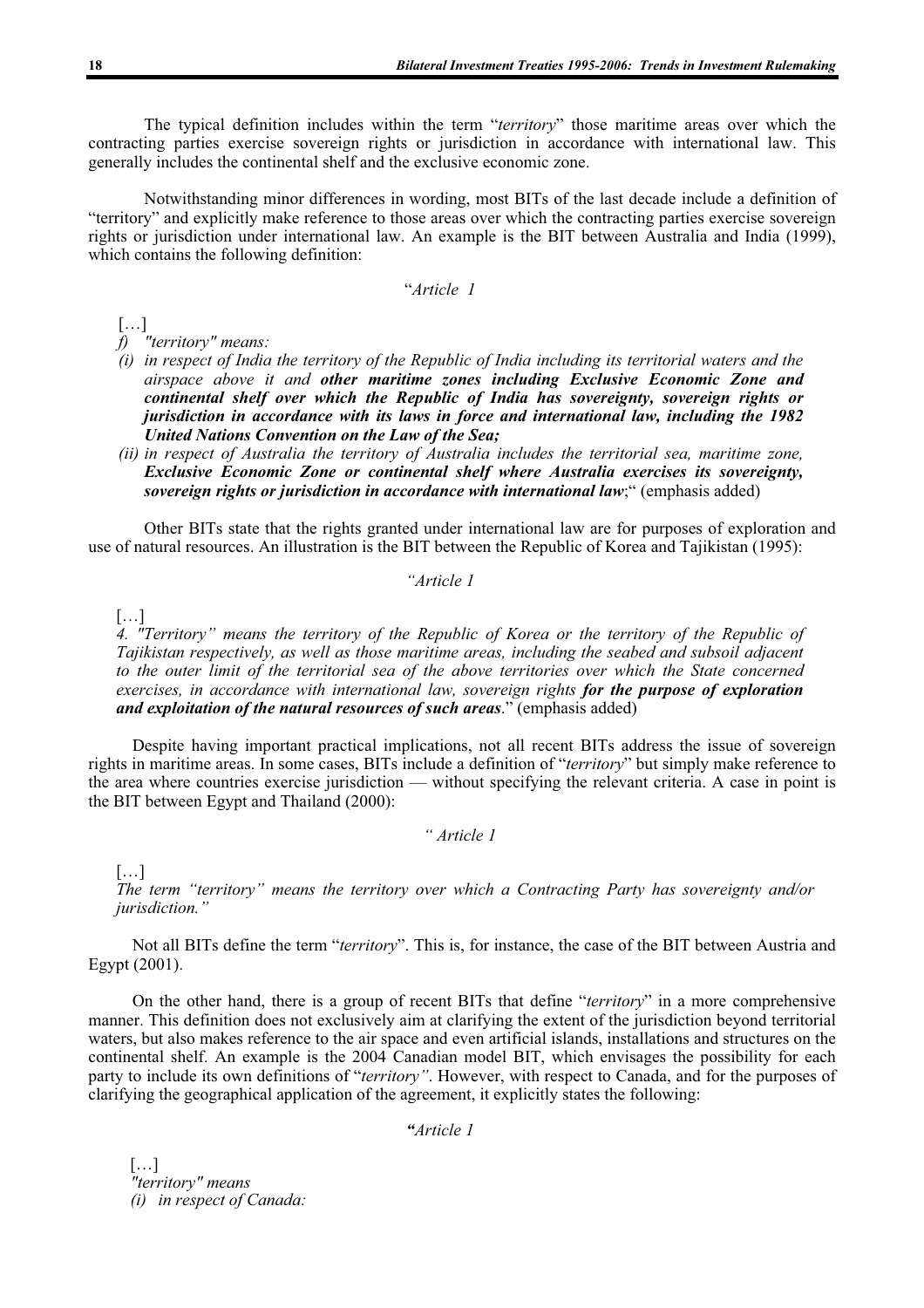- *(a) the land territory of Canada, air space, internal waters and territorial sea of Canada;*
- *(b) those areas, including the exclusive economic zone and the seabed and subsoil, over which Canada exercises, in accordance with international law, sovereign rights or jurisdiction for the purpose of exploration and exploitation of the natural resources; and*
- *(c) artificial islands, installations and structures in the exclusive economic zone or on the continental shelf over which Canada has jurisdiction as a coastal state.*
- *(ii) in respect of \_\_\_\_\_"*

Similarly, Uruguay included the air space and continental shelf in the definition of "*territory*" in its 2005 BIT with the United States.

## **4. Application in time**

Regarding the issue of application in time, two main questions have traditionally arisen in BIT negotiations. The first is whether treaty protection should be extended to investments made before the entry into force of the agreement. The second issue relates to the determination of the period of application of the agreement, namely its duration and termination.

# **a. Application to existing investments**

In accordance with the Vienna Convention, BITs — like any other international agreement — do not in general have retroactive effects.<sup>24</sup> The rights and obligations derived from a BIT apply only after the treaty has entered into force and with respect to acts or facts occurring thereafter.

There is the issue of whether BITs should apply after their entry into force to investments already existing at that time. Recent BITs have followed different approaches.

The prevailing trend is to provide protection to both future investments and investments already established at the date of entry into force of the agreement. Furthermore, it is stated that the agreement shall not apply to any investment-related dispute or claim that arose or was settled before the entry into force of the BIT.<sup>25</sup> A typical example of this approach is the BIT between the Republic of Korea and Nigeria (1998):

#### *"Article 12 Application*

*This Agreement shall apply to all investments, prior to as well as after its entry into force, but shall not apply to any dispute concerning investments which was settled before its entry into force*." (emphasis added)

Not all BITs, however, apply to existing investments.<sup>26</sup> A case in point is the BIT between Cyprus and Egypt (1998):

### *"Article 12 Application*

*This Agreement shall apply to all investments made by investors of either Contracting Party in the territory of the other Contracting Party after its entry into force.*" (emphasis added)

A variation of this method is to explicitly provide that the treaty shall apply only to investments made after a specific date. The BIT between Egypt and the Russian Federation (1997) illustrates this technique:

# *"Article 13 Application of the Agreement*

*The present Agreement shall be applied with respect to all capital investments, carried out by the investors of one of the Contracting Parties on the territory of the other Contracting Party, beginning in January 1, 1987*." (emphasis added)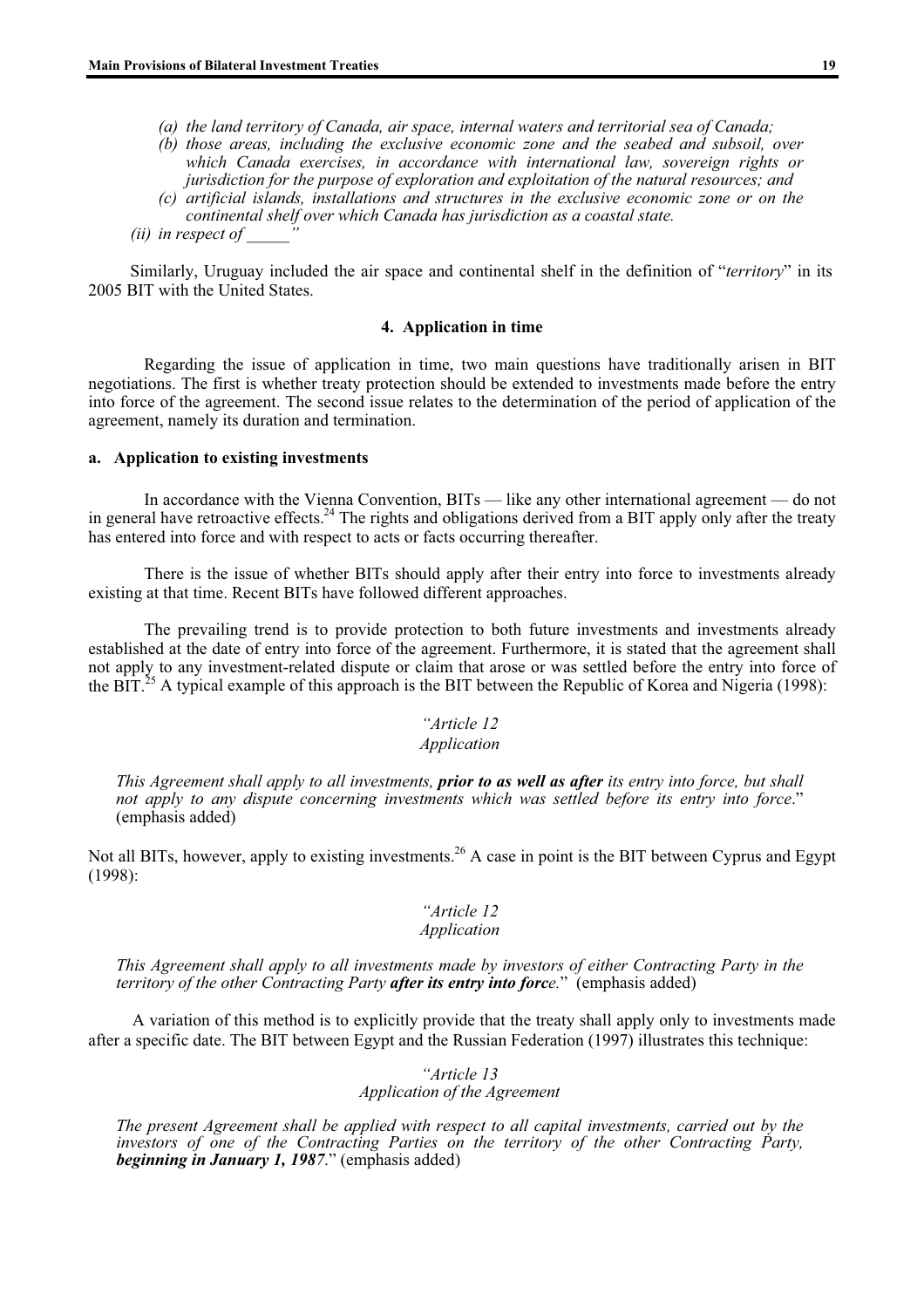A third approach, although less common among the BITs concluded since 1995, is to not address the issue at all. This is the case of the BIT between the Philippines and Turkey (1999), and the agreement between Tonga and the United Kingdom (1997). In this situation, Article 28 of the Vienna Convention would apply. $27$ 

#### **b. Duration and termination**

Unlike other international agreements, BITs usually specify that they shall remain in force for a minimum fixed period. The rationale for this approach is to provide investors of the contracting parties with a high level of certainty and predictability regarding the international legal framework applicable to their investments, which thereby establishes a stable environment in which they can conduct their businesses.

Among the BITs under review, the prevailing trend has been to specify that the initial period for which the treaty shall be in force will be 10 years. Among the agreements following this approach is the BIT between Argentina and New Zealand (1999). However, a significant number of agreements provide for a longer initial period of application (15 years), such as the BIT between Finland and the Philippines (1998). Other treaties provide in principle that the BIT shall remain in force indefinitely until one contracting party notifies the other of its intention to terminate it. An example is the BIT between the Democratic People's Republic of Korea and Thailand (2002) (table 8).

Most BITs provide that after the initial fixed period has ended, each party may terminate the treaty, usually with one year's written notice (table 8). However, some agreements, such as the BIT between Costa Rica and Spain (1997), provide for a different period of notice, for example six months. Most BITs also state that if the agreement is not terminated at the end of the initial fixed term, it shall continue to be in force.

| <b>BIT between Argentina and New</b><br>Zealand (1999)                                                                                                                                                                                                                                                                                                                                                                                                                                                                                                                                                                                                                                                  | <b>BIT</b> between Finland and the<br>Philippines (1998)                                                                                                                                                                                                                                                                                                                                                                                                                                                                                                                                                                                                                                                                                                         | <b>BIT</b> between the Democratic<br>People's Republic of Korea and<br><b>Thailand</b><br>(2002)                                                                                                                                                                                                                                                                                                                                                                                                                                                                                                                                                                                                                                                                                                                                                                                                                                                                                                       |
|---------------------------------------------------------------------------------------------------------------------------------------------------------------------------------------------------------------------------------------------------------------------------------------------------------------------------------------------------------------------------------------------------------------------------------------------------------------------------------------------------------------------------------------------------------------------------------------------------------------------------------------------------------------------------------------------------------|------------------------------------------------------------------------------------------------------------------------------------------------------------------------------------------------------------------------------------------------------------------------------------------------------------------------------------------------------------------------------------------------------------------------------------------------------------------------------------------------------------------------------------------------------------------------------------------------------------------------------------------------------------------------------------------------------------------------------------------------------------------|--------------------------------------------------------------------------------------------------------------------------------------------------------------------------------------------------------------------------------------------------------------------------------------------------------------------------------------------------------------------------------------------------------------------------------------------------------------------------------------------------------------------------------------------------------------------------------------------------------------------------------------------------------------------------------------------------------------------------------------------------------------------------------------------------------------------------------------------------------------------------------------------------------------------------------------------------------------------------------------------------------|
| "Article 14<br>Final provisions<br>(1) The Contracting Parties shall notify<br>each other in writing when the<br>constitutional requirements for the<br>entry into force of this Agreement have<br>been fulfilled. This Agreement shall<br>enter into force on the thirtieth (30th)<br>day from the date of the later<br>notification.<br>diplomatic channels of its intention to through<br>terminate.<br>(3) In respect of investments made<br>prior to the date when the notice of<br>$\sigma$ f<br>termination<br>this<br>Agreement<br>becomes effective, the provisions of<br>Articles 1 to 13 shall remain in force<br>for a further period of fifteen years<br>from that date." (emphasis added) | "Article 12<br>Final clauses<br>1) The Contracting Parties shall notify<br>each other when the constitutional<br>requirements for the entry into force of<br>this Agreement have been fulfilled.<br>The Agreement shall enter into force<br>on the thirtieth day after the latter<br>notification.<br>(2) This Agreement shall remain in (2) This Agreement shall remain in<br>force for a period of ten years. It shall force fifteen years. Thereafter, it shall<br>remain in force thereafter until one of remain in force until one of the<br>the Contracting Parties gives one year's   Contracting Parties gives one year's  <br>written notice of termination through prior written notice of termination<br>diplomatic<br>channels."<br>(emphasis added) | "Article 14<br>Entry into force, duration and<br>termination<br>1. Each Contracting Party shall notify<br>the other in writing of the completion<br>of the procedures required in its<br>territory for the entry into force of this<br>Agreement. This Agreement shall enter<br>into force on the date of the latter of<br>the two notifications for an initial<br>period of ten years.<br>2. Thereafter, this Agreement shall<br>remain in force indefinitely unless<br>either Contracting Party notifies the<br>other Contracting Party in writing of<br>its intention to terminate it. The<br>termination of this Agreement shall<br>become effective one year after notice<br>of termination has been received by the<br>other Contracting Party. In respect of<br>investments made prior to the date<br>of<br>this<br>when<br>the<br>termination<br>Agreement becomes effective, the<br>provisions of this Agreement shall<br>remain in force for a period of fifteen<br>years." (emphasis added) |

# **Table 8. Examples of final provisions**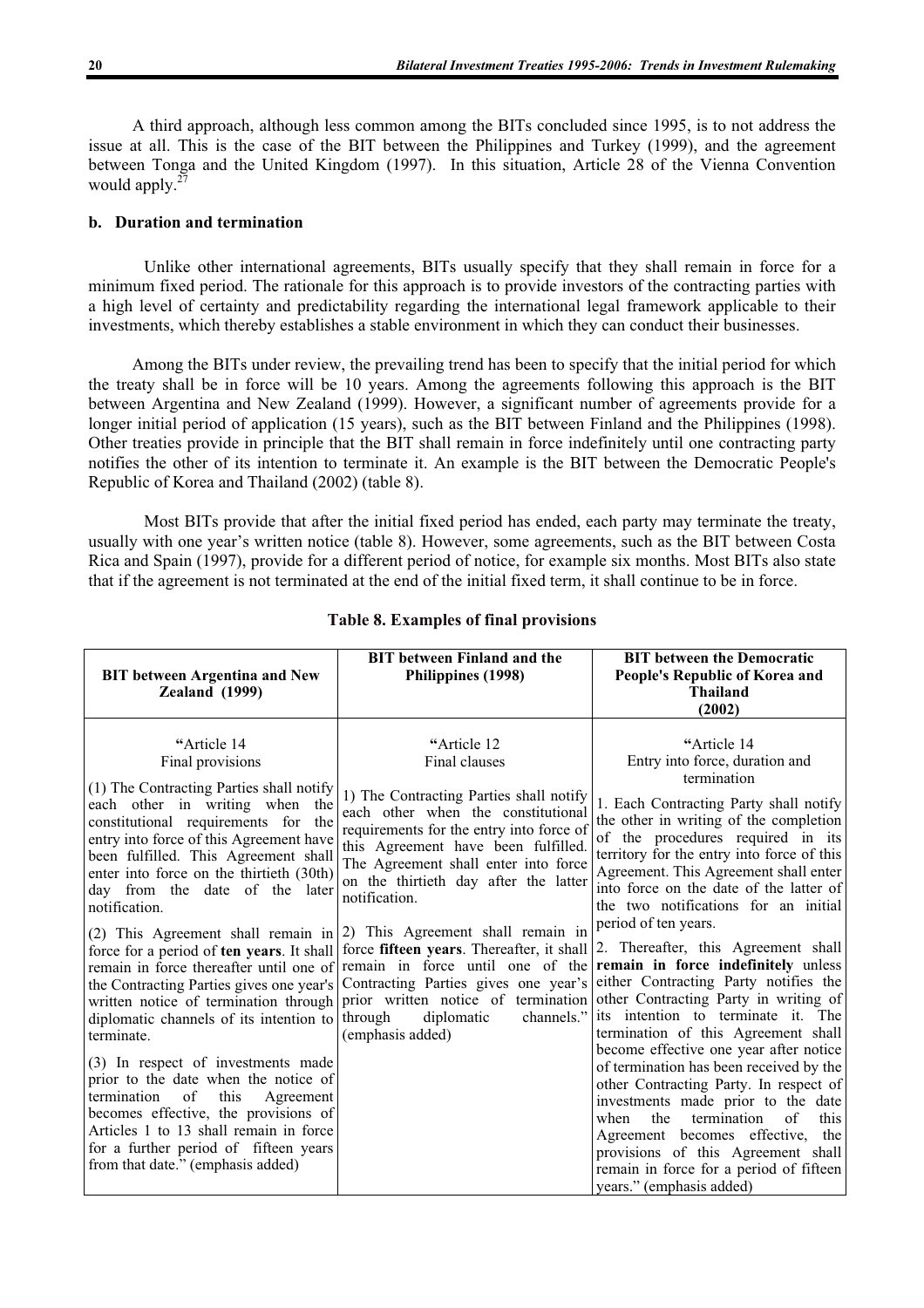Among the BITs examined, one can discern two different approaches regarding the specification of the duration of the treaty after the initial fixed term has expired. While some BITs state that the treaty shall continue to be in force indefinitely — always subject to the right of either party to terminate the agreement by prior written notice — others provide that the treaty shall continue to be in force for additional fixed terms. In this regard, there has been a shift in the prevailing trend between the BITs of the last decade and those concluded until the mid-1990s. In the earlier period, most BITs used to establish fixed terms for renewal of the agreements, most commonly 10 years. During the review period, however, the prevailing trend has been to allow the agreements to remain in force indefinitely.

Regardless of whether BITs follow the fixed-term or indefinite approach to delimit the duration of the treaty, a significant number of agreements provide that investments covered under the BIT shall continue to be protected for a specific time even after the treaty has been terminated. The BIT between Argentina and New Zealand (1999) is an example of this approach (table 8). Once again, the rationale is to provide investors of the contracting parties with a predictable legal environment for their investments.

\* \* \*

In conclusion, BITs concluded in the review period have consolidated the traditional approaches to delimit the scope of application of the agreement; as in the past, they use separate definitions of "investment", "investor" and "territory" for that purpose, and also specify their application in time. The most important new development has to do with the definition of an "investment". Whereas most BITs of the last decade continue to use a broad, asset-based definition, some more recent agreements have made an effort to delimit its scope more precisely.

#### **C. Admission and establishment of investment**

The issue of admission and establishment refers to the entry of investments of investors of a contracting party into the territory of another contracting party. According to customary international law, countries have the right to regulate the admission of foreign investors and their investments in their territories. Most countries refrain from granting foreign nationals and companies an unrestricted right to invest in their economies (UNCTAD 1999b).

Access limitations imposed on foreign investment have been justified on economic, social, political or national security grounds. The negotiation of BITs has evolved within this context. Two basic models are currently used. One makes the admission and establishment of foreign investment subject to the domestic laws of the host country (called the "admission clause" model), and the other grants foreign investors a right of establishment, although not in an absolute manner (hereinafter called the "right of establishment" model $)$ .<sup>28</sup>

As will be explained below, most BITs have not been conceived as instruments to provide foreign investors with a right of establishment. Rather, these agreements only impose a duty on the contracting parties to admit foreign investment in accordance with their national legislation. However, as will be explained below, recent BITs have applied different techniques and modalities to deal with the issue of admission and establishment of foreign investment.

# **1. The use of the "admission clause"**

The overwhelming majority of BITs concluded since 1995 admit investments of investors of the other contracting party only if such investments conform to the host country's legislation. This is the socalled admission clause. It allows the host country to apply any admission and screening mechanism for foreign investment that it may have in place and therefore to determine the conditions on which foreign investment will be allowed to enter the country.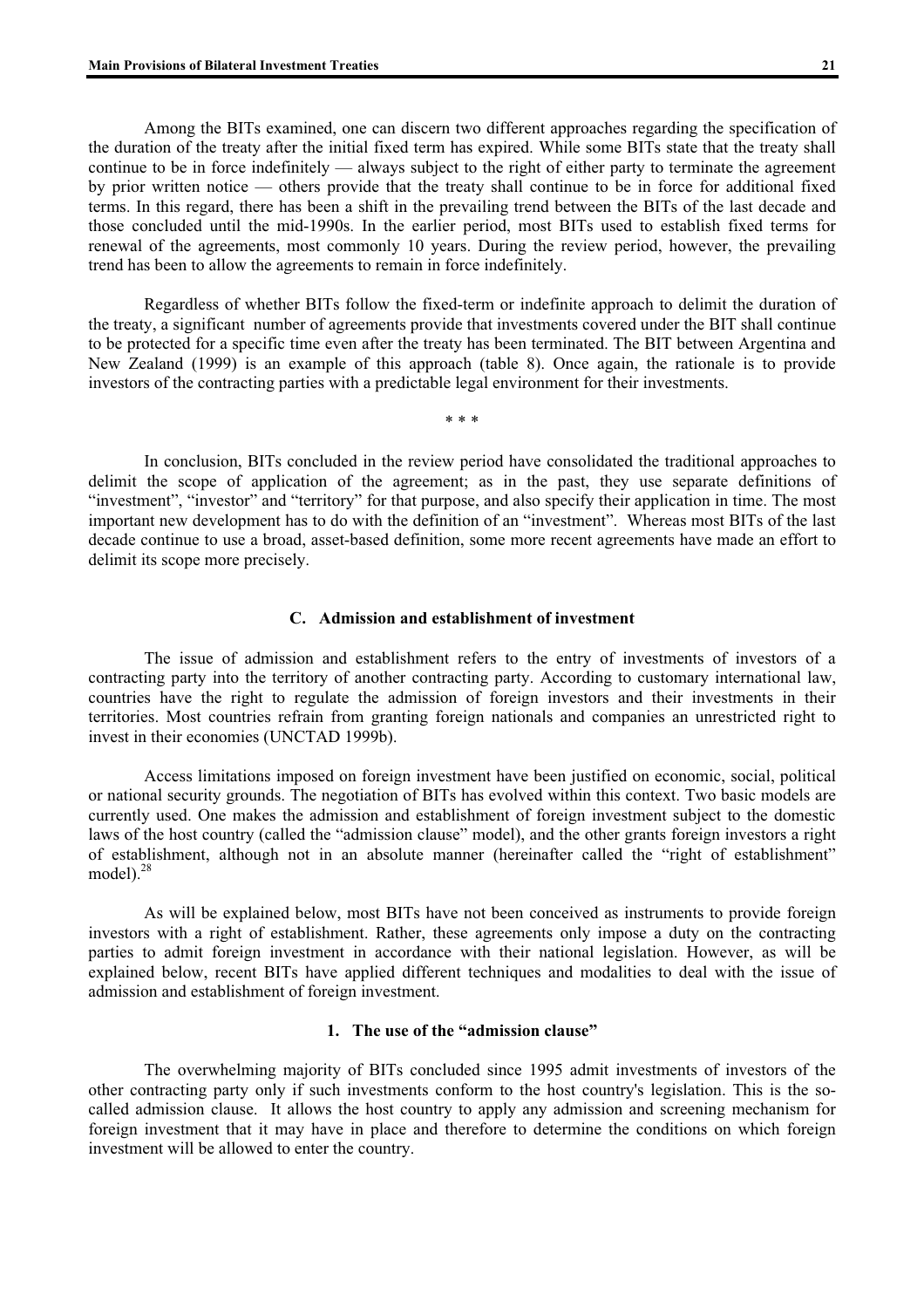Another implication of the admission clause is that, regardless of whether the host country maintains any admission and screening mechanism for foreign investment — and unless the BIT states otherwise there is no obligation on the part of the host country to eliminate discriminatory legislation affecting the establishment of foreign investment. For example, if the domestic legislation reserves certain economic activities to national investors or even to foreign investors of a particular nationality, this is part of the legal context that foreign investors have to respect when admitted to the host country.

The language used in the drafting of admission clauses varies among treaties. For example, some BITs, such as the one between Ethiopia and the Russian Federation (2000), specify only that investments of investors of the parties "*shall be admitted in accordance with their laws and regulations*". Other BITs, such as the one between Bahrain and Thailand (2002), address the issue of admission by delimiting the scope of application of the agreement and specifying that, for the investment to be admitted into the host country, written approval may be required. Other BITs, for example the one between Australia and Egypt (2001), stress the fact that the host country is not binding its legislation regarding investment entry — legislation which may vary "*from time to time*" — and indicate that the admission may be contingent on the investment policies adopted by the host country (table 9).

| <b>BIT</b> between Ethiopia and<br>the Russian Federation (2000)                                                                                                                                                                                                                                                                                 | <b>BIT</b> between Bahrain and<br>Thailand (2002)                                                                                                                                                                                                                                                                                                                                                   | <b>BIT</b> between Australia and Egypt<br>(2001)                                                                                                                                                                                                                                                                                     |  |
|--------------------------------------------------------------------------------------------------------------------------------------------------------------------------------------------------------------------------------------------------------------------------------------------------------------------------------------------------|-----------------------------------------------------------------------------------------------------------------------------------------------------------------------------------------------------------------------------------------------------------------------------------------------------------------------------------------------------------------------------------------------------|--------------------------------------------------------------------------------------------------------------------------------------------------------------------------------------------------------------------------------------------------------------------------------------------------------------------------------------|--|
| "Article 2.1.<br>Promotion and Protection of<br>Investments<br>1. Each Contracting Party shall<br>encourage and create favourable<br>conditions for Investors of the<br>other Contracting Party<br>to<br>invest in its territory and <b>admit</b><br>such<br>investments<br>in<br>accordance with its laws and<br>regulations." (emphasis added) | "Article 2.<br>Scope of Application<br>1. The benefits of this Agreement<br>shall apply to the investments by the<br>investors of one Contracting Party in<br>the territory of the other Contracting<br>Party which is specifically approved<br>in writing by the competent<br>authority in accordance with the laws<br>regulations of the<br>and<br>latter<br>Contracting Party." (emphasis added) | "Article 3<br>Promotion and protection of<br>investments<br>1. Each Party shall encourage and<br>promote investments in its territory<br>by investors of the other Party and<br>shall, in accordance with its laws<br>and investment policies<br>applicable from time to time,<br>admit investments."<br><i>(emphasis)</i><br>added) |  |
|                                                                                                                                                                                                                                                                                                                                                  |                                                                                                                                                                                                                                                                                                                                                                                                     |                                                                                                                                                                                                                                                                                                                                      |  |

|  |  | Table 9. Examples of admission clauses |  |
|--|--|----------------------------------------|--|
|--|--|----------------------------------------|--|

In a recent arbitration case, the issue was raised whether the reference to the domestic laws and regulations in the admission clause allows the host country to condition the basis on which a foreign investment enters its market. In particular, it was argued that this reference could serve to place an investment within the exclusive jurisdiction of the host country. The arbitration tribunal rejected this reasoning. It held that such an interpretation would defeat the purpose of the BIT with regard to establishing a neutral and independent forum for dispute resolution.29

## **2. Right of establishment**

Besides those BITs containing an admission clause, there is a second category of agreements that grant certain rights of entry to investors of the other contracting party.

# **a. The granting of national treatment and most-favoured nation treatment**

This approach consists in providing foreign investors with national treatment and MFN treatment not only once the investment has been established, but also with respect to the establishment. This means that investors of one party will receive treatment not less favourable with regard to investing in the territory of the other party than domestic investors and investors of any other third country (UNCTAD 1999d). These treaties therefore also aim at liberalizing investment flows.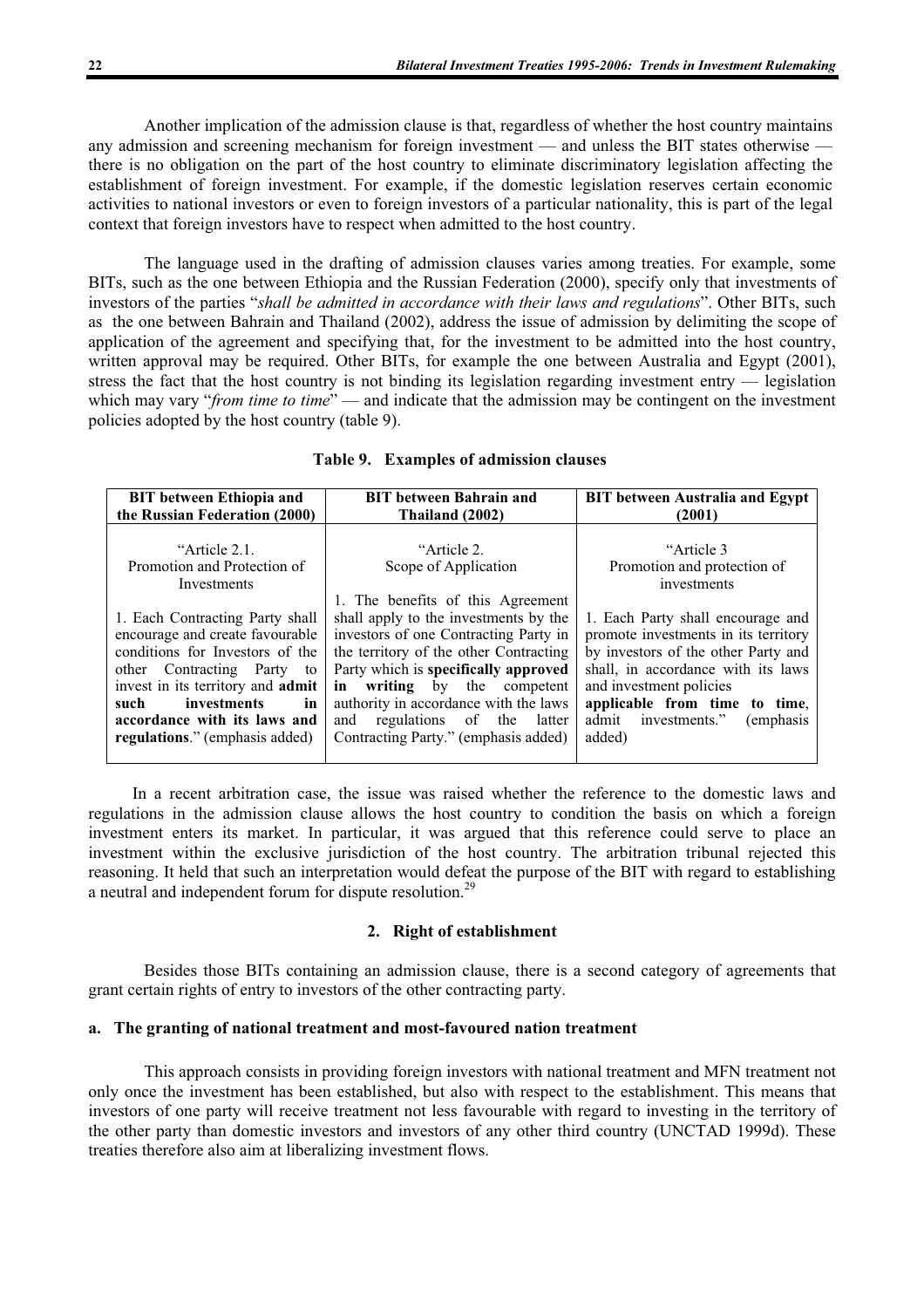BITs designed for the purpose of ensuring the free entry of foreign investment into the territory of the host country may contain country-specific reservations. The contracting parties thus retain some degree of flexibility to control the admission of foreign investment from the other party, usually by allowing for the inclusion of a list of industries, activities or laws and regulations to which the obligations to grant national treatment and MFN treatment in the pre-establishment phase do not apply.

The use of this approach was traditionally limited to BITs concluded by the United States and, after the mid-1990s when the NAFTA had entered into force, to agreements concluded by Canada.<sup>30</sup> However, during the last 10 years other nations, such as Japan, have adopted this method. As a result, a growing number of developing countries actually apply two different BIT models, depending on who their treaty partners are: the "admission clause" model (mostly in BITs with European countries) and the "right of establishment" model (mainly in treaties concluded by the United States and Canada).

Within the category of agreements granting establishment rights, different techniques have been used to deal with host country measures that do not conform to the national treatment and MFN obligations. BITs negotiated by the United States and Canada during the end of the 1990s and during the beginning of this century often used to have only one annex listing the sectors where the host country reserves the right not to grant national treatment and MFN treatment in the pre-establishment phase. In those agreements, once a sector is included in the annex, the contracting party concerned is free to maintain or adopt new nonconforming measures. It should be noted that some agreements, such as the BIT between Canada and Costa Rica (1998), provide for the possibility of making reservations only with respect to the investor or the investment in the pre-establishment phase, while other agreements, such as the BIT between Azerbaijan and the United States (1997), also allow the contracting parties to refrain from granting national treatment or MFN treatment to established investments, unless this amounts to a full or partial forced disinvestment (table 10).

| BIT between Azerbaijan and the United States<br>(1997)                                             | <b>BIT between Canada and Costa Rica</b><br>(1998)                                                 |
|----------------------------------------------------------------------------------------------------|----------------------------------------------------------------------------------------------------|
| "Article II                                                                                        | "Article III                                                                                       |
|                                                                                                    | Establishment of Investment                                                                        |
| 1. With respect to the establishment, acquisition,                                                 |                                                                                                    |
| expansion, management, conduct, operation and sale or                                              | 1. Each Contracting Party shall permit establishment of                                            |
| other disposition of covered investments, each Party shall                                         | a new business enterprise or acquisition of an existing                                            |
| accord treatment no less favorable than that it accords, in                                        | business enterprise or a share of such enterprise by                                               |
| like situations, to investments in its territory of its own                                        | investors or prospective investors of the other                                                    |
| companies (hereinafter "national<br>nationals<br><b>or</b>                                         | Contracting Party on a basis no less favorable than that                                           |
| treatment") or to investments in its territory of nationals                                        | which, in like circumstances, it permits such                                                      |
| or companies of a third country (hereinafter "most                                                 | acquisition or establishment by:                                                                   |
| favored nation treatment"), whichever is most favorable                                            | investors or prospective investors of any third                                                    |
| (hereinafter "national and most favored nation                                                     | State:                                                                                             |
| treatment"). Each Party shall ensure that its state                                                | its own investors or prospective investors.                                                        |
| enterprises, in the provision of their goods or services,                                          | For the purpose of this Agreement, "prospective                                                    |
| accord national and most favored nation treatment to                                               | investor" means any natural person or enterprise of one                                            |
| covered investments.                                                                               | Contracting Party who actually has carried out concrete                                            |
|                                                                                                    | steps toward making an investment in the territory of                                              |
| 2. (a) A Party may adopt or maintain exceptions to the                                             | the other Contracting Party.                                                                       |
| obligations of paragraph 1 in the sectors or with respect                                          |                                                                                                    |
| to the matters specified in the Annex to this Treaty. In                                           | 2. A Contracting Party may adopt or maintain                                                       |
| adopting such an exception, a Party may not require the                                            | exceptions to the obligation stated in paragraph (1)                                               |
| divestment, in whole or in part, of covered investments                                            | above, in the sectors, measures, or with respect to the                                            |
| existing at the time the exception becomes effective<br>$\left[ \ldots \right]$ " (emphasis added) | matters specified in Sections I, II, III and VI of Annex I<br>of this Agreement." (emphasis added) |
|                                                                                                    |                                                                                                    |

**Table 10. Examples of provisions granting NT and MFN treatment in the preestablishment phase subject to an annex of reservations** 

More recently, BITs providing for national treatment and MFN treatment in the pre-establishment phase have used a more sophisticated approach to deal with reservations to those obligations.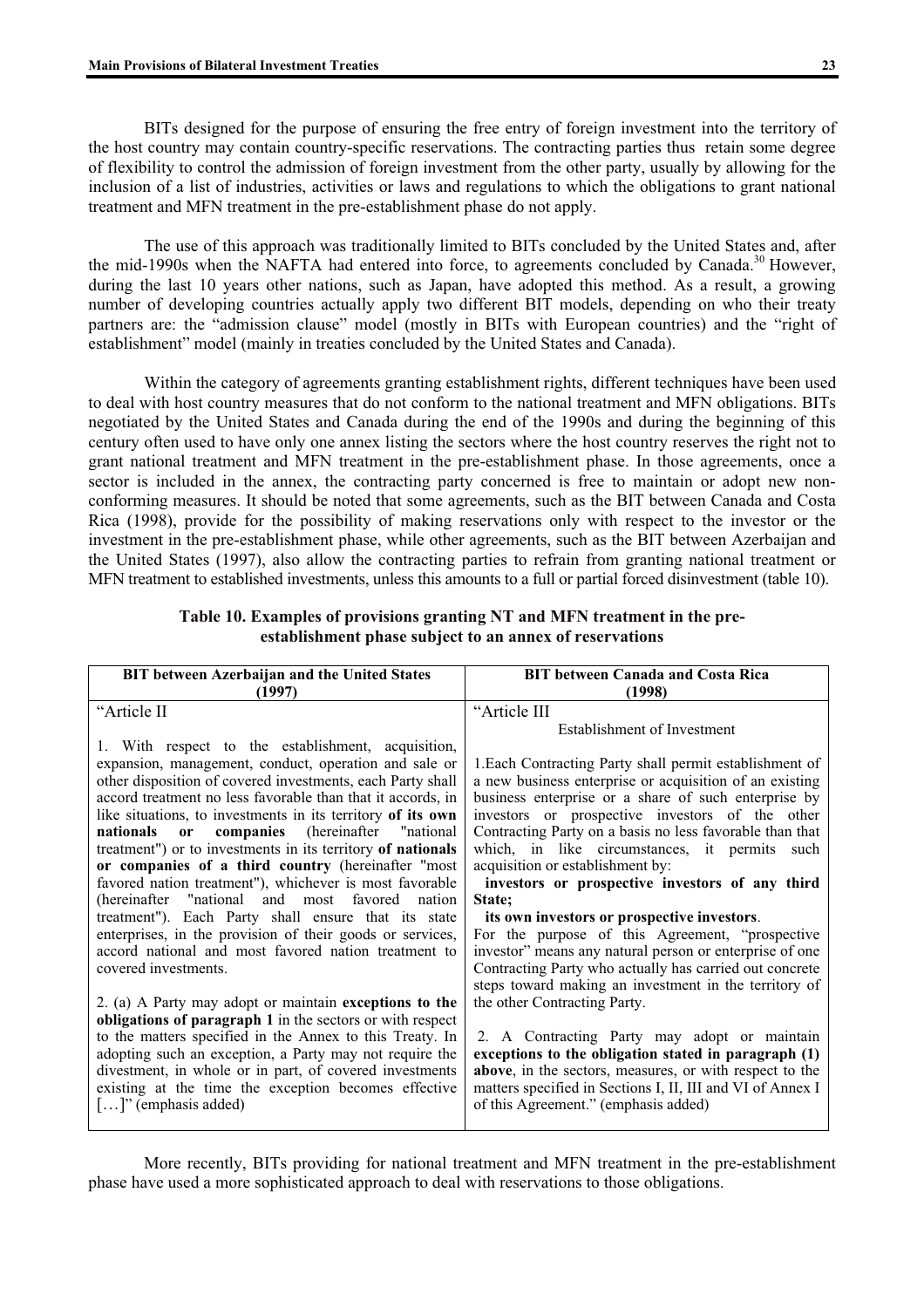One annex includes a list of *existing laws and regulations* which are inconsistent with one or several of the obligations in respect of which the contracting parties may adopt reservations. This is an annex of nonconforming measures, the effect of which is to allow the contracting parties to maintain the level of nonconformity existing between the domestic legislation of the contracting parties and the obligations of the BIT. Thus, once the BIT enters into force, parties may amend any of the non-conforming measures included in this annex, provided that the amendment does not decrease the conformity of the measure with the obligation concerned as it existed immediately before the amendment. An example is the 2004 Canadian model BIT:

# "*Article 9 Reservations and Exceptions*

- *1. Articles 3, 4, 6 and 7 shall not apply to:* 
	- *(a) any existing non-conforming measure that is maintained by (i) a Party at the national level, as set out in its Schedule to Annex I, or (ii) a sub-national government;*
	- *(b) the continuation or prompt renewal of any non-conforming measure referred to in subparagraph (a);*
	- *(c) an amendment to any non-conforming measure referred to in subparagraph (a) to the extent that the amendment does not decrease the conformity of the measure, as it existed immediately before the amendment, with Articles 3, 4, 6 and 7*. " (emphasis added)

Recent BITs of Canada, Japan and the United States also envisage a second kind of annex, which comprises a list of economic activities or sectors where the contracting parties may maintain *or adopt new measures* inconsistent with one or several of the obligations of the BIT. Thus, in the areas or sectors included in this annex, parties are not only allowed to maintain any existing non-conforming laws or regulations, but also reserve their right to adopt new non-conforming measures, which may not have existed at the time of negotiations. This kind of annex is often known as annex of "future measures" or "precautionary reservations". An example is the 2004 Canadian model BIT:

# "*Article 9*

# *Reservations and Exceptions*

 $[\ldots]$ 

*2. Articles 3, 4, 6 and 7 shall not apply to any measure that a Party adopts or maintains with respect to sectors, sub sectors or activities, as set out in its schedule to Annex II*."

Other BITs, such as the one between Japan and Viet Nam (2003) include much more detailed provisions and allow new non-conforming measures only in "*exceptional circumstances*".

#### "*Article 6*

- *1. Notwithstanding the provisions of Article 2 or 4, each Contracting Party may maintain any exceptional measure, which exists on the date on which this Agreement comes into force, in the sectors or with respect to the matters specified in Annex II to this Agreement.*
- *2. Each Contracting Party shall, on the date on which this Agreement comes into force, notify the other Contracting Party of all existing exceptional measures in the sectors or with respect to the matters specified in Annex II. Such notification shall include information on the following elements of each exceptional measure:*
	- *(a) sector and sub-sector or matter;*
	- *(b) obligation or article in respect of the exceptional measure;*
	- *(c) legal source of the exceptional measure;*
	- *(d) succinct description of the exceptional measure; and*
	- *(e) purpose of the exceptional measure.*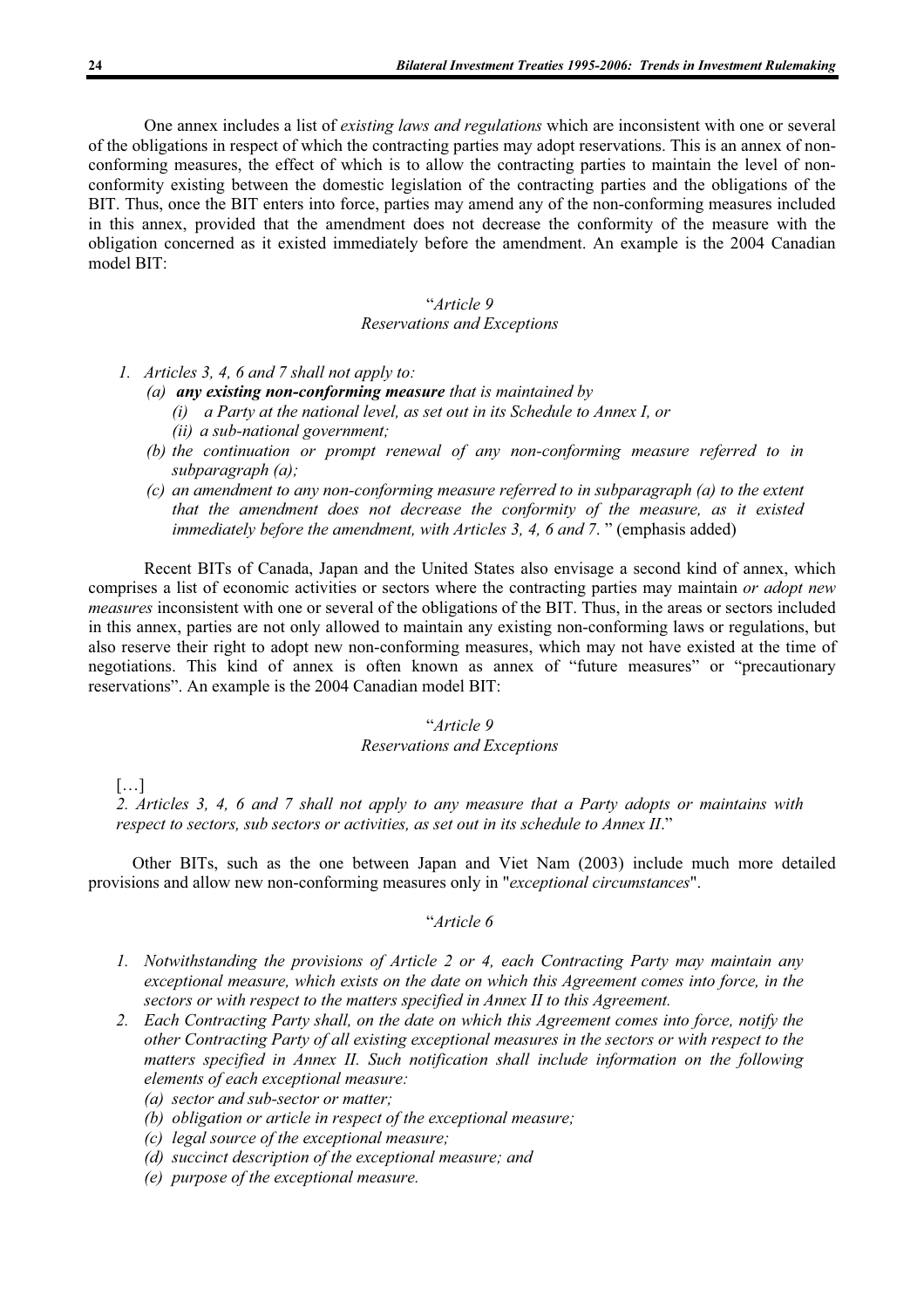- *3. Each Contracting Party shall endeavour to progressively reduce or eliminate the exceptional measures notified pursuant to paragraph 2 above.*
- *4. Neither Contracting Party shall, after the entry into force of this Agreement, adopt any new exceptional measure in the sectors or with respect to the matters specified in Annex II.*
- *5. The provisions of paragraph 4 above shall not be construed so as to prevent a Contracting Party from amending or modifying any existing exceptional measure, provided that such amendment or modification does not decrease the conformity of the exceptional measure, as it existed immediately before the amendment or modification, with the provisions of Article 2 or 4.*
- *6. In cases where a Contracting Party makes such amendment or modification, the Contracting Party shall, prior to the entry into force of the exceptional measure or, in exceptional circumstances, as soon thereafter as possible:* 
	- *(a) notify the other Contracting Party of the elements of the exceptional measure as set out in paragraph 2 of this Article; and*
	- *(b) provide, upon request by that other Contracting Party, particulars of the exceptional measure to that other Contracting Party.*
- *7. Notwithstanding the provisions of paragraph 4 of this Article, each Contracting Party may, in exceptional financial, economic or industrial circumstances, adopt any exceptional measure in the sectors or with respect to the matters specified in Annex II, provided that such Contracting Party shall, prior to the entry into force of the exceptional measure:* 
	- *(a) notify the other Contracting Party of the elements of the exceptional measure as set out in paragraph 2 of this Article;*
	- *(b) provide, upon request by that other Contracting Party, particulars of the exceptional measure to that other Contracting Party;*
	- *(c) allow that other Contracting Party reasonable time to make comments in writing;*
	- *(d) hold, upon request by that other Contracting Party, consultations in good faith with that other Contracting Party with a view to achieving mutual satisfaction; and*
	- *(e) take an appropriate action based upon the written comments made pursuant to subparagraph (c) of this paragraph or the results of the consultations held pursuant to subparagraph (d) above*. " (emphasis added)

From the perspective of the investor, BITs providing for national treatment and MFN treatment in the pre-establishment phase are more advantageous than those including an admission clause, and thus provide these rights only to established investment. Within this context, a question of interaction of BITs arises. In a hypothetical scenario, country A negotiates with country B a BIT providing for a right of establishment. Considering that most BITs contain an MFN clause, would this right need to be extended to all other investors of third countries with which country A has concluded a BIT limited to post-establishment protection? The relevance of this question becomes more pertinent as the number of countries negotiating BITs providing protection in both the pre- and post-establishment phases of the investment increases. Since the scope of legal obligations in those BITs with only an admission clause is confined to post-establishment treatment, the MFN clause included therein could not have the effect of "importing" a right of establishment from another treaty.

#### **b. The granting of most-favoured nation treatment only**

There are BITs that, despite containing an admission clause, also provide some rights to investments in the pre-establishment phase. An illustration of this approach is the BIT between Bangladesh and Japan (1998):

#### "*Article 2*

*1. Each Contracting Party shall, subject to its rights to exercise powers in accordance with the applicable laws and regulations, encourage and create favorable conditions for investors of the other Contracting Party to make investment in its territory, and, subject to the same rights, shall admit such investment.*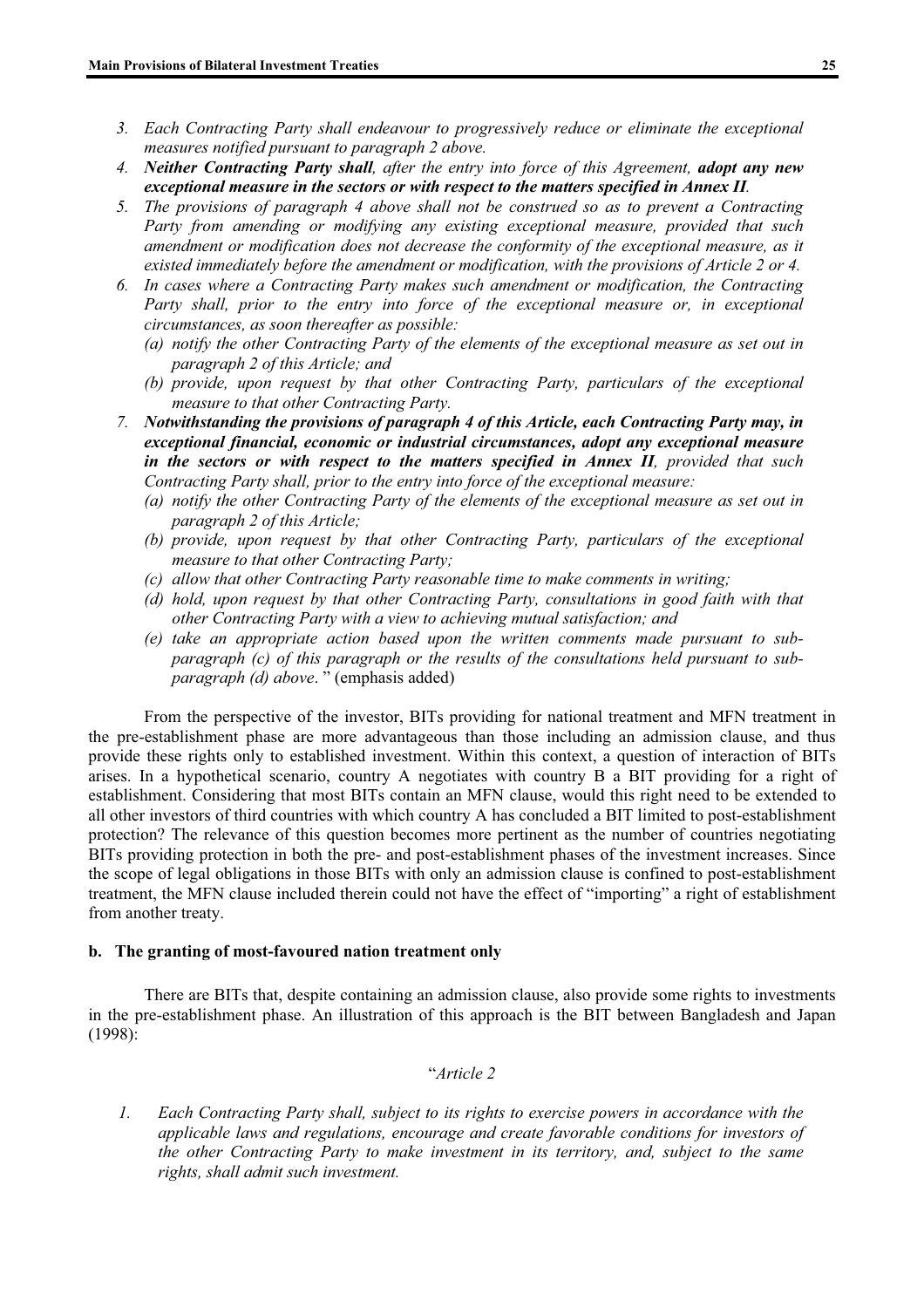# *2. Investors of either Contracting Party shall within the territory of the other Contracting Party be accorded treatment no less favorable than that accorded to investors of any third country in respect of matters relating to the admission of investment*." (emphasis added)

Paragraph 1 of this provision does not provide investors with any right of entry into the host country beyond the rights included in the domestic legislation of the parties. However, paragraph 2 grants investors of the contracting parties the right to receive the best treatment regarding admission that each of them grants to investors of any third country — that is, foreign investors receive MFN treatment in the pre-establishment phase. In the above example, considering that Japan has concluded BITs providing for national treatment and MFN treatment in the pre-establishment phase with countries such as the Republic of Korea and Viet Nam, Bangladeshi investors would be entitled to the guarantees that Japan provides to Republic of Korea or Vietnamese investors pursuant to the respective BITs.

\* \* \*

Summarizing the recent trends in BITs, the prevailing approach is to make the question of entry and establishment subject to national laws. However, an increasing number of BITs provide national treatment and MFN treatment in the pre-establishment phase — perhaps as a response to the fact that the protection provided by traditional BITs is becoming commonplace. In the global economy, where more goods and services are delivered to foreign markets through international production than through international trade, and where patterns of international production of manufactures as well as international trade in services most of which need commercial presence in order to be effectively provided — are increasing in importance, it is not surprising that international investors seek better market access for their investments.

# **D. Investment promotion**

Most of the BITs reviewed do not specify any promotional activities that should be undertaken by the Governments of the BIT partners to encourage investment flows between the two countries, either as host or home countries. The approach to promotion of foreign investment taken by BITs is mainly indirect, relying in the first place on their protection provisions to create a favourable investment climate. This in turn is expected to deliver FDI flows (UNCTAD, 1998).<sup>31</sup> Thus, as in earlier practice, and in spite of BITs' clearly stated objective of promoting FDI flows between the countries, there is only a vague and general commitment of the contracting parties to "encourage" or "promote" investment, usually formulated in connection with the preamble, where the language tends to be hortatory in nature, or with the admission provisions (table 11) (see also sections A and C above).

| <b>BIT between Australia and Egypt</b>                                                                                                                                                                                                                                            | <b>BIT between Spain and Uzbekistan</b>                                                                                                                                                                                                                                         | <b>BIT</b> between Hungary and India                                                                                                                                                                                                                                              |
|-----------------------------------------------------------------------------------------------------------------------------------------------------------------------------------------------------------------------------------------------------------------------------------|---------------------------------------------------------------------------------------------------------------------------------------------------------------------------------------------------------------------------------------------------------------------------------|-----------------------------------------------------------------------------------------------------------------------------------------------------------------------------------------------------------------------------------------------------------------------------------|
| (2001)                                                                                                                                                                                                                                                                            | (2003)                                                                                                                                                                                                                                                                          | (2003)                                                                                                                                                                                                                                                                            |
| "Preamble"                                                                                                                                                                                                                                                                        | "Article 2<br>Promotion and Admission of                                                                                                                                                                                                                                        | "Article 3<br>Promotion and Protection of                                                                                                                                                                                                                                         |
| Considering that investment relations                                                                                                                                                                                                                                             | Investments                                                                                                                                                                                                                                                                     | Investments                                                                                                                                                                                                                                                                       |
| should be promoted and economic<br>co-operation<br>strengthened<br>in<br>accordance with the internationally<br>accepted principles of mutual respect<br>for sovereignty, equality, mutual<br>non-discrimination<br>benefit.<br>and<br>mutual confidence; []" (emphasis<br>added) | 1. Each Contracting Party shall in its<br>territory promote, as far as<br>possible, investments by investors of<br>the other Contracting Party. Each<br>Contracting Party shall admit such<br>investments in accordance with its<br>laws and regulations. " (emphasis<br>added) | 1. Each Contracting Party shall<br>encourage and create favourable<br>conditions for investors of the other<br>Contracting Party<br>make<br>to<br>investments in its territory and admit<br>such investments in accordance with<br>its laws and regulations." (emphasis<br>added) |

**Table 11. Examples of investment promotion provisions** 

Occasionally, a few recent BITs go a step further to require the parties to exchange information on investment opportunities in each country with a view to increasing investment flows. This language can be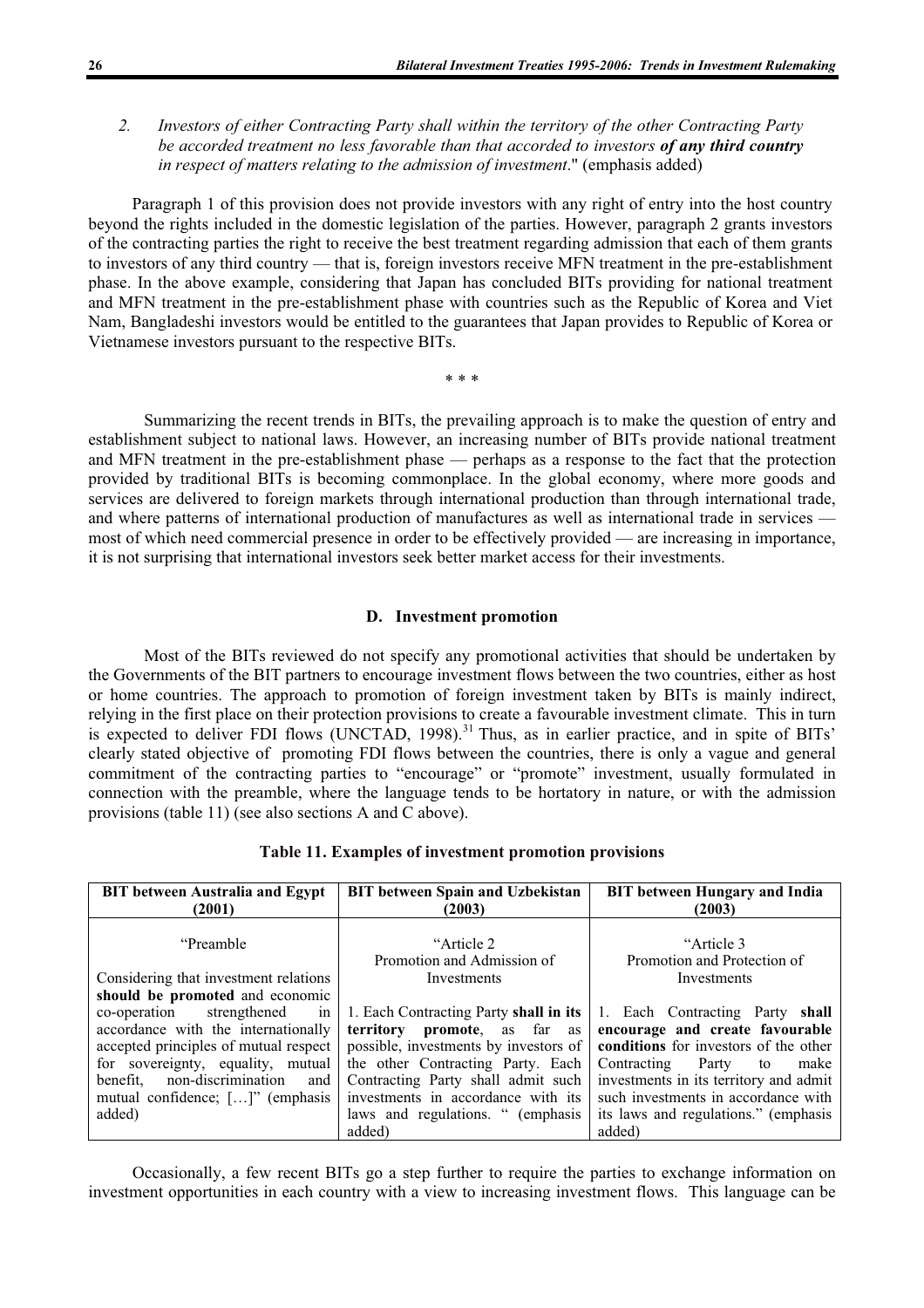found in the provisions related to transparency (see section J below) and in the institutional mechanism creating a joint commission to follow up on the application and interpretation of the treaty. However, in a few BITs, separate provisions on the exchange of information have been included. An example is the BIT between Mexico and Argentina (1996), which provides as follows:

#### "*Article 7: Exchange of Information*

*With the intention to increase significantly the reciprocal participation in investments, the Contracting Parties will inform each other in a detailed manner concerning especially* 

- *a. investment opportunities;*
- *b laws, regulations and decrees that directly or indirectly concern foreign investments, including, among others, exchange controls, monetary and fiscal regimes; and*
- *c. performance of foreign investments in their respective countries*." (emphasis added) (nonofficial translation from Spanish)

Similarly, some BITs include requirements to facilitate the granting of work permits, visas, licences and authorizations in connection with investment activities under the investment promotion provisions. An example is the BIT between Bolivia and the Republic of Korea (1996), which states that:

# "*Article 2: Promotion and Reception of Investments*

*When a Contracting Party shall have admitted an investment on its territory, it shall grant the necessary permits in connection with such an investment and with the carrying out of licensing agreements and contracts for technical, commercial or administrative assistance. Each Contracting Party shall, whenever needed, issue, as far as possible, the necessary authorizations concerning the activities of consultants and other qualified persons of foreign nationality related to investment.*"

In other BITs, this language is included under a separate article on the entry and sojourn of personnel (see subsection I.2 below).

Moreover, a few BITs mention the granting of incentives as a way to encourage and to promote investments between the contracting parties. The BIT between Finland and Kuwait (1996), for example, states:

# "*Article 2:*

*Promotion of Investments* 

*Each Contracting State shall endeavour to take the necessary measures for granting of appropriate facilities, incentives and other forms of encouragement for investments made by investors of the other Contracting State*." (emphasis added)

Other BITs go even further by prescribing the establishment of representation offices in the other contracting party. For example, the BIT between Croatia and Denmark (2000) states as follows:

# "*Article 2 Promotion and Protection of Investments*

*1. Each Contracting Party shall admit investments by investors of the other Contracting Party in accordance with its legislation and administrative practice and encourage such investments, including facilitating the establishment of representative offices*." (emphasis added)

Some of these investment promotion efforts can also be seen in the context of home country measures, namely the proactive engagement of home countries to promote and facilitate outward investment by their firms, especially in developing countries (UNCTAD 2000b). Most of the BITs reviewed do not specify any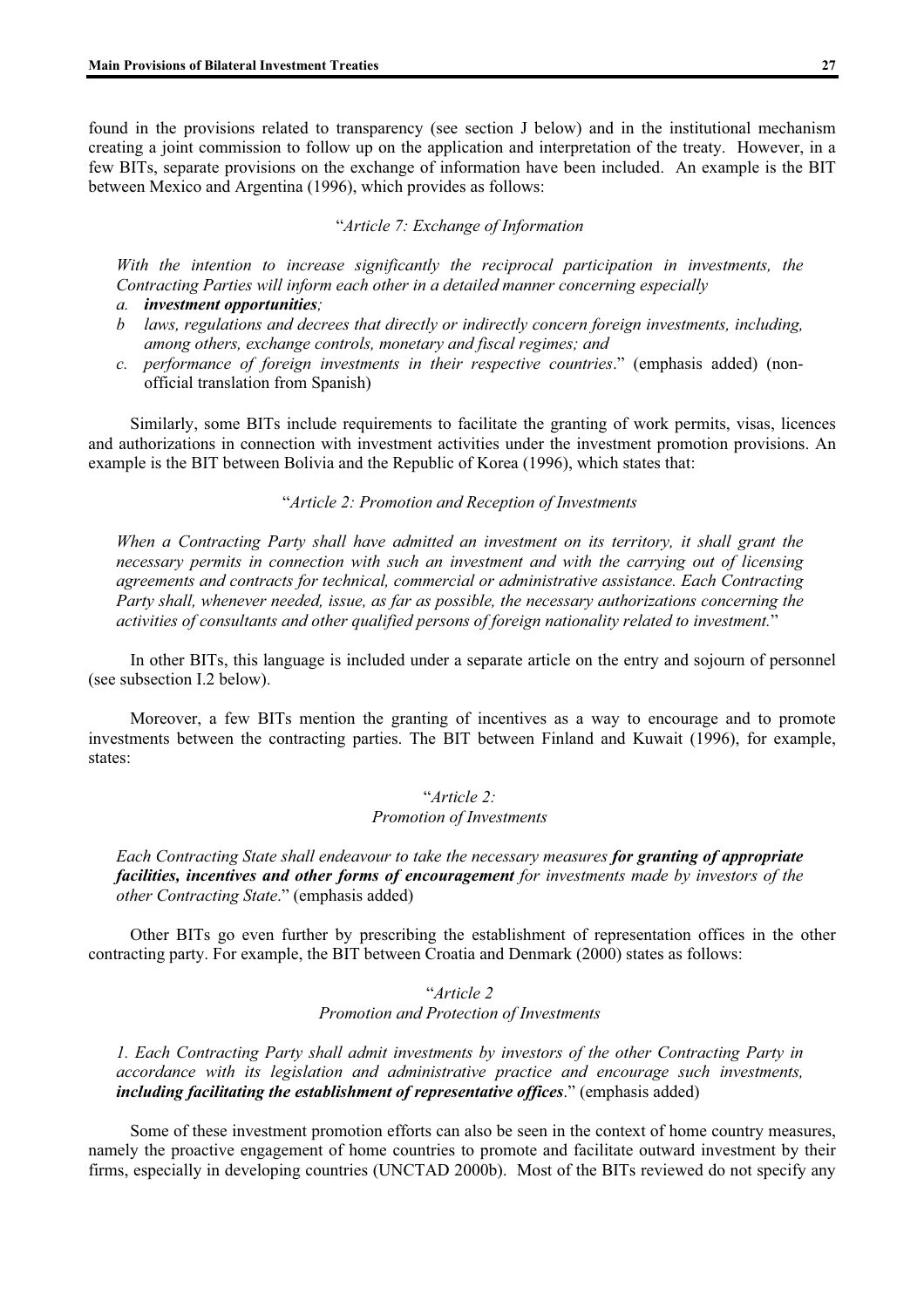promotional activities, beyond the ones described above, that should be undertaken by Governments to encourage outward investment flows between the two BIT partners.

#### **E. General standards of treatment**

Investment agreements contain obligations specifying the treatment that the contracting parties are required to provide to the investment once it has been established. One can distinguish between general treatment standards, that is standards relating to all aspects of the existence of a foreign investment in a host country, and specific treatment standards addressing particular issues (Vandevelde, 1992).

Within the category of general standards of treatment, a further differentiation can be made. First, there are "absolute standards" of treatment, so called because they are non-contingent. They establish the treatment to be accorded to the investment without referring to the manner in which other investments are treated. Examples of absolute standards are the provisions on fair and equitable treatment, full protection and security, expropriation and the transfer of funds. $32$ 

A second category relates to "relative standards" of treatment. They define the required treatment to be granted to investment by reference to the treatment accorded to other investment. National treatment and MFN treatment are the relative standards par excellence. Thus, in the case of national treatment, reference must be made to the treatment of nationals of the host country. Similarly, in determining the content of the MFN standard, reference must be made to the treatment granted to investments from the "most favoured nation" (UNCTAD 1999d, 1999e, 1999f).

Continuing with the traditional trend, most BITs under review provide both categories of standards, albeit with significant variations.

# **1. Absolute standards: Fair and equitable treatment, full protection and security, and the minimum standard of treatment according to customary international law**

BITs usually include one or several general principles that, together or individually, are intended to provide overall criteria by which to judge whether the treatment given to an investment is satisfactory, and to help interpret and clarify how more specific provisions should be applied in particular situations (UNCTAD 1998). Fair and equitable treatment is one of those general principles. It provides a basic standard, detached from the host country's domestic law, against which the behaviour of the host country vis-à-vis foreign investments can be assessed.

Numerous investment instruments combine the fair and equitable treatment standard with other legal principles that may have their own specific content and historical origin, such as the principles of *full protection and security* and *non-discrimination*.<sup>33</sup> While some treaties guarantee only fair and equitable treatment, other BITs bundle the three standards — or sometimes only two of them — and include them in one single article (table 12).

Although clauses providing foreign investment with fair and equitable treatment are widespread in IIAs, the standard itself lacks a precise meaning. Consequently, this principle has raised important questions, mostly in the context of the application of NAFTA's Chapter 11, but — more recently — also in connection with BITs. The discussion has focused on the issue of the nature and content of the commitment.<sup>34</sup>

According to some scholars, the obligation to grant foreign investment "*fair and equitable treatment*" is not different from the obligation to treat the investment in accordance with the international minimum standard. The latter, so it is argued, is part of customary international law, which in turn comprises a bundle of international legal principles (see below).<sup>35</sup> According to other scholars, however, "*fair and equitable treatment*" means something different from the international minimum standard. On this view, the term "fair and equitable treatment" should be given its plain meaning. This results in a case-by-case application of a test based on equity in order to determine whether the standard has been infringed.<sup>36</sup>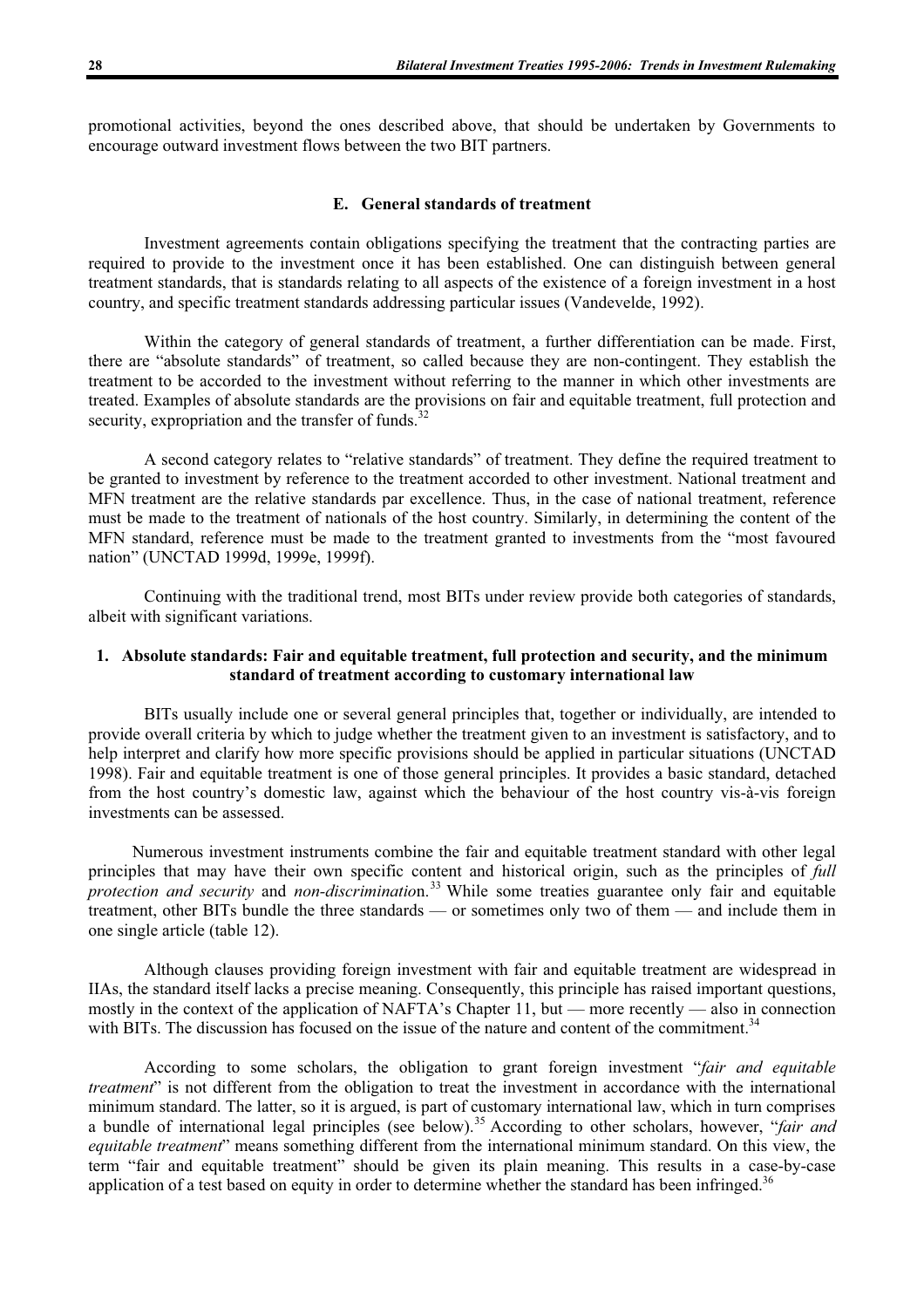| <b>BIT</b> between Algeria and                                                                                                                                                                                                                                                                                                                 | <b>BIT</b> between Brazil and the                                                                                                                                                                                                                                                                                                                                                                                 | <b>BIT</b> between China                                                                                                                                                                                                                                                                                                                                                   |
|------------------------------------------------------------------------------------------------------------------------------------------------------------------------------------------------------------------------------------------------------------------------------------------------------------------------------------------------|-------------------------------------------------------------------------------------------------------------------------------------------------------------------------------------------------------------------------------------------------------------------------------------------------------------------------------------------------------------------------------------------------------------------|----------------------------------------------------------------------------------------------------------------------------------------------------------------------------------------------------------------------------------------------------------------------------------------------------------------------------------------------------------------------------|
| Indonesia (2000)                                                                                                                                                                                                                                                                                                                               | Netherlands (1998)                                                                                                                                                                                                                                                                                                                                                                                                | and Qatar (1999)                                                                                                                                                                                                                                                                                                                                                           |
| "Article II<br>Promotion and Protection of<br>Investment<br>$\left[\ldots\right]$<br>2. Investments of investors of either<br>Contracting Party shall at all times<br>be accorded fair and equitable<br>treatment and shall enjoy adequate<br>protection and security in the<br>territory of the other Contracting<br>Party." (emphasis added) | "Article 3<br>1) Each Contracting Party shall 1. Investments<br>other Contracting Party and shall not<br>impair, by unreasonable<br><sub>or</sub><br>discriminatory measures,<br>the<br>operation, management,<br>maintenance, use, enjoyment or<br>disposal thereof by those investors.<br>Each Contracting Party shall accord<br>to such investments full security<br><b>and protection.</b> " (emphasis added) | "Article 3<br>activities<br>and<br>ensure <b>fair and equitable treatment</b> associated with investments of<br>of the investments of investors of the   investors of either Contracting Party<br>shall be accorded fair and equitable<br>shall<br>treatment<br>and<br>enjoy<br><b>protection</b> in the territory of the<br>other Contracting Party." (emphasis<br>added) |

# **Table 12. Examples of provisions on absolute standards of protection**

The practical implications of following one approach rather than the other could be significant.<sup>37</sup> If the fair and equitable standard were part of the international minimum standard of treatment, the test whether this principle has been violated would entail an objective test. The standard may have to be based on the existing body of customary international law of State responsibility for injury to aliens.

It is argued that under customary international law, for a country to violate the minimum standard of treatment of aliens requires a conduct by the Government amounting to gross misconduct, manifest injustice, an outrage, bad faith or wilful neglect of duty.38 Consequently, a breach of this obligation will probably be found in fewer cases than if fair and equitable treatment is associated with higher standards. From the perspective of the host countries, this would mean that the obligation to grant foreign investment fair and equitable treatment would not significantly impair the flexibility and discretion of Governments to regulate and to pursue their public policy objectives. On the other hand, the three NAFTA contracting parties have accepted that the standard evolves and is not frozen in application to the types of circumstances contemplated in the "Neer" case.<sup>39</sup>

The outcome of applying the fair and equitable standard under the semantic approach could be very different. In this view, fair and equitable treatment would be understood as a standard of equity or fairness based on the "plain meaning" of the term. The test whether a country has breached the obligation would therefore be to a greater extent subjective than in the case of the international minimum standard — at least as long as there is not yet enough case law that would give the "plain meaning" approach a more precise content.

Following this semantic interpretation of the standard could entail establishing a low threshold for breaching the obligation. It would, in principle, suffice that the host country commits an action found to be *unfair* or *non-equitable* in the view of the arbitral tribunal. This approach therefore has the potential to make numerous governmental regulatory actions inconsistent with the obligations of the BIT, regardless of whether those measures are being adopted and implemented on a non-discriminatory basis.

Interpreting the fair and equitable treatment standard according to its plain meaning has another significant implication. Given that the violation of any other obligation included in the BIT would mean that the host country has somehow mistreated the foreign investor, it could also constitute a violation of the fair and equitable treatment standard.<sup>40</sup>

During the review period, the content of the fair and equitable treatment standard has been mostly contested in NAFTA's Chapter 11 arbitrations, where arbitral tribunals were called upon in several cases to address the scope and content of NAFTA's Article 1105.<sup>41</sup> Tribunal interpretations varied, which added to the fact that some of the interpretations of this provision were strongly opposed by all NAFTA contracting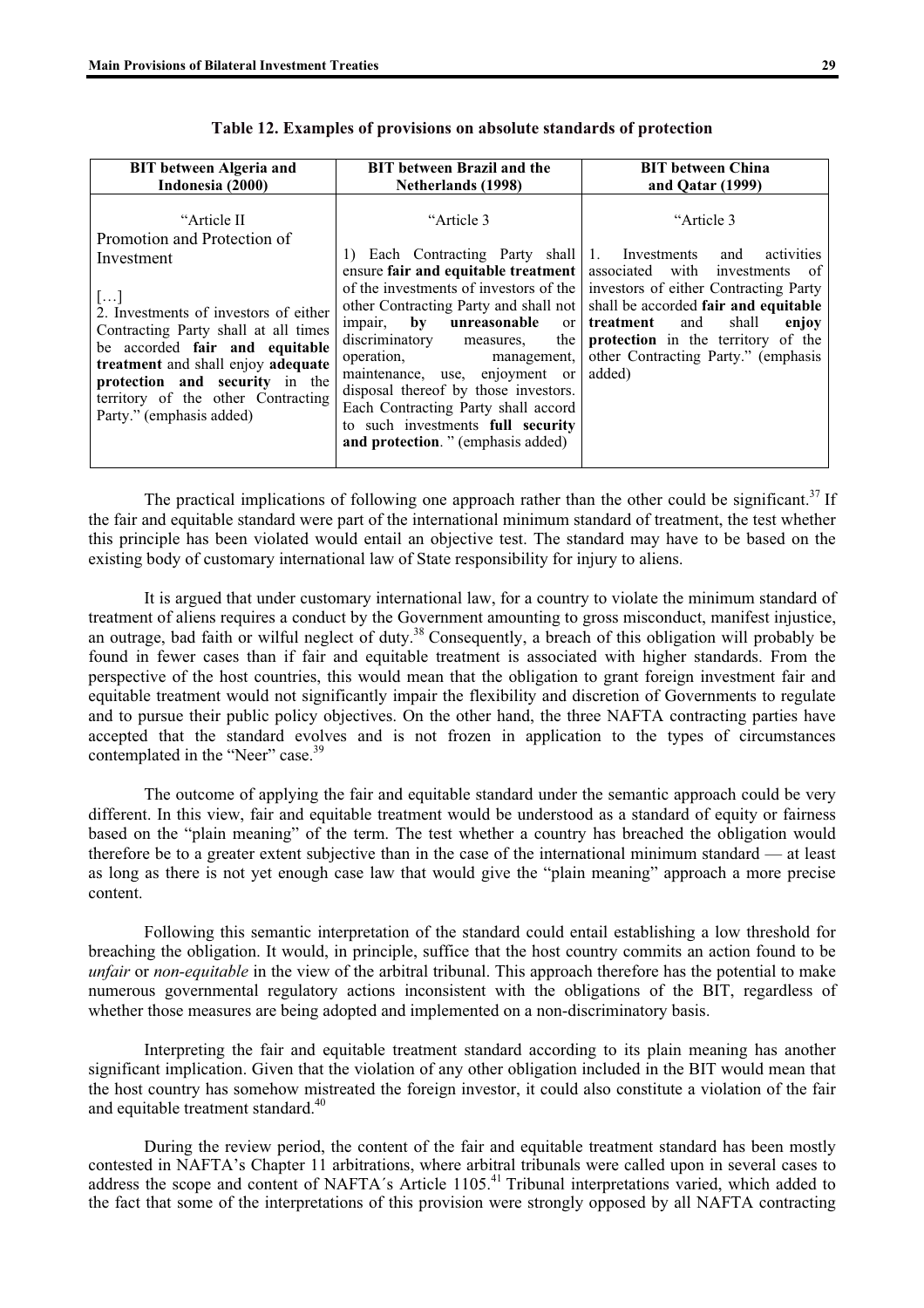parties. This prompted the intervention of the NAFTA Free Trade Commission. On 31 July 2001, this commission, which is composed of the trade ministers of the three contracting parties, issued a Note of Interpretation stating, among other aspects, that the fair and equitable treatment standard as set out in NAFTA's Article 1105 did not entail any treatment beyond that established by customary international law.<sup>42</sup>

Potential controversies as to the content of the standard can be minimized through the specific text in the BIT. Some BITs contain more precise language than others, and thus the room allowing for different interpretations of the content of the fair and equitable treatment standard may vary significantly among agreements. A survey of the BITs concluded during the last decade makes it possible to distinguish seven different categories.<sup>4</sup>

First, there are a significant number of BITs that grant covered investments "*fair and equitable treatment*" without making any reference to international law or to any other criteria to determine the content of the standard. An example of this trend is the BIT between Cambodia and Cuba (2001):

> "*Article II Promotion and Protection of Investments*

[…]

*2. Investments of investors of either Contracting Party shall at all times be accorded fair and equitable treatment and shall enjoy adequate protection and security in the territory of the other Contracting Party*."

In this category of BITs, the specific content of the obligation remains open. Clarifications would have to be made on a case-by-case basis.

A second group of BITs explicitly state that such treatment shall not be less favourable than national treatment or MFN treatment granted to the investment or the investor concerned. The BIT between Bangladesh and the Islamic Republic of Iran (2001) demonstrates this approach:

# "*Article 4 Protection of Investments*

*Investments of natural and legal persons of either Contracting Party effected within the territory of the other Contracting Party, shall receive the host Contracting Party's full legal protection and fair treatment no less favourable than that accorded to its own investors or to investors of any third State, whichever is more favorable*." (emphasis added)

This approach merges in one single clause the fair and equitable treatment principle — an absolute standard of protection — with the national treatment and MFN treatment standards, which are relative parameters of treatment. Furthermore, by linking these two kinds of standards and by providing that the fair and equitable treatment shall in no case be less favourable than national treatment or MFN treatment, the contracting parties indicate that they do not wish to see the fair and equitable treatment standard limited to the international minimum standard.

A third group of BITs add to the obligation to grant fair and equitable treatment the duty to abstain from impairing the investment through unreasonable or discriminatory measures. The BIT between Hungary and Lebanon (2001) illustrates this frequently used approach:

# *"Article 2 Promotion and Protection of Investments*

 $[...]$ 

*2. Investments and returns of investors of either Contracting Party shall at all times be accorded fair and equitable treatment and shall enjoy full protection and security in the territory of the other Contracting Party. Each Contracting Party shall refrain from impairing by unreasonable or discriminatory measures the management, maintenance, use, enjoyment, extension, sale or liquidation of such investments*." (emphasis added)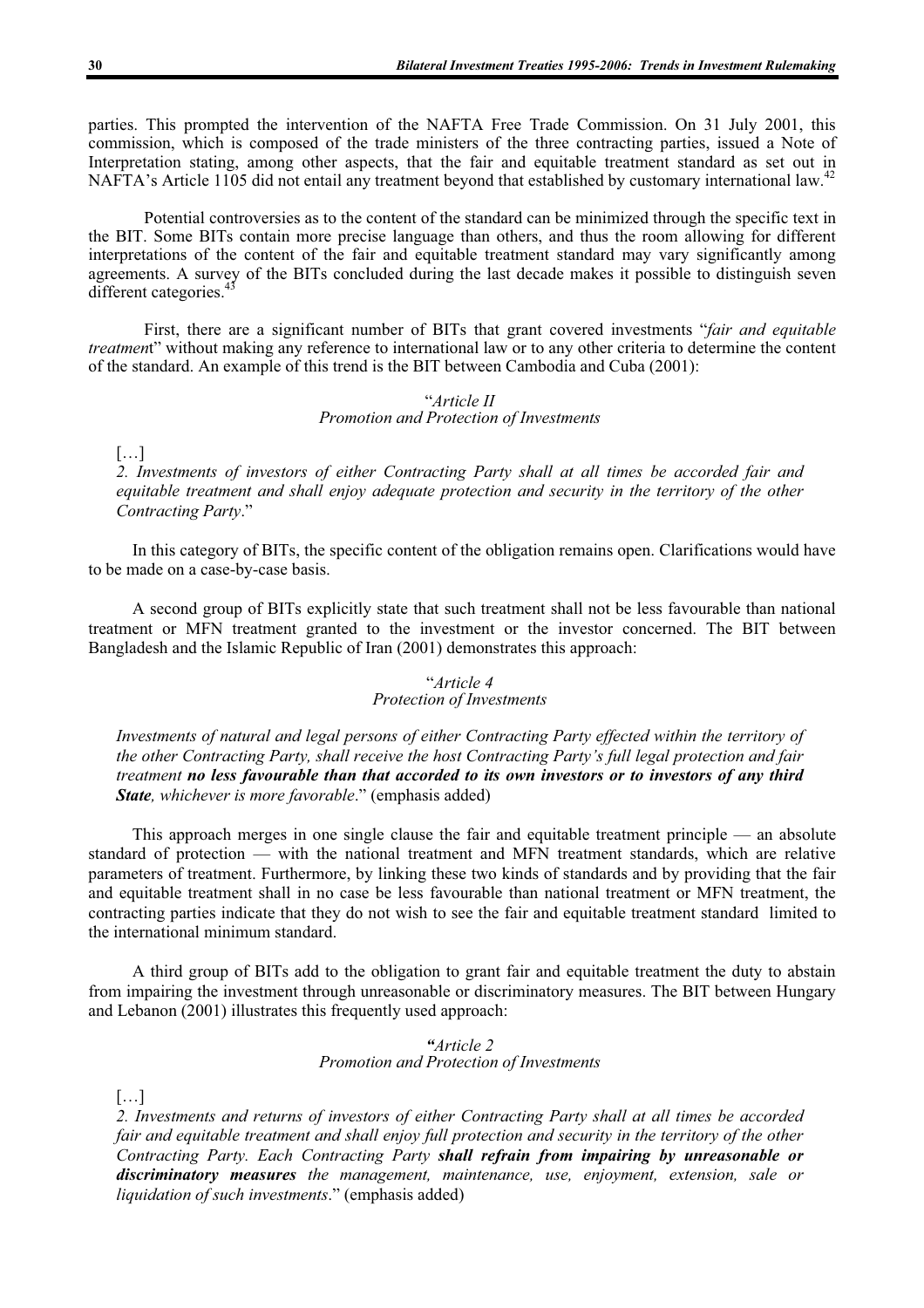A fourth category of BITs links the fair and equitable standard to the principles of international law. Among the agreements following this method is the BIT between France and Mexico (1998):

# **"***Article 4 Protection and treatment of investments*

*1. Either Contracting Party shall extend and ensure fair and equitable treatment in accordance with the principles of International Law to investments made by investors of the other Contracting Party in its territory or in its maritime area, and ensure that the exercise of the right thus recognized shall not be hindered by law or in practice* […]." (emphasis added)

Linking the fair and equitable treatment standard to the principles of international law removes the possibility of interpreting the provision using the semantic approach. Furthermore, this link implies that the fair and equitable treatment standard cannot be applied separately from the principles of international law, which would include customary international law on State responsibility in respect of aliens.

A fifth category of BITs also links the fair and equitable treatment standard to the principles of international law. However, this group of agreements includes additional language so broad that it appears to go beyond the international minimum standard of treatment. An example is the BIT between France and Uganda (2002), which states:

> "*Article 3 Fair and equitable treatment*

*Either Contracting Party shall extend fair and equitable treatment in accordance with the principles of International Law to investments made by nationals and companies of the other Contracting Party on its territory or in its maritime area, and shall ensure that the exercise of the right thus recognized shall not be hindered by law or in practice. In particular, though not exclusively, shall be considered as de jure or de facto impediments to fair and equitable treatment any restriction to free movement, purchase and sale of goods and services, as well as any other measures that have a similar effect* […]." (emphasis added)

In this example, the clause states that fair and equitable treatment is not equivalent to a plain fairness standard, but rather is a commitment that has to be interpreted within the framework of the principles of international law. Nevertheless, in its second sentence, the article states that "*any restriction*" — without any qualification of arbitrariness — affecting the free movement and trade of goods and services shall be considered an infringement of the fair and equitable treatment standard. This language is so broad that it allows practically any regulatory measure in these areas having a restrictive effect to be considered a violation of the fair and equitable treatment standard. In addition, the wording of the clause leaves very little discretion to a potential arbitral tribunal and explicitly states that if measures of the kind referred to are adopted, it "*shall*" be considered a violation of the standard.

If this approach can be deemed to provide a very extensive scope to the fair and equitable treatment standard, it is also true that among recent BITs one can find methods at the other end of the spectrum. A sixth approach used to address the fair and equitable standard is to make the guarantee contingent on the domestic legislation of the host country. A case in point is the BIT between the countries of the Caribbean Common Market (CARICOM) and Cuba (1997):

#### "*Article IV Fair and equitable treatment*

*Each Party shall ensure fair and equitable treatment of Investments of Investors of the other Party under and subject to national laws and regulations*." (emphasis added)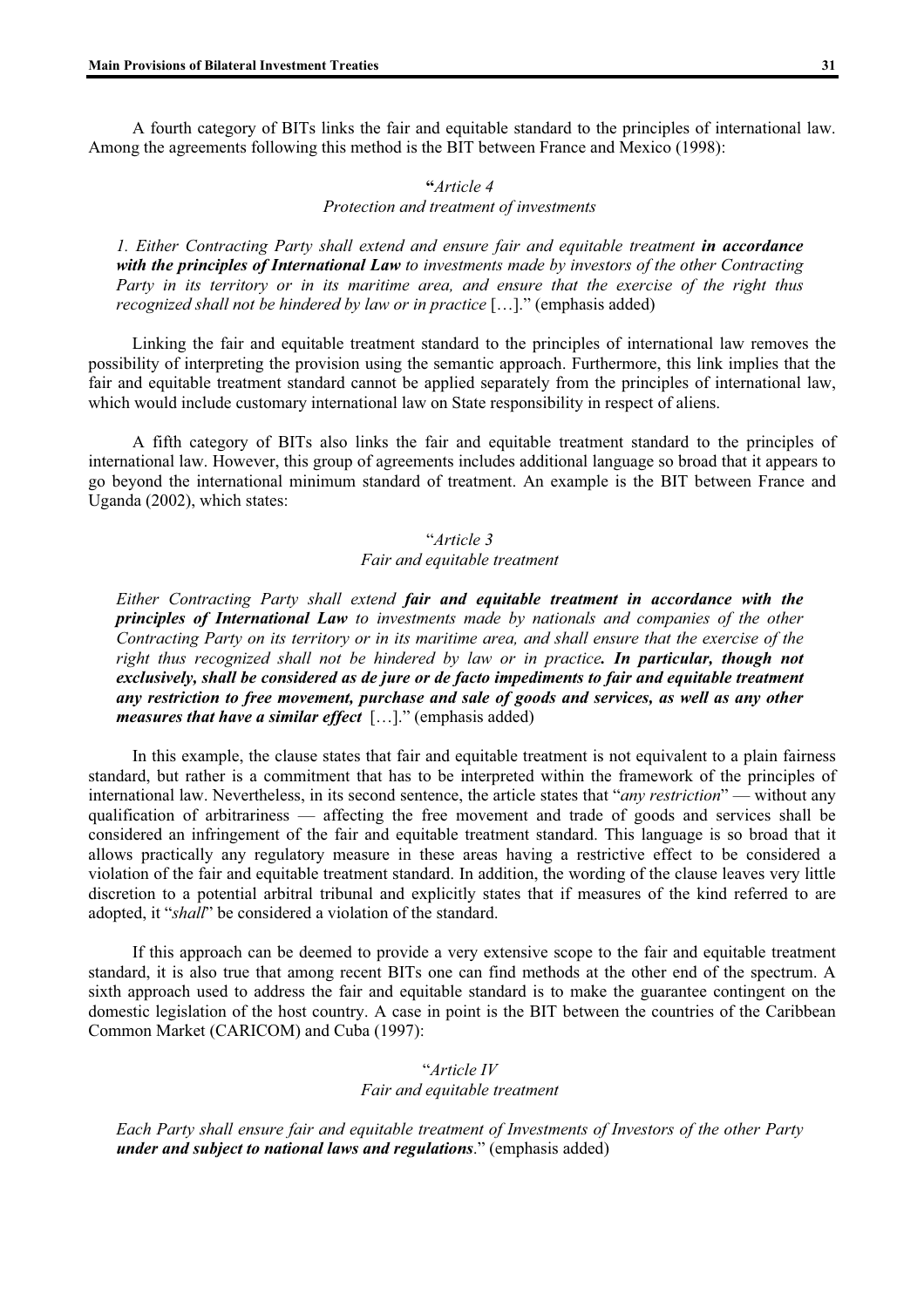A seventh group of agreements provides for a more precise approach regarding the scope of the fair and equitable treatment standard. It comprises some recent BITs of the United States, and the 2004 Canadian model BIT. These agreements contain a provision on the minimum standard of treatment, establishing the obligation of the contracting parties to accord covered investments treatment in accordance with customary international law. They include within the latter the notions of fair and equitable treatment and full protection and security, and define each of these terms within the same article.

Drafters of this kind of agreement have taken into account the issues discussed in recent NAFTA arbitrations. Elaborating on the Note of Interpretation issued by the Free Trade Commission, this new approach not only sets out the provision to focus on the "*customary international law minimum standard of treatment of aliens*", but also defines the content of more specific standards of treatment subsumed within the former, such as fair and equitable treatment and full protection and security. An illustration of this trend is the BIT between the United States and Uruguay (2005):

# "*Article 5:*

#### *Minimum Standard of Treatment*<sup>1</sup>

- *1. Each Party shall accord to covered investments treatment in accordance with customary international law, including fair and equitable treatment and full protection and security.*
- *2. For greater certainty, paragraph 1 prescribes the customary international law minimum standard of treatment of aliens as the minimum standard of treatment to be afforded to covered investments. The concepts of "fair and equitable treatment" and "full protection and security" do not require treatment in addition to or beyond that which is required by that standard, and do not create additional substantive rights. The obligation in paragraph 1 to provide:* 
	- *(a) "fair and equitable treatment" includes the obligation not to deny justice in criminal, civil, or administrative adjudicatory proceedings in accordance with the principle of due process embodied in the principal legal systems of the world; and*
	- *(b) "full protection and security" requires each Party to provide the level of police protection required under customary international law.*
- *3. A determination that there has been a breach of another provision of this Treaty, or of a separate international agreement, does not establish that there has been a breach of this Article.*

*1 Article 5 shall be interpreted in accordance with Annex A.* 

*\_\_\_\_\_\_\_\_\_\_\_\_\_\_\_\_*

#### *Annex A*

#### *Customary International Law*

*The Parties confirm their shared understanding that "customary international law" generally and as specifically referenced in Article 5 and Annex B results from a general and consistent practice of States that they follow from a sense of legal obligation. With regard to Article 5, the customary international law minimum standard of treatment of aliens refers to all customary international law principles that protect the economic rights and interests of aliens*." (emphasis added)

The language of this clause is self-explanatory. The debate regarding the fair and equitable treatment clause in the context of Chapter 11 of NAFTA has shown the risks of including language in BITs providing for unqualified fair and equitable treatment of foreign investment. The wording of this clause might be broad enough to be invoked in respect of virtually any adverse treatment of an investment, thus making the fair and equitable treatment provision among those most likely to be relied upon by an investor in order to bring a claim under the investor–State dispute settlement proceedings.

It is therefore not surprising that some countries have begun to consider redrafting their BIT models to clarify the scope and content of the fair and equitable treatment standard. This fact, in turn, may also become a precedent for current and future BIT negotiations, as well as for the application of those other existing BITs that provide for unqualified fair and equitable treatment. The clarification example might lead some to argue that those BITs providing for unqualified fair and equitable treatment follow the "plain meaning" approach. The basis for such an argument could be that if the contracting parties had intended something different, they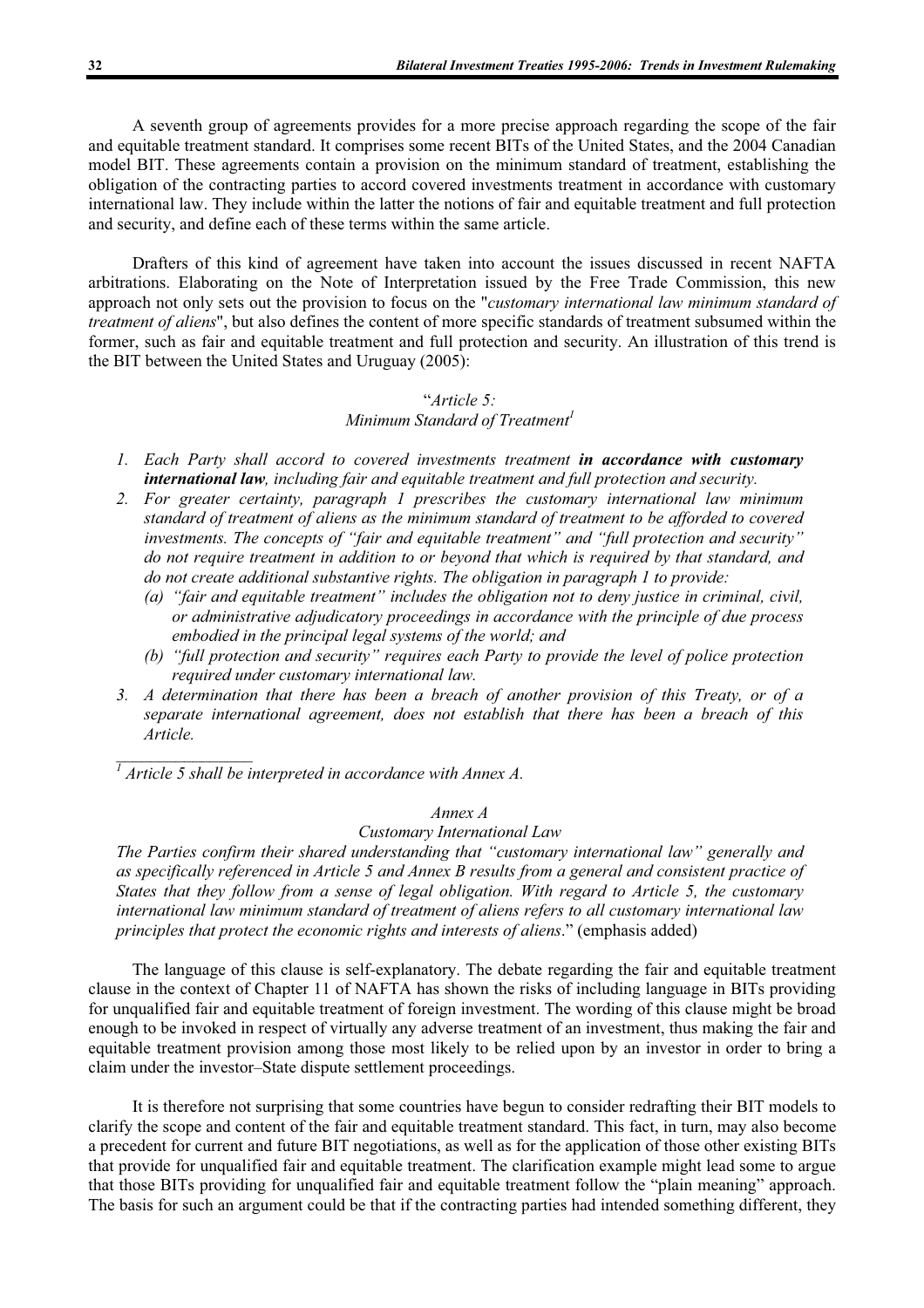would have explicitly stated that the fair and equitable treatment standard does not grant investment protection beyond customary international law, assuming that such law exists in this area. Thus, it is likely that the fair and equitable treatment standard will continue to be a focal point of debate on international investment law.

#### **2. Relative standards: Most-favoured-nation treatment and national treatment**

In addition to the absolute standards of treatment discussed in the previous section, BITs provide for relative standards of treatment, namely national treatment and MFN treatment. BITs concluded since 1995 address these principles in multiple ways, raising a number of issues both for developing and developed countries.

#### **a. National treatment**

National treatment in a BIT context means the obligation of contracting parties to grant investors of the other contracting party treatment no less favourable than the treatment they grant to investments of their own investors. The effect is to create a level playing field between foreign and domestic investors in the relevant market (UNCTAD 1999e).

Two different sets of questions arise regarding this standard. The first relates to the scope of the national treatment obligation — that is, to what should national treatment apply? As will be explained below, BITs approach this issue in different ways. The second set of questions relates to the manner in which the national treatment standard is to apply in practice.

#### **(i) Scope of the national treatment standard**

Not all BITs concluded during the review period address the scope of the national treatment standard in the same manner. A first group does not deal with the issue at all. The second category of BITs — which comprises by far the majority — does provide national treatment, but limits its coverage to established investments only. A third group comprises those agreements that provide national treatment to the investors in the pre- and post-establishment phase. Each of these approaches has different implications and raises other, more specific issues.

#### *1. Agreements with no national treatment standard*

As mentioned before, a group of BITs refrains from granting the national treatment standard to any covered investments or investors.<sup>44</sup> These agreements usually limit their general protection standards to fair and equitable treatment and MFN treatment. This might allow contracting parties to treat their domestic investors more favourably.

Most countries that have subscribed to this kind of agreement have concluded at least one other BIT containing the national treatment standard. Consequently, given that all BITs refraining from granting national treatment nevertheless contain an MFN clause, the question arises whether investments covered by the former agreements might nevertheless be entitled to national treatment.<sup>45</sup>

#### *2. Agreements with national treatment applying to established investment*

A second category of BITs includes the national treatment standard, but grants non-discriminatory treatment only after the investment has entered the host country. Focused on investment protection rather than on liberalization of investment flows, most BITs under review fall within this group. The typical formulation is to provide national treatment to investments covered by an agreement once it has been admitted into the host country according to the latter's domestic laws and regulations. To achieve this result, all BITs falling within this category contain an admission clause limiting the scope of the protection standards in the agreements.<sup>46</sup> Furthermore, those BITs providing for national treatment usually also include the MFN principle — the other relative protection standard (table 13).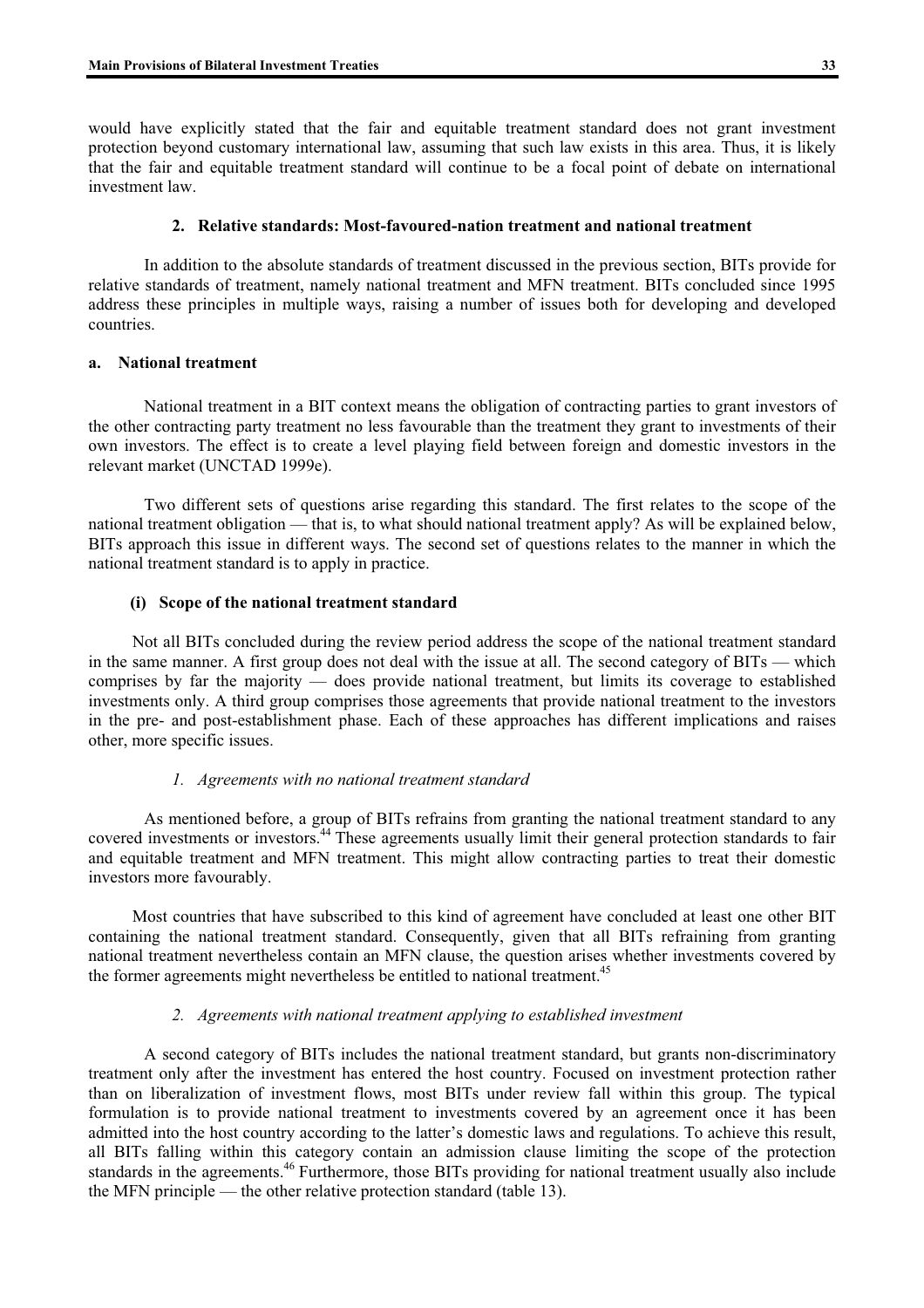| <b>BIT between Mauritius and Zimbabwe</b><br>(2000)                                                                                                                                                                                                                                                                                                 | BIT between the Russian Federation and Thailand<br>(2002)                                                                                                                                                                                                                                                                                                                                          |  |
|-----------------------------------------------------------------------------------------------------------------------------------------------------------------------------------------------------------------------------------------------------------------------------------------------------------------------------------------------------|----------------------------------------------------------------------------------------------------------------------------------------------------------------------------------------------------------------------------------------------------------------------------------------------------------------------------------------------------------------------------------------------------|--|
| "Article 4<br>Treatment of Investments<br>$\left[\ldots\right]$<br>Each Contracting Party shall accord to the<br>(2)<br>investments of investors of the other Contracting<br>Party made in its territory a treatment which is no less<br>favourable than that accorded to investments of its<br>own investors or of investors of any third country, | "Article 3<br><b>Treatment of Investments</b><br>1. Each Contracting Party shall accord in its territory to<br>investments made in accordance with its laws by<br>investors of the other Contracting Party treatment no less<br>favourable than that it accords to investments of its own<br>investors or to investments of investors of any third<br><b>State</b> , whichever is more favourable. |  |
| if the latter is more favourable." (emphasis added)                                                                                                                                                                                                                                                                                                 | 2. Each Contracting Party shall in its territory accord<br><b>investors</b> of the other Contracting Party, as regards<br>management, maintenance, use, enjoyment or disposal of<br>their investments, treatment no less favourable than that<br>which it accords to its own investors or investors of any<br>third State, whichever is more favourable." (emphasis<br>added)                      |  |

# **Table 13. Examples of national treatment provisions**

Within this group of BITs, some agreements apply the standard only to the *investments*, while other agreements provide that national treatment shall also apply to the *investors* of the other party. An example is the BIT between the Russian Federation and Thailand (2002) in table 12. This BIT includes a further distinctive element as it also enumerates the kind of investment activities covered by the provision.

Some BITs go even one step further and define these investment or business activities in more detail. A case in point is the BIT between Bangladesh and Japan (1998):

# "*Article 1*

 $[\dots]$ 

- *6. "The term "business activities in connection with the investment" includes: (a) the maintenance of branches, agencies, offices, factories and other establishments appropriate to the conduct of business activities;* 
	- *(b) the control and management of companies established or acquired by investors;*
	- *(c) the employment of accountants and other technical experts, executive personnel, attorneys, agents and other specialists;*
	- *(d) the making and performance of contracts; and*
	- *(e) the use, enjoyment or disposal, in relation to the conduct of business activities, of investment and returns*."

Another group of BITs take a very different approach. They allow the host country to discriminate against foreign investment not only at the stage of entry, but also afterwards. These BITs therefore make the national treatment standard *contingent on the domestic legislation of the host country*. This gives host countries ample discretion to enact new legislation in favour of domestic investment. Examples of this approach can be found in the BITs between India and Indonesia (1999), and between Hong Kong (China) and New Zealand (1995) (table 14).

There is another method that constitutes an intermediary approach between the two alternatives. This approach allows all legislation non-consistent with the national treatment obligation to remain applicable after the BIT enters into force, but at the same time prohibits new non-conforming measures that would increase the degree of discrimination. An example is the BIT between China and the Netherlands (2001). It contains a protocol to the non-discrimination provision (Article 3), which reads as follows: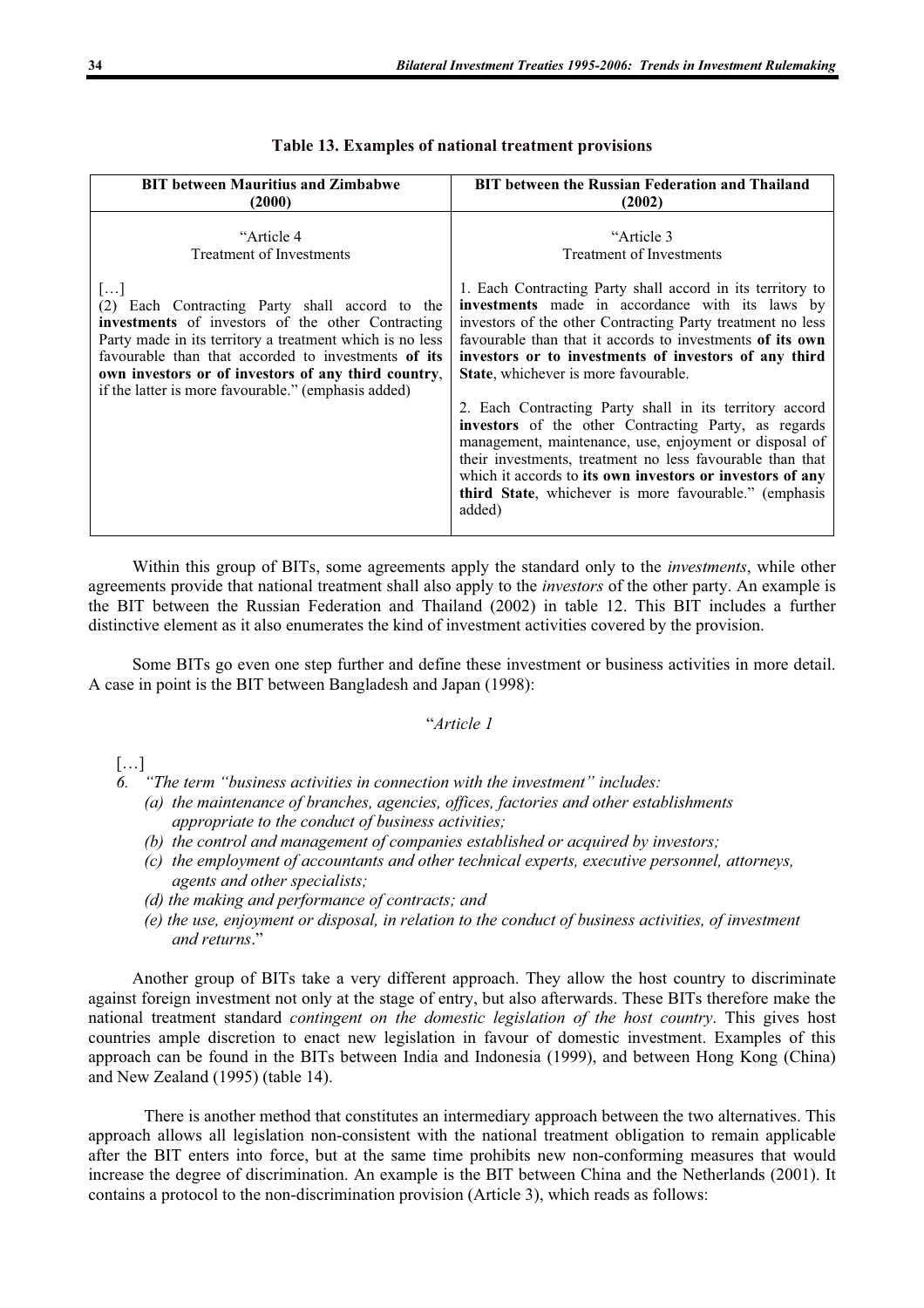"[…] *Ad Article 3, paragraph 2 and 3* 

*In respect of the People's Republic of China, Paragraphs 2 and 3 of Article 3 do not apply to:* 

- *a) any existing non-conforming measures maintained within its territory;*
- *b) the continuation of any non-conforming measure referred to in subparagraph a);*
- *c) an amendment to any non-conforming measure referred to in subparagraph a) to the extent that the amendment does not increase the non-conformity of the measure, as it existed immediately before the amendment, with those obligations. It will be endeavoured to progressively remove the non-conforming measures*." (emphasis added)

# **Table 14. Examples of provisions illustrating national treatment granted in the post-establishment phase and conditioned to domestic laws and regulations**

| <b>BIT</b> between India and Indonesia                                                                                                                                                                                                                              | BIT between Hong Kong (China) and New Zealand                                                                                                                                                                                                                                                                                                                                                                                             |
|---------------------------------------------------------------------------------------------------------------------------------------------------------------------------------------------------------------------------------------------------------------------|-------------------------------------------------------------------------------------------------------------------------------------------------------------------------------------------------------------------------------------------------------------------------------------------------------------------------------------------------------------------------------------------------------------------------------------------|
| (1999)                                                                                                                                                                                                                                                              | (1995)                                                                                                                                                                                                                                                                                                                                                                                                                                    |
| "Article 4                                                                                                                                                                                                                                                          | "Article 4                                                                                                                                                                                                                                                                                                                                                                                                                                |
| <b>Treatment of Investments</b>                                                                                                                                                                                                                                     | <b>Treatment of Investments</b>                                                                                                                                                                                                                                                                                                                                                                                                           |
| []<br>3. Each Contracting Party shall, subject to its laws and<br>regulations, accord to investment of investors of the<br>other Contracting Party treatment no less favorable than<br>that which is accorded to investments of its investors."<br>(emphasis added) | 1. Neither Contracting Party shall in its area subject<br>investments or returns of investors of the other<br>Contracting Party to treatment less favourable than that<br>which it accords to investments or returns of investors of<br>any other State or, subject to its laws and regulations,<br>that which it accords to investments or returns of its own<br>investors.                                                              |
|                                                                                                                                                                                                                                                                     | 2. Neither Contracting Party shall in its area subject<br>investors of the other Contracting Party, as regards their<br>management, maintenance, use, enjoyment or disposal of<br>their investments, to treatment less favourable than that<br>which it accords to investors of any other State or,<br>subject to its laws and regulations, that which it accords<br>to investments or returns of its own investors." (emphasis<br>added) |

In addition to the general application of the national treatment standard in the post-establishment phase, some BITs consider it necessary to emphasize this principle with regard to a particular topic. This is the case of several BITs of Japan, which contain a clause underlining the application of the national treatment standard regarding access to courts and other administrative agencies. The BIT between Japan and the Russian Federation (1998) demonstrates this point.

#### "*Article 4*

*The investors of each Contracting Party shall be accorded on the territory of the other Contracting*  Party treatment not less favourable than the one accorded for the investors of such other *Contracting Party or investors of any third country in terms of access to the courts, administrative tribunals and agencies of any level of jurisdiction for the purpose of protecting and exercising their rights*." (emphasis added)

*3. Agreements with national treatment applying in the pre- and post- establishment phase* 

BITs pursuing the liberalization of investment flows in parallel with investment protection usually extend the scope of the national treatment obligation – albeit with country-specific reservations — to the preentry phase. This means that foreign investors are entitled to be treated with regard to the making of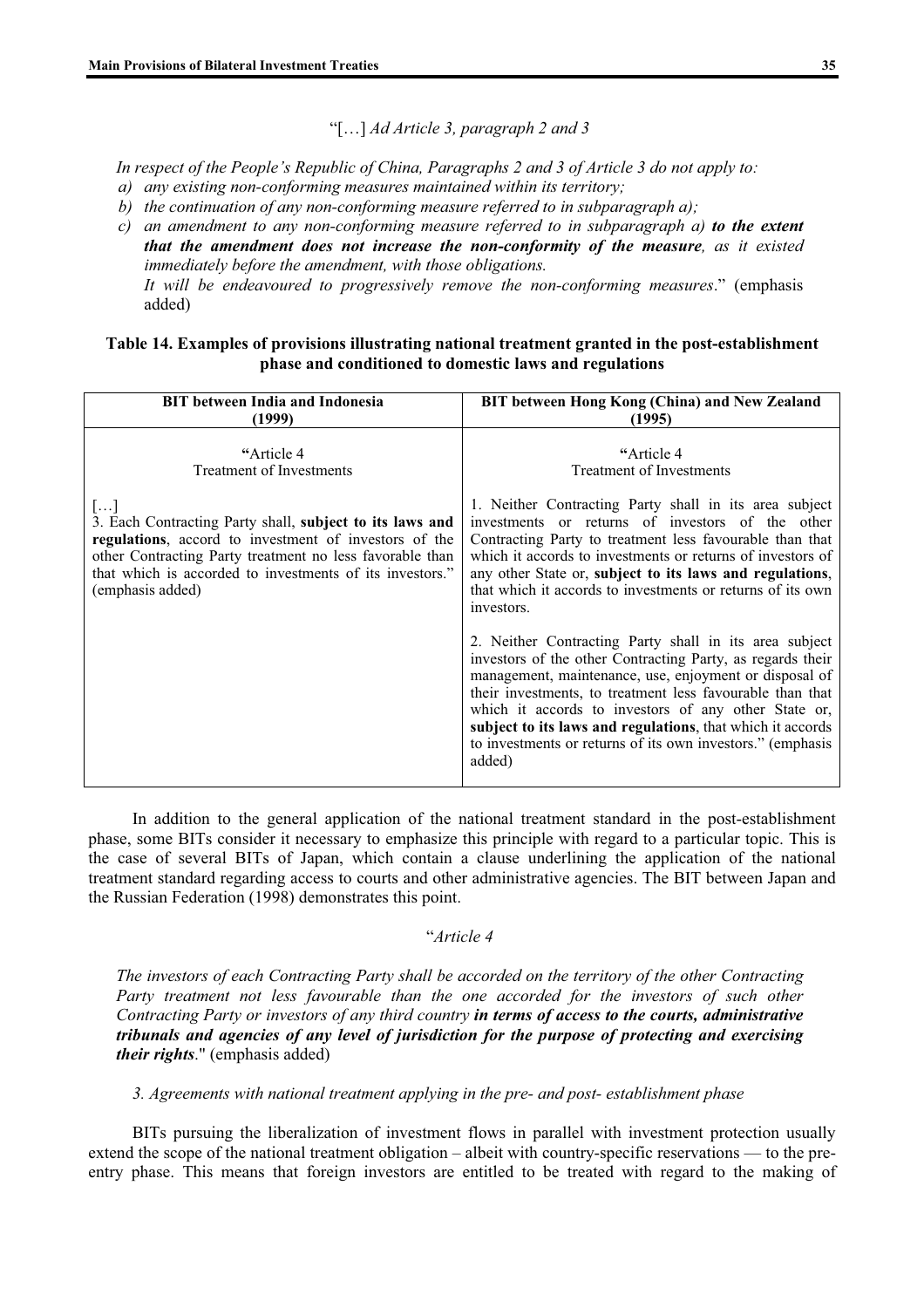investment no less favourably than domestic investors in the host country. Section C.2. above explained in detail the different approaches used in recent BITs to address this issue.

#### **(ii) Application of the national treatment standard**

The application of the national treatment standard raises two main questions, which may be clarified *ex ante* in BITs. First, what are the content and the meaning of this non-discrimination standard? And second, how should the standard apply in those contracting parties that have a federal system of government and thus different jurisdictions that might treat investors differently?

#### *1. Content and meaning of the national treatment standard*

For the application of the national treatment standard, it does not matter whether the difference in treatment is specifically provided for in a law or regulation of the host country — *de iure discrimination*  or is the consequence of a measure ostensibly non-discriminatory, but resulting in different treatment in fact — *de facto discrimination*.

Being a contingent standard of treatment, the specific content of the national treatment obligation is determined in relation to the treatment granted to domestic investments or investors. Thus, the application of the national treatment standard necessarily entails a comparative analysis between, on the one hand, the treatment granted by the host country to its domestic investments or investors and, on the other hand, the treatment granted by the same host country to the investments or investors of the other contracting party. Such analysis does not aim at determining whether the treatment is *identical*, but rather whether foreign investments or investors receive a treatment *no less favourable* than domestic investments or investors.

Among the BITs of the last decade, some explicitly state that the obligation to grant no less favourable treatment shall apply only when the investments or investors are "*in like circumstances*". An example is the BIT between Japan and Viet Nam (2003):

# "*Article 2*

1. *Each Contracting Party shall in its Area accord to investors of the other Contracting Party and to their investments treatment no less favourable than the treatment it accords in like circumstances to its own investors and their investments with respect to the establishment, acquisition, expansion, operation, management, maintenance, use, enjoyment, and sale or other disposal of investments (hereinafter referred to as "investment activities")* […]" (emphasis added)

This specification provides greater guidance for the application of the national treatment standard. The wording makes it clear that providing different treatment to foreign investments and investors, which in fact are not in the same circumstances as domestic investments or investors, would not violate the national treatment standard.

The inclusion of "*in like circumstances*" has led arbitral panels to adopt a "two-step" approach when determining whether a particular measure violates the national treatment standard. Several arbitral tribunals followed an analysis in which the tribunal first verified whether there were in fact differences in treatment between domestic and foreign investors or their investments. If a difference was found, the tribunal then addressed the issue of whether investors or investments were "*in like circumstances*". Such determination requires a factual analysis undertaken on a case-by-case basis.<sup>47</sup>

The application of the national treatment standard in the context of BITs entails different dynamics from the application of the same principle in connection with international trade in goods. Concerning the latter, a significant body of jurisprudence regarding the objective, nature and content of the national treatment standard has evolved under GATT and WTO dispute settlement procedures. In numerous cases, allegations that a country had not treated foreign goods as favourably as *"like"* domestic goods have been considered. One of the main avenues to address this question has been to determine whether the products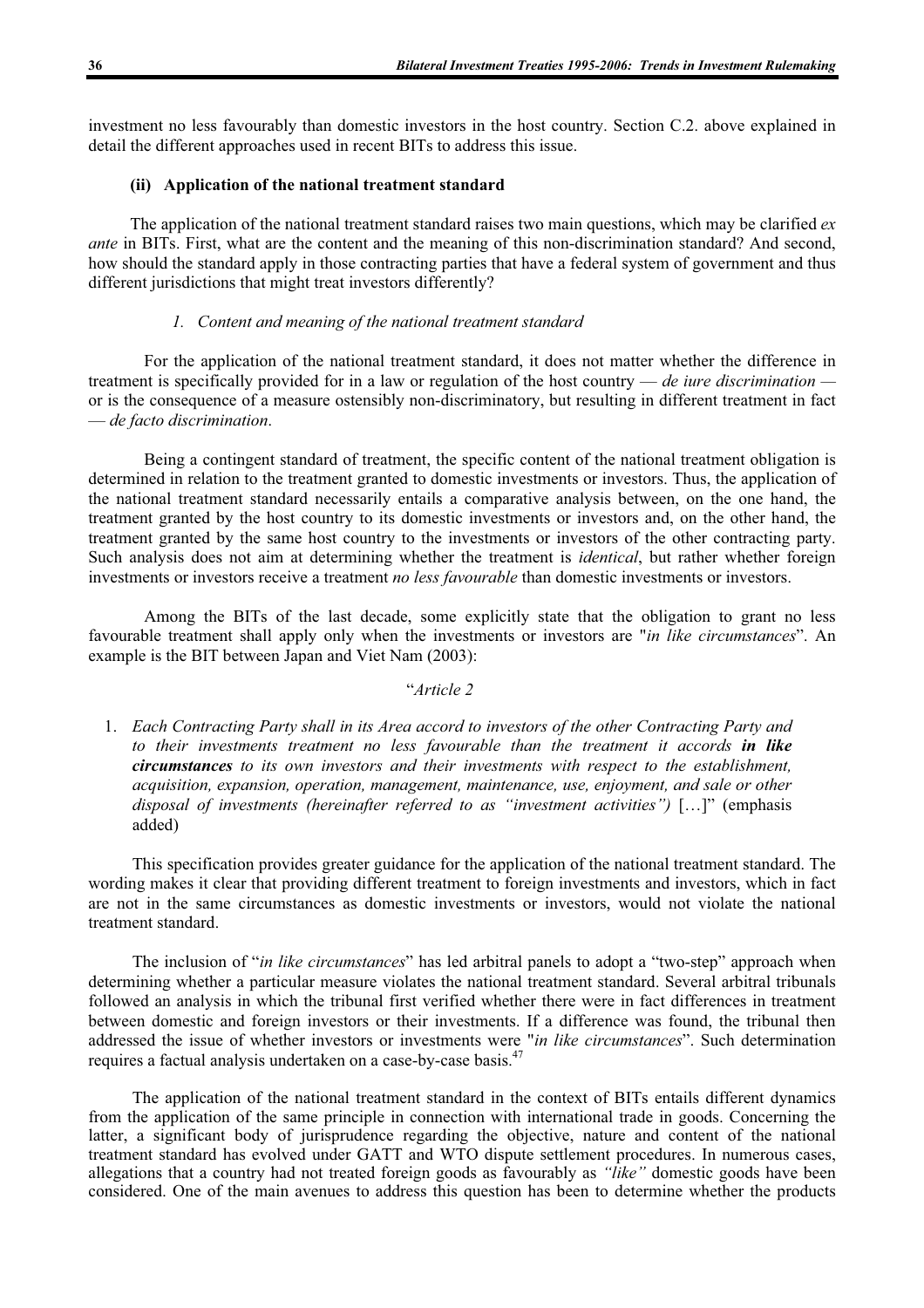produced by the domestic industry and those manufactured by foreign suppliers are, in fact, substitutes in the marketplace. The processes and production methods to create a product, including their impact on the environment, have often been considered irrelevant for the determination of whether the products subject to comparison are in fact "like products".<sup>48</sup>

Unlike in trade in goods, where tradable products in two or more different jurisdictions are produced, production facilities operate within the jurisdiction of the same host country in the case of inward foreign investment. Consequently, the nature of the foreign investor's production and business processes are much more likely to attract attention than in trade because of their direct impact in the host country. This difference has already been taken into consideration in several arbitral awards addressing national treatment claims.<sup>49</sup>

In several cases under NAFTA´s Chapter 11, arbitral tribunals have adopted an approach that provides scope for legitimate regulatory initiatives even if they treat domestic and foreign investors differently.<sup>50</sup> In determining whether foreign and domestic investors who were treated differently were in like circumstances, arbitral tribunals have asked whether the difference in treatment has been justified by a rational policy objective that is not based on a preference for domestic over foreign investors and whether it unduly undermines the investment-liberalizing objectives of NAFTA. If the difference in treatment could be justified on this basis, arbitral tribunals have found that foreign and domestic investors are not in like circumstances.<sup>51</sup>

#### *2. Application of the national treatment standard in federal systems of government*

Under Article 29 of the Vienna Convention, a BIT — like any other treaty — is binding upon each party in respect of its entire territory, unless a different intention appears from the text of the agreement or is otherwise established. As explained in section B.3 above, most BITs provide that these agreements are applicable in the whole territory of the contracting parties, regardless of the particular political structure existing in the country concerned.

Thus, when a country assumes the obligation to grant national treatment, it applies not only at the national level, but also to subnational jurisdictions. However, in countries with federal systems of government, subnational jurisdictions may enact laws and regulations granting preferential treatment to investments or investors of that particular State, even when compared with out-of-State investments or investors from the same country. This raises the question as to whether, when a contracting party of a BIT having a federal system of government grants national treatment, the investments or investors of the other contracting party are entitled to national treatment entailing "best-in-State treatment" or only "best-out-of State treatment".

Most national treatment clauses in BITs do not indicate what should be understood by a party's "own" investment or investors. However, among the BITs examined, some specify that national treatment be granted in one way or the other. For instance, the BIT between the United States and Uruguay (2005) provides that in the case of the United States, the national treatment standard does not consist in the best "in-State" treatment, but in the treatment granted by the State concerned to investment and investors of any other State part of the United States:

#### "*Article 3 National Treatment*

- *1. Each Party shall accord to investors of the other Party treatment no less favourable than that it accords, in like circumstances, to its own investors with respect to the establishment, acquisition, expansion, management, conduct, operation and sale or other disposition of investments in its territory.*
- 2. Each Party shall accord to covered investments treatment no less favourable than that it *accords, in like circumstances, to investments of its own investors with respect to the establishment, acquisition, expansion, management, conduct, operation and sale or other disposition of investments in its territory.*
- *3. The treatment accorded by a Party under paragraphs 1 and 2 means, with respect to a subnational government, treatment no less favourable than the treatment accorded, in like*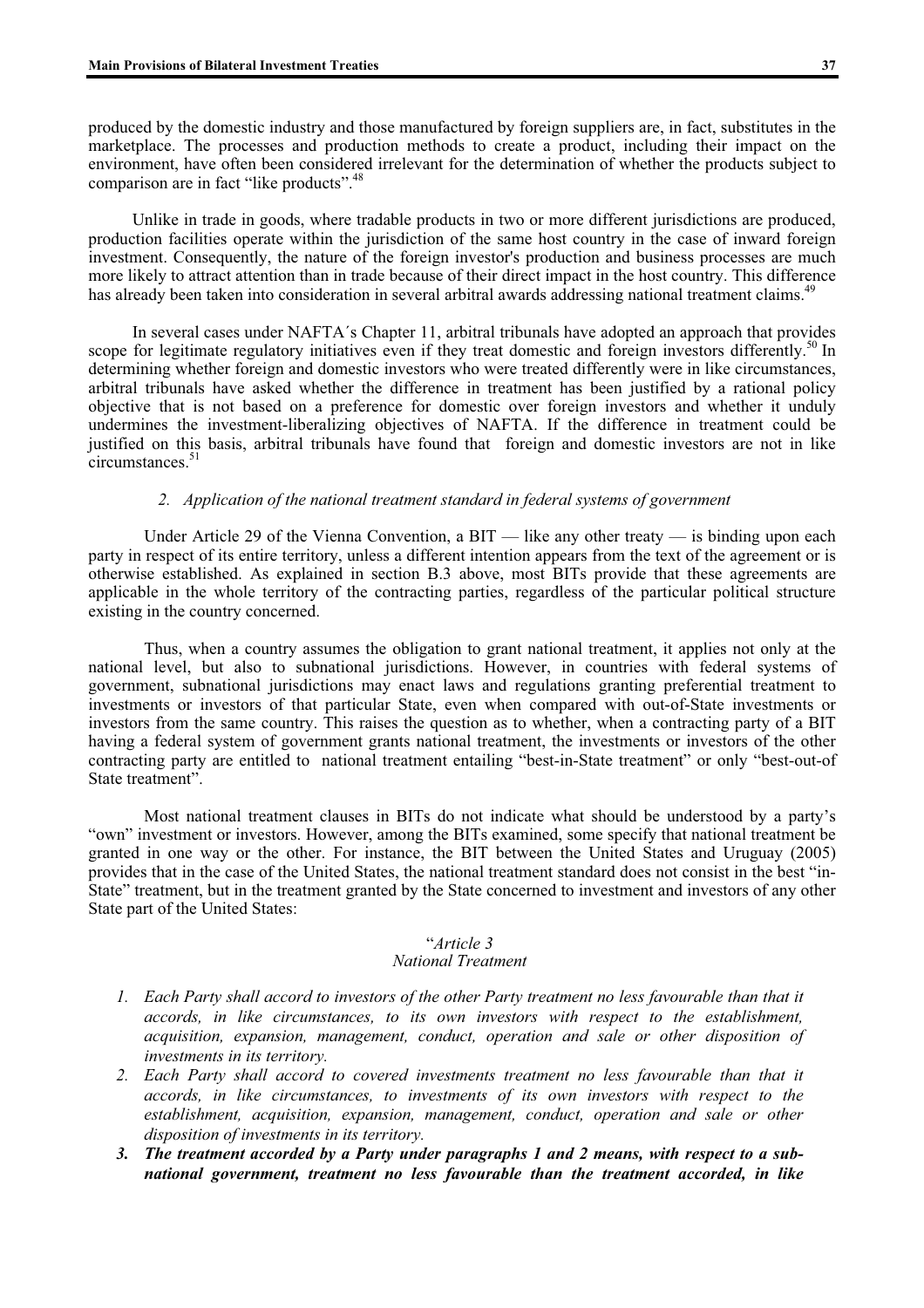# *circumstances, by that sub-national government to investors, and to investments of investors, of the Party of which it forms a part*." (emphasis added)

The 2004 Canadian model BIT takes a similar approach. It provides, at least in principle, that the national treatment standard shall apply on an "out-of-State" basis.

The scope of the national treatment standard in countries with a federal system of government is an aspect to which attention should be paid, especially if the other contracting party has only a national jurisdiction. Otherwise, there is a risk of having a national treatment clause with an asymmetrical scope of application.

#### **b. Most-favoured-nation treatment**

The MFN treatment standard means that investments or investors of one contracting party are entitled to treatment by the other contracting party that is no less favourable than the treatment the latter grants to investments or investors of any other third country.

The MFN standard ensures that investments or investors of contracting parties to a BIT receive the best treatment that each of them has granted to the investments or investors of any other third country. Thus the MFN standard establishes, at least in principle, a level playing field between all foreign investors protected by a BIT (UNCTAD 1999d). The MFN standard is also one of the key tools that smaller developing countries have at their disposal to benefit from the stronger bargaining power of third countries.

Most issues and questions relating to the MFN standard are the same as have arisen regarding the scope and application of the national treatment principle (see subsection (a) above).

As in the case of national treatment, not all recent BITs address the MFN standard in the same manner. However, unlike in the case of national treatment, all these BITs include, at least in principle, the MFN standard.

Regarding the scope of the clause, two groups can be distinguished. One category of BITs grants MFN treatment only after the investment has been admitted into the host country.<sup>52</sup> Another group provides MFN treatment in both the pre- and the post-establishment phase.<sup>53</sup>

Among the BITs granting MFN treatment *only in the post-establishment phase*, one can distinguish several categories.

There are BITs that, once the investment has been admitted, grant MFN treatment to all covered investments, with, however, some important exceptions (see below).<sup>54</sup> A second category of agreements limit MFN treatment to established investment permitted by domestic legislation. However, while there are a number of agreements that follow this approach with respect to national treatment, BITs conditioning MFN treatment on domestic legislation are very rare.<sup>55</sup> The BIT between Malaysia and Saudi Arabia (2000) is a case in point:

#### "*Article 3 Most-Favoured Nation Provision*

*1. In accordance with its laws and regulations, each Contracting Party shall in its territory accord investments and returns of investors of the other Contracting Party treatment not less favourable than that which it accords to investments and returns of its own investors, or to investments and returns of investors of any third State whichever is the more favourable*. […]" (emphasis added) $56$ 

Another group of BITs grants established investments MFN treatment, and provides that no new nonconforming measures must be taken which did not exist at the date the BIT entered into force ("standstill" clause" $)$ .<sup>57</sup>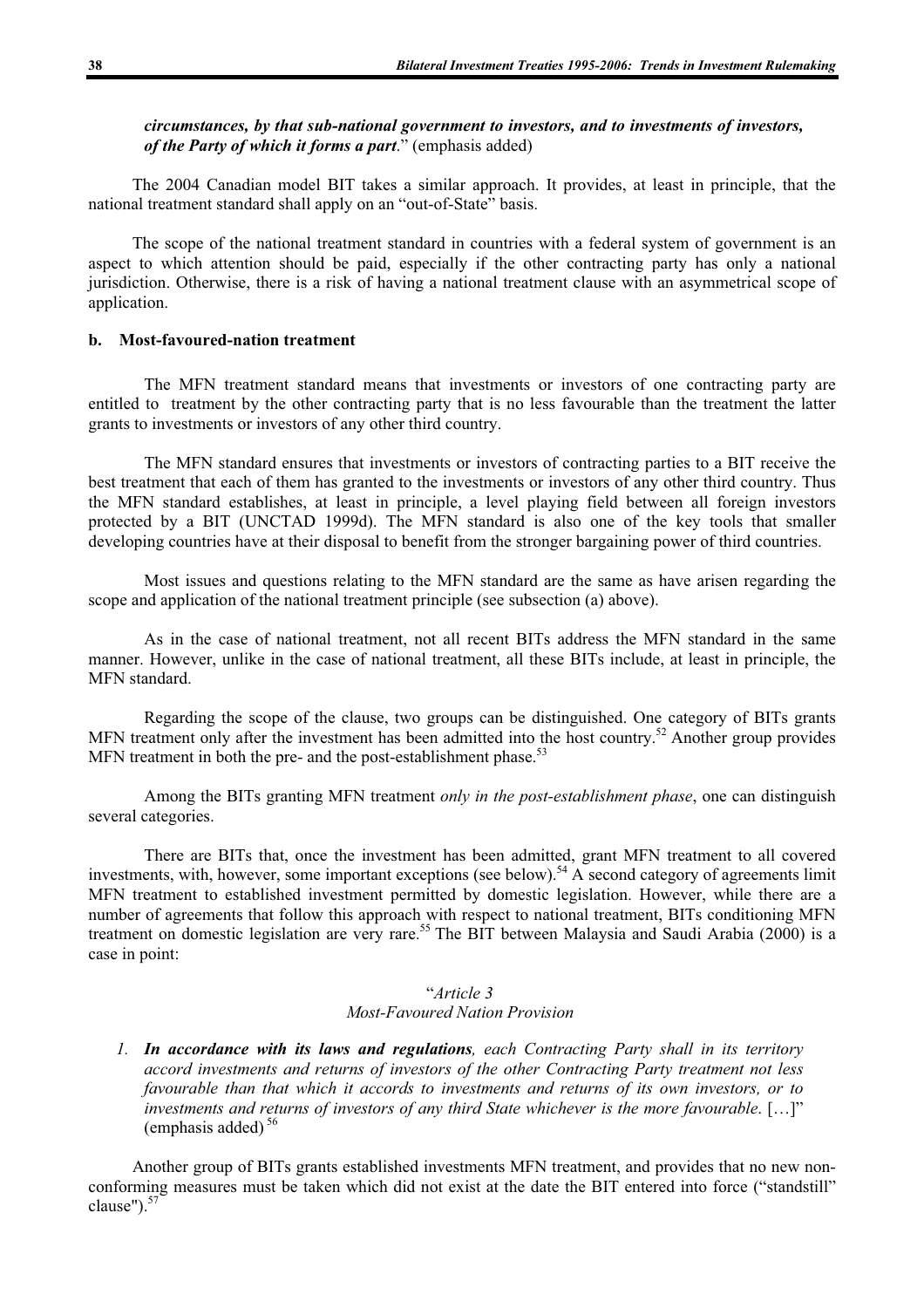As in the case of national treatment, the BITs under review follow different approaches regarding what is covered by the MFN clause once the investment has been admitted into the host country. Some BITs provide that MFN treatment applies only to investments of investors,<sup>58</sup> while others extend it to investors. In the latter case, the BITs state that the non-discrimination guarantee applies with respect to the management, maintenance, use, enjoyment and disposal of the investments.<sup>59</sup> As in the case of national treatment, the wording of practically all BITs suggests that the MFN standard applies to both de iure and de facto discrimination.

#### **(i) The MFN standard in relation to dispute settlement**

The MFN standard has generated controversy in the wake of the *Maffezini v. the Kingdom of Spain*  case.<sup>60</sup> It is related to the scope of the MFN standard, in particular whether the MFN clause in a BIT applies only to substantive obligations or also to dispute settlement procedures. The significant analysis of this standard in international jurisprudence until recently focused on its application in respect of substantive rights.61 The Maffezini case has shown the importance of clearly delimiting the scope of application of the MFN standard. It caused some countries to adjust the text of the MFN clause in BIT negotiations. This aspect leads to the second issue, namely how recent BITs address the question of exceptions to the MFN principle.

The Maffezini case concerned a dispute relating to the alleged treatment by Spanish authorities of Emilio Agustin Maffezini, an Argentine national who invested in an enterprise for the production and distribution of chemical products in Galicia, Spain. Mr. Maffezini invoked the BIT between Argentina and Spain (1991) and initiated an international arbitral procedure before ICSID. According to the provisions of this BIT, the investor had to submit the claim first to domestic courts. The possibility of settling the dispute through international arbitration existed only if domestic tribunals had failed to resolve the dispute on its merits within an 18-month period. Given that Mr. Maffezini did not submit his claim to Spanish courts, Spain objected to the jurisdiction of the arbitration tribunal, arguing that Mr. Maffezini had failed to comply with the BIT between Argentina and Spain.

Mr. Maffezini admitted that he had not presented his claim to Spanish courts prior to its submission to ICSID. Nevertheless, he argued that the MFN clause in article 4 of the BIT between Argentina and Spain allowed him to invoke the dispute settlement provisions in the BIT between Chile and Spain (2003), which permits the investor to submit the dispute to ICSID arbitration without having to involve the domestic courts first. The MFN clause in the BIT between Argentina and Spain reads as follows:

#### "*Article 4 Treatment*

#### […]

# *2. In all matters subject to this Agreement, this treatment shall be no less favourable than that extended by each Party to the investments made in its territory by investors of a third country.* [...]" (non-official translation from Spanish, emphasis added)

Since this MFN clause explicitly refers to *"all matters subject to this Agreement"*, the tribunal found after elaborate reasoning that Mr. Maffezini was allowed to "import" the dispute settlement provisions of the BIT between Chile and Spain (2003) and thus avoid the requirement to submit his dispute to Spanish courts prior to initiating the case under ICSID.

The Maffezini case shows that the MFN standard does not apply automatically. Furthermore, additional important limitations to the application of the MFN clause became clear.

One is the *eiusdem generis* principle, according to which the MFN principle can cover only issues belonging to the same subject matter or the same category of subject matter to which the clause relates. Thus, for example, an advantage granted between two contracting parties in the framework of a transportation agreement cannot automatically be "imported" into the framework of a BIT.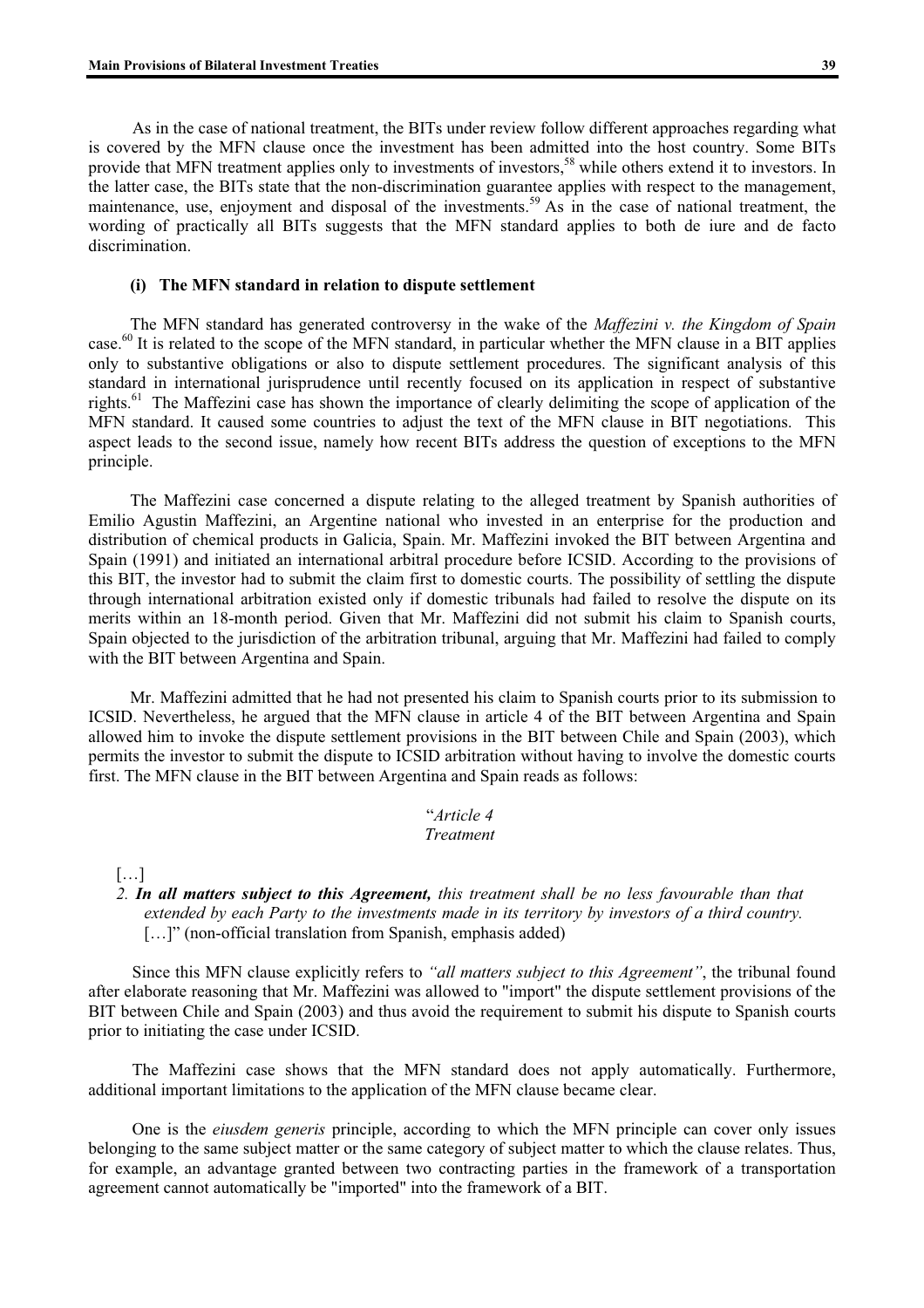Second, while recognizing that the MFN clause can be used for purposes of "importing" dispute settlement provisions from other investment agreements, the tribunal reasoned that the MFN standard cannot override public policy considerations envisaged by the contracting parties as crucial to their acceptance of the agreement:

*"62. Notwithstanding the fact that the application of the most favoured nation clause to dispute settlement arrangements in the context of investment treaties might result in the harmonization and enlargement of the scope of such arrangements, there are some important limits that ought to be kept in mind. As a matter of principle, the beneficiary of the clause should not be able to override public policy considerations that the contracting parties might have envisaged as fundamental conditions for their acceptance of the agreement in question, particularly if the beneficiary is a private investor, as will often be the case. The scope of the clause might thus be narrower than it appears at first sight.*" 62

Since *Maffezini* there have been three more major cases dealing with the applicability of the MFN standard to dispute settlement before ICSID (*Salini, Siemens,* and *Plama)*. 63 While *Maffezini* and *Siemens* are in favour of it, *Salini* and *Plama* say, at least in principle, the opposite, focusing on the intention of the parties as the decisive factor. In this view, incorporating dispute settlement provisions from other treaties via the MFN clause is only possible if the parties to the BIT have a clear and unambiguous intention to do so.

Therefore, if the Contracting Parties do not wish to extend MFN treatment to dispute settlement matters, it might be better for the BIT to explicitly say so. BITs concluded since 1995 address this issue in different ways. While a first category of BITs extends MFN treatment to dispute settlement matters, a second group expressly avoids this outcome. Most BITs, however, do not take up this matter directly.

Among the first group of BITs explicitly providing for the application of MFN treatment in dispute settlement is the agreement between Austria and Saudi Arabia (2001):

# "*Article 3*

 $[\dots]$ 

*3. Each Contracting Party shall accord the investors of the other Contracting Party in connection with the management, operations, maintenance, use, enjoyment or disposal of investments or with the means to assure their rights to such investments like transfers and indemnification or with any other activity associated with this in its territory, treatment not less favourable than the treatment it accords to its investors or to the investors of a third State, whichever is more favourable*." (emphasis added)

This approach grants covered investors MFN treatment regarding any *"means to assure their rights"* to the investments. Dispute settlement is the means par excellence to achieve this purpose.

Other BITs use a different technique by making explicit reference to the provisions to which MFN treatment applies. The BIT between Armenia and Egypt (1995) illustrates this trend:

# "*Article 3 National Treatment and Most-Favored-Nation Provisions*

- *(1) Neither Contracting Party shall in its territory subject investments or returns of nationals or companies of the other Contracting Party to treatment less favourable than that which it accords to investments or returns of its own nationals or companies or to investments or returns of nationals or companies of any third State.*
- *(2) Neither Contracting Party shall in its territory subject nationals or companies of the other Contracting Party, as regard their management, maintenance, use, enjoyment or disposal of their investments, to treatment less favorable than that which it accords to its own nationals or companies or to nationals or companies of any third State.*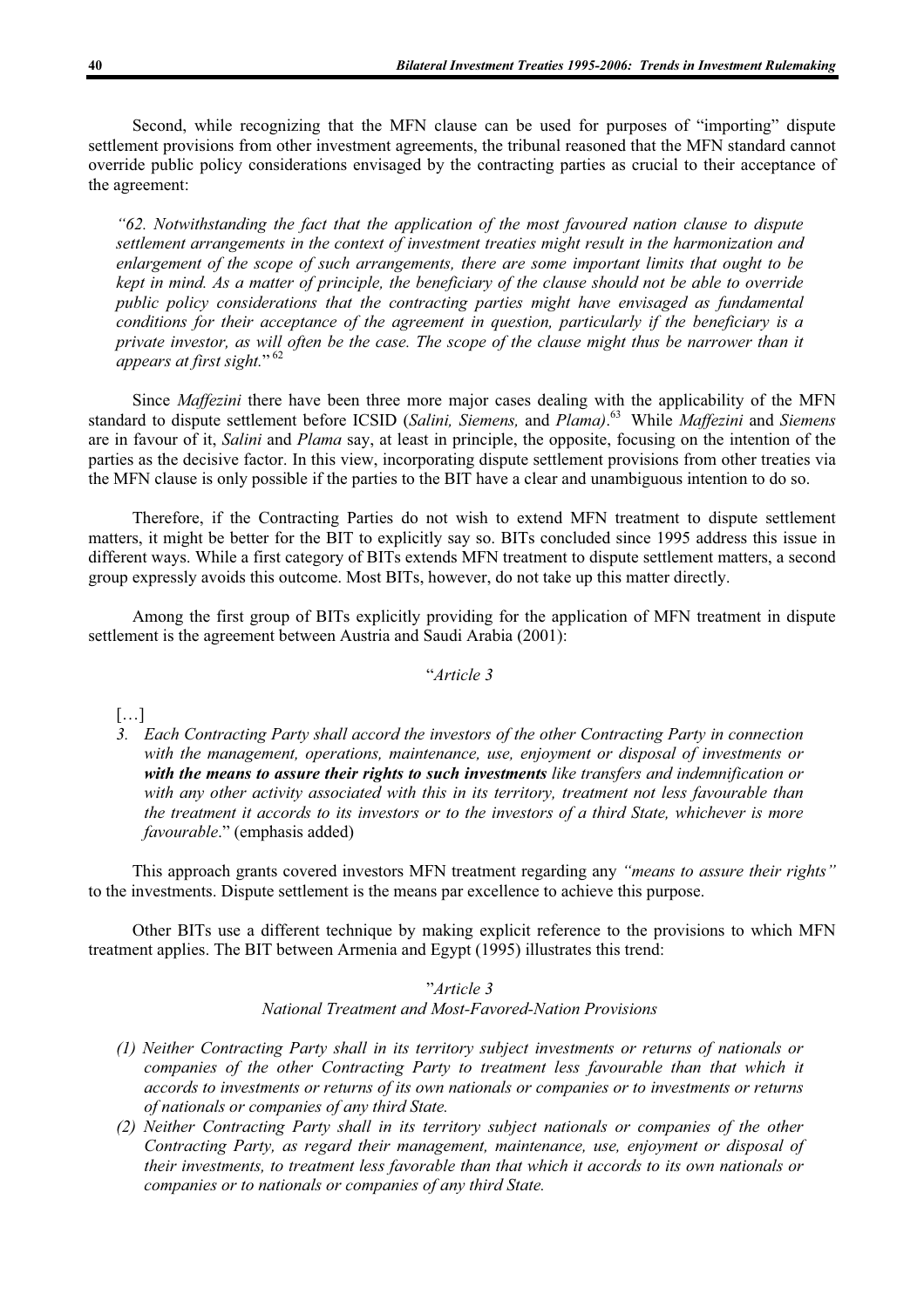*(3) In the avoidance of doubt it is confirmed that the treatment provided for the paragraphs (1) and (2) above shall apply to the provisions of Articles 1 to 11 of this Agreement*."

Investor–State dispute settlement is addressed in article 8 of the BIT between Armenia and Egypt (1995). Consequently, the MFN standard would apply for purposes of investor–State dispute settlement.

A second category of BITs limits MFN treatment to the *"establishment, management, conduct, operation and sale or other disposition"* of an investment in the territory of the host contracting party. In this case, it seems that the MFN clause protects only substantive rights relating to the treatment of investments. The BITs between Canada and Thailand (1997), between Brunei Darussalam and the Republic of Korea (2000), and between Jordan and the United States (1997) are examples of this approach (table 15).

| <b>BIT</b> between Canada and Thailand     | <b>BIT</b> between Brunei Darussalam     | <b>BIT</b> between Jordan and the       |  |
|--------------------------------------------|------------------------------------------|-----------------------------------------|--|
| (1997)                                     | and the Republic of Korea (2000)         | <b>United States (1997)</b>             |  |
|                                            |                                          |                                         |  |
| "Article III                               | "Article 3                               | "Article II                             |  |
| Most-Favoured-Nation (MFN)                 | <b>Treatment of Investments</b>          | Treatment and Protection of             |  |
| Treatment after Establishment and          |                                          | Investment                              |  |
| Exceptions to MFN                          | 1. Each Contracting Party shall in its   |                                         |  |
|                                            | territory accord to investments and      | 1. With respect to the establishment,   |  |
| (1) <b>Investments</b> of investors of one | returns of investors of the other        | acquisition,<br>expansion,              |  |
| Contracting Party in the territory of      | Contracting Party, treatment no less     | management, conduct, operation          |  |
| the other Contracting Party, or            | favourable than that which it accords    | and sale or other disposition of        |  |
| therefrom, shall receive<br>returns        | to investments and returns of its own    | investments,<br>covered<br>each         |  |
| treatment from the latter Contracting      | investors or to investments and          | shall<br>Contracting Party<br>accord    |  |
| Party which, in like circumstances, is     | returns of investors of any third State, | treatment no less favorable than that   |  |
| no less favourable than that accorded      | whichever is more favourable to          | it accords, in like situations, to      |  |
| in respect of the investments or           | investors of the other Contracting       | investments in its territory of its own |  |
| returns of investors of any third State.   | Party.                                   | nationals or companies (hereinafter     |  |
| (2) Each Contracting Party shall, in its   | 2. Each Contracting Party shall in its   | "national<br>treatment")<br>or<br>to    |  |
| territory, accord to investors of the      | territory accord to investors of the     | in its territory<br>of<br>investments   |  |
| other Contracting Party, as regards        | other Contracting Party as regards,      | nationals or companies of a third       |  |
| their management, use, enjoyment           | operation,<br>management,                | country (hereinafter "most favored      |  |
| or disposal of their investments or        | maintenance, use, enjoyment or           | nation treatment"), whichever is        |  |
| returns, treatment no less favourable      | of<br>their<br>investments,<br>disposal  | more favorable." (emphasis added)       |  |
| than<br>that<br>which,<br>like<br>in       | treatment no less favourable than that   |                                         |  |
| circumstances, it grants to investors      | which it accords to its own investors    |                                         |  |
| of any third State." (emphasis added)      | or to investors of any third State,      |                                         |  |
|                                            | whichever is more favourable to          |                                         |  |
|                                            | investors of the other Contracting       |                                         |  |
|                                            | Party." (emphasis added)                 |                                         |  |
|                                            |                                          |                                         |  |

#### **Table 15. Examples of MFN provisions limiting their scope to substantive rights**

A third category of BITs simply states that MFN treatment applies to covered investments. An example is the BIT between Algeria and Indonesia (2000):

#### "*Article III Most-Favoured-Nation Provisions*

[…]

*2. More particularly, each Contracting Party shall accord to such investments treatment which in any case shall not be less favourable than that accorded to investments of investors of any other third State* […]."

Unlike in the *Maffezini* case, where the applicable BIT specified that the MFN standard applied with respect to *all matters* covered by the agreement, these BITs do not contain such a qualification. Thus, it is not clear that the MFN clause could be interpreted in a manner that led to the same outcome as in *Maffezini*. Furthermore, as recognized by the arbitral tribunal in that particular dispute, it is equally important whether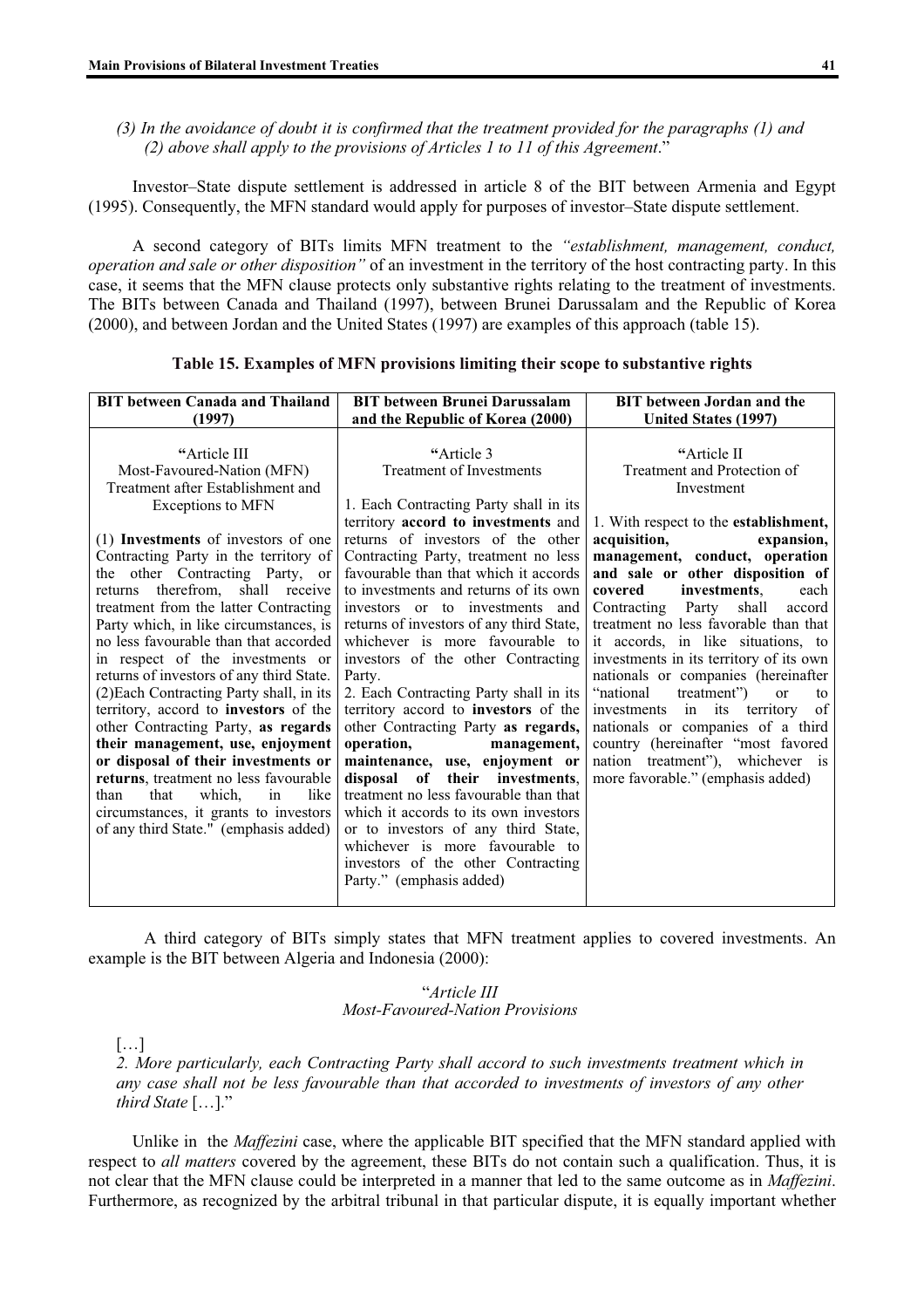the dispute settlement provisions agreed in the original BIT reflect public policy considerations that the contracting parties might have envisaged as fundamental conditions for their acceptance of the agreement in question.

Notwithstanding the limitations previously referred to, there are strong arguments both for and against applying the MFN clause to dispute settlement. In the end, this issue may need further clarification by international investment jurisprudence.

#### **(ii) Exceptions to the MFN standard**

In addition to exceptions of general applications, most recent BITs contain specific exceptions applicable to the MFN standard. The approaches taken depend on whether the particular BIT applies only to established investments or also to investors in the pre-establishment phase.<sup>64</sup>

Those BITs providing protection only in the post-establishment phase normally include two MFN exceptions. One permits the contracting parties to deny investors of the other contracting party more favourable treatment resulting from membership of regional economic integration organizations. The rationale for this REIO exception stems from the nature of regional economic integration, which purports to grant privileges to the member countries in exchange for a reciprocal preferential treatment. The REIO exception prevents these privileges from being extended to those contracting parties of BITs with which such a reciprocal integration relationship does not exist (UNCTAD 2005d).

The second exception excludes any advantage granted to a third country under a double-taxation treaty (DTT) from the application of the MFN clause. The reason for this exception is once again the inherent reciprocal nature of these kinds of agreements and the complexity involved in dealing with tax matters.

There are variations in the wording and scope of these exceptions. For instance, the REIO exception may apply only with respect to agreements of regional economic integration, such as free trade areas, customs unions, common markets or similar arrangements. The BIT between Belgium–Luxembourg and Pakistan (1998) is an illustration:

#### **"***Article 4 Treatment*

 $[\dots]$ 

*3. However, this treatment shall not extend to the privileges that one Contracting Party may grant to investors of a third country by virtue of its membership or association with any existing or future free trade area, customs union, common market or similar international agreement to which any of the Contracting Parties is or may become a Party*."

Other BITs exempt from the MFN obligation any preference derived from a wider group of agreements, and include also other forms of regional cooperation. The BIT between Ethiopia and Malaysia (1998) demonstrates this method:

#### *"Article 3 Most-Favoured-Nation Treatment*

[…]

- *2. The provisions of this Agreement relative to the granting of treatment not less favourable than that accorded to investors from any third State shall not be construed so as to oblige to extend to the investors of the other the benefit of any treatment, preference or privilege resulting from:* 
	- *(a) any existing or future customs area or free trade area or a common market or a monetary union or similar international agreement or other forms of regional cooperation to which either of the Contracting Parties is or may become a party; or to the adoption of an agreement designed to lead to the formation or extension of such union or area within a reasonable length of time;* […]." (emphasis added)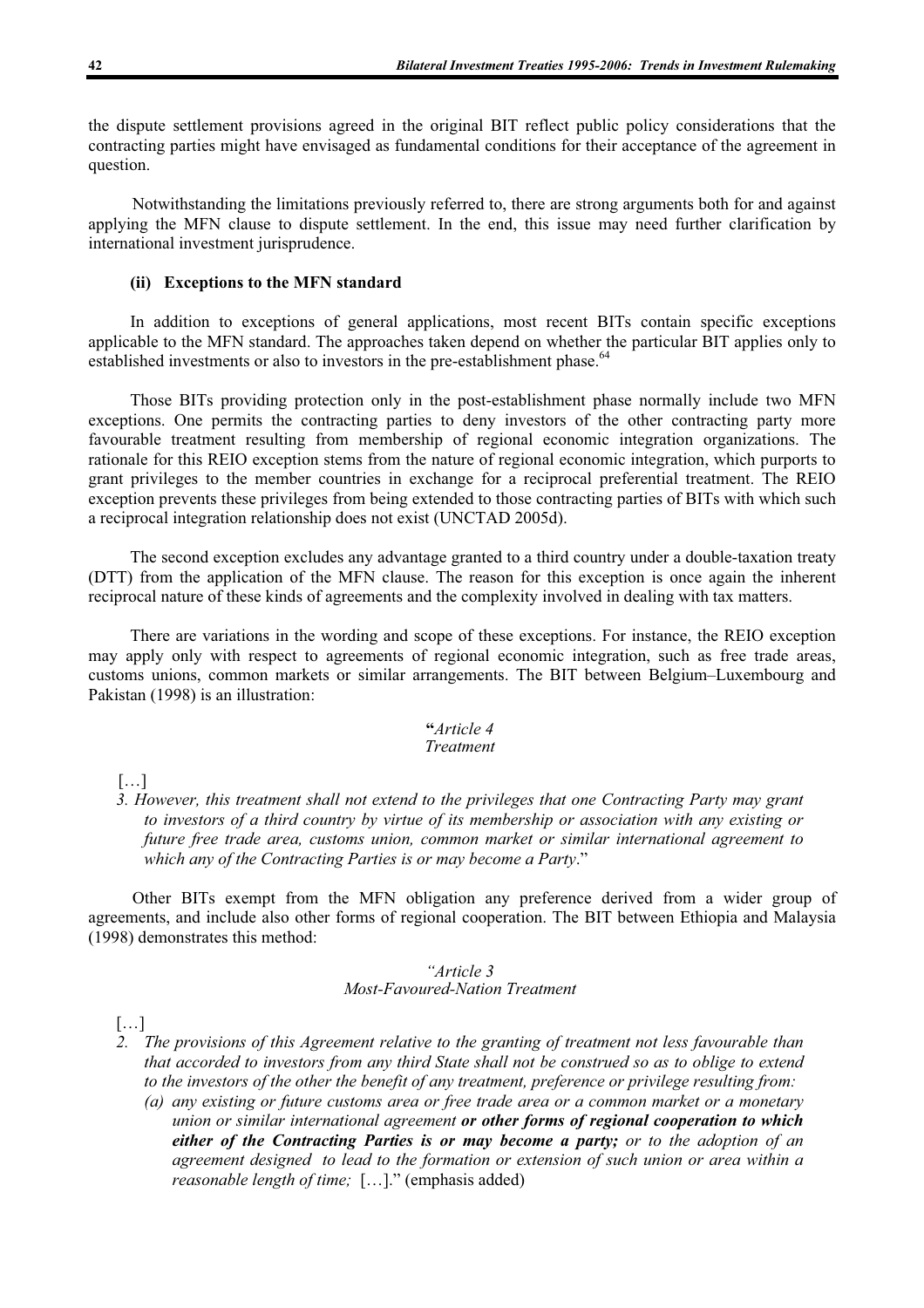Also with regard to taxation matters, BITs reviewed differ concerning the scope of the MFN exception. While some agreements, such as the BIT between Bahrain and China (1999), exclude only those advantages derived from existing or future double taxation agreements, other BITs, such as the agreement between Honduras and the Republic of Korea (2000), exempt any advantage resulting from any international agreement dealing with taxation in general. Other BITs go even further and exclude from the scope of the MFN clause not only any international agreement but also any other matter pertaining to taxation. The BIT between Austria and India (1999) shows the latter trend (table 16).

BITs providing for MFN treatment both in the pre- and post-establishment phases follow a different approach regarding the exceptions to this obligation. They include general exceptions applicable with respect to any of the obligations contained in the agreement. However, as far as MFN treatment is concerned, these BITs do usually not include specific exceptions in the body of the agreement.<sup>65</sup> Rather, contracting parties negotiate the reservations that will apply to this obligation as these instruments are often based on a negative list approach. Contracting parties may not only exempt all existing non-conforming measures from the application of the MFN treatment, but also exclude whole sectors or economic activities through the annex on "future measures" usually included in this kind of BIT.<sup>66</sup>

| <b>BIT</b> between Bahrain and China                                                                                                                                                                                                                                                                                                                                                                                                                                 | <b>BIT</b> between Honduras and the                                                                                                                                                                                                                                                                                                                                                                                                                                                                                                              | <b>BIT</b> between Austria and India                                                                                                                                                                                                                                                                                                                                                                                                                                                            |
|----------------------------------------------------------------------------------------------------------------------------------------------------------------------------------------------------------------------------------------------------------------------------------------------------------------------------------------------------------------------------------------------------------------------------------------------------------------------|--------------------------------------------------------------------------------------------------------------------------------------------------------------------------------------------------------------------------------------------------------------------------------------------------------------------------------------------------------------------------------------------------------------------------------------------------------------------------------------------------------------------------------------------------|-------------------------------------------------------------------------------------------------------------------------------------------------------------------------------------------------------------------------------------------------------------------------------------------------------------------------------------------------------------------------------------------------------------------------------------------------------------------------------------------------|
| (1999)                                                                                                                                                                                                                                                                                                                                                                                                                                                               | <b>Republic of Korea (2000)</b>                                                                                                                                                                                                                                                                                                                                                                                                                                                                                                                  | (1999)                                                                                                                                                                                                                                                                                                                                                                                                                                                                                          |
| "Article 3<br>$\left  \ldots \right $<br>3. The treatment and protection as<br>mentioned in Paragraphs 1 and 2 of<br>this Article shall not include any<br>preferential treatment accorded by<br>the other Contracting Party to<br>investments of investors of a third<br>Party based on customs unions, free<br>trade zones, economic unions, or<br>agreements relating to avoidance<br>of double taxation or for facilitating<br>frontier trade." (emphasis added) | "Article 3<br>Treatment of investments<br>$\left  \ldots \right $<br>3. The provisions of paragraphs 1<br>and 2 of this Article shall not be<br>construed so as to oblige one<br>Contracting Party to extend to the<br>investors of the other Contracting<br>Party the benefit of any treatment,<br>preference or privilege resulting from<br>any international agreement or<br>arrangement relating wholly or<br>mainly to taxation, customs or<br>economic union, a free trade area or<br>regional economic organization."<br>(emphasis added) | "Article 3<br>Treatment of investments<br>[]<br>$(3)$ The provisions of paragraph $(1)$<br>shall not be construed as to oblige<br>one Contracting Party to extend to<br>the investors of the other Contracting<br>Party and their investments the<br>present or future benefit of any<br>treatment, preference or privilege<br>resulting from: $[\dots]$<br>(b)<br>any<br>matter,<br>including<br>international<br>agreements,<br>pertaining wholly or mainly to<br>taxation." (emphasis added) |
|                                                                                                                                                                                                                                                                                                                                                                                                                                                                      |                                                                                                                                                                                                                                                                                                                                                                                                                                                                                                                                                  |                                                                                                                                                                                                                                                                                                                                                                                                                                                                                                 |

# **Table 16. Examples of MFN provisions excluding taxation**

#### \* \* \*

To sum up, BITs concluded in the review period contain absolute and relative standards of protection. Among the first category are the principles of fair and equitable treatment, full protection and security, and the minimum standard of treatment according to international law; BITs of the last decade usually include at least one of these standards. A remarkable new approach — hitherto limited to a small number of BITs — is to clarify the meaning of the minimum standard of treatment in more detail, including its relationship to the principles of fair and equitable treatment and full protection and security.

The vast majority of BITs under review contain — in a variety of ways — the relative protection standards of national treatment and most-favoured-nation treatment. While most BITs continue to limit the application of these two principles to the post-establishment phase, the number of countries extending these treaty standards to the entry of foreign investment is increasing. An important new development is the interpretation of the scope of the MFN principle by arbitration tribunals, which has not always been consistent. While conflicting awards have so far been limited to the issue of the application of the MFN principle with regard to dispute settlement, it appears that the question at stake is of a more general nature. Up to now, only a few BITs have addressed this issue in more detail.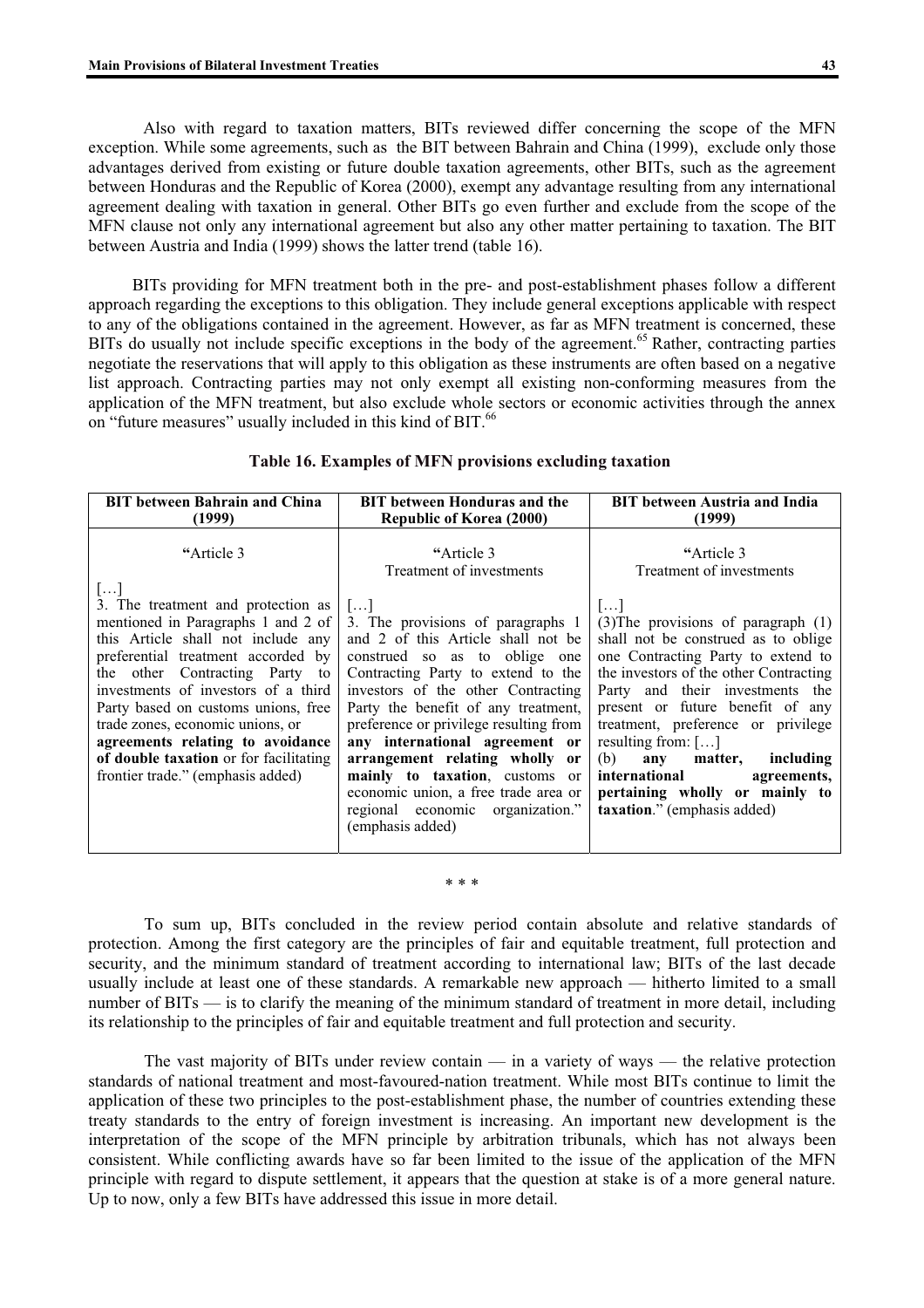# **F. Expropriation**

Historically, one of the main drivers of BITs has been foreign investors' concern to protect their investments against the risk of unlawful expropriation.<sup>67</sup> In general, BITs allow countries to expropriate foreign investments on a non-discriminatory basis, for a public purpose and against the payment of compensation (UNCTAD, 2000a).

Expropriation has continued to rank high in BIT negotiations. As will be explained below, the most significant trend has been a shift in the legal debate. Traditionally, it focused on the conditions for lawful expropriation. The overall level of convergence on this issue among BITs of the last decade is remarkable, except on the details concerning compensation. However, the discussion now concentrates on the question of indirect expropriations.

# **1. Definition of expropriation: From nationalizations to regulatory takings**

Following the traditional trend, BITs under review recognize the right of host countries to expropriate or nationalize foreign private property subject to certain conditions.<sup>68</sup> Most expropriation clauses apply to *expropriation*s and *nationalizations*, and they generally avoid defining these terms as well as clarifying the distinction between the two.<sup>69</sup>

Although the specific wording may vary, most expropriation clauses have continued with the traditional approach of extending protection to those measures of the host country that may have *an effect equivalent* to expropriation or are *tantamount* to expropriation. Other agreements use the term *indirect expropriations*. 70

The BIT between Chile and Tunisia (1998) is an example of an expropriation clause used in numerous investment agreements:

# **"***Article 6 Expropriation and compensation*

*(1) Neither Contracting Party shall nationalize, expropriate or subject the investments of an investor of the other Contracting Party to any measures having an equivalent effect (hereinafter referred to as "expropriation") unless the following conditions are complied with:* […]" (emphasis added)

Expropriation clauses such as this one do not define the terms *expropriation* or *nationalization*. They also do not define or establish any criteria to identify *measures having an effect equivalent* to expropriation or nationalization. One of the aspects that has generated controversy is a lack of clarity regarding the degree of interference with the rights of ownership required for an act or series of acts to constitute an indirect expropriation.

Countries frequently enact regulations to pursue a wide range of public policy objectives. A broad concept of indirect expropriation could have the effect of converting a country's routine regulatory acts into a potential indirect taking, and, consequently, entailing compensation in favour of the affected foreign investor. On the other hand, recent arbitral awards have emphasized the extraordinary nature of an indirect taking, meaning that normal regulatory activity of a country does usually not amount to an expropriation.<sup>71</sup>

A number of issues contribute to the concern about a possible over-expansive interpretation of the concept of indirect expropriation.

Not all legal systems apply the same criteria to determine whether an indirect expropriation has occurred. This has generated apprehension in some countries, which see BITs as vehicles for introducing notions about expropriation that are alien to, and contradict, domestic legal traditions.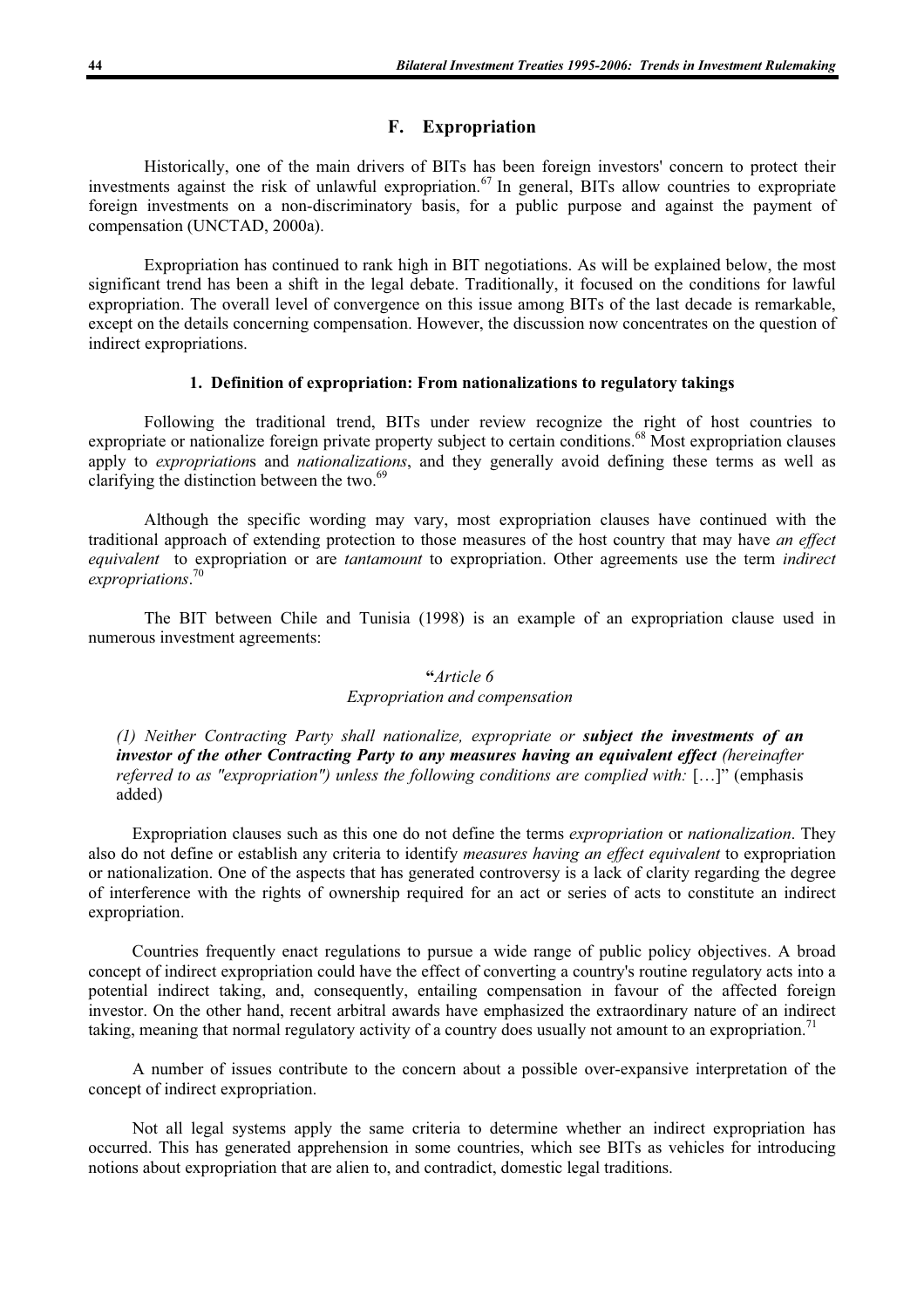It has been argued that BIT provisions on expropriation should apply to those actions that *substantially impair the value* of an investment. The problem with this view is that a myriad of routine regulatory actions by a country may have this effect. Some countries, including parts of civil society, have strongly opposed international investment disciplines being interpreted in this manner. They argue that, otherwise, BITs could be perceived as instruments tipping the balance in favour of foreign investors at the expense of the freedom that countries should have to fully exert their regulatory powers to pursue the public good.<sup>72</sup>

It has been recognized that an investment can be expropriated not only in its entirety, but also in respect of its individual components (e.g. management rights, export rights, licences) (Sornarajah, 2004, pp. 239–246). While this *unpackaging* of property rights improves the legal protection of foreign investors, it may become more difficult to determine when an expropriation has taken place and what amount of compensation is due.

Another reason for concern has been the language of expropriation clauses. Numerous BITs have expropriation provisions broad enough to suggest that every measure substantially impairing the value of an investment could be challenged as an indirect expropriation. This is the case of some agreements, which not only oblige host countries to refrain from directly or indirectly expropriating or nationalizing an investment, but also include a clause stating that the host country should abstain from adopting any *measure or measures having equivalent effect*. A case in point is the BIT between China and Jordan (2001):

# "*Article 5*

# *Expropriation*

# 1. *A Contracting Party shall not expropriate or nationalize directly or indirectly an investment in its territory of an investor of the other Contracting Party or take any measure or measures having equivalent effect (hereinafter referred to as "expropriation")* [...]" (emphasis added)

Since this provision explicitly prohibits the host country from taking *any measure or measures having an equivalent effect*, the question arises as to whether, in addition to direct and indirect expropriation, the clause recognizes a third category of measures as covered by the expropriation provision. Although this issue has already been addressed in other contexts, the potential effects of this specific treaty language are yet to be explored. Similar doubts exist with regard to the term "tantamount to expropriation".<sup>73</sup>

A survey of recent BITs shows that not all agreements address the issue of indirect expropriation in the same manner. In addition to the group of treaties that follow the "double reference" approach explained above, the BITs can be divided in several categories.

A first group comprises those expropriation provisions that do not include a specific reference to indirect expropriations.<sup>74</sup> There is the question of whether under this kind of provision an investor of a contracting party could invoke treaty protection in the case of an indirect expropriation.<sup>75</sup>

A second category comprises the BITs that protect investments from direct and indirect expropriation. The BIT between Kuwait and Lithuania (2001) is an example:

# "*Article 6*

#### *Expropriation*

(1) *(a) Investments of either Contracting State or any of its investors shall not be nationalized, expropriated or subjected to direct or indirect measures having effect equivalent to nationalization or expropriation (hereinafter collectively referred to as "expropriation") by the other Contracting State* […]" (emphasis added)

While this provision makes reference to direct and indirect takings, it does not provide any guidance regarding the criteria to be used in order to determine whether an indirect expropriation has in fact occurred.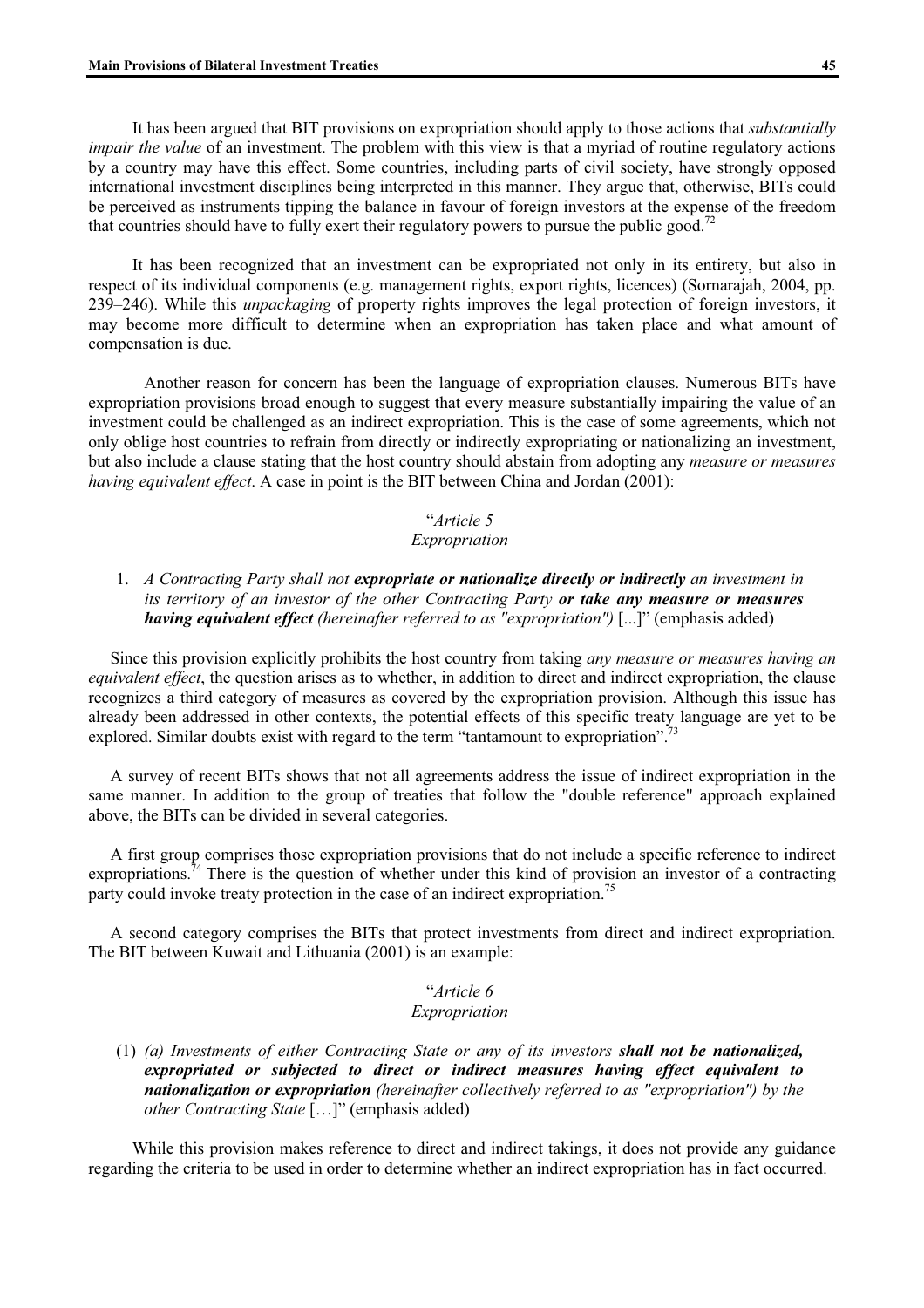A third category of BITs comprises those agreements that additionally include an implicit guidance regarding the level of interference that would be required for a measure to constitute an indirect expropriation. These BITs suggest that the expropriation clause is not intended to deem any impairment of the value of the investment to be an indirect expropriation. Rather, the language indicates that an expropriation — either direct or indirect — may occur only where the measure has the effect of a *taking* of private property by the State. The BIT between France and Uganda (2002) demonstrates that concept:

#### "*Article 5*

# *Dispossession and indemnification*

[…]

*2. Neither Contracting Party shall take any measures of expropriation or nationalization or any other measures having the effect of dispossession, direct or indirect, of nationals or companies of the other Contracting Party of their investments on its territory and in its maritime area, except in the public interest* [...]" (emphasis added)

Other BITs, such as those of Hong Kong (China), use the term *deprivation* when making reference to indirect expropriations. An illustration is the BIT with the United Kingdom (1998):

### "*Article 5*

# *Expropriation*

# *(1) Investors of either Contracting Party shall not be deprived of their investments nor be subjected to measures having effect equivalent to such deprivation in the area of the other Contracting Party except* [...]" (emphasis added)

Some BITs take into consideration issues that have arisen in the context of recent investment disputes. They include explicit criteria in order to determine on a case-by-case basis whether a particular measure amounts to an indirect expropriation. The 2004 Canadian model BIT and recent BITs of the United States fall within that category. Annex B of the BIT between the United States and Uruguay (2005) exemplifies this approach:

#### "*Annex B*

#### *Expropriation*

*The Parties confirm their shared understanding that:*

- *1. Article 6(1) is intended to reflect customary international law concerning the obligation of States with respect to expropriation.*
- *2. An action or a series of actions by a Party cannot constitute an expropriation unless it interferes with a tangible or intangible property right or property interest in an investment.*
- *3. Article 6(1) addresses two situations. The first is known as direct expropriation, where an investment is nationalized or otherwise directly expropriated through formal transfer of title or outright seizure.*
- *4. The second situation addressed by Article 6(1) is known as indirect expropriation, where an action or series of actions by a Party has an effect equivalent to direct expropriation without formal transfer of title or outright seizure.* 
	- *(a) The determination of whether an action or series of actions by a Party, in a specific fact situation, constitutes an indirect expropriation, requires a case-by-case, fact-based inquiry that considers, among other factors:* 
		- *(i) the economic impact of the government action, although the fact that an action or series of actions by a Party has an adverse effect on the economic value of an investment, standing alone, does not establish that an indirect expropriation has occurred;*
		- *(ii) the extent to which the government action interferes with distinct, reasonable investment-backed expectations; and*
		- *(iii) the character of the government action*."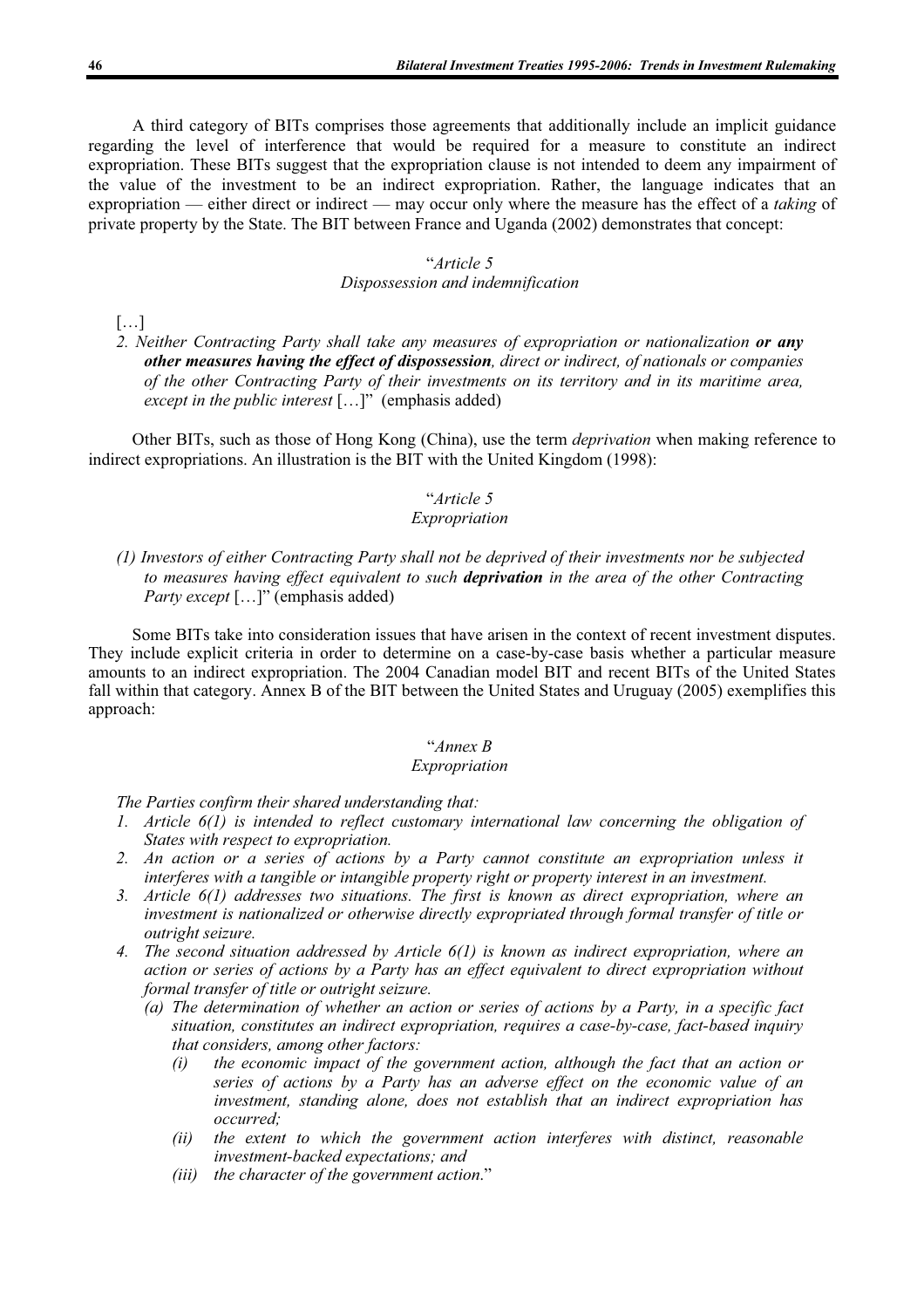The language of this annex is self-explanatory. It shows the intention of the contracting parties to increase the clarity of BIT provisions to prevent an arbitral tribunal from having broad discretion in interpreting the expropriation clause in the context of a potential dispute.

# **2. Conditions for lawful expropriation**

As mentioned at the beginning of this section, the international debate on the law on expropriation originally focused on the prerequisites for lawful expropriation (Sornarajah, 2004). Some countries mostly capital-exporting economies — argued that under customary international law, countries were allowed to expropriate foreign investors provided that the expropriation measure met four conditions: it had to be taken for a public purpose, on a non-discriminatory basis, under due process of law and based upon the payment of prompt, adequate and effective compensation. As a number of developing countries denied that such conditions were part of customary international law, capital-exporting economies turned to conventional international instruments — mostly BITs — to specifically provide for investment protection against unlawful expropriations.

A survey of the BITs concluded since 1995 reveals a remarkable degree of convergence with respect to the conditions required to make expropriations lawful. Most agreements include the four substantive requirements mentioned above (table 17).

| BIT between Angola and the United Kingdom                                                                                                                                                                                                                                                                                                                                                                                                                                                                                                                                                                                                                                                                                                                                                                                                                           | <b>BIT</b> between Belarus and Croatia                                                                                                                                                                                                                                                                                                                                                                                                                                                                                                   |
|---------------------------------------------------------------------------------------------------------------------------------------------------------------------------------------------------------------------------------------------------------------------------------------------------------------------------------------------------------------------------------------------------------------------------------------------------------------------------------------------------------------------------------------------------------------------------------------------------------------------------------------------------------------------------------------------------------------------------------------------------------------------------------------------------------------------------------------------------------------------|------------------------------------------------------------------------------------------------------------------------------------------------------------------------------------------------------------------------------------------------------------------------------------------------------------------------------------------------------------------------------------------------------------------------------------------------------------------------------------------------------------------------------------------|
| (2000)                                                                                                                                                                                                                                                                                                                                                                                                                                                                                                                                                                                                                                                                                                                                                                                                                                                              | (2001)                                                                                                                                                                                                                                                                                                                                                                                                                                                                                                                                   |
|                                                                                                                                                                                                                                                                                                                                                                                                                                                                                                                                                                                                                                                                                                                                                                                                                                                                     |                                                                                                                                                                                                                                                                                                                                                                                                                                                                                                                                          |
|                                                                                                                                                                                                                                                                                                                                                                                                                                                                                                                                                                                                                                                                                                                                                                                                                                                                     |                                                                                                                                                                                                                                                                                                                                                                                                                                                                                                                                          |
| "Article 5"                                                                                                                                                                                                                                                                                                                                                                                                                                                                                                                                                                                                                                                                                                                                                                                                                                                         | "Article 5"                                                                                                                                                                                                                                                                                                                                                                                                                                                                                                                              |
| Expropriation                                                                                                                                                                                                                                                                                                                                                                                                                                                                                                                                                                                                                                                                                                                                                                                                                                                       | Expropriation                                                                                                                                                                                                                                                                                                                                                                                                                                                                                                                            |
|                                                                                                                                                                                                                                                                                                                                                                                                                                                                                                                                                                                                                                                                                                                                                                                                                                                                     |                                                                                                                                                                                                                                                                                                                                                                                                                                                                                                                                          |
| (1) Investments of nationals or companies of either<br>Contracting Party shall not be nationalised, expropriated<br>or subjected to measures having effect equivalent to<br>nationalisation or expropriation (hereinafter referred to as<br>"expropriation") in the territory of the other Contracting<br>Party except for a public purpose related to the internal<br>needs of that Party on a non-discriminatory basis and<br>against prompt, adequate and effective compensation.<br>[] The national or company affected shall have a right,<br>under the law of the Contracting Party making the<br>expropriation, to prompt review, by a judicial or other<br>independent authority of that Party, of his or its case<br>and of the valuation of his or its investment in accordance<br>with the principles set out in this paragraph. []"<br>(emphasis added) | 1. A Contracting Party shall not, in its territory,<br>expropriate or nationalise directly or indirectly an<br>investment of an investor of another Contracting Party or<br>take any measure or measures having equivalent effect<br>(hereinafter referred to as "expropriation" except:<br>a) for a purpose which is in the public interest,<br>b) on a non-discriminatory basis,<br>c) in accordance with due process of law, and<br>d) accompanied by payment of prompt, adequate and<br>effective compensation. []" (emphasis added) |

#### **Table 17. Examples of requirements for lawful expropriations**

However, some important differences remain among BITs. They mainly relate to the content given to the concept of due process, and the degree of specificity with which the issue of compensation is dealt with.

# **a. The concept of due process**

Most BITs under review include a reference to some sort of due process concept that has to be respected by a contracting party when taking an expropriation measure. One group of treaties refers to the principle of legality, requiring that the expropriation procedure comply with domestic legislation. An example of this model is article 4.1 of the BIT between the Russian Federation and Thailand (2002), which provides that the expropriation measures, to be lawful, must be "[…] *taken for the public interests in accordance with the procedure established by the laws of the Contracting Party* […]".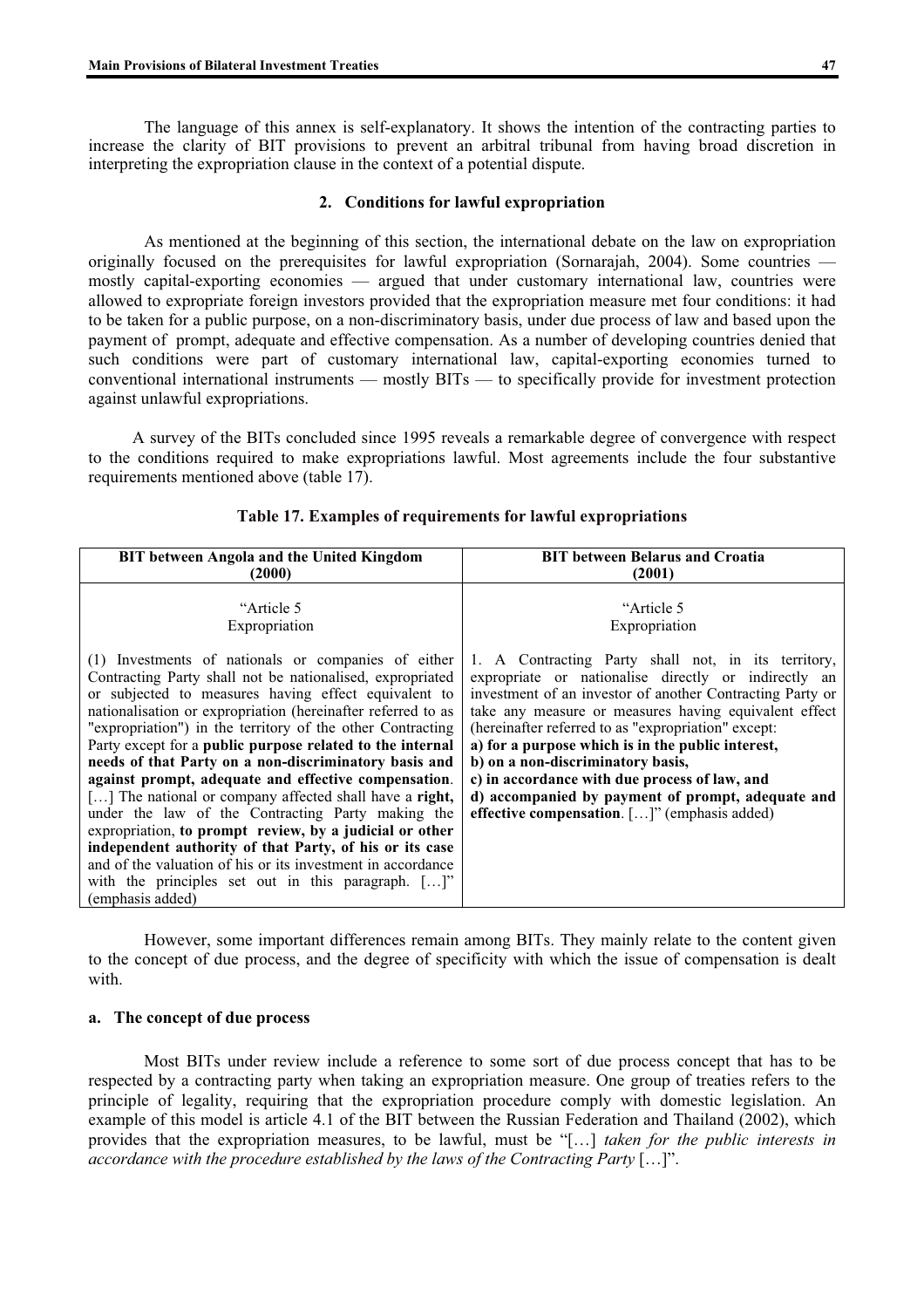Other agreements focus on the due process concept understood as the right of the affected investor to an audience and an impartial hearing to review the case. An illustration of this approach is the BIT between Canada and Trinidad and Tobago (1995):

# *"Article VIII Expropriation*

[…]

2. The investor affected shall have a right, under the law of the Party making the expropriation, to *prompt review, by a judicial or other independent authority of that Party, of its case and of the valuation of its investment in accordance with the principles set out in this Article*." (emphasis added)

Regardless of whether an expropriation has to comply with the legal procedures established in the domestic legislation or whether an investor has the explicit right to an independent review of the expropriation, both concepts have something in common. Neither of them gives the host Government total discretion in determining whether an expropriation may be undertaken or in choosing the applicable procedures.

# **b. Compensation**

The determination of what kind of compensation has to be paid in the case of an expropriation once ranked among the most debated issues between developed and developing countries (Sornarajah, 2004). Capital-exporting countries advocated that compensation should be *prompt, adequate and effective*, while some developing countries promoted other standards existing in their domestic legislations.<sup>76</sup>

Today, however, there is an increasing level of convergence among IIAs regarding the standard of compensation. One of the most salient trends among recent BITs is that most agreements include language that has the effect of applying the standard of prompt, adequate and effective compensation. Furthermore, most provide that the compensation has to reflect the actual price of the investment (table 18). For this purpose, reference is made to the market value, the fair market value or the genuine value of the taken assets.

| BIT between Brunei Darussalam and the Republic of<br><b>Korea</b> (2000)                                                                                                                                                                                                                                                                                                                                                                                                                                                                                                                                                                                                                                                                                                                                                                                                                                                                                                                                                                                                                                  | <b>BIT</b> between Egypt and Thailand<br>(2000)                                                                                                                                                                                                                                                                                                                                                                                                                                                                                                                                                                                                                                                                                                                                                                                                                       |
|-----------------------------------------------------------------------------------------------------------------------------------------------------------------------------------------------------------------------------------------------------------------------------------------------------------------------------------------------------------------------------------------------------------------------------------------------------------------------------------------------------------------------------------------------------------------------------------------------------------------------------------------------------------------------------------------------------------------------------------------------------------------------------------------------------------------------------------------------------------------------------------------------------------------------------------------------------------------------------------------------------------------------------------------------------------------------------------------------------------|-----------------------------------------------------------------------------------------------------------------------------------------------------------------------------------------------------------------------------------------------------------------------------------------------------------------------------------------------------------------------------------------------------------------------------------------------------------------------------------------------------------------------------------------------------------------------------------------------------------------------------------------------------------------------------------------------------------------------------------------------------------------------------------------------------------------------------------------------------------------------|
| "Article 5<br>Expropriation<br>1. Investments of investors of one Contracting Party shall<br>not be nationalised, expropriated or otherwise subjected to<br>any other measures having an effect equivalent to<br>nationalisation or expropriation (hereinafter referred to as<br>"expropriation") in the territory of the other Contracting<br>Party except for public purpose and against prompt,<br>adequate and effective compensation. The expropriation<br>shall be carried out on a non-discriminatory basis in<br>accordance with legal procedures.<br>2. Such compensation shall amount to the fair market<br>value of the expropriated investments immediately<br>before expropriation was taken or before impending<br>expropriation became public knowledge, whichever is<br>the earlier, shall include interest at the applicable<br>commercial rate or LIBOR rate, whichever is higher,<br>from the date of expropriation until the date of<br>payment and shall be made without undue delay, be<br>effectively realisable and be freely convertible and<br>transferable. " (emphasis added) | "Article 5<br>Nationalization or Expropriation<br>$1.$ []<br>(b) Investments of investors of either Contracting Party or<br>any of its natural or juridical persons shall not be directly<br>or indirectly nationalized, expropriated or subjected to<br>measures having effect equivalent to nationalization or<br>expropriation, in the territory of either Contracting Party<br>except for a public purpose, and against payment of<br>compensation. Such compensation shall be adequate,<br>effectively realizable, made without delay and freely<br>transferable in freely convertible currencies. Such<br>measures are taken on a non-discriminatory basis and<br>subject to review by due process of law.<br>(c) Such compensation shall amount to the market<br>value of the investment expropriated on the date the<br>measure was taken. " (emphasis added) |
|                                                                                                                                                                                                                                                                                                                                                                                                                                                                                                                                                                                                                                                                                                                                                                                                                                                                                                                                                                                                                                                                                                           |                                                                                                                                                                                                                                                                                                                                                                                                                                                                                                                                                                                                                                                                                                                                                                                                                                                                       |

# **Table 18. Examples of clauses on compensation within expropriation provisions**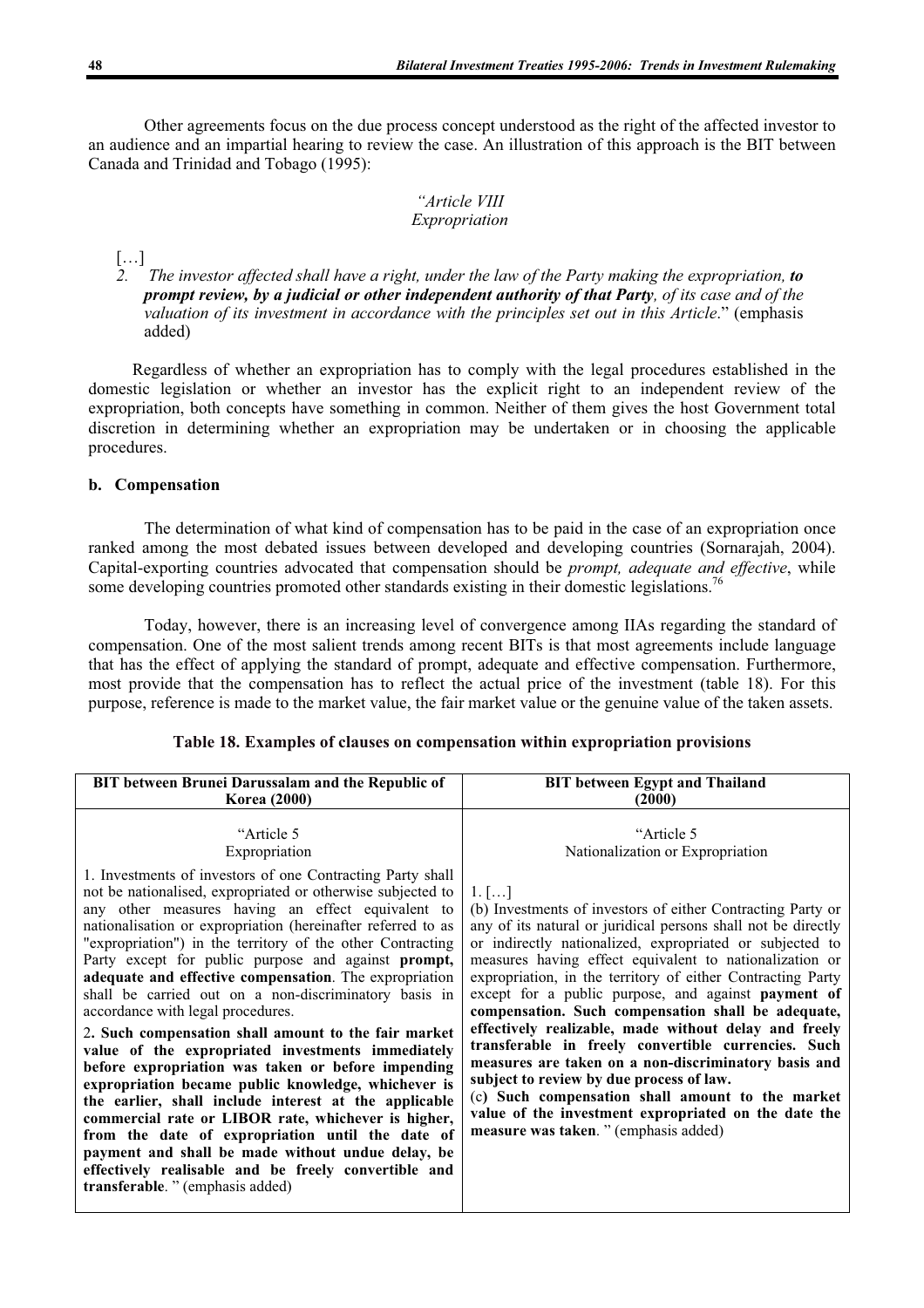Thus, rulemaking regarding expropriation has evolved towards a more sophisticated stage. The differences among BITs now focus on the level of specificity with which concrete issues related to compensation are addressed.

Compensation clauses may specify the amount of compensation, the currency in which it is to be paid and the period for payment. However, some BITs contain compensation provisions drafted with greater detail, and address several additional issues. There is the question of whether compensation should include interest and what should be the criteria to determine it. Second, should compensation be paid in a freely convertible or freely usable currency? And who should bear the risk of devaluation?

#### **c. Applicable interest**

Expropriations usually entail administrative procedures that take some time to be completed. Although most BITs provide that payment of compensation shall be "prompt" or "without delay", there may be a time lag between the date the investor is dispossessed from its investment and the date of payment. This raises a number of questions. Should compensation be based only on the market value of the taken investment or also include interest? If interest has to be paid, what should be the applicable rate? Finally, what should be the period during which interest has to be paid?

Regarding the first question, one can distinguish several approaches. A number of BITs do not address this issue at all. Among this group are, inter alia, the treaties between Japan and Pakistan (1998), Argentina and Thailand (2000), and Cambodia and Indonesia (1999). Conversely, other BITs do provide for the possibility of including interest within the compensation, but only in those situations when payment is delayed. The BIT between the Russian Federation and Thailand (2002), and the agreement between Jordan and Morocco (1998), are examples of this concept. The latter treaty states as follows:

# **"***Article 4 Expropriation*

[…]

*3. These measures shall be accompanied with allocations for prompt and effective payment of compensation provided that the compensation shall be equal to the value of the investment prevailing in the market at the time of expropriation decision announcement and the compensation shall be transferable in freely convertible currency with the Contracting Party, and in the event that payment of compensation is delayed the investor shall receive interest at the prevailing market rate in business transactions at the date of compensation payment*." (emphasis added)

Another category of agreements states that interest shall always be included in the compensation if there is a time lag between the expropriation measures and the payment. Article 7.3 of the BIT between Australia and India (1999) is an example of this approach. It provides that in case of expropriation, the compensation "[…] *shall be paid without undue delay, shall include interest at a normal market rate from the date the measures were taken to the date of payment and shall be freely transferable between the territories of the Contracting Parties. The compensation shall be payable either in the currency in which the investment was originally made or, if requested by the investor, in any other freely convertible currency*."

Among those BITs that include the payment of interest, there is a group that states only that such interest shall be *appropriate*, but does not include any objective criteria to calculate it. For example, the BITs that Japan has concluded with Bangladesh (1998) and the Republic of Korea (2002) fall into this category. Other agreements, such as the BIT between Australia and Lithuania (1998), explicitly state that the applicable interest shall be calculated on the basis of the market rate.

According to a third group, the interest shall be calculated using the applicable domestic rates, or by making reference to domestic laws. An example of this approach is the BIT between the Russian Federation and Thailand (2002):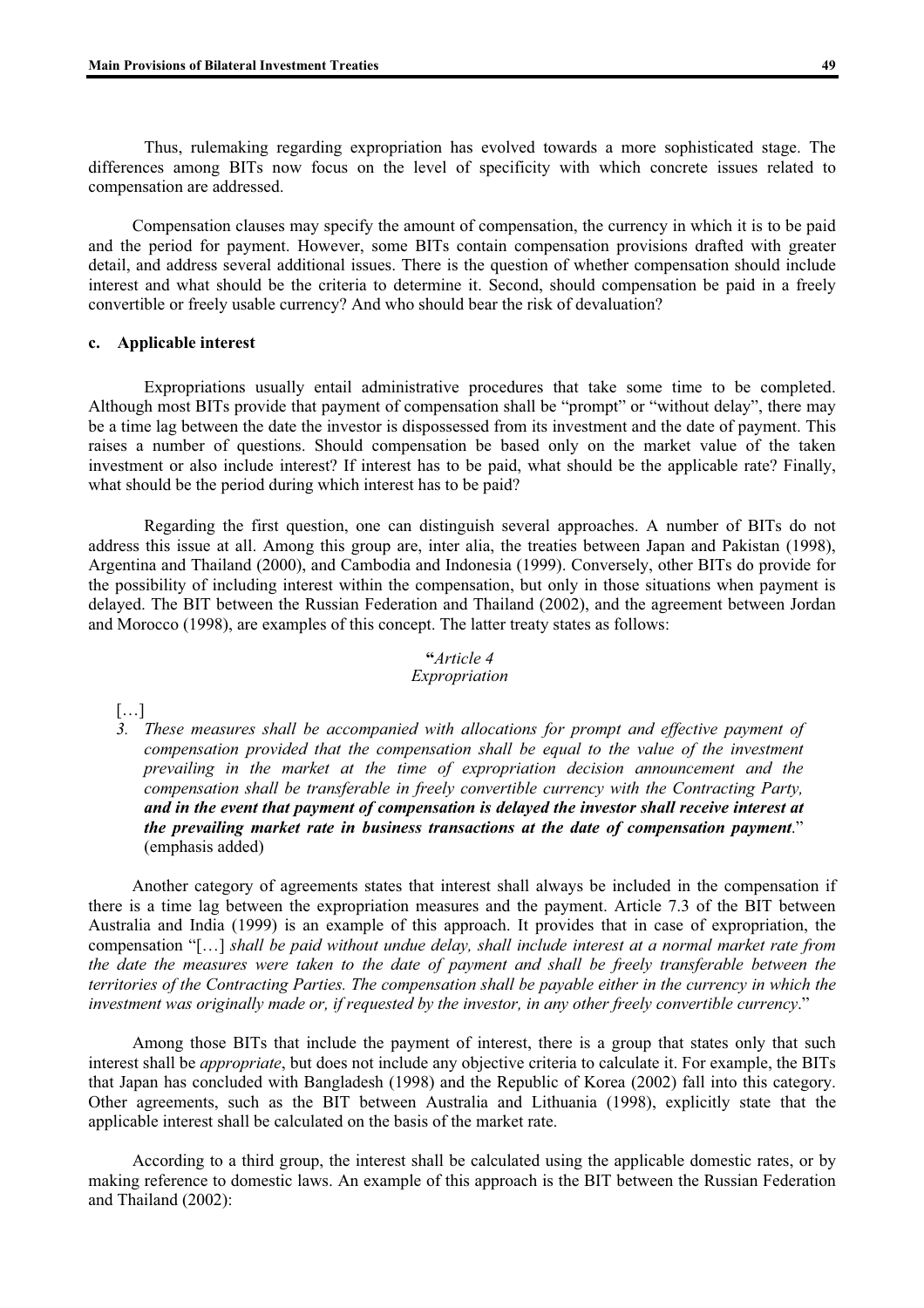#### "*Article 4*

- […]
- *2. In case of delay the interest shall be paid from the date the payment was due until the date of actual payment at the following rate:* 
	- *a) in Thailand* 
		- *(i) in case of immovable property, from the date compensation is determined by the committee established under Article 23 of the Immovable Property Expropriation Act at the highest rate of interest for the fixed deposits of the Government Savings Bank;*
		- *(ii) in the case of movable property, as determined by the Civil and Commercial Code;*
	- *b) in Russia* 
		- *(i) the Russian interbank rate for three month deposit in foreign currency, if the investments were made in foreign currency;*
		- *(ii) the rate of interests for Russian state short-term notes, issued in Russian currency, if the investments were made in national currency*." (emphasis added)

Some BITs state that interest shall be paid between the date of expropriation and the date of payment. Examples are the agreements between Cyprus and the Russian Federation (1997), Australia and Chile (1996), and Malaysia and Saudi Arabia (2000). However, it may not be easy to determine the exact date of expropriation. Is it the date of enactment of the expropriation decree? Or the date on which the decree is actually implemented? Or rather the date on which the investor is dispossessed of the investment?

To avoid these uncertainties, other BITs seek to clarify the specific moment from which to calculate the applicable interest. This is the case of the BITs of Costa Rica with the Republic of Korea (2000) and Chile (1996). The latter treaty stipulates the following:

#### *"Article VI*

[…]

*2. Compensation shall be based on the fair market value of the expropriated investments immediately before expropriation was taken or before impending expropriation became public knowledge, whichever is the earlier. It shall include interest based on the applicable commercial rate from the date of dispossession of the expropriated property until the date of payment and shall be made without undue delay, be effectively realizable and be freely transferable* […]" (emphasis added)

The reference to dispossession is intended to focus on the date when the investor felt the impact of the Government's action as opposed to the date on which the Government's action was taken. In this sense, one could say that *dispossession* is a more specific term than *expropriation*, although even the date of dispossession might be difficult to ascertain in cases of indirect expropriation. On the other hand, those BITs that accord interest only in case of delay provide that it is due from the moment the country experiences delay until the date of payment.<sup>77</sup>

#### **d. Currency in which compensation has to be paid**

An issue that frequently arises is whether compensation has to be paid in a *freely usable* currency as opposed to any *freely convertible* currency.78 BITs of the last 10 years have followed different concepts, some of which give Governments more leeway than others.

A first group of BITs does not specify which currency to use for purposes of payment of compensation. In this case, the contracting party is free to pay in whichever currency it considers appropriate, provided that this is in compliance with the terms of the agreement. Among the BITs falling into this category are those between Pakistan and the Syrian Republic (1996), South Africa and Turkey (2000), Germany and Sri Lanka (2000), and Mauritius and South Africa (1998).

Numerous BITs state that compensation has to be paid in any "*freely convertible currency*". The BIT between Ethiopia and Sudan (2000) illustrates this idea: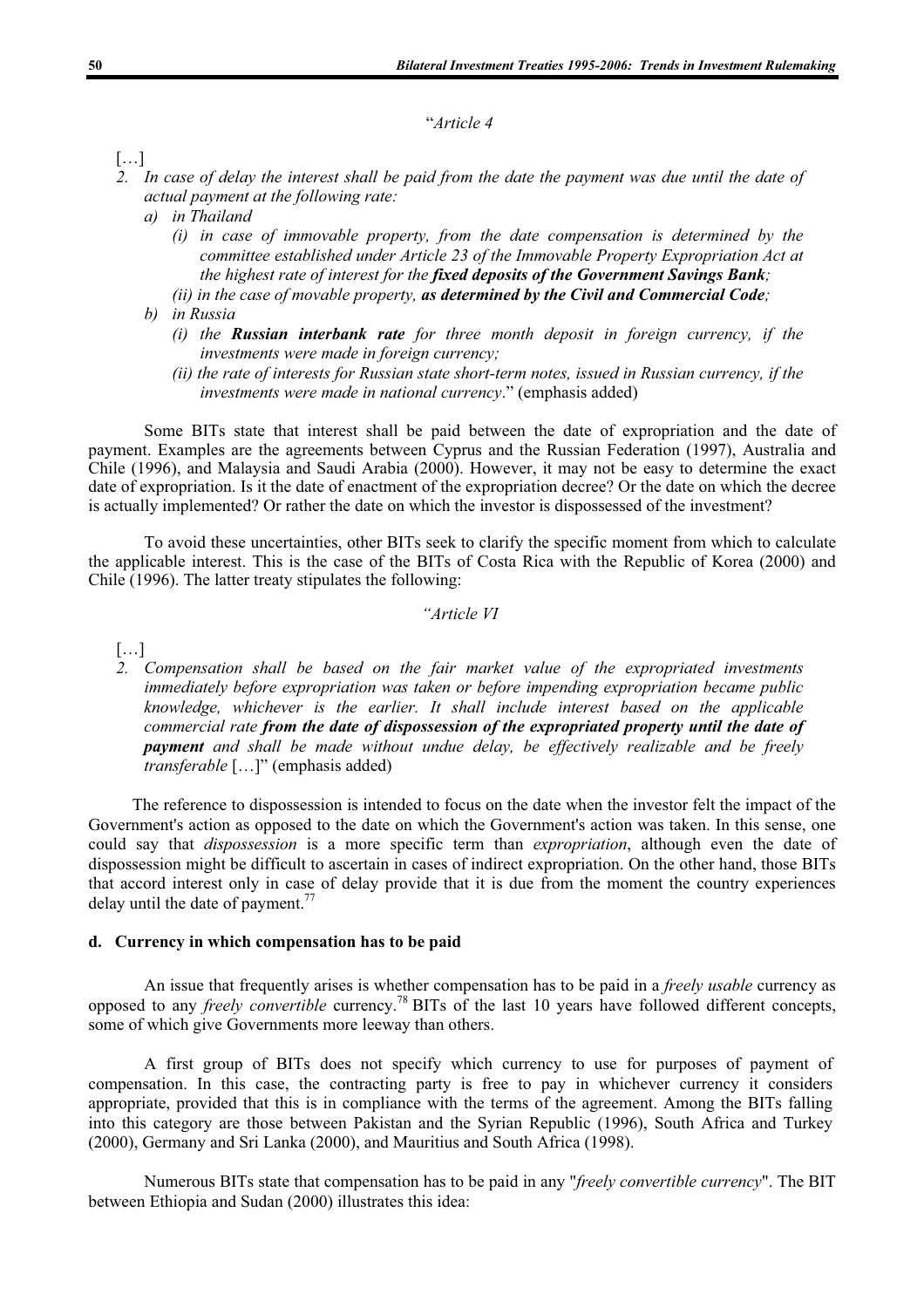# **"***Article 4 Expropriation and Nationalization*

[…]

# *(c) The measures are taken against prompt, adequate and effective compensation. Such compensation shall amount to the market value of the investments affected immediately before the measures of expropriation or nationalization are taken or became public knowledge, and it shall be freely transferable in a freely convertible currency from the Contracting Party. Any unreasonable delay in payment of compensation shall carry on interest at prevailing commercial rate as agreed upon by both parties unless such rate is prescribed by law*." (emphasis added)

Other agreements, such as the BIT between Australia and Lithuania (1998), provide that compensation may be paid in the currency in which the investment was originally made, or, at the request of the investor, in any other freely convertible currency.

Unlike the BITs previously referred to, a number of agreements stipulate that compensation shall be paid in a freely usable currency. Article 5 of the BIT between Belgium–Luxembourg and Thailand (2002) is an example of this trend and provides that in case of expropriation, compensation "[...] *shall be in freely usable currencies in keeping with the standards and accepted principles of international law* […]". This particular agreement provides that the term "freely usable currencies" "*shall mean currencies that the International Monetary Fund determines, from time to time, as freely usable currencies in accordance with the Articles of Agreement of the International Monetary Fund and Amendments thereafter*".

#### **e. Risk of devaluation**

As explained in subsection F.2.b above, if BITs provide that compensation shall be paid in a *freely usable* currency, a foreign investor would be protected against the risk of a devaluation of the host country's currency during the expropriation process. Theoretically, the situation should be the same in those cases where the host country is obliged to pay in any freely convertible currency. In fact, until the final payment is made, the host country is obliged to provide full compensation. In practice, however, most countries have to follow a series of procedures in order to process payments once the final amount to be paid has been fixed. This may lead to situations in which there is a delay between the date on which the amount to be paid is fixed — in convertible currency — and the actual payment. This raises the question as to who should bear the risk of a devaluation of the convertible currency. Among the few recent BITs that address this specific issue, two concepts can be distinguished.

Some BITs provide the investor with a general protection clause against all risks associated with the real value of the compensation during the expropriation process. Article 5.3 of the BIT between Bangladesh and Japan (1998) illustrates this method by stating that in case of expropriation, the compensation "[…] *shall be paid in a manner which would place investors in a position no less favorable than the position in which such investors would have been if the compensation had been paid immediately on the date of expropriation, nationalization or any other measure the effect of which would be tantamount to expropriation or nationalization*".

Other recent BITs address the risk of currency devaluation in more specific terms. For instance, the BIT between the United States and Uruguay (2005) states the following:

#### *"Article 6 Expropriation and Compensation*

[…]

*3. If the fair market value is denominated in a freely usable currency, the compensation referred to in paragraph 1(c) shall be no less than the fair market value on the date of expropriation, plus interest at a commercially reasonable rate for that currency, accrued from the date of expropriation until the date of payment.*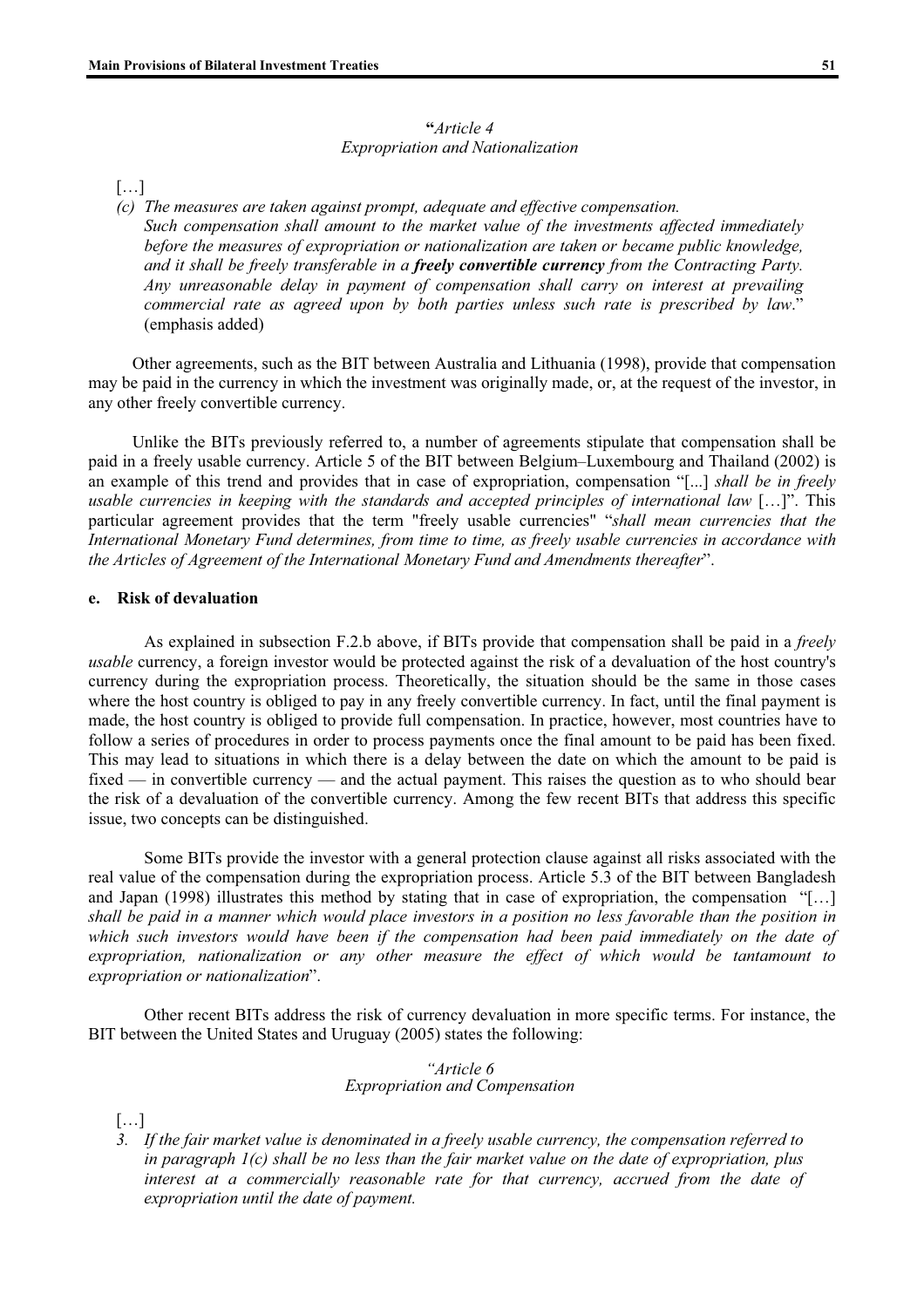- *4. If the fair market value is denominated in a currency that is not freely usable, the compensation referred to in paragraph 1(c) – converted into the currency of payment at the market rate of exchange prevailing on the date of payment – shall be no less than:* 
	- *(a) the fair market value on the date of expropriation, converted into a freely usable currency at the market rate of exchange prevailing on that date, plus*
	- *(b) interest, at a commercially reasonable rate for that freely usable currency, accrued from the date of expropriation until the date of payment*."

This provision states that if the payment of compensation is not made in a freely usable currency, it has to be equivalent to the amount that would have been paid in a freely usable currency at the date the payment becomes effective.

\* \* \*

Several trends concerning expropriation clauses in BITs become evident from the above.

Most agreements include the same four requirements for a lawful expropriation, namely public purpose, non-discrimination, due process and payment of compensation. Furthermore, most BITs have similar provisions regarding the standard of compensation. Notwithstanding some variations in language, the overwhelming majority of BITs provide for prompt, adequate and effective compensation, based on the market or genuine value of the investment. However, BITs differ on the degree of specificity and sophistication concerning the calculation and payment of compensation. The normative convergence among the BITs regarding the conditions for expropriation reflects the important domestic reforms that most developing countries have undertaken during the last 20 years to improve their domestic investment climate.

The above trend contrasts with the variety of means in BITs with respect to the newly emerging issue of indirect expropriations or regulatory takings. Recent investment disputes on this matter have caused some countries, in particular the United States and Canada, to redraft their model BITs. However, at least for the time being, most contracting parties to BITs continue to agree on broad and general clauses to delimit the scope of the expropriation provision — the kind of language that has led to controversy in the context of many investor–State disputes. On the other hand, countries may need more time to assess the impact of these awards on their BIT practice before arriving at any conclusions concerning the need to modify the expropriation clause.

#### **G. War and civil disturbance**

Traditionally, many BITs have included clauses ensuring non-discriminatory treatment of foreign investors in situations where their property is damaged as a result of war or civil strife. BITs under review have continued with this trend, although with some variations.

The rationale for including a clause on war and civil disturbance in BITs is that war and civil strife are exceptional situations, which are often excluded from the coverage of insurance contracts that investors may have concluded. Furthermore, customary international law recognizes the exceptional character of a state of national emergency, and distinguishes between destruction of property due to military action and expropriation in ordinary circumstances. As explained in the previous section, while in the latter case customary international law obliges the host country to pay compensation, the general consensus in situations where property is destroyed because of military necessity is that no such obligation exists (UNCTAD 1998).<sup>7</sup>

However, contracting parties to BITs have considered it important to provide investors with some protection against losses incurred in these unusual situations. What are the scope and the content of such clauses in recent BITs?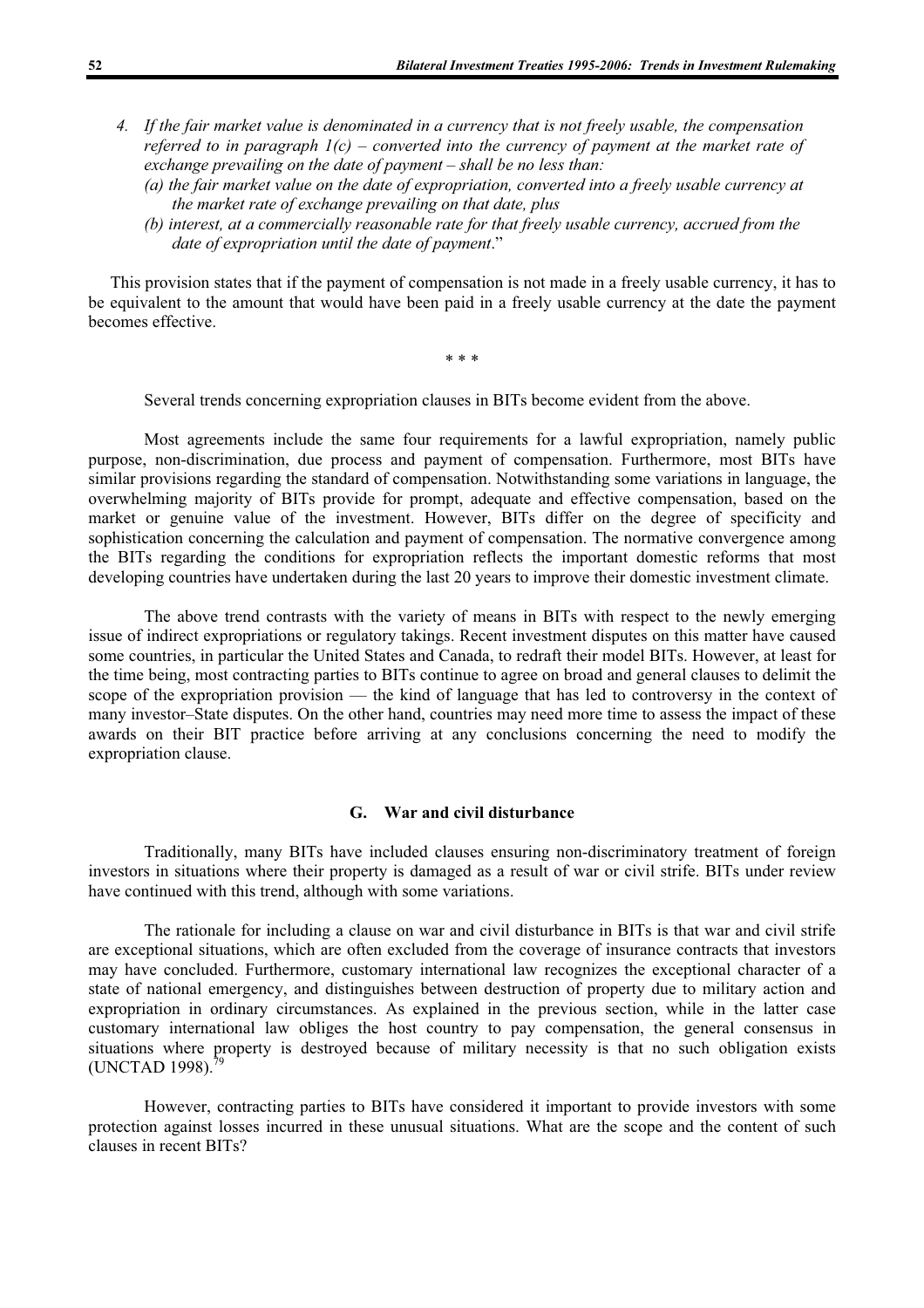#### **1. Scope of the compensation for losses**

Most BITs include a clause on protection for losses due to situations of war, insurrection, riot, rebellion or other civil disturbance. This trend has continued in the review period, and is illustrated by the BIT between Bangladesh and Japan (1998):

# "*Article 6*

*Investors of either Contracting Party who suffer within the territory of the other Contracting Party damage in relation to their investments, returns or business activities in connection with the investment, owing to the outbreak of hostilities or a state of national emergency such as revolution, revolt, insurrection or riot, shall be accorded treatment no less favorable than that accorded to investors of such Contracting Party or to investors of any third country, as regards to any measure to be taken by the other Contracting Party including restitution, compensation, or other valuable consideration. In case payments are made under the present Article, the payments shall be effectively realizable, freely convertible, and freely transferable*." (emphasis added)

The situations envisaged above are all related to cases of violence attributable to mankind. There is, however, a small group of BITs that extent the coverage to damage caused by natural disasters.<sup>80</sup> The BIT between Mexico and the Netherlands (1998) is an example:

# *"Article 6 Compensation for Losses*

*Nationals of the one Contracting Party who suffer losses in respect of their investments in the territory of the other Contracting Party owing to acts of God, war or other armed conflict, revolution, state of national emergency, revolt, insurrection or riot shall be accorded by the latter Contracting Party treatment, as regards restitution, indemnification, compensation or other settlement, no less favorable than that which that Contracting Party accords to its own nationals or to nationals of any third State, whichever is more favorable to the nationals concerned*." (emphasis added)

By inserting the reference to acts of God this provision refers to fortuitous events of nature without involvement of the State.

Another group of BITs contains clauses whose scope is not clear. Numerous BITs fall into this category, and provide that protection shall be granted in situations of *national emergency*. The BIT between Australia and Egypt (2001) demonstrates this approach:

#### "*Article 8*

# *Compensation for losses*

*When a Party adopts any measures relating to losses in respect of investments in its territory by citizens or companies of any other country owing to war or other armed conflict, revolution, a state of national emergency, civil disturbance or other similar events, the treatment accorded to investors of the other Party as regards restitution, indemnification, compensation or other settlement shall be no less favourable than that which the first Party accords to citizens or companies of any third country*." (emphasis added)

As a natural disaster can be the cause of a state of national emergency, one could conclude that the protection of the BIT would apply in these situations. On the other hand, most BITs refer to a state of national emergency within the context of a conflict.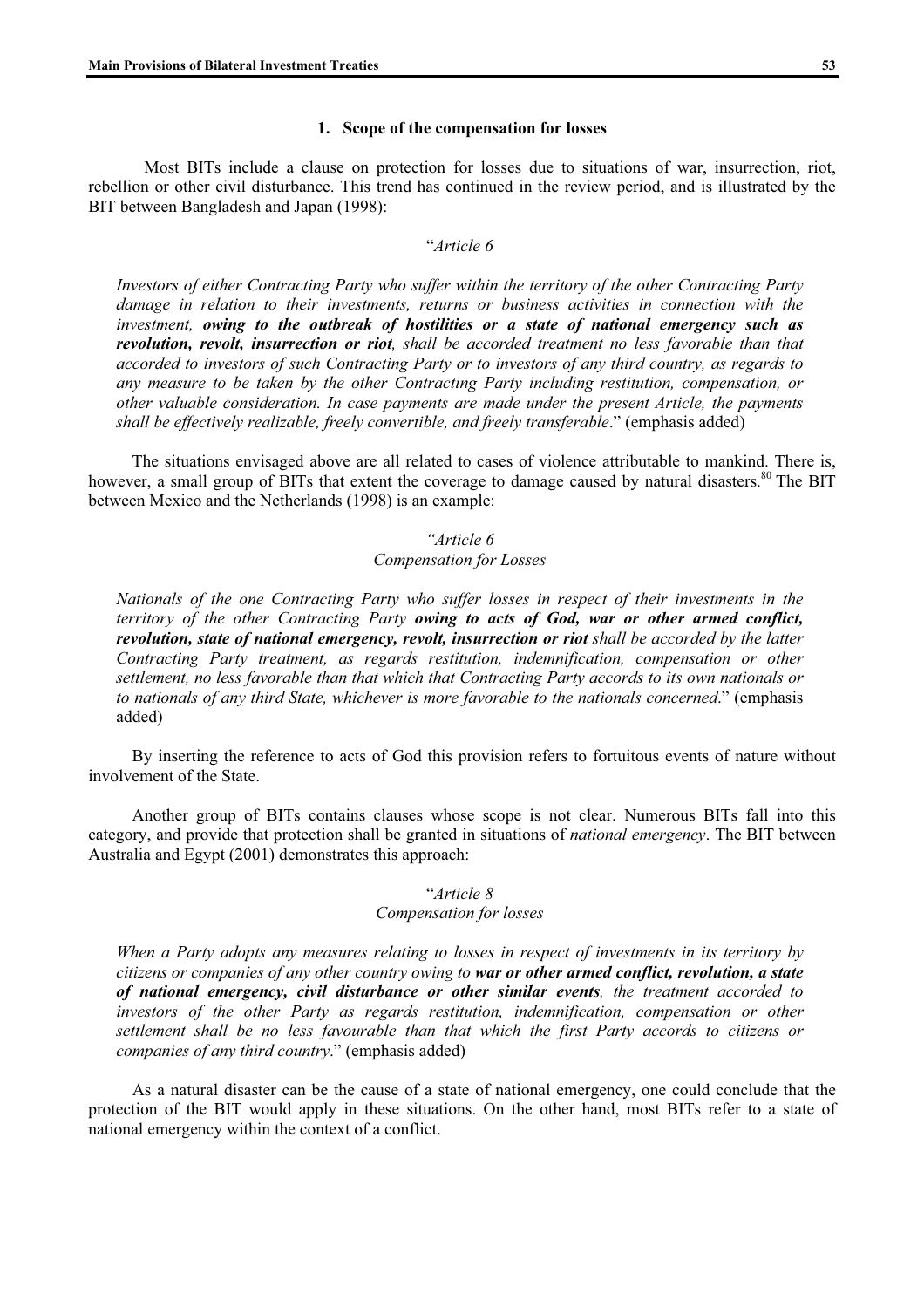#### **2. Protection provided**

The standard of protection granted by BITs in the case of damage caused by war or civil disturbance also varies.

A very scant number of agreements does not address the issue at all.<sup>81</sup> However, such situations might be covered by the separate obligation to provide the investor with full protection and security.<sup>82</sup>

A second group of BITs comprises those agreements that grant MFN treatment with respect to any compensation given by the host country for losses caused by war, insurrection or similar events. The BIT between Ethiopia and Malaysia (1998) illustrates this concept.

#### "*Article 4*

# *Compensation for Losses*

*Investors of one Contracting Party whose investments in the territory of the other Contracting Party suffer losses owing to war or other armed conflict, revolution, a state of national emergency, revolt, insurrection or riot in the territory of the latter Contracting Party shall be accorded by the latter Contracting Party treatment, as regards restitution, indemnification, compensation or other settlement, no less favourable than that which the latter Contracting Party accords to investors of any other third State*. " (emphasis added)

According to this method, the host country does not have to pay compensation to foreign investors, even if the country does provide compensation to its own nationals. However, if a contracting party opts to compensate foreign investors of any third country, it must compensate investors covered by the treaty in a no less favourable manner.

Other BITs provide covered investors with national treatment in addition to MFN treatment. The BIT between Turkey and Yemen (2000) is an example of this widely used method:

# *"Article III Expropriation and Compensation*

# […]

*3. Investors of either Party whose investments suffer losses in the territory of the other Party owing to war, insurrection, civil disturbance or other similar events shall be accorded by such other Party treatment no less favourable than that accorded to its own investors or to investors of any third country, whichever is the most favourable treatment, as regards any measures it adopts in relation to such losses*." (emphasis added)

Within this group of BITs, a variation exists in conditioning the provision of national treatment to the domestic legislation. The BIT between Argentina and New Zealand (1999) is a case in point:

# "*Article 7*

*Compensation for other Losses* 

*The investors of one Contracting Party whose investments in the territory of the other Contracting Party have suffered losses due to a war or any other armed conflict, revolution, state of emergency or rebellion, which took place in the territory of the other Contracting Party shall be accorded by the latter Contracting Party treatment, as regards restitution, indemnification, compensation or other settlement, no less favourable than that which the latter Contracting Party accords investors of any state or, subject to its laws and regulations, to its own investors*." (emphasis added)

Another variant within the group of BITs granting both MFN treatment and national treatment is to distinguish whether the damage was caused by a conflict as opposed to fortuitous situations such as natural disasters. This is the case of article 8 of the BIT between Cuba and Mexico (2001), which provides that the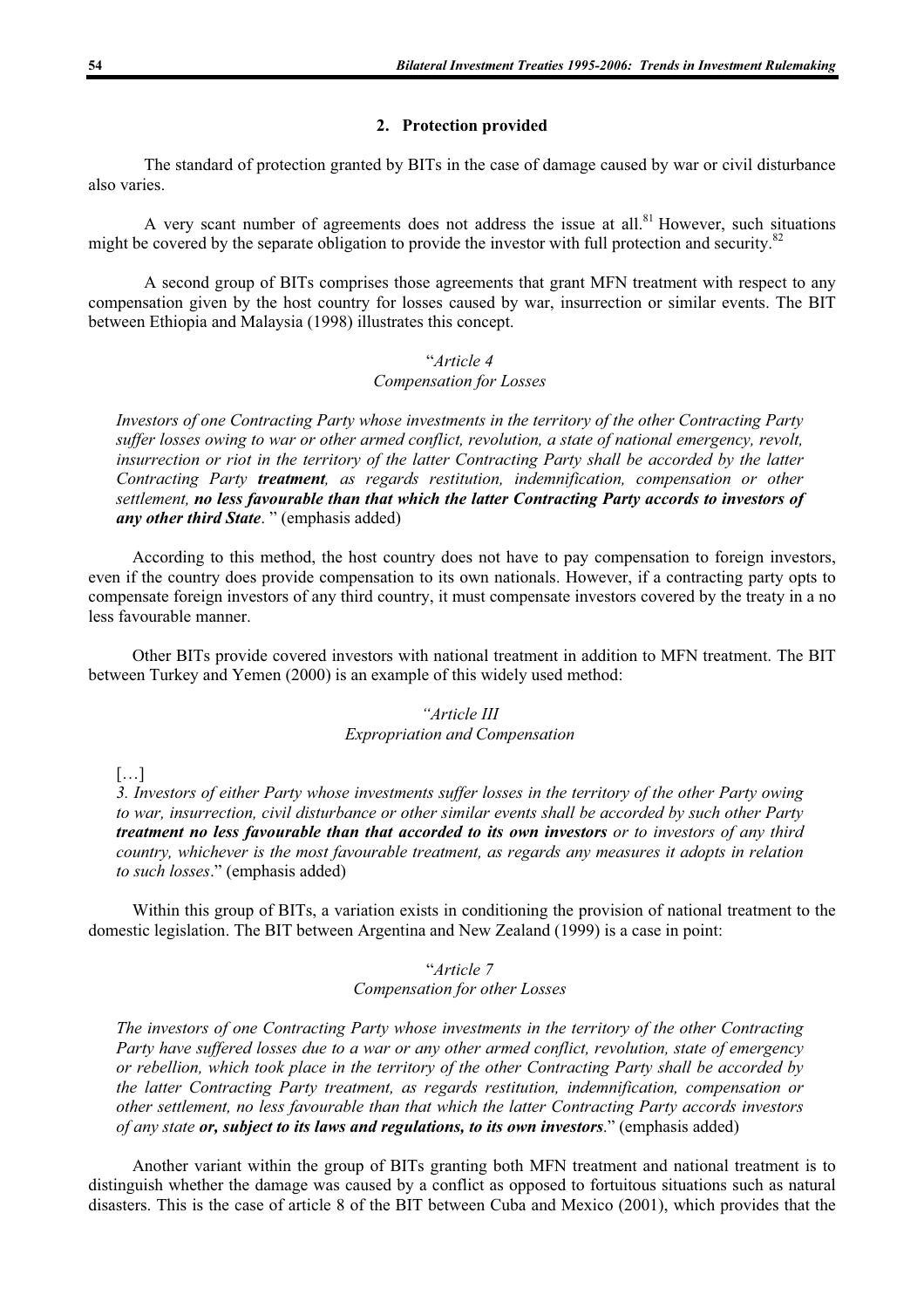contracting parties shall grant MFN treatment and national treatment with respect to any compensation that the host country provides to its own investors in the case of losses due to armed conflict, civil strife, state of emergency and other similar circumstances. Conversely, the contracting parties are obliged to provide MFN treatment only if the losses are due to fortuitous events.

The different means explained above all entail relative standards of protection — that is, the host country is free to decide whether it wants to compensate or not, but has to do so on a non-discriminatory basis. As said before, a BIT may, however, also include the absolute treaty standard of full protection and security to the effect that the foreign investor might be entitled to claim compensation.

There is a fourth category of compensation-for-losses clauses, which have attempted to go one step further in providing protection to the investor. These BITs identify specific situations in which, regardless of any applicable relative standard of protection, the host country has an absolute obligation to compensate the foreign investor. They make a distinction between damages caused by war and civil disturbance without direct action by the host country and damages caused by it. In the first situation, these BITs do not impose an absolute obligation to compensate; rather, national treatment and MFN treatment would apply. By contrast, in cases where the host Government has requisitioned the property or has caused unnecessary damage to the investment, there would be an absolute obligation to compensate. The BIT between Hong Kong (China) and the United Kingdom (1998) illustrates this idea:

# **"***Article 4 Compensation for Losses*

 $[\ldots]$ 

- *(2) Without prejudice to paragraph (1) of this Article, investors of one Contracting Party who in any of the situations referred to in that paragraph suffer losses in the area of the other Contracting Party resulting from:* 
	- *(a) requisitioning of their property by its forces or authorities; or*
	- *(b) destruction of their property by its forces or authorities, which was not caused in combat action or was not required by the necessity of the situation;*

*shall be accorded restitution or reasonable compensation. Resulting payments shall be freely convertible*." (emphasis added)

Differences also exist among reviewed BITs with respect to the amount of compensation. Some BITs do not explicitly include any parameter regarding the applicable compensation.<sup>83</sup> Other agreements, such as the BIT between Hong Kong (China) and the United Kingdom (1998) cited above, only make reference to *"restitution or reasonable"* compensation. Another means, as illustrated by the BIT between Honduras and the Republic of Korea (2000), is to provide for adequate compensation in accordance with national treatment and MFN treatment. Other BITs oblige the contracting parties to provide *"prompt, adequate and effective"* compensation, as is the case of the BIT between Belgium–Luxembourg and Pakistan (1998). Another way is to delegate the determination of compensation, if applicable, to domestic legislation. The BIT between Mauritius and Singapore (2000) illustrates this technique (table 19).

\* \* \*

In conclusion, the majority of BITs of the last decade include a provision on protection for losses due to war, civil disturbance and similar events. While most of them cover violent events attributable to human beings, a small group of BITs extend protection to natural disasters. The standards of protection are national treatment and most-favoured-nation treatment; different approaches exist as to whether protection is limited to one of these standards or whether they are cumulatively provided. A number of BITs identify specific situations where the host country has an absolute obligation to compensate.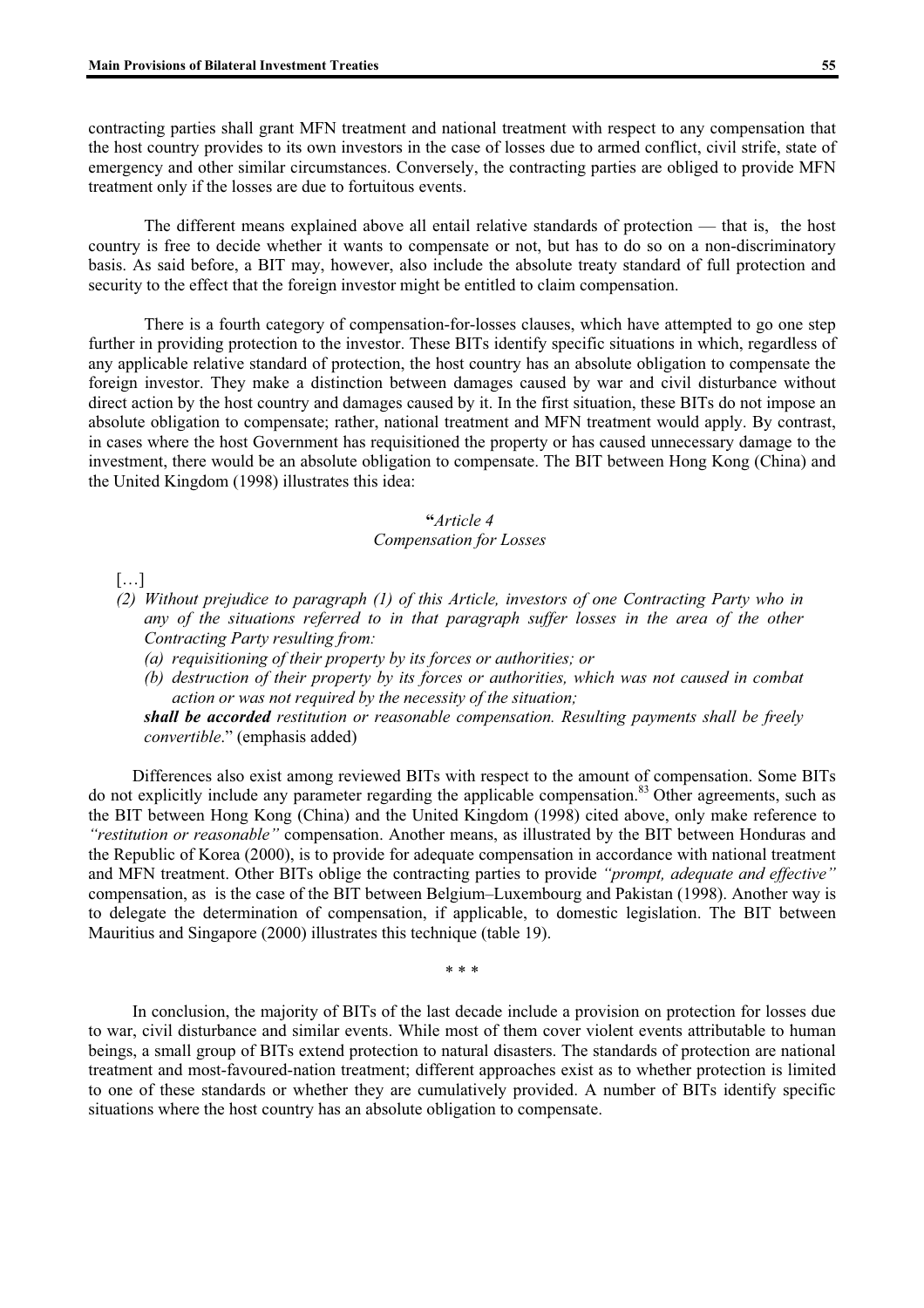| <b>BIT</b> between Belgium-                                                                                                                                               | <b>BIT</b> between Honduras and                                                                                                                                                                                                                                                                                                                                                                                                                                                                                                                                                                                                                                                                                                                                                                                                                                                                                                                                                | <b>BIT</b> between Mauritius                                                                                                                                                                                                                                                                                                                                                                                                                                                                                                                                                                                                               |
|---------------------------------------------------------------------------------------------------------------------------------------------------------------------------|--------------------------------------------------------------------------------------------------------------------------------------------------------------------------------------------------------------------------------------------------------------------------------------------------------------------------------------------------------------------------------------------------------------------------------------------------------------------------------------------------------------------------------------------------------------------------------------------------------------------------------------------------------------------------------------------------------------------------------------------------------------------------------------------------------------------------------------------------------------------------------------------------------------------------------------------------------------------------------|--------------------------------------------------------------------------------------------------------------------------------------------------------------------------------------------------------------------------------------------------------------------------------------------------------------------------------------------------------------------------------------------------------------------------------------------------------------------------------------------------------------------------------------------------------------------------------------------------------------------------------------------|
| <b>Luxembourg and Pakistan</b>                                                                                                                                            | the Republic of Korea                                                                                                                                                                                                                                                                                                                                                                                                                                                                                                                                                                                                                                                                                                                                                                                                                                                                                                                                                          | and Singapore                                                                                                                                                                                                                                                                                                                                                                                                                                                                                                                                                                                                                              |
| (1998)                                                                                                                                                                    | (2000)                                                                                                                                                                                                                                                                                                                                                                                                                                                                                                                                                                                                                                                                                                                                                                                                                                                                                                                                                                         | (2000)                                                                                                                                                                                                                                                                                                                                                                                                                                                                                                                                                                                                                                     |
| "Article 6<br>Compensation for losses<br>[] Any payment made under<br>this Article shall be prompt,<br>adequate, effective and freely<br>transferable. " (emphasis added) | "Article 4<br>Compensation for losses<br>$\lceil \dots \rceil$<br>2. Without prejudice to paragraph 1<br>of this Article, investors of one<br>Contracting Party who, in any of<br>the situations referred to in that<br>paragraph, suffer losses in the<br>territory of the other Contracting<br>Party resulting from:<br>(a) requisitioning of their property<br>by its forces or authorities; or<br>(b) destruction of their property by<br>its forces or authorities which was<br>not caused in combat action or was<br>not required by the necessity of the<br>be<br>situation,<br>shall<br>accorded<br>restitution<br>adequate<br><sub>or</sub><br>compensation no less favourable<br>that<br>which<br>than<br>would<br>be<br>the<br>accorded<br>under<br>same<br>circumstances to an investor of<br>the other Contracting Party or to<br>an investor of any third State.<br>Resulting payments shall be freely<br>transferable without undue delay."<br>(emphasis added) | "Article 7<br>Compensation for losses<br>[]<br>2. Without prejudice to paragraph 1<br>of this Article, an investor of a<br>Contracting Party who, in any of<br>the situations referred to in that<br>paragraph, suffers a loss in the<br>territory of the other Contracting<br>Party resulting from requisitioning<br>or destruction of its property by the<br>armed forces or other authorities of<br>the latter Contracting Party, which<br>was not caused in combat action or<br>was not required by the necessity of<br>the situation, shall be accorded<br>such compensation as may be<br>provided by its laws. " (emphasis<br>added) |

#### **Table 19. Examples of provisions on compensation for losses**

#### **H. Transfer of funds**

The transfer provisions included in most BITs are particularly important for foreign investors, as they see the timely transfer of profits, capital and other payments as a key condition for the proper operation of their investments (UNCTAD 2000b). However, in an increasingly interdependent international economy, countries need to be able to regulate capital inflows or outflows appropriately. Some economies, especially those of developing countries, may be particularly vulnerable to capital flight, as well as to sudden large capital inflows into their economies.

Transfer provisions in BITs have traditionally reflected a tension between two different objectives: on the one hand, to grant the investor the freedom of investment-related transfers of funds, and, on the other hand, to provide the host country with enough flexibility to properly administer its monetary and financial policies. Thus, a significant number of BITs have included provisions granting investors the right to make capital transfers in relation to their investment without undue delay, in a freely convertible currency and at a specified rate of exchange. At the same time, a large number of BITs have included exceptions to these obligations.

BITs concluded since 1995 have followed the same trend, although their transfer provisions vary in scope, content and degree of specificity.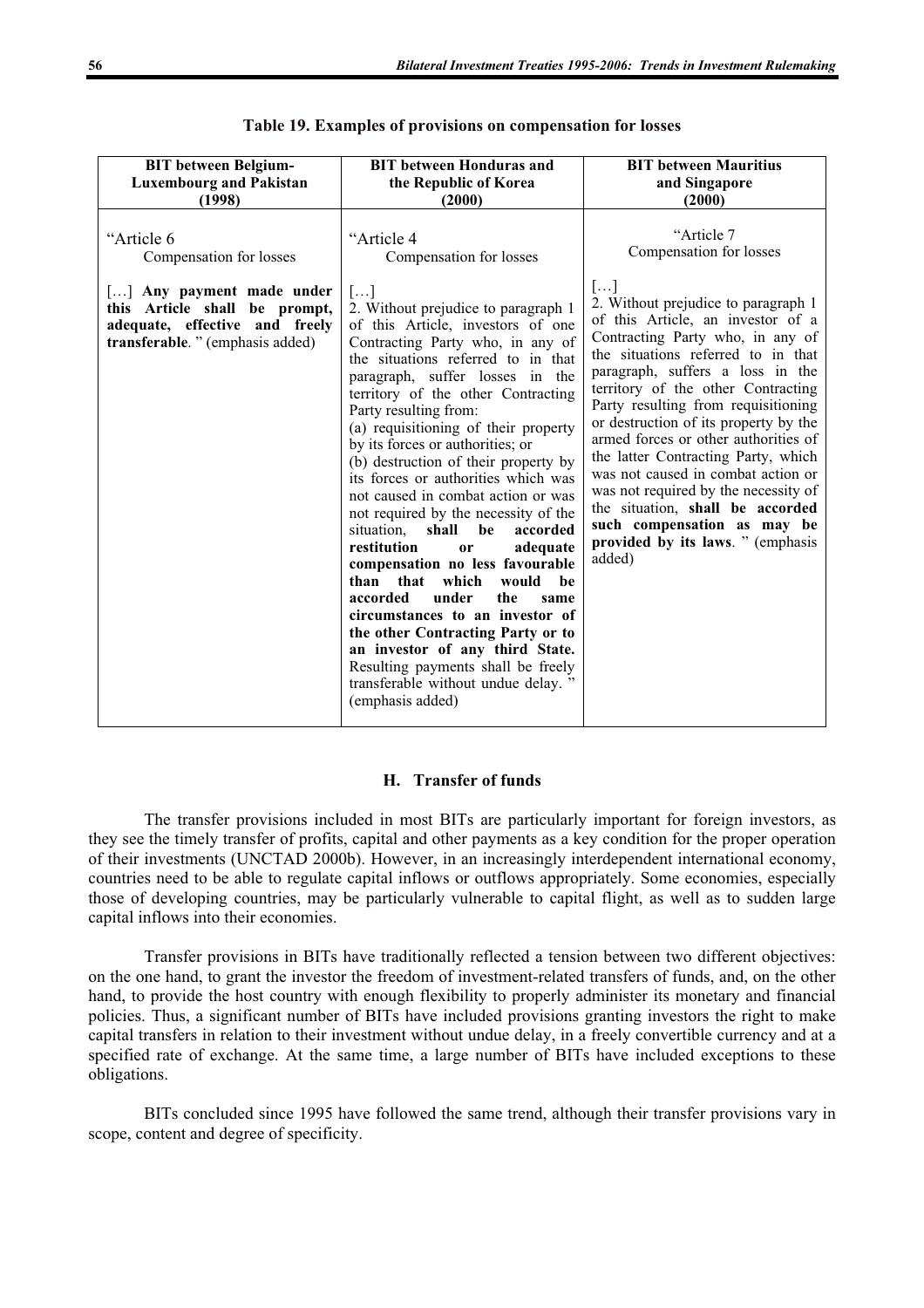#### **1. Scope of the transfer provision**

Most BITs include transfer clauses that guarantee investors the right to transfer funds related to an investment without delay, and to use a particular kind of currency at a specified exchange rate. Within these general parameters, several issues arise. There is the question whether the transfer right should apply only to transfers out of the host country or also to inbound transfers. Second, should the transfer provision apply to all funds related to an investment or only to those explicitly listed in the transfer provision? And third, should the guarantee be subject to domestic laws and regulations?

#### **a. Coverage of inbound and outbound transfers of funds?**

A first group of BITs contain a transfer clause covering only transfers of funds out of the host country. The BIT between Belgium–Luxembourg and Hong Kong (China) (1996) is a case in point:

# **"***Article 6 Transfers of Investments and Returns*

*(1) Each Contracting Party shall in respect of investments guarantee to investors of the other Contracting Party the unrestricted right to transfer their investments and returns abroad*. […]" (emphasis added)

The inclusion of the right to make transfers *into* the host country is more common in BITs granting the investor a right of establishment. As most BITs do not go so far, the transfer clause usually focuses on the stage once the investment has been undertaken.

A second group of BITs contain transfer clauses that explicitly apply to inbound and outbound transfers. The BIT between Japan and Viet Nam (2003) demonstrates this concept:

# "*Article 12*

*1. Each Contracting Party shall ensure that all payments relating to investments in its Area of an investor of the other Contracting Party may be freely transferred into and out of its Area without delay. Such transfers shall include, in particular, though not exclusively* […]" (emphasis added)

Another category of BITs has transfer clauses that do not explicitly apply to inbound and outbound transfers, but nevertheless use language general enough to have this effect. The BIT between Malaysia and Saudi Arabia (2000) embodies this frequently used approach.

#### "*Article 6 Transfers*

*Each Contracting Party shall guarantee to investors of the other Contracting Party, after all taxes and obligations have been met, the free transfer of payments in any freely usable currency in connection with investments and investment returns they hold in the territory of the other Contracting Party, in particular*: […]" (emphasis added)

Other BITs include similar wording, but the title of the provision makes reference only to "repatriation of investments and returns". In such situations, there are doubts about the scope of the provision. An example is the BIT between Ghana and India  $(2002)$ :<sup>84</sup>

#### "*Article 7*

*Repatriation of Investment and Returns* 

*(l) Each Contracting Party shall permit all funds of an investor of the other Contracting Party related to an investment in its territory to be freely transferred, without unreasonable delay and on a non-discriminatory basis. Such funds may include:* […]" (emphasis added)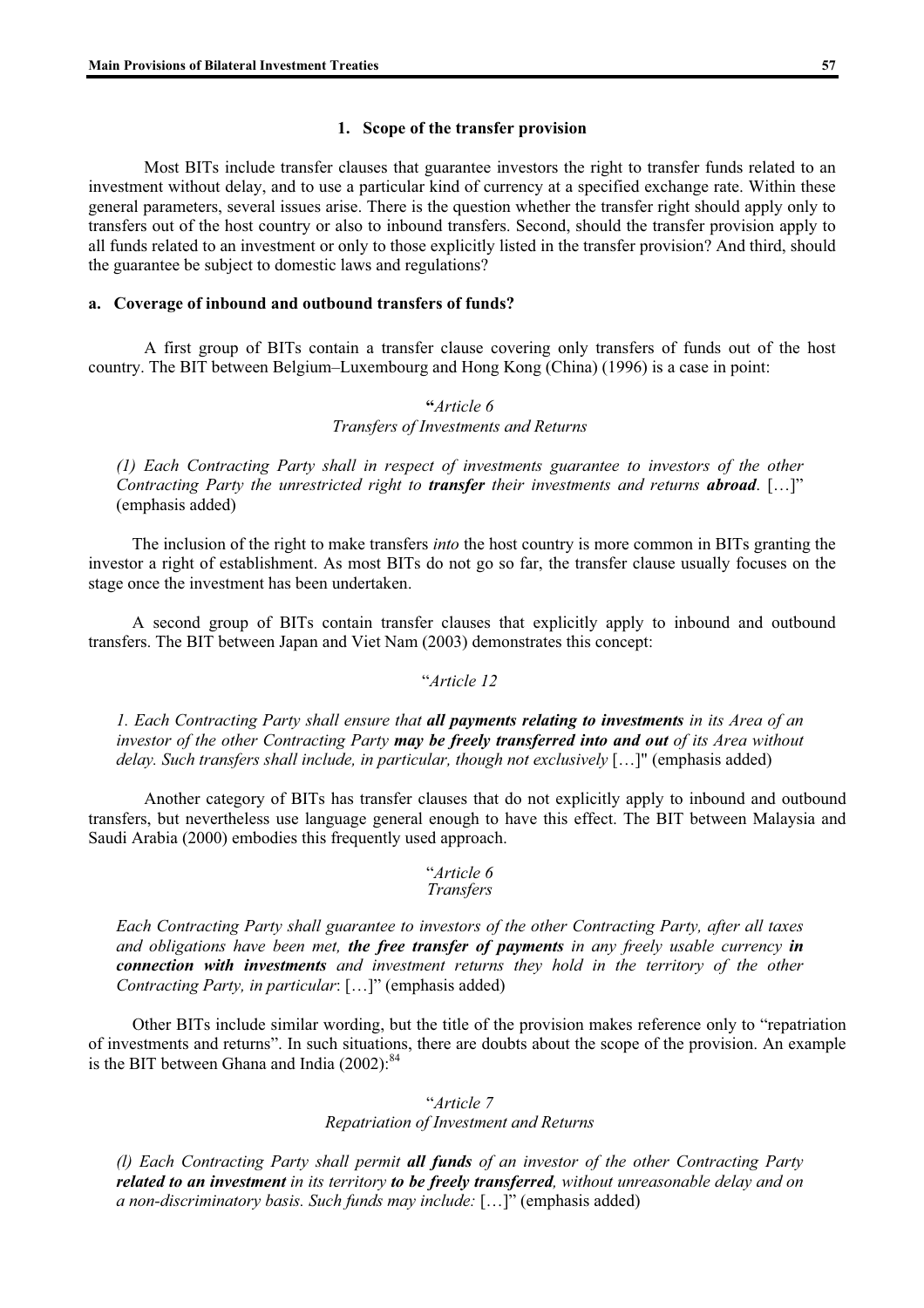It should be mentioned that the last three types of provisions add a list of covered transfers. This helps to determine whether the article applies to outbound and/or inbound transfers.

#### **b. Open-ended vs. closed list of covered transfers**

There is the issue of whether the transfer clause should apply to all funds related to an investment or only to those explicitly agreed by the parties. One group of recent BITs contains a transfer clause covering in an *illustrative list* all funds related to an investment. This general concept has been used by far the most frequently, for instance in the BIT between Mauritius and Singapore (2000):

# "*Article 8*

# *Repatriation*

- *1. Each Contracting Party shall guarantee to investors of the other Contracting Party the free transfer, on a non-discriminatory basis, of their capital and the returns from any investments. The transfers shall be made in a freely convertible currency, without any restriction or undue delay. Such transfers shall include in particular, though not exclusively:*
	- *(a) profits, capital gains, dividends, royalties, interest and other current income accruing from an investment;*
	- *(b) the proceeds of the total or partial liquidation of an investment;*
	- *(c) repayments made pursuant to a loan agreement in connection with an investment;*
	- *(d) license fees in relation to the matters in Article 1 (1) (d);*
	- *(e) payments in respect of technical assistance, technical service and management fees;*
	- *(f) payments in connection with contracting projects ;*
	- *(g) earnings of nationals of a Contracting Party who work in connection with an investment in the territory of the other Contracting Party*. […] (emphasis added)

Another group of BITs limits the transfer right to those specific funds included in an *exhaustive list*. The BIT between Cuba and Denmark (2001) illustrates this idea:

# "*Article 8*

# *Transfer of capital and returns*

- *(1) Each Contracting Party shall with respect to investments in its territory by investors of the other Contracting Party allow the free transfer in and out of its territory of:* 
	- *(a) the initial capital and any additional capital for the maintenance and development of the investment;*
	- *(b) the investment capital or the proceeds from the sale or liquidation of all or any part of an investment;*
	- *(c) interests, dividends, profits and other returns realized; payments made for the reimbursement of the credits for Investments, and interests due;*
	- *(d) payments derived from rights enumerated in Article 1, section 1, of this Agreement;*
	- *(e) unspent earnings and other remunerations of personnel engaged in connection with an investment;*
	- *(f) compensation, restitution, indemnification or other settlement pursuant to articles 6 and 7.*   $[\ldots]$ "

The wording of this article is very general, and comprises most of the possible kinds of transfers that an investor might need to make.<sup>85</sup> Thus, the practical differences between the two alternatives might not be very substantial. However, by covering all funds related to an investment the first concept allows for the possibility of covering new kinds of funds which, although not currently envisaged, may yet develop in the future.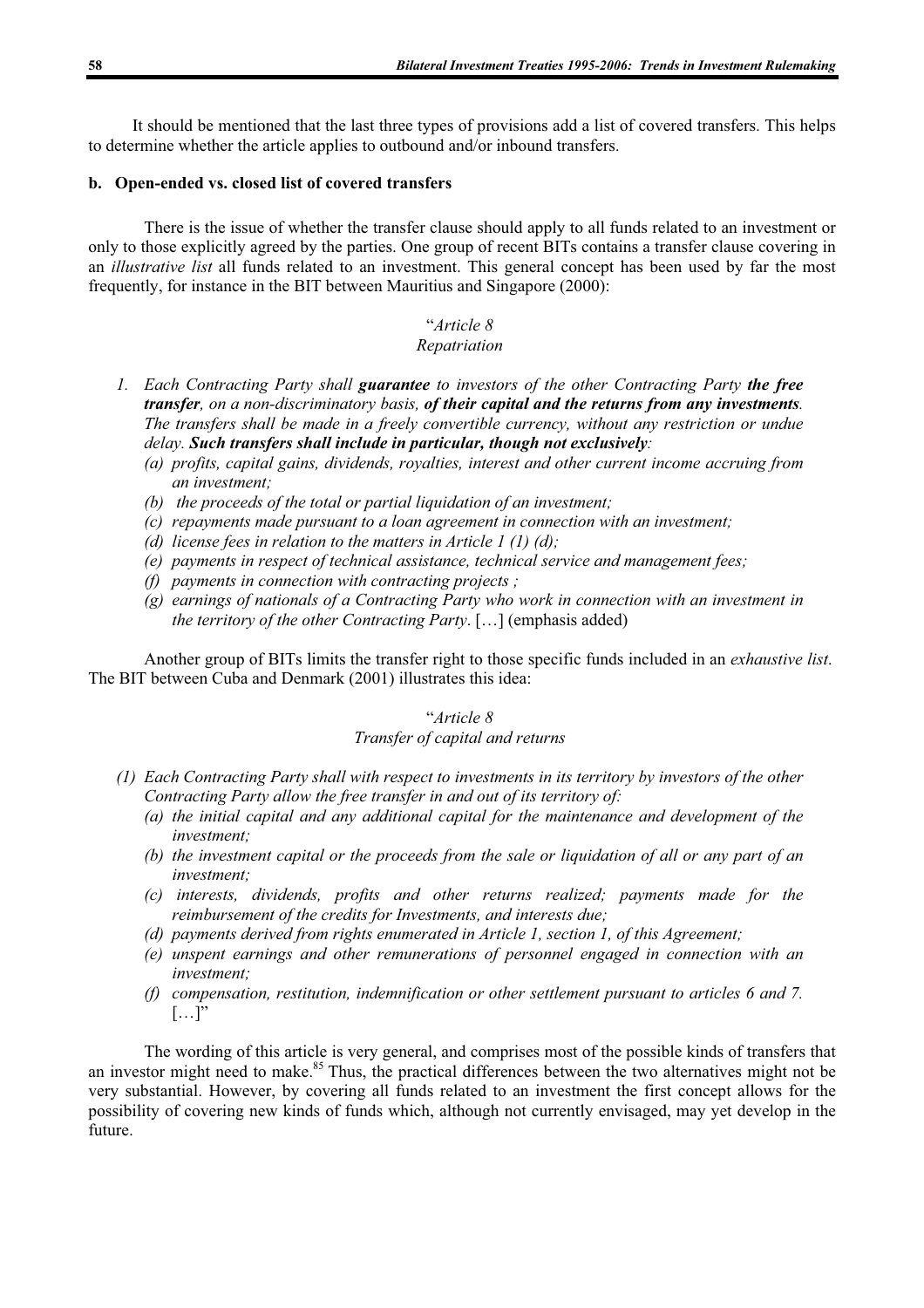# **c. Should the scope of the guarantee be limited only by the agreement and other applicable international rules or also by domestic legislation?**

There is the question of whether the transfer guarantee should be a self-standing obligation, limited only by the exceptions included in the BIT and other applicable international rules, such as the IMF Agreement, or instead be subject to the domestic laws and regulations of the host country. BITs under review have followed two main concepts.

Numerous agreements do not subject the guarantee to the domestic legislation of the host country.<sup>86</sup> Other BITs follow the opposite idea. The BIT between China and Djibouti (2003) provides an example:

> "*Article 6 Repatriation of investments and returns*

*1. Each Contracting Party shall, subject to its laws and regulations, guarantee to the investors of the other Contracting Party the transfer of their investments and returns held in its territory, including*: [...]" (emphasis added)

This approach reduces the level of investment protection considerably. It might also generate uncertainty among investors, not only because they might be unfamiliar with the applicable laws and regulations, but also because such laws and regulations may change from time to time.

#### **2. Standards of protection**

Several aspects are of particular relevance in this regard. First, the type of currency in which the transfers are to be allowed; second, the exchange rate that will apply for currency conversions; and third, the time frame in which the transfers will be effected. Recent BITs differ with regard to each of these issues.

## **a. Type of currency**

For the host country it is not the same to have complete freedom concerning the currency in which it will honour its transfer obligation, or to be obliged to allow transfers in a particular currency.

A group of BITs under review provide that transfers shall be permitted in any freely convertible currency. The BIT between Greece and Mexico (2000) typifies this widely used concept:

## "*Article 7 Transfers*

*1. Each Contracting Party shall guarantee the right that payments relating to an investment may be transferred. The transfers shall be effected without delay, in a freely convertible currency, at the market rate of exchange applicable on the date of transfer* [...]" (emphasis added)

Another category of BITs is more restrictive. They provide that the transfer shall be permitted in the currency in which the investment was originally made or in any convertible currency agreed by the parties. The BIT between Brunei Darussalam and China (2000) exemplifies this mode:

# *"Article 6 Repatriation*

[…]

*2. Transfers of currency shall be made without delay in the convertible currency in which the capital was originally invested or in any other convertible currency agreed by the relevant investors of one Contracting Party and the other Contracting Party.* [...]" (emphasis added)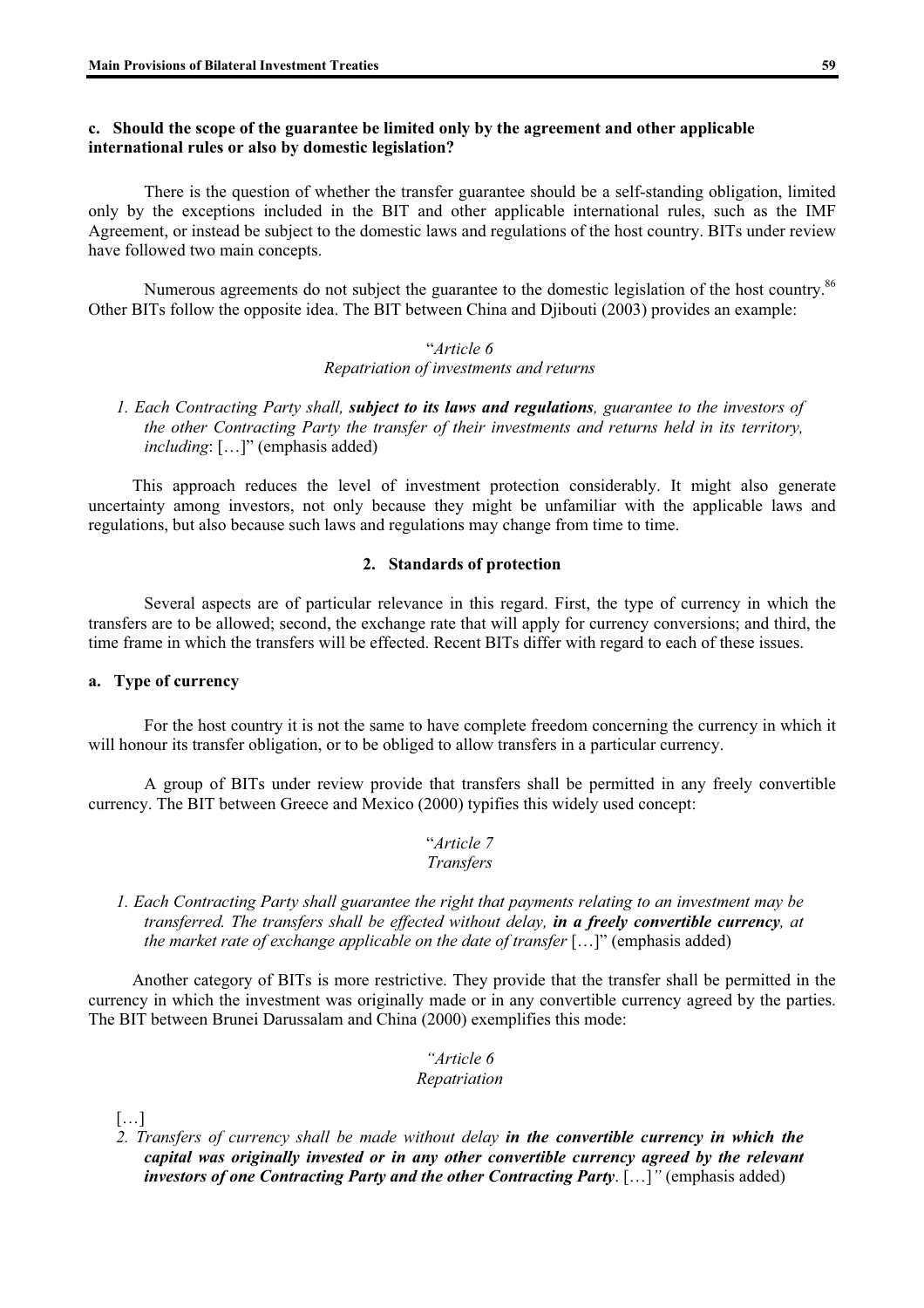This technique provides a degree of flexibility in the sense that it allows the host country to agree with the investor on the currency to be used. If such agreement cannot be reached, transfers shall be effected in the currency in which the capital was originally invested. If the capital was originally invested in domestic currency, the host country would not need to use its foreign exchange reserves to comply with the obligation.

Under another method transfers shall be permitted in any *freely usable* currency, that is only in those "hard" currencies widely traded in the international markets and recognized as such by the IMF. The BIT between Egypt and Malaysia (1997) illustrates this method:

# "*Article 6 Transfers*

*Each Contracting Party shall, subject to its laws, regulations and national policies, allow without unreasonable delay the transfer in any freely usable currency*: […] " (emphasis added)

This BIT also defines in its article 1.1.(e) "*freely usable currency*" as follows:

"*(e) "freely usable currency" means the United States dollar, Pound sterling, Deutschemark, French franc, Japanese yen or any other currency that is widely used to make payments for international transactions and widely traded in the international principal exchange markets*."

This approach regarding the kind of currency to be used for transfer purposes provides greater protection to the investor and less discretion to the host country, since it substantially reduces the number of currencies that could be used for complying with the obligation. Furthermore, this method may entail a more stringent obligation on the part of the host country, as it may need to use its reserves to convert its domestic currency into a freely usable one.

# **b. Exchange rate**

A key aspect that many BITs address is the specific exchange rate to be applied for the conversion of domestic currency. It may not be the same to use an official rate of exchange subject to the control of the host country, or other exchange rates, such as the market rate of exchange or exchange rates calculated using particular international criteria.

A limited number of BITs concluded since 1995 do not address this issue at all.<sup>87</sup> A second group of BITs address the issue of the applicable exchange rate; however, they do not specify whether transfers shall be made on the basis of official or market rates of exchange. The BIT between Sierra Leone and the United Kingdom (2000) is an example:

# "*Article 6 Repatriation of Investment and Returns*

*Each Contracting Party shall in respect of investments guarantee to nationals or companies of the other Contracting Party the unrestricted transfer of their investments and returns. Transfers shall be effected without delay in the convertible currency in which the capital was originally invested or in any other convertible currency agreed by the investor and the Contracting Party concerned. Unless otherwise agreed by the investor transfers shall be made at the rate of exchange applicable on the date of transfer pursuant to the exchange regulations in force.* " (emphasis added)

This method basically delegates the determination of the applicable exchange rates for purposes of transfers to the domestic legislation of the host country. If the host country has a "freely floating" currency, regardless of whether there is an official exchange rate, the market will ultimately determine the applicable exchange rate. However, if the host country has an overvalued or undervalued official exchange rate, investors would be favoured (disfavoured), since they would receive a higher (lower) amount than under a market rate.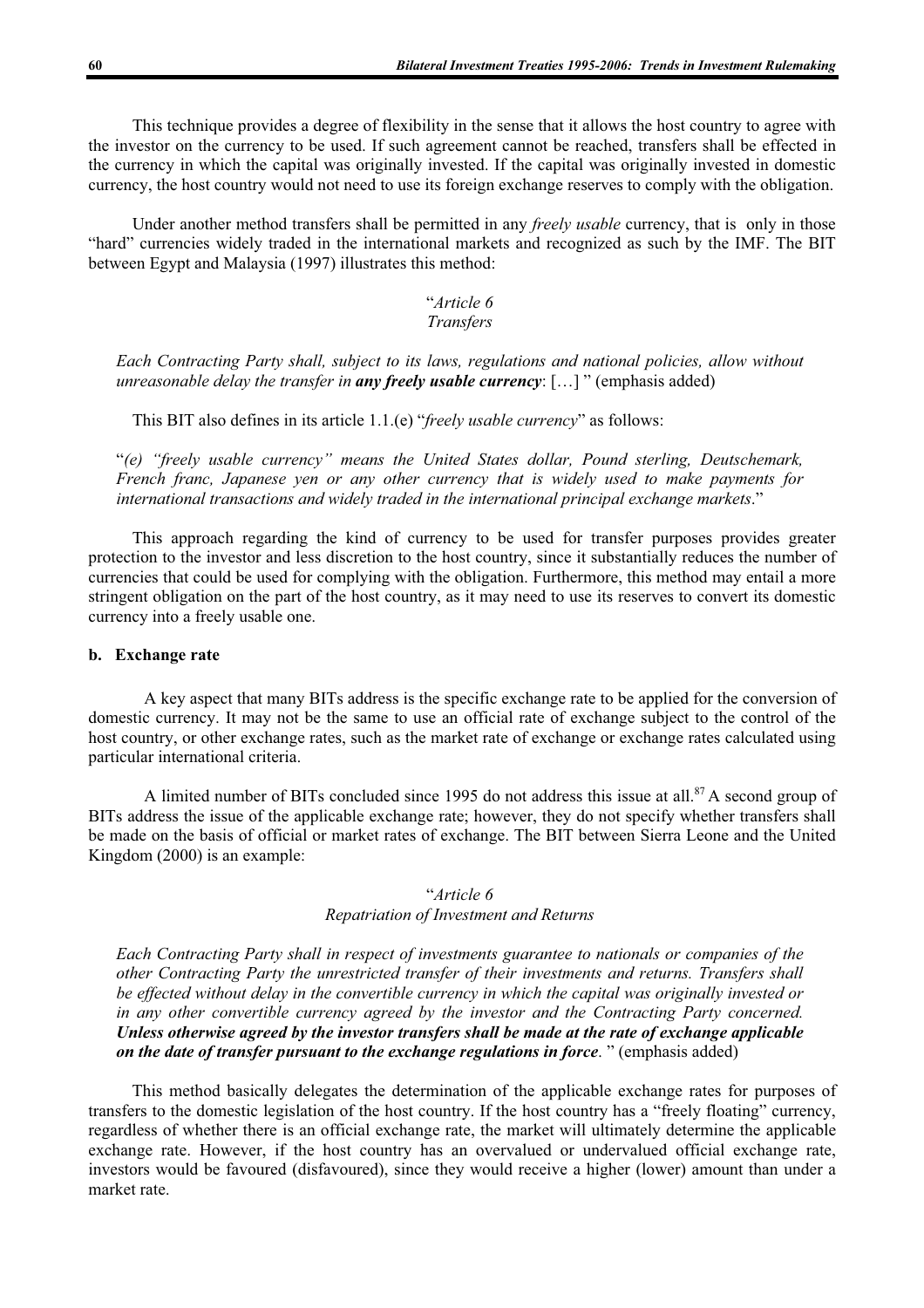A third group of BITs specify that the applicable exchange rates shall be the market rate of exchange existing on the date of the transfer. For instance, the BIT between Austria and the Philippines (2002) states:

# "*Article 6 Transfers*

 $[\ldots]$ 

*(2) The payments referred to in this Article shall be effected at the market rate of exchange prevailing on the day of the transfer.*

*(3) The rates of exchange shall be determined according to the quotations on the stock exchanges or in the absence of such quotations according to the spot transactions conducted through the respective banking system in the territory of the respective Contracting Party*. […]" (emphasis added)

Some BITs within this category provide for alternatives in case a market rate of exchange does not exist. For example, the BIT between Brunei Darussalam and China (2000) provides as follows:

# "*Article 6*

## *Repatriation*

[…]

*2. Transfers of currency shall be made without delay in the convertible currency in which the capital was originally invested or in any other convertible currency agreed by the relevant investors of one Contracting Party and the other Contracting Party. Transfers shall be made at the market rate of exchange of the Contracting Party accepting the investment on the date of transfer. In the event that the market rate of exchange does not exist, the rate of exchange shall correspond to the cross rate obtained from those rates which would be applied by the International Monetary Fund on the date of payment for conversions of the currencies concerned into Special Drawing Rights***.**" (emphasis added)

#### **c. Timing of transfer**

Most BITs contain an obligation on the part of the host country to permit the transfers "*without unreasonable delay".*<sup>88</sup> The undefined term "*unreasonable delay*" would have to be determined on a case-bycase basis.

Other BITs provide more guidance. The BIT between Belgium–Luxembourg and Pakistan (1998) is an example:

## "*Article 7 Transfer*

 $[\ldots]$ 

*4. The Contracting Parties undertake to facilitate the procedures needed to make these transfers without delays according to the practices in international financial centers. In particular no more than three months must elapse from the date on which the investor properly submits the necessary applications in order to make the transfer until the date on which the transfer actually takes place. Therefore both Contracting Parties undertake to carry out the required formalities both for the acquisition of foreign currency and for its effective transfer abroad within that period of time*." (emphasis added)

Several BITs in this category provide for shorter or longer periods for the host country to process the transfer.89 Despite these differences, all these BITs coincide in establishing objective time frames to assess whether the host country has actually complied with the obligation to allow transfers without delay.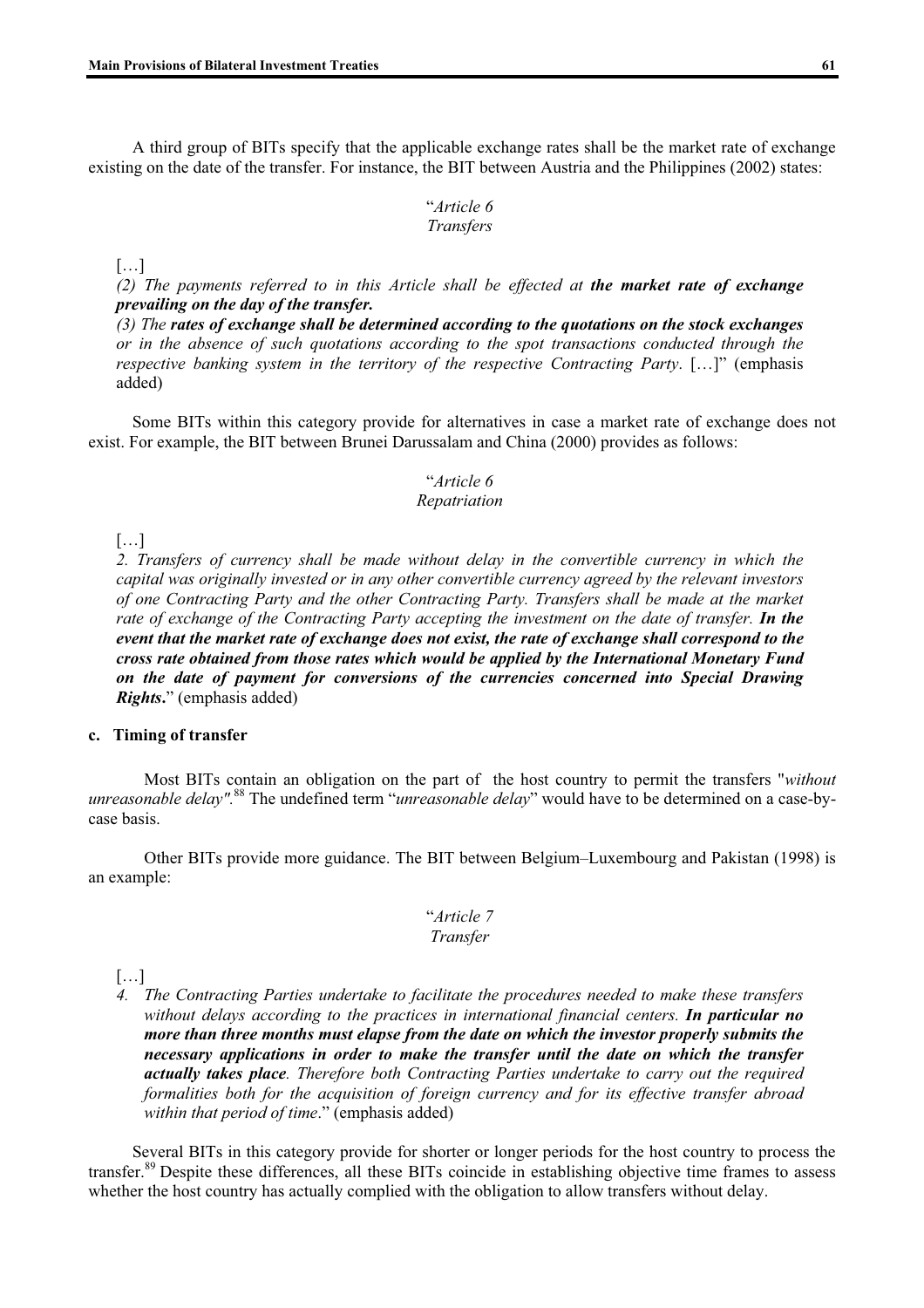#### **3. Exceptions**

The right of free transfer of funds has to be interpreted in consonance with the other provisions of BITs. Among the BITs under review, a large number include different kinds of specific exceptions to the transfer article.

One group indicates that the transfer provision does not prevent contracting parties from ensuring compliance with other measures relating to matters such as bankruptcy, trading in securities, criminal acts or compliance with resolutions of tribunals. The BIT between Mexico and the Republic of Korea (2000) is a case in point:

#### "*Article 6 Transfers*

 $[\dots]$ 

*(3) Notwithstanding paragraphs 1 and 2 above, a Contracting Party may prevent a transfer through the equitable, non-discriminatory and in good faith application of its laws relating to:* 

- *(a) bankruptcy, insolvency or other legal proceedings to protect the rights of creditors;*
- *(b) issuing, trading or dealing in securities;*
- *(c) criminal or administrative violations; or*
- *(d) ensuring the satisfaction of judgements in adjudicatory proceedings*. "

Recent BITs have increasingly used this concept. Among others, BITs negotiated by Australia, Canada, Japan, the United States, Mexico and some other Latin American countries include this specific exception — which in some cases also encompasses the right to apply laws related to reports on transfers for statistical purposes.

The second category of exceptions comprises those aimed at safeguarding flexibility for host countries to properly administer financial and monetary policies. One group of BITs specifically addresses the problem of speculative capital inflows. A related exception has been included in BITs of Chile, which for many years applied a law requiring all capital inflows to remain in the country for at least one year.<sup>90</sup> The protocol of the BIT between Austria and Chile (1997) illustrates this idea:

## "*Protocol*

 $[...]$ *Ad Article 4 (1) Capital can only be transferred one year after it has entered the territory of the Contracting Party unless its legislation provides for a more favourable treatment*. […]"

Another kind of exception included in various BITs relates to balance-of-payments ("BoP") crises. Many – if not most – of the more recent investment disputes have arisen in connection with such crises. The "BoP exception" is tailored for situations in which the host country passes through a period when foreign currency reserves are at exceptionally low levels and when it thus becomes extremely difficult to convert and transfer funds related to investments. The BIT between Japan and Viet Nam (2003) shows in great detail the substantive elements of a "BoP" exception:

# "*Article 16*

- *1. A Contracting Party may adopt or maintain measures not conforming with its obligations under paragraph 1 of Article 2 relating to cross-border capital transactions and Article 12:* 
	- *(a) in the event of serious balance-of-payments and external financial difficulties or threat thereof; or*
	- *(b) in cases where, in exceptional circumstances, movements of capital cause or threaten to cause serious difficulties for macroeconomic management, in particular, monetary and exchange rate policies.*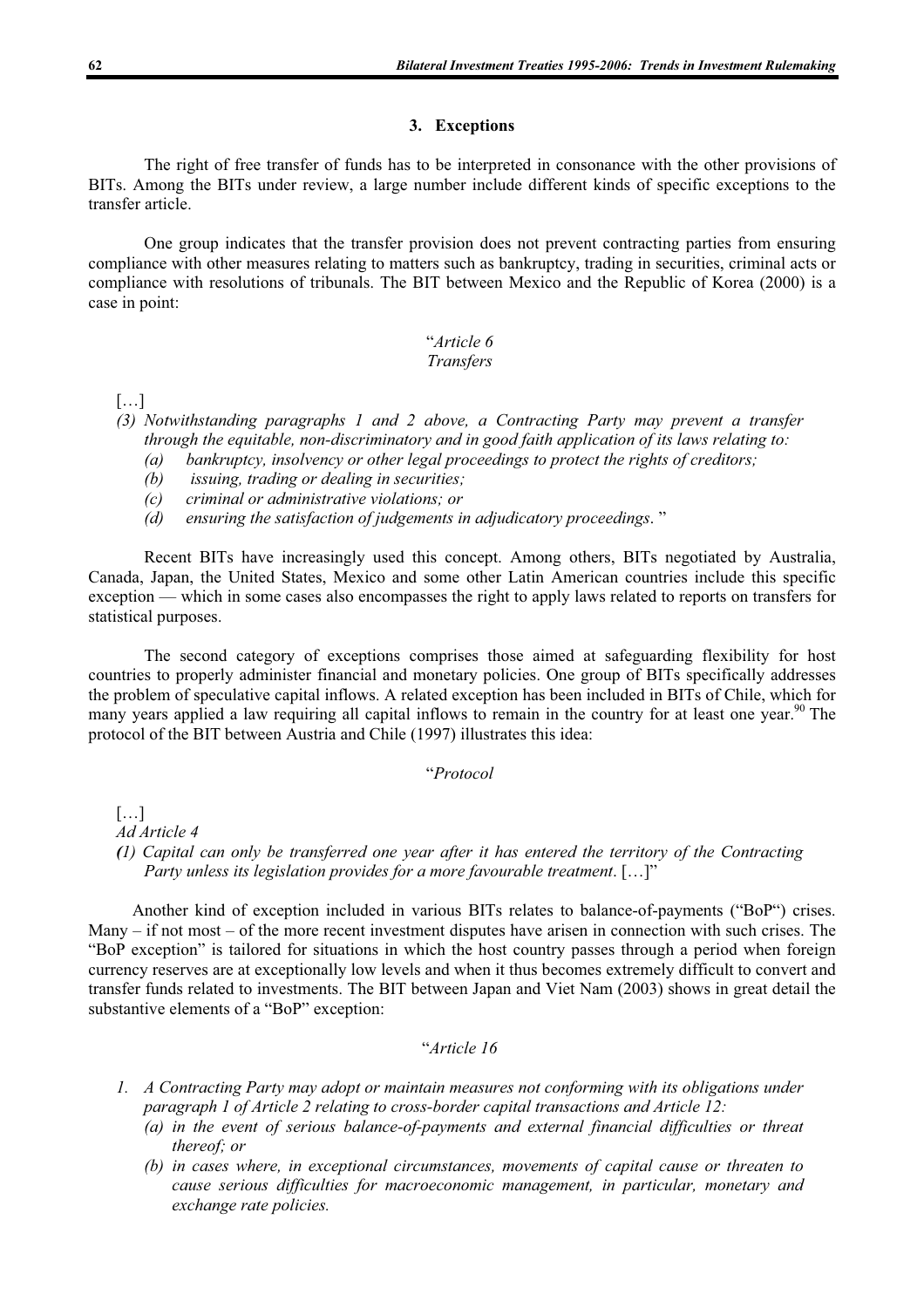- *2. Measures referred to in paragraph 1 above:* 
	- *(a) shall be consistent with the Articles of Agreement of the International Monetary Fund so long as the Contracting Party taking the measures is a party to the said Articles;*
	- *(b) shall not exceed those necessary to deal with the circumstances set out in paragraph 1 above;*
	- *(c) shall be temporary and shall be eliminated as soon as conditions permit; and*
	- *(d) shall be promptly notified to the other Contracting Party.*
- *3. Nothing in this Agreement shall be regarded as altering the rights enjoyed and obligations undertaken by a Contracting Party as a party to the International Monetary Fund*."

The BIT between Greece and Mexico (2000) represents a shorter version of the "BoP" exception and provides that:

# *"Article 7*

[…]

*4. In case of a serious balance of payments difficulties or the threat thereof, each Contracting Party may temporarily restrict transfers, provided that such a Contracting Party implements measures or a programme in accordance with the International Monetary Fund's standards. These restrictions would be imposed on an equitable, non-discriminatory and in good faith basis*."

The majority of the BITs under review do not contain a "BoP" exception. One explanation might be that Governments do not consider limiting transfers as the most appropriate mechanism for coping with shortages of international reserves. It has been argued that to restrict international transfers in times of crisis exacerbates the anxieties of foreign and domestic investors alike, and might foster creative means for the latter to circumvent those limitations.

A third kind of exception, which has been used in some recent BITs — in particular those of Canada, Japan and the United States — includes financial services within their scope of application. In many countries, financial services are heavily regulated and subject to close supervision by regulatory authorities.<sup>91</sup> Thus, in order to prevent any BIT obligation from interfering with such regulatory powers, a number of agreements have included an exception safeguarding those prerogatives. The 2004 Canadian model BIT demonstrates this mode:

# "*Article 14 Transfer of Funds*

 $\lceil$ ...]

*6. Notwithstanding the provisions of paragraphs 1, 2 and 4, and without limiting the applicability of paragraph 5, a Party may prevent or limit transfers by a financial institution to, or for the benefit of, an affiliate of or person related to such institution, through the equitable, nondiscriminatory and good faith application of measures relating to maintenance of the safety, soundness, integrity or financial responsibility of financial institutions*. […]"

\* \* \*

The trend in the evolution of transfer provisions in BITs reflects a dual pattern. A limited number of BITs contain innovations regarding the scope and content of the clause and exceptions to it, while another more numerous — group of agreements have followed traditional concepts developed in different historical contexts. During the last 10 years, the drafting of transfer clauses has focused on how to strike a balance between the interests of the investors and those of the host countries.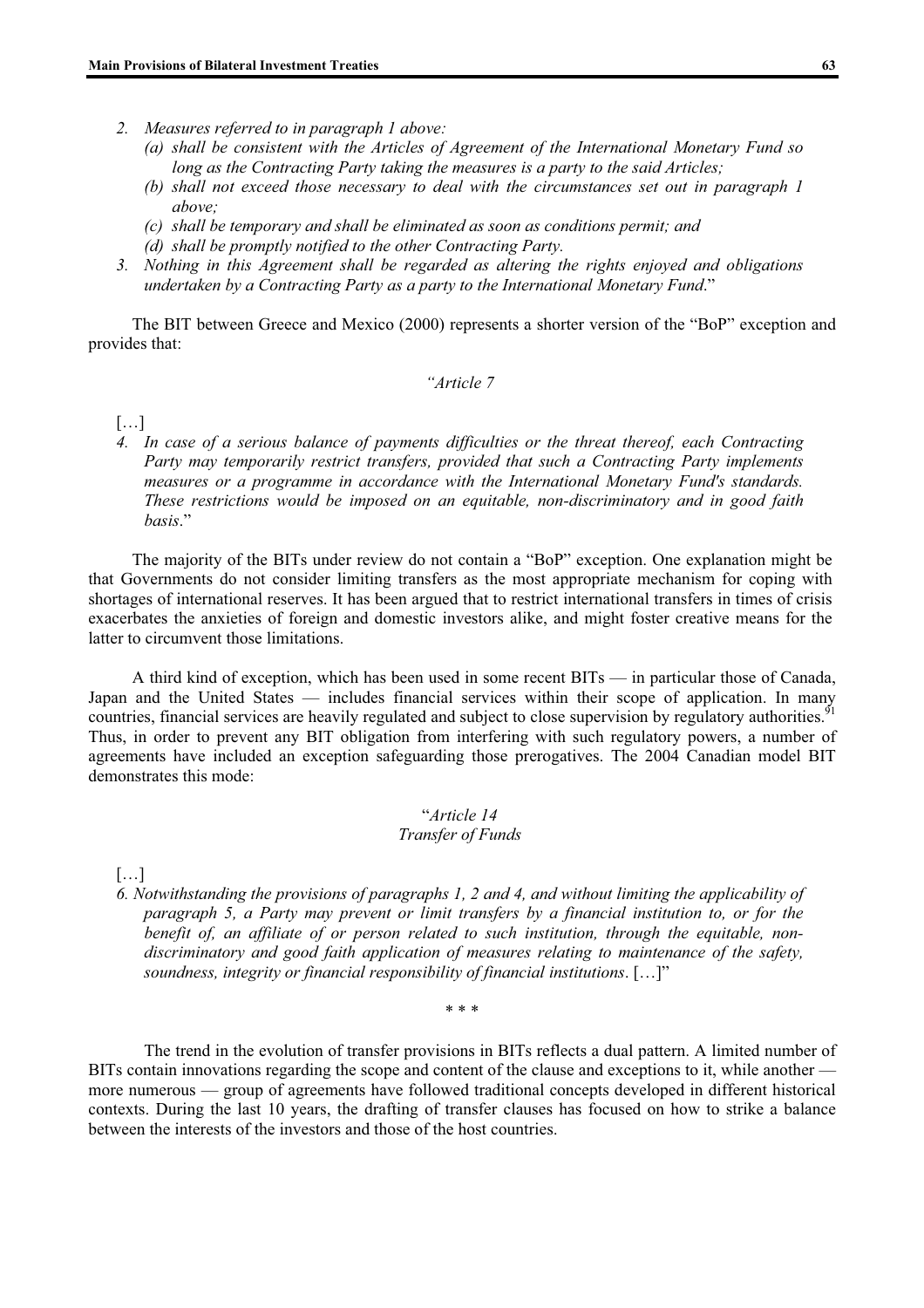#### **I. Other specific clauses**

## **1. Performance requirements**

Performance requirements are conditions imposed by host countries on investors in connection with the establishment and operation of investments or in exchange for the granting of a particular advantage (UNCTAD 2001a). The rationale for a country to use performance requirements is to induce certain investor behaviour in pursuance of particular policy objectives. They are implemented with the aim of influencing the location and character of investment and, in particular, its costs and benefits. Within this logic, performance requirements may aim at, for example, generating employment, increasing the demand for local inputs, boosting exports or augmenting foreign exchange.

Historically, numerous developed and developing countries have imposed performance requirements on foreign investors as a condition for allowing them to invest in their territories. These countries have been considering performance requirements as an important policy tool to further their development objectives by modifying the behaviour of foreign investors and to steer them into the desired direction. Other countries, instead, have persuaded investors to accept performance requirements voluntarily by linking them to the granting of incentives (UNCTAD 2003a). Among the most common performance requirements were those that include obligations to hire nationals of the host country, to use locally produced raw materials or inputs, and to export a portion of the finished product (UNCTAD 1998).

The main criticism of the use of performance requirements — especially making the entry of foreign investors conditional on compliance with them — is that they would deter foreign investment rather than being instruments to achieve the desired policy objectives. It is argued that most often, the objectives pursued through performance requirements — such as an increase in exports or generation of employment cannot be achieved via decree, but are rather the result of a complex mix of policies and variables. Furthermore, it is argued that performance requirements are a disincentive for foreign investors, who refrain from investing under conditions impeding the free management of their investments and forcing them to conduct business in ways that reduce their efficiency (UNCTAD 1998).

Regardless of which particular school of thought one follows, it has been widely recognized that at least some performance requirements may have distorting effects on international trade. Such recognition led to the adoption of the WTO Agreement on Trade-Related Investment Measures (TRIMs). This treaty prohibits performance requirements inconsistent with two main GATT obligations, namely article III, which establishes the obligation of national treatment, and article XI, which contains the obligation to eliminate quantitative restrictions. The treaty applies only to the goods sector. The annex to the TRIMs Agreement provides an illustrative list of the kinds of performance requirements inconsistent with these two obligations. In particular, it states the following:

# "*Annex*

#### *Illustrative list*

- *1. TRIMs that are inconsistent with the obligation of national treatment provided for in paragraph 4 of Article III of GATT 1994 include those which are mandatory or enforceable under domestic law or under administrative rulings, or compliance with which is necessary to obtain an advantage, and which require:* 
	- *(a) the purchase or use by an enterprise of products of domestic origin or from any domestic source, whether specified in terms of particular products, in terms of volume or value of products, or in terms of a proportion of volume or value of its local production; or*
	- *(b) that an enterprise's purchases or use of imported products be limited to an amount related to the volume or value of local products that it exports.*
- *2. TRIMs that are inconsistent with the obligation of general elimination of quantitative restrictions provided for in paragraph 1 of Article XI of GATT 1994 include those which are mandatory or enforceable under domestic law or under administrative rulings, or compliance with which is necessary to obtain an advantage, and which restrict:*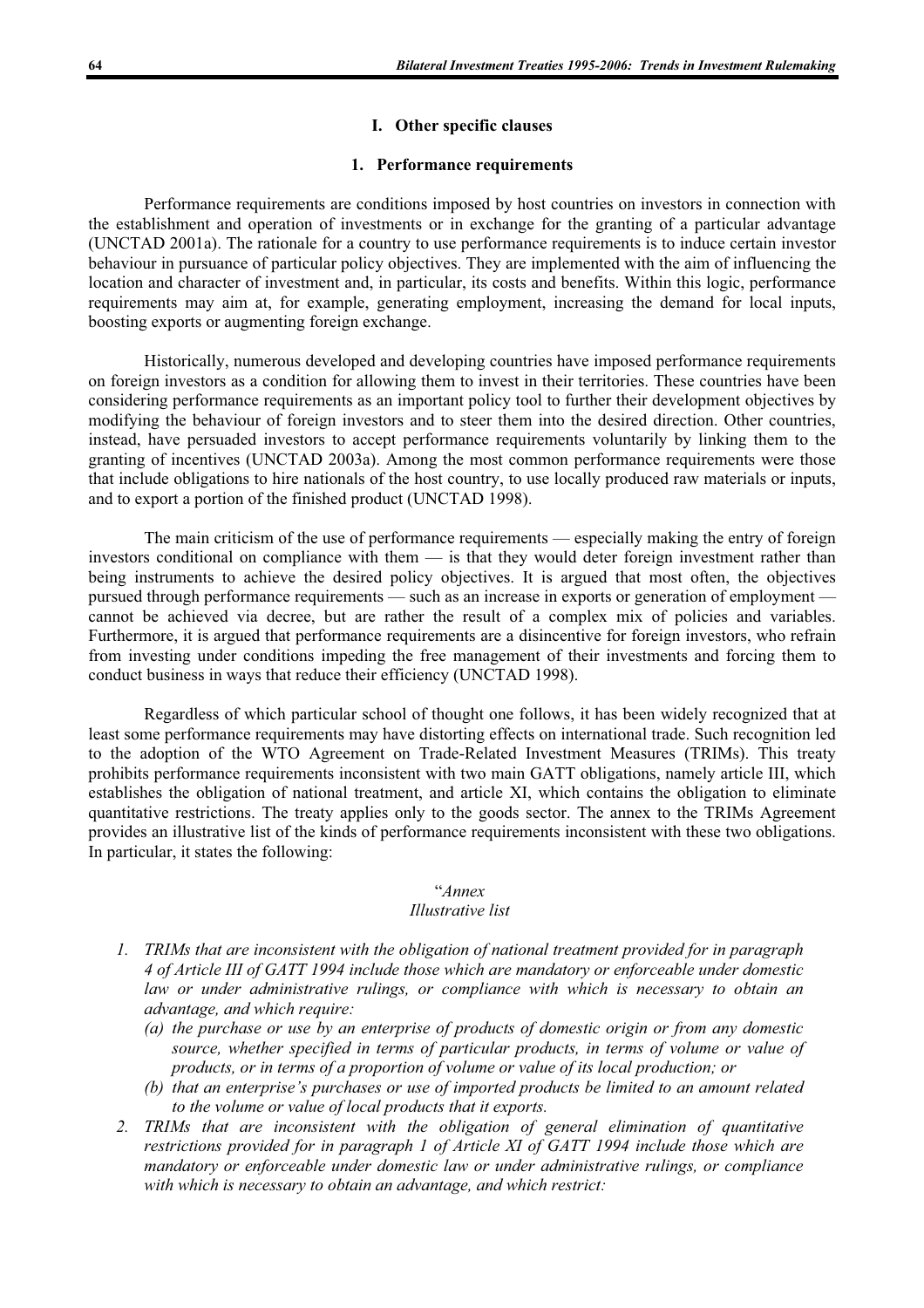- *(a) the importation by an enterprise of products used in or related to its local production, generally or to an amount related to the volume or value of local production that it exports;*
- *(b) the importation by an enterprise of products used in or related to its local production by restricting its access to foreign exchange to an amount related to the foreign exchange inflows attributable to the enterprise; or*
- *(c) the exportation or sale for export by an enterprise of products, whether specified in terms of particular products, in terms of volume or value of products, or in terms of a proportion of volume or value of its local production*."

The WTO has 150 member countries; in addition, 31 countries have observer status, with most of them in the process of accession. 92 The TRIMs Agreement constitutes a normative landmark in the international regulation of performance requirements, and — as will be explained below — also has an important effect on numerous BITs.

Traditionally, most BITs did not include any explicit disciplines on performance requirements. However, this does not mean that the use of such requirements was not constrained by other provisions of these agreements. If a performance requirement were applied only to foreign investors after the investment had been admitted into the host country, such a practice would be inconsistent with the national treatment obligation. However, there would normally be no violation of a BIT if such a requirement were applied on a non-discriminatory basis, or imposed — even on a discriminatory basis — as a condition for the admission of the investment.

In the last 10 years, an increasing number of BITs have included explicit disciplines on performance requirements. They aim at restricting the discretion of host countries in applying performance requirements. The level of disciplines tends to go beyond the level of the obligations included in the TRIMs Agreement.

# **a. BITs with no explicit restriction on performance requirements**

The majority of recent BITs do not contain any specific provision on performance requirements. One might therefore conclude that contracting parties are free to use performance requirements as far as they are imposed as a condition for the establishment of the investment or applied afterwards on a non-discriminatory basis.

However, a significant number of BITs include an "application of other rules" provision, which seeks to ensure that the host country provides the investor with the most-favoured-treatment resulting from the application of its domestic laws or international obligations. The BIT between Germany and Thailand  $(2002)$  contains this widely used clause:<sup>93</sup>

# *"Article 7*

# *Application of other Rules*

- *(1) If the laws and regulations of either Contracting Party or obligations under international law existing at present or established hereafter between the Contracting Party in addition to this Treaty contain provisions, whether general or specific, entitling investments by investors of the other Contracting Party to a treatment more favourable than is provided for by this Treaty, such provisions shall to the extent that they are more favourable prevail over this Treaty.*
- *(2) Each Contracting Party shall observe any other obligation it has assumed with regard to investments in its territory by investors of the other Contracting Party*. " 94

On the basis of the first paragraph of this provision, one could argue that, despite not including any specific discipline on performance requirements in the BIT, Germany and Thailand nevertheless have to observe their obligations deriving from their membership of the TRIMs Agreement. The latter agreement contains prohibitions on the use of performance requirements binding both Germany and Thailand under international law, and thereby entails a more favourable treatment for investments than that granted by the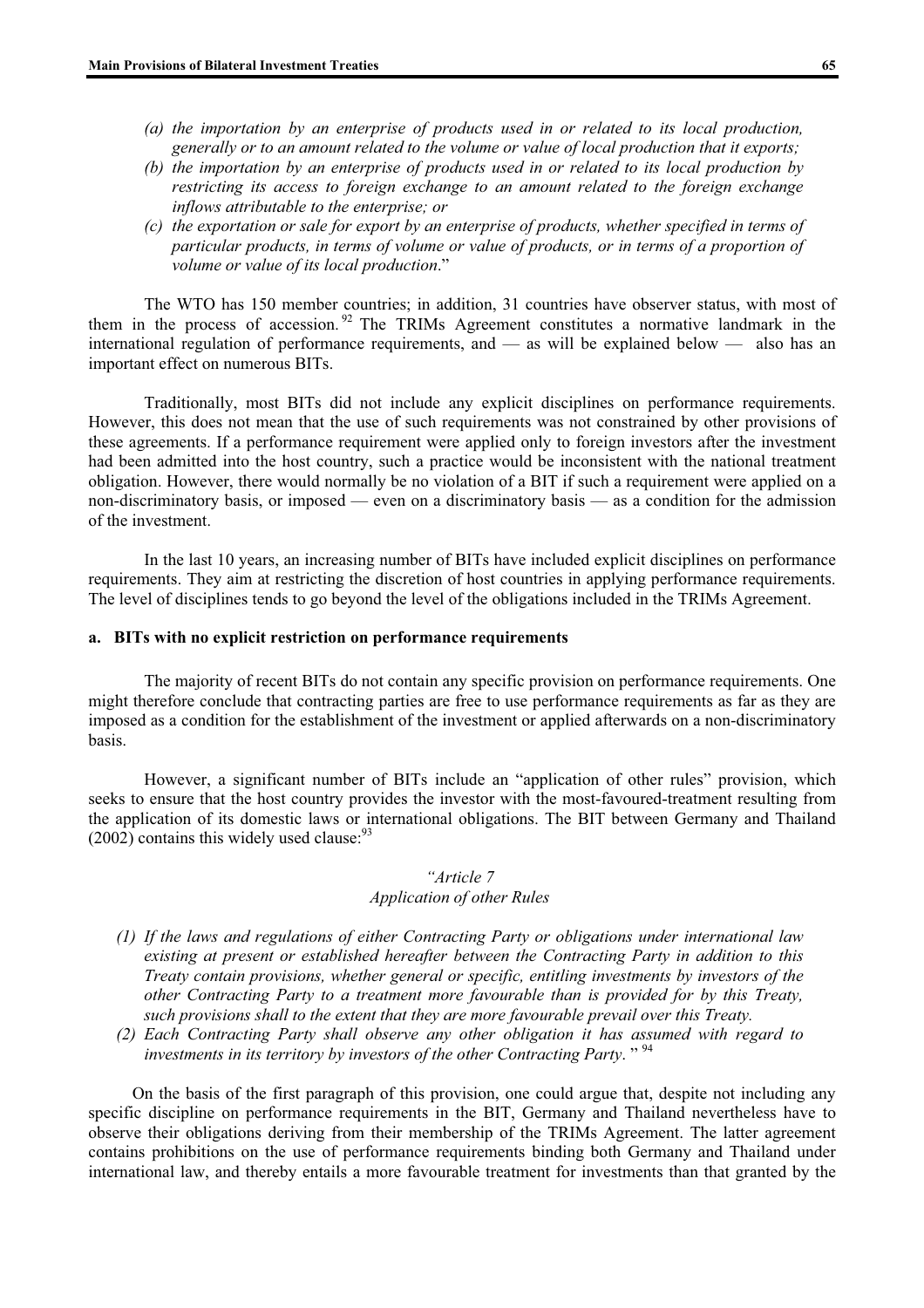BIT. Thus, according to article 7 cited above, the provisions of the TRIMs Agreement would prevail over the BIT to the extent that they are more favourable to the covered investors.

A question remains as to whether an investor would be entitled to enforce the rights derived from the TRIMs Agreement through the investor–State dispute settlement provisions in the BIT. There are arguments in favour and against this possibility. However, this particular issue could arise only if both contracting parties of a BIT are also Members of the WTO and therefore parties to the TRIMs Agreement.

## **b. BITs with disciplines on performance requirements**

Several BITs concluded since 1995 explicitly deal with performance requirements.

One group of BITs restricts the use of performance requirements, but at the same time states that the obligations undertaken in this regard do not go beyond those assumed in the context of the TRIMs Agreement. An example of this approach is the BIT between Canada and Costa Rica (1998):

# "*Article VI*

## *Performance Requirements*

*Neither Contracting Party may impose, in connection with permitting the establishment or acquisition of an investment, or enforce in connection with the subsequent regulation of that investment, any of the requirements set forth in the World Trade Organization Agreement on Trade-Related Investment Measures contained in the Final Act Embodying the Results of the Uruguay Round of Multilateral Trade Negotiations, done at Marrakech on April 15, 1994*."

Other BITs restrict the use of performance requirements in general terms. Most agreements falling in this subcategory are recent BITs of Finland — a country that usually includes a general restriction on the use of performance requirements in its BITs.<sup>95</sup> The BIT between Azerbaijan and Finland (2003) embodies this concept:

# *"Article 2*

# *Promotion and Protection of Investments*

[…]

*4. Each Contracting Party shall not impose mandatory measures on investments by investors of the other Contracting Party concerning purchase of materials, means of production, operation, transport, marketing of its products or similar orders having unreasonable or discriminatory effects*."

This technique restricts only performance requirements that are mandatory and applied after the investment has been established. As this BIT applies only to established investments, performance requirements imposed at the entry phase are not restricted, nor are they made conditional on the receipt of an advantage relating to establishment. In addition, this approach may restrict performance requirements affecting services — an issue not addressed by the TRIMs Agreement.

The third category of BITs restricts the use of performance requirements on the basis of an exhaustive positive list. Thus, the contracting parties assume the obligation to refrain only from those performance requirements explicitly listed in the provision. Furthermore, this mode limits the use of performance requirements both at the pre-establishment phase of the investment and thereafter. Only compulsory performance requirements are restricted; the contracting parties being left with discretion to impose them as a condition for the receipt of investment incentives. Finally, the disciplines apply not only to investment in goods, but also to investment in services.

Most of the Canadian and United States BITs at the end of the 1990s follow this approach.<sup>96</sup> The BIT between Bahrain and the United States (1999) provides an illustration: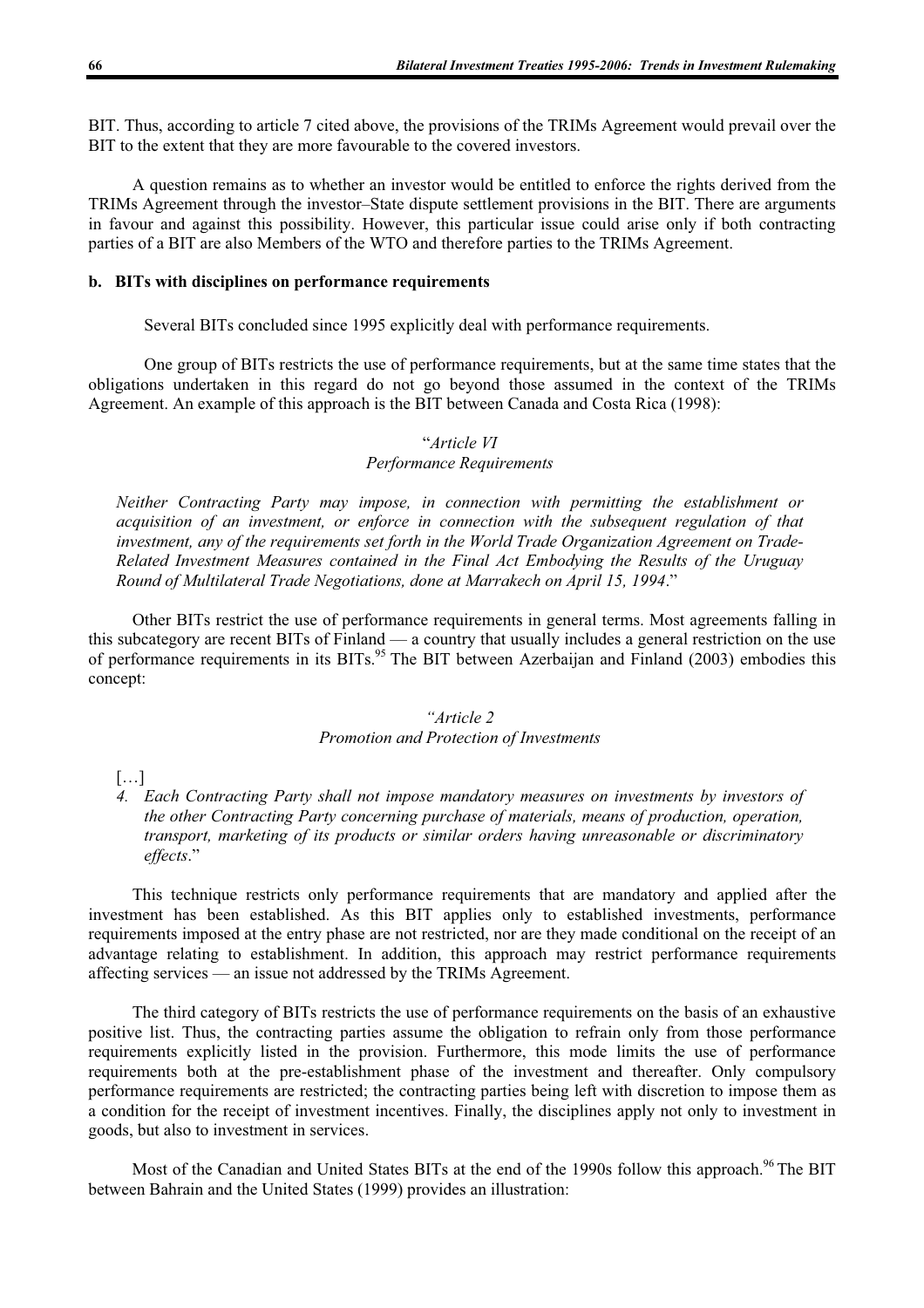## "*Article 6*

*Neither Party shall mandate or enforce, as a condition for the establishment, acquisition, expansion, management, conduct or operation of a covered investment, any requirement (including but not limited to, any commitment or undertaking in connection with the receipt of a governmental permission or authorization):* 

- *(a) to achieve a particular level or percentage of local content, or to purchase, use or otherwise give a preference to products or services of domestic origin or from any domestic source;*
- *(b) to limit imports by the investment of products or services in relation to a particular volume or value of production, exports or foreign exchange earnings;*
- *(c) to export a particular type, level or percentage of products or services, either generally or to a specific market region;*
- *(d) to limit sales by the investment of products or services in the Party's territory in relation to a particular volume or value of production, exports or foreign exchange earnings;*
- *(e) to transfer technology, a production process or other proprietary knowledge to a national or company in the Party's territory, except pursuant to an order, commitment or undertaking that is enforced by a court, administrative tribunal or competition authority to remedy an alleged or adjudicated violation of competition laws; or*
- *(f) to carry out a particular type, level or percentage of research and development in the Party's territory.*

*Such requirements do not include conditions for the receipt or continued receipt of an advantage*."

Another group of BITs comprises agreements with sophisticated and detailed clauses. This approach resembles in several aspects the one used in the BITs included in the third group. The provisions on performance requirements are also based on a positive list approach, apply to both the pre-and postestablishment phases of the investment and restrict performance requirements affecting investment in goods and services. However, this fourth category goes one step further. It not only includes additional restrictions on the use of performance requirements, but also — in consonance with the TRIMs Agreement — prevents the host country from using *certain* performance requirements as a condition for granting advantages or incentives.

This approach is mainly used in recent BITs of Japan, such as the agreements with the Republic of Korea (2002) and Viet Nam (2003):

## "*Article 4*

- *1. Neither Contracting Party shall impose or enforce, as a condition for investment activities in its Area of an investor of the other Contracting Party, any of the following requirements:* 
	- *(a) to export a given level or percentage of goods or services;*
	- *(b) to achieve a given level or percentage of domestic content;*
	- *(c) to purchase, use or accord a preference to goods produced or services provided in its Area, or to purchase goods or services from natural or legal persons or any other entity in its Area;*
	- *(d) to relate the volume or value of imports to the volume or value of exports or to the amount of foreign exchange inflows associated with investments of that investor;*
	- *(e) to restrict sales of goods or services in its Area that investments of that investor produces or provides by relating such sales to the volume or value of its exports or foreign exchange earnings;*
	- *(f) to appoint, as executives, managers or members of boards of directors, individuals of any particular nationality;*
	- *(g) to transfer technology, a production process or other proprietary knowledge to a natural or legal person or any other entity in its Area, except when the requirement (i) is imposed or enforced by a court, administrative tribunal or competition authority to remedy an alleged violation of competition laws; or (ii) concerns the transfer of intellectual property rights which is undertaken in a manner not inconsistent with the Agreement on Trade-Related*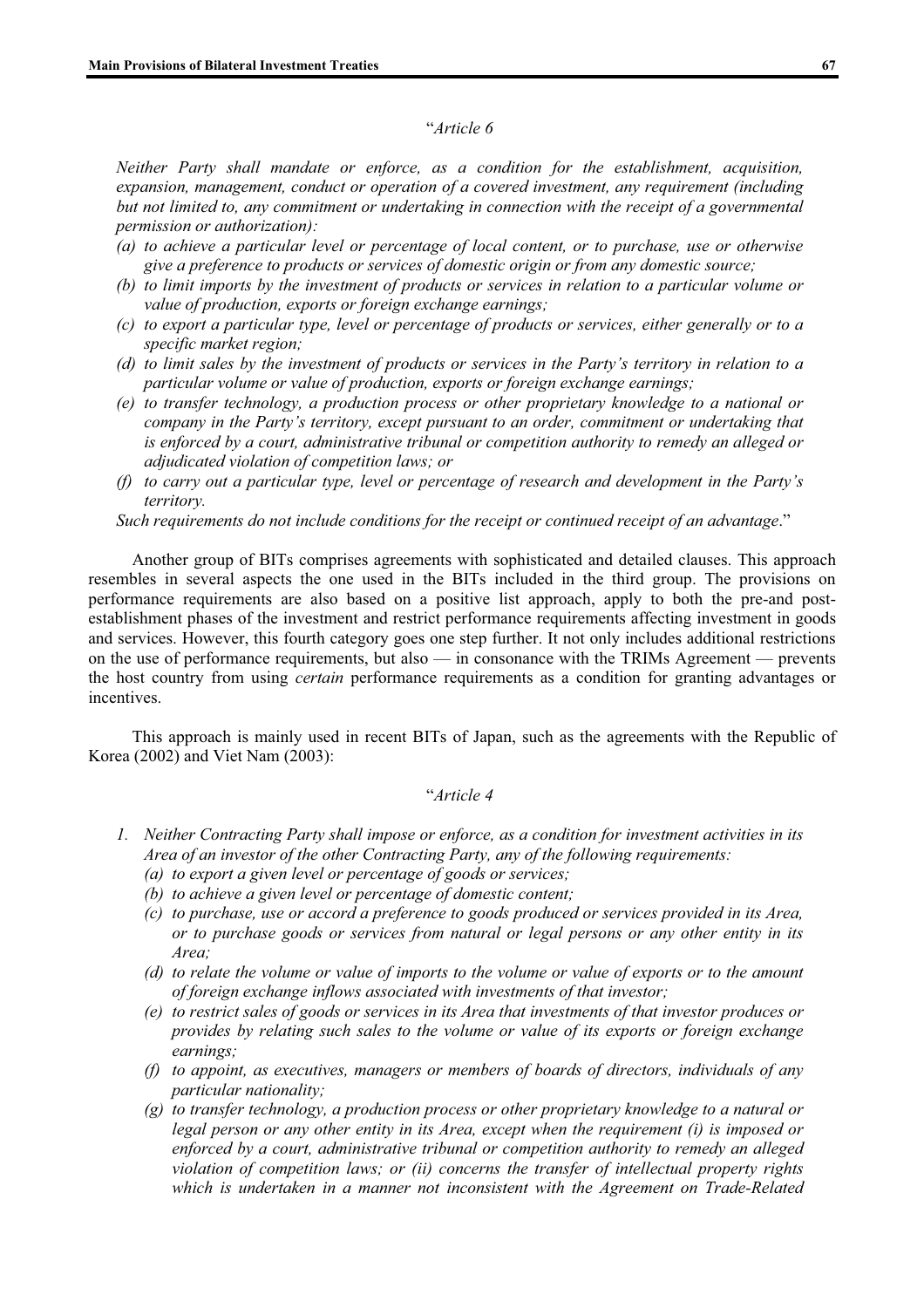*Aspects of Intellectual Property Rights, Annex 1C of the Marrakesh Agreement Establishing the World Trade Organization;* 

- *(h) to locate the headquarters of that investor for a specific region or the world market in its Area;*
- *(i) to achieve a given level or value of research and development in its Area; or*
- *(j) to supply one or more of the goods that the investor produces or the services that the investor provides to a specific region or the world market, exclusively from the Area of the former Contracting Party.*
- *2. The provisions of paragraph 1 above do not preclude either Contracting Party from conditioning the receipt or continued receipt of an advantage, in connection with investment activities in its Area of an investor of the other Contracting Party, on compliance with any of the requirements set forth in paragraph 1 (f) through (j) above*."

Because of the level of detail and scope of the obligation, BITs included in this fourth category allow contracting parties to make reservations at the time of the negotiation. They can exempt existing nonconforming measures or exclude a particular sector from the scope of application of the disciplines on performance requirements.

Another group of BITs contains the most detailed and far-reaching obligations on this subject. Among the BITs applying this approach are recent agreements between Cuba and Mexico (2001), the United States and Uruguay (2005), and the 2004 Canadian model BIT.

Basically, these agreements follow the same concept as the BITs included in the fourth category. However, there are some minor distinctions.

One relates to the scope of application of the obligation on performance requirements. The agreements included in the fourth category establish the obligation of the contracting parties to refrain from imposing certain enumerated performance requirements. The BITs included in the fifth category go one step further, and oblige the contracting parties to refrain from imposing the banned performance requirements not only on each other's investments and investors, but also on investments and investors of any third country. The rationale for this is to ensure a single investment policy of each contracting party concerning all investments regardless of their origin, and thereby to foster a more uniform level playing field for foreign investors.

Another distinction relates to the level of detail with which the provision is drafted. Clauses in the fifth category are typically very elaborate. They list the compulsory performance requirements from which the contracting parties shall abstain in connection with the establishment or operation of the covered investments. They also include the performance requirements from which the contracting parties shall refrain in connection with the granting of an incentive or other advantage. The provisions contain a series of exceptions to the obligations included in the previous two sections. In this regard, it is worth noting the intent of the parties not to impair the regulatory powers of the host country in order to pursue a series of legitimate policy objectives. The 2004 Canadian model BIT provides as follows:

## "*Article 7 Performance Requirements*

- 
- *1. Neither Party may impose or enforce any of the following requirements, or enforce any commitment or undertaking, in connection with the establishment, acquisition, expansion, management, conduct or operation of an investment of an investor of a Party or a non-Party in its territory:* 
	- *(a) to export a given level or percentage of goods;*
	- *(b) to achieve a given level or percentage of domestic content;*
	- *(c) to purchase, use or accord a preference to goods produced or services provided in its territory, or to purchase goods or services from persons in its territory;*
	- *(d) to relate in any way the volume or value of imports to the volume or value of exports or to the amount of foreign exchange inflows associated with such investment;*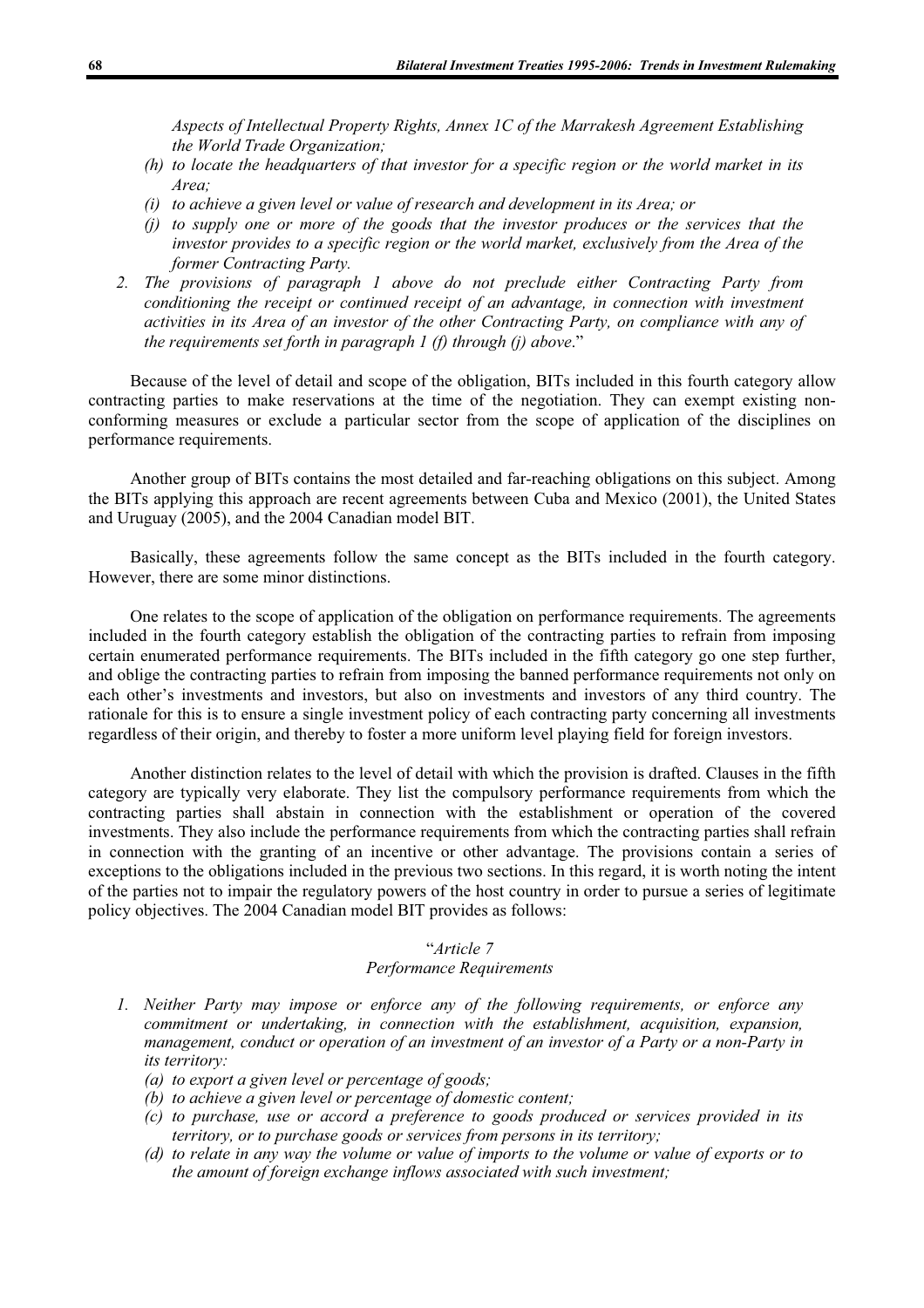- *(e) to restrict sales of goods or services in its territory that such investment produces or provides by relating such sales in any way to the volume or value of its exports or foreign exchange earnings;*
- *(f) to transfer technology, a production process or other proprietary knowledge to a person in its territory, except when the requirement is imposed or the commitment or undertaking is enforced by a court, administrative tribunal or competition authority, to remedy an alleged violation of competition laws or to act in a manner not inconsistent with other provisions of this Agreement; or*
- *(g) to supply exclusively from the territory of the Party the goods it produces or the services it provides to a specific regional market or to the world market.*
- *2. A measure that requires an investment to use a technology to meet generally applicable health, safety or environmental requirements shall not be construed to be inconsistent with paragraph 1(f). For greater certainty, Articles 3 and 4 apply to the measure.*
- *3. Neither Party may condition the receipt or continued receipt of an advantage, in connection with an investment in its territory of an investor of a Party or of a non-Party, on compliance with any of the following requirements:* 
	- *(a) to achieve a given level or percentage of domestic content;*
	- *(b) to purchase, use or accord a preference to goods produced in its territory, or to purchase goods from producers in its territory;*
	- *(c) to relate in any way the volume or value of imports to the volume or value of exports or to the amount of foreign exchange inflows associated with such investment; or*
	- *(d) to restrict sales of goods or services in its territory that such investment produces or provides by relating such sales in any way to the volume or value of its exports or foreign exchange earnings.*
- *4. Nothing in paragraph 3 shall be construed to prevent a Party from conditioning the receipt or continued receipt of an advantage, in connection with an investment in its territory of an investor of a Party, on compliance with a requirement to locate production, provide a service, train or employ workers, construct or expand particular facilities, or carry out research and development, in its territory.*
- *5. Paragraphs 1 and 3 shall not apply to any requirement other than the requirements set out in those paragraphs*.
- *6. The provisions of:* 
	- *(a) Paragraphs (1) (a), (b) and (c), and (3) (a) and (b) shall not apply to qualification requirements for goods or services with respect to export promotion and foreign aid programs;*
	- *(b) Paragraphs (1) (b), (c), (f) and (g), and (3) (a) and (b) shall not apply to procurement by a Party or a state enterprise; and*
	- *(c) Paragraphs (3) (a) and (b) shall not apply to requirements imposed by an importing Party relating to the content of goods necessary to qualify for preferential tariffs or preferential quotas*. "

#### **2. Entry and sojourn of foreign nationals**

The proper functioning of a foreign subsidiary may require not only the possibility for investors to visit the site of the investment frequently, but also the presence in the host country of expatriate personnel for extended periods of time. Accordingly, there is an increasing demand not only to allow cross-border flows of capital, but also to facilitate the international movement of people.

The interests of the investors, however, do not necessarily converge with immigration policies of host countries, which aim at granting domestic authorities ample discretion as to whether to allow the entry of foreign nationals into their territory.

BITs provide, in general, little assistance to foreign investors on this issue.<sup>97</sup> To the extent that agreements include provisions on the subject, they usually refrain from establishing legally binding obligations of the contracting parties to allow the entry and sojourn of covered investors or investmentrelated personnel. Most BITs have not gone further than including "best efforts" clauses subject to national legislation. This trend has continued among the BITs under review.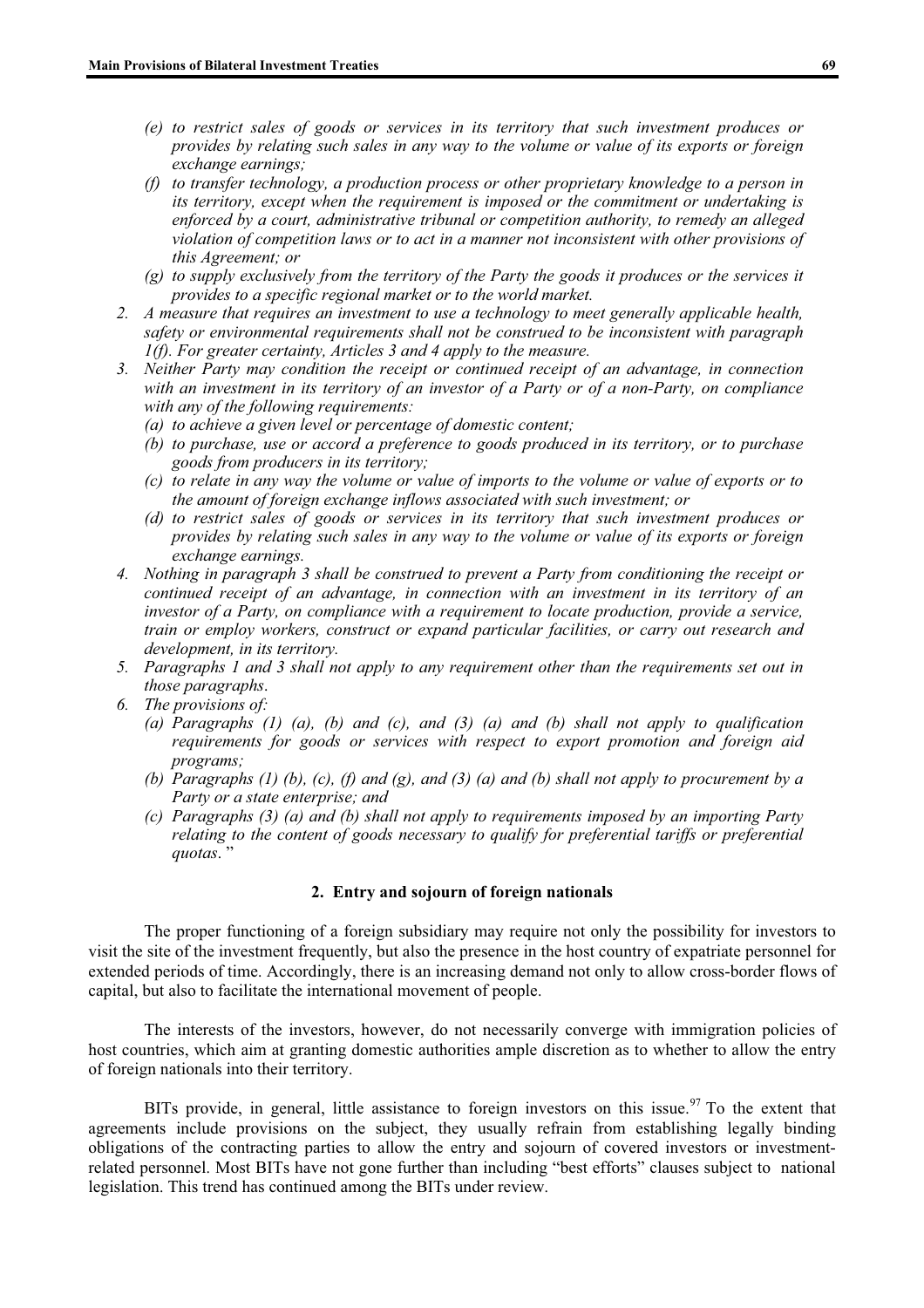One group of BITs, which is relatively numerous, does not deal with this matter at all. Other BITs include a specific clause, but fall short of establishing any right of entry for the investor or investmentrelated personnel. Different modes are used within this category of agreements. The most important distinction relates to the question of whether the relevant provision covers only nationals of the other contracting party or any foreign personnel employed by the foreign investor (table 20).

| <b>BIT</b> between Botswana<br>and China (2000)                                                                                                                                                                                                                                                                                                                                                                                                     | <b>BIT</b> between Bosnia<br>Herzegovina and<br>Germany<br>(2001)                                                                                                                                                                                                                                                                                                                                                                                                                                                                                                                                                                                                                                                                                                                                                                                                                                                                                                                                      | <b>BIT</b> between Australia<br>and India<br>(1999)                                                                                                                                                                                                                                                                                                                                                                                                                                                                        | <b>BIT</b> between France and<br><b>Mexico</b><br>(1998)                                                                                                                                                                                                                                                                                                                                                                                                                                                  |
|-----------------------------------------------------------------------------------------------------------------------------------------------------------------------------------------------------------------------------------------------------------------------------------------------------------------------------------------------------------------------------------------------------------------------------------------------------|--------------------------------------------------------------------------------------------------------------------------------------------------------------------------------------------------------------------------------------------------------------------------------------------------------------------------------------------------------------------------------------------------------------------------------------------------------------------------------------------------------------------------------------------------------------------------------------------------------------------------------------------------------------------------------------------------------------------------------------------------------------------------------------------------------------------------------------------------------------------------------------------------------------------------------------------------------------------------------------------------------|----------------------------------------------------------------------------------------------------------------------------------------------------------------------------------------------------------------------------------------------------------------------------------------------------------------------------------------------------------------------------------------------------------------------------------------------------------------------------------------------------------------------------|-----------------------------------------------------------------------------------------------------------------------------------------------------------------------------------------------------------------------------------------------------------------------------------------------------------------------------------------------------------------------------------------------------------------------------------------------------------------------------------------------------------|
| "Article 2<br>Promotion and Protection<br>of Investment<br>[]<br>4. Subject to its laws and<br>regulations,<br>one<br>Contracting<br>Party<br>shall<br>provide assistance in and<br>facilities for obtaining visas<br>permits<br>work<br>for<br>and<br>nationals of the other<br>Contracting<br>Party<br>activities<br>engaging<br>in<br>associated with investments<br>made in the territory of that<br>Party."<br>Contracting<br>(emphasis added) | "Protocol to the Treaty<br>between the Federal<br>Republic of Germany and<br>Bosnia Herzegovina<br>concerning the<br>Encouragement and<br>Reciprocal Protection of<br>Investments<br>$\lceil \dots \rceil$<br>(2) Ad Article 3<br>$\lceil \dots \rceil$<br>(c) The Contracting States<br>shall within the framework<br>of their national legislation<br>give<br>sympathetic<br>consideration<br>to<br>applications for the entry<br>and sojourn of persons of<br>either Contracting State<br>who wish to enter the<br>territory of the other Con<br>tracting State in connection<br>with an investment; the<br>shall<br>apply<br>same<br>to<br>employed persons of either<br>Contracting State who in<br>connection<br>with<br>an<br>investment wish to enter the<br>territory<br>other<br>of<br>the<br>Contracting<br>State<br>and<br>sojourn there to take up<br>employment.<br>Applications<br>for work permits shall also<br>given<br>sympathetic<br>be<br>consideration."<br>(emphasis)<br>added) | "Article 5<br>Entry and sojourn of<br>personnel<br>1. A Contracting Party<br>shall, subject to its laws<br>applicable from time to<br>time relating to the entry<br>and sojourn of non-citizens,<br>permit natural persons who<br>are investors of the other<br>Contracting<br>Party<br>and<br>personnel employed by<br>companies of that other<br><b>Contracting Party to enter</b><br>and remain in its territory<br>for the purpose of engaging<br>in activities connected with<br>investments. []"<br>(emphasis added) | "Article 4<br>Protection and treatment of<br>investments<br>$\left[\ldots\right]$<br>4. Within the framework of<br>their internal legislation,<br>Contracting<br>Parties<br>the<br>shall benevolently examine<br>requests for entry and<br>authorization<br>to reside,<br>work and travel made by<br>nationals<br>of<br>the<br>one<br>Contracting<br>Party<br>in<br>relation to an investment<br>made in the territory or in<br>the maritime area of the<br>other Contracting Party."<br>(emphasis added) |

**Table 20. Examples of provisions on entry and sojourn of foreign nationals** 

A third group of agreements provides some degree of discipline, although they do not oblige the contracting parties to allow the entry of foreign nationals into their territories and their sojourn therein. These treaties prohibit the host country from applying labour certification tests or similar procedures as well as any numerical restrictions relating to the temporary entry of businesspersons. The BIT between Japan and the Republic of Korea (2002) is an example: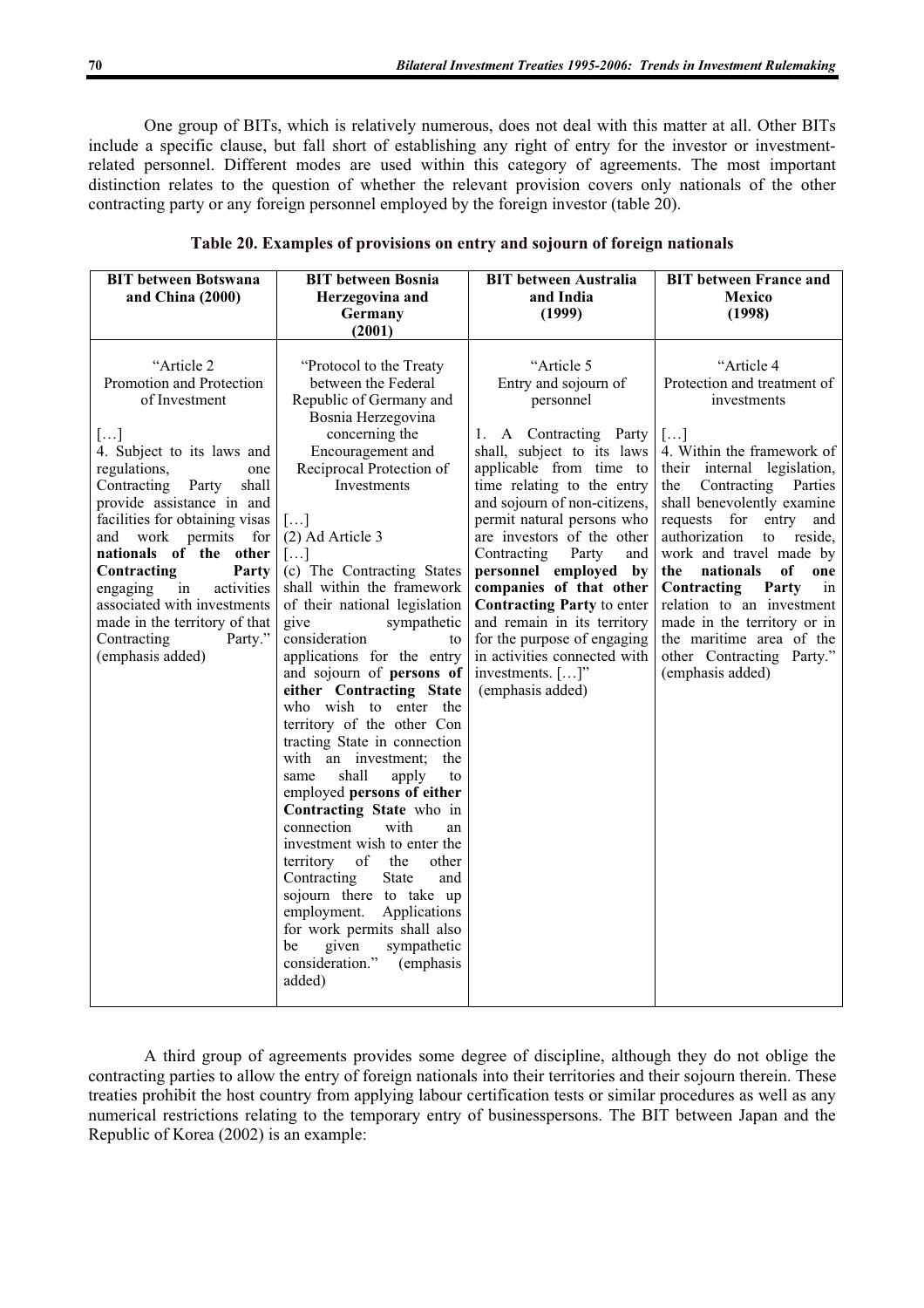## "*Article 8*

- *1. Subject to its laws relating to entry, stay and authorisation to work, each Contracting Party shall grant temporary entry, stay and authorisation to work to investors of the other Contracting Party for the purpose of establishing, developing, administering or advising on the operation in the territory of the former Contracting Party of an investment to which they, or an enterprise of that other Contracting Party that employs them, have committed or are in the process of committing a substantial amount of capital or other resources, so long as they continue to meet the requirements of this Article.*
- *2. Neither Contracting Party, in granting entry under paragraph 1 of this Article, shall apply a numerical restriction in the form of quotas or the requirement of an economic needs test, unless (a) it notifies the other Contracting Party of its intent to apply the restriction no later than sixty days before the intended date of the implementation of the restriction, and (b) it, upon request by the other Contracting Party, consults with that other Contracting Party before the implementation of the restriction.*
- *3. Neither Contracting Party shall require that an enterprise of that Contracting Party that is an investment of an investor of the other Contracting Party appoint, as executives, managers or members of boards of directors, individuals of any particular nationality*."

Paragraph 2 of that provision states that although any permit for entry and sojourn is subject to domestic legislation, no contracting party shall apply quotas or economic needs tests. However, this obligation is not absolute, as any contracting party can apply such measures provided that it notifies and consults with the other contracting party before the restriction is imposed.

Not all BITs falling within this category contain such flexibility. Some agreements, notably several BITs of the United States concluded during the second part of the 1990s, include an absolute obligation for the contracting parties to abstain from imposing quotas or numerical restrictions when granting permits for the entry and sojourn of foreign nationals. The BIT between Nicaragua and the United States (1995) demonstrates this idea:

## "*Article VII*

*1. (a) Subject to its laws relating to the entry and sojourn of aliens, each Party shall permit to enter and to remain in its territory nationals of the other Party for the purpose of establishing, developing, administering or advising on the operation of an investment to which they, or a company of the other Party that employs them, have committed or are in the process of committing a substantial amount of capital or other resources.* 

 *(b) Neither Party shall, in granting entry under paragraph l(a), require a labor certification test or other procedures of similar effect, or apply any numerical restriction.* 

*2. Each Party shall permit covered investments to engage top managerial personnel of their choice, regardless of nationality*."

This method is an attempt to limit the discretion that immigration authorities have when granting permits for entry and sojourn to foreign investors. However, mainly as a result of South–North patterns of immigration, but also because of security concerns, most capital-exporting countries have gradually tightened their immigration policies. As far as the entry and sojourn of investors and investment-related personnel is concerned, the evolution in investment rulemaking has not only stagnated, but also might diminish in the future. The practice whereby there is included in the BIT an absolute obligation for the contracting parties to abstain from imposing quotas or numerical restrictions has already been discontinued by one of the few countries that used to follow this practice — the United States. The 2004 United States model BIT no longer includes a specific provision addressing the issue of temporary entry of foreign investors and personnel at all.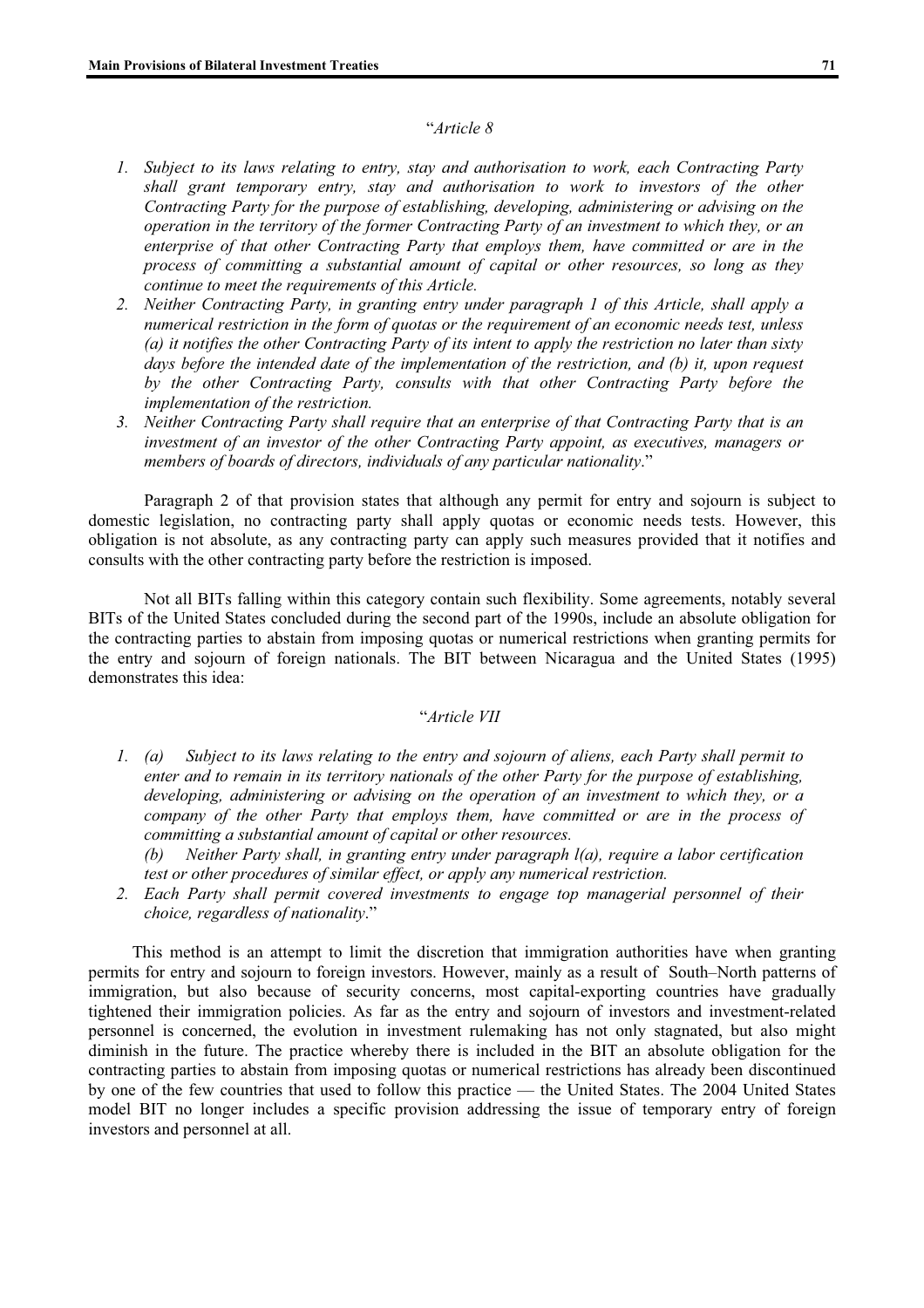#### **3. Top managerial personnel**

Host countries might use compulsory legislation to ensure the participation of their nationals in the management or control of foreign investments. In some sectors, countries justify these policies on national security grounds, while in others Governments seek to ensure that their nationals receive technical training and managerial experience. These kinds of policies may conflict with the interests of investors, who would like to employ the most suitable managers regardless of their nationality.

Most BITs lack specific provisions on this matter.<sup>98</sup> However, more recently, a number of countries have started to include disciplines on top managerial personnel in their treaties.

Subject to the domestic legislation of the contracting party concerned, some BITs allow foreign investors and their *existing* personnel, *regardless of nationality*, to enter and remain in the host country. In addition, these BITs permit foreign investors to employ *new* key technical and managerial personnel of their choice — *regardless of nationality* — unless the legislation of the host country states otherwise. The BIT between Australia and Egypt (2001) is an example:

> "*Article 5 Entry and sojourn of personnel*

- *1. Each Party shall, subject to its laws applicable from time to time relating to the entry and sojourn of non-citizens, permit natural persons who are investors of the other Party and personnel employed by companies of that other Party to enter and remain in its territory for the purpose of engaging in activities connected with investments.*
- *2. Each Party shall, subject to its laws applicable from time to time, permit investors of the other Party who have made investments in the territory of the first Party to employ within its territory key technical and managerial personnel of their choice <i>regardless of citizenship*." (emphasis added)

Another group of agreements provides, at least in principle, the investor with the right to employ top managerial personnel regardless of nationality, without making it subject to domestic legislation.<sup>99</sup> The BIT between Lithuania and the United States (1998) illustrates this concept:

# "*Article II*

 $[...]$ 

*5. Companies which are legally constituted under the applicable laws or regulations of one Party, and which are investments, shall be permitted to engage top managerial personnel of their choice, regardless of nationality*."

A further category of BITs addresses the issue of top managerial personnel in the framework of the prohibition of certain performance requirements. The BIT between Japan and Viet Nam (2003) is an illustration:

#### "*Article 4*

*1. Neither Contracting Party shall impose or enforce, as a condition for investment activities in its Area of an investor of the other Contracting Party, any of the following requirements:* 

[…]

*(f) to appoint, as executives, managers or members of boards of directors, individuals of any particular nationality*; […]*"*

This concept makes a distinction between managers and members of the board of directors — a differentiation not made in the previous category of BITs. However, regardless of this distinction, the agreement provides the investor with the same treatment concerning these two groups.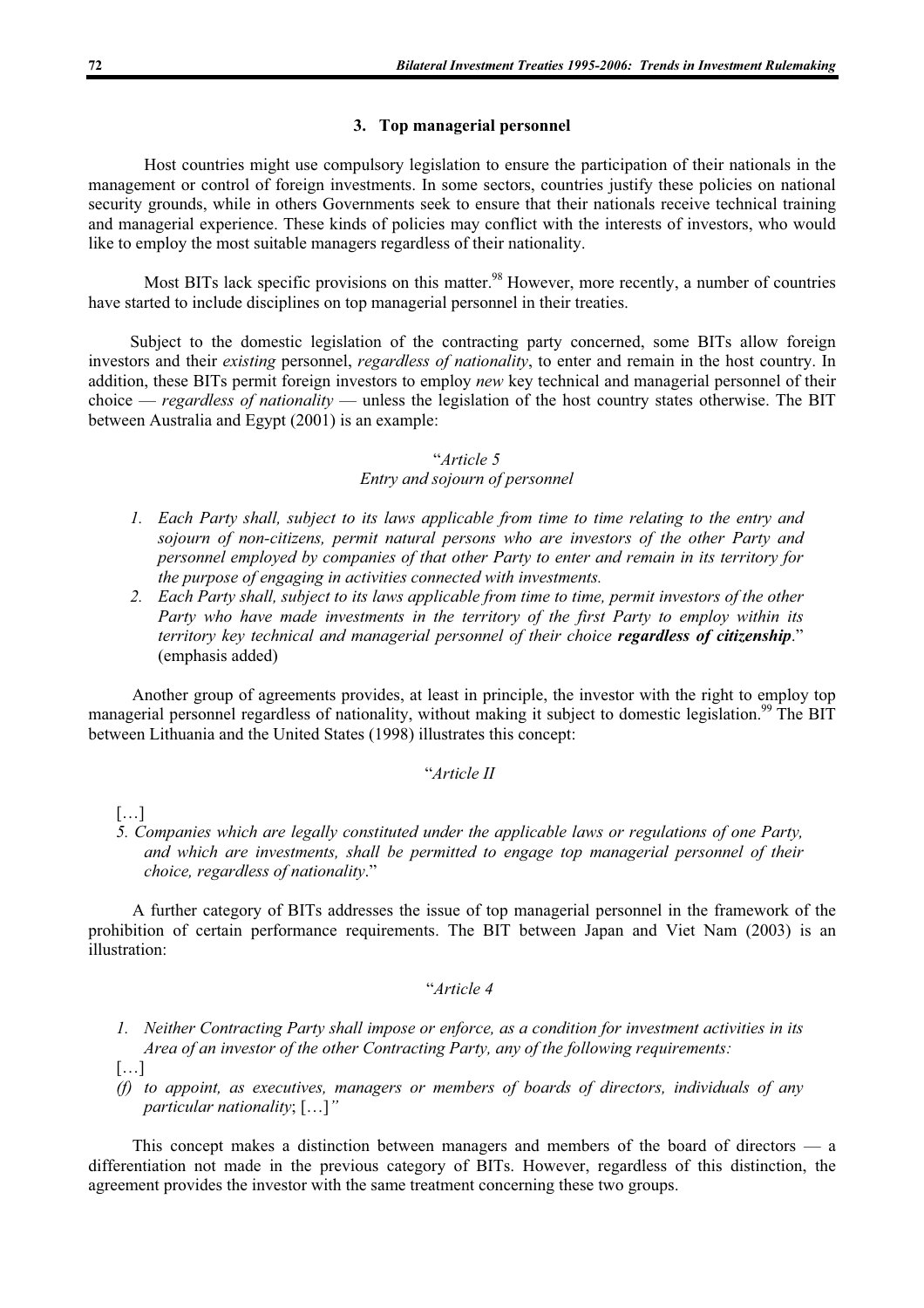This method contrasts with other BITs, which include a specific provision on top managerial personnel and also make a distinction between the latter and members of boards of directors. In this group of agreements, the distinction is used to differentiate between the treatment given to the two categories. Thus, while the host country is prohibited from imposing the obligation to employ top managerial personnel of a specific nationality on the investor, it can do this with regard to the members of the board of directors. In this latter case, the host country is allowed to require the directors to have a particular nationality, provided, however, that such requirement does not materially impair the investor's control of the investment. The BIT between Canada and El Salvador (1999) exemplifies this approach:

#### "*Article V Management, Directors and Entry of Personnel*

*A Contracting Party may not require that an enterprise of that Contracting Party, that is an investment under this Agreement, appoint to senior management positions individuals of any particular nationality.* 

*A Contracting Party may require that a majority of the board of directors, or any committee thereof, of an enterprise that is an investment under this Agreement be of a particular nationality, or resident in the territory of the Contracting Party, provided that the requirement does not materially impair the ability of the investor to exercise control over its investment.* 

*Subject to its laws, regulations and policies relating to the entry of aliens, each Contracting Party shall grant temporary entry to citizens of the other Contracting Party employed by an enterprise who seeks to render services to that enterprise or a subsidiary or affiliate thereof, in a capacity that is managerial or executive or requires specialized knowledge*."

Regardless of which mode a BIT follows, any provision giving foreign investors the possibility of appointing top managerial personnel of their choice has a significant caveat. No BIT under review provides foreign nationals with an unrestricted right of entry into the territory of the host country. Clauses on top managerial personnel do not prevail over the host country's immigration laws. Thus, any entry of particular foreign personnel will, in the end, be subject to domestic legislation.

# **4. "Umbrella" clauses**

Under "umbrella" clause provisions the host country usually assumes the responsibility to respect other obligations it has with regard to investments of investors of the other contracting party. It is estimated that of the almost 2,500 BITs currently in existence approximately 40 per cent contain such an "umbrella" or "respect" clause.<sup>100</sup> While umbrella clauses have not been a very prominent feature of BITs for many years, a large number of recent investment disputes have emerged in connection with such a provision.

A considerable variety of approaches can be found in BITs containing an umbrella clause (table 21).

| <b>BIT</b> between Belarus and<br>the Republic of Korea<br>(1997) | <b>BIT</b> between Greece and Mexico<br>(2000)                                                                                                                                                                                                                                 | <b>BIT</b> between Italy and Jordan<br>(1996)                                                                                                                                                                                                                                                                                                                                                                                                                                                                                                                       |  |  |  |
|-------------------------------------------------------------------|--------------------------------------------------------------------------------------------------------------------------------------------------------------------------------------------------------------------------------------------------------------------------------|---------------------------------------------------------------------------------------------------------------------------------------------------------------------------------------------------------------------------------------------------------------------------------------------------------------------------------------------------------------------------------------------------------------------------------------------------------------------------------------------------------------------------------------------------------------------|--|--|--|
| "Article 10"<br>Application of other Rules                        | "Article 19"<br>Application of other Rules                                                                                                                                                                                                                                     | "Article 2<br>Promotion and Protection of Investments                                                                                                                                                                                                                                                                                                                                                                                                                                                                                                               |  |  |  |
| []<br>investors of the<br>Contracting Party.<br>(emphasis added)  | $[\ldots]$<br>(3) Each Contracting Party Each Contracting Party shall observe any<br>shall observe any other other obligation it may have entered into<br>only under the terms and conditions of (emphasis added)<br>the respective contract. $[\dots]$ " (emphasis<br>added). | $\lfloor \ldots \rfloor$<br>4. "Each contracting Party shall create and<br>maintain in its territory a legal framework<br>obligation it may have in writing with regard to a specific apt to guarantee to investors the continuity of<br>entered into with regard to investment of an investor of the other legal treatment, including the compliance, in<br>investments in its territory by Contacting Party. The disputes arising good faith of all undertakings assumed<br>other from such obligations shall be settled with regards to each specific investor." |  |  |  |

**Table 21. Examples of "umbrella" clauses**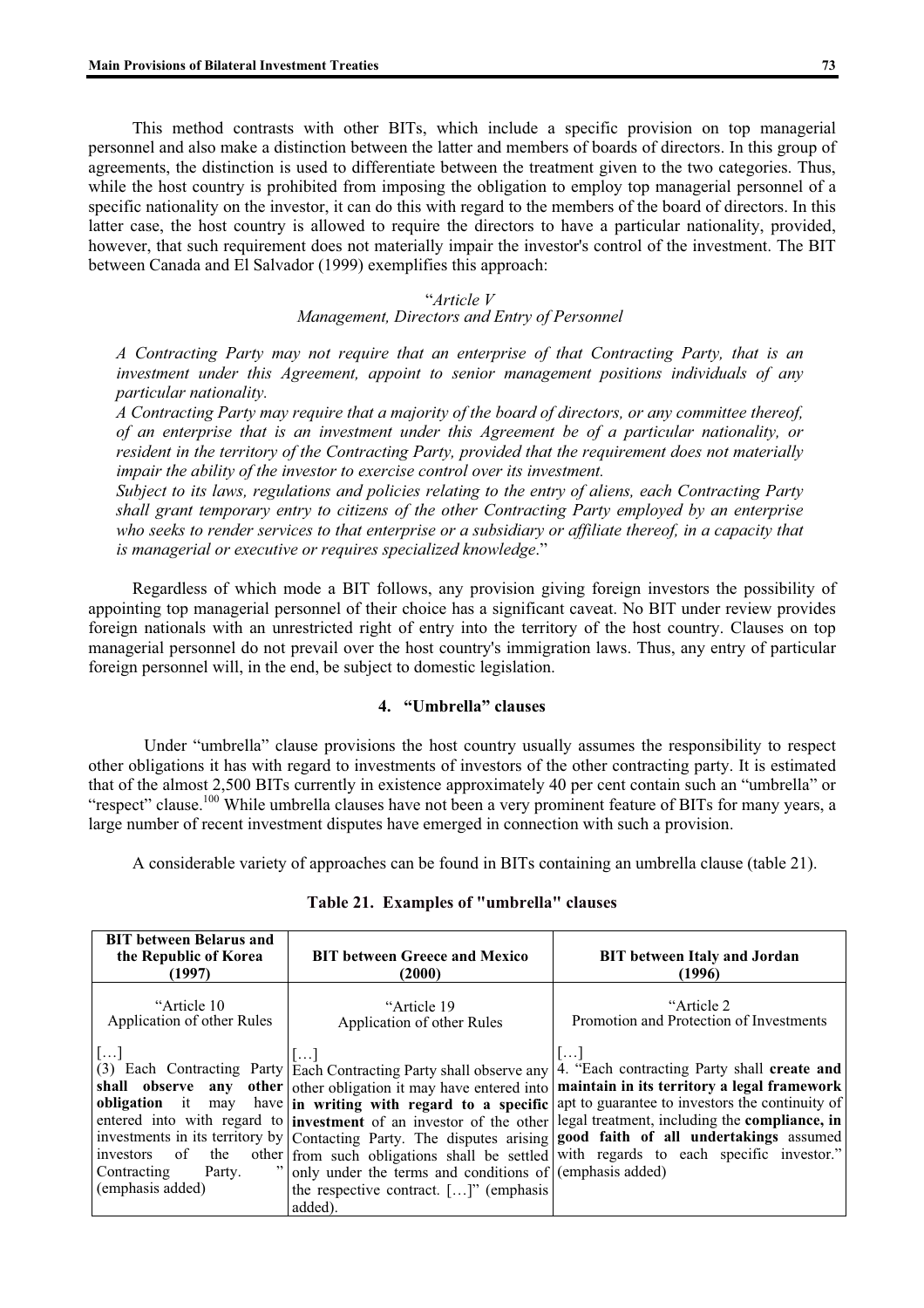It appears that the example of the BIT between the Republic of Korea and Belarus reflects the most frequently used type of an umbrella clause. It has a potentially broad scope of application ("any other obligation"), thereby giving relative ample protection to foreign investors. The other examples are more restrictive. One option is to protect only obligations made in writing. An additional restriction may be to cover only those obligations that are made in respect of a specific investment. Yet another possibility for limiting the scope of an umbrella clause is to introduce only an indirect obligation, as was done in the BIT between Italy and Jordan, which obliges the contracting parties to have domestic legislation in place that ensures that undertakings in respect of foreign investors are respected.

Another approach is to deal with the umbrella clause specifically in connection with dispute settlement. The objective is to restrict access to the dispute settlement mechanisms established under the BIT, thereby avoiding interference with dispute settlement rules in the individual investment contract between the foreign investor and the host country. An example is the above-mentioned BIT between Greece and Mexico (2000) or the BIT between Denmark and India (1995). The latter provides as follows:

# *"Article 2*

 $\lceil$ ...]

# *4. Each Contracting Party shall observe any obligation it has assumed with regard to investments in its territory by investors of the other Contracting Party, with disputes arising from such obligations being only redressed under the terms of the contracts underlying the obligations.*" (emphasis added)

An umbrella clause is no longer present in the 2004 model BIT of the United States. What is left is the right of a foreign investor to submit a claim in connection with an alleged breach of an "*investment agreement*" to international arbitration (article 24.1). However, submission requires the claimant's written waiver to initiate or continue the claim before any domestic tribunals or courts of the host country (article 26). It appears that the deletion of the umbrella clause from the United States model BIT is at least partially a reaction to recent investment disputes involving this provision. It remains to be seen whether other countries will review the use of the umbrella clause in their BITs.

There is some uncertainty as to the precise nature and effect of umbrella clauses. On the one hand, it has been asserted that such provisions protect an investor's contractual rights against "*any interference which might be caused by either a simple breach of contract or by administrative or legislative acts*" (Dolzer and Stevens 1995, p. 82). On the other hand, the precise scope of this obligation is unclear, in particular whether it also covers purely commercial contracts and what degree of specificity the host county's commitment must have in order to become an obligation under international law.

This issue has generated some recent case law, above all two recent arbitral cases brought by the Swiss-based transnational corporation Société Générale de Surveillance (SGS) against Pakistan and the Philippines. In each case, the central question was whether, through the umbrella clause in the applicable BIT, the investor's contractual claims against the host country (for breaches of contracts entered into for the provision of pre-shipment customs inspection services) could be resolved under the arbitration provisions of the BIT, rather than under the dispute resolution provisions of the contract in dispute.

The arbitral tribunal in *SGS v. Pakistan* held that, unless expressly stated, an umbrella clause does not derogate from the widely accepted international law principle that a contract breach is not by itself a violation of international law, particularly if such contract had a valid forum selection clause. The tribunal added that the umbrella clause was not a "first order" standard obligation; rather, it would provide a general pledge on the part of the host country to ensure the effectiveness of State contracts.<sup>101</sup>

The arbitral tribunal in *SGS v. the Philippines* interpreted the umbrella clause — which was not completely identical to the one in *SGS v. Pakistan* — in a way diametrically opposed to the interpretation adopted by the previous tribunal. It held that the umbrella clause did, in principle, have the effect of conferring jurisdiction on an arbitration tribunal constituted under the BIT to determine purely contractual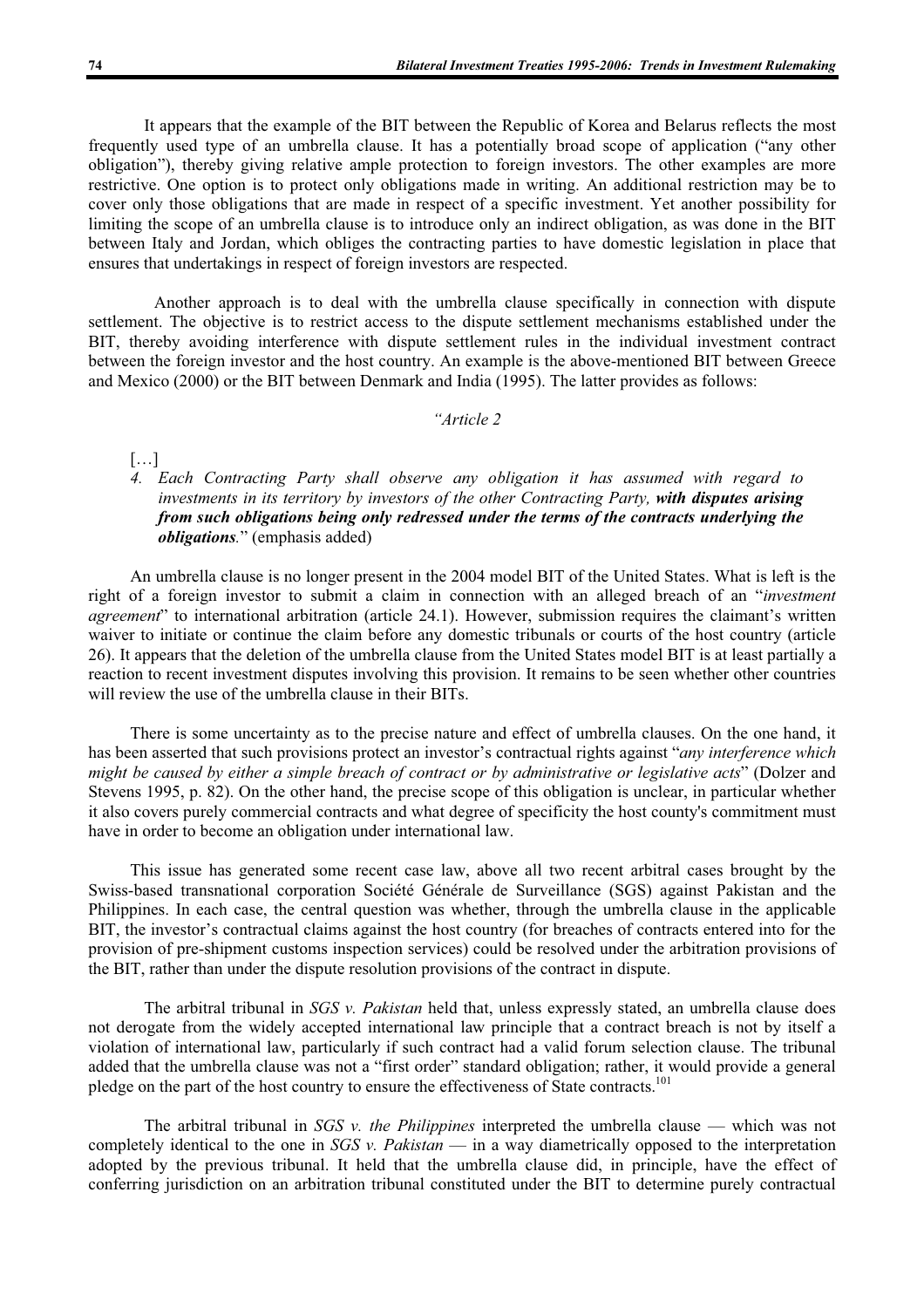claims between an investor and the host country. The tribunal disagreed that the umbrella clause was merely a "second order" protection, preferring instead the view that the clause "means what it says".<sup>102</sup>

The above cases do not offer a uniform or clear approach to the umbrella clause. From the perspective of an investor, the approach taken by the "Philippines tribunal" would offer greater protection, as it makes clear that a breach of a State contract amounts to a breach of a primary obligation in the BIT, placed upon the host country by the umbrella clause, to observe contractual commitments (Schreuer 2004, p. 255). On the other hand, the interpretation in the "Pakistan case" gives greater discretion to the host country to interfere with the contractual relationship with the investor and to have that action judged, not by reference to the mere fact of a breach of the underlying investment contract (which may well be entirely lawful under the national laws and policies of the host country), but by reference to other substantive treatment standards in the BIT. These require a more difficult standard of proof and, as a result, the protection offered by the BIT applies only where an investor meets that standard. It will not be met by reference to the breach of the State contract alone. Arguably, this approach could be seen as depriving the umbrella clause of any independent meaning, in that it would annul any possibility of viewing a breach of an obligation entered into by the host country under a State contract as amounting to a breach of the BIT by reason of an infringement of the umbrella clause (UNCTAD 2005e, pp. 19–23).

In conclusion, the diversity in the way in which the umbrella clause is formulated in BITs makes their proper interpretation dependent on each individual case. The review of the language of this clause indicates that although there are some disparities, the ordinary meaning of "shall observe any commitments/obligations" seems to point towards an inclusive, wide interpretation that would cover all obligations entered into by the contracting States, including contractual ones, unless otherwise stated. On the other hand, there are clauses that specifically narrow the scope of the umbrella clause, including with regard to dispute settlement. The majority of arbitral tribunals, with the exception of the two recent cases mentioned above, when faced with a "proper" umbrella clause, that is one drafted in broad and inclusive terms, seem to be adopting a fairly consistent interpretation which covers all State obligations, including contractual ones.<sup>103</sup>

#### **5. Denial of benefits**

Some BITs provide for the right of the contracting parties to deny the benefits of the agreement to investors who are from a third country. The issue of denial of benefits is closely related to the question of how to determine the legal entities considered as *investors* for the purposes of the BIT.

As explained in section B above, BITs use different criteria to ascribe nationality to legal entities. The inclusion of a denial-of-benefits clause particularly makes sense in those BITs that use the place of constitution as the only element to ascribe nationality to legal entities and to consider them to be investors for purposes of the agreement. The denial-of-benefits clause allows the BIT contracting parties to deny treaty protection to those companies that are controlled by investors of a non-party and have no substantial business activities in the territory of the party under whose laws they are constituted. The BIT between Azerbaijan and the United States (1997) illustrates this idea:

#### "*Article XII*

*Each Party reserves the right to deny to a company of the other Party the benefits of this treaty if nationals of a third county own or control the company and* 

- (a) *the denying Party does not maintain normal economic relations with the third country; or*
- (b) *the company does not have substantial business activities in the territory of the Party under whose laws it is constituted or organized*."

 Such a provision allows a contracting party of a BIT to deny the benefits of the agreement to a company that is a subsidiary of a shell company organized under the laws of the other contracting party if controlled by nationals of a third country ("letterbox" company). By contrast, a contracting party would not be permitted to deny the benefits to a company of the other contracting party that maintains its central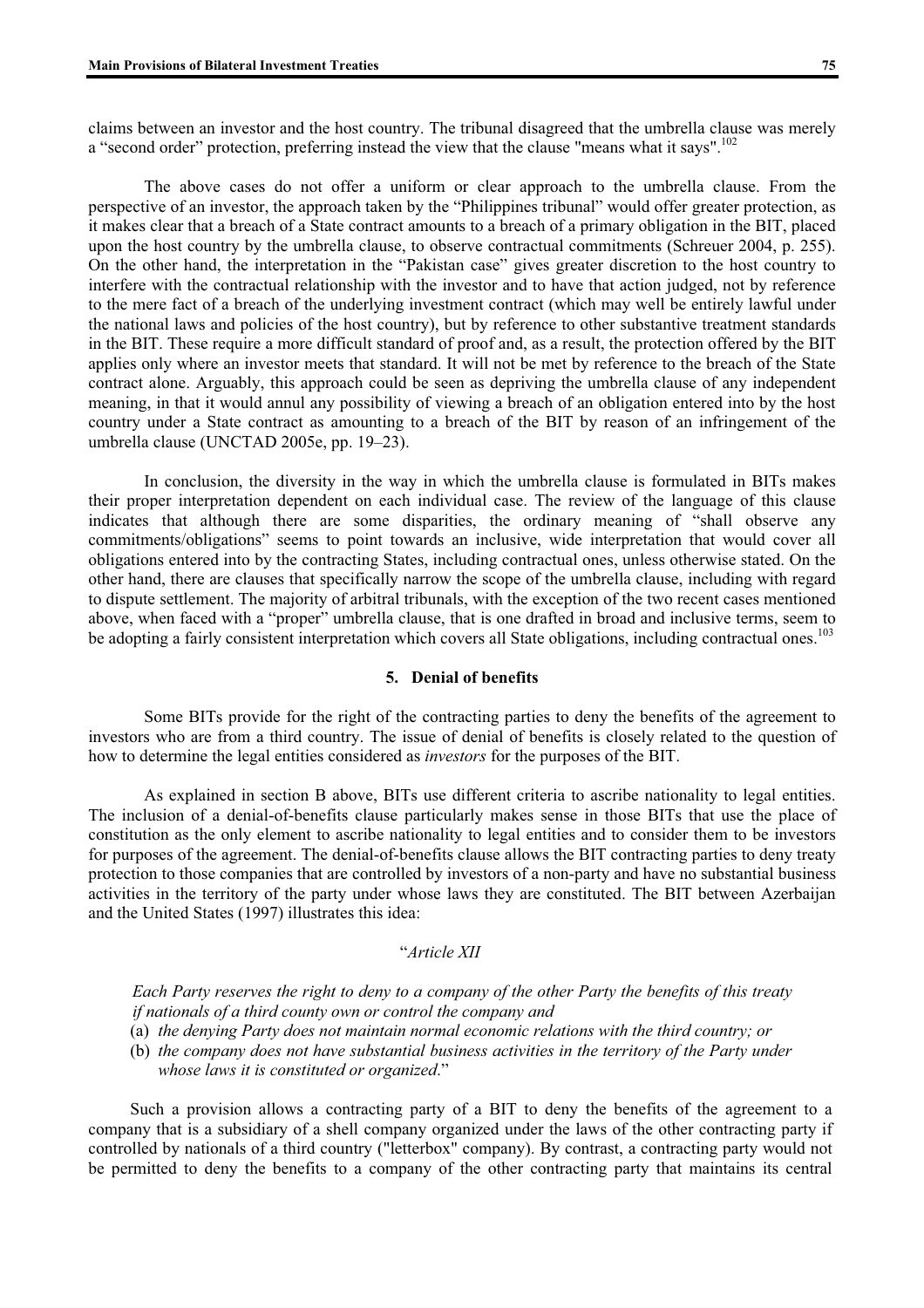administration or principal place of business in the territory of the latter, or has a real and continuous link with that other contracting party, even if it is controlled by nationals of a third country.

 Most BITs, however, do not contain a denial-of-benefits clause. This could allow investors from third countries to benefit from the agreement. This effect may not necessarily be against the interests of the contracting parties. For instance, small economies such as Singapore and Mauritius have used the "platform concept" under which they have been the base for third party foreign investment to be channelled into China or India, with which they have BITs. On the other hand, investors of non-parties might merely establish a shell company under the laws of a contracting party to benefit from treaty protection, unless the BIT requires that the assets be first located in the platform country.

 The above article also makes it possible to avoid having to grant treaty protection to investors of countries with which a contracting party does not maintain normal economic relations. Such a denial-ofbenefits clause would apply even in situations where investors of a non-party had not only constituted a company under the laws of the other contracting party but also maintained an effective business presence therein. The use of the denial-of-benefits clause in these circumstances may generate controversy in investment negotiations, as some countries consider that it unduly politicizes investment relations.

\* \* \*

To sum up, BITs concluded in the review period contain — to a varying extent — provisions on other issues, such as performance requirements, the entry and sojourn of foreign nationals, managerial personnel, the umbrella clause and denial of benefits. Disciplines on performance requirements are still rare, although the number of BITs including such clauses — which tend to go beyond the requirements of the TRIMS Agreement — is increasing. The situation is similar with regard to the entry, sojourn and employment of foreign nationals and key personnel. Unlike performance requirements, provisions on these issues are usually non-legally binding or subject to the domestic legislation of the host country. Relatively widespread is the use of "umbrella clauses" in BITs under review; they are usually drafted in broad terms and cover any other obligation that the host country has assumed with regard to the investor or the investment. It remains to be seen whether this trend will continue in the light of the numerous investment disputes that arose in connection with the umbrella clause in the last couple of years. By contrast, only a small group of BITs contains a denial-of-benefit clause excluding the applicability of the agreement under specific circumstances to investors from third countries

## **J. Transparency**

The issue of transparency is one of the areas where investment-rulemaking has evolved in the review period (UNCTAD 2004). The development has been more qualitative than quantitative. Although from a numerical perspective, most BITs have continued to lack any specific provision on transparency, among those agreements that do address the issue, there has been gradual and yet significant qualitative progress in the rationale and content of the obligations. While there has been a trend towards viewing transparency as an obligation imposed on countries to exchange information, new approaches also deem it to be a reciprocal obligation involving host countries and foreign investors. Furthermore, transparency obligations are no longer exclusively geared towards fostering exchange of information; rather, they relate to transparency in the process of domestic rulemaking, aimed at enabling interested investors and other stakeholders to participate in that process. In one arbitral award, it was held that transparency is required by the fair and equitable treatment clause.<sup>104</sup>

A survey of the transparency provisions in BITs concluded since 1995 reveals different concepts concerning their rationale. One approach conceives transparency as a commitment by countries to endeavour to inform each other about the existence of investment opportunities for investors of one contracting party in the territory of the other contracting party. The BIT between China and Jordan (2001) exemplifies this perception: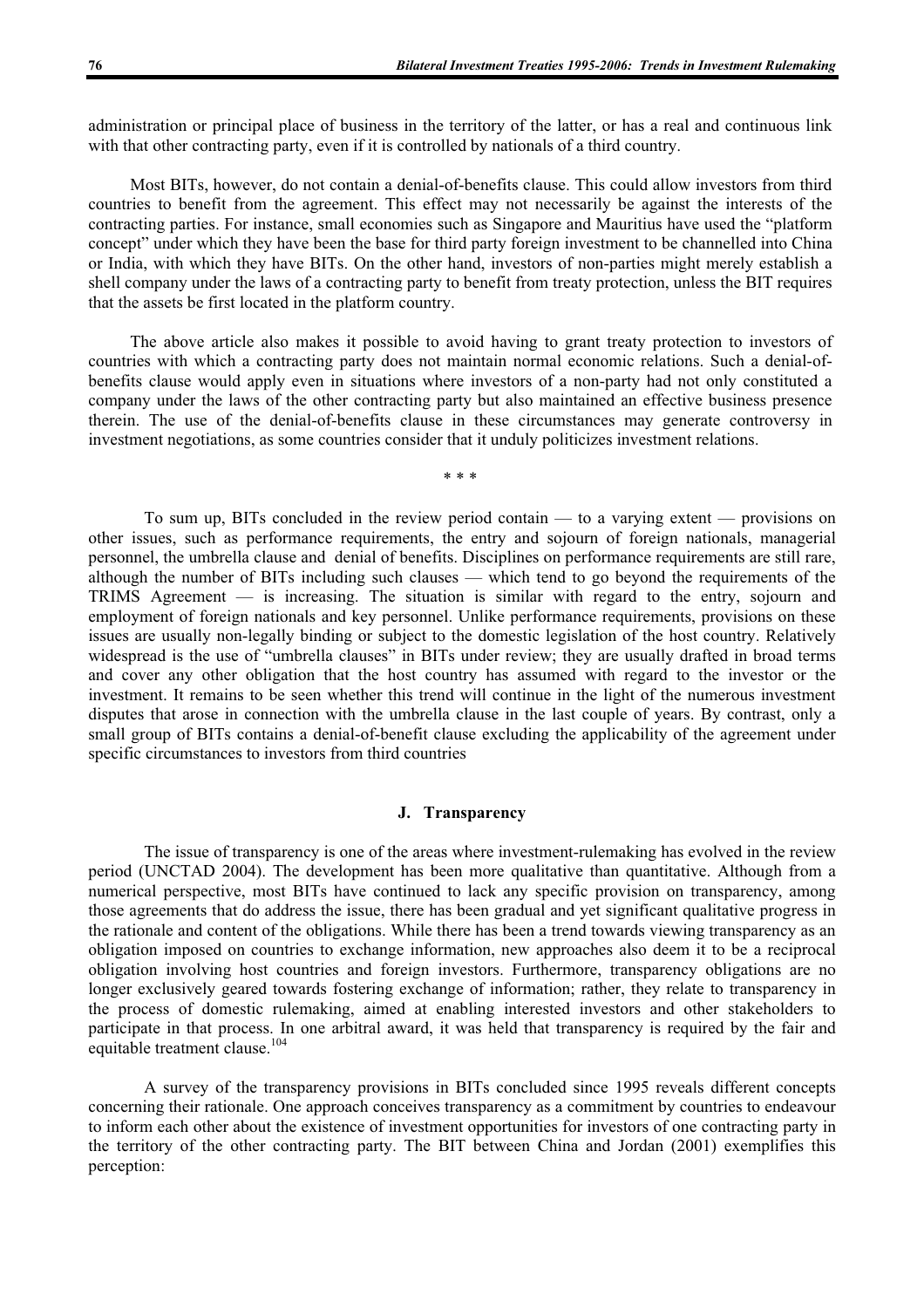## "*Article 2 Promotion and admission of investments*

[…]

# *2. In order to encourage mutual investment flows, each Contracting Party shall endeavour to inform the other Contracting Party, at the request of either Contracting Party on the investment opportunities in its territory*. "

Most other approaches used in BITs, however, do not focus on transparency concerning investment opportunities, but rather on laws, regulations and administrative practices applicable to foreign investment in the host country. Transparency is conceived as a tool to foster a more predictable investment climate, in which investors can clearly assess the conditions and rules applying to their investments.

BITs following this approach include obligations for the contracting parties to exchange information on laws and regulations governing investment in their respective territories. The transparency of laws and other governmental measures can be addressed from different perspectives, from publicizing all relevant acts and legislation in accordance with the host country's legal framework, to specifically notifying certain measures of one contracting party to officials of the other contracting party.

Some BITs focus on the obligation of the contracting parties to publish all measures that may affect investments. The BIT between Azerbaijan and Finland (2003) is an example:

# "*Article 3*

## *Transparency*

*Each Contracting Party shall ensure that its laws, regulations, procedures, administrative rulings and judicial decisions of general application, as well as international agreements after their entry into force, which may affect the investments of investors of the other Contracting Party in its territory, are promptly published, or otherwise made publicly available*."

Some recent BITs also provide for mechanisms to exchange information between the contracting parties. The BIT between Japan and Viet Nam (2003) is a case in point:

## "*Article 7*

- *1. Each Contracting Party shall promptly publish, or otherwise make publicly available, its laws, regulations, administrative procedures and administrative rulings and judicial decisions of general application as well as international agreements which pertain to or affect investment activities.*
- *2. Each Contracting Party shall, upon request by the other Contracting Party, promptly respond to specific questions and provide that other Contracting Party with information on matters set out in paragraph 1 above.*
- *3. The provisions of paragraphs 1 and 2 of this Article shall not be construed so as to oblige either Contracting Party to disclose confidential information, the disclosure of which would impede law enforcement or otherwise be contrary to the public interest, or which would prejudice privacy or legitimate commercial interests*." (emphasis added)

Other BITs combine the approaches explained before and address the issue of transparency in a more comprehensive way. The BIT between Cuba and Mexico (2001) illustrates this approach. Despite including obligations, which in most other BITs would fall under the heading of transparency, this agreement denominates the provision as "*investment promotion"*, recognizing the key role of transparency in fostering investment flows: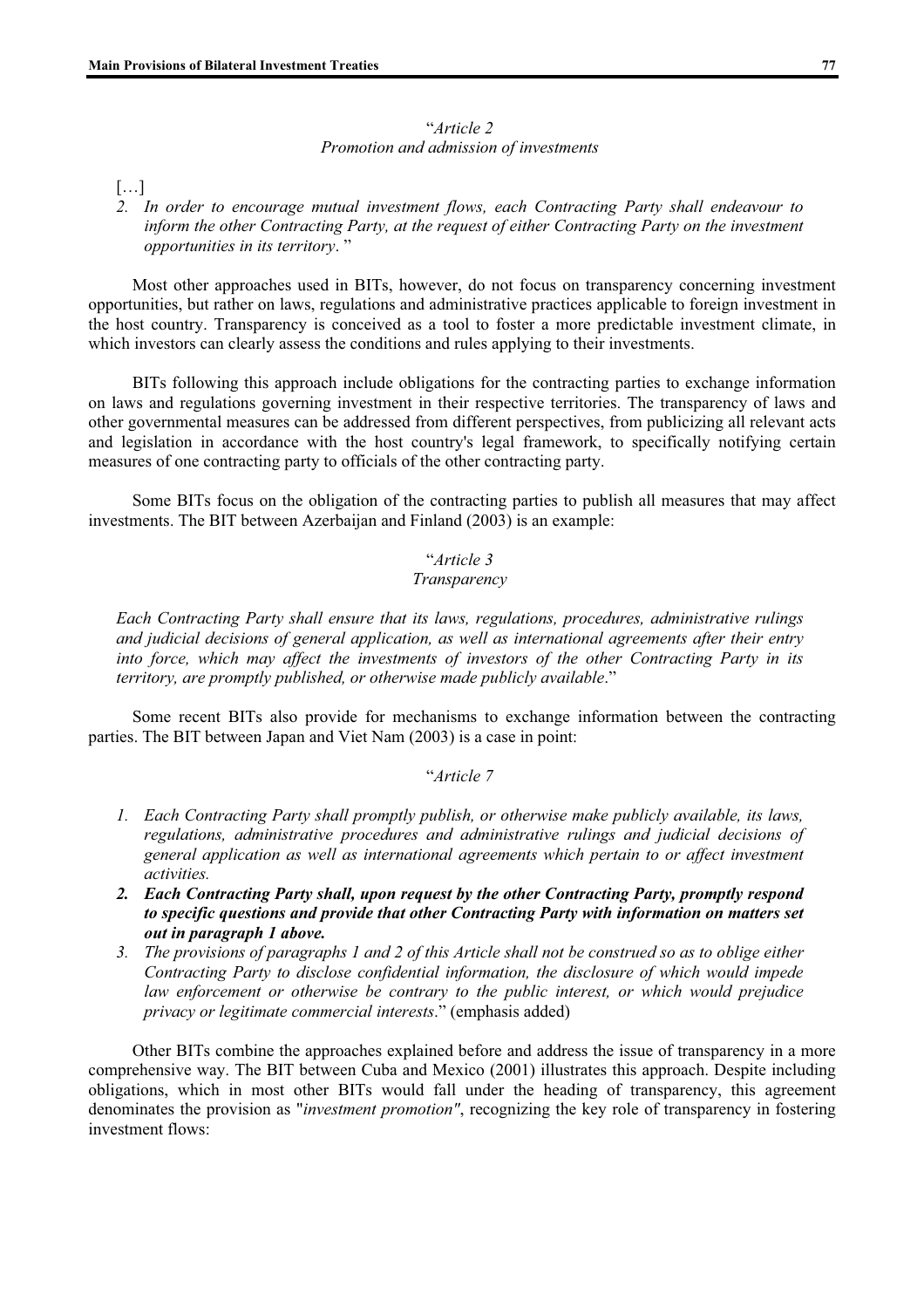#### "*Article 3 Investment Promotion*

- *1. Each Party, with the intention to significantly increase flows of investments of investors of the other Party, may facilitate detailed information, both to the other Party and investors of the other Party, regarding:* 
	- *a) investment opportunities in its territory;*
	- *b) national legislation which, directly or indirectly, affects foreign investment including, among others, exchange regimes and those of fiscal nature.*
- *2. Each Party may provide to the other Party aggregated information on foreign investment in its country with respect to its origin, economic activities benefited, investment modalities and other which may be available.*
- *3. Upon request of any investor of one Party who will make an investment in the territory of the other Party, the latter shall provide the information legally available to fully assess the legal situation of the assets comprised by the investment in question*." (non-official translation from Spanish)

Most approaches regarding transparency in recent BITs are centred on the relationship between countries, and do not directly establish any obligation between the host country and the investor. However, some BITs — such as the one cited above — have started to deviate from this trend in various ways. These BITs include the investors in transparency regulations. They conceive transparency as extending beyond the traditional notion of publication of laws and regulations: they also focus on the process of rulemaking, attempting to use transparency as an instrument to promote the concept of due process and to allow interested stakeholders to participate in investment-related rulemaking. An example is the 2004 Canadian model BIT:

# "*Article 19*

# *Transparency*

- *1. Each Party shall, to the extent possible, ensure that its laws, regulations, procedures, and administrative rulings of general application respecting any matter covered by this Agreement are promptly published or otherwise made available in such a manner as to enable interested persons and the other Party to become acquainted with them.*
- *2. To the extent possible, each Party shall:* 
	- *(a) publish in advance any such measure that it proposes to adopt; and*
	- *(b) provide interested persons and the other Party a reasonable opportunity to comment on such proposed measures.*
- *3. Upon request by a Party, information shall be exchanged on the measures of the other Party that may have an impact on covered investments*." (emphasis added)

This approach applies transparency not only to existing legislation, but also to draft laws and regulations. In addition, all interested persons are to have an opportunity to comment on these proposals. Thus, the obligation is applicable not only in respect of investors of the other contracting party, but also between each contracting party and its own citizens. This method, which is also used in the BIT between the United States and Uruguay (2005) — see below — represents a qualitative leap as regards the content and rationale of transparency provisions in BITs.

The emphasis of some BITs on using transparency provisions to strengthen the concept of due process of law is underlined by some supplementary obligations included in other agreements. An example is the BIT between the United States and Uruguay (2005), which includes within the transparency provision explicit obligations on administrative procedures and the right to have an impartial review and appeal in respect of administrative decisions on investment-related matters.<sup>105</sup>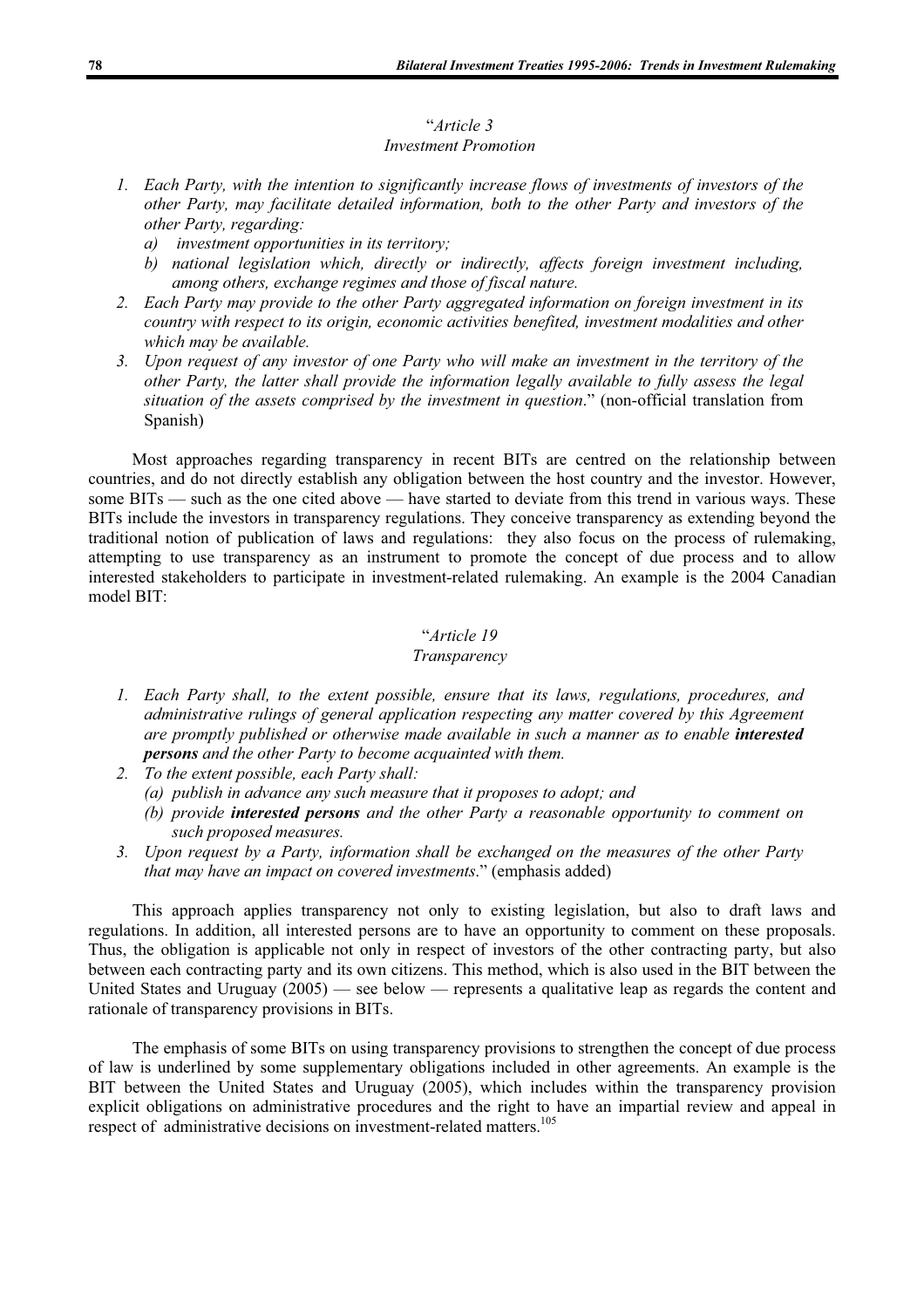"*Article 11: Transparency* 

- *1. Contact Points* 
	- *(a) Each Party shall designate a contact point or points to facilitate communications between the Parties on any matter covered by this Treaty.*
	- *(b) On the request of the other Party, the contact points shall identify the office or official responsible for the matter and assist, as necessary, in facilitating communication with the requesting Party.*
- *2. Publication*

 *To the extent possible, each Party shall:* 

- *(a) publish in advance any measure referred to in Article 10(1)(a) that it proposes to adopt; and*
- *(b) provide interested persons and the other Party a reasonable opportunity to comment on such proposed measures.*
- *3. Notification and Provision of Information* 
	- *(a) To the maximum extent possible, each Party shall notify the other Party of any proposed or actual measure that the Party considers might materially affect the operation of this Treaty or otherwise substantially affect the other Party's interests under this Treaty.*
	- *(b) On request of the other Party, a Party shall promptly provide information and respond to questions pertaining to any actual or proposed measure referred to in subparagraph (a), whether or not the other Party has been previously notified of that measure.*
	- *(c) Any notification, request, or information under this paragraph shall be provided to the other Party through the relevant contact points.*
	- *(d) Any notification or information provided under this paragraph shall be without prejudice as to whether the measure is consistent with this Treaty.*
- *4. Administrative Proceedings*

 *With a view to administering in a consistent, impartial, and reasonable manner all measures referred to in Article 10(1)(a), each Party shall ensure that in its administrative proceedings applying such measures to particular covered investments or investors of the other Party in specific cases that:* 

- *(a) wherever possible, persons of the other Party that are directly affected by a proceeding are provided reasonable notice, in accordance with domestic procedures, when a proceeding is initiated, including a description of the nature of the proceeding, a statement of the legal authority under which the proceeding is initiated, and a general description of any issues in controversy;*
- *(b) such persons are afforded a reasonable opportunity to present facts and arguments in support of their positions prior to any final administrative action, when time, the nature of the proceeding, and the public interest permit; and*
- *(c) its procedures are in accordance with domestic law.*
- *5. Review and Appeal* 
	- *(a) Each Party shall establish or maintain judicial, quasi-judicial, or administrative tribunals or procedures for the purpose of the prompt review and, where warranted, correction of final administrative actions regarding matters covered by this Treaty. Such tribunals shall be impartial and independent of the office or authority entrusted with administrative enforcement and shall not have any substantial interest in the outcome of the matter.*
	- *(b) Each Party shall ensure that, in any such tribunals or procedures, the parties to the proceeding are provided with the right to:* 
		- *(i) a reasonable opportunity to support or defend their respective positions; and*
		- *(ii) a decision based on the evidence and submissions of record or, where required by domestic law, the record compiled by the administrative authority.*
	- *(c) Each Party shall ensure, subject to appeal or further review as provided in its domestic law, that such decisions shall be implemented by, and shall govern the practice of, the offices or authorities responsible for the administrative action at issue*."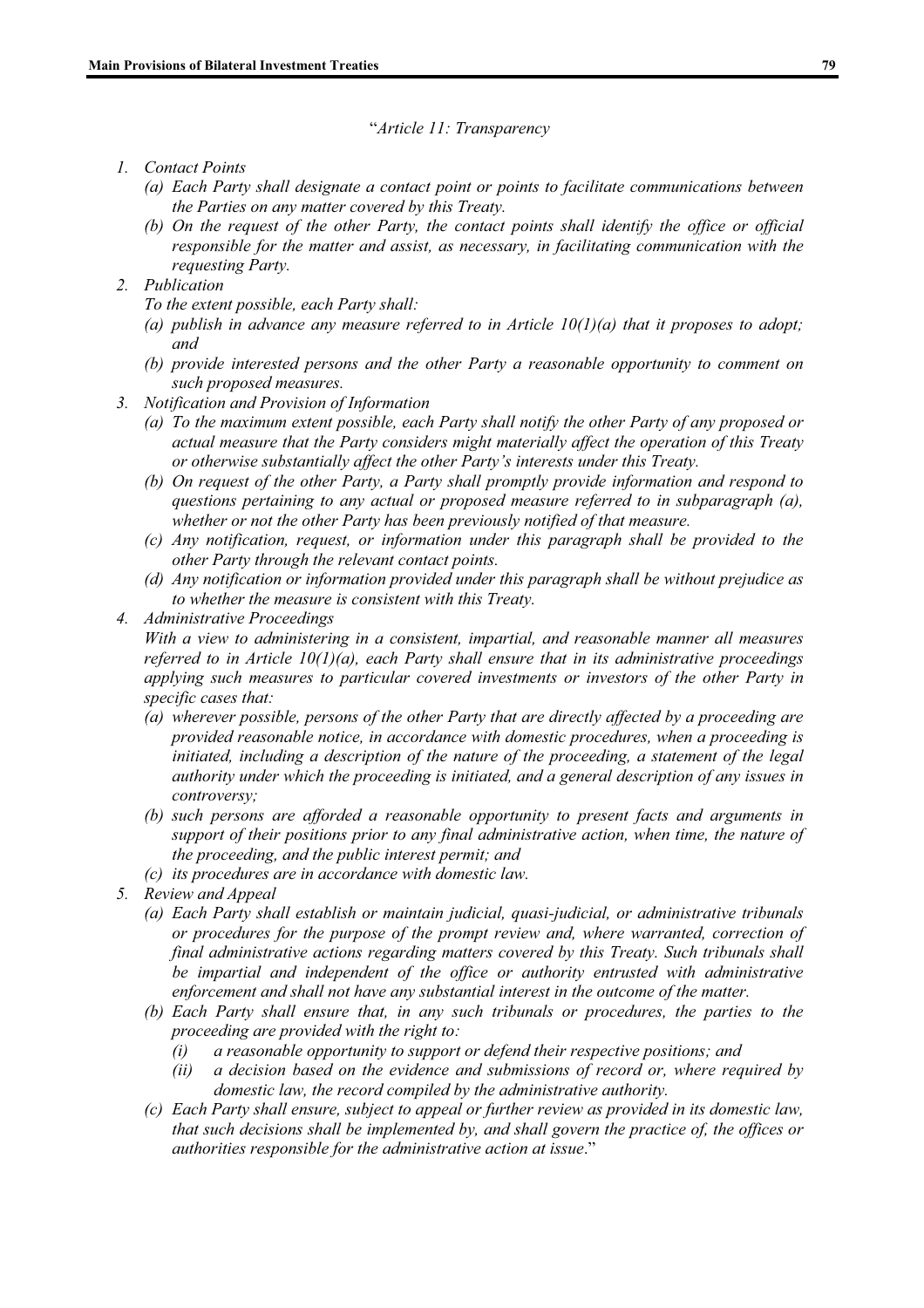Although not specifically aimed at addressing the issue of transparency, some BITs do include a generic clause on consultations and exchange of views among the contracting parties, which could be used for the same purpose. The BIT between the Netherlands and Panama (2000) illustrates this approach:

#### "*Article 11 Consultations*

*Either Contracting Party may propose to the other Contracting Party that consultations be held on*  any matter concerning the interpretation or application of the present Agreement. The other *Contracting Party shall accord sympathetic consideration to the proposal and shall afford adequate opportunity for such consultations*."

\* \* \*

In conclusion, only a small — albeit growing — minority of BITs of the last decade include provisions on transparency. However, to the extent that BITs deal with this issue, there have been significant developments concerning the content of the clause. Transparency is no longer exclusively perceived as a matter of the contracting parties exchanging investment-related information. In addition, a few recent BITs grant information rights to all "interested persons" and even allow them to comment on draft legislation. Some BITs also enhance investor rights in administrative and judicial proceedings and provide for thirdparty participation.

## **K. Treaty exceptions and emerging issues**

#### **1. General treaty exceptions**

The rationale for a general exception is to exempt a contracting party from the obligations of the BIT in situations in which compliance would be incompatible with key policy objectives explicitly identified in the agreement. Most often, for a general exception to be permitted, the otherwise non-consistent measure by the contracting party must be taken on a non-discriminatory basis. Some such measures are allowed only temporarily.

In this sense, a general exception is a mechanism enabling the contracting parties to strike a balance between investment protection, on the one hand, and the safeguarding of other values considered to be fundamental by the countries concerned, on the other hand. Such values include, for example, public health, safety, national security and environmental protection. General exceptions ensure that the BIT obligations do not prevent the country concerned from applying its domestic legislation in order to safeguard any of these fundamental values.

In general, it appears that a conflict between these two kinds of objectives would be rare. Even after concluding a BIT, a contracting party may still apply its domestic legislation to pursue a wide range of policy objectives. As most BITs apply only to investments established in the host country in accordance with the latter's laws and regulations, contracting parties have significant leeway to control and restrict the establishment of foreign investment. In addition, insofar as measures are non-discriminatory and respect the other obligations in the BIT, contracting parties retain the right to adopt and implement national policies.

Some BITs under review clarify this point, as demonstrated by the BIT between Mauritius and Singapore (2000):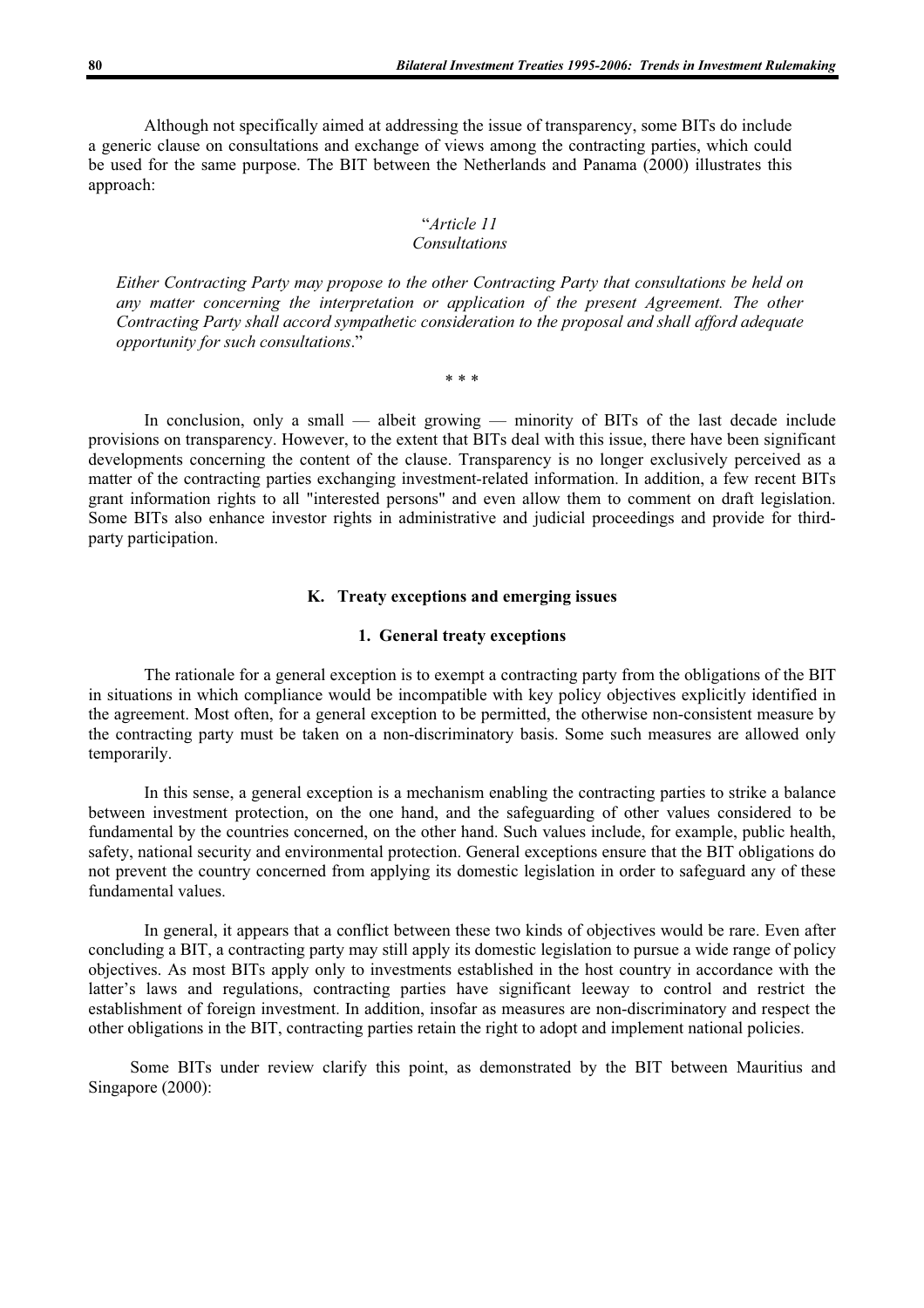#### "*Article 10 Laws*

*For the avoidance of any doubt, it is declared that all investments shall, subject to this Agreement, be governed by the laws in force in the territory of the Contracting Party in which such investments are made*."

During the review period, the number of BITs including general treaty exceptions has increased. One might think that this trend would be more evident in those BITs providing for a right of establishment, since in these cases the host country has less leeway to screen the admission of the investment. However, the survey of BITs does not confirm the existence of a co-relation between frequency in the use of general treaty exceptions and inclusion of an admission clause in the agreements.

General exception clauses can safeguard a wide variety of policy objectives. Broadly speaking, general treaty exceptions in BITs of the last 10 years can be divided into the following categories: taxation; essential security and public order; protection of human health and natural resources; protection of culture; prudential measures for financial services; and miscellaneous.

#### **a. Taxation**

Taxation policy is a sensitive issue in most countries, and is handled by authorities that are different from those negotiating investment agreements. Countries not only want to prevent any conflict of competence among their different government agencies, but also are keen to prevent BITs from limiting their right to pursue fiscal policies (UNCTAD 2000c).

Several more recent BITs include a general exception on taxation. However, the approaches used to safeguard flexibility for implementing fiscal policies are not always the same.

One type of general exception excludes all taxation matters from the scope of application of the agreement. The BIT between Argentina and New Zealand (1999) is an example:

## "*Article 5 Exceptions*

[…]

*(2) The provisions of this Agreement shall not apply to matters of taxation in the territory of either Contracting Party. Such matters shall be governed by the domestic laws of each Contracting Party and the terms of any agreement relating to taxation concluded between the Contracting Parties* [...]"<sup>106</sup>

Thus, no taxation law or regulation, regardless of its degree of inconsistency with any of the treaty obligations, could be successfully challenged under the BIT.

Another kind of general exception excludes, in principle, all tax matters from the scope of application of the BIT, and yet leaves the possibility of applying the treaty in certain specific situations. Within this category, some exceptions on taxation are more complex than others. Some provide for only a couple of situations in which the BIT would cover taxation matters. Other exceptions not only apply to more situations, but also specify certain conditions that would need to be met for such purpose. One can distinguish different variations, as exemplified by BITs of Canada and Japan.

The Canadian model BIT (2004) embodies the first approach: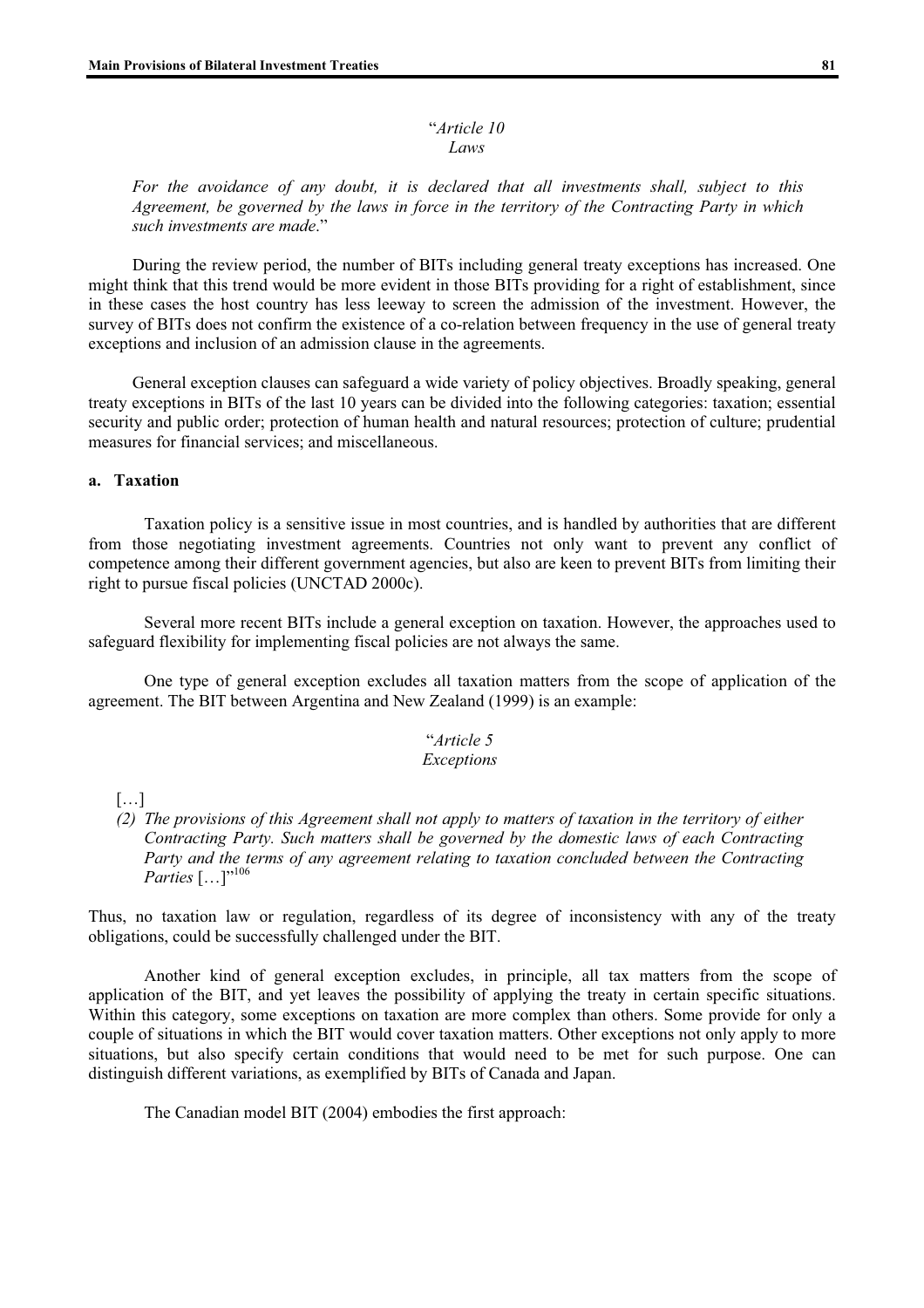## "*Article 16 Taxation Measures*

- *1. Except as set out in this Article, nothing in this Agreement shall apply to taxation measures. For further certainty, nothing in this Agreement shall affect the rights and obligations of the Parties under any tax convention. In the event of any inconsistency between the provisions of this Agreement and any such convention, the provisions of that convention shall apply to the extent of the inconsistency.*
- *2. Nothing in this Agreement shall be construed to require a Party to furnish or allow access to information the disclosure of which would be contrary to the Party's law protecting information concerning the taxation affairs of a taxpayer.*
- *3. A claim by an investor that a tax measure of a Party is in breach of an agreement between the central government authorities of a Party and the investor concerning an investment shall be considered a claim for breach of this Agreement unless the taxation authorities of the Parties, no later than six months after being notified by the investor of its intention to submit the claim to arbitration, jointly determine that the measure does not contravene such agreement. The investor shall refer the issue of whether a taxation measure does not contravene an agreement for a determination to the taxation authorities of the Parties at the same time that it gives notice under Article 24 (Notice of Intent to Submit a Claim to Arbitration).*
- *4. The provisions of Article 13 shall apply to taxation measures unless the taxation authorities of the Parties, no later than six months after being notified by an investor that the investor disputes a taxation measure, jointly determine that the measure in question is not an expropriation. The investor shall refer the issue of whether a taxation measure is an expropriation for a determination to the taxation authorities of the Parties at the same time that it gives notice under Article 24 (Notice of Intent to Submit a Claim to Arbitration).*
- *5. An investor may submit a claim relating to taxation measures covered by this Agreement to arbitration under Section C only if the taxation authorities of the Parties fail to reach the joint determinations specified in paragraph 3 and paragraph 4 of this Article within six months of being notified in accordance with the provisions of this Article.*
- *6. If, in connection with a claim by an investor of a Party or a dispute between the Parties, an issue arises as to whether a measure of a Party is a taxation measure, a Party may refer the issue to the taxation authorities of the Parties. The taxation authorities shall decide the issue, and their decision shall bind any Tribunal formed pursuant to Section C or arbitral panel formed pursuant to Section D, as the case may be, with jurisdiction over the claim or the dispute. A Tribunal or arbitral panel seized of a claim or a dispute in which the issue arises may not proceed pending receipt of the decision of the taxation authorities. If the taxation authorities have not decided the issue within six months of the referral, the Tribunal or arbitral panel shall decide the issue in place of the taxation authorities.*
- *7. The taxation authorities referred to in this Article shall be the following until notice in writing to the contrary is provided to the other Party:* 
	- *(a) for Canada: the Assistant Deputy Minister, Tax Policy, of the Department of Finance Canada;*
	- *(b) for \_\_\_\_\_\_\_*:"

This clause attempts to strike a balance between the protection that the BIT and an investment contract may provide to a foreign investor, on the one hand, and the concern of the government authorities to safeguard flexibility to implement their fiscal policies, on the other hand. The exception sets up a mechanism through which the competent authorities of each contracting party may override an investor's claim that a taxation measure violates the BIT or an agreement negotiated between the investor and the central authorities of a contracting party. In other words, the BIT does not, in principle, apply to taxation measures, unless the competent authorities of each contracting party disagree among themselves that they amount in fact to an expropriation or that such measures violate a contract previously agreed between the investor and the host country.

A second variation of a general exception on taxation is included in recent treaties of Japan. For instance, the BIT between Japan and Viet Nam (2003) states the following: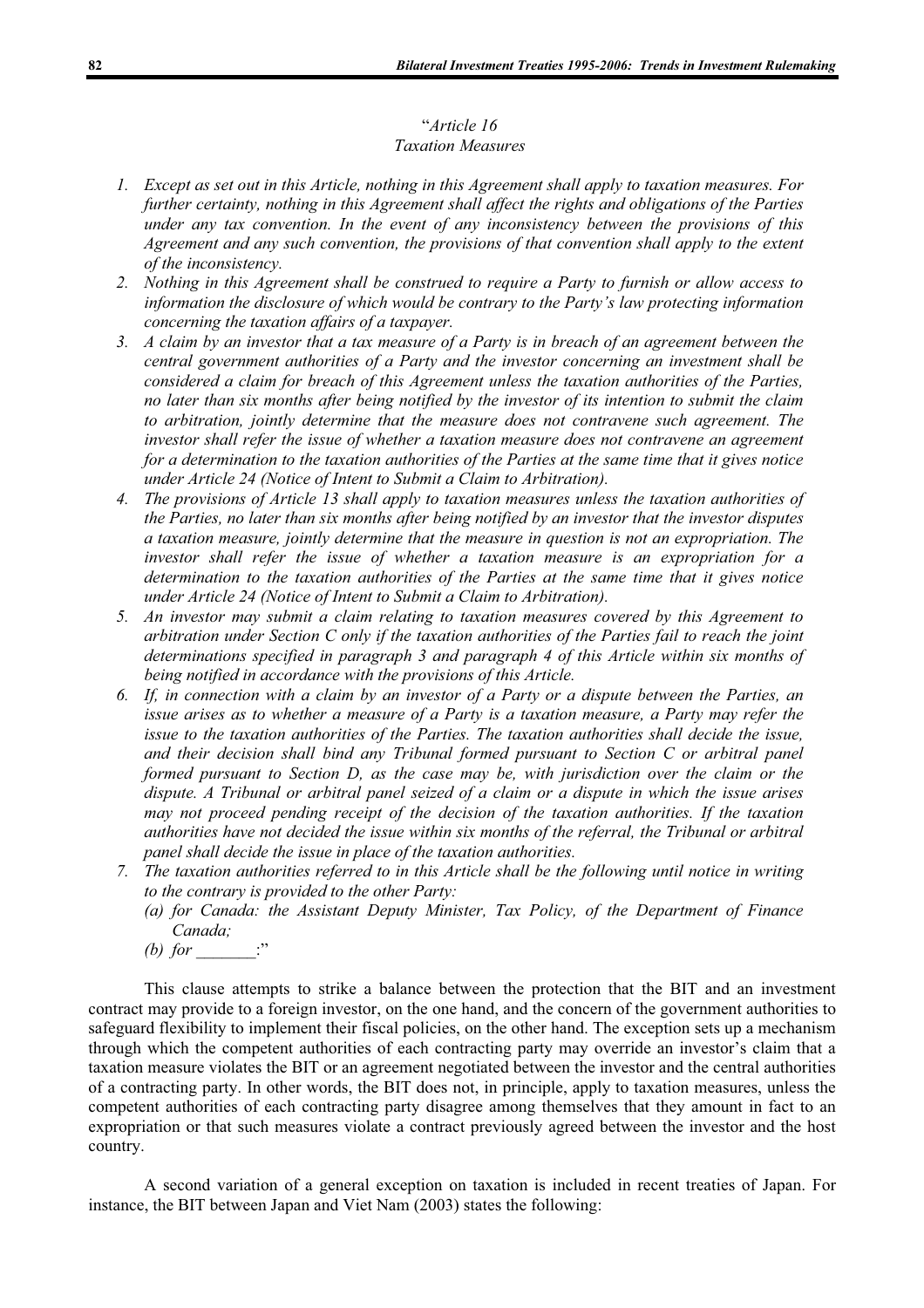## "*Article 19*

- *1. Nothing in this Agreement shall apply to taxation measures except as expressly provided for in paragraphs 2, 3 and 4 of this Article.*
- *2. Articles 1, 3, 7, 9, 22, and 23, shall apply to taxation measures.*<sup>107</sup>
- *3. Articles 13, and 14, shall apply to disputes under paragraph 2 above.*<sup>108</sup>
- *4. Article 20, shall apply to taxation measures regarding matters set out in paragraph 2 of this Article*."<sup>109</sup>

There are several similarities between this concept and the tax exception used in the Canadian model BIT. However, the Japanese approach contains two important differences. First, more obligations of the BIT apply to taxation measures, and second, the investors do not depend on any decision of the contracting parties to be able to submit a claim.

In contrast to the above examples, there are also some BITs that apply, in principle, to taxation matters. However, they include a limited exception concerning the obligation not to discriminate. These treaties allow a contracting party to abstain from granting national treatment and MFN treatment to investors of the other contracting party with respect to any tax benefit that the former may grant to its citizens or residents. The protocol of the BIT between Germany and Mexico (1998) typifies this approach:

# "*Protocol*

 $[\ldots]$ *3. Ad article 3*  […]

*(b) The provisions in Article 3 [National Treatment and MFN Treatment] are not binding for a Contracting State to extend to the natural persons and companies resident in the other Contracting State's territory: the tax benefits, exemptions and reductions which according to tax laws are applicable only to natural persons and residents in the Contracting State's territory*."

If a contracting party adopted taxation measures inconsistent with any of the obligations of the agreement other than those on national treatment and MFN treatment, they could, in principle, be challenged under the dispute settlement procedures in the BIT. An example is excessive taxation amounting to indirect expropriation ("confiscatory tax measure").

## **b. Essential security and public order**

A second category of exceptions in several BITs comprises those safeguarding the flexibility of the contracting parties to take any kind of measure that is considered necessary to protect their essential security interests and maintain public order. These exceptions can be analysed from two different perspectives. One is to focus on the clarification of the policy objectives that these exceptions purport to protect. The other is to observe the architecture and scope of the exceptions.

Regarding the first angle, BITs avoid including a definition of what should be understood as *essential security* or *public order*. By leaving these terms undefined contracting parties may wish to safeguard their flexibility to determine on their own, on a case-by-case basis, whether they are facing a situation in which their essential security or public order is threatened. One pertinent question in this respect is, for example, whether measures of a contracting party in response to economic crisis might be covered by an *essential security* exception. It appears that there does not yet exist any jurisprudence on this specific issue.

The context in which the terms *essential security* and *public order* are used in most BITs suggests that they refer to different situations. Some BITs explicitly differentiate between the two concepts. For instance, the BIT between Finland and Kyrgyzstan (2003) states the following: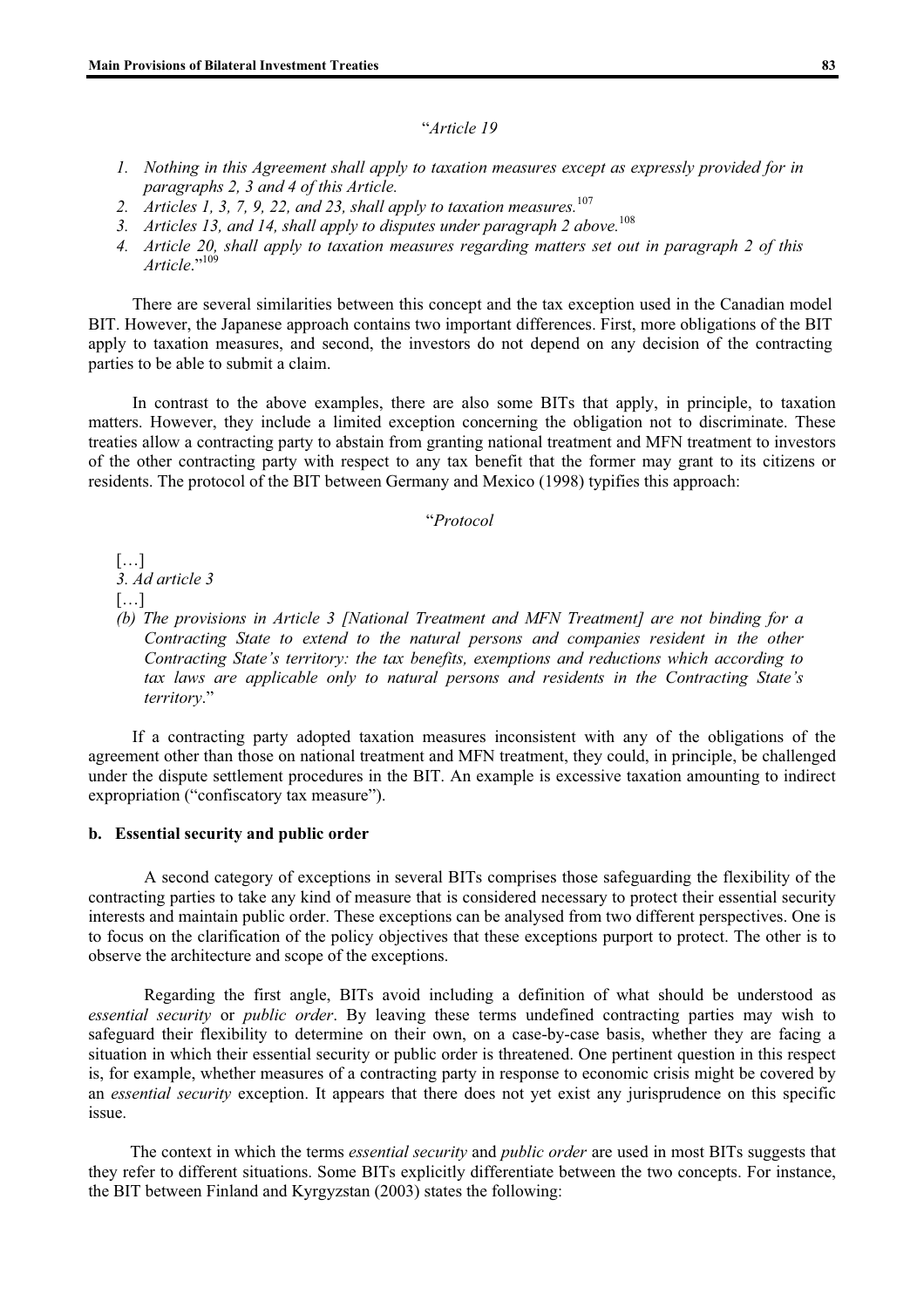# "*Article 14*

- *General derogations*
- *1. Nothing in this Agreement shall be construed as preventing a Contracting Party from taking any action necessary for the protection of its essential security interests in time of war or armed conflict, or other emergency in international relations.*
- *2. Provided that such measures are not applied in a manner which would constitute a means of arbitrary or unjustifiable discrimination by a Contracting Party, or a disguised investment restriction, nothing in this Agreement shall be construed as preventing the Contracting Parties from taking any measure necessary for the maintenance of <i>public order*. [...]" (emphasis added)

Other BITs provide some guidance for differentiating an exception on *national security* grounds from one on *public order* grounds. This is the case of the BIT between Japan and the Republic of Korea (2002):

# "*Article 16*

- *1. Notwithstanding any other provisions in this Agreement other than the provisions of Article 11, each Contracting Party may:* 
	- *(a) take any measure which it considers necessary for the protection of its essential security interests;*
		- *(i) taken in time of war, or armed conflict, or other emergency in that Contracting Party or in international relations; or*
		- *(ii) relating to the implementation of national policies or international agreements respecting the non-proliferation of weapons;*
	- *(b) take any measure in pursuance of its obligations under the United Nations Charter for the maintenance of international peace and security;*
	- *(c)* […] *or*
	- *(d) take any measure necessary for the maintenance of public order. The public order exceptions may be invoked only where a genuine and sufficiently serious threat is posed to one of the fundamental interests of society.* [...]" (emphasis added)

The protection of essential security interests mainly applies in situations where the country wants to protect itself against international or domestic situations of war, armed conflict or any other kind of belligerence or international emergency. By contrast, the maintenance of public order refers to ensuring peace and the rule of law within the country in situations below the threshold of a threat to national security.

The specific terminology in the drafting of clauses addressing these topics varies among BITs. Instead of the term "*essential security interests",* other BITs, such as the agreement between Hong Kong (China) and New Zealand (1995), use the term *"essential interests"*, while some treaties refer to *"national security interests"*, as is the case of the BIT between CARICOM and Cuba (1997) (table 22).

Some exceptions refer to other related policy objectives to justify the non-application of the obligations in the BIT. These exceptions relate to *circumstances of extreme emergency* and the necessity to comply with *obligations with respect to maintenance and restoration of international peace and security.*

An example of a reference to situations of *"extreme emergency"* is the BIT between Croatia and India (2001):

# "*Article 12 Applicable Laws*

- *(1) Except as otherwise provided in this Agreement, all investments shall be governed by the laws in force in the territory of the Contracting Party in which such investments are made.*
- *(2) Notwithstanding paragraph 1 of this Article nothing in this Agreement precludes the host Contracting Party from taking action for the protection of its essential security interests or in circumstances of extreme emergency, provided such actions have been prescribed by its laws*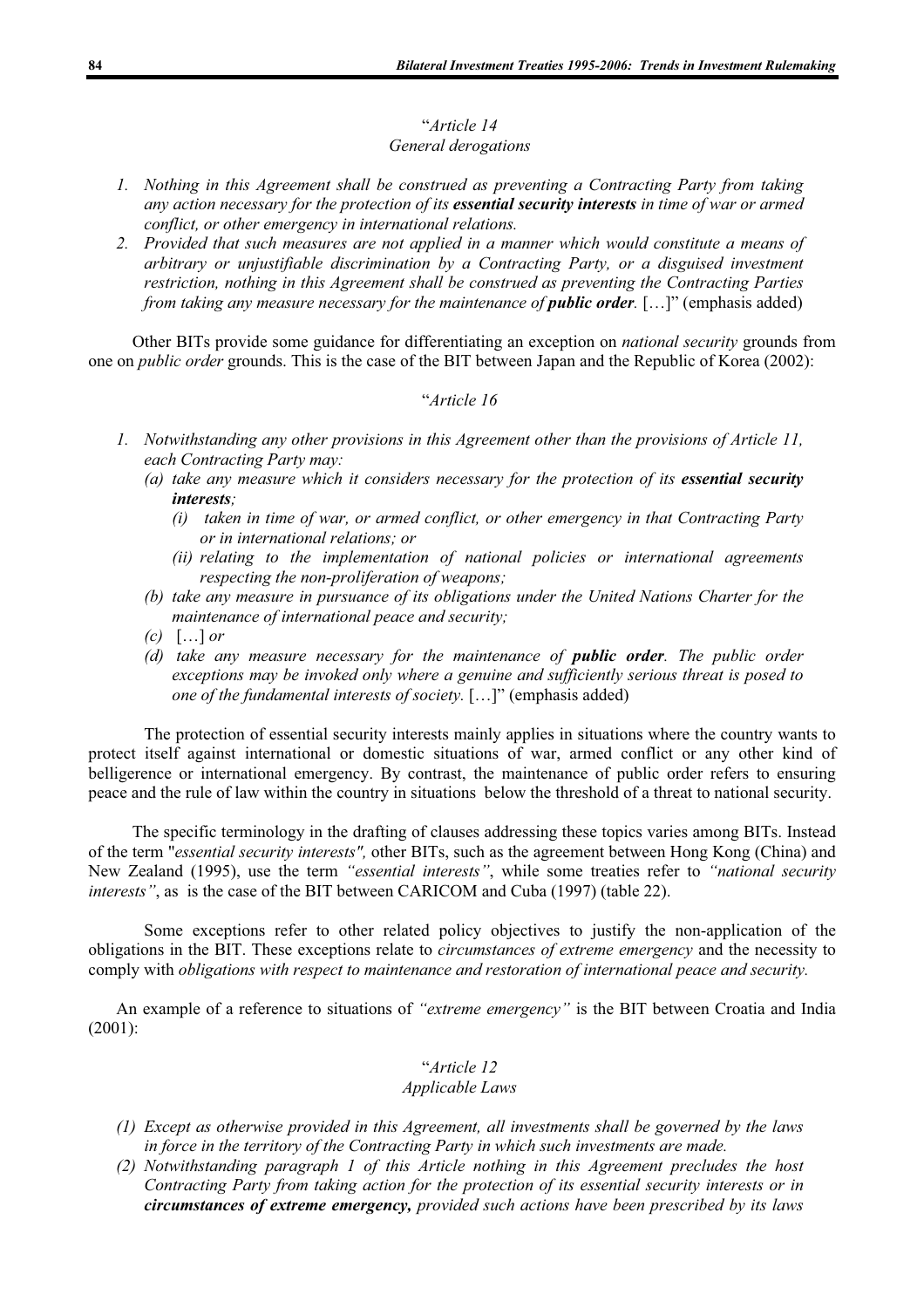*which are applied normally and reasonably, on a non discriminatory and a non arbitrary basis*." (emphasis added)

| <b>BIT</b> between Australia                                                                                                                                                                                                                                                                                                                                                          | <b>BIT between Hong Kong (China)</b>                                                                                                                                                                                                                                                                                                                                                             | <b>BIT between CARICOM and</b>                                                                                                                                                                                                                      |  |  |  |
|---------------------------------------------------------------------------------------------------------------------------------------------------------------------------------------------------------------------------------------------------------------------------------------------------------------------------------------------------------------------------------------|--------------------------------------------------------------------------------------------------------------------------------------------------------------------------------------------------------------------------------------------------------------------------------------------------------------------------------------------------------------------------------------------------|-----------------------------------------------------------------------------------------------------------------------------------------------------------------------------------------------------------------------------------------------------|--|--|--|
| and India                                                                                                                                                                                                                                                                                                                                                                             | and New Zealand                                                                                                                                                                                                                                                                                                                                                                                  | Cuba                                                                                                                                                                                                                                                |  |  |  |
| (1999)                                                                                                                                                                                                                                                                                                                                                                                | (1995)                                                                                                                                                                                                                                                                                                                                                                                           | (1997)                                                                                                                                                                                                                                              |  |  |  |
| "Article 15<br>Prohibitions and restrictions<br>Nothing in this Agreement precludes<br>the host Contracting Party from<br>taking, in accordance with its laws<br>applied reasonably and on a non-<br>discriminatory basis,<br>measures<br>necessary for the protection of its own<br>essential security interests or for the<br>prevention of diseases or pests."<br>(emphasis added) | "Article 8<br>Exceptions<br>  <br>3. The provisions of this Agreement<br>shall not in any way limit the right<br>of either Contracting Party to take<br>measures directed to the protection<br>of its essential interests<br>provided that such measures are not<br>applied in a manner which would<br>constitute a means of arbitrary or<br>discrimination."<br>unjustified<br>(emphasis added) | "Article XVII<br>General exemptions<br>$\lceil \dots \rceil$<br>2. This Agreement shall not preclude<br>the application by either Party of<br>measures necessary for the protection<br>of its own national security<br>interests." (emphasis added) |  |  |  |

#### **Table 22. Examples of provisions on essential security exceptions**

Once again, this mode does not define what should be understood as *"circumstances of extreme emergency*", leaving the concept to be clarified on a case-by-case basis.

In addition to the protection of essential security interests, several BITs provide for the right of a contracting party to invoke a general treaty exception in situations where compliance with the agreement would impede "*the fulfilment of its obligations with respect to the maintenance or restoration of international peace or security*". This type of exception is included in practically all BITs of the United States, and, more recently, in the 2004 Canadian model BIT. An illustration of this manner is the BIT between Mozambique and the United States (1998).

#### "*Article XVI*

*1. This Treaty shall not preclude a Party from applying measures that it considers necessary for the fulfilment of its obligations with respect to the maintenance or restoration of international peace or security, or the protection of its own essential security interests*. […]"

This clause provides the contracting parties with discretion to determine whether a particular measure is in fact necessary in order to comply with obligations concerning the maintenance or restoration of international peace or security, or to protect a contracting party's essential security interests. Such a "selfjudging" provision has important legal consequences, since it would impede a neutral body — such as an international arbitration tribunal — from making its own independent assessment of whether the measure taken by the host country authorities was actually necessary or not. Furthermore, the provision does not specify the origin of such obligations. In this regard, the clause contrasts with the 2004 Canadian model BIT, which explicitly states that such obligations would be those derived from the Charter of the United Nations:

#### *"Article 10 General Exceptions*

[…]

- *4. Nothing in this Agreement shall be construed:*
- […]
- *(c) to prevent any Party from taking action in pursuance of its obligations under the United Nations Charter for the maintenance of international peace and security*."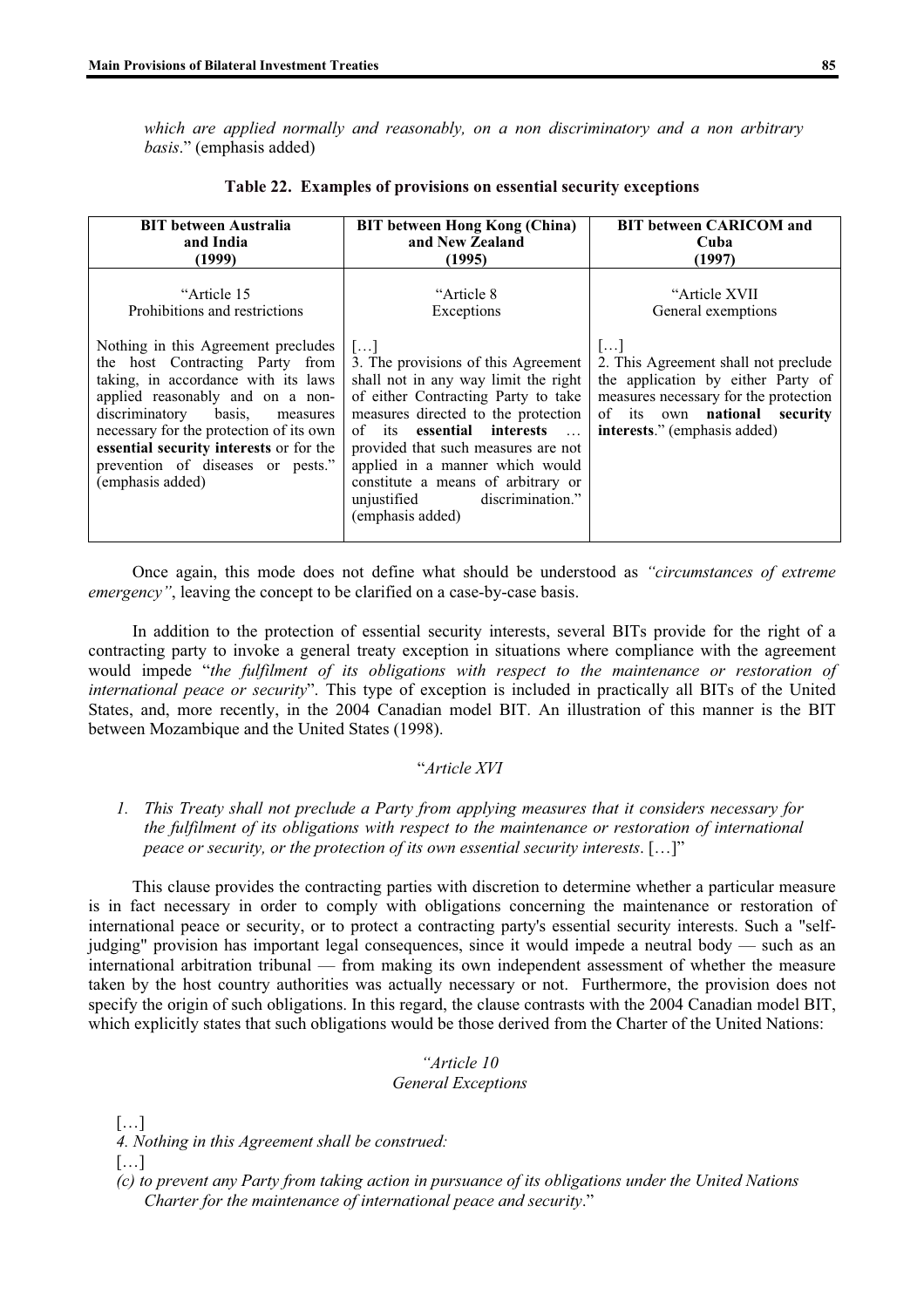Another way to look at the essential security exceptions is to observe the different approaches used in BITs regarding their architecture and scope. From this perspective, the agreements under review have applied a number of techniques.

Rather than exempting a contracting party from complying with the BIT in situations of protection of essential security interests, one category of agreements exempts the country concerned only from the obligations of national treatment and MFN treatment. The protocol of the BIT between Germany and Mexico (1998) is an example:

#### *"Protocol*

[…]

- *3. Ad article 3* 
	- (a) *The measures taken by reason of national security, public interest, public health or morality shall not be considered as a "less favourable treatment", according to Article 3*.  $[...]^{110}$

A second means is to oblige the contracting party invoking the essential security exception to comply with certain procedural requirements vis-à-vis the other contracting party. The BIT between Japan and Viet Nam (2003) characterizes this method:

## *"Article 15*

- *1. Notwithstanding any other provisions in this Agreement other than the provisions of Article 10,111 each Contracting Party may:* 
	- *(a) take any measure which it considers necessary for the protection of its essential security interests* […]
	- *(b) take any measure in pursuance of its obligations under the United Nations Charter for the maintenance of international peace and security;*

[…] *or*

- *(d) take any measure necessary for the maintenance of public order. The public order exceptions may be invoked only where a genuine and sufficiently serious threat is posed to one of the fundamental interests of society.*
- *2. In cases where a Contracting Party takes any measure, pursuant to paragraph 1 above, that does not conform with the obligations of the provisions of this Agreement other than the provisions of Article 10, that Contracting Party shall not use such measure as a means of avoiding its obligations.*
- *3. In cases where a Contracting Party takes any measure, pursuant to paragraph 1 of this Article, that does not conform with the obligations of the provisions of this Agreement other than the provisions of Article 10, that Contracting Party shall, prior to the entry into force of the measure or as soon thereafter as possible, notify the other Contracting Party of the following elements of the measure: (a) sector and sub-sector or matter; (b) obligation or article in respect of the measure; (c) legal source of the measure*; *(d) succinct description of the measure; and (e) purpose of the measure*."

A third method is to refrain from including an explicit provision in the treaty, and instead to prevent covered investors from invoking the dispute settlement rules of the agreement. The BIT between Mexico and Sweden (2000) epitomizes this approach.

#### "*Article 18 Exclusions*

*The dispute settlement provisions of this Section shall not apply to the resolutions adopted by a Contracting Party which, in accordance with its legislation, and for national security reasons, prohibit or restrict the acquisition by investors of the other Contracting Party of an investment in the territory of the former Contracting Party, owned or controlled by its nationals*."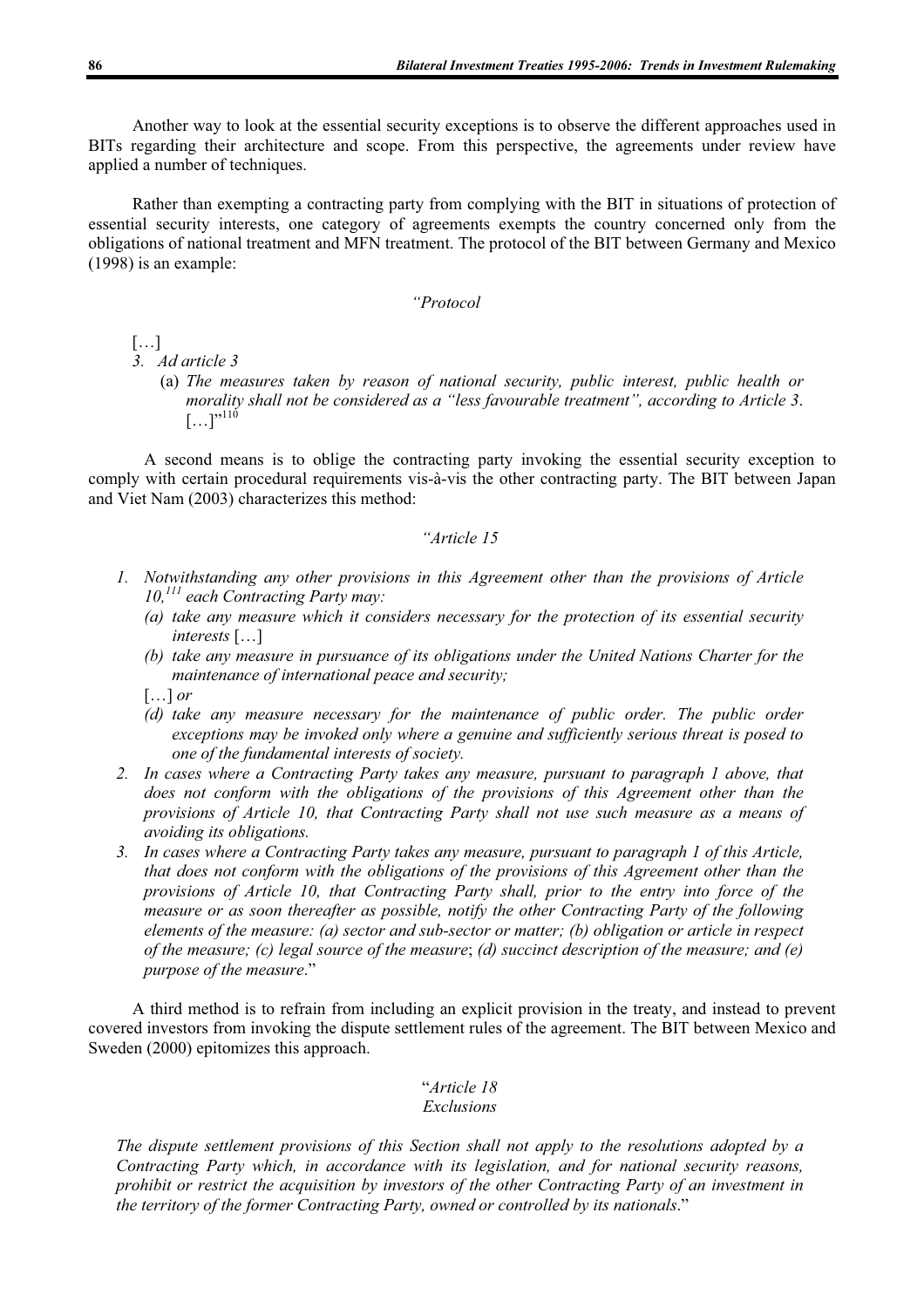A fourth method allows contracting parties to invoke their national laws, including those on essential security grounds, and make this right subject to the obligations of the agreement. For instance, the BIT between Ghana and India (2002) states:

# "*Article 12 Applicable Laws*

*(1) Except as otherwise provided in this Agreement, all investments shall be governed by the laws in force in the territory of the Contracting Party in which such investments are made including such laws enacted for the protection of its essential security interests or in circumstances of extreme emergency provided however that such laws are reasonably applied on a non-discriminatory basis*." (emphasis added)

On the one hand, the wording of this clause suggests that the original intention of the contracting parties was to allow themselves total flexibility in protecting their essential security interests. On the other hand, the text states that the laws in force in the territory of the contracting parties shall govern the investments *"except as otherwise provided in this Agreement"*. As most of the core obligations in the BIT cited above are not subordinated to domestic legislation, it appears that the contracting parties are prevented from invoking national laws to refrain from complying with these obligations.

# **c. Protection of health and natural resources**

A third category of exceptions in some recent BITs allows the contracting parties to adopt or maintain a measure inconsistent with the obligations of the agreement, provided that such measure is necessary for ensuring the protection of human, animal or plant life or health or, in some cases, the protection of natural resources. General treaty exceptions for the protection of health, life and natural resources are less frequent than exceptions protecting other policy objectives, such as taxation and essential security interests.

Once again, the specific terminology used in the different exceptions varies from one treaty to another. However, unlike in the case of an essential security exception — the scope of which depends on the interpretation of an undetermined concept subject to the eye of the beholder — the determination of whether a particular measure is *necessary* for the protection of health or natural resources entails a more objective and precise assessment.

BITs concluded since 1996 follow different approaches to drafting this specific kind of exception. A method used in several agreements consists in simply allowing the contracting party to invoke the exception, provided that the inconsistent measure is necessary, and that it serves the purpose of protecting the policy objectives it claims to safeguard. An example is the BIT between Mauritius and Switzerland (1998):

# *"Article 11 Other Rules and Specific Commitments*

 $[\ldots]$ 

*(3) Nothing in this Agreement shall be construed to prevent a Contracting Party from taking any action necessary* […] *for reasons of public health or the prevention of diseases in animals and plants*."

Another method in some BITs is to make the exception conditional on the fulfilment of certain requirements aimed at preventing its abuse. This method obliges the contracting party to apply the otherwise non-consistent measure on a non-discriminatory basis and to avoid using it as a disguised restriction on investment. Thus, the contracting party invoking the exception has to demonstrate the necessity of the nonconsistent measure. In addition, the contracting party would need to show not only that the particular measure is applied on a non-discriminatory basis, but also that it is the less distortional in safeguarding the policy objectives. Different variations of this approach exist (table 23).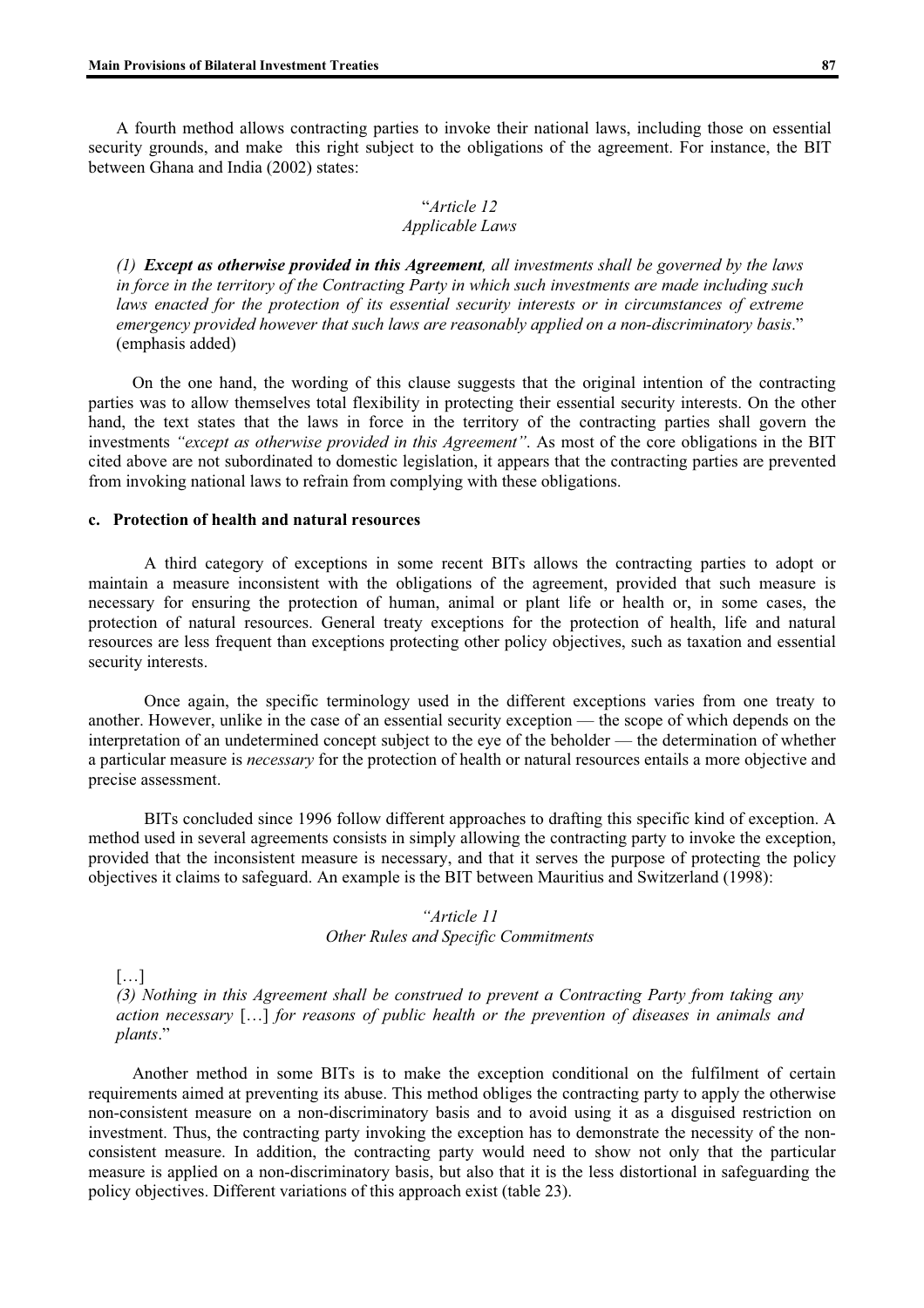| <b>BIT between Argentina and New</b><br>Zealand (1999)                                                                                                                                                                                                                                                                                                                                                                                                                                               | <b>BIT</b> between Australia and India<br>(1999)                                                                                                                                                                                                                                                                        | <b>BIT</b> between Armenia and Canada<br>(1997)                                                                                                                                                                                                                                                                                                                                                                                                                                                                             |
|------------------------------------------------------------------------------------------------------------------------------------------------------------------------------------------------------------------------------------------------------------------------------------------------------------------------------------------------------------------------------------------------------------------------------------------------------------------------------------------------------|-------------------------------------------------------------------------------------------------------------------------------------------------------------------------------------------------------------------------------------------------------------------------------------------------------------------------|-----------------------------------------------------------------------------------------------------------------------------------------------------------------------------------------------------------------------------------------------------------------------------------------------------------------------------------------------------------------------------------------------------------------------------------------------------------------------------------------------------------------------------|
| "Article 5<br>Exceptions<br>$[ \ldots ]$<br>(3) The provisions of this Agreement<br>shall in no way limit the right of<br>either Contracting Party to take any<br>measures (including the destruction<br>of plants and animals, confiscation of<br>property or the imposition of<br>restrictions on stock movement)<br>necessary for the protection of<br>natural and physical resources or<br>health, provided<br>human<br>such<br>measures are not applied in a<br>manner which would constitute a | "Article 15<br>Prohibitions and restrictions<br>Nothing in this Agreement precludes<br>the host Contracting Party from<br>taking, in accordance with its laws<br>applied reasonably and on a non-<br>discriminatory<br>basis,<br>measures<br>necessary for [] the prevention of<br>diseases or pests." (emphasis added) | "Article XVII: Application and<br>General Exceptions<br>$\left[\ldots\right]$<br>3. Provided that such measures are<br>not applied in an arbitrary or<br>unjustifiable manner, or do not<br>constitute a disguised restriction on<br>international trade or investment,<br>nothing in this Agreement shall be<br>construed to prevent a Contracting<br>Party from adopting or maintaining<br>measures, including environmental<br>measures:<br>(a) necessary to ensure compliance<br>with laws and regulations that are not |
| means of arbitrary or unjustified<br>discrimination." (emphasis added)                                                                                                                                                                                                                                                                                                                                                                                                                               |                                                                                                                                                                                                                                                                                                                         | inconsistent with the provisions of<br>this Agreement;<br>(b) necessary to protect human,<br>animal or plant life or health; or<br>(c) relating to the conservation of<br>living or non-living exhaustible<br>natural resources if such measures<br>are made effective in conjunction<br>restrictions<br>domestic<br>with<br>on<br>production or consumption. []"<br>(emphasis added)                                                                                                                                       |

|  |  | Table 23. Examples of exceptions to protect health and natural resources |  |  |  |  |
|--|--|--------------------------------------------------------------------------|--|--|--|--|
|--|--|--------------------------------------------------------------------------|--|--|--|--|

There is a third mode, which relates to the health and natural resources exception. Used in several BITs, it consists in obliging the contracting party invoking the exception to comply with certain procedural requirements vis-à-vis the other contracting party rather than simply allowing the former to grant itself a waiver from the obligations of the BIT.

For instance, article 16.1 (c) of the BIT between Japan and the Republic of Korea (2002) provides that "*[n]otwithstanding any other provisions in this Agreement other than the provisions of Article 11, each Contracting Party may […] take any measure necessary to protect human, animal or plant life or health*".112 Despite this authorization of the contracting parties to deviate from the obligations of the BIT, the exception explicitly conditions this right to the fulfilment of certain procedural requirements. Article 16 paragraphs 2 and 3 of this BIT mandate the contracting parties to refrain from using the exception as a means to avoid their obligations under the agreement.<sup>113</sup> Furthermore, the treaty stipulates that if a contracting party takes any non-consistent measure pursuant to the exception, it shall notify the other party of the measure prior to its entry into force or as soon as possible thereafter, as well as of its elements, legal basis and purpose.

The BIT between the United States and Uruguay (2005) embodies a fourth approach:

*"Article 12: Investment and Environment* 

[…]

*2. Nothing in this Treaty shall be construed to prevent a Party from adopting, maintaining, or enforcing any measure otherwise consistent with this Treaty that it considers appropriate to ensure that investment activity in its territory is undertaken in a manner sensitive to environmental concerns*." (emphasis added)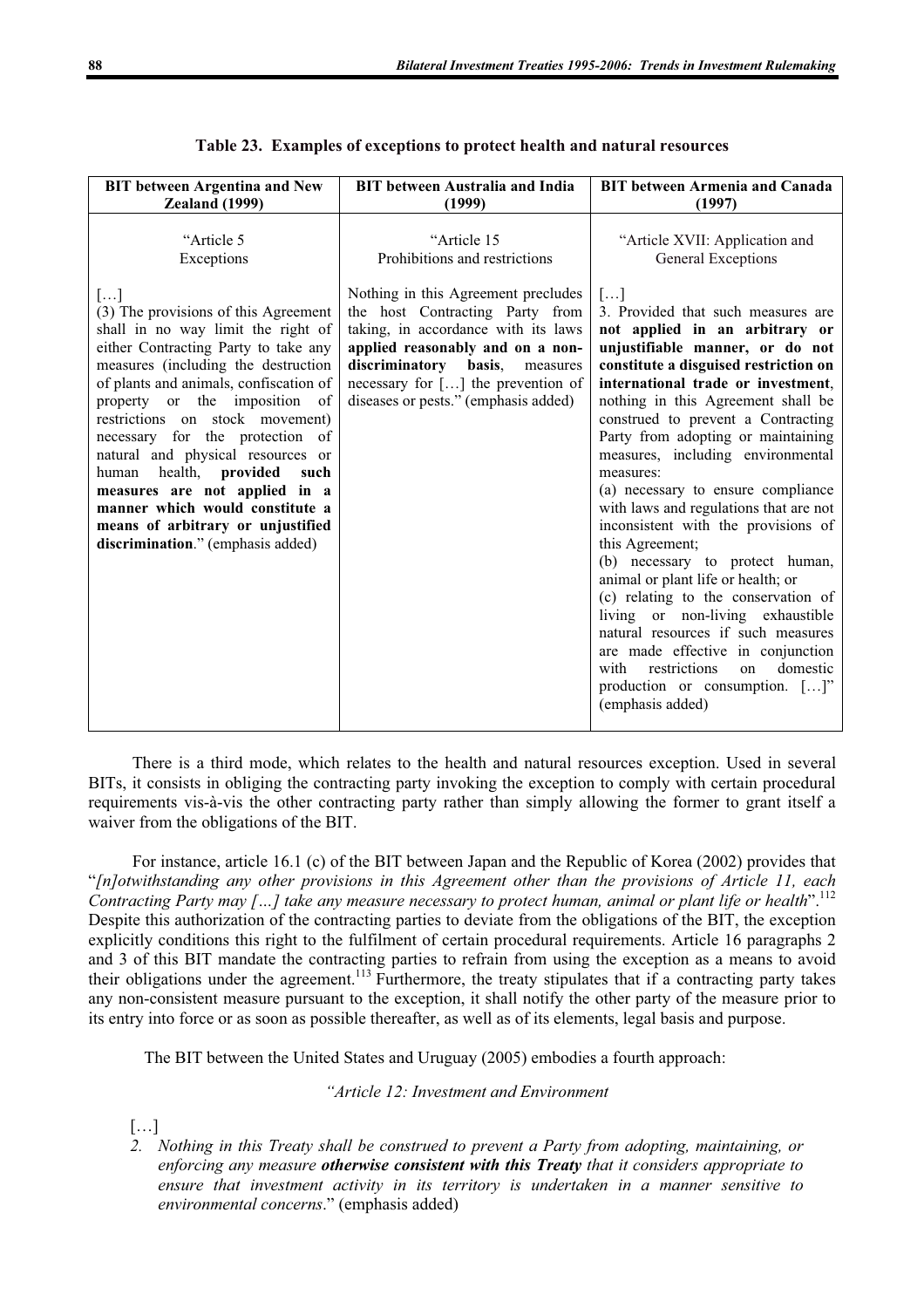Rather than constituting permission to disregard an obligation included in the treaty, this clause confirms the sovereign right of the contracting parties to take measures that they consider appropriate for the protection of the environment.<sup>114</sup> However, such measures are allowed only if they do not violate BIT obligations. The purpose of the clause is therefore mainly explanatory. It is a tool for sending a message to civil societies that the contracting parties take environmental concerns into account.

According to this view, there remains a risk of incompatibility between investment protection and the protection of health or natural resources. Such risk would exist with respect to expropriation if an investor challenges measures taken to protect health or the environment on the basis that they would constitute an indirect expropriation.115 To address this situation, the BIT between the United States and Uruguay (2005) provides the following:

#### "*Annex B Expropriation*

*The Parties confirm their shared understanding that:* […]

*4.* […] *(b) Except in rare circumstances, non-discriminatory regulatory actions by a Party that are designed and applied to protect legitimate public welfare objectives, such as public health, safety, and the environment, do not constitute indirect expropriations*."

In sum, the above concept relies on the hypothesis that if contracting parties purport to protect health, safety or the environment rather than using those objectives as a disguised means to discriminate against foreign investment, the BIT should not limit the flexibility required in order to safeguard these key values of society.

## **d. Cultural exceptions**

The increasing level of internationalisation generates tendencies in national societies towards cultural harmonization. It is within this context that some BITs under review have included cultural exceptions. They aim at safeguarding the discretion of the contracting parties to adopt measures considered necessary for preserving national culture or promoting cultural diversity.

The inclusion of a cultural exception in BITs has been practically limited to treaties of Canada and to some negotiated by France.<sup>116</sup> Although fundamentally pursuing the same ends, the approaches in designing this clause have been different.

The BIT between France and Uganda (2002) demonstrates one method used in these agreements:

# *"Article 1 Definitions*

[…]

*6. Nothing in this agreement shall be construed to prevent any contracting party from taking any measure to regulate investment of foreign companies and the conditions of activities of these companies in the framework of policies designed to preserve and promote cultural and linguistic diversity*."117

 This approach is relatively broad. It provides contracting parties with full discretion to adopt any kind of measure to regulate foreign investment, even after it has been admitted into the host country. The exception covers not only measures directly addressing cultural issues, but also those addressing related matters, such as the production or distribution of a manufacture or service, or the regulation of property rights. Insofar as those measures were taken within the framework of policies designed to preserve and promote cultural and linguistic diversity, they would be covered by the cultural exception.

Furthermore, it is the country invoking the exception that, in principle, determines whether a particular measure fits within the policy framework designed to preserve and promote cultural and linguistic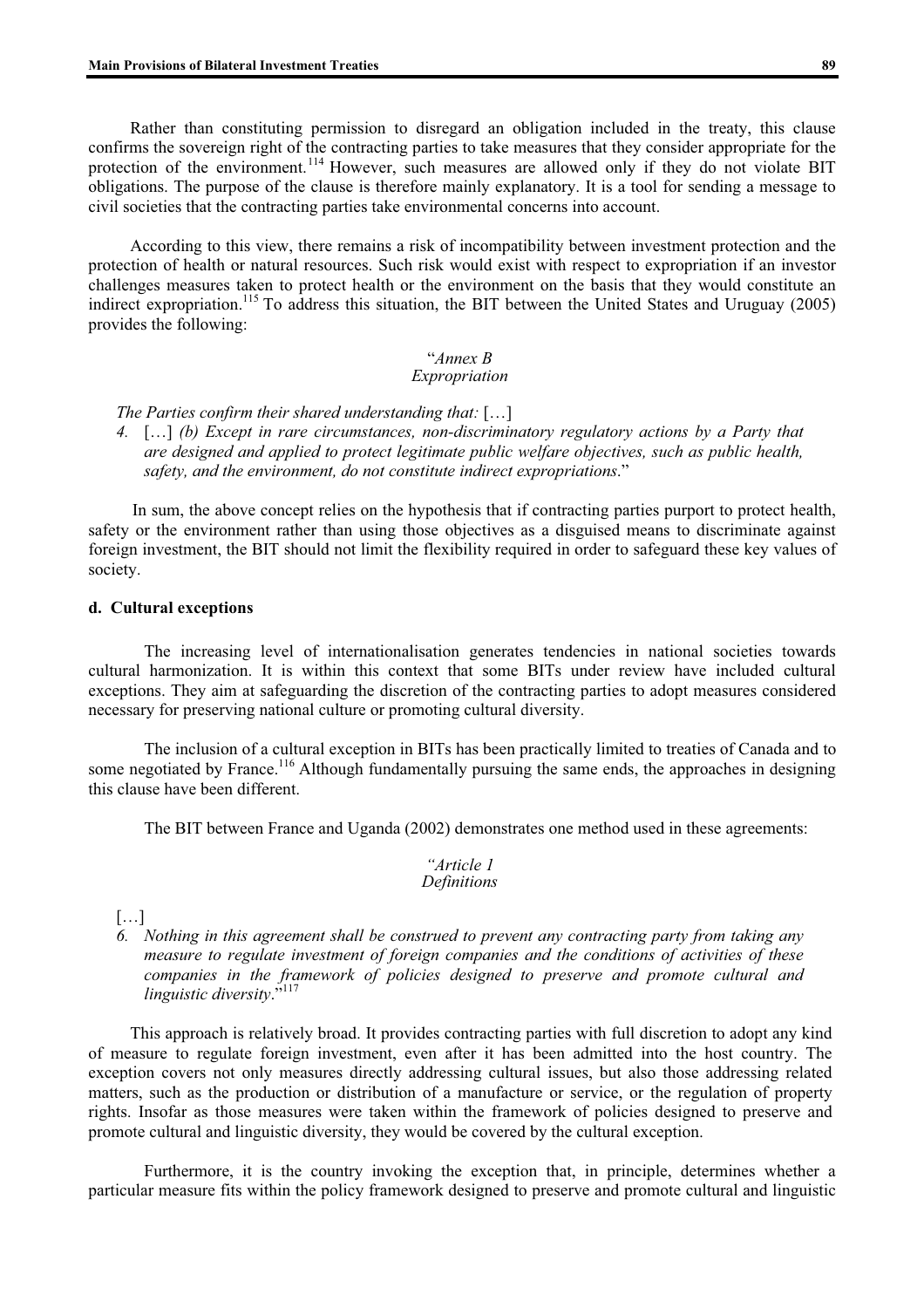diversity. It would be difficult to second-guess such an assessment in an international arbitration case. In this regard, it should be noted that the exception does not require the measure to be *necessary* for the preservation and promotion of cultural and linguistic diversity. It would be sufficient that the measure was *designed* to pursue those ends.

The other concept is followed by Canada.118 It focuses on investments in *cultural industries*, which are excluded from the scope of application of the agreement. The BIT between Canada and Thailand (1997) is an example:

# "*Article VI Miscellaneous Exceptions*

[…]

- *3. Investments in cultural industries are exempt from the provisions of this Agreement. "Cultural industries" means persons engaged in any of the following activities:* 
	- *(a) the publication, distribution, or sale of books, magazines, periodicals or newspapers in print or machine readable form but not including the sole activity of printing or typesetting any of the foregoing;*
	- *(b) the production, distribution, sale or exhibition of film or video recordings;*
	- *(c) the production, distribution, sale or exhibition of audio or video music recordings;*
	- *(d) the publication, distribution, sale or exhibition of music in print or machine readable form; or*
	- *(e) radio communications in which the transmissions are intended for direct reception by the general public, and all radio, television or cable broadcasting undertakings and all satellite programming and broadcast network services*."

Technically speaking, this approach is not an exception, but rather an exclusion of a sector from the scope of application of the agreement.

Another noteworthy aspect is the use of an exhaustive list of cultural industries. It enables investors to identify the scope of the exclusion before the investment is made. As opposed to using a broad conceptual exception providing the countries with significant flexibility, this approach requires greater clarity on the part of the contracting parties as to the specific activities that they consider to be crucial for the protection of cultural values.

## **e. Prudential measures for financial services**

A fifth category of exceptions included in some recent BITs enables contracting parties to adopt or maintain measures on financial services that are inconsistent with the obligations of the agreement, provided that such measures are justified for prudential reasons.

Financial services are usually heavily regulated and subject to close supervisory control by specialized governmental authorities. This reflects the fact that financial services represent a sector that is not only important in its own right, but also has a crucial impact on other sectors of the economy. Thus, some countries consider it important to explicitly ensure that their supervisory authorities have enough discretion to implement the relevant regulations.

Not many BITs under review include prudential exceptions applicable to financial services. At the beginning of the period, this practice was almost exclusively limited to Canadian BITs and some Caribbean countries. However, more recently, an increasing number of agreements have followed suit. This is the case of several BITs of Japan and the United States.

BITs specifically dealing with financial services usually make reference to different kinds of prudential measures. The first category comprises measures aimed at the protection of the clients of financial institutions, such as investors, depositors or financial market participants. A second group of BITs applies to financial institutions to ensure their safety, soundness, integrity or financial responsibility. Other agreements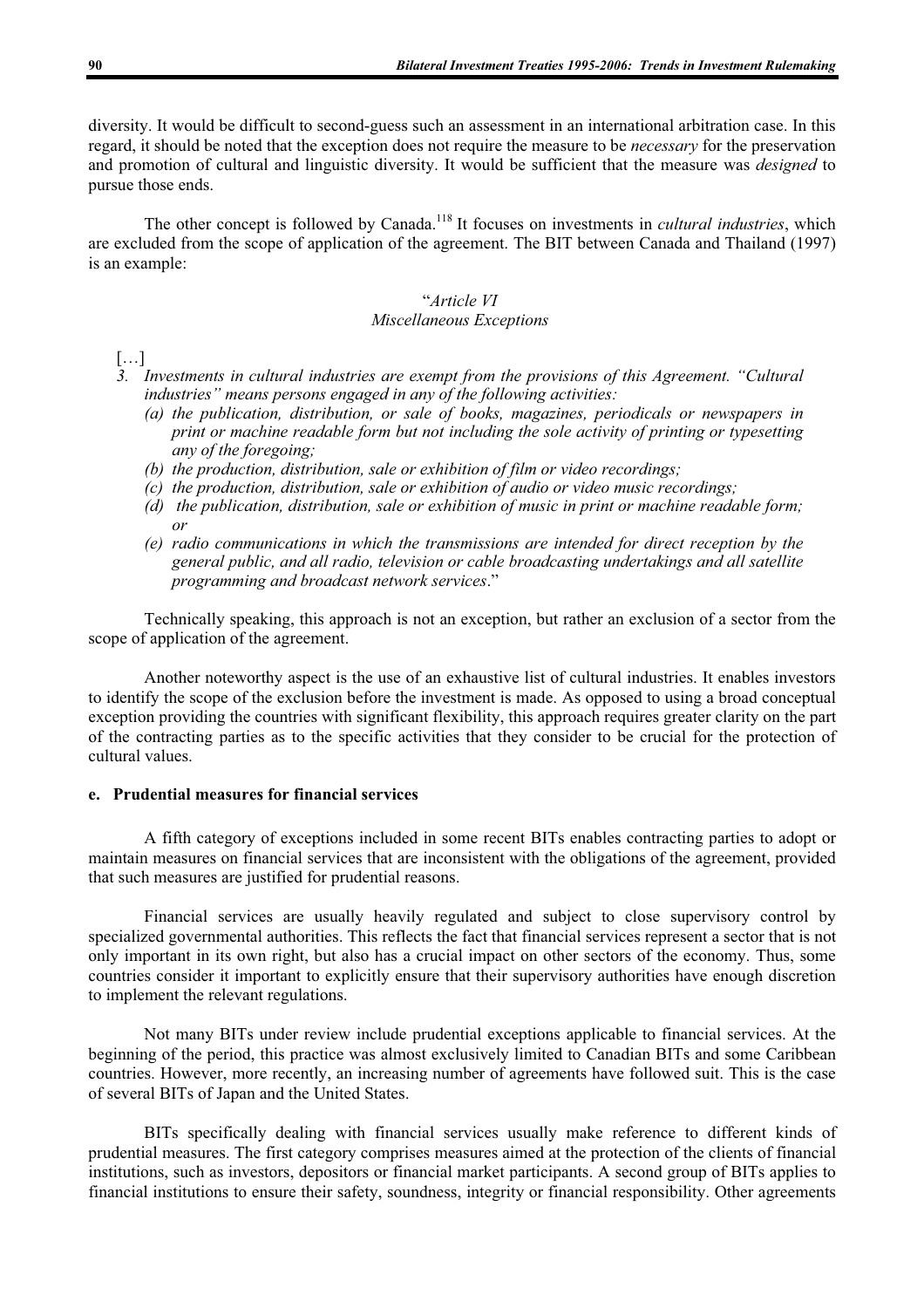refer to those laws and regulations that aim at safeguarding the integrity and stability of the financial system as a whole.

Unlike in the case of other investment-related issues, the level of convergence concerning prudential exceptions for financial services is remarkable. Despite some minor variations of language, the exceptions in the different BITs contain the same basic elements. Contracting parties are authorized to adopt or maintain laws or regulations of a prudential nature with respect to financial services. The clauses also include some specific examples of the kind of measures covered by the exception. Another element often included in this kind of exception is the commitment of contracting parties to abstain from applying a prudential measure as a means of disregarding the obligations assumed under the applicable BIT (table 24).

| <b>BIT between the United States and</b>                                                                                                                                                                                                                                                                                                                                                                                                                                                                                                                                                                                                                                                                                                                                                                                                                             | <b>BIT</b> between Japan and Viet Nam                                                                                                                                                                                                                                                                                                                                                                                                                                                                                                                                                                                                                                                                                                                                          | <b>Canadian model BIT</b>                                                                                                                                                                                                                                                                                                                                                                                                                                                                                                                                                                                                                                                                                                |  |  |  |
|----------------------------------------------------------------------------------------------------------------------------------------------------------------------------------------------------------------------------------------------------------------------------------------------------------------------------------------------------------------------------------------------------------------------------------------------------------------------------------------------------------------------------------------------------------------------------------------------------------------------------------------------------------------------------------------------------------------------------------------------------------------------------------------------------------------------------------------------------------------------|--------------------------------------------------------------------------------------------------------------------------------------------------------------------------------------------------------------------------------------------------------------------------------------------------------------------------------------------------------------------------------------------------------------------------------------------------------------------------------------------------------------------------------------------------------------------------------------------------------------------------------------------------------------------------------------------------------------------------------------------------------------------------------|--------------------------------------------------------------------------------------------------------------------------------------------------------------------------------------------------------------------------------------------------------------------------------------------------------------------------------------------------------------------------------------------------------------------------------------------------------------------------------------------------------------------------------------------------------------------------------------------------------------------------------------------------------------------------------------------------------------------------|--|--|--|
| Uruguay (2005)                                                                                                                                                                                                                                                                                                                                                                                                                                                                                                                                                                                                                                                                                                                                                                                                                                                       | (2003)                                                                                                                                                                                                                                                                                                                                                                                                                                                                                                                                                                                                                                                                                                                                                                         | (2004)                                                                                                                                                                                                                                                                                                                                                                                                                                                                                                                                                                                                                                                                                                                   |  |  |  |
| "Article 20: Financial Services"<br>Notwithstanding<br>other<br>any<br>1.<br>provision of this Treaty, a Party shall<br>not be prevented from adopting or<br>relating<br>maintaining measures<br>to<br>financial<br>services<br>for<br>prudential<br>reasons, including for the protection of<br>investors, depositors, policy holders,<br>or persons to whom a fiduciary duty is<br>owed by a financial services supplier,<br>or to ensure the integrity and stability<br>of the financial system. Where such<br>measures do not conform with the<br>provisions of this Treaty, they shall<br>not be used as a means of avoiding the<br>Party's commitments or obligations<br>under this Treaty.<br>2. (a) Nothing in this Treaty applies to<br>non-discriminatory<br>measures<br>of<br>general application taken by<br>any<br>public entity in pursuit of monetary | "Article 17<br>Notwithstanding<br>other<br>1.<br>any<br>provisions of this Agreement,<br>a<br>Contracting Party may adopt<br>or<br>maintain prudential measures with<br>respect to financial services, including<br>measures for<br>the protection<br>of<br>investors, depositors, policy holders or<br>persons to whom a fiduciary duty is<br>owed by an enterprise providing<br>financial services, or to ensure the<br>integrity and stability of its financial<br>system.<br>2. In cases where a Contracting Party<br>measure, pursuant to<br>takes any<br>paragraph 1 above, that does not<br>conform with the obligations of the<br>provisions of this Agreement, that<br>Contracting Party shall not use such<br>measure as a means of avoiding its<br>obligations. []" | "Article 10<br>General Exceptions<br>$\left  \ldots \right $<br>2. Nothing in this Agreement shall be<br>construed to prevent a Party from<br>adopting or maintaining reasonable<br>measures for prudential reasons, such<br>as:<br>(a)<br>the protection of investors,<br>depositors,<br>financial<br>market<br>participants, policy-holders,<br>policy-<br>claimants, or persons to whom a<br>fiduciary duty is owed by a financial<br>institution;<br>(b) the maintenance of the safety,<br>soundness,<br>integrity<br><b>or</b><br>financial<br>responsibility of financial institutions;<br>and<br>(c) ensuring the integrity and stability<br>of a Party's financial system.<br>3. Nothing in this Agreement shall |  |  |  |
| and related credit policies or exchange                                                                                                                                                                                                                                                                                                                                                                                                                                                                                                                                                                                                                                                                                                                                                                                                                              |                                                                                                                                                                                                                                                                                                                                                                                                                                                                                                                                                                                                                                                                                                                                                                                | apply to non-discriminatory measures                                                                                                                                                                                                                                                                                                                                                                                                                                                                                                                                                                                                                                                                                     |  |  |  |
| rate policies. This paragraph shall not<br>affect a Party's obligations under<br>Article 7 or Article 8.                                                                                                                                                                                                                                                                                                                                                                                                                                                                                                                                                                                                                                                                                                                                                             |                                                                                                                                                                                                                                                                                                                                                                                                                                                                                                                                                                                                                                                                                                                                                                                | of general application taken by any<br>public entity in pursuit of monetary<br>and related credit policies or exchange                                                                                                                                                                                                                                                                                                                                                                                                                                                                                                                                                                                                   |  |  |  |
| (b) For purposes of this provision,<br>"public entity" means a central bank<br>or monetary authority of a Party. []"                                                                                                                                                                                                                                                                                                                                                                                                                                                                                                                                                                                                                                                                                                                                                 |                                                                                                                                                                                                                                                                                                                                                                                                                                                                                                                                                                                                                                                                                                                                                                                | rate policies. This paragraph shall not<br>affect a Party's obligations under<br>Article 7 (Performance Requirements)<br>or Article 14 (Transfer of Funds);<br>$\ldots$ ]"                                                                                                                                                                                                                                                                                                                                                                                                                                                                                                                                               |  |  |  |

|  |  |  |  | Table 24. Examples of exceptions on prudential measures in financial services |  |  |
|--|--|--|--|-------------------------------------------------------------------------------|--|--|
|  |  |  |  |                                                                               |  |  |

## **f. Miscellaneous exceptions**

In addition to the five subject-specific categories of exceptions previously explained, some recent BITs include general exceptions to address other concerns. For instance, some agreements use exceptions to exclude a certain geographical area from the application of the agreements.<sup>119</sup> Other BITs contain exception clauses to clarify the relationship between the treaty and agreements on intellectual property rights.<sup>120</sup>

Thus, general exceptions can serve multiple purposes. They are instruments to adjust the BIT models used by numerous countries to the particularities of the specific negotiation. Despite the significant degree of commonality between most BITs, the negotiation of each agreement has its own dynamics. Exception clauses can play a key role in establishing the necessary flexibility for contracting parties in order to obtain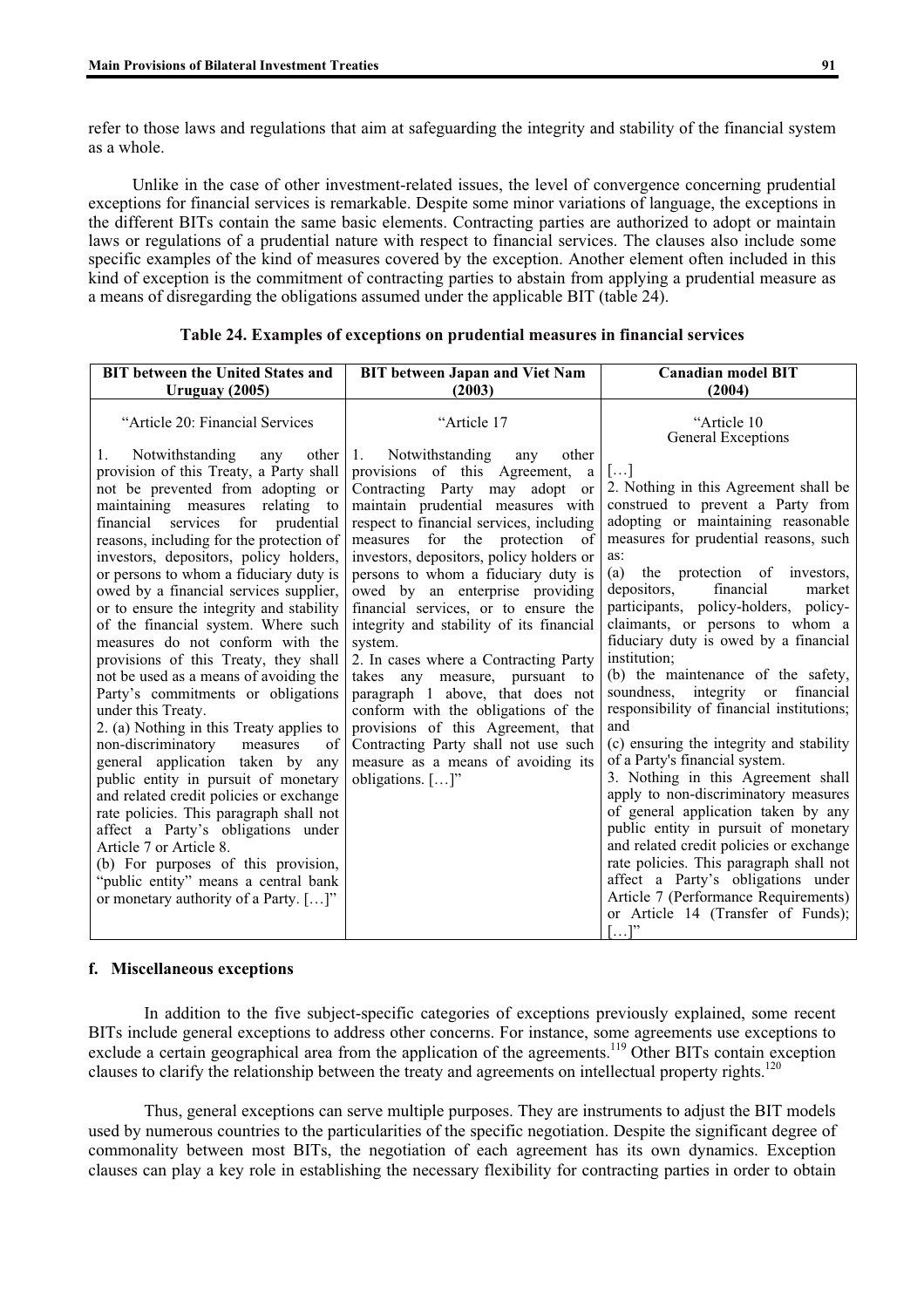the necessary political support in each capital. Furthermore, the multiplicity of issues addressed through miscellaneous exceptions evidences a trend that is often overlooked.

#### **g. MFN exceptions**

As explained in section E above, most BITs contain an MFN exception exempting contracting parties from granting investors of the other contracting party preferential treatment that they may provide to investors of third countries pursuant to regional economic integration or double taxation agreements. With some variations, this trend has continued among the majority of BITs under review. However, some agreements have converted this limited reservation into a *general* treaty exception, exempting the contracting parties not only from the MFN obligation, but also from any other obligation included in the treaty. The BIT between Finland and Mexico (1999) exemplifies this approach:

## *"Article 4 Exceptions*

# *The provisions of this Agreement shall not be construed so as to oblige one Contracting Party to extend to the investors of the other Contracting Party the benefit of any treatment, preference or privilege by virtue of:*

- *(a) any existing or future free trade area, customs union, common market or regional labour market agreement to which one of the Contracting Parties is or may become a party,*
- *(b) any international agreement or arrangement relating wholly or mainly to taxation,*
- *(c) any multilateral agreement on investments*."

## **2. Emerging issues**

As mentioned at the beginning of this section, there has been a significant trend in several recent BITs towards providing that investment promotion and protection must not be pursued at the expense of certain other key policy objectives. For this purpose, some BITs have included general exceptions, while other agreements have reiterated the authority of national Governments to design and implement measures to safeguard certain values, such as the protection of health, safety, the environment, and the promotion of internationally recognized labour rights.

The method for including positive language in BITs to reinforce the intention and prerogatives of the contracting parties to protect key societal values does not have the same legal effects as a general treaty exception. The result of the latter is to allow national authorities to disregard any obligation in the BIT on the basis that doing so is required in order to protect one of the policy objectives specified in the exception clause. The effect of including positive language, however, does not allow for exemption from BIT obligations.

One way of introducing positive language into the BIT is to reiterate the notion that there should be no conflict between the obligations in the agreement and the sovereign right of countries to pursue other key policy objectives. This constitutes a political statement by the contracting parties — a message usually included in the preambles of BITs, which may be used for the interpretation of the substantive provisions of the agreement. $^{121}$ 

An alternative is a commitment by the contracting parties to abstain from lowering standards of protection in certain policy areas as a means of attracting foreign investment. This approach not only represents per se a strong political statement, but also may go further by converting the protection of the identified policy objectives into another binding obligation or a "best efforts" commitment. Thus, respect for these policy objectives becomes part of the context in which the rest of the obligations in the BIT have to be interpreted, and this significantly reduces the risk of a legal conflict between the two.

BITs have continued to be seen by contracting parties as *investment* agreements, and, as such, focus on the promotion and protection of investment. However, over the last 10 years, a limited number of BITs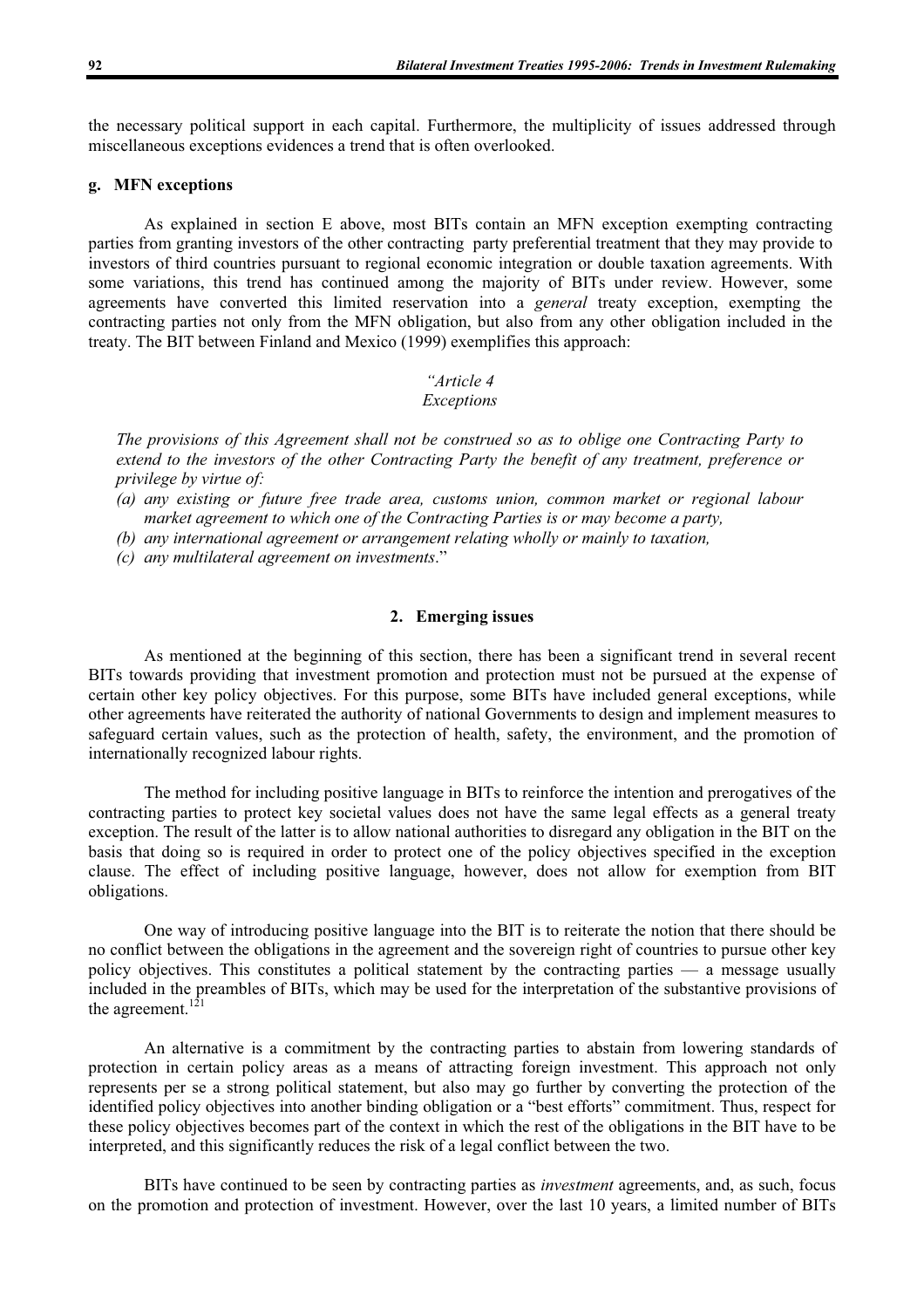has started to stress the safeguarding of certain other policy objectives. The protection of health, safety, the environment and core labour standards have gradually, but consistently, emerged as new issues in several BITs.

#### **a. Protection of public health and safety**

The protection of public health and safety is one of the issues that consistently appear among the BITs negotiated recently. Two different approaches can be distinguished. One approach is to underline the importance of adequately protecting this policy objective in the preambles of the treaties. The BIT between Namibia and the Netherlands (2002) typifies this trend:

#### *"Preamble*

*The Kingdom of the Netherlands and the Republic of Namibia, hereinafter referred to as the Contracting Parties,* 

[…]

*Considering that a stable framework for international investment will promote effective utilization of economic resources and improve living standards;* 

 $[\dots]$ 

*Considering that these objectives can be achieved without compromising <i>health, safety* […] *measures of general application;* 

*Have agreed as follows*:" (emphasis added)

This stresses that investment protection should not be considered incompatible with the objective of adequately protecting health and safety. This political statement has increasingly been included in several preambles of recent BITs, regardless of the region where the contracting parties are located. For instance, the preamble of the BIT between the Republic of Korea and Trinidad and Tobago (2002) states that the promotion and protection of investment "[...] *can be achieved without relaxing health, safety* […] *measures of general application*", and the BIT between Finland and Kyrgyzstan (2003) states that the objectives of promotion of investment flows *"*[…] *can be achieved without relaxing health, safety* […] *measures of general application."*<sup>122</sup>

The other approach, used in some recent BITs, is to include a non-legally binding commitment by the contracting parties to abstain from relaxing the protection standards as a means of attracting or maintaining investment in their territories. The BIT between Mexico and Switzerland (1995) illustrates this method:

#### *"Protocol Ad Article 3*

*The Parties recognize that it is inappropriate to encourage investment by relaxing domestic health, safety […] measures. Accordingly, neither Party should waive or otherwise derogate from, or offer to waive or derogate, such measures as an encouragement for the establishment, acquisition, expansion or retention in its territory of an investment of an investor. If either Party considers that the other Party has offered such an encouragement, it may request consultations*. [...]" (emphasis added)

This clause, which is very similar to those in other BITs, makes reference to domestic health and safety measures.<sup>123</sup> Although this concept is not explicitly defined, it is implied that it applies to any law, regulation or administrative decision regulating health or safety in the territory of the contracting parties. It is not necessary to demonstrate a continuous pattern of behaviour for a contracting party to infringe the clause. Rather, it would suffice that a health or safety regulation was relaxed in favour of a single investor. Finally, the provision deals with the case of non-compliance by one party. In this situation, the other party may request consultations. The provision does not indicate, however, what would happen if those consultations failed.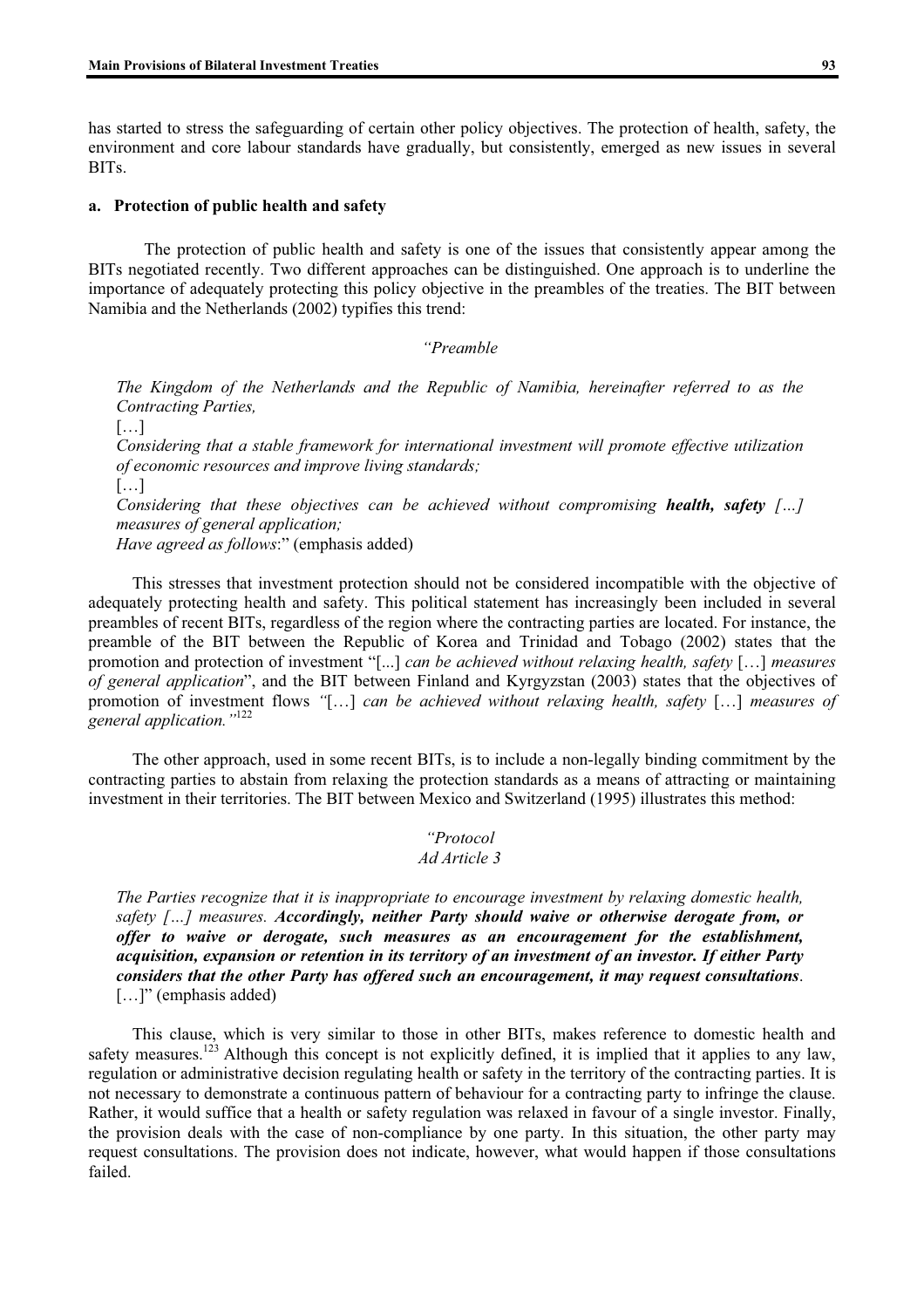#### **b. Protection of the environment**

Of all the newly emerging issues, the BITs under review most frequently address the topic of environmental protection (UNCTAD, 2001b).

There are BITs that address the importance of protecting the environment in their preambles. They not only have very similar wording, but also stress the idea of compatibility between investment protection and environmental protection. An example is the preamble of the BIT between Mozambique and the Netherlands (2001):

*"The Government of the Republic of Mozambique and the Government of the Kingdom of the Netherlands (hereinafter the "Contracting Parties");* 

 $[...]$ 

*Agreeing that a stable framework for international investment will maximise effective utilisation of economic resources and improve living standards;* 

[…]

*Agreeing that these objectives can be achieved without relaxing health, safety and environmental measures of general application;*

 $[\dots]$ 

*Have agreed as follows*: […]" (emphasis added)

BITs addressing the importance of environmental protection in their preambles do not in general include any specific clause on this subject in the body of the agreement.<sup>124</sup> This is the case, for instance, of the BITs between Japan and Viet Nam (2003), between Namibia and the Netherlands (2002) and between Bosnia Herzegovina and Finland (2000). On the other hand, most BITs that include specific clauses on environmental protection do not make any reference to it in their preambles. Examples are the recent BITs of Belgium–Luxembourg with Botswana (2003), Ethiopia (2003), Mauritius (2005) and Zimbabwe (2003), and the Canadian model BIT (2004).

Other BITs deal with the issue of environmental protection in the main body of the agreement. For instance, numerous BITs have provisions that are subject to domestic legislation. This includes laws and regulations protecting the environment. The BIT between Costa Rica and the Netherlands (1999) is illustrative of this approach:

## "*Article 10*

*The provisions of this Agreement shall, from the date of entry into force thereof, apply to all investments made, whether before or after its entry into force, by investors of one Contracting Party in the territory of the other Contracting Party in accordance with the laws and regulations of the latter Contracting Party, including its laws and regulations on labour and environment. The provisions of this Agreement shall not apply to any dispute concerning an investment which arose, or any claim which was settled before its entry into force*." (emphasis added)

This approach has the same legal effect as an admission clause. If the latter provides that the BIT shall apply only to those investments admitted into the host country in accordance with the host country's domestic legislation, it is evident that such laws and regulations include rules related to environmental protection. Thus, this approach is particularly useful for political purposes, since it signals to civil society and the international community that the contracting parties take environmental concerns into consideration when admitting foreign investment.

A third mode is, once again, a non-legally binding commitment by the contracting parties authorities to abstain from relaxing domestic standards as a means of attracting or maintaining investment in their territories. This idea has several variations, one of which is illustrated by the new Canadian model BIT (2004), which provides as follows: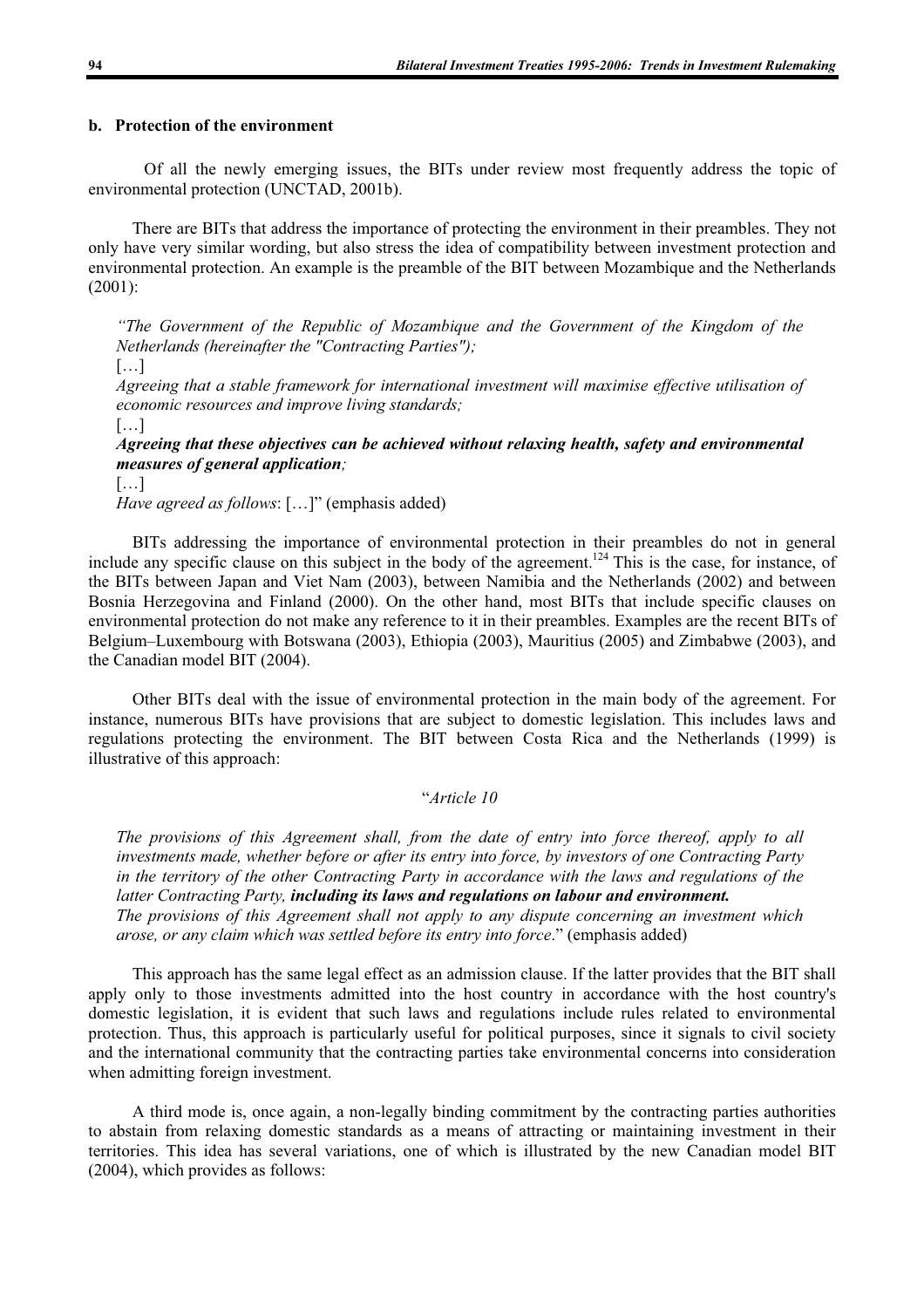## "*Article 11 Health, Safety and Environmental Measures*

*The Parties recognize that it is inappropriate to encourage investment by relaxing domestic health, safety or environmental measures. Accordingly, a Party should not waive or otherwise derogate from, or offer to waive or otherwise derogate from, such measures as an encouragement for the establishment, acquisition, expansion or retention in its territory of an investment of an investor. If a Party considers that the other Party has offered such an encouragement, it may request consultations with the other Party and the two Parties shall consult with a view to avoiding any such encouragement*." (emphasis added)

The provision refers to "*environmental measures*" without defining them. It seems that this term would cover any law, regulation or administrative decision regulating environmental matters in the territory of the contracting parties. The clause addresses the waiving or relaxing of *any* environmental measure — or offering to do so — in order to attract or maintain an investment. In this connection, it would once again not be necessary to demonstrate a continuous pattern of behaviour by a contracting party in violation of the commitment. Rather, it would suffice that an environmental regulation was relaxed in favour of a single investor. Finally, the article stipulates that the parties will consult each other in situations in which one of them considers that the commitment has not been respected. However, it remains open as to what would happen if these consultations failed.

Several recent BITs of Belgium and Luxembourg show a variation of this approach, $125$  an example of which is the BIT between Belgium–Luxembourg and Zimbabwe (2003):

## "*Article 5*

## *Environment*

- *1. Recognising the right of each Contracting Party to establish its own levels of domestic environmental protection and environmental development policies and priorities, and to adopt or modify accordingly its environmental legislation, each Contracting Party shall strive to ensure that its legislation provides for high levels of environmental protection and shall strive to continue to improve this legislation.*
- *2. The Contracting Parties recognise that it is inappropriate to encourage investment by relaxing domestic environmental legislation. Accordingly, each Contracting Party shall strive to ensure that it does not waive or otherwise derogate from, or offer to waive or otherwise derogate from, such legislation as an encouragement for the establishment, maintenance or expansion in its territory of an investment.*
- *3. The Contracting Parties reaffirm their commitments under the international environmental agreements, which they have accepted. They shall strive to ensure that such commitments are fully recognised and implemented by their domestic legislation.*
- *4. The Contracting Parties recognise that co-operation between them provides enhanced opportunities to improve environmental protection standards. Upon request by either Contacting Party, the other Contracting Party shall accept to hold expert consultations on any matter falling under the purpose of this Article*." (emphasis added)

This provision is complemented by a definition of the term *"environmental legislation*". It reads as follows:

#### *"Article 1 Definitions*

*For the purpose of this Agreement,* 

[…]

*6. The term "environmental legislation" shall mean any legislation of the Contracting Parties, or provision thereof, the primary purpose of which is the protection of the environment, or the prevention of a danger to human, animal, or plant life or health, through:*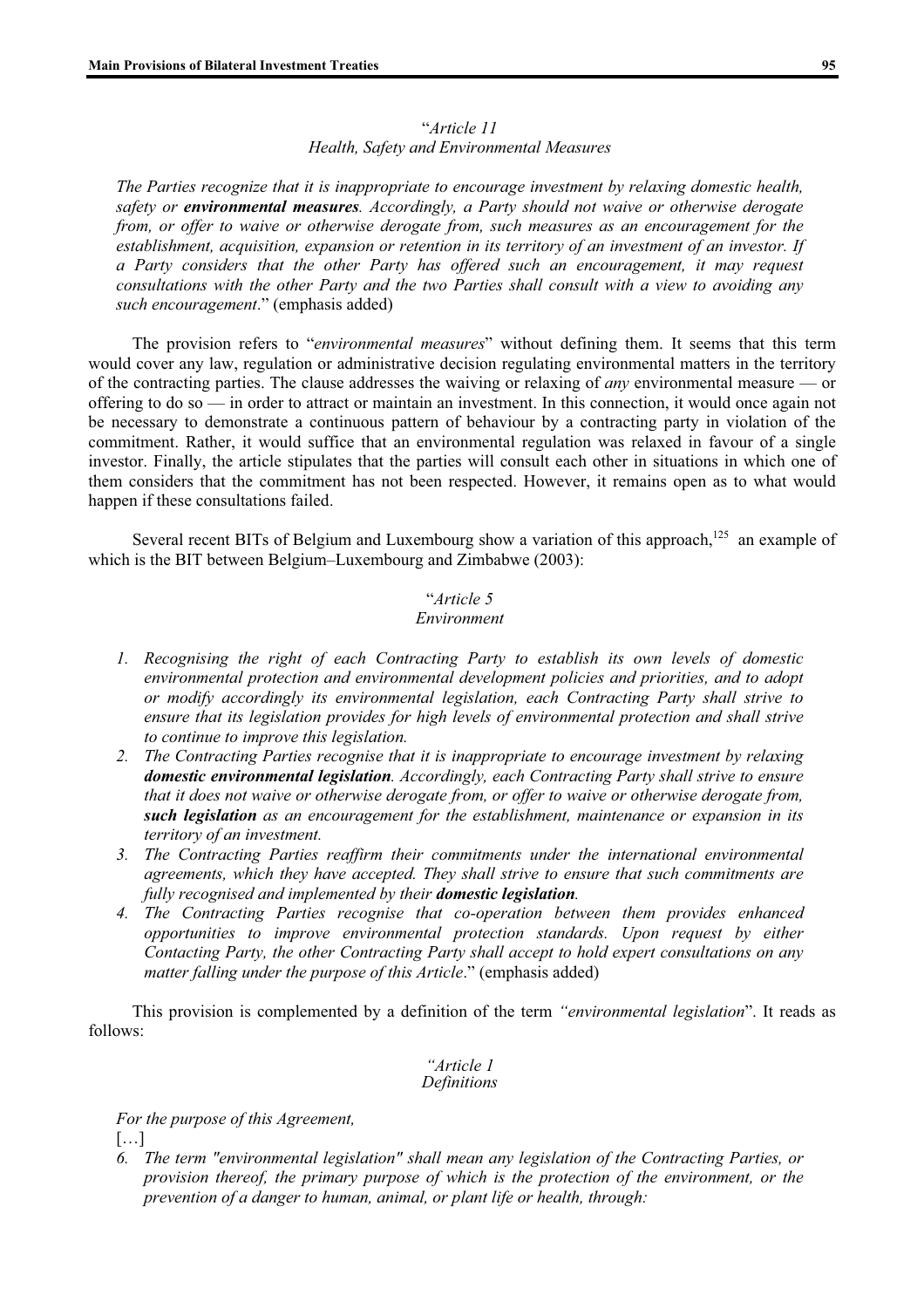- *a) the prevention, abatement or control of the release, discharge, or emission of pollutants or environmental contaminants;*
- *b) the control of environmentally hazardous or toxic chemicals, substances, materials and wastes, and the dissemination of information related thereto;*
- *c) the protection or conservation of wild flora or fauna, including endangered species, their habitat, and specially protected natural areas in the Contracting Party's territory*."

Unlike the Canadian model BIT previously referred to, this non-lowering of environmental standards clause refers only to *"environmental legislation"*. It therefore has a narrower scope. Furthermore, it explicitly refers to the duty of each party to comply with the obligations that it has assumed under international environmental agreements. Another innovation is the explicit recognition that contracting parties may achieve better results in their efforts to improve environmental protection through international cooperation than through punitive means.

The Agreement between Belgium–Luxembourg and Zimbabwe (2003) does not explicitly exclude the right of a contracting party or a covered investor to submit a claim under the dispute settlement procedures of the BIT in order to enforce the commitments in article 5. It could be argued that by establishing a duty to accept consultations on any matter falling under this provision, the contracting parties expressed their intention to have a distinct mechanism to solve their differences in this particular area. However, it could also be argued that by not explicitly excluding dispute settlement article 5 is not different from any other BIT provision, the interpretation and application of which could be subject to those procedures.

The latter issue is explicitly dealt with in the BIT between the United States and Uruguay (2005). It states that the commitment on environmental protection is subject neither to the investor–State<sup>126</sup> nor to the State–State<sup>127</sup> dispute settlement procedures of the agreement. Furthermore, the BIT specifies in footnote 13 to article 12.1 that *"For the United States, "laws" for purposes of this Article means an act of the United States Congress or regulations promulgated pursuant to an act of the United States Congress that is enforceable by action of the central level of government".* This footnote indicates not only that administrative decisions are not included in the commitment of article 12.1, but also that laws enacted by State legislatures, at least in the case of the United States, are excluded from its scope.<sup>128</sup>

#### **c. Protection of labour standards**

The third emerging issue in BIT negotiations is the protection of labour standards (UNCTAD 2001c). Unions in capital-exporting countries have raised concerns about BITs on the grounds that patterns of international production in general, and FDI in particular, would result in an increase in unemployment in their economies ("job exports"). It is argued that FDI inflows into developing countries would be partially generated by practices of "social dumping", as investors would prefer to locate in countries with lower labour protection standards.

As a result, capital-exporting countries have been confronted with pressure from their domestic constituencies to incorporate labour protection issues in the agenda of international investment negotiations. An increasing group of countries have therefore started to introduce this subject in investment rulemaking. However, at least among the BITs under review, the number of agreements addressing this issue is lower than the number of BITs dealing with environmental protection.

The techniques used to incorporate labour concerns in BITs have been basically the same as those for addressing other emerging issues. Most frequent is a political statement in the BIT preambles. Most agreements use similar language (table 25).

Another — rarely used — means of stressing the commitment of the contracting parties in favour of protecting labour standards is, once again, to provide that they shall strive to abstain from relaxing them as a means of attracting or maintaining investment in their territories. Examples are some agreements negotiated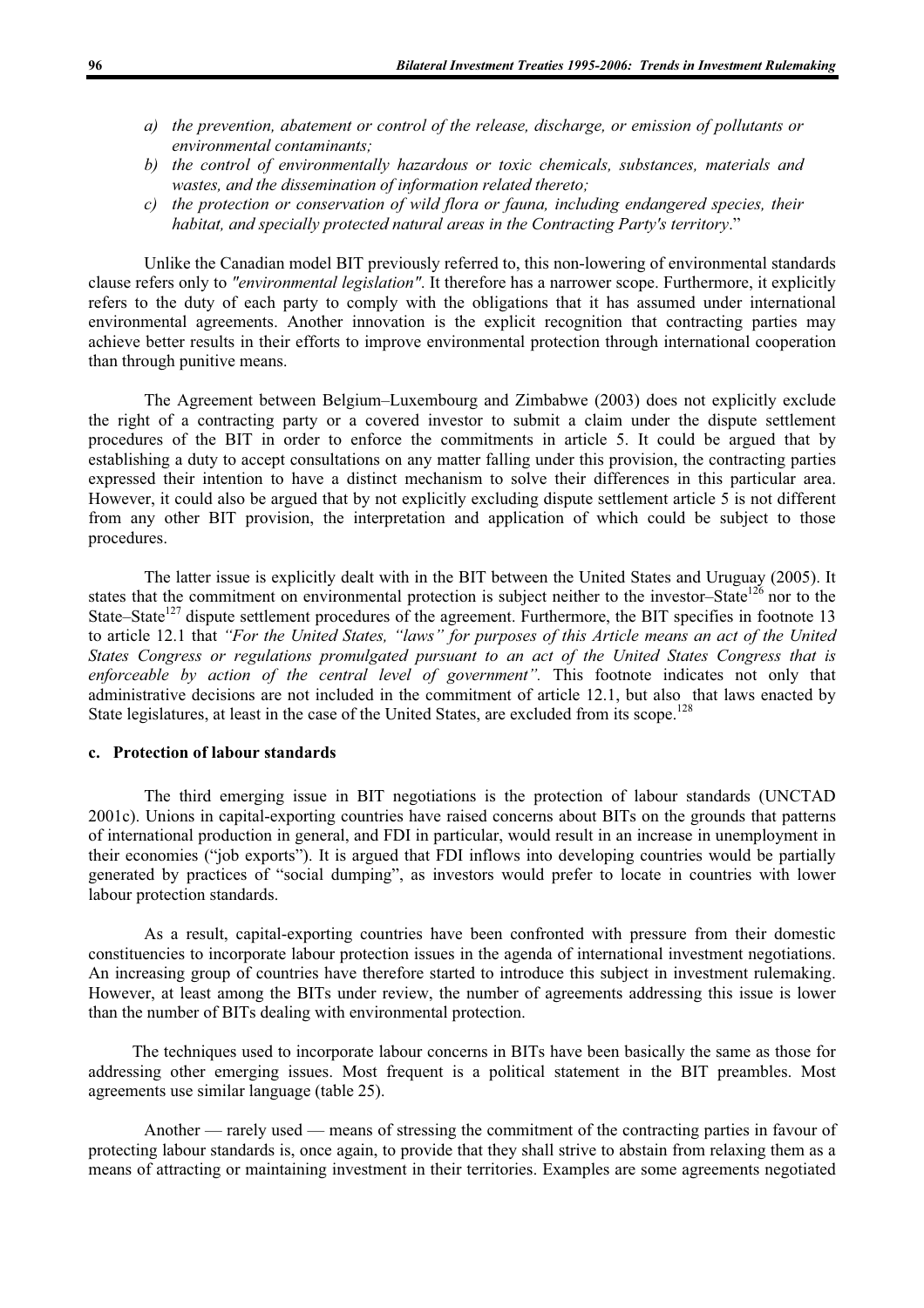during the last five years by Belgium and Luxembourg on the one hand, and the United States, on the other hand. $129$ 

| BIT between Finland and Nicaragua (2003)                                                                                                                                                                                                                                                                                                                                                                                                                                                               | BIT between Austria and Bosnia Herzegovina<br>(2000)                                                                                                                                                                                                                                                                                                                                      |
|--------------------------------------------------------------------------------------------------------------------------------------------------------------------------------------------------------------------------------------------------------------------------------------------------------------------------------------------------------------------------------------------------------------------------------------------------------------------------------------------------------|-------------------------------------------------------------------------------------------------------------------------------------------------------------------------------------------------------------------------------------------------------------------------------------------------------------------------------------------------------------------------------------------|
| "The Government of the Republic of Finland and the<br>Government of the Republic of Nicaragua, hereinafter<br>referred to as the "Contracting Parties", []<br>agreeing that a stable framework for investment will<br>contribute to maximising the effective utilisation of<br>economic resources and improve living standards;<br>Recognising that the development of economic and<br>business ties can promote respect for internationally<br><b>recognised labour rights</b> ; []" (emphasis added) | "The Republic of Austria and Bosnia-Herzegovina"<br>hereinafter referred to as "Contracting Parties";<br>desiring to create favourable conditions for greater<br>economic co-operation between the Contracting<br>Parties; $[\dots]$<br>Reaffirming their commitment to the observance<br>of internationally recognized labour standards;<br>Have agreed as follows: []" (emphasis added) |

|  | Table 25. Examples of references to international labour standards in preambles |  |  |
|--|---------------------------------------------------------------------------------|--|--|
|  |                                                                                 |  |  |

For instance, the BIT between Belgium–Luxembourg and Ethiopia (2003) provides as follows:

## "*Article 6 Labour*

- *1. Recognising the right of each Contracting Party to establish its own domestic labour standards, and to adopt or modify accordingly its labour legislation, each Contracting Party shall strive to ensure that its legislation provide for labour standards consistent with the internationally recognised labour rights set forth in paragraph 6 of Article 1 and shall strive to improve those standards in that light.*
- *2. The Contracting Parties recognise that it is inappropriate to encourage investment by relaxing domestic labour legislation. Accordingly, each Contracting Party shall strive to ensure that it does not waive or otherwise derogate from, or offer to waive or otherwise derogate from, such legislation as an encouragement for the establishment, maintenance or expansion in its territory of an investment.*
- *3. The Contracting Parties reaffirm their obligations as members of the International Labour Organisation and their commitments under the International Labour Organisation Declaration on Fundamental Principles and Rights at Work and its Follow-up. The Contracting Parties shall strive to ensure that such labour principles and the internationally recognised labour rights set forth in paragraph 6 of Article 1 are recognised and protected by domestic legislation.*
- *4. The Contracting Parties recognise that co-operation between them provides enhanced opportunities to improve labour standards. Upon request by either Contacting Party, the other Contracting Party shall accept to hold expert consultations on any matter falling under the purpose of this Article."*

This provision is complemented by a definition of the term "*labour legislation*". It reads as follows:

## *"Article 1 Definitions*

[…]

- *6. The terms "labour legislation" shall mean legislation of the Kingdom of Belgium, of the Grand-Duchy of Luxembourg or of the Federal Democratic Republic of Ethiopia, or provisions thereof, that are directly related to the following internationally recognised labour rights:* 
	- *a) the right of association;*
	- *b) the right to organise and bargain collectively;*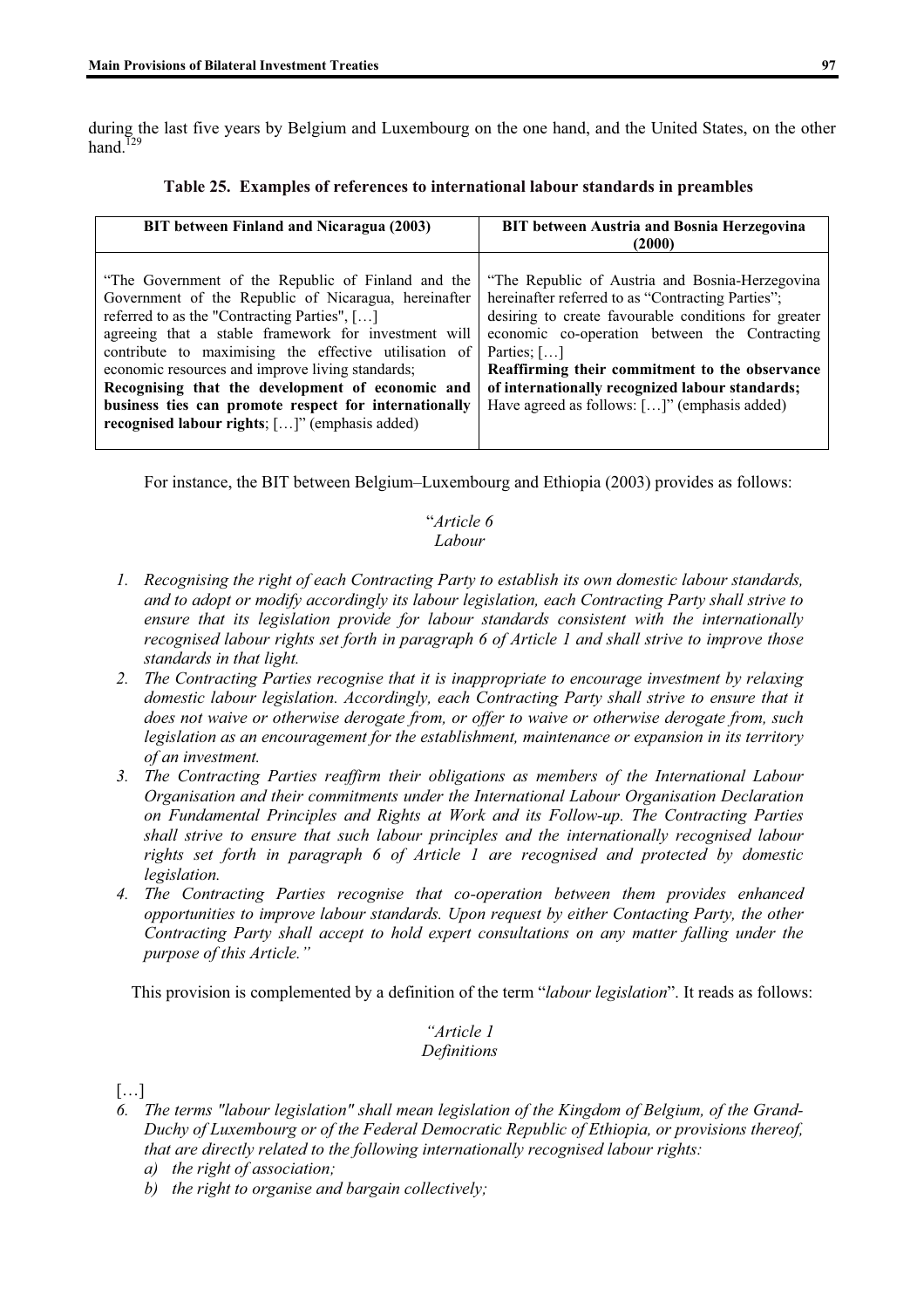- *c) a prohibition on the use of any form of forced or compulsory labour;*
- *d) a minimum age for the employment of children;*
- *e) acceptable conditions of work with respect to minimum wages, hours of work, and occupational safety and health."*

This concept explicitly recognizes that each country has the right *"to establish its own domestic labour standards and adopt or modify accordingly its labour legislation*". However, it is also stated that each contracting party *"shall strive to ensure"* that its legislation provides for labour standards consistent with the labour rights listed in the definition of *"labour legislation*" cited above, which are considered to be internationally recognized labour rights. This refers to each party's obligations derived from its membership of the International Labour Organization (ILO) and the ILO Declaration on Fundamental Principles and Rights at Work.

The approach expressly recognizes that international cooperation provides contracting parties with enhanced opportunities to improve labour standards. This feature is an important conceptual innovation, as it perceives consultations between the contracting parties not only as a mechanism to promote the enforcement of commitments, but also as a means to devise joint initiatives in favour of effective development of labour rights.

Among the BITs including an explicit provision on the abstention of contracting parties from relaxing labour standards, there is a second category *applying a variation of this approach*. It is illustrated by some recent BITs of the United States, such as the BIT with Uruguay (2005), which provides as follows:

#### "*Article 13: Investment and Labor*

- *1. The Parties recognize that it is inappropriate to encourage investment by weakening or*  reducing the protections afforded in domestic labor laws. Accordingly, each Party shall strive *to ensure that it does not waive or otherwise derogate from, or offer to waive or otherwise derogate from, such laws in a manner that weakens or reduces adherence to the internationally recognized labor rights referred to in paragraph 2 as an encouragement for the establishment, acquisition, expansion, or retention of an investment in its territory. If a Party considers that the other Party has offered such an encouragement, it may request consultations with the other Party and the two Parties shall consult with a view to avoiding any such encouragement.*
- *2. For purposes of this Article, "labor laws" means each Party's statutes or regulations, or provisions thereof, that are directly related to the following internationally recognized labor rights:*
	- *(a) the right of association;*
	- *(b) the right to organize and bargain collectively;*
	- *(c) a prohibition on the use of any form of forced or compulsory labor;*
	- *(d) labor protections for children and young people, including a minimum age for the employment of children and the prohibition and elimination of the worst forms of child labor; and*
	- *(e) acceptable conditions of work with respect to minimum wages, hours of work, and occupational safety and health.*
- *3. Nothing in this Treaty shall be construed to prevent a Party from adopting, maintaining, or enforcing any measure otherwise consistent with this Treaty that it considers appropriate to ensure that investment activity in its territory is undertaken in a manner sensitive to labor concerns*."

This approach differs from the example of the BIT between Belgium–Luxembourg and Ethiopia (2003) in several ways.

First, the BIT between the United States and Uruguay (2005) addresses only such waivers from domestic labour laws as *weaken or reduce adherence to internationally recognized labour rights.* By contrast, the BIT between Belgium–Luxembourg and Ethiopia (2003) deals with the relaxation of domestic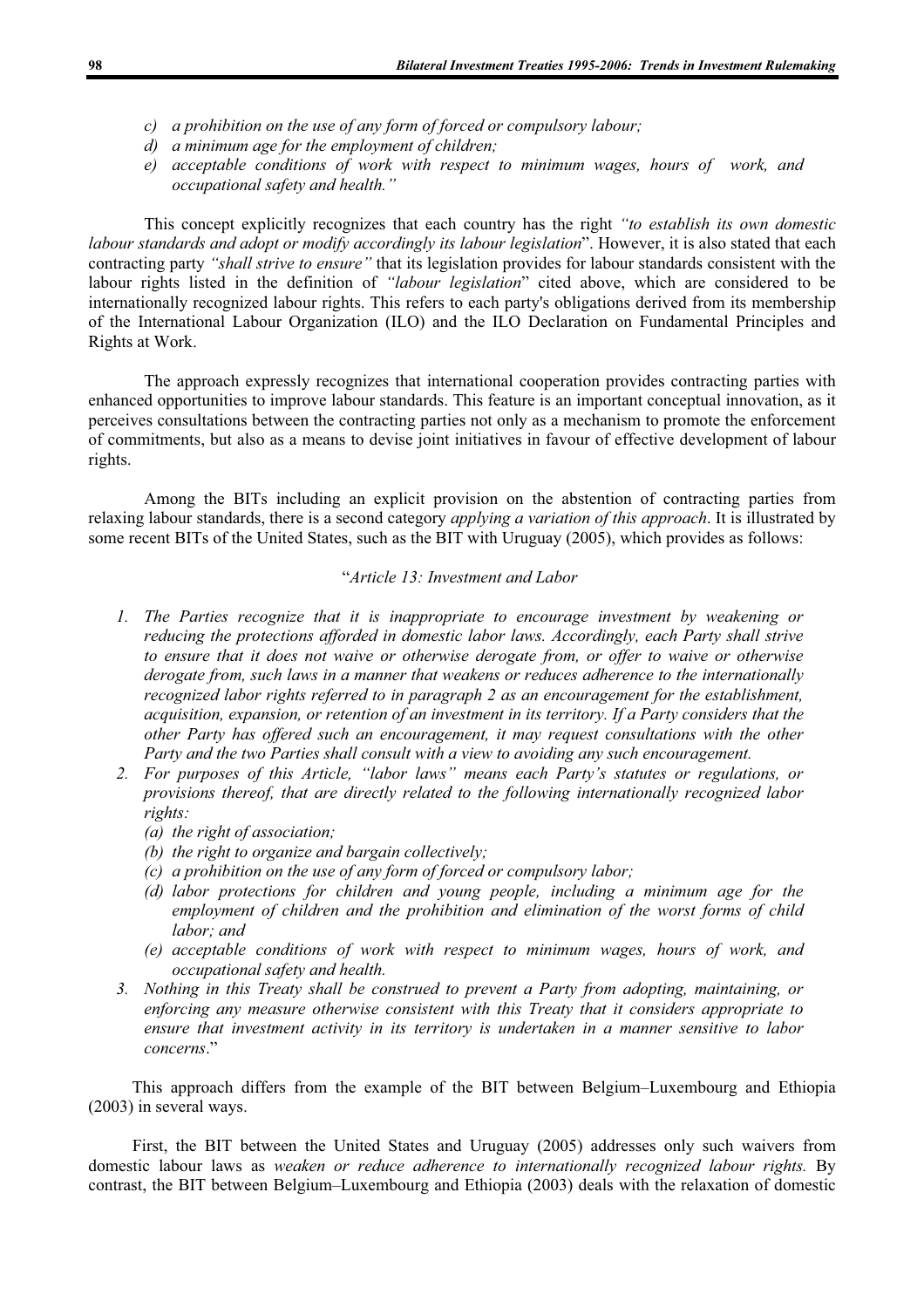labour legislation in general. Second, only the latter treaty obliges contracting parties to strive to *improve* internationally recognized labour rights.

 Third, only the BIT between the United States and Uruguay (2005) states that "*nothing in this Treaty shall be construed to prevent a Party from adopting, maintaining, or enforcing any measure otherwise consistent with this Treaty that it considers appropriate to ensure that investment activity in its territory is undertaken in a manner sensitive to labor concerns*". Although at first sight, this provision could be read as establishing a general treaty exception for labour issues, this is not the case. The clause does not exempt the contracting parties from the obligation to comply with the BIT. Rather, it reiterates the powers that national authorities already have to oblige an investor to comply with non-discriminatory and other legitimate labour protection measures. Thereby, the BIT sends a message to civil societies. Provided that the laws adopted to ensure compliance with labour rights are not disguised discrimination or otherwise violate the treaty, there is no reason to believe that investment protection is incompatible with the protection of other legitimate national policy objectives.

Fourth, the commitment included in the BIT between the United States and Uruguay (2005) applies only to laws or regulations enacted by the *Federal Government*. A footnote to article 13.2 states that laws enacted by State legislatures, at least in the case of the United States, are excluded from the scope of this provision.<sup>130</sup> Fifth, unlike in the case of BITs of Belgium and Luxembourg, this means that the commitment included in article 13.1 is subject neither to the investor–State nor the State–State dispute settlement provisions in the agreement.131 Thus, the consultations envisaged in the last sentence of article 13.1 are the only means for the contracting parties to enforce the commitment included therein.

\* \* \*

To sum up, BITs concluded in the last decade include more often general exception clauses and draft them in a more complex manner than earlier agreements. The exceptions cover a variety of issues, including taxation, essential security and public order, protection of human health and the environment, cultural diversity and prudential measures in financial services. The more frequent use of exception clauses reflects a tendency to give more weight to certain public policy concerns in connection with BITs. Another approach taken in some recent BITs is to emphasize that investment promotion and protection must not be pursued at the expense of other key policy objectives, particularly in the area of public health and safety, environmental protection and respect for core labour rights.

#### **L. Dispute resolution**

In the context of international investment, the importance of dispute settlement provisions can be assessed from different angles. From the perspective of the investor, the most evident role of dispute settlement is to ensure that the obligations of the host country under the BIT are effectively implemented and enforced (UNCTAD 1998). Dispute settlement provisions increase the level of certainty and predictability that investors need. Moreover, these rules constitute one of the key elements in diminishing the country risk, and thus encourage investors of one contracting party to invest in the territory of the other.

Another way of assessing the importance of dispute settlement is to observe the fundamental role that rule-oriented adjudication mechanisms play in international governance, in particular for smaller developing countries.<sup>132</sup> BITs establish the parameters governing the investment relationship between the host country and the investors, and between the contracting parties. From this perspective, these treaties represent a significant step in the evolution of a rule-oriented system for investment relations.

Disputes may arise between private parties (e.g. between an investor and its supplier), between an investor of one contracting party and the other contracting party, or between the contracting parties. Very few BITs concluded since 1995 contain specific provisions on investment-related disputes between private parties. One example is the BIT between Australia and Egypt (2001), which states as follows: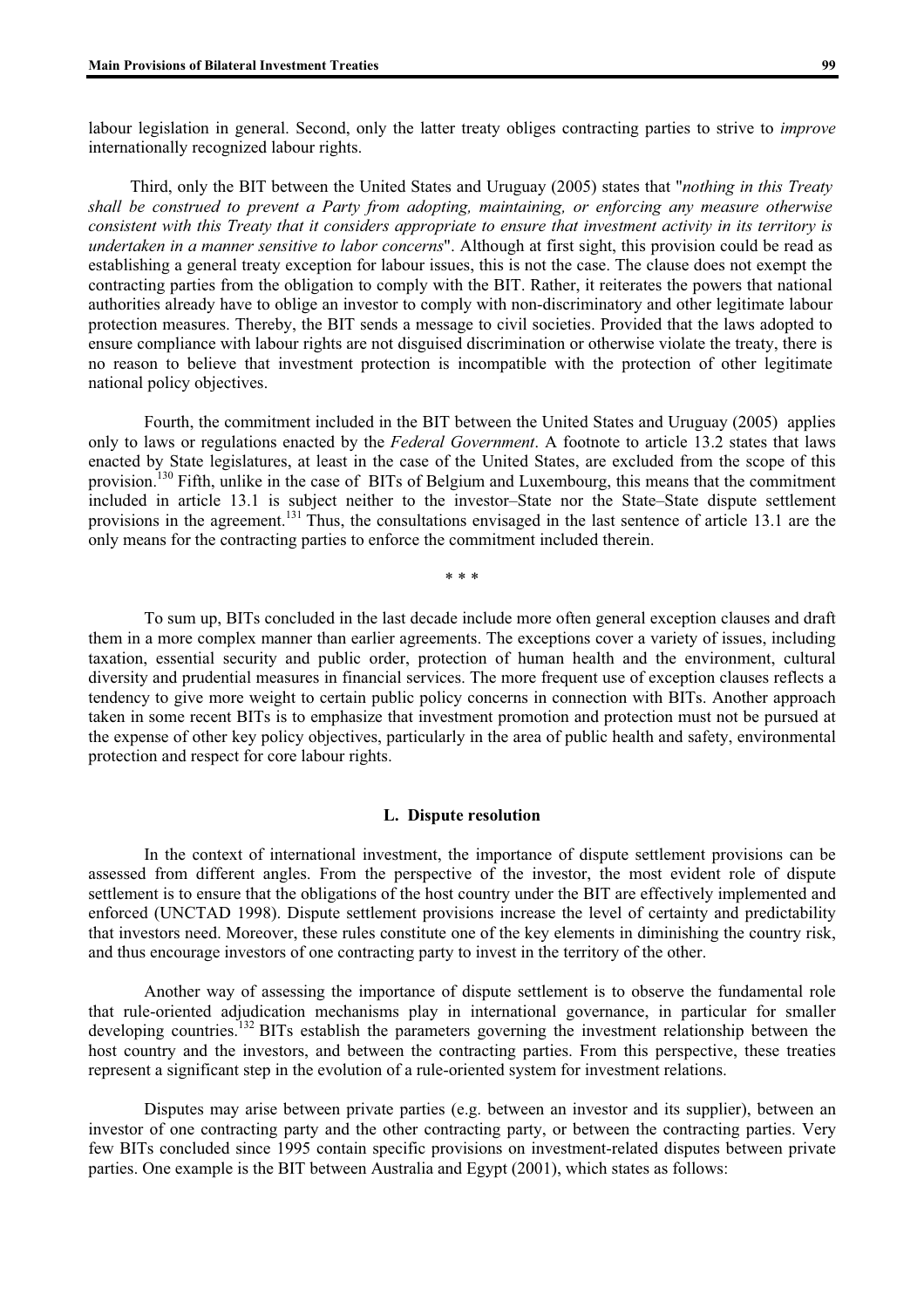#### *"Article 14*

*Settlement of disputes between investors of the Parties* 

*Each Party shall in accordance with its law:* 

- *(a) provide investors of the other Party who have made investments within its territory and personnel employed by them for activities associated with investments full access to its competent judicial or administrative bodies in order to afford means of asserting claims and enforcing rights in respect of disputes with its own investors;*
- *(b) permit its investors to select means of their choice to settle disputes relating to investments with the investors of the other Party, including arbitration conducted in a third country; and*
- *(c) provide for the recognition and enforcement of any resulting judgments or awards*." <sup>133</sup> (emphasis added)

This article imposes an obligation on the contracting parties to provide investors of the other contracting party with access to their domestic courts, subject to their national laws. In addition, the investors of each contracting party have the right to pursue alternative means of dispute resolution. This includes arbitration in a third country.

This approach illustrates another important role of BITs: their impact on domestic reform and institutional modernization in developing countries. Providing private subjects with the right to accede to alternative means of dispute resolution in addition to domestic courts is an important element of modern administration of justice. However, in the above example this right is given only to a contracting party's own investors.

#### **1. Investor–State dispute settlement**

Investor–State dispute settlement provisions are a common feature of most BITs (UNCTAD 2003b). This kind of dispute resolution reflects the intention of the contracting parties to provide investors with avenues to directly defend their rights under BITs without having to depend on diplomatic protection of their home countries (UNCTAD 1998).

Having means at their disposal to ensure the host country's compliance with the obligations under BITs increases the level of certainty regarding the business environment in which investors operate in the host country. In addition, this mechanism ensures that the dispute is decided on legal grounds, thus separating legal from political considerations. Numerous BITs prevent the contracting party of which the investor is a national from exercising diplomatic protection while the investor–State arbitral proceeding is pending.<sup>134</sup> This is also an obligation under the ICSID Convention.<sup>135</sup>

Most BITs include relatively general provisions on investor–State dispute settlement (table 26). Their content is often limited to specifying the different arbitration venues available to the investor, the procedures for appointing arbitrators, and the obligation imposed on the contracting parties to consider the arbitration award to be final and binding and to provide for its enforcement in their respective territories. Thus, numerous procedural aspects of arbitration are not regulated in the BITs themselves. Instead, the contracting parties frequently refer to existing arbitration rules — often ICSID and/or UNCITRAL — to clarify these matters.

During the last decade, an emerging group of BITs has addressed investor–State dispute settlement mechanisms in more detail, providing greater guidance to the disputing parties with respect to arbitration procedures and strengthening the rule orientation of these adjudication mechanisms. NAFTA Chapter 11 had a significant influence on these BITs. More recently, it is the experience acquired from disputes under NAFTA's Chapter 11 that has impacted on the innovations in some of the new model BITs, in particular those of Canada and the United States.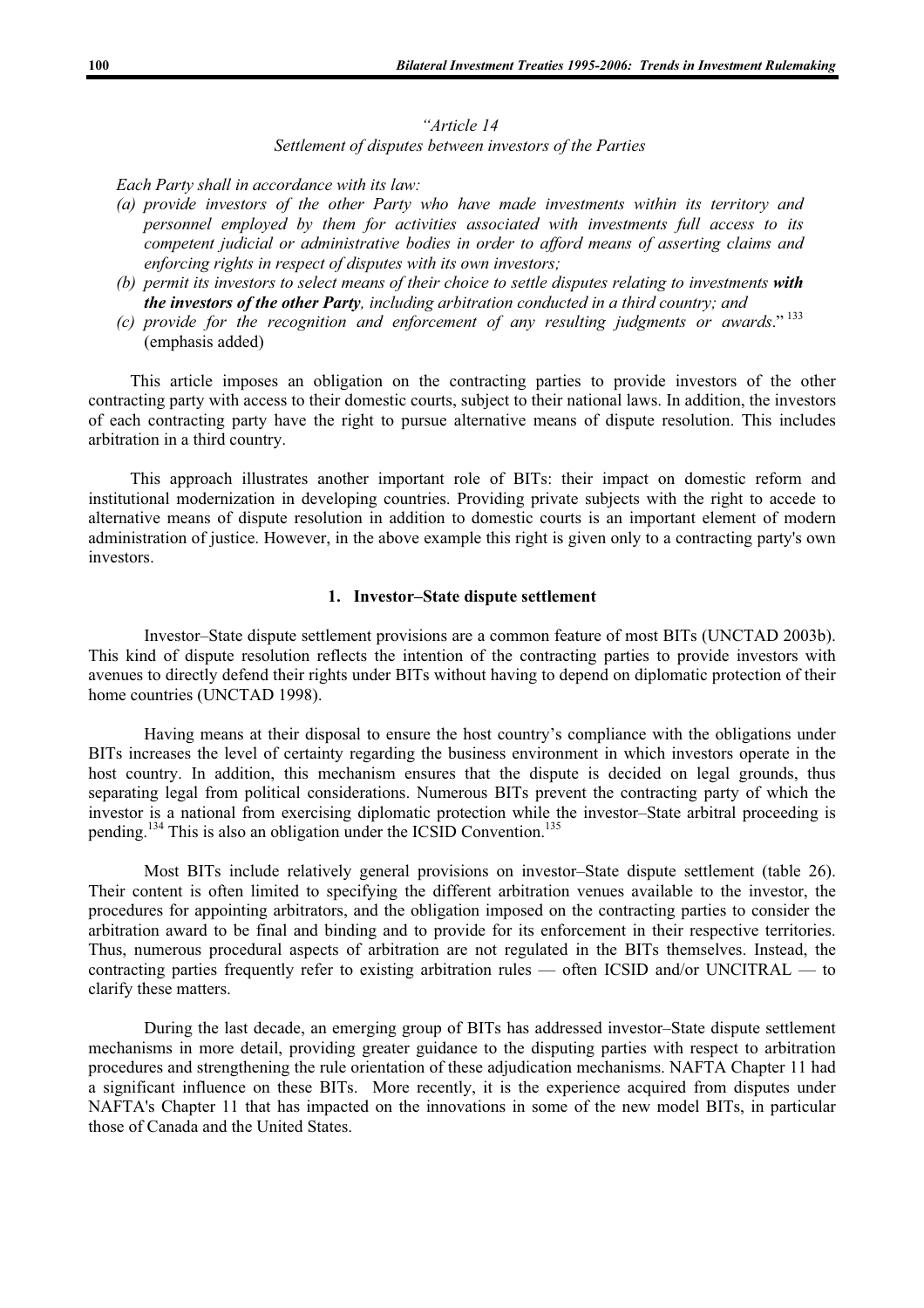| <b>BIT</b> between Mauritius<br>and Singapore<br>(2000)                                                                                                                                                                                                                                                                                                                                                                                                                                                                                                                                                                                                                                                                                                                                                                                                                                                                                                                                                                                                                                                                                                                                                                                                                                                                                                                                          | <b>BIT between Hong Kong (China)</b><br>and the United Kingdom (1998)                                                                                                                                                                                                                                                                                                                                                                                                                                                                                                                                                                                                                                                                                                                                            | <b>BIT</b> between Egypt and Thailand<br>(2000)                                                                                                                                                                                                                                                                                                                                                                                                                                                                                                                                                                                                                                                                                                                                                                                                                                                                                                                                         |
|--------------------------------------------------------------------------------------------------------------------------------------------------------------------------------------------------------------------------------------------------------------------------------------------------------------------------------------------------------------------------------------------------------------------------------------------------------------------------------------------------------------------------------------------------------------------------------------------------------------------------------------------------------------------------------------------------------------------------------------------------------------------------------------------------------------------------------------------------------------------------------------------------------------------------------------------------------------------------------------------------------------------------------------------------------------------------------------------------------------------------------------------------------------------------------------------------------------------------------------------------------------------------------------------------------------------------------------------------------------------------------------------------|------------------------------------------------------------------------------------------------------------------------------------------------------------------------------------------------------------------------------------------------------------------------------------------------------------------------------------------------------------------------------------------------------------------------------------------------------------------------------------------------------------------------------------------------------------------------------------------------------------------------------------------------------------------------------------------------------------------------------------------------------------------------------------------------------------------|-----------------------------------------------------------------------------------------------------------------------------------------------------------------------------------------------------------------------------------------------------------------------------------------------------------------------------------------------------------------------------------------------------------------------------------------------------------------------------------------------------------------------------------------------------------------------------------------------------------------------------------------------------------------------------------------------------------------------------------------------------------------------------------------------------------------------------------------------------------------------------------------------------------------------------------------------------------------------------------------|
| "Article 13<br><b>Investment Disputes</b><br>1. Any dispute between an investor of<br>one Contracting Party and the other<br>Contracting Party in connection with an<br>investment in the territory of the other<br>Contracting Party shall, as far as<br>possible, be settled amicably through<br>negotiations between the parties to the<br>dispute. The party intending to resolve<br>such dispute through negotiations shall<br>give written notice to the other of its<br>intention.<br>2. If the dispute cannot be thus resolved<br>as provided in paragraph 1 of this<br>Article, within 6 months from the date<br>of the notice given thereunder, then,<br>unless the parties have otherwise<br>agreed, it shall, upon the request of<br>either party to the dispute, be submitted<br>to conciliation or arbitration by the<br>International Centre for Settlement of<br><b>Disputes</b><br>(called)<br>"the<br>Investment<br>Centre" in this Agreement) established<br>by the Convention on the Settlement of<br><b>Investment Disputes between</b><br>States and Nationals of Other States<br>opened for signature at Washington on<br>March,<br>1965<br>(called<br>"the<br>18<br>Convention" in this Agreement). For<br>this purpose, each Contracting Party<br>hereby irrevocably consents in advance<br>under Article 25 of the Convention to<br>submit any dispute to the Centre." | "Article 8<br>Settlement of Investment Disputes<br>A dispute between an investor of<br>one Contracting Party and the other<br>Contracting Party concerning an<br>investment of the former in the area<br>of the latter which has not been<br>settled amicably, shall, after a<br>period of three months from written<br>notification of the claim,<br>be<br>submitted to such procedures for<br>settlement as may be agreed<br>between the parties to the dispute.<br>If no such procedures have been<br>agreed within that three month<br>period, the parties to the dispute<br>Shall be bound to submit it to<br>arbitration under the Arbitration<br>Rules of the United Nations<br>Commission on International Trade<br>Law as then in force. The parties<br>may agree in writing to modify<br>these Rules." | "Article 10<br>Settlement of Disputes Between an<br>Investor and A Contracting Party<br>1. Any dispute which may arise<br>between a Contracting Party and an<br>investor of the other Contracting<br>Party shall, if possible, be settled<br>amicably.<br>2. If the dispute cannot thus be<br>settled within six months following<br>the date on which the dispute has<br>been raised by either Party it may be<br>submitted upon request of the<br>investor (his choice will be final)<br>either to:<br>(a) The competent courts of the<br>Contracting Party in whose territory<br>the investment was made.<br>(b) The International Centre for the<br>Settlement of Investment Disputes<br>(ICSID) created by the Convention<br>on the Settlement of Investment<br>between<br><b>States</b><br>Disputes<br>and<br>Nationals of other States opened for<br>signature in Washington D.C. on 18<br>March 1965, once both Contracting<br>Parties herein become member<br>states thereof." |

|  |  |  | Table 26. Examples of investor-State dispute settlement provisions |
|--|--|--|--------------------------------------------------------------------|
|--|--|--|--------------------------------------------------------------------|

Not all recent BITs have evolved at the same pace. The majority of BITs have continued with the traditional approach of only sketching out the main features of the investor–State dispute settlement mechanisms, relying on other arbitration conventions to deal with specific procedural aspects. Even among this group of agreements, significant variations exist. It is therefore important to examine the evolution of investor–State arbitration provisions from two different angles. First, how have the elements traditionally included in investor–State dispute settlement provisions evolved during the period? Second, which new aspects have been included in BITs?

#### **a. Traditional elements addressed in investor–State dispute settlement provisions**

#### **(i) Scope of investor–State dispute settlement procedures**

The first clause of an investor–State dispute settlement provision typically defines the types of disputes to which the mechanisms apply. The BITs under review provide for a relatively broad scope of application of investor–State dispute settlement procedures. However, significant variations exist among the agreements. Some BITs apply the investor–State dispute settlement mechanism — starting with amicable negotiations — to all kinds of disputes arising between an investor of one party and the other contracting party. The BIT between Chile and New Zealand (1999) is an example: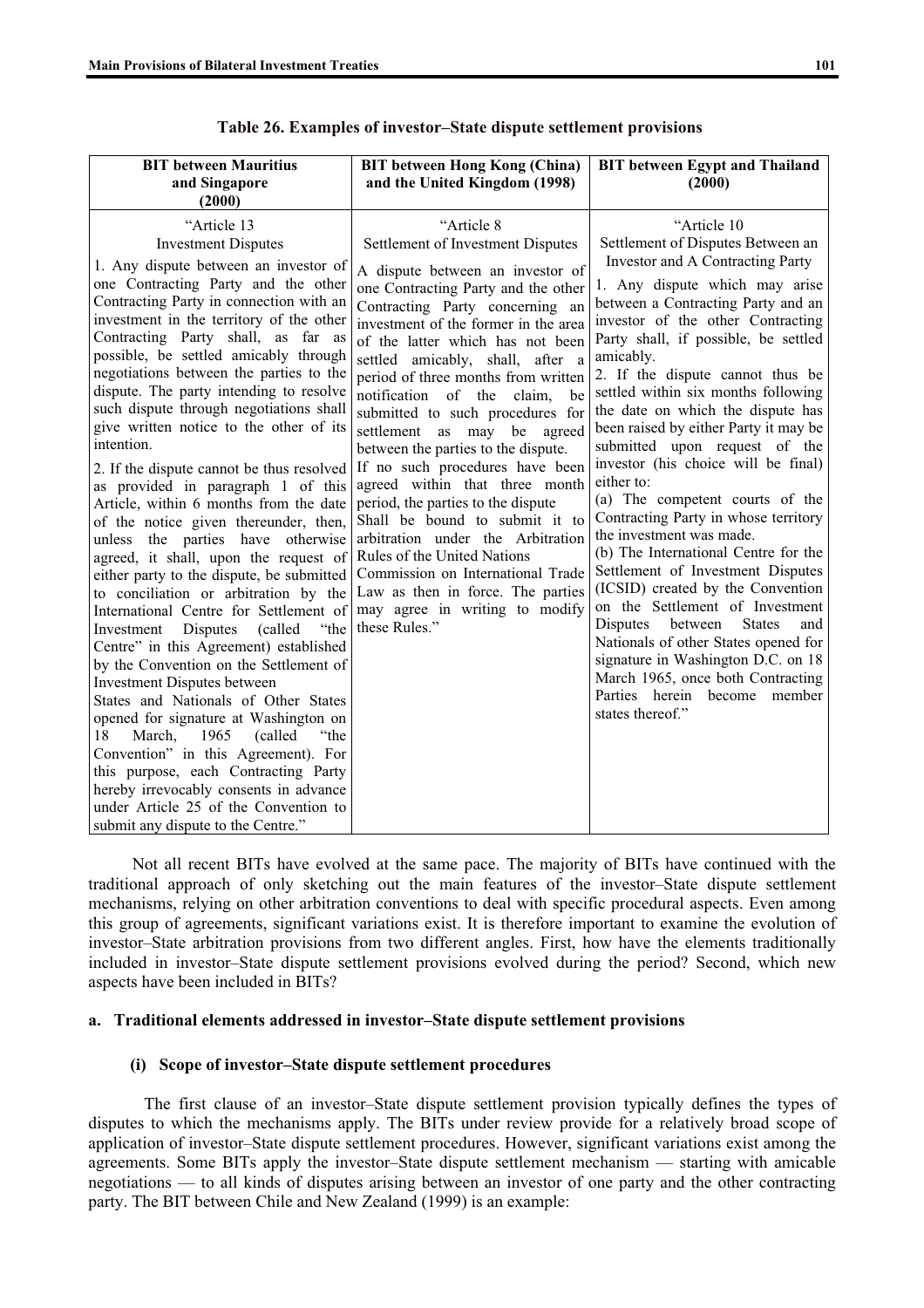## "*Article 10 Dispute between a Contracting Party and an investor of the other Contracting Party*

*Any dispute between a Contracting Party and an investor of the other Contracting Party shall, as far as possible, be settled amicably through negotiations between the parties to the dispute*." (emphasis added)

Under this approach, the investor–State dispute settlement mechanism, starting with negotiations, applies to "any dispute between a Contracting Party and an investor of the other Party".<sup>136</sup> Although the most likely scenario would be that the difference relates to an investment matter, one might also think of interpreting this provision in such a way that it would not be strictly necessary for the conflict to fall within that category.

Another group of BITs includes investor–State dispute settlement provisions that apply to disputes directly related to a covered investment. This approach is by far the most common, notwithstanding some differences in detail. Some BITs provide that the investor–State dispute settlement procedures apply to disputes arising *"in connection with*" an investment, *"arising out"* of an investment, *"with respect to"* an investment*, "concerning*" an investment or *"related to*" an investment (table 27). These formulations might be sufficiently broad to include disputes not involving an alleged violation of the BIT (UNCTAD 1998).

## **Table 27. Examples of provisions applying investor-State dispute settlement procedures to all disputes related to investments**

| BIT between Ethiopia and the Russian Federation                                                              | <b>BIT</b> between Austria and Chile                                                                      |
|--------------------------------------------------------------------------------------------------------------|-----------------------------------------------------------------------------------------------------------|
| (2000)                                                                                                       | (1997)                                                                                                    |
| "Article 8                                                                                                   | "Article 9                                                                                                |
| Settlement of Disputes between a Contracting Party and an                                                    | Settlement of Disputes between a Contracting Party And                                                    |
| Investor of the Other Contracting Party                                                                      | an Investor of the other Contracting Party                                                                |
| Investor in the territory of the former Contracting Party,                                                   | 1. Disputes which might arise between one of the $(1)$ With a view to an amicable solution of disputes    |
| shall upon a written notification by the Investor to the between the parties concerned. []" (emphasis added) | Contracting Parties and an Investor of the other between a Contracting Party and an investor of the other |
| dispute, be settled amicably between the parties                                                             | Contracting Party concerning an investment of that   Contracting Party, which arise out of an investment  |
| concerned. []" (emphasis added)                                                                              | covered by this Agreement, consultations will take place                                                  |

Other BITs apply their investor–State dispute settlement mechanism to disputes involving a provision of the agreement. The scope is not limited to those instances where the host country has breached an obligation of the agreement. For example, disputes may relate to differences regarding the application or interpretation of a particular clause of the BIT, or other investment-related instruments providing additional rights to the investor.

Some treaties stipulate that the investor–State dispute settlement procedures apply to disputes "*concerning an obligation"* of contracting parties under the BIT. The BIT between China and Guyana (2003) demonstrates this approach:

> "*Article 9 Settlement of disputes between one Contracting Party and an investor of the other Contracting Party*

*1. For purposes of this Agreement, an "investment dispute" is a dispute between a Contracting Party and an investor of the other Contracting Party, concerning an obligation of the former under this Agreement in relation to an investment of the latter*. […]" (emphasis added)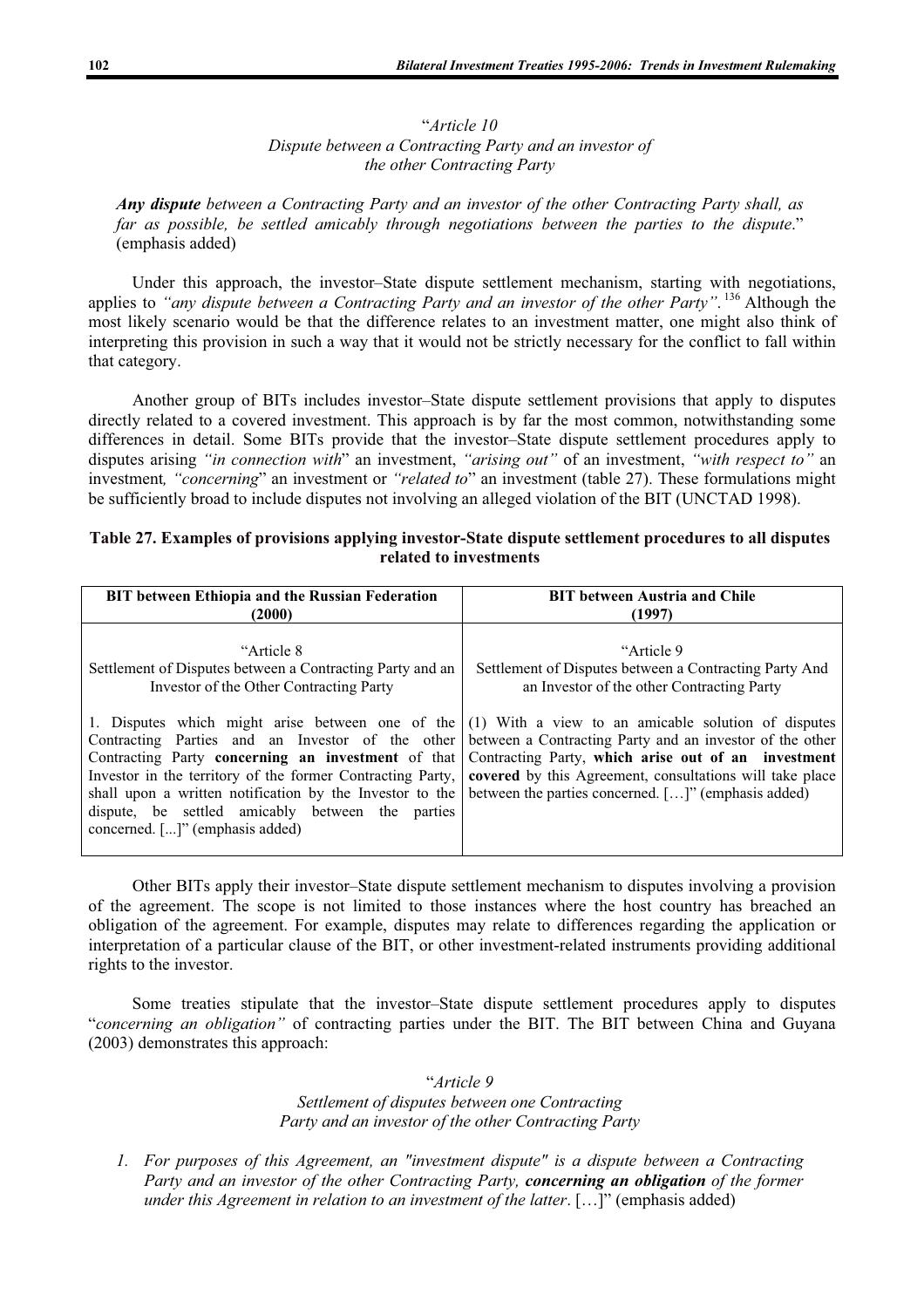Other BITs provide that the dispute has to relate to "*interpretations or applications of the agreement",* while yet others state that these procedures shall apply to disputes which arise *"within the terms"* of the agreement.

An example of this trend is Article 8.1 of the BIT between Chile and Peru (2000), which applies to "[…] *the disputes between the Contracting Parties relating to the interpretation or application of the Agreement*" (emphasis added). Article IX.1 of the BIT between Chile and South Africa (1998) illustrates the second approach, and applies the investor–State dispute settlement provisions to "[…] *any disputes which arise within the terms of this Agreement, between a Party and an investor of the other Party"* (emphasis added).

A variation of this approach limits the application of the investor–State dispute settlement procedures to one or very few obligations in the BIT.This is the case of some agreements that only allow the investor to invoke the mechanism with regard to the amount of compensation resulting from nationalization or expropriation. A case in point is the BIT between Mauritius and Swaziland  $(2000)$ :  $^{137}$ 

> "*Article 8 Settlement of disputes between an investor and a Contracting Party*

[…]

- *(2) If the dispute cannot be settled through negotiations within six months, either party to the dispute shall be entitled to initiate judicial action before the competent court of the Contracting Party accepting the investment.*
- *(3) If a dispute involving the amount of compensation resulting from expropriation, nationalisation, or other measures having effect equivalent to nationalisation or expropriation, mentioned in Article 6 cannot be settled within six months after resort to negotiation as specified in paragraph (1) of this Article by the investor concerned, it may be submitted to an international arbitral tribunal established by both parties.*

 *The provisions of this paragraph shall not apply if the investor concerned has resorted to the procedure specified in paragraph (2) of this Article*. […]" (emphasis added)

This approach means that the investor is not allowed to invoke the dispute settlement mechanism with regard to a dispute arising from any other obligation in the BIT. For those kinds of conflicts, the only means available to the investor are negotiations with the host Government or judicial action before the competent tribunals of the host country, provided that after six months of negotiations the matter has not been resolved.

Another group of BITs includes investor–State dispute settlement mechanisms with a narrower scope of application. They require that the dispute be related to the provisions of the treaty, an investment agreement or investment authorization. United States' BITs of the second part of the 1990s typically use this approach. An illustration is the BIT with Jordan (1997):

"*Article IX Settlement of disputes between one Contracting Party and a national or company of the other Contracting Party* 

*1. For purposes of this Treaty, an investment dispute is between a Contracting Party and a national or company of the other Contracting Party arising out of or relating to an investment authorization, and investment agreement or an alleged breach of any right conferred, created or recognized by this Treaty with respect to a covered investment*. […]"

Over the last 10 years, a fifth category of BITs has emerged, one that requires more than an alleged breach of an obligation in the BIT for the investor–State dispute settlement mechanisms to be activated. This approach also requires that the investor has incurred a loss or damage as a result of the violation. It is used more frequently, especially in agreements with more specific procedural provisions on dispute settlement.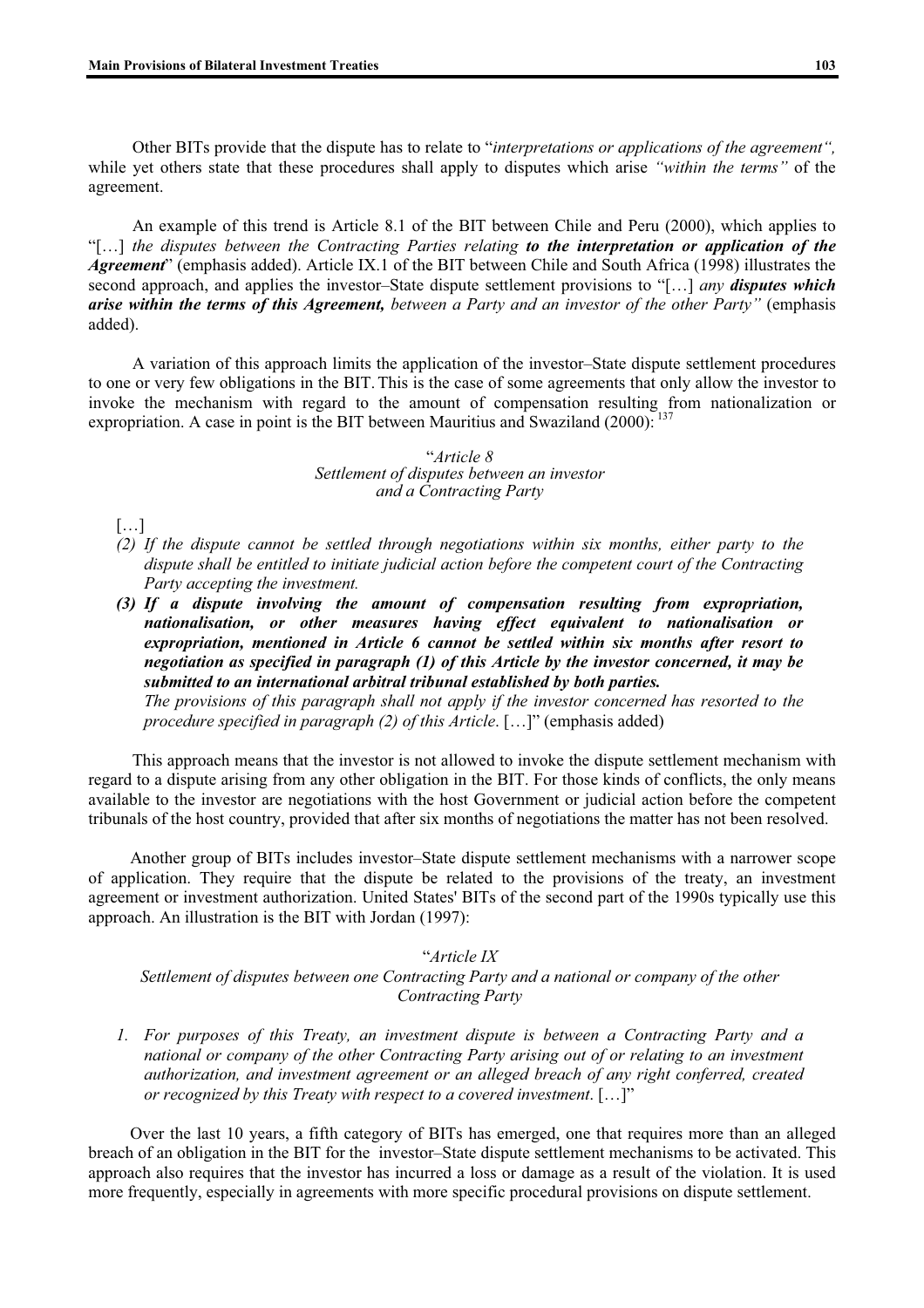The requirements of this approach are threefold: first, a claim of a breach of an obligation; second, the existence of a loss or damage for the investor; and third, a causal link between the two. This approach reinforces the notion that arbitral procedures are mainly geared to addressing conflicts related to property rights. Within this logic, it is the loss or damage inflicted upon the investor that the arbitral procedures attempt to remedy. This method is also used in most recent BITs of Austria, Canada, Japan, Mexico and the United States (table 28).

| Table 28. Examples of investor–State dispute settlement provisions requiring breach of obligations |
|----------------------------------------------------------------------------------------------------|
| and damage or loss to the investor                                                                 |

| BIT between the United States and Uruguay (2005)                                                                                                                                                                                                                                                                                                                                                                                                                                                                                          | BIT between Japan and the Republic of Korea (2002)                                                                                                                                                                                                                                                                                                                                                               |
|-------------------------------------------------------------------------------------------------------------------------------------------------------------------------------------------------------------------------------------------------------------------------------------------------------------------------------------------------------------------------------------------------------------------------------------------------------------------------------------------------------------------------------------------|------------------------------------------------------------------------------------------------------------------------------------------------------------------------------------------------------------------------------------------------------------------------------------------------------------------------------------------------------------------------------------------------------------------|
| "Article 24: Submission of a Claim to Arbitration"<br>1. In the event that a disputing party considers that an<br>investment dispute cannot be settled by consultation and<br>negotiation:<br>(a) the claimant, on its own behalf, may submit to<br>arbitration under this Section a claim<br>(i) that the respondent has breached<br>(A) an obligation under Articles 3 through 10,<br>(B) an investment authorization, or<br>(C) an investment agreement;<br>and<br>(ii) that the claimant has <b>incurred</b> loss or <b>damage</b> by | "Article 15<br>1. For the purposes of this Article, an investment dispute<br>is a dispute between a Contracting Party and an investor<br>of the other Contracting Party that has incurred loss or<br>damage by reason of, or arising out of, an alleged breach<br>of any right conferred by this Agreement with respect to<br>an investment of an investor of that other Contracting<br>Party." (emphasis added) |
| reason of, or arising out of, that breach; []" (emphasis<br>added)                                                                                                                                                                                                                                                                                                                                                                                                                                                                        |                                                                                                                                                                                                                                                                                                                                                                                                                  |

It should be noted that the scope of application of the investor–State dispute settlement procedures not only depends on the specific provisions addressing this subject, but is also connected with the particular wording of the substantive treaty obligations. Even if the dispute settlement provisions state that arbitration is limited to those disputes deriving from an alleged breach of an obligation under the agreement, BITs may contain different solutions concerning the scope of this restraint. This is particularly the case for BITs that include an "umbrella clause", which incorporates into the treaty any other obligation that a contracting party may have assumed with respect to an investor (see section I.4 above).

#### **(ii) Legal standing**

The determination of legal standing for the purposes of investor–State dispute settlement is relatively straightforward. In principle, these procedures are accessible to investors of one contracting party that have invested in the territory of the other contracting party. Thus, in general, any investor of a contracting party has legal standing in arbitration procedures against the other contracting party.

One could ask whether a foreign subsidiary incorporated under the laws of a host country could submit a dispute with that country. Usually, such a legal entity would be considered a company of the host country rather than a foreign investor, and consequently would not have access to investor–State dispute settlement procedures.

Since the legal entity is a subsidiary of a foreign investor, some BITs under review explicitly allow it to submit a dispute with the latter, provided that immediately prior to the dispute, it has been owned or controlled by nationals of the other contracting party. The BIT between Japan and the Russian Federation (1998) exemplifies this latter approach: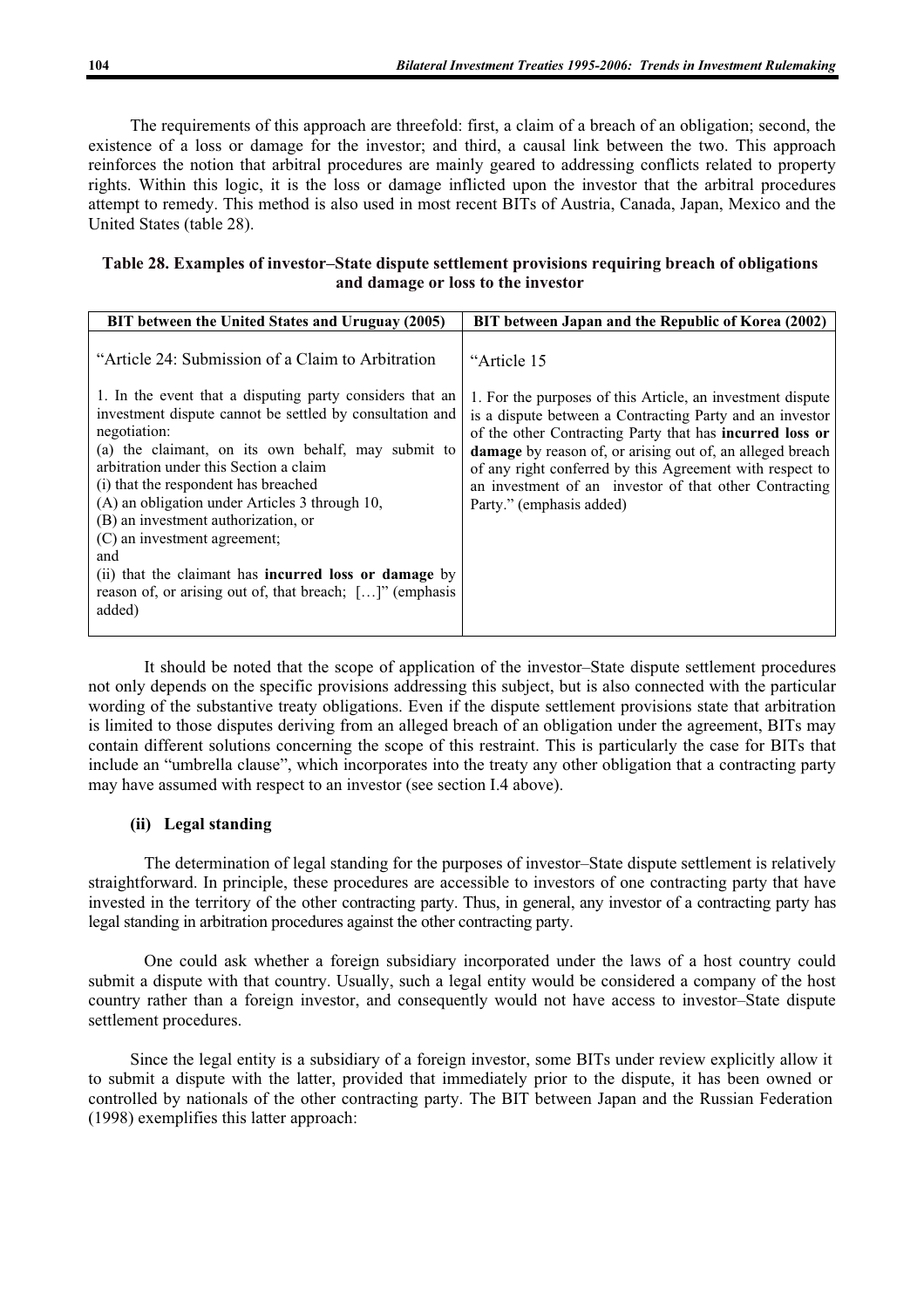## *"Article 11*

[…]

*5. In case when a legal dispute arises in respect of the capital investments made by a company of each Contracting Party and such a company is controlled by investors of the other Contracting Party as of the date when such a company files a petition addressed to the former Contracting Party claiming the dispute's being referred to the arbitration tribunal, then for the purposes of the provisions of the present article such a company of the former Contracting Party shall be deemed a company of the other Contracting Party*."

Thus, according to this provision, a company established under the laws of country A could submit a dispute against the same country A if the enterprise is owned or controlled by investors of country B.

This approach whereby a local company is considered to be a foreign entity owing to the foreign nationality of the shareholders has also been followed in the ICSID Convention. Under its article 25(2), the disputing parties may agree that, for the purposes of ICSID arbitration, a company shall be considered to be a company of one contracting party if, immediately prior to the action giving rise to the dispute, nationals of that party owned or controlled it.

Several BITs explicitly provide for this consent — in some cases, only for the purposes of article 25(2) of the ICSID Convention. A case in point is the BIT between Ethiopia and Malaysia (1998):

> "*Article 7 Settlement of Investment Disputes Between a Contracting Party and an Investor of the Other Contracting Party*

[…]

*3. A company which is incorporated or constituted under the laws in force in the territory of one Contracting Party and which, before such a dispute arises, is owned by investors of the other Contracting Party shall in accordance with Article 25(2) (b) of the Convention be treated for the purpose of this Convention as a company of the other Party*."

#### **(iii) Prerequisites for activating the dispute settlement mechanism**

BITs usually require that, prior to the submission of a dispute to any legal adjudication mechanism, several conditions have to be fulfilled. The most frequent prerequisites are the following: first, good faith consultations between the disputing parties in order to attempt to settle the difference amicably; second, the consent of both parties to submit the dispute to arbitration; and third, clarification of how the submission will interact with domestic judicial and administrative adjudication procedures. Over the last decade, an increasing number of BITs have specified in greater detail other procedural requirements.

#### *1. Consultations*

As a first step in conflict resolution, BITs usually require that the parties to the dispute hold consultations or negotiations in order to resolve it amicably.

In order to ensure that the parties to the dispute actually make an effort to settle their differences amicably, most BITs provide for a minimum period to be respected before the investor may request the establishment of an arbitral tribunal. Most BITs examined provide for a consultation period of six months, as is the case of the BIT between Benin and Ghana (2001) (table 29). Other BITs include shorter periods, very often three months, such as the BIT between Chile and the Netherlands (1998). A few agreements do not specify how long the consultation period should be, such as the BIT between Australia and India (1999). <sup>138</sup>

#### *2. Consent*

A fundamental feature of alternative means of dispute resolution such as arbitration is their voluntary nature. Thus, arbitration procedures can be invoked only once the investor and the host country have consented to resolve their quarrel in this manner. The contracting parties may provide their consent in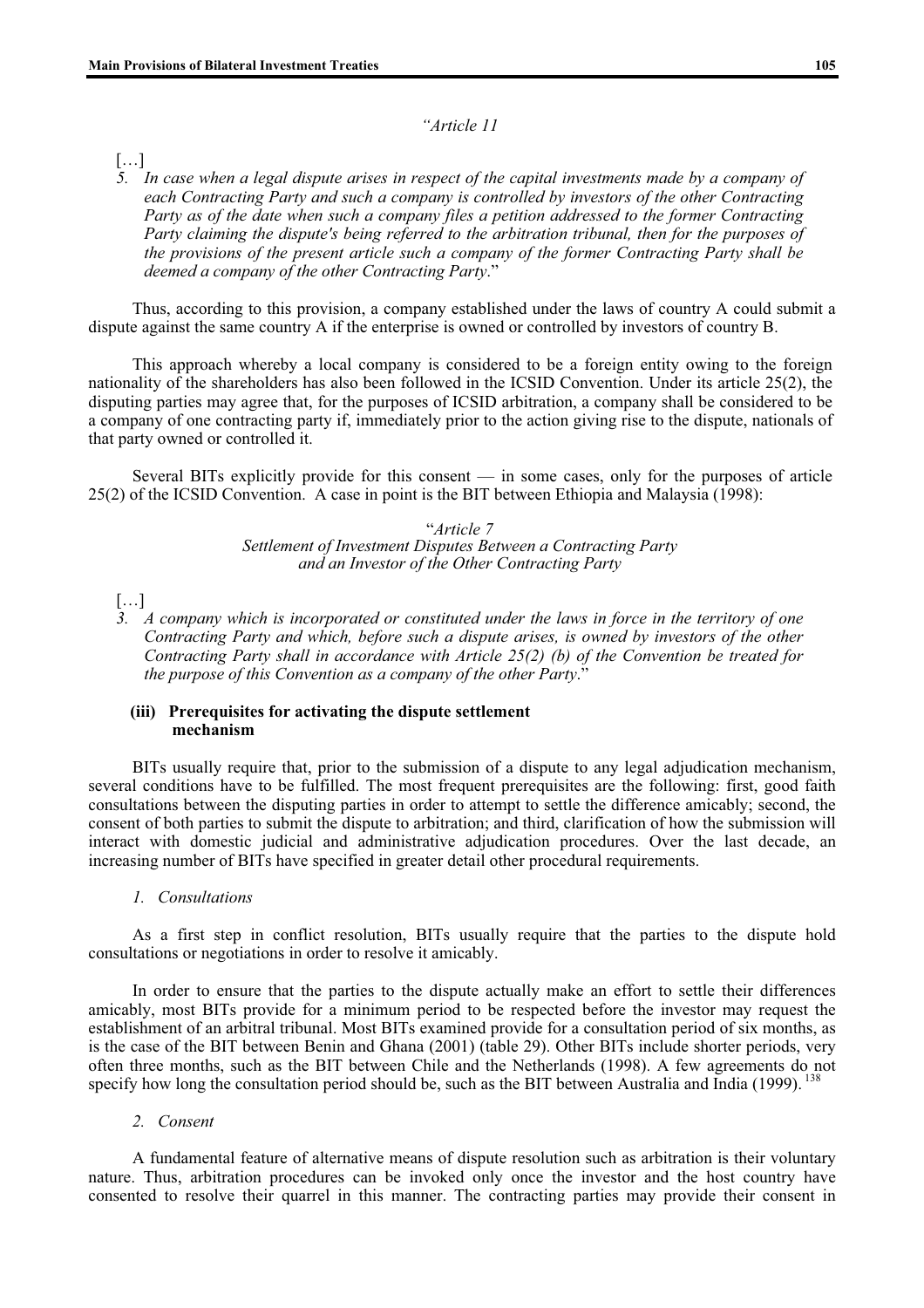advance of a dispute by including in the BIT a clause "on compulsory jurisdiction". Such a provision gives investors the certainty that the host country cannot unilaterally withdraw its consent and force the dispute to be adjudicated in local administrative or judicial tribunals.

|  |  | Table 29. Examples of provisions establishing consultation periods as a pre-requisite for arbitration |
|--|--|-------------------------------------------------------------------------------------------------------|
|  |  |                                                                                                       |

| (2001)                                                                                                                                                                                                                                                                                                                                                                                                                                                                                                                                                                                                                                                                                                                                                             | Netherlands (1998)                                                                                                                                                                                                                                                                                                                                                                                                                                                                                                                                                                                                                                                                                                                                                                                                                                                                    | (1999)                                                                                                                                                                                                                                                                                                                                                                                                                                                                                                                                                                                                                                                                                                                                                                                                                                                                          |
|--------------------------------------------------------------------------------------------------------------------------------------------------------------------------------------------------------------------------------------------------------------------------------------------------------------------------------------------------------------------------------------------------------------------------------------------------------------------------------------------------------------------------------------------------------------------------------------------------------------------------------------------------------------------------------------------------------------------------------------------------------------------|---------------------------------------------------------------------------------------------------------------------------------------------------------------------------------------------------------------------------------------------------------------------------------------------------------------------------------------------------------------------------------------------------------------------------------------------------------------------------------------------------------------------------------------------------------------------------------------------------------------------------------------------------------------------------------------------------------------------------------------------------------------------------------------------------------------------------------------------------------------------------------------|---------------------------------------------------------------------------------------------------------------------------------------------------------------------------------------------------------------------------------------------------------------------------------------------------------------------------------------------------------------------------------------------------------------------------------------------------------------------------------------------------------------------------------------------------------------------------------------------------------------------------------------------------------------------------------------------------------------------------------------------------------------------------------------------------------------------------------------------------------------------------------|
| "Article 9<br>Settlement of Investment Disputes<br>between a Contracting Party<br>and a National or Company of the<br><b>Other Contracting Party</b><br>1. Disputes between a national or<br>company of one Contracting Party<br>and the other Contracting Party<br>concerning an obligation of the<br>latter under this agreement<br>in<br>relation to an investment of the<br>former which<br>have<br>not been<br>amicably settled shall, after a<br>period of six months from written<br>notification of a claim, be submitted<br>at the first instance to the competent<br>court of the Contracting Party for<br>international<br>decision.<br>to<br><sub>or</sub><br>arbitration if either party to the<br>dispute so wishes. $[\dots]$ " (emphasis<br>added) | "Article 8<br>Settlement of Disputes Between a<br>Contracting Party and a National of the<br>Other Contracting Party<br>(1) Any legal dispute between one<br>Contracting Party and a national of the<br>other Contracting Party concerning an<br>investment of the latter in the territory<br>of the former shall, if possible, be<br>settled amicably.<br>(2) If such a dispute cannot be settled<br>according to the provisions of paragraph<br>1 of this article within a period of three<br>months from the date either party to the<br>dispute requested amicable settlement,<br>the dispute shall at the request of the<br>national concerned be submitted either<br>to the judicial procedures provided by<br>the internal law of the Contracting Party<br>in the territory of which the investment<br>has been made, or to international<br>arbitration. []" (emphasis added) | "Article 12<br>Settlement of disputes between an<br>investor and a Contracting Party<br>1. Any dispute between an investor<br>of one Contracting Party and the<br>other Contracting Party in relation to<br>an investment of the former under<br>this Agreement shall, as far as<br>possible.<br>be<br>settled<br>amicably<br>through negotiations between the<br>Parties to the dispute.<br>2. Any such dispute which has not<br>been amicably settled may, if both<br>Parties agree, be submitted;<br>(a) for resolution, in accordance<br>with the law of the Contracting<br>Party which has admitted<br>the<br>investment to that Contracting<br>judicial<br>Party's<br>competent<br><sub>or</sub><br>administrative bodies; or<br>(b) to international conciliation<br>under the Conciliation Rules of the<br>United Nations Commission on<br>International Trade Law. []" |

The BITs under review have followed various approaches concerning the expression of contracting parties' consent. One method, applied in a significant number of BITs, is to provide for the contracting parties' explicit and irrevocable consent to submit a dispute to arbitration if a covered investor so requests. The BIT between Mexico and Portugal (1999) is an example of that method:

## "*Article 10*

## *Contracting Party Consent*

*Each Contracting Party hereby gives its unconditional consent to the submission of a dispute to international arbitration in accordance with this Part*."

Other BITs apply a different approach, albeit with similar results, which requires that the contracting parties *shall agree* that an investment dispute be submitted to arbitration. The BIT between Australia and Lithuania (1998) illustrates this method. It obliges the contracting parties to express their consent if an investor requests that a dispute be submitted to arbitration procedures under the ICSID Convention.

> "*Article 13 Settlement of disputes between a Party and an investor of the other Party*

[…]

*3. Where a dispute is referred to the Centre pursuant to paragraph 2(b) of this Article:*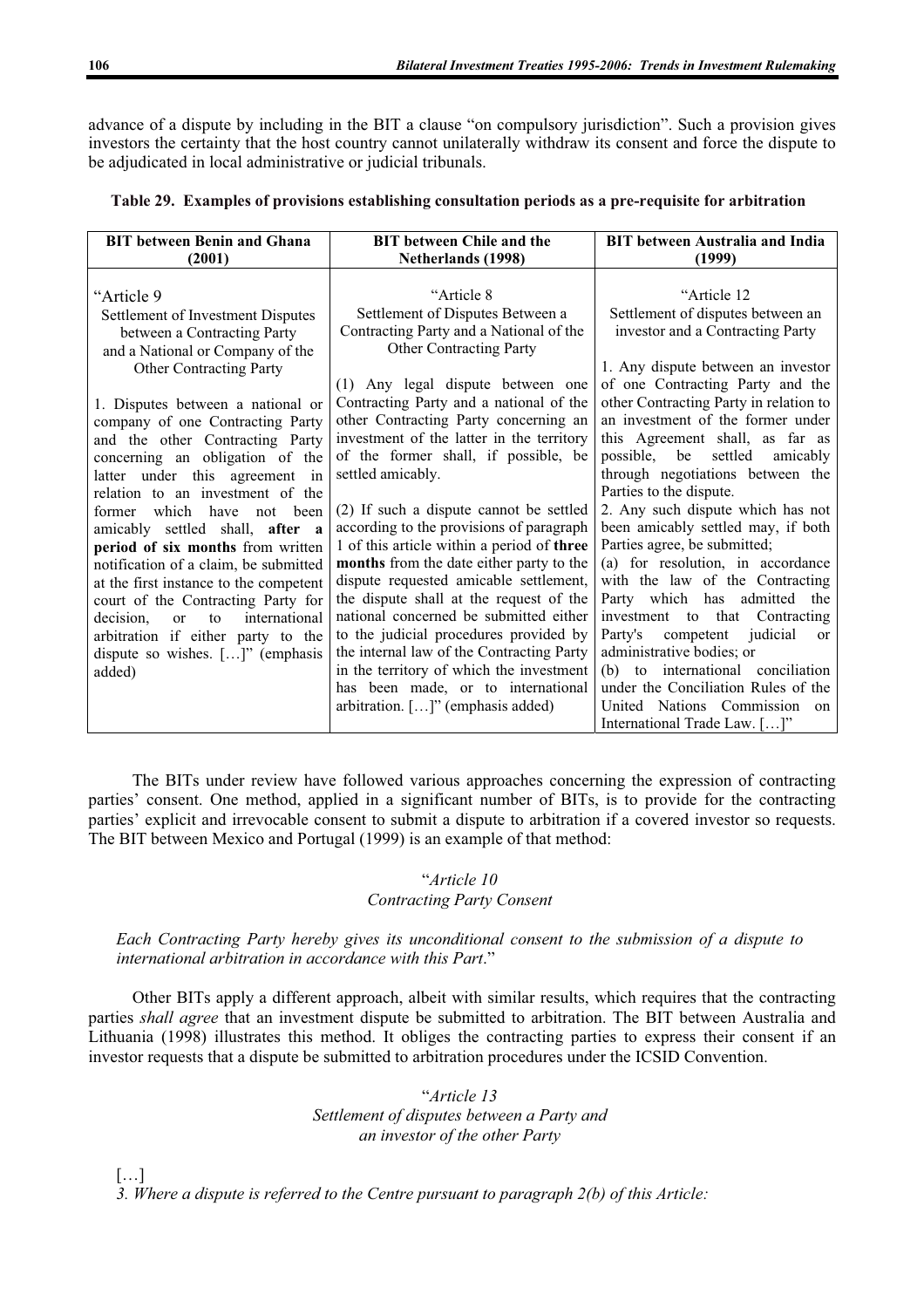*(a) where that action is taken by an investor of one Party, the other Party shall consent in writing to the submission of the dispute to the Centre within thirty days of receiving such a request from the investor*; [...]"

This clause means that the arbitration forum shall not have jurisdiction until the contracting party involved gives its consent. However, refusal to give consent would be contrary to the BIT, and would enable the other contracting party to pursue its right under the State–State dispute settlement mechanism. A variation of this approach is to provide that if the dispute involves an autonomous subnational authority, the latter must also consent to arbitration procedures. The BIT between France and Uganda (2002) demonstrates this particular approach:

#### *"Article 7*

#### *Settlement of disputes between an investor and a Contracting Party*

 $[\ldots]$ 

*In the case where the dispute may involve the responsibility for actions or omissions of subsovereign entities of the Contracting Parties as defined in article 1 paragraph 7 of the present Agreement, the fore mentioned sub-sovereign entity must give their unconditional consent to the use of arbitration of the International Centre for the Settlement of Investment Disputes (ICSID), as defined in article 25 of the Convention for the settlement of disputes in respect of investments occurring between States and nationals of other States signed in Washington on March 18, 1965*."

Yet another approach is to reserve the right of the host country to consent to arbitration. Within this group of agreements, some BITs include an explicit reservation. The BIT between Argentina and New Zealand (1999) is an example:

## *"Article 12*

*Disputes between a Contracting Party and an investor of the other Contracting Party* 

 $[\dots]$ 

- *(3) In the case of international arbitration, unless the parties to the dispute agree otherwise, the dispute shall be submitted to either:* 
	- *(a) The International Centre for the Settlement of Investment Disputes (ICSID) created by the Convention on the Settlement of Investment Disputes between States and Nationals of other States opened for signature in Washington on 18 March 1965; or,*
	- *(b) If both parties to the dispute agree, arbitration under the Arbitration Rules of the United Nations Commission on International Trade Law as then in force.*
- *(4) Paragraph (3) of this Article shall not constitute, by itself, the consent of the Contracting Party required in Article 25(1) of the Convention on the Settlement of Investment Disputes opened for signature in Washington on 18 March 1965*." (emphasis added)

This approach allows a contracting party to decide on a case-by-case basis whether to consent to the submission of an investment-related dispute to international arbitration. This clause not only explicitly states that the contracting parties have to consent to submit a dispute to ICISD, but also provides for the possibility of settling a dispute under the UNCITRAL rules if both parties to the dispute so wish.

A fourth category of agreements makes no explicit reference to the consent of the contracting parties with respect to arbitration. The BIT between Chile and Indonesia (1999) typifies this approach: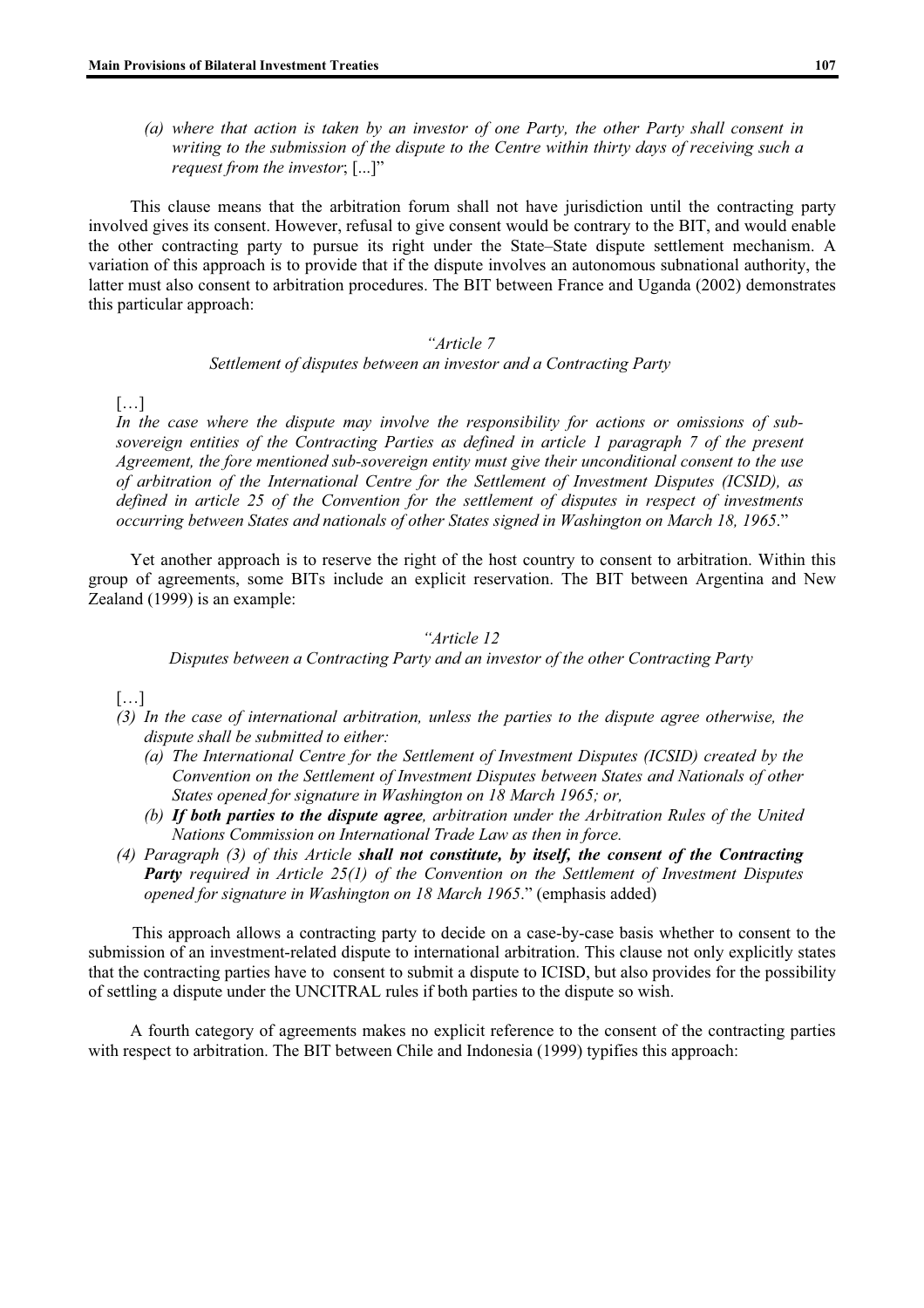*"Article IX* 

*Settlement of disputes between a Contracting Party and an investor of the other Contracting Party*

- *(1) With a view to an amicable solution of disputes, which arise within the terms of this Agreement, between a Contracting Party and an investor of the other Contracting Party consultations and negotiations will take place between the parties concerned.*
- *(2) If these consultations and negotiations do not result in a solution within four months from the date of a written notification for settlement, the investor may submit the dispute either:* 
	- *(a) to the competent tribunal of the Contracting Party in whose territory the investment was made, or*
	- *(b) to international arbitration of the International Centre for Settlement of Investment Disputes (ICSID), created by the Convention on the Settlement of Investment Disputes between States and nationals of other States opened for signature in Washington on March 18, 1965.*
- *(3) Once the investor has submitted the dispute to the competent tribunal of the Contracting Party in whose territory the investment was made or to international arbitration, that election shall be final.*
- *(4) The award shall be final and binding; it shall be executed according to its respective national laws.*
- *(5) Once a dispute has been submitted to the competent tribunal or international arbitration in accordance with this Article, neither Contracting Party shall pursue the dispute through diplomatic channels*."

The ICSID Convention requires the unambiguous intention of the disputing parties to submit their quarrel to ICSID. This requirement is fulfilled if, as in the above example, the disputing host country allows the foreign investor to submit the case to arbitration. The provision does not expressly reserve the contracting parties' consent to arbitration.

#### *3. Exhaustion of local remedies*

A question that often arises in investor–State dispute settlement procedures is whether an investor has to exhaust local remedies before being allowed to submit the claim to international arbitration. Historically, exhaustion of local remedies was considered to be a necessary step prior to elevating a dispute to an international level.139 International arbitration was conceived as a subsidiary means of conflict resolution, available to foreign investors only once they had failed to resolve their disputes within the jurisdiction of the host country. Thus, 30 years ago, a number of BITs made the right of invoking international arbitration procedures conditional on the prior attempt of the investor to resolve the quarrel in local courts. However, this trend gradually changed (UNCTAD 1998).

Over the last 10 years, BITs have reinforced the approach whereby international arbitration is regarded as an alternative rather than as a subsidiary means of adjudication. Consequently, most of these agreements do not require investors to exhaust local remedies as a condition for acceding to international arbitration. Within this approach, however, different techniques have been used. Most BITs do not even mention exhaustion of local remedies. A number of BITs concluded since 1995 explicitly include an obligation for the parties not to request the exhaustion of local remedies if the investor has opted to submit the dispute to international arbitration. The BIT between Austria and the United Arab Emirates (2001) exemplifies this approach:

## *"Article 10 Settlement of disputes between an investor and a Contracting Party*

 $[\dots]$ 

*(5) If the investor chooses to file for arbitration, the host Contracting Party agrees not to request the exhaustion of local settlement procedures*. […]"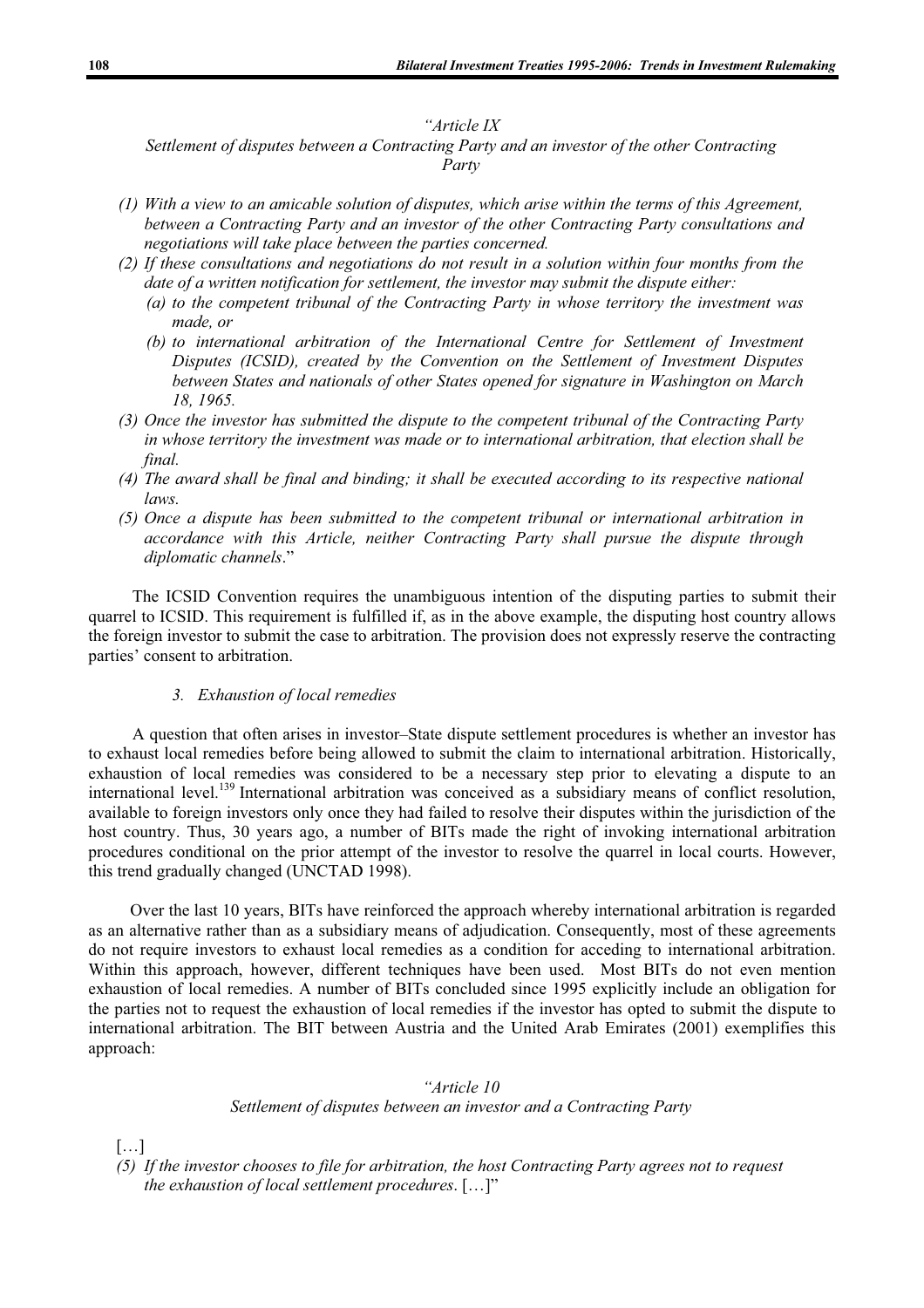Similarly, some BITs state that the requirement for the exhaustion of local remedies is waived by virtue of the host country's consent to arbitration. The BIT between Cambodia and Croatia (2001) is a case in point:

## "*Article 10 Settlement of disputes between a Contracting Party and an investor of the other Contracting Party*

[…]

*2.b)* […] *In case of arbitration, each Contracting Party, by this Agreement irrevocably consents in advance, even in the absence of an individual arbitral agreement between the Contracting Party and the investor, to submit any such dispute to this Centre. This consent implies the renunciation of the requirement that the internal administrative or judicial remedies should be exhausted* [...]"

These examples converge in the same direction, in the sense that they all relieve the investor of the obligation to exhaust local remedies as a condition for submitting a dispute to international arbitration. However, a limited number of agreements require that the investor should first exhaust the administrative instances of the host country. Only thereafter is the investor allowed to pursue international arbitration.<sup>140</sup> The BIT between China and Côte d'Ivoire (2002) is a case in point:

> *"Article 9 Settlement of disputes between investors and One Contracting Party*

[…]

*3. If such dispute cannot be settled amicably through negotiations, any legal dispute between an investor of one Contracting Party and the other Contracting Party in connection with an investment in the territory of the other Contracting Party shall have exhausted the domestic administrative review procedure specified by the laws and regulations of that Contracting Party, before submission of the dispute the aforementioned arbitration procedure* [...]"

Within the category of agreements requiring the investor to pursue a remedy in local courts before submitting the dispute to international arbitration, some provide that it shall initially be attempted to settle the dispute locally. Only if a resolution has not been reached within a certain period of time is the claim allowed to be submitted to international arbitration. The BIT between Belgium–Luxembourg and Botswana (2003) exemplifies that approach:

## *"Article 12 Settlement of Investment Disputes*

 $[\dots]$ 

- *2. In the absence of an amicable settlement by direct agreement between the parties to the dispute or by conciliation through diplomatic channels within six months from the notification, the dispute shall be submitted, at the first instance to a court competent jurisdiction of the latter Contracting Party for a decision. Either party may, six months after the submission of the dispute to a court of competent jurisdiction, refer the dispute to international arbitration."*
	- *4. Other procedural requirements*

In addition to the general requirements examined above, an increasing number of BITs deal with different aspects of the arbitration procedures in greater detail. While typically most treaties devote only one article to investor–State dispute settlement, some BITs include a whole section, comprising about 10 detailed articles. This reflects contracting parties' interest in deepening the rule orientation of these mechanisms and in promoting greater predictability in their implementation. For instance, several BITs enumerate all specific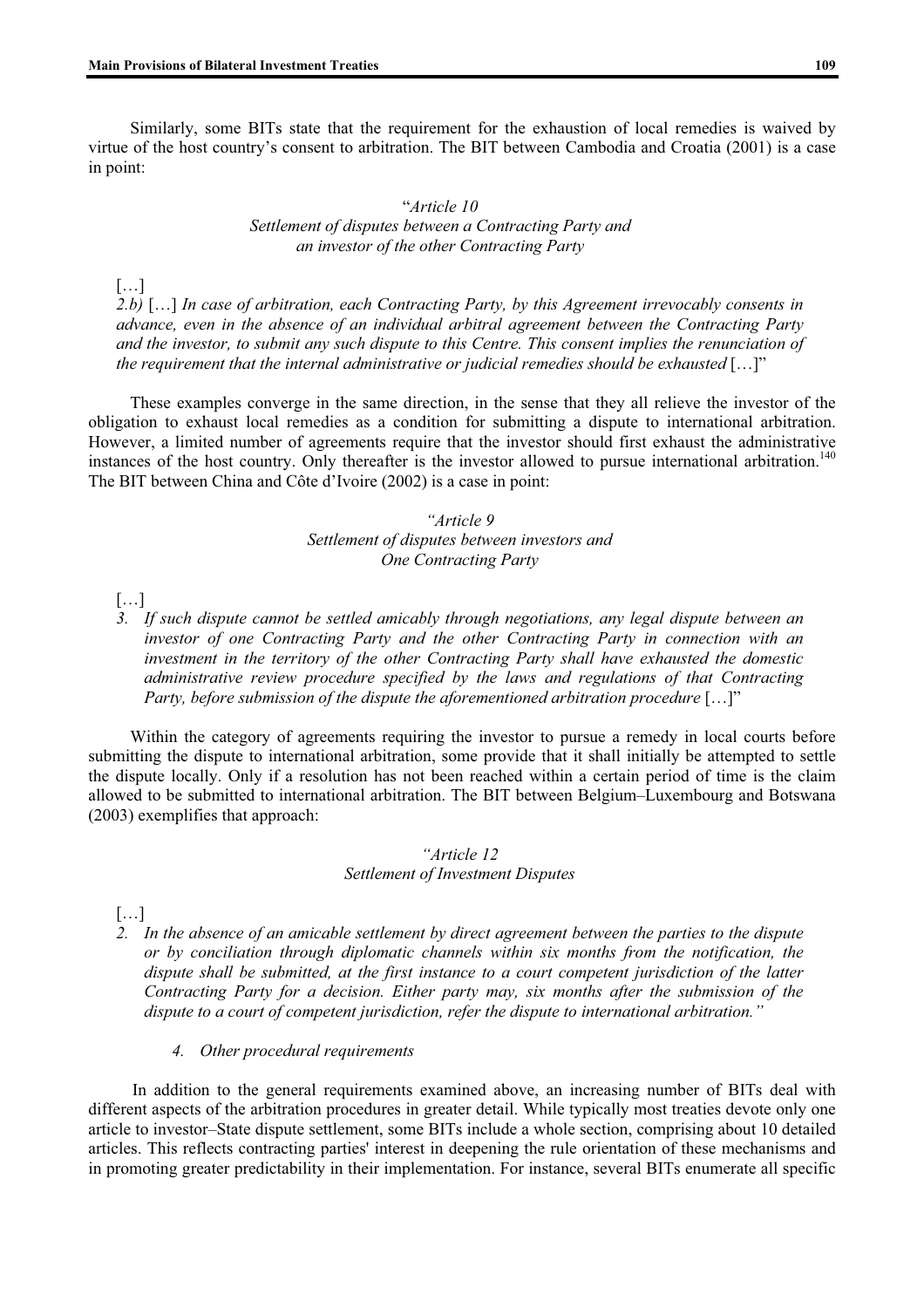procedural steps an investor must follow in order to properly initiate arbitration. Treaties following this approach normally impose a number of requirements on foreign investors.

First, within certain periods of time, the investor has to give formal notice to the defending contracting party of its intention to submit the dispute to arbitration. The document must describe the basic elements of the dispute. The BIT between Mexico and the Republic of Korea (2000) provides as follows:

## *"Article 8*

## *Arbitration: Scope and Standing and Time Periods*

[…]

- *(12) A dispute may be submitted to arbitration provided that the investor has delivered to the Contracting Party, party to the dispute, written notice of his intention to submit a claim to arbitration at least 90 days in advance, but not later than 3 years from the date that either the investor or the enterprise of the other Contracting Party that the investor owns or controls, first acquired or should have acquired knowledge of the events which gave rise to the dispute. (13) The notice referred to in paragraph (12) shall specify:* 
	- *(a) the name and address of the disputing investor and, where a claim is made by an investor of a Party on behalf of an enterprise, the name and address of the enterprise;*
	- *(b) the provisions of this Agreement alleged to have been breached and any other relevant provisions;*
	- *(c) the issues and the factual basis for the claim; and*
	- *(d) the relief sought and the approximate amount of damages claimed*. […]"

Second, the investor must give in writing its consent to arbitration in accordance with certain procedures set out in the BIT, and explicitly waive the right to initiate before any administrative tribunal or court under the law of the host country, or any other dispute settlement procedures, any proceedings with respect to the disputed measure of the disputing contracting party. <sup>141</sup>

The approach used in NAFTA's Chapter 11 arbitration mechanism significantly influenced this technique of specifying in the text of the treaty itself a series of procedural matters. This explains why, in the mid-1990s, Canada, Mexico and the United States started to regulate investor–State dispute settlement in greater detail. This approach is, however, not limited to NAFTA countries.<sup>142</sup>

#### **(iv) The arbitration forum**

Investor–State dispute settlement provisions in BITs refer to various existing international arbitration conventions to prescribe the rules governing the arbitration. Although earlier BITs contained each contracting party's consent only to ICSID arbitration, the more recent trend has been to give foreign investors the additional right to submit disputes to other arbitration forums. Not all countries are parties to the ICSID Convention, and consequently, this forum is not always available (UNCTAD 1998).

The institutional arbitration forums most commonly referred to in BITs are ICSID and the ICSID Additional Facility Rules — applicable if only one of the contracting parties is a party to the ICSID Convention. Other BITs mention the Court of Arbitration of the International Chamber of Commerce (ICC) in Paris or the Arbitration Institute of the Chamber of Commerce of Stockholm as possible venues. BITs also provide for the possibility of submitting the dispute to ad hoc arbitration. The most frequent approach has been for the contracting parties to agree to conduct such proceedings in accordance with the Arbitration Rules of the United Nations Commission on International Trade Law (UNCITRAL).<sup>143</sup>

Several issues arise when addressing the question of the arbitration forum in BIT negotiations: first, whether the investor will have more than one option available; second, if this is the case, whether the investor will have the right to choose the forum to which the claim will be submitted; and third, whether the variety of options will be exhaustive or left open for later agreement by the parties.

Regarding the first issue, the trend towards providing more than one possible arbitration forum to adjudicate the dispute has continued in the review period. Most BITs provide for the possibility of settling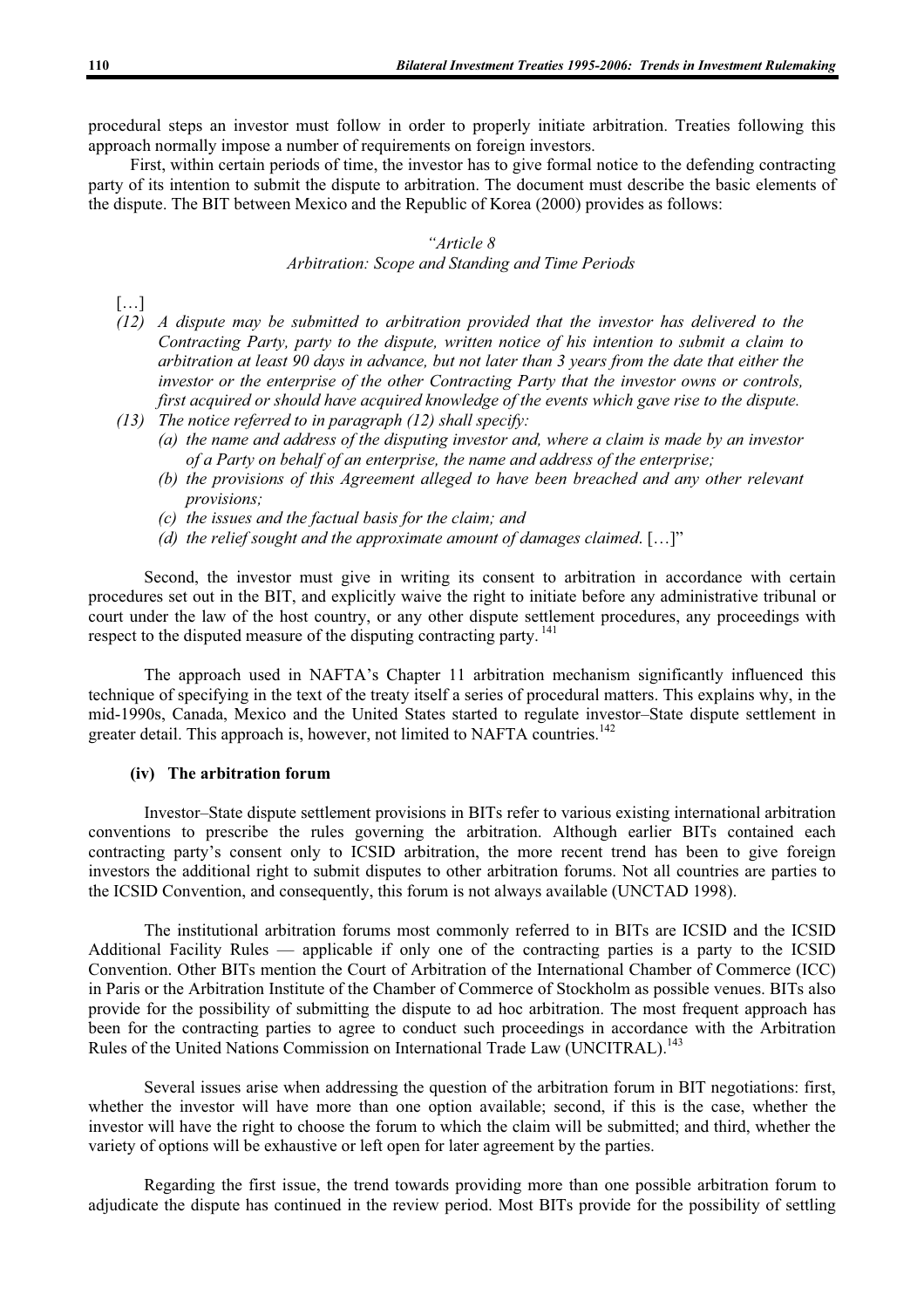the investment dispute under ICSID, ICSID's Additional Facility Rules or the UNCITRAL rules. The BIT between Indonesia and Mozambique (1999) illustrates this approach. However, other BITs provide the investor with different arbitration venues, such as the ICC and the Arbitration Institute of the Chamber of Commerce of Stockholm. The BIT between the Russian Federation and Ukraine (1998) and the BIT between the Republic of Korea and Trinidad and Tobago (2002) are two examples. On the other hand, a number of treaties allow only for ICSID-based arbitration, leaving the investor with domestic tribunals as the alternative choice. The BIT between Malaysia and Saudi Arabia (2000) is a case in point (table 30).

Among the BITs providing more than one possible arbitration venue, the prevailing trend is to allow the investor to choose the specific forum in which the dispute will be adjudicated. However, some treaties, such as the BIT between Canada and Costa Rica (1997), refer to ICSID, ICSID's Additional Facility and UNCITRAL in a subsidiary manner, allowing the use of one forum only if the first option — ICSID — is not available.

## *"Article XII Settlement of disputes between an investor and the host Contracting Party*

[…]

- *4. The dispute may be submitted to arbitration under:* 
	- *(a) The International Centre for the Settlement of Investment Disputes (ICSID), established pursuant to the Convention on the Settlement of Investment Disputes between States and Nationals of other States, opened for signature at Washington D.C. on 18 March, 1965 ("ICISD Convention"), if both the disputing Contracting Party and the Contracting Party of the investor are parties to the ICISD Convention; or*
	- *(b) the Additional Facility Rules of ICISID, if either the disputing Contracting Party or the Contracting Party of the investor, but not both, is a party to the ICSID Convention; or*
	- *(c) and ad hoc arbitration tribunal established under the Arbitration Rules of the United Nations Commission on International Trade Law (UNCITRAL) in case neither Contracting Party is a member of ICSID, or if ICSID declines jurisdiction.*" (emphasis added)

The rationale of this approach is to provide the contracting parties with greater certainty as to the forum where the dispute is to be settled.

In addition to the usual arbitration venues already mentioned, some BITs permit the investor and the host country to settle the quarrel according to any other dispute settlement mechanism upon which they agree. For instance, under article 9.3 (a) of the BIT between Bahrain and the United States (1999), the investor may choose from among ICSID, the Additional Facility of ICSID, ad hoc arbitration under UNCITRAL — if ICSID-based arbitration is not available — or any other arbitral institution or rules agreed upon by the parties to the dispute. Furthermore, the BIT between Hong Kong (China) and the United Kingdom (1998) allows the parties to the dispute to agree, in the first instance, on the particular arbitration rules. Only if the parties cannot agree does UNCITRAL operate as a fall-back alternative:

#### *"Article 8*

*Settlement of Investment Disputes* 

*A dispute between an investor of one Contracting Party and the other Contracting Party concerning an investment of the former in the area of the latter which has not been settled amicably, shall, after a period of three months from written notification of the claim, be submitted to such procedures for settlement as may be agreed between the parties to the dispute.*

*If no such procedures have been agreed within that three month period, the parties to the dispute shall be bound to submit it to arbitration under the Arbitration Rules of the United Nations Commission on International Trade Law as then in force. The parties may agree in writing to modify these Rules*."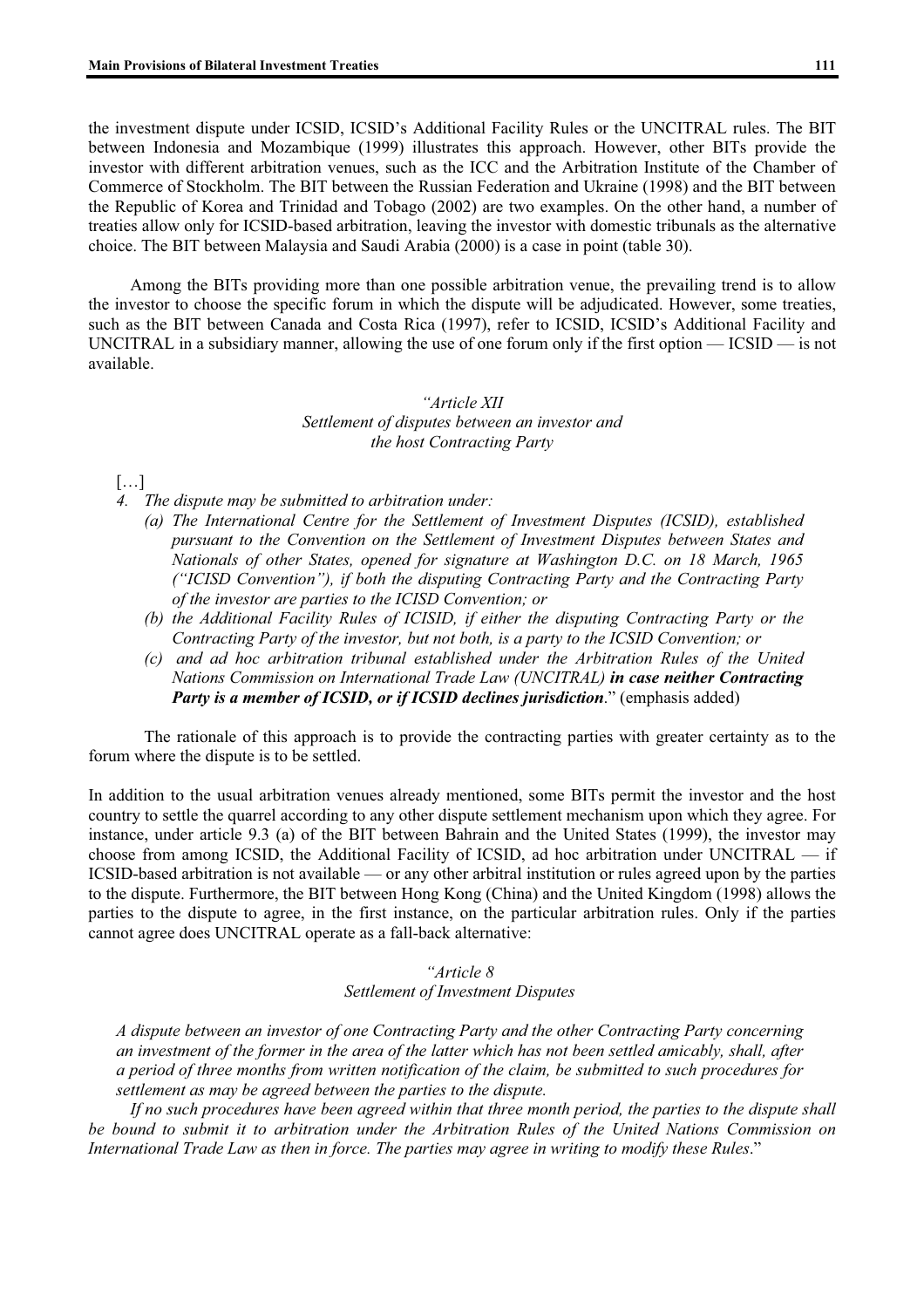| <b>BIT</b> between Malaysia    | <b>BIT</b> between the Russian  | <b>BIT</b> between the Republic of |                                  |
|--------------------------------|---------------------------------|------------------------------------|----------------------------------|
| and Saudi Arabia               | <b>Federation and Ukraine</b>   | Korea and Trinidad and             | <b>BIT</b> between Indonesia and |
| (2000)                         | (1998)                          | <b>Tobago</b>                      | Mozambique                       |
|                                |                                 | (2002)                             | (1999)                           |
| "Article 11                    | "Article 9                      | "Article 8                         | "Article VII                     |
| Settlement of                  | <b>Resolution of Disputes</b>   | Settlement of Investment           | Settlement of Disputes           |
| <b>Investment Disputes</b>     | Between a Contracting Party     | Disputes between                   | between an Investor and a        |
| Between A Contracting          | and the Investor of the other   | a Contracting Party and            | <b>Contracting Party</b>         |
| Party and an Investor of       | <b>Contracting Party</b>        | an Investor of the Other           |                                  |
| the other Contracting          |                                 | <b>Contracting Party</b>           | $\left[\ldots\right]$            |
| Party                          | $[]$                            |                                    | 3. Where the dispute is to be    |
|                                | 2. In the event the dispute     | []                                 | referred to international        |
| []                             | cannot be resolved through      | 3. If the dispute cannot be        | arbitration, the investor and    |
| 2. If the dispute cannot       | negotiations within six         | settled within six (6) months      | the Contracting Party            |
| be settled in the way          | months as of the date of the    | from the date on which the         | involved in the dispute may      |
| prescribed in paragraph        | written notification as         | dispute has been raised by         | agree to refer the dispute       |
| (1) of this Article within     | mentioned in Item 1 hereof      | either party, and if the investor  | either to:                       |
| $six(6)$ months from the       | above, then the dispute shall   | waives the rights to initiate any  | a.) the International Center     |
| date when the request          | be passed over for              | proceedings under paragraph 2      | for Settlement of                |
| for the settlement has         | consideration to:               | of this Article with respect to    | <b>Investment Disputes</b>       |
| been submitted, it shall       | a) a competent court or an      | the same dispute, the dispute      | (ICSID) under the rules of       |
| be at the request of the       | arbitration court of the        | shall be submitted upon request    | the International Convention     |
| investor filed to the          | Contracting Party, on whose     | of the investor of the             | on the Settlement of             |
| competent court of law         | territory the investments were  | Contracting Party to:              | Investment Disputes between      |
| of the Contracting party       | carried out;                    | (a) the International Center       | States and Nationals of other    |
| in whose territory the         | b) the Arbitration Institute of | for Settlement of Investment       | States opened for signature at   |
| invest-ments was made          | the Chamber of Commerce         | Disputes (ICSID) established       | Washington, D.C. on 18           |
| or filed for arbitration       | in Stockholm,                   | by the Washington Convention       | March 1965, when such            |
| under the Convention of        | c) an "ad hoc" arbitration      | of 18 March 1965 on the            | Contracting Party has become     |
| 18 March 1965 on the           | tribunal, in conformity with    | Settlement of Investment           | a party to the said              |
| <b>Settlement of</b>           | the Arbitration Regulations of  | Disputes between States and        | Convention.                      |
| <b>Investment Disputes</b>     | the United Nations              | Nationals of other States; or      | As long as this requirement is   |
| between States and             | <b>Commission for</b>           | (b) the Court of Arbitration of    | not met each Contracting         |
| <b>Nationals of Other</b>      | <b>International Trade Law</b>  | the International Chamber of       | Party agrees the dispute may     |
| States. $[\ldots]$ " (emphasis | (UNCITRAL). []"                 | Commerce; or                       | be settled under the rules of    |
| added)                         | (emphasis added)                | (c) an international arbitrator or | the Additional Facility of       |
|                                |                                 | ad hoc arbitral tribunal to be     | the Administration of            |
|                                |                                 | appointed by a special             | proceedings by the               |
|                                |                                 | agreement or established under     | Secretariat of ICSID.            |
|                                |                                 | the Arbitration Rules of the       | b) an ad hoc tribunal to be      |
|                                |                                 | <b>United Nations Commission</b>   | established under the            |
|                                |                                 | on International Trade Law.        | arbitration rules of the         |
|                                |                                 | []" (emphasis added)               | <b>United Nations Commission</b> |
|                                |                                 |                                    | on International Trade Law       |
|                                |                                 |                                    | (UNCITRAL)." (emphasis           |
|                                |                                 |                                    | added)                           |

**Table 30. Examples of provisions indicating arbitration forums**

The prevailing trend among recent BITs, however, is to provide for an exhaustive list of options rather than to leave open the possibility for the parties to the dispute to agree on any kind of dispute resolution.

## **(v) Selection of arbitrators**

As previously explained, numerous BITs provide for the possibility of settling the dispute through ad hoc arbitration —that is, arbitration before a single individual, or a tribunal specially constituted for that particular dispute (UNCTAD 1998). In order to make such an option viable, it is necessary for the BIT to indicate the procedures for the appointment of the arbitrators. The BITs examined have basically followed the already existing approaches.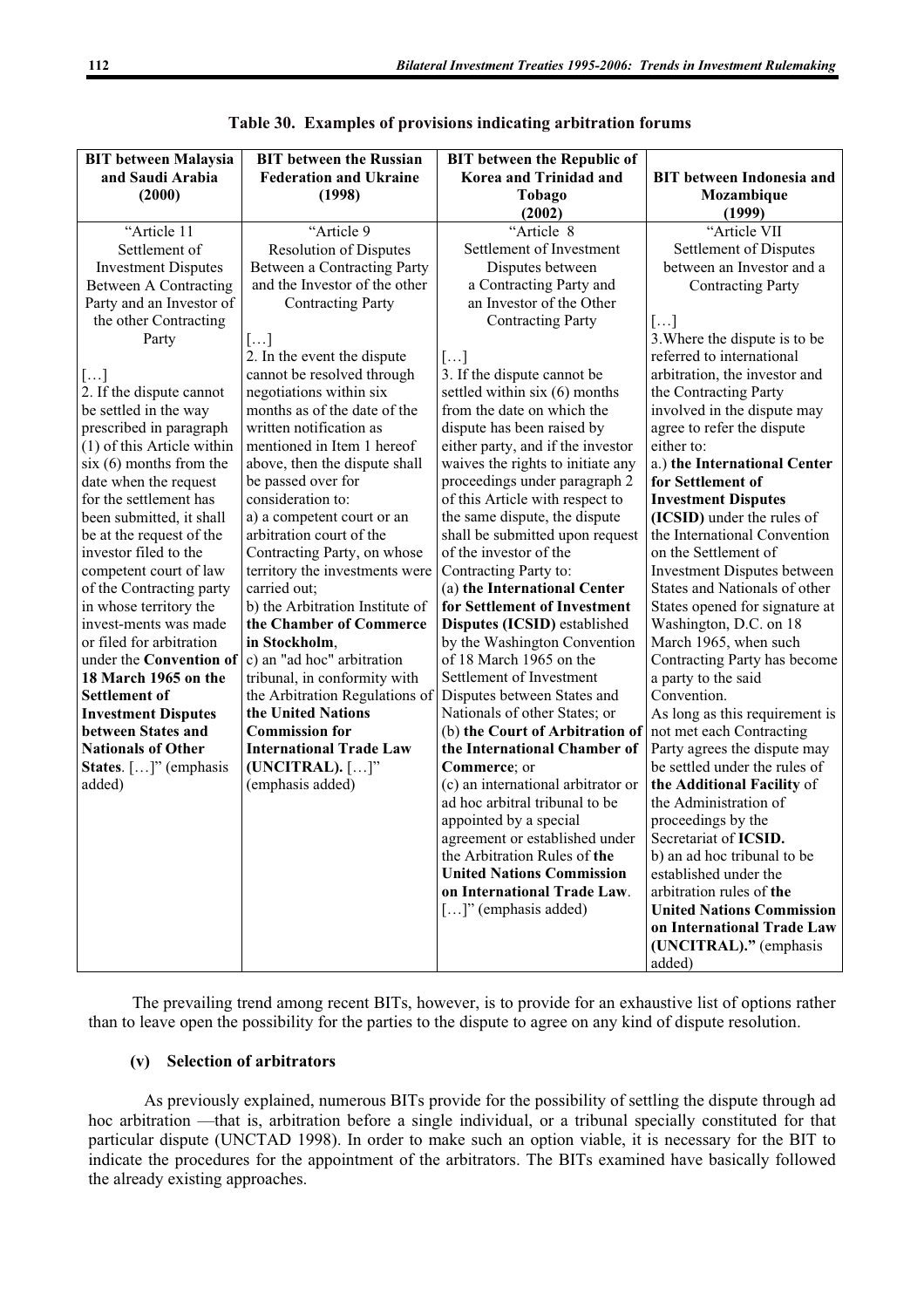One group of agreements refers only to an existing set of arbitration rules — most commonly the UNCITRAL rules or the ICC arbitration procedures — to govern the selection procedures of the arbitrators. The BIT between Armenia and Austria (2001) exemplifies this method:

## "*Article 12 Means of Settlement, Time Periods*

- *(1) A dispute between a Contracting Party and an investor of the other Contracting Party shall, if possible, be settled by negotiation or consultation. If it is not so settled, the investor may choose to submit it for resolution:* 
	- […]
	- *c) in accordance with this Article to:* 
		- *i)* […]*"the ICSID Convention" if the Contracting Party of the investor and the Contracting Party, party to the dispute, are both parties to the ICSID Convention;*
		- *ii)* the Centre under the rules governing the Additional Facility for the Administration of *Proceedings by the Secretariat of the Centre, if the Contracting Party of the investor or the Contracting Party, party to the dispute, but not both, is a party to the ICSID Convention;*
		- *iii) a sole arbitrator or an ad hoc arbitration tribunal established under the Arbitration Rules of the United Nations Commission on International Trade Law ("UNCITRAL");*
		- *iv)* the International Chamber of Commerce, by a sole arbitrator or an ad hoc tribunal *under its rules of arbitration*." (emphasis added)

Other BITs provide that ad hoc arbitration shall entail the constitution of a tribunal, and for that purpose, they include specific appointment procedures. Usually, the arbitral tribunal shall have three members, allowing each contracting party to select one arbitrator, and these two arbitrators agree on the appointment of the third arbitrator. The latter acts as the chair of the arbitral tribunal, and usually cannot be a national of either of the contracting parties. BITs that include appointment procedures also provide that, if for any reason, the appointments are not made within the agreed time frames or arbitrators cannot agree on the chair of the tribunal, a third person shall act as the appointment authority. Usually the latter is the President or Vice-President of the International Court of Justice, although some BITs delegate this role to the Secretary-General of ICSID. The BIT between China and Guyana (2003) is a case in point:

#### *"Article 9 Settlement of disputes between one Contracting Party and an investor of the other Contracting Party*

[…]

- *5. Without prejudice to Paragraph 4 of this Article, the ad hoc Tribunal referred to in paragraph 4 (b) shall be constituted for each individual case in the following way: each party to the dispute shall appoint one arbitrator and these two shall select a national of a third State which has diplomatic relations with both Contracting Parties as the Chairman. The first two Arbitrators shall be appointed within two months and the Chairman within four months of the written notice requesting arbitration by either party to the dispute to the other.*
- *6. If within the period specified in Paragraph 5 above, the Tribunal has not yet been constituted, either party to the dispute may invite the Secretary General of the International Centre for the Settlement of Investment Disputes to make the necessary appointments*."

A third group of BITs mixes the two approaches explained above and, in principle, refers to an existing set of arbitration rules. At the same time, they provide for some specific modifications agreed by the contracting parties. For instance, the BIT between Ghana and India (2002) refers to the UNCITRAL arbitration rules. However, in this particular case, the contracting parties opted to include some alterations regarding the appointment procedures of the arbitral tribunal: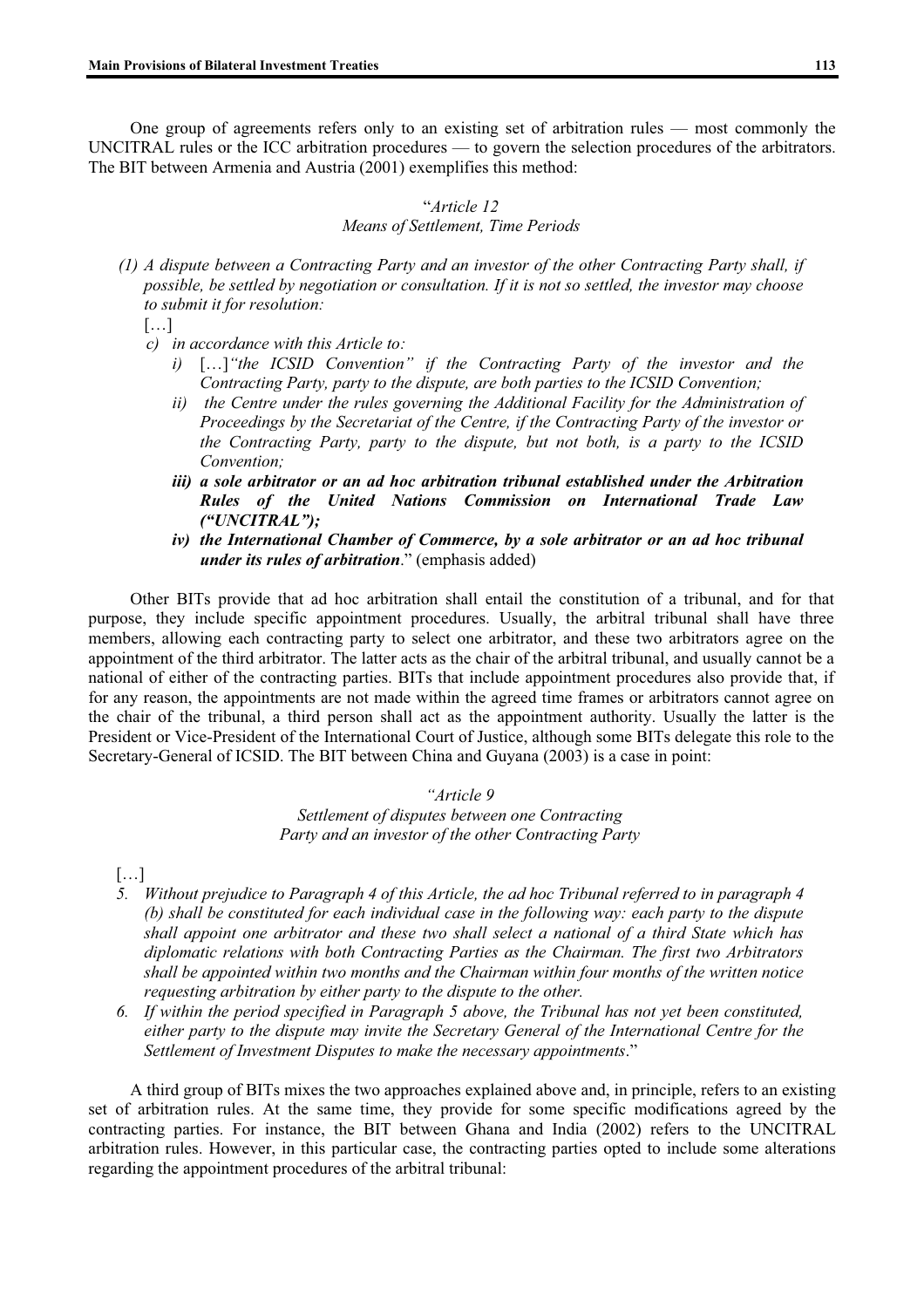## *"Article 9 Settlement of disputes between an investor and a Contracting Party*

- […]
- *(3)* […] *The Arbitration procedure shall be as follows:* 
	- *(a) If the Contracting Party of the Investor and the other Contracting Party are both parties to the Convention on the Settlement of Investment Disputes between States and nationals of other States, 1965, and the investor consents in writing to submit the dispute to the International Centre for the Settlement of Investment Disputes, such a dispute shall be referred to the Centre; or*
	- *(b) If both parties to the dispute so agree, under the Additional Facility for the Administration of Conciliation, Arbitration and Fact-Finding proceedings; or*
	- *(c) to an ad hoc arbitral tribunal by either party to the dispute in accordance with the Arbitration Rules of the United Nations Commission on International Trade Law, 1976, subject to the following modifications:* 
		- *(i) The appointing authority under Article 7 of the Rules shall be the President, the Vice-President or the next senior Judge of the International Court of Justice, who is not a national of either Contracting Party. The third arbitrator shall not be a national of either Contracting Party.*
		- *(ii) The parties shall appoint their respective arbitrators within two months.*
		- *(iii)* The arbitral award shall be made in accordance with the provisions of this Agreement *and shall be binding for the parties in dispute*." (emphasis added)

#### **(vi) Subrogation of insurance claims**

Numerous capital-exporting countries have developed insurance programmes to protect the investments of their investors abroad against political risks, such as expropriation or transfer restrictions. These programmes, however, do not purport to relieve host countries of their responsibility in the event that a violation of the BIT generates damage or loss to the foreign investor. In order to enable insurance agencies to recover what they have paid to investors, most BITs include a provision on subrogation. Accordingly, the contracting parties recognize the subrogation to the home country of any rights that the investor may have against the host country as a result of a violation of the BIT, provided that the former has paid compensation for the loss under an insurance contract.

Practically all BITs concluded since 1995 include a provision on subrogation. Although the wording may vary, the substantial content of these clauses is very similar; for example, the BIT between Benin and Ghana (2001) states as follows:

## "*Article 8*

## *Subrogation*

- *1. If one Contracting Party or its designated agency makes a payment under an indemnity given in respect of an investment in the territory of the other Contracting Party, the latter Contracting Party shall recognize the assignment to the former Contracting Party or its designated agency by law or any legal transaction of all the rights and claims of the party indemnified and that former Contracting Party or its designated agency is entitled to exercise such rights and enforce such claims by virtue of its subrogation, to the same extent as the party indemnified.*
- *2. The former Contracting Party or its designated Agency shall be entitled in all circumstances to the same treatment in respect of the rights and claims acquired by it by virtue of the assignment and any payments received in pursuance of those rights and claims as the party indemnified was entitled to receive by virtue of this Agreement in respect of the investment concerned and its related returns.*
- *3. Any payments received by the former Contracting Party or its designated Agency in pursuance of the rights and claims acquired shall be freely available to the former Contracting Party for the purpose of meeting any expenditure incurred in the territory of the latter Contracting Party*."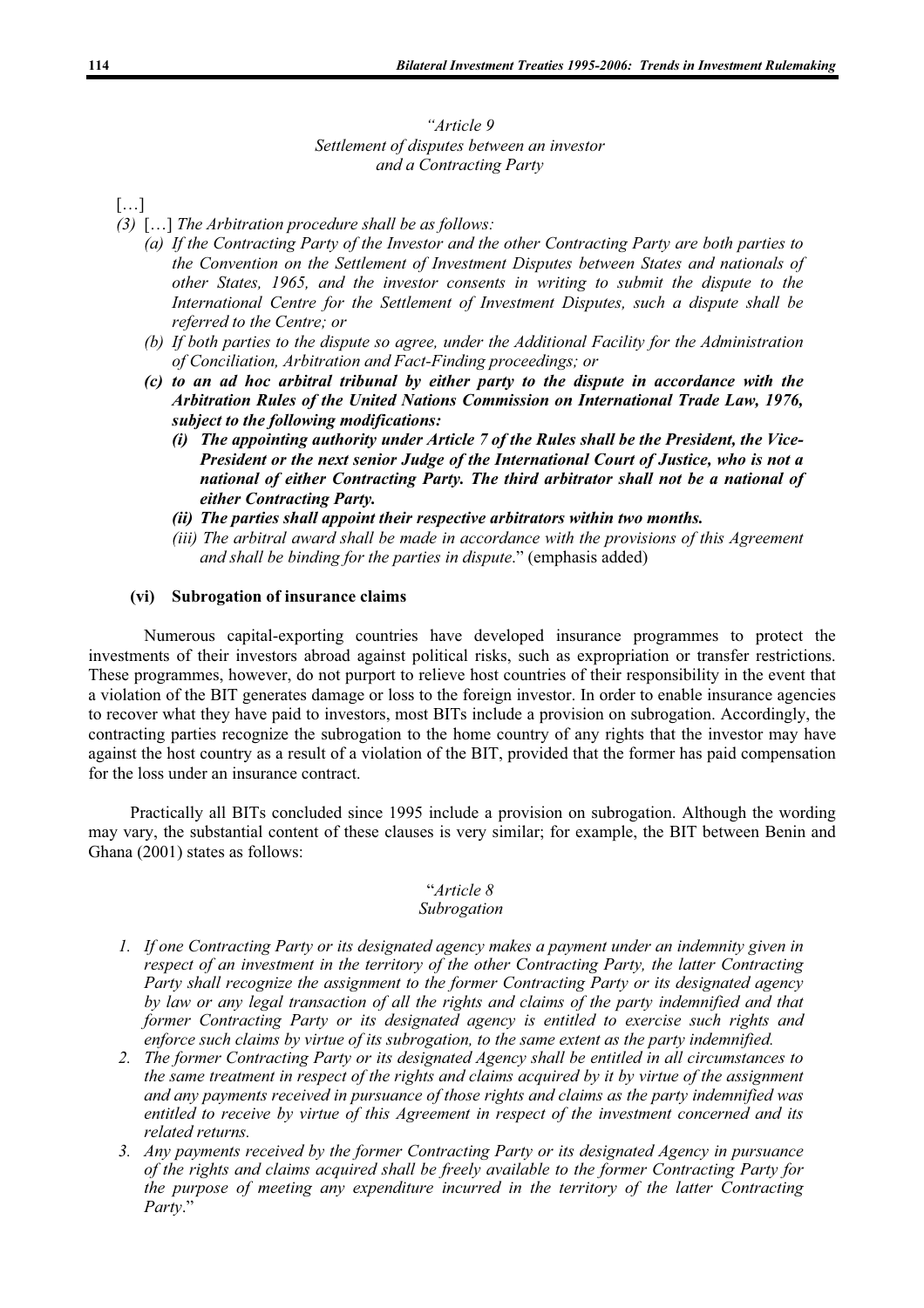The commitment to recognize subrogation in situations such as that illustrated above raises the question of how the dispute settlement procedures of the BIT would operate with respect to this issue. Who would have standing to bring a claim before the host country that has generated the loss? Would it be the investor who has received a payment under an insurance contract or the other contracting party in favour of which the subrogation operates? The contracting party could always invoke the State–State dispute settlement mechanism to enforce the recognition of the subrogation provision. Regarding the possibility of the investor's seeking compensation under the investor–State dispute settlement mechanisms, recent BITs have adopted different approaches.

Many BITs provide investors with the right to seek redress through investor–State arbitration, even if they have already received compensation under an insurance contract. Under this approach, the investor would initially seek compensation from the host country, and then, arguably, transfer the amount to the insurance agency that had subrogated the rights of the former. The BIT between Brunei Darussalam and the Republic of Korea (2000) exemplifies this method:

## "*Article 8*

#### *Settlement of Investment Disputes between a Contracting Party and an Investor of the other Contracting Party*

## $[\ldots]$

*7. During arbitration proceedings or the enforcement of an award, the Contracting Party involved in the dispute shall not raise the objection that the investor of the other Contracting Party has received compensation under an insurance contract in respect of all or part of its loss*."

A second, equally numerous group of BITs do not address the question of whether the investor still has standing in investor–State dispute settlement procedures if compensation has been previously received. As explained in subsection a (i) above, the scope of the investor–State dispute settlement mechanisms in most BITs is relatively ample. There is no particular requirement for an investor to have standing in addition to being a covered investor under the agreement.<sup>144</sup> Thus, despite the lack of an explicit provision, there is, in principle, no impediment to an investor's seeking redress under investor–State arbitration even in these particular circumstances.

A third group of BITs contain provisions which suggest that once subrogation has taken place, it would be up to the contracting party, and not the investor, to seek compensation for the amount paid to the latter. The BIT between Turkey and Yemen (2000) exemplifies this approach:

> "*Article V Subrogation*

- *l. If the investment of an investor of one Party is insured against non-commercial risks under a system established by law, any subrogation of the insurer which stems from the terms of the insurance agreement shall be recognized by the other Party.*
- *2. The insurer shall not be entitled to exercise any rights other than the rights which the investor would have been entitled to exercise.*
- *3. Disputes between a Party and an insurer shall be settled in accordance with the provisions of Article VII* [State-State] *of this Agreement*." (emphasis added)

This provision suggests that after subrogation, it is the insurer, and not the investor, who has the right to invoke the dispute settlement procedures. The clause explicitly provides that any dispute between the insurer and the host country would need to be settled in accordance with State–State dispute settlement provisions, rather than through investor–State arbitration.

#### **(vii) Governing law**

Traditionally, some BITs have included a provision indicating the substantive law to be used as the basis for adjudicating a dispute between an investor and the host country. The most common trend, which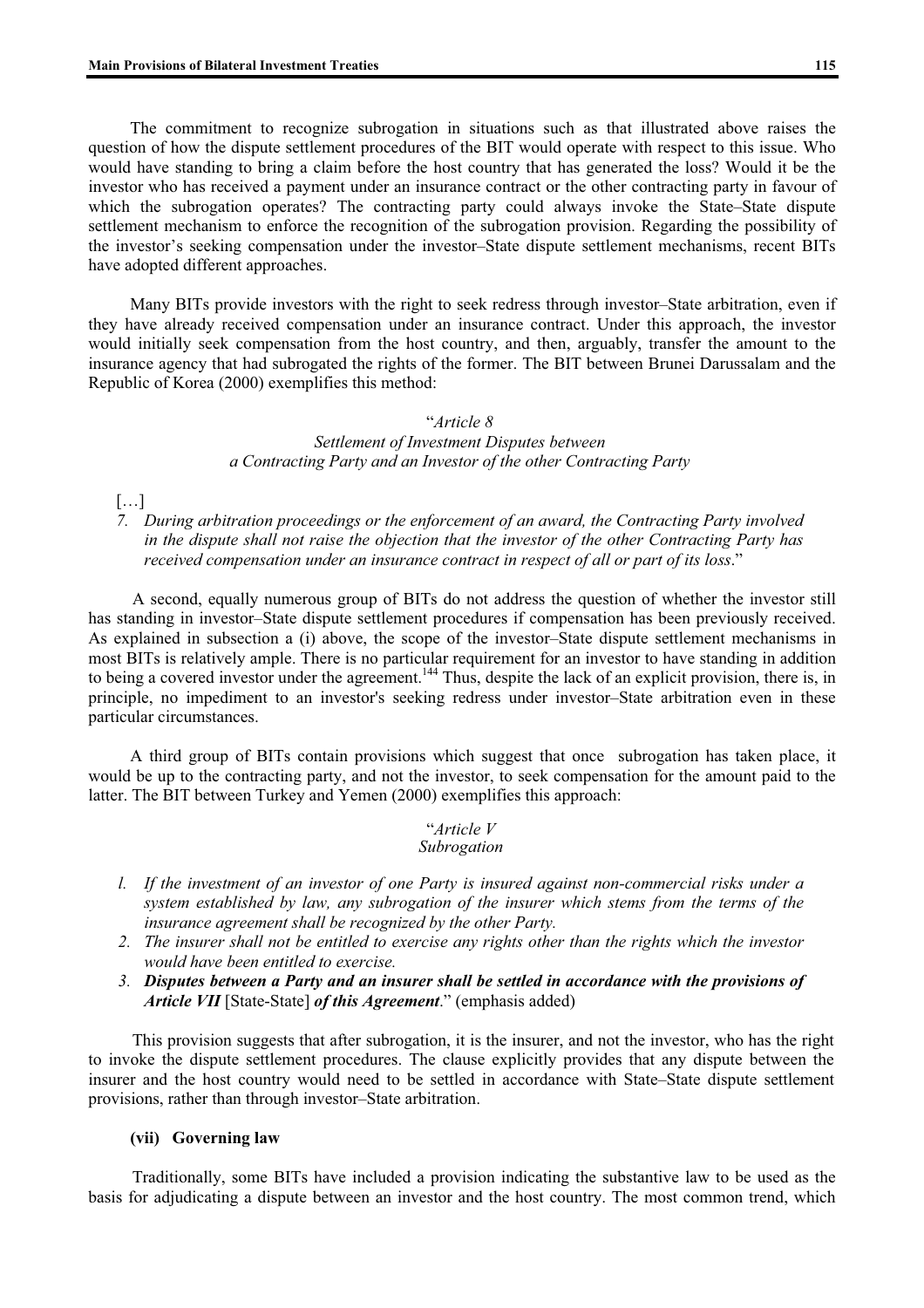has continued to prevail among the BITs reviewed, is to specify that the dispute shall be settled in accordance with the agreement, the applicable principles of international law and, in some cases, the domestic laws of the host country. The BIT between Ethiopia and Sudan (2000) and the BIT between Bulgaria and Thailand (2003) are illustrations of this approach (table 31).

## **Table 31. Examples of provisions stating the applicable law in investor–State dispute settlement procedures**

| <b>BIT between Ethiopia and Sudan</b>                                                                                                                                                                                                                                                                                                                                             | <b>BIT</b> between Bulgaria and Thailand                                                                                                                                                                                                                                                                                                                   |
|-----------------------------------------------------------------------------------------------------------------------------------------------------------------------------------------------------------------------------------------------------------------------------------------------------------------------------------------------------------------------------------|------------------------------------------------------------------------------------------------------------------------------------------------------------------------------------------------------------------------------------------------------------------------------------------------------------------------------------------------------------|
| (2000)                                                                                                                                                                                                                                                                                                                                                                            | (2003)                                                                                                                                                                                                                                                                                                                                                     |
| "Article 8                                                                                                                                                                                                                                                                                                                                                                        | "Article 9"                                                                                                                                                                                                                                                                                                                                                |
| Settlement of Disputes between the Contracting Parties                                                                                                                                                                                                                                                                                                                            | Settlement of Investment Disputes                                                                                                                                                                                                                                                                                                                          |
| $[\ldots]$<br>5. The Arbitral Tribunal shall determine its own<br>procedure. The tribunal shall reach its award by a<br>majority of votes in accordance with the provisions of<br>this Agreement and the principles of international law<br>recognized by both Contracting Parties. Such award shall<br>be final and binding on both Contracting Parties. []"<br>(emphasis added) | $\left  \ldots \right $<br>3. The arbitral tribunal established under this Article<br>shall reach its decision on the basis of <b>national laws</b> and<br>regulations of the Contracting Party, which is a party to<br>the dispute, the provisions of the present Agreement, as<br>well as applicable rules of international law. []"<br>(emphasis added) |

Not all BITs contain a provision indicating what should be the governing law of the dispute. However, at least in those situations where a BIT provides for the application of the ICSID or UNCITRAL arbitration rules those conventions give certain guidance. For instance, article 42(1) of the ICSID Convention stipulates that in the absence of an agreement between the parties with respect to the choice of law, the tribunal shall apply the law of the host country and such rules of international law as may be applicable. Article 33.1 of the UNCITRAL arbitration rules provides that, in the absence of an agreement of the parties, the arbitral tribunal shall apply the law determined by the conflict-of-laws rules which it considers applicable. Furthermore, under article 31 of the Vienna Convention, an agreement such as a BIT would have to be understood *"in good faith in accordance with the ordinary meaning to be given to the terms of the treaty in their context and in the light of its object and purpose*".

## **(viii) Finality and enforcement of arbitral awards**

As in the past, most recent BITs state that an arbitral award shall be final and binding for the parties to the dispute. Thus, the conflicting parties are prevented from attempting to resubmit the dispute to another adjudication instance if one of them is dissatisfied with the outcome.

Furthermore, once an arbitral award is issued in investor–State proceedings, the decision will be not only final and binding, but also enforceable. In principle, unless an international convention provides for the recognition and enforcement of an arbitral award made outside its national jurisdiction, a country is under no obligation to recognize and enforce it (UNCTAD, 1998). There are several international conventions that under certain conditions oblige their members to recognize and effectively enforce arbitral awards in their domestic jurisdictions. Two instruments are particularly important, namely the ICSID Convention and the United Nations Convention on the Recognition and Enforcement of Foreign Arbitral Awards, signed in New York in 1958, and often referred to as the "New York Convention".

The ICSID Convention provides the following:

## "*Article 54*

*(1) Each Contracting State shall recognize an award rendered pursuant to this Convention as binding and enforce the pecuniary obligations imposed by that award within its territories as if it were a final judgment of a court in that State. A Contracting State with a federal constitution*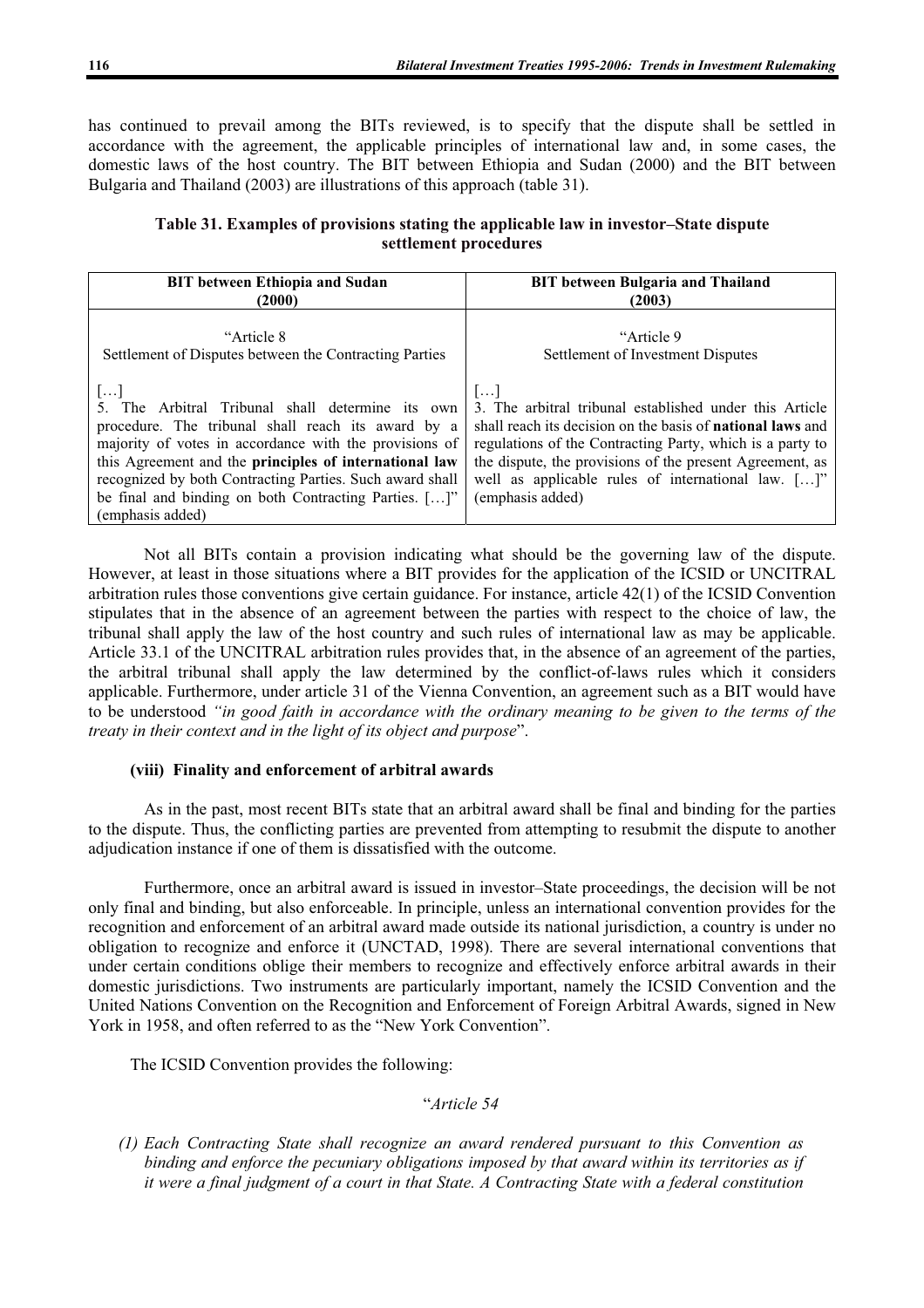*may enforce such an award in or through its federal courts and may provide that such courts shall treat the award as if it were a final judgment of the courts of a constituent state.* 

- *(2) A party seeking recognition or enforcement in the territories of a Contracting State shall furnish to a competent court or other authority which such State shall have designated for this purpose a copy of the award certified by the Secretary-General. Each Contracting State shall notify the Secretary-General of the designation of the competent court or other authority for this purpose and of any subsequent change in such designation.*
- *(3) Execution of the award shall be governed by the laws concerning the execution of judgments in force in the State in whose territories such execution is sought*."

Pursuant to this provision, arbitral awards issued by an ICSID tribunal have binding effect for countries that are parties to that convention. Furthermore, those countries are also obliged to enforce pecuniary obligations imposed by the arbitral decision as if it were a final judgement of a national court. However, the ICSID Convention does not apply to awards made under other arbitration rules. Furthermore, as previously explained, not all BITs refer to the ICSID Convention as a forum for adjudicating an investment dispute, and those doing so often provide the investor with additional options regarding applicable arbitration rules. Not all of these arbitration rules — for instance, the UNCITRAL rules contain provisions equivalent to article 54 of the ICSID Convention.

It is within this context that the New York Convention becomes particularly relevant. This instrument applies to the recognition and enforcement of arbitral awards made in the territory of a country other than the country where the recognition and enforcement of such awards are sought, as well as to arbitral awards not considered as domestic in the country where their recognition and enforcement are pursued. One of the main provisions of the New York Convention is Article III:

"*Each Contracting State shall recognize arbitral awards as binding and enforce them in accordance with the rules of procedure of the territory where the award is relied upon, under the conditions laid down in the following articles. There shall not be imposed substantially more onerous conditions or higher fees or charges on the recognition or enforcement of arbitral awards to which this Convention applies than are imposed on the recognition or enforcement of domestic arbitral awards*."

Accordingly, countries parties to the New York Convention are obliged to recognize and enforce foreign arbitral awards. However, there are two significant caveats. First, a party may refuse to recognize and enforce a foreign arbitral award in any of the specific situations envisaged in article V of the New York Convention.145 Second, a party is not obliged to recognize and enforce an arbitral award issued in the territory of another country which has not subscribed to the New York Convention or an award adjudicating a dispute which does not arise out of a legal commercial relationship. In this regard, the New York Convention provides as follows:

*"Article I.* 

[…]

*3. When signing, ratifying or acceding to this Convention, or notifying extension under article X hereof, any State may on the basis of reciprocity declare that it will apply the Convention to the recognition and enforcement of awards made only in the territory of another Contracting State. It may also declare that it will apply the Convention only to differences arising out of legal relationships, whether contractual or not, which are considered as commercial under the national law of the State making such declaration*."

BITs concluded since 1995 have applied different approaches concerning the enforcement of arbitral awards. Taking into consideration the provisions cited above, many BITs have included clauses to prevent the investor–State dispute settlement procedures from having an inoperative result. In particular, BITs within this category usually provide that investor–State arbitration proceedings must take place in a country that is signatory to the New York Convention, and that the claims submitted to arbitration shall be considered to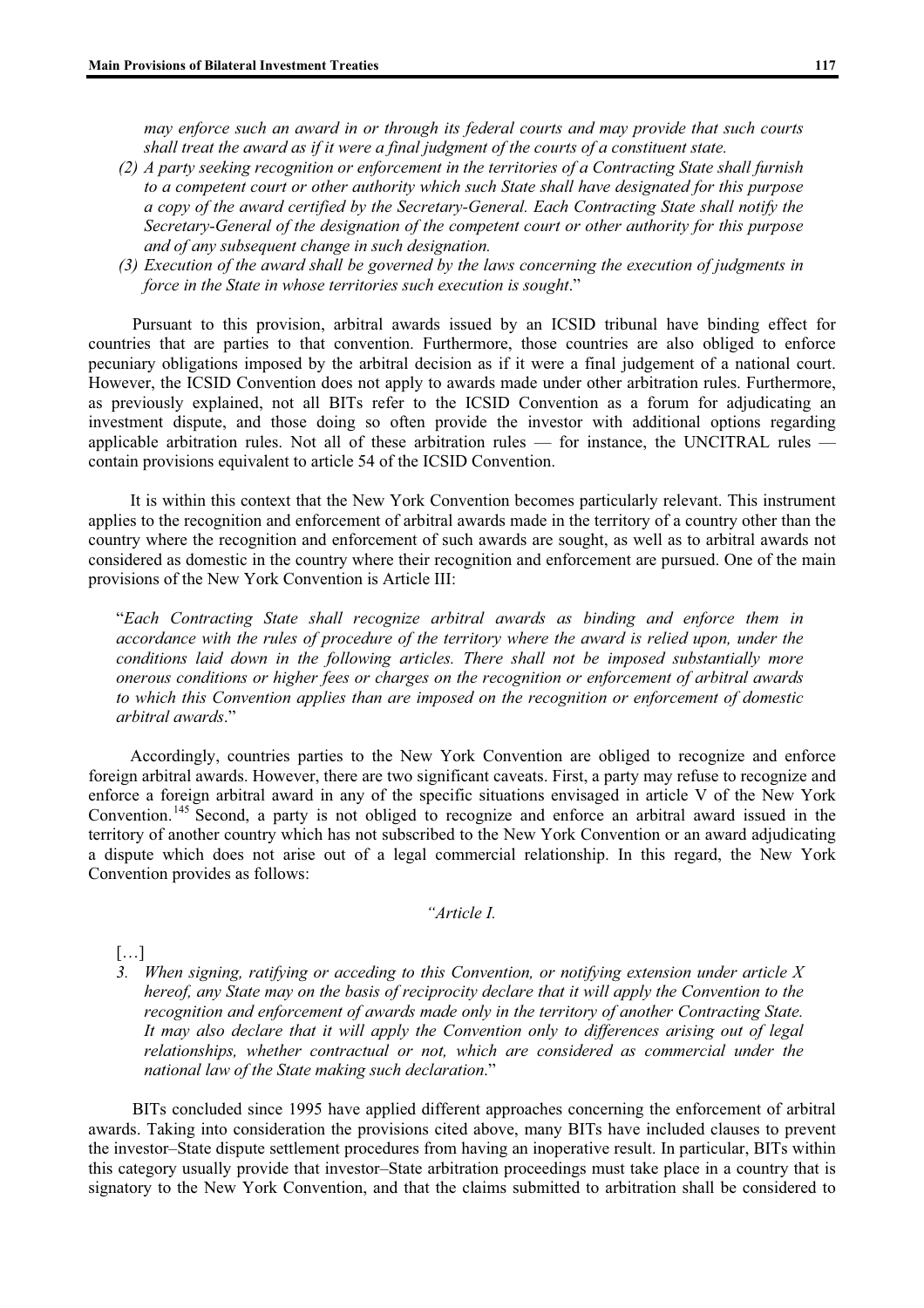arise out of a commercial relationship for the purposes of article 1 of that instrument. These agreements not only provide that arbitral awards shall be final, binding and enforceable in the territory of the contracting parties, but also explicitly mandate that arbitration proceedings be held in a country that is a party to the New York Convention (table 32).

| "Article 14<br>"Article XII:<br>Place of arbitration<br>Settlement of Disputes between an Investor and the Host<br><b>Contracting Party</b><br>Any arbitration under this Part shall, at the request of any<br>party to the dispute, be held in a state that is party of the<br>$\left[\ldots\right]$<br>New York Convention.<br>Any arbitration under this Article shall be held in a State<br>Claims submitted to arbitration under this Part shall be<br>that is a party to the New York Convention, and claims<br>submitted to arbitration shall be considered to arise out of<br>considered to arise out of a commercial relationship or<br>transaction for purposes of Article 1 of the New York<br>a commercial relationship or transaction for the purposes<br>Convention."<br>of Article 1 of that Convention.<br>"Article 17<br>$\left[\ldots\right]$<br>Awards and Enforcement<br>An award of arbitration shall be final and binding and<br>1) Arbitration awards shall be final and binding upon the<br>shall be enforceable in the territory of Each of the<br>parties to the dispute. []<br>Contracting Parties."<br>2) Each Contracting Party shall make provision for the<br>effective enforcement of awards made pursuant to this<br>Article and shall carry out without delay any such award | <b>BIT</b> between Austria and Lebanon<br>(2001) | <b>BIT between Canada and El Salvador</b><br>(1999) |
|----------------------------------------------------------------------------------------------------------------------------------------------------------------------------------------------------------------------------------------------------------------------------------------------------------------------------------------------------------------------------------------------------------------------------------------------------------------------------------------------------------------------------------------------------------------------------------------------------------------------------------------------------------------------------------------------------------------------------------------------------------------------------------------------------------------------------------------------------------------------------------------------------------------------------------------------------------------------------------------------------------------------------------------------------------------------------------------------------------------------------------------------------------------------------------------------------------------------------------------------------------------------------------------------------------------|--------------------------------------------------|-----------------------------------------------------|
|                                                                                                                                                                                                                                                                                                                                                                                                                                                                                                                                                                                                                                                                                                                                                                                                                                                                                                                                                                                                                                                                                                                                                                                                                                                                                                                | issued in a proceeding to which it is party."    |                                                     |

## **Table 32. Examples of enforcement provisions making reference to the New York Convention**

However, not all BITs examined have included detailed dispute settlement provisions. Those BITs containing general provisions on investor–State dispute settlement usually provide only that the contracting parties have to comply with and enforce arbitral awards in their territories in accordance with their own laws and regulations. A case in point is the BIT between Japan and the Republic of Korea (2002):

## "*Article 15*

 $[\dots]$ 

## *6. Any arbitral award rendered pursuant to this Article shall be final and binding on the parties to the dispute. Each Contracting Party shall carry out without delay the provisions of any such award and provide in its territory for the enforcement of such award in accordance with its relevant laws and regulations*. […]"

 Under this approach, BITs do not deal with the specific aspects ensuring that an arbitral award be effectively recognized and enforced under the jurisdiction of the contracting party concerned. Rather, it would be for the contracting party to decide how to execute these awards. However, as previously explained, the recognition and enforcement of an arbitral award under national jurisdiction may be a complex matter.

This method is based on the assumption that the contracting parties will take all necessary steps within their legislations to comply with the obligation to enforce international arbitral awards. If this is not the case, the only other avenue for an investor would be to seek diplomatic protection and ask its home country to submit a claim under the State–State dispute settlement provisions of the BIT.

## **(ix) Espousal of disputes submitted to investor–State arbitration**

As previously explained, one of the strategic advantages of investor–State dispute settlement mechanisms for developing countries — in addition to increasing certainty — is that it avoids a political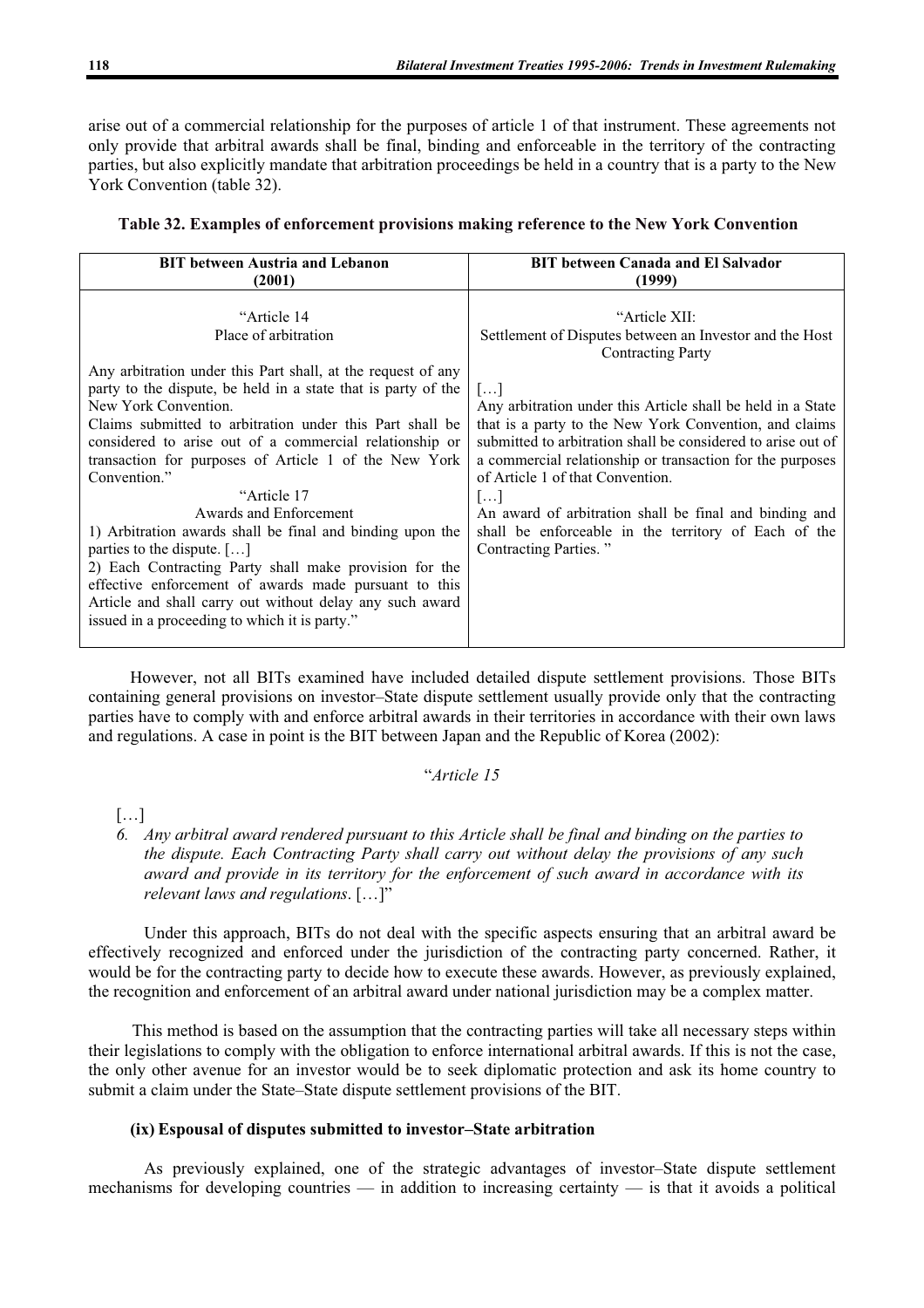interplay in the resolution of an investment conflict. As an impartial judicial body decides the dispute, the contracting party of which the investor is a national is, in principle, prevented from exercising diplomatic protection.<sup>146</sup>

Taking this aspect into consideration, and to avoid any possibility of reopening the dispute if an investor is not satisfied, most recent BITs have included specific provisions on this issue. Following an already existing trend, many BITs explicitly prohibit the contracting parties from exercising diplomatic protection in favour of their investors once the latter have submitted their claims under investor–State arbitration procedures.<sup>147</sup> The BIT between Australia and India (1999) is an example:

#### "*Article 12*

*Settlement of disputes between an investor and a Contracting Party* 

[…]

- *4. Once an action referred to in paragraphs 2 [submission of the dispute to local courts or to conciliation] and 3 [international arbitration] of this article has been taken, neither Contracting Party shall pursue the dispute through diplomatic channels unless:* 
	- *(a) the relevant judicial or administrative body, the Secretary General of the Centre, the arbitral authority or tribunal or the conciliation commission, as the case may be, has decided that it has no jurisdiction in relation to the dispute in question;*
	- *(b) the other Contracting Party has failed to abide by or comply with any judgement, award, order or other determination made by the body in question*."

Under this approach, once an investment dispute is submitted to international arbitration, the only two cases in which a contracting party could exercise diplomatic protection are where the arbitration tribunal lacked the jurisdiction to adjudicate the dispute or where the contracting party involved in the dispute does not comply with the arbitral award.

#### **b. Innovations in investor–State dispute settlement provisions**

An increasing number of BITs has started to innovate investor–State dispute settlement procedures. Where once only a few paragraphs were devoted to this issue, some agreements now regulate the proceedings in greater detail, in some cases dedicating a whole section to them. This is the case of some BITs of Austria, Canada, Mexico and the United States.<sup>1</sup>

These developments have made investor–State dispute settlement procedures one of the key areas where significant innovations in treaty-making have taken place over the review period. Recent BITs have incorporated various novel provisions aimed at fostering the following objectives: to provide greater predictability and contracting parties' control over arbitration procedures; to promote the principle of judicial economy in investment-related disputes; to ensure consistency among arbitral awards and the development of sound jurisprudence on international investment law; and to promote the overall legitimacy of investor– State arbitration.

## **(i) Promotion of greater predictability and contracting parties' control over arbitration procedures**

As previously indicated, some innovations in investor–State dispute settlement included in several BITs under review are geared towards greater predictability and control by the contracting parties over arbitration procedures. This objective has been pursued through different techniques.

One of these concerns the drafting stage. Some contracting parties no longer refer only to a set of existing arbitration rules, such as those of ICSID, the ICC or UNCITRAL, for the purposes of determining investor-State dispute settlement procedures. Recent BITs have started to specify a series of matters related to the arbitral proceedings, which other BITs often leave undetermined or subject to the agreement between the disputing parties on a case-by-case basis.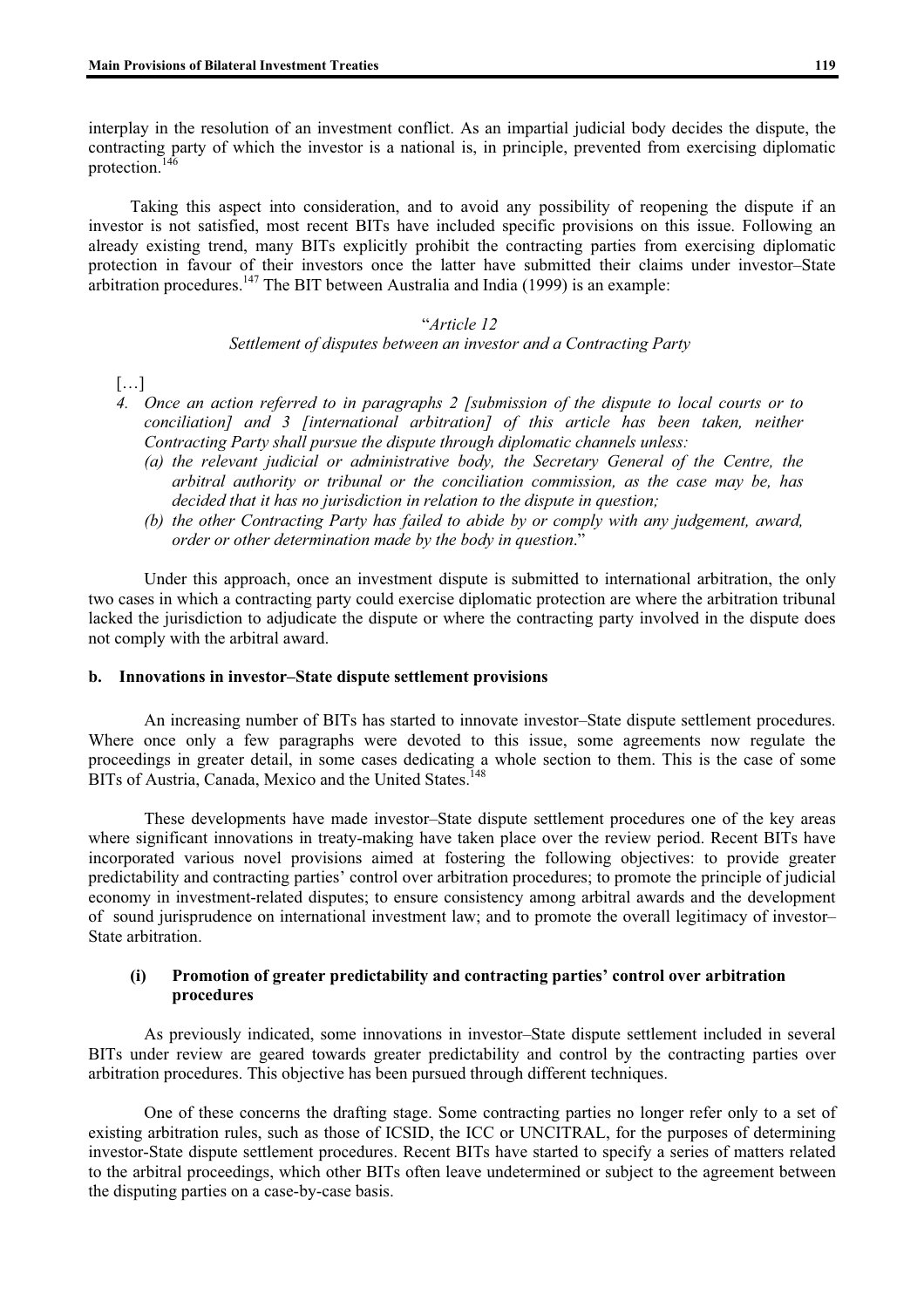The most elaborate provisions on investor–State arbitration can be found in the NAFTA, and in some recent BITs following the NAFTA model. For the first time, the NAFTA's investment chapter addressed a number of issues on which BITs are often silent, such as the procedures to apply when submitting a notice of intent for arbitration, how to prevent the same dispute from being simultaneously taken up in more than one legal forum, specific procedures for the appointment of arbitrators and expert review groups, specification of the place of arbitration, measures for interim injunctive relief, preliminary objections, conduct of arbitral proceedings and enforcement of awards. Through these regulations contracting parties increase predictability and control over the execution of arbitration procedures.

Another means to that end relates to the implementation of these mechanisms. Recent BITs, such as the one between the United States and Uruguay (2005) and the 2004 Canadian model BIT, include provisions ensuring the involvement of both contracting parties in arbitration proceedings by addressing certain subject matters, such as financial services, taxation or the interpretation of a non-conforming measure. In all these instances, BITs provide for the possibility for specialized authorities of the contracting parties to interpret certain matters or provisions of the agreement, which shall be binding for the arbitration tribunal.

For instance, paragraphs 1 and 2 of article 17 of the 2004 Canadian model BIT provide that where an investor submits a claim to arbitration related to financial services, and the disputing contracting party, as a defence, invokes the general exception based on prudential reasons included in articles 10(2) or 14(6) of the agreement, the arbitral tribunal:

"[…] *shall, at the request of that Party, seek a report in writing from the Parties on the issue of whether and to what extent the said paragraphs are a valid defence to the claim of the investor. The tribunal may not proceed pending receipt of a report under this Article […] The Parties shall proceed […] to prepare a written report, either on the basis of agreement following consultations, or by means of an arbitral panel. The consultations shall be between the financial services authorities of the Parties. The report shall be transmitted to the Tribunal, and shall be binding on the Tribunal*."

This mechanism leaves — at least in the first instance — to the competent authorities of the contracting parties, and not to arbitral tribunals, the decision whether a claim brought by an investor should be rejected on the grounds of an exception for prudential reasons.

Another example of the inclusion of a control mechanism is found in the BIT between the United States and Uruguay (2005):

#### *"Article 21: Taxation*

[…]

- *3. Article 6* [Expropriation] *shall apply to all taxation measures, except that a claimant that asserts that a taxation measure involves an expropriation may submit a claim to arbitration under Section B* [investor-State dispute settlement] *only if:* 
	- *(a) the claimant has first referred to the competent tax authorities of both Parties in writing the issue of whether that taxation measure involves an expropriation; and*
	- *(b) within 180 days after the date of such referral, the competent tax authorities of both Parties fail to agree that the taxation measure is not an expropriation*." (text in brackets added)

This provision allows the competent tax authorities of both contracting parties to decide whether a particular taxation measure is in fact an expropriation. If the authorities agree that this is not the case, the investor is prevented from submitting a claim under the investor–State dispute settlement provisions. This mechanism aims at ensuring that the decision as to whether a tax measure is an expropriation is primarily left to the competent tax authorities of the contracting parties, and not to arbitral tribunals.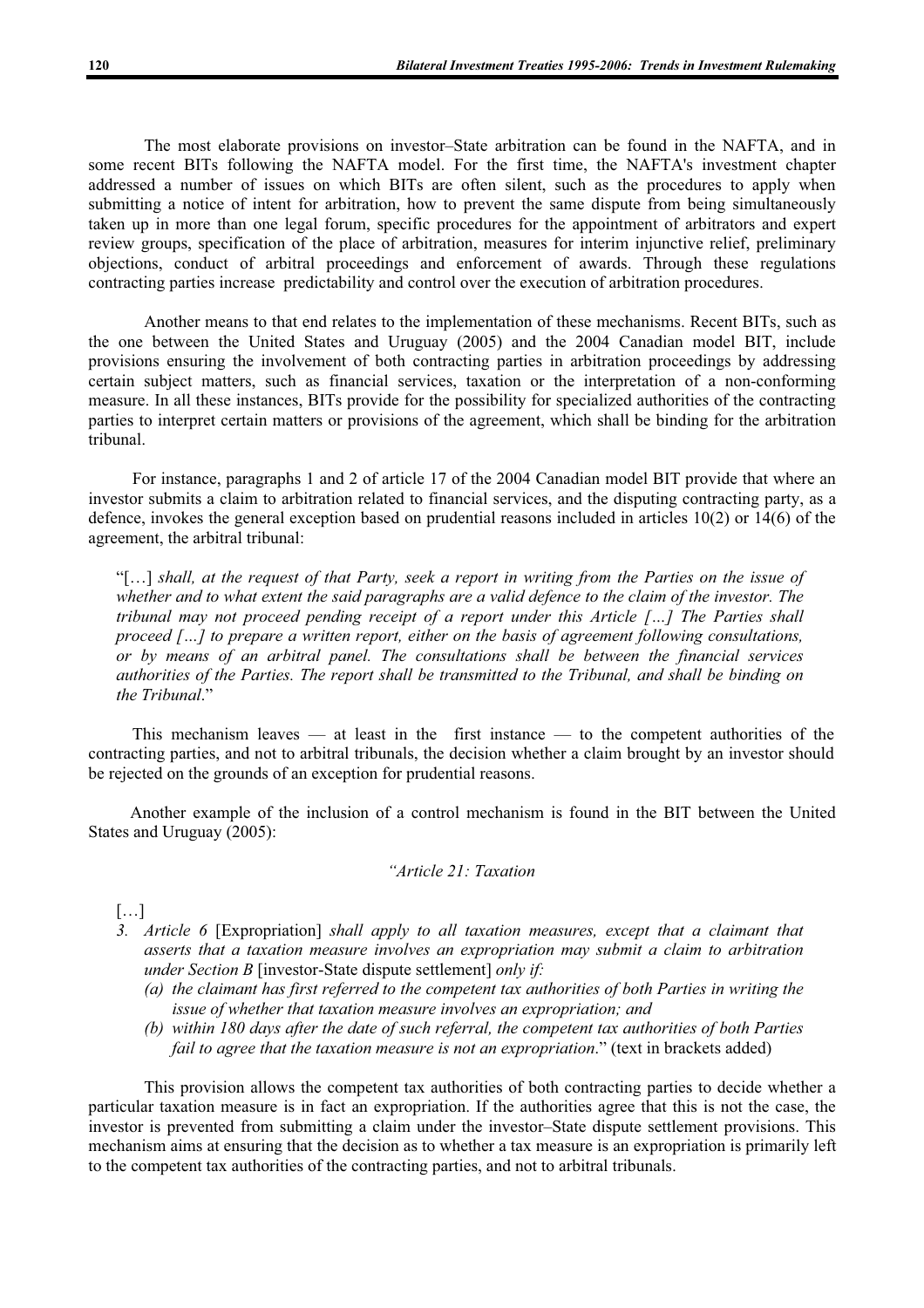A third illustration of this trend is another mechanism provided for in the BIT between the United States and Uruguay (2005):

#### *"Article 31: Interpretation of Annexes*

- *1. Where a respondent asserts as a defense that the measure alleged to be a breach is within the scope of an entry set out in Annex I,* [Non-conforming measures] *II* [Future measures]*, or III*  [Non-conforming measures in financial services]*, the tribunal shall, on request of the respondent, request the interpretation of the Parties on the issue. The Parties shall submit in writing any joint decision declaring their interpretation to the tribunal within 60 days of delivery of the request.*
- *2. A joint decision issued under paragraph 1 by the Parties, each acting through its representative designated for purposes of this Article, shall be binding on the tribunal, and any decision or award issued by the tribunal must be consistent with that joint decision. If the Parties fail to issue such a decision within 60 days, the tribunal shall decide the issue*" (text in brackets added).

Once more, this mechanism reserves the prerogative to interpret the content and scope of the annexes of non-conforming measures and future measures to the contracting parties, and not to arbitral tribunals. Only if the contracting parties cannot reach a joint decision is an arbitral tribunal allowed to give its own interpretation.

#### **(ii) Promotion of judicial economy**

Among the BITs of the last decade, a second set of innovations in investor–State arbitration is geared towards promoting the principle of judicial economy. Several novelties included in recent BITs illustrate this trend. One is a provision dealing with potential "frivolous claims" submitted by an investor. A second mechanism seeks to prevent a particular investment dispute from being dealt with in more than one adjudication forum. Another innovation is the possibility of consolidating separate claims that have a question of law or fact in common, and arise out of the same events or circumstances.

#### *1. Mechanism to avoid "frivolous claims"*

The significant increase in investor–State disputes has raised concerns that investors might abuse the system.<sup>149</sup> As this may occur in domestic litigation when submitting a dispute to arbitration, investors may think that the greater the number of claims, the better the chance of having the arbitral tribunal adjudicating at least one in their favour. This can take a heavy toll in terms of time, effort, fees and other costs, not only for the defendant contracting party but also for the arbitral tribunal.

Several countries have advocated the inclusion of a procedure to avoid "frivolous claims" in investment-related disputes, i.e. claims that evidently lack a sound legal basis. Accordingly, an arbitration tribunal shall address and decide, as a preliminary question, any objection by the respondent that, as a matter of law, the claim is not one for which an award in favour of the claimant may be made. In deciding an objection under this procedure, the arbitration tribunal shall assume that the claimant's factual allegations in support of the claims are true, and shall issue a decision or award on the objection on an expedited basis. The BIT between the United States and Uruguay (2005) demonstrates this approach, which has also been included in the investment chapters of several recent free trade agreements of the United States.

#### *"Article 28 Conduct of the Arbitration*

[…]

*4. Without prejudice to a tribunal's authority to address other objections as a preliminary question, a tribunal shall address and decide as a preliminary question any objection by the respondent that, as a matter of law, a claim submitted is not a claim for which an award in favour of the claimant may be made under Article 34.*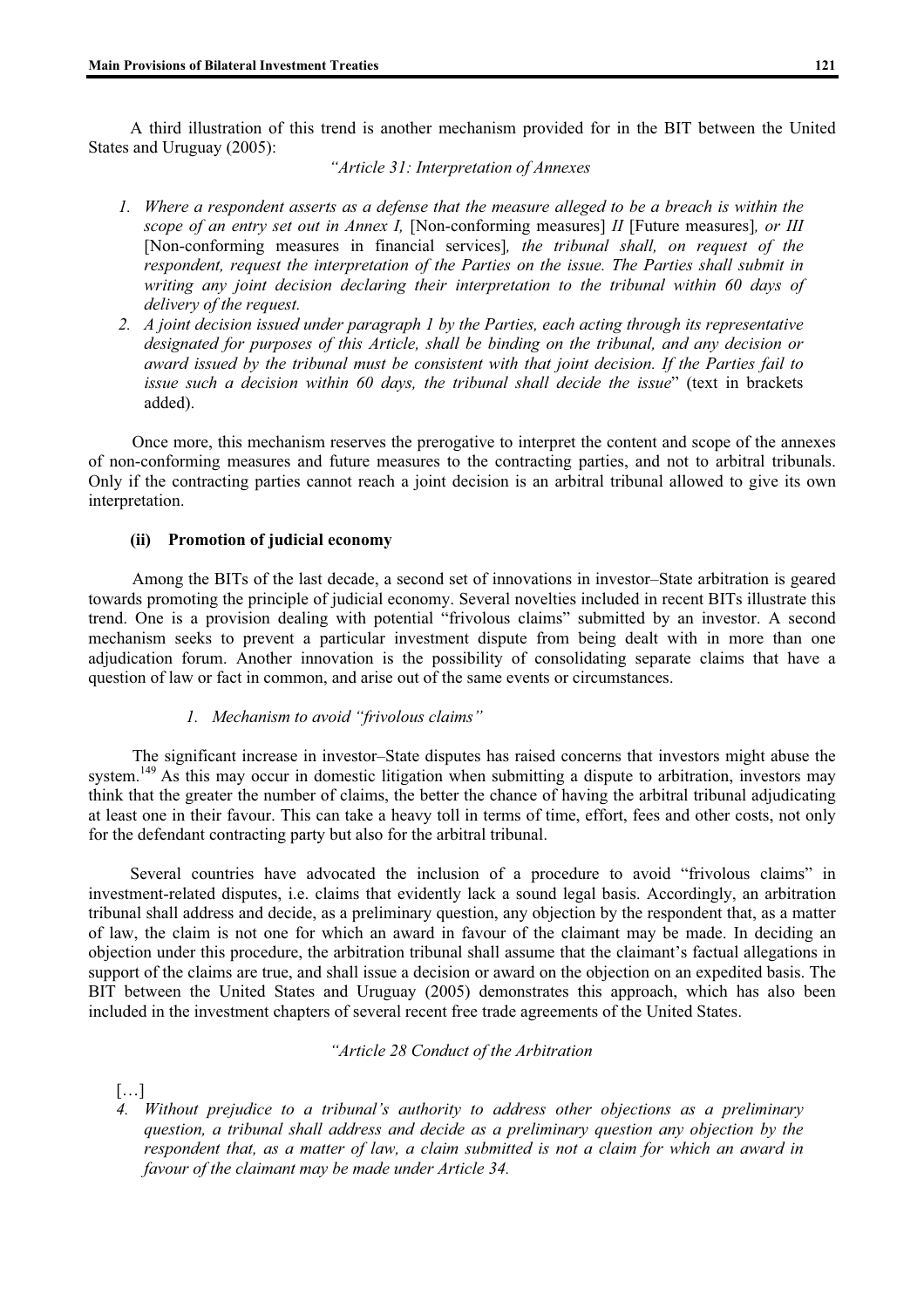- *(a) Such objection shall be submitted to the tribunal as soon as possible after the tribunal is constituted, and in no event later than the date the tribunal fixes for the respondent to submit its counter-memorial (or, in the case of an amendment to the notice of arbitration, the date the tribunal fixes for the respondent to submit its response to the amendment).*
- *(b) On receipt of an objection under this paragraph, the tribunal shall suspend any proceedings on the merits, establish a schedule for considering the objection consistent with any schedule it has established for considering any other preliminary question, and issue a decision or award on the objection, stating the grounds therefore.*
- *(c) In deciding an objection under this paragraph, the tribunal shall assume to be true claimant's factual allegations in support of any claim in the notice of arbitration (or any amendment thereof) and, in disputes brought under the UNCITRAL Arbitration Rules, the statement of claim referred to in Article 18 of the UNCITRAL Arbitration Rules. The tribunal may also consider any relevant facts not in dispute.*
- *(d) The respondent does not waive any objection as to competence or any argument on the merits merely because the respondent did or did not raise an objection under this paragraph or make use of the expedited procedure set out in paragraph 5.*
- *5. In the event that the respondent so requests within 45 days after the tribunal is constituted, the tribunal shall decide on an expedited basis an objection under paragraph 4 and any objection that the dispute is not within the tribunal's competence. The tribunal shall suspend any proceedings on the merits and issue a decision or award on the objection(s), stating the grounds therefore, no later than 150 days after the date of the request. However, if a disputing party requests a hearing, the tribunal may take an additional 30 days to issue the decision or award. Regardless of whether a hearing is requested, a tribunal may, on a showing of extraordinary cause, delay issuing its decision or award by an additional brief period, which may not exceed 30 days*."

The objective of an expedited procedure included in this provision is to avoid spending time and resources on adjudicating claims that lack a sound legal foundation. This intention is also evidenced by the specific time frames provided in paragraph 5 of article 28 above.

#### *2. Limitation to one arbitration forum*

Some treaties provide that if an investor chooses to submit a claim to domestic courts, that decision extinguishes the right to arbitration, and vice versa. This is known as a "fork in the road" provision. The BIT between Chile and Egypt (1999) demonstrates that approach:

#### "*Article 8*

*Settlement of disputes between a Contracting Party and an investor of the other Contracting Party* 

[…]

*3) Once the investor has submitted the dispute to the competent tribunal of the Contracting Party in whose territory the investment was made or to international arbitration, that election shall be final*. [...]"

That article compels the investor to make a decision *ab initio* as to whether to pursue the adjudication of the dispute in domestic courts or to invoke international arbitration. This method shows that, in addition to conceiving international arbitration as an alternative means of dispute resolution, judicial economy is another reason for contracting parties to abstain from requesting exhaustion of local remedies.<sup>150</sup>

Other BITs provide the investor with the possibility of deciding upon the venue for resolving the dispute at a later stage, even after it has been submitted to the administrative or judicial tribunals of the host country. BITs applying this method allow the investor to opt for international arbitration as long as domestic tribunals have not made a final award. Article XIII.3 of the BIT between Canada and Thailand (1997) is illustrative of that method. It provides that an investor may submit a dispute to arbitration only if "[…] *the investor has waived to initiate or continue any other proceedings in relation to the measure that is alleged to*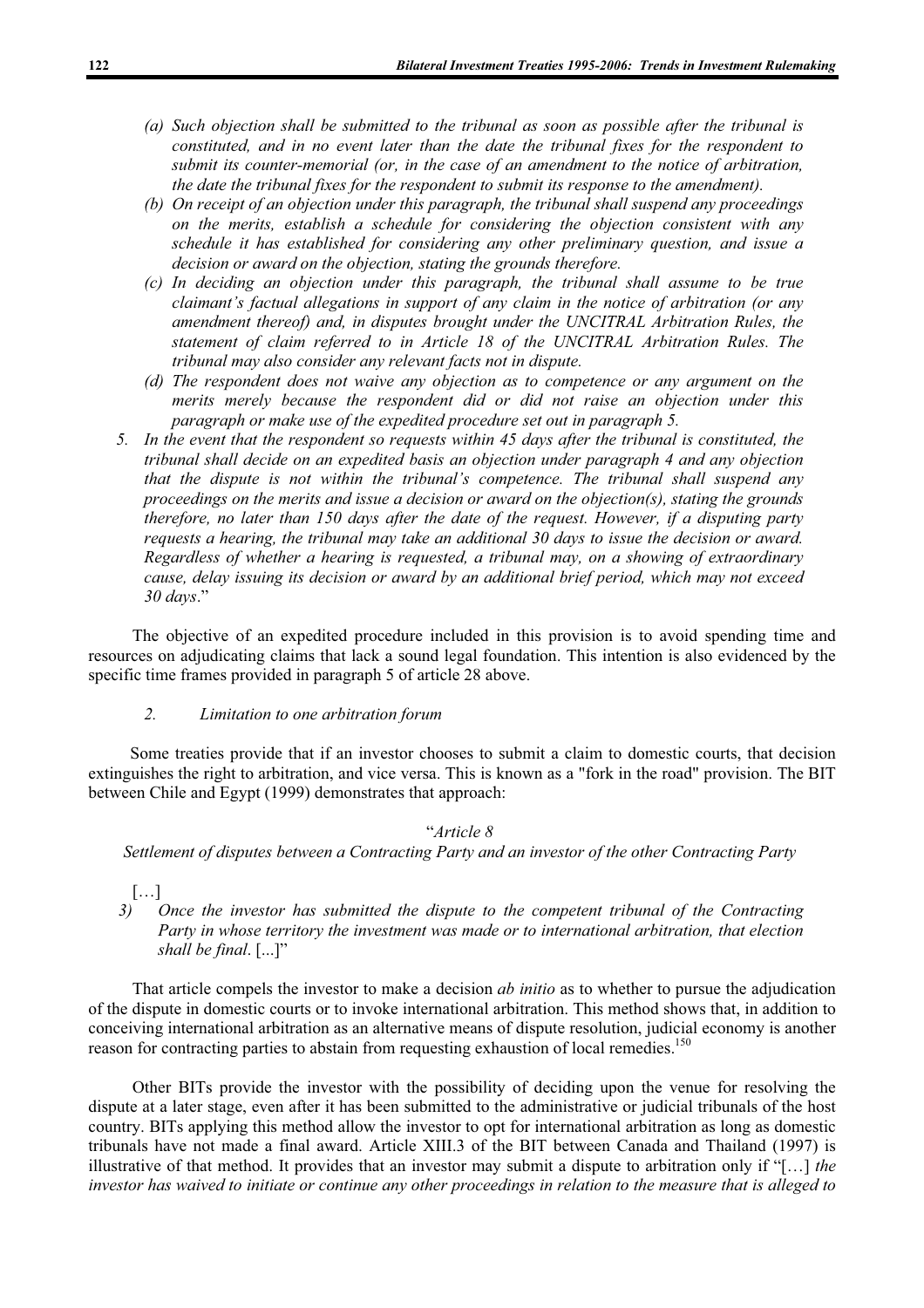*be in breach of this Agreement before the courts or tribunals of the Contracting Party concerned or in a dispute settlement procedure of any kind*".

This approach — known as the "no-U-turn" — also forecloses another situation in which the same dispute could be submitted to multiple forums. This would be the case if an investor first submitted the dispute to arbitration and, depending on the outcome, then opted to present it to local courts.

#### *3. Consolidation of claims*

Another mechanism included in some BITs to foster judicial economy and to avoid inconsistent results is to allow the consolidation of claims having a question of law or fact in common, and/or arising out of the same events or circumstances. Most BITs concluded by Mexico since 1995, as well as the recent BITs of the United States and the 2004 Canadian model BIT, authorize the formation of a special tribunal to exercise jurisdiction over claims that have the above-mentioned features. The BIT between Greece and Mexico (2000) is a case in point:

#### "*Article 13*

#### *Consolidation*

- *1. A tribunal of consolidation established under this Article shall be installed under the UNCITRAL Arbitration Rules and shall conduct its proceedings in accordance with those Rules, except as modified by this Part.*
- *2. Proceedings will be consolidated in the following cases:* 
	- *a) when an investor submits a claim to arbitration on behalf of a legal person that is his investment and, simultaneously, another investor or other investors participating in the same legal person, submit claims on their own behalf as a consequence of the same breaches of this Agreement; or*
	- *b) when two or more claims are submitted to arbitration arising from common legal and factual issues.*
- *3. The tribunal of consolidation will decide the jurisdiction of the claims and will jointly review such claims, unless an investor asserts that his interests are seriously harmed*."

#### **(iii) Promotion of consistent and sound jurisprudence on international investment law**

A third category of innovations is geared towards ensuring a consistent and correct application of international law in arbitral awards. As previously explained, more recent BITs have been concluded against the background of a substantial increase in investor–State disputes. The latter have yielded awards that have not always been consistent. Some recent BITs have therefore included provisions to foster a consistent and sound development of the jurisprudence.

A number of BITs include more detailed provisions on several key substantive issues the interpretation of which has been controversial in arbitration proceedings. For example, as was explained in sections E and F of this study, Canada and the United States have recently modified their BITs to clarify the meaning of "fair and equitable treatment" and the concept of indirect expropriation.

It has also been suggested that arbitrations be subject to appeal. For instance, the BIT between the United States and Uruguay (2005) provides that within three years after the entry into force of the agreement, the parties shall consider whether to establish a bilateral appellate body to review awards. In particular, an annex to that treaty provides the following: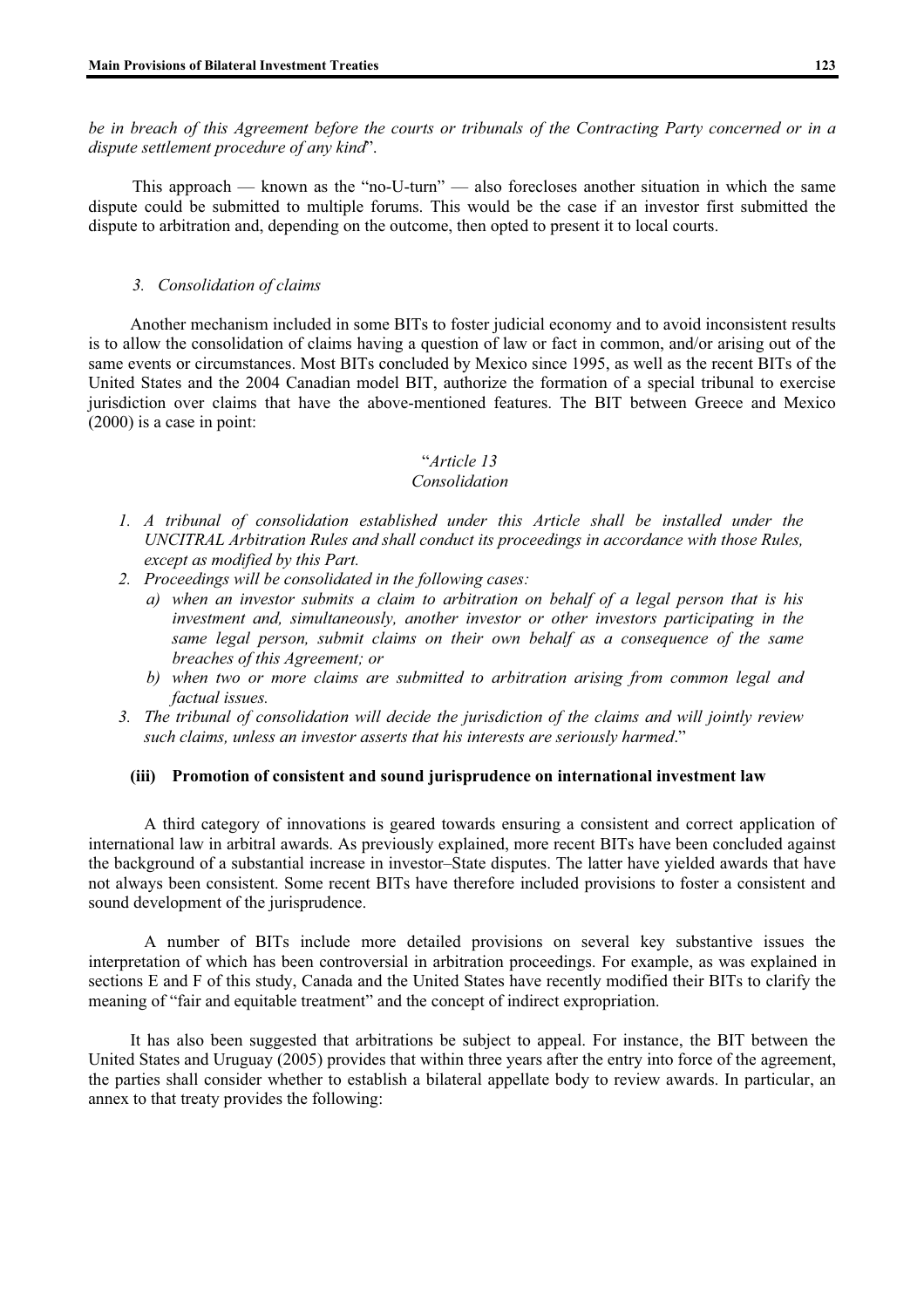#### "*Annex E*

## *Possibility of a Bilateral Appellate Mechanism*

*Within three years after the date of entry into force of this Treaty, the Parties shall consider whether to establish a bilateral appellate body or similar mechanism to review awards rendered under Article 34 in arbitrations commenced after they establish the appellate body or similar mechanism*."

The possibility of establishing an appellate mechanism for arbitral awards has also been envisaged in other recent investment-related agreements of the United States, such as the Free Trade Agreement between Chile and the United States (2003) and the Free Trade Agreement concluded by the Central American countries, the United States and the Dominican Republic (DR-CAFTA) (2004).<sup>151</sup>

These appellate mechanisms raise many issues. There is still no clarity regarding the particular features that such an appeal mechanism would have, nor about how it would interact with the existing arbitration conventions or other BITs of the parties concerned. Furthermore, if the main purpose of an appellate mechanism is to ensure consistency in arbitral awards, it should bring under its umbrella most, if not all, existing BITs and other IIAs. However, such an outcome could not be achieved by an appellate mechanism established by only one or several bilateral agreements.

#### **(iv) Promotion of legitimacy of investor–State arbitration**

Another novelty that has emerged in recent BITs is geared towards promoting the overall legitimacy of investor–State arbitration. One concern relates to the limited transparency of these proceedings. In response, the 2004 Canadian model BIT and recent BITs of the United States include provisions fostering the transparency of arbitration proceedings.

For instance, article 29 of the BIT between the United States and Uruguay (2005) requires the respondent to transmit certain documents to the home country and to make them available to the public, including the notice of arbitration, the memorials, the transcripts of hearings and the arbitral awards. Similarly, the 2004 Canadian model BIT also requires that the hearings be open to the public, although provisions are made for the protection of confidential business information. However, these rules do not require the parties to make public any negotiations on the settlement of the dispute, nor do they interfere with the confidentiality of the tribunal's deliberations. The 2004 Canadian model BIT states:

## *"Article 38 Public Access to Hearings and Documents*

- *1. Hearings held under this Section shall be open to the public. To the extent necessary to ensure the protection of confidential information, including business confidential information, the Tribunal may hold portions of hearings in camera.*
- *2. The Tribunal shall establish procedures for the protection of confidential information and appropriate logistical arrangements for open hearings, in consultation with the disputing parties.*
- *3. All documents submitted to, or issued by, the Tribunal shall be publicly available, unless the disputing parties otherwise agree, subject to the deletion of confidential information.*
- *4. Notwithstanding paragraph 3, any Tribunal award under this Section shall be publicly available, subject to the deletion of confidential information.*
- *5. A disputing party may disclose to other persons in connection with the arbitral proceedings such unredacted documents as it considers necessary for the preparation of its case, but it shall ensure that those persons protect the confidential information in such documents.*
- *6. The Parties may share with officials of their respective federal and sub-national governments all relevant unredacted documents in the course of dispute settlement under this Agreement, but they shall ensure that those persons protect any confidential information in such documents.*
- *7. As provided under Article 10(4) and (5), the Tribunal shall not require a Party to furnish or allow access to information the disclosure of which would impede law enforcement or would be contrary to the Party's law protecting Cabinet confidences, personal privacy or the financial*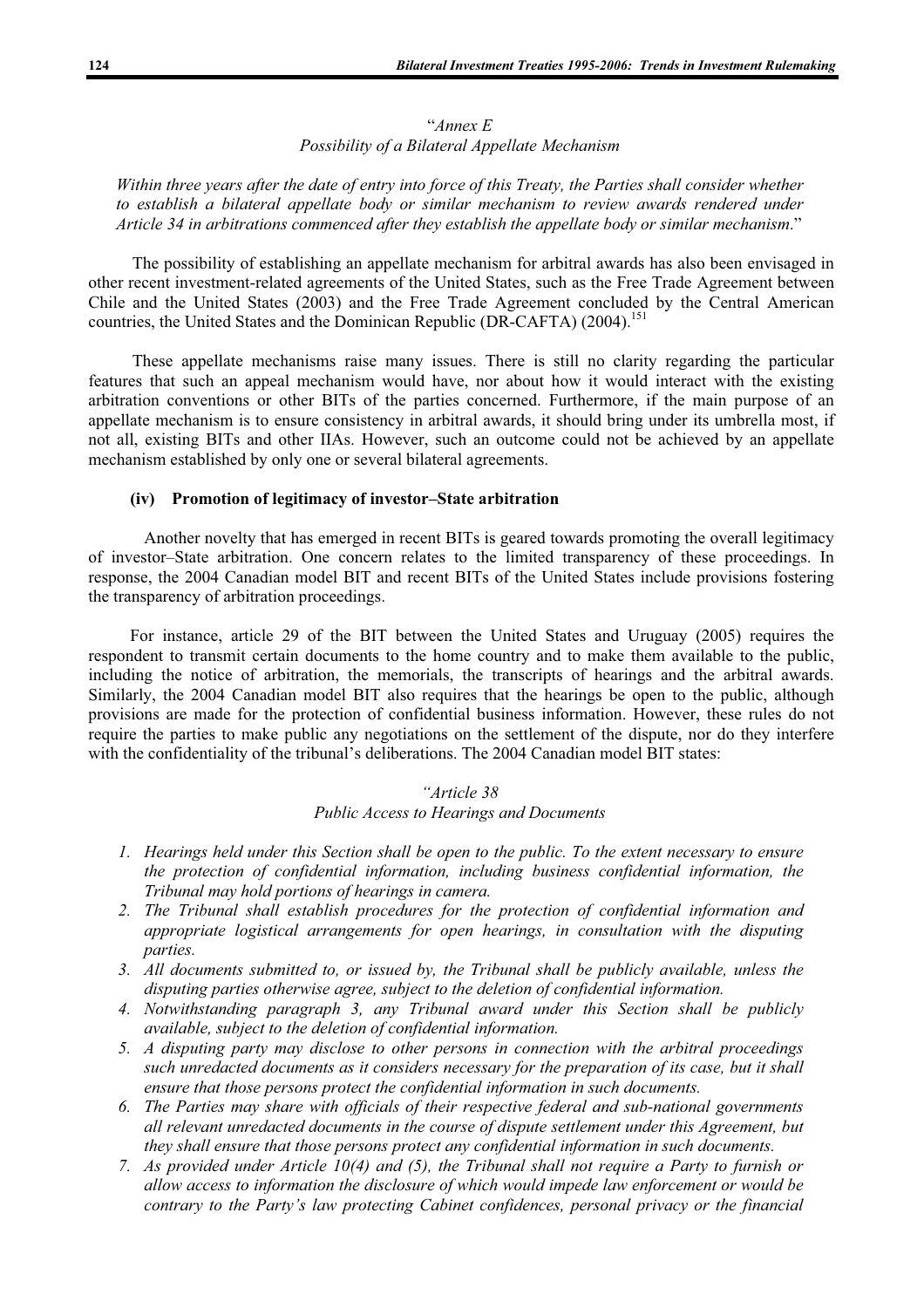*affairs and accounts of individual customers of financial institutions, or which it determines to be contrary to its essential security.* 

*8. To the extent that a Tribunal's confidentiality order designates information as confidential and a Party's law on access to information requires public access to that information, the Party's law on access to information shall prevail. However, a Party should endeavour to apply its law on access to information so as to protect information designated confidential by the Tribunal*."

The trend towards fostering transparency in investor–State dispute settlement goes beyond allowing the public to be informed about the different stages of the proceedings. The 2004 Canadian model BIT and recent BITs of the United States also allow parties not involved in the dispute to submit briefs and to authorize arbitral tribunals to consider submissions from any member of civil society. As a result, these agreements stipulate in detail the procedures under which such *amicus curiae* briefs are to be submitted and administered, intending to prevent them from negatively affecting the normal conduct of the arbitration. This explains, for instance, the screening mechanism included in article 39 of the 2004 Canadian model BIT, which provides for certain criteria under which the arbitral tribunal has to decide on whether a nondisputing party may file a submission, and, if the authorization is granted, provides guidance as to the weight that such submission should have in the proceedings. In its relevant parts, the article states as follows:

#### *"Article 39*

*Submissions by a Non-Disputing Party* 

- *1. Any non-disputing party that is a person of a Party, or has a significant presence in the territory of a Party, that wishes to file a written submission with a Tribunal (the "applicant") shall apply for leave from the Tribunal to file such a submission* [...].
- *2. The applicant shall serve the application for leave to file a non-disputing party submission and the submission on all disputing parties and the Tribunal.*
- *3. The Tribunal shall set an appropriate date for the disputing parties to comment on the application for leave to file a non-disputing party submission.*
- *4. In determining whether to grant leave to file a non-disputing party submission, the Tribunal shall consider, among other things, the extent to which:* 
	- *(a) the non-disputing party submission would assist the Tribunal in the determination of a factual or legal issue related to the arbitration by bringing a perspective, particular knowledge or insight that is different from that of the disputing parties;*
	- *(b) the non-disputing party submission would address a matter within the scope of the dispute;*
	- *(c) the non-disputing party has a significant interest in the arbitration; and*
	- *(d) there is a public interest in the subject-matter of the arbitration.*
- *5. The Tribunal shall ensure that: (a) any non-disputing party submission does not disrupt the proceedings; and (b) neither disputing party is unduly burdened or unfairly prejudiced by such submissions.*
- *6. The Tribunal shall decide whether to grant leave to file a non-disputing party submission. If leave to file a non-disputing party submission is granted, the Tribunal shall set an appropriate date for the disputing parties to respond in writing to the non-disputing party submission. By that date, the non-disputing Party may, pursuant to Article 34 (Participation by the Non-Disputing Party), address any issues of interpretation of this Agreement presented in the nondisputing party submission.*
- *7. The Tribunal that grants leave to file a non-disputing party submission is not required to address the submission at any point in the arbitration, nor is the non-disputing party that files the submission entitled to make further submissions in the arbitration*. […]"

This approach demonstrates that transparency provisions serve important goals; however, they may also increase the burden on the disputing parties and limit their discretion. For example, parties may feel the need to submit additional materials for responding to arguments made in the *amicus curiae* briefs. Public knowledge of the disputes may result in pressure on the parties to settle or to refuse to settle the dispute. This may undermine one of the main objectives of investor–State dispute settlement: to foster a rule-oriented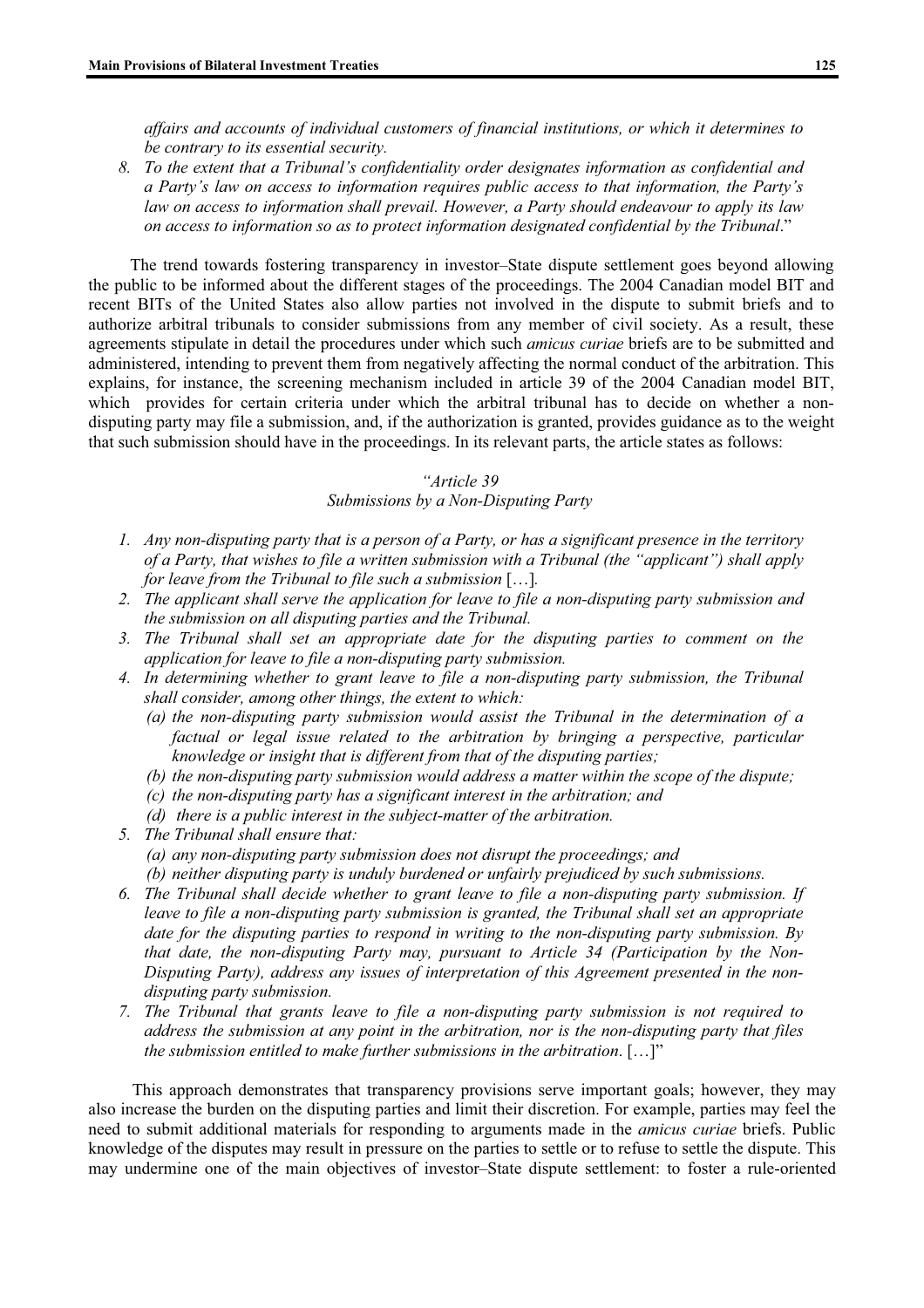adjudication mechanism, where politics interfere as little as possible with the development of a sound international legal investment regime.

## **2. State–State dispute resolution**

Unlike investor–State dispute settlement, an area where several significant developments in treatymaking have taken place, State–State dispute settlement reveals a much lesser degree of innovation in recent BITs.

Also, there is a higher degree of generality, a feature that contrasts not only with investor–State dispute settlement provisions, but also with State–State arbitration rules in trade agreements. In the trade field, State–State dispute settlement has become one of the most sophisticated areas of international rulemaking, not only in the WTO, where the Dispute Settlement Understanding (DSU) constitutes one of the main innovations of the multilateral trading system after the Uruguay Round, but also in the context of new regional trade agreements, which include dispute settlement mechanisms inspired by the DSU. In sharp contrast, BITs have continued with the traditional approach of devoting one single provision to State–State dispute settlement.

#### **a. Traditional features in State–State dispute settlement provisions**

Provisions in BITs regulating this subject are typically very short and deal with the following main issues: the scope of application of the procedures; the obligation of the parties to consult prior to the establishment of an arbitral tribunal; the appointment of the arbitrators; the arbitral procedures; and the costs of the arbitration (UNCTAD 2003c).

Most treaties provide that the State–State dispute settlement provisions shall apply to disputes between the contracting parties concerning the interpretation or application of the BIT. Furthermore, before invoking formal arbitration proceedings, practically all BITs mandate the contracting parties to attempt to settle the dispute by consultations or negotiations. The BIT between Cambodia and Cuba (2001) is an illustration:

# "*Article IX*

## *Settlement of disputes between the Contracting Parties concerning interpretation and application of the Agreement*

## *1. Disputes between the Contracting Parties concerning the interpretation and application of the Agreement should, if possible, be settled through diplomatic channels*. […]"

Most BITs prescribe a period of six months for holding consultations, although some agreements set shorter periods, and some do not cover this issue at all.<sup>152</sup>

Unlike investor–State dispute settlement mechanisms, provisions on State–State arbitration have continued with the traditional approach of establishing an ad hoc arbitration procedure, that is a tribunal specifically constituted for the dispute involved, rather than arbitration before an existing institution (UNCTAD 1998).

The usual procedure included in BITs is for each contracting party to select one arbitrator, and then authorize the two to select a third arbitrator, who usually shall not be a national of any of the contracting parties and who shall serve as the chair of the tribunal. If the appointments are not made within the agreed time frames, or if arbitrators cannot agree on the chair of the tribunal, practically all BITs provide that a third instance shall act as appointment authority. Often, this is the President or Vice-President of the International Court of Justice. The BIT between Australia and India (1999) typifies this approach: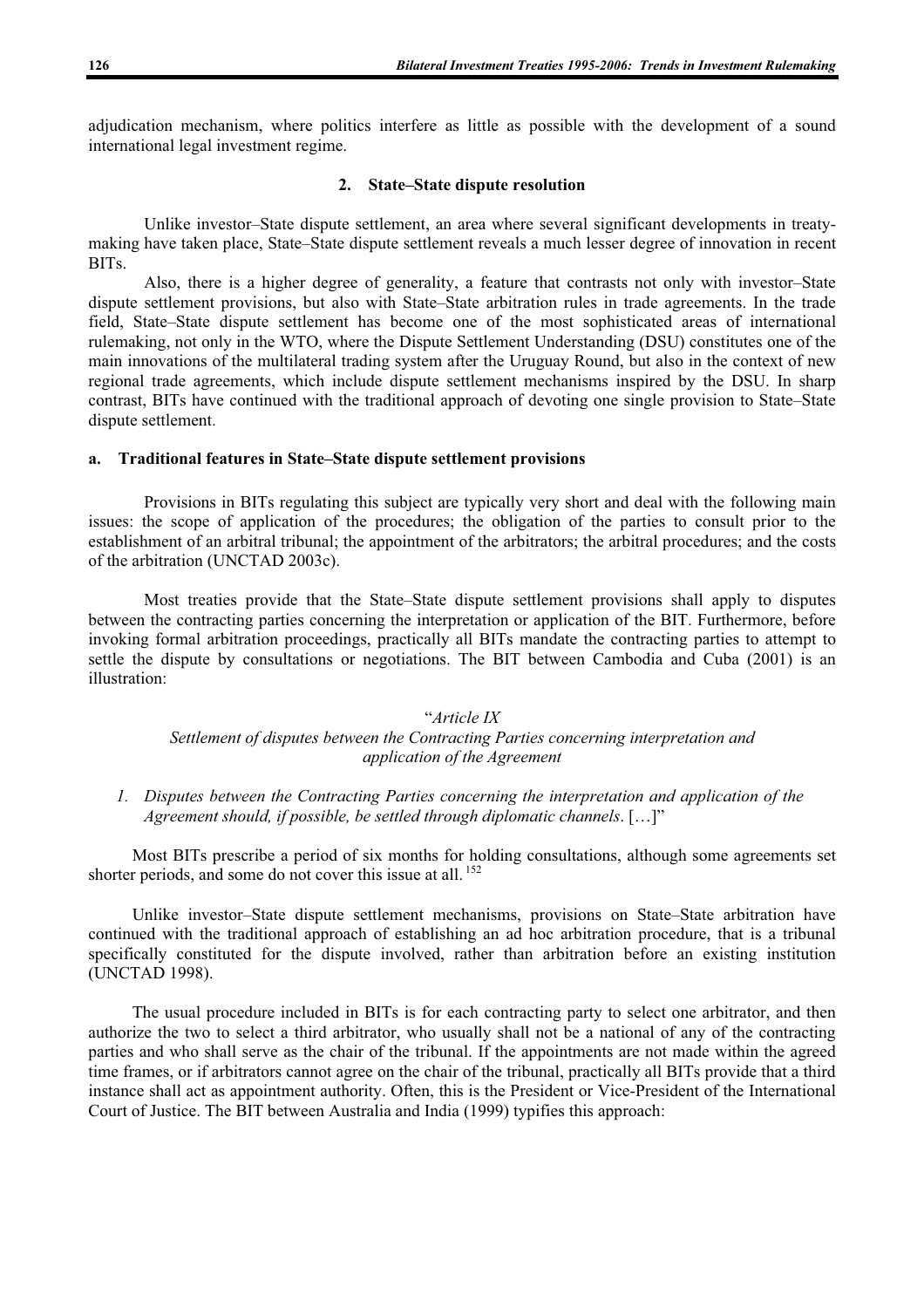## *"Article 13 Disputes between the Contracting Parties*

 $[\dots]$ 

- *3. Such an arbitral tribunal shall be constituted for each individual case in the following way. Within two months of the receipt of the request for arbitration, each Contracting Party shall appoint one member of the tribunal. Those two members shall then select a national of a third State who on approval by the two Contracting Parties shall be appointed Chairperson of the tribunal. The Chairperson shall be appointed within one month from the date of appointment of the other two members.*
- *4. If within the periods specified in paragraph 3 of this Article the necessary appointments have not been made, either Contracting Party may, in the absence of any other agreement, invite the President of the International Court of Justice to make any necessary appointments. If the President is a national of either Contracting Party or if he is otherwise prevented from discharging the said function, the Vice-President shall be invited to make the necessary appointments. If the Vice-President is a national of either Contracting Party or if he too is prevented from discharging the said function, the Member of the International Court of Justice next in seniority who is not a national of either Contracting Party shall be invited to make the necessary*. […]"

Some BITs, however, delegate the appointing authority to the Secretary-General of ICSID.<sup>153</sup>

A number of BITs provide that the UNICTRAL arbitration rules shall govern the procedure unless the contracting parties agree otherwise.<sup>154</sup> Other treaties authorize the tribunal to determine its own procedure. Most BITs also state that decisions of the tribunal have to be taken by majority vote. The tribunal has to decide the case on the basis of the BIT, although some agreements also envisage the possibility of the tribunal's taking into account the law of the host country and, exceptionally, provide for the possibility of deciding *ex aequo et bono* if the contracting parties so wish.<sup>155</sup> Furthermore, the BITs usually specify that all awards shall be final and binding.

Most BITs address the costs of State–State dispute settlement. Usually, they provide that such costs shall be divided among the contracting parties. Thus, each contracting party bears the cost of its own representation before the tribunal and the arbitrator whom it appoints. The remaining costs are divided among the contracting parties. An example is the BIT between Hungary and Lebanon (2001):

## *"Article 9 Settlement of Disputes between the Contracting Parties*

 $[\dots]$ 

- *5. The Arbitral Tribunal shall reach its decision by a majority of votes.*
- *6. The Tribunal shall issue its decision on the basis of respect for the law, the provisions of this Agreement, as well as of the universally accepted principles of international law.*
- *7. Subject to other provisions made by the Contracting Parties, the Tribunal shall determine its procedure.*
- *8. Each Contracting Party shall bear the cost of its own arbitrator and its representation in the arbitral proceedings; the cost of the Chairman and the remaining costs shall be borne in equal parts by both Contracting Parties. The Arbitral Tribunal may make a different regulation concerning the costs.*
- *9. The decisions of the Tribunal are final and binding for each Contracting Parties*."

#### **b. Main innovations in State–State dispute settlement provisions**

As mentioned before, in comparison with the innovations in investor–State dispute settlement, the novelties in State–State arbitration have been much more modest. Nonetheless, some BITs under review do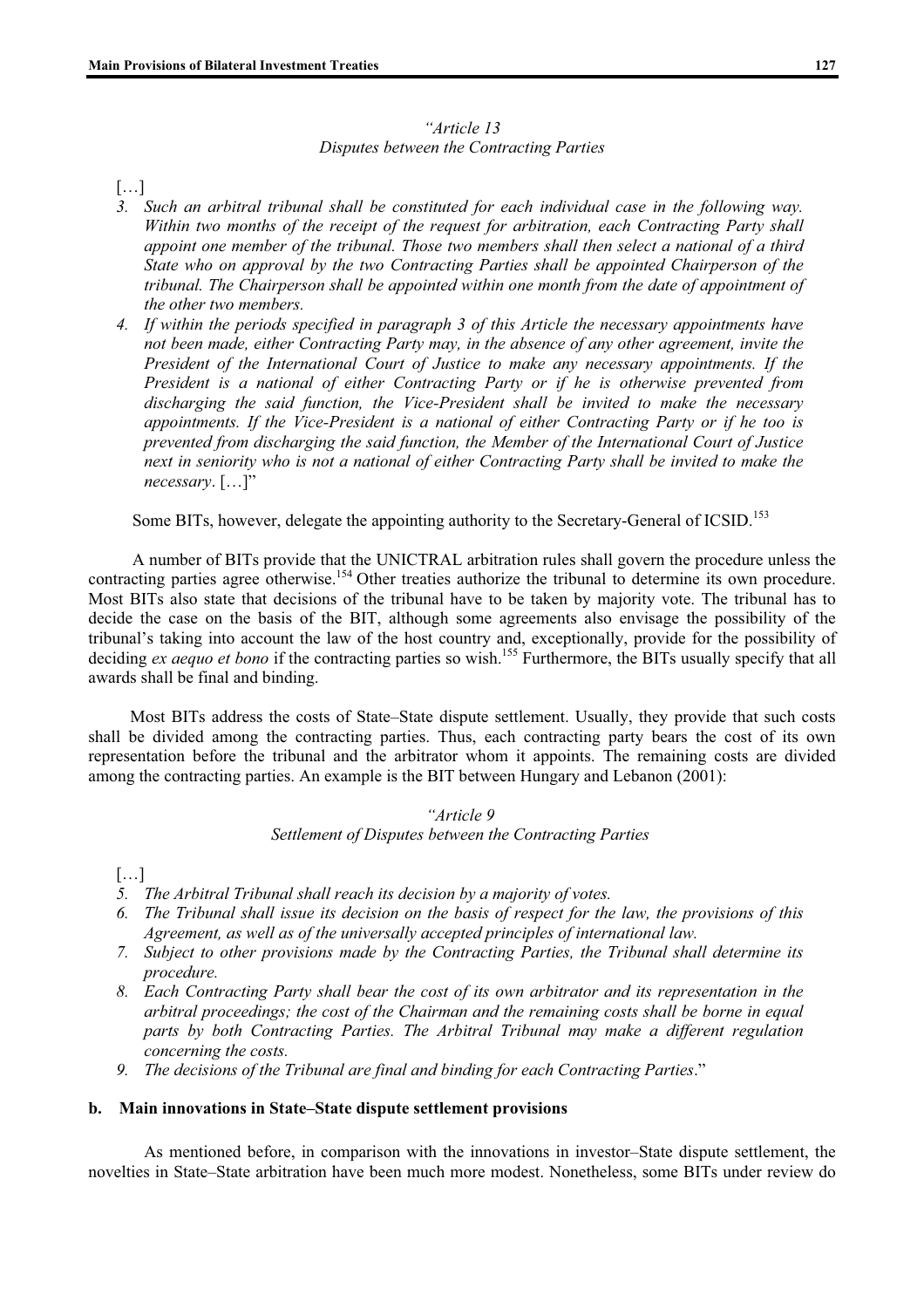include innovative features that might become important precedents for the future. Three novelties are worth mentioning.

## **(i) Transparency in arbitral proceedings**

Following the trend in investor–State dispute settlement, recent BITs of the United States include provisions aimed at fostering greater transparency and participation of civil society in State–State arbitration. For example, pursuant to article 37.4 of the BIT between the United States and Uruguay (2005), most transparency obligations in investor–State arbitration are also applicable to State–State proceedings. <sup>156</sup> Consequently, this BIT requires the contracting parties to make available to the public certain documents, including the notice of arbitration, the memorials, the transcripts of hearings and the arbitral awards. Furthermore, the BIT between the United States and Uruguay (2005) requires that the hearings be open to the public, although provisions are made for the protection of confidential business information, and allows the tribunal to accept *amicus curiae* submissions.

Not all countries that have recently included transparency obligations in investor–State dispute settlement have also done so with regard to State–State procedures. This might suggest that the pressure for fostering the legitimacy of State–State arbitration does not have the same intensity as in the case of investor– State dispute settlement.

## **(ii) Special provisions for disputes on financial services**

Another innovation relates to financial services. As mentioned previously, financial services are usually heavily regulated and subject to close supervisory control by specialized governmental authorities. Thus, recent BITs of Canada and the United States ensure that in disputes involving financial services the members of the tribunal have particular expertise in this field (table 33).

## **Table 33. Examples of provisions requiring special qualifications for arbitrators in disputes involving financial services**

In addition to requiring special qualifications for arbitrators dealing with financial services, the BIT between the United States and Uruguay (2005) provides that the competent financial authorities of both contracting parties shall hold consultations prior to the initiation of any adjudication proceeding. In particular, the treaty states as follows: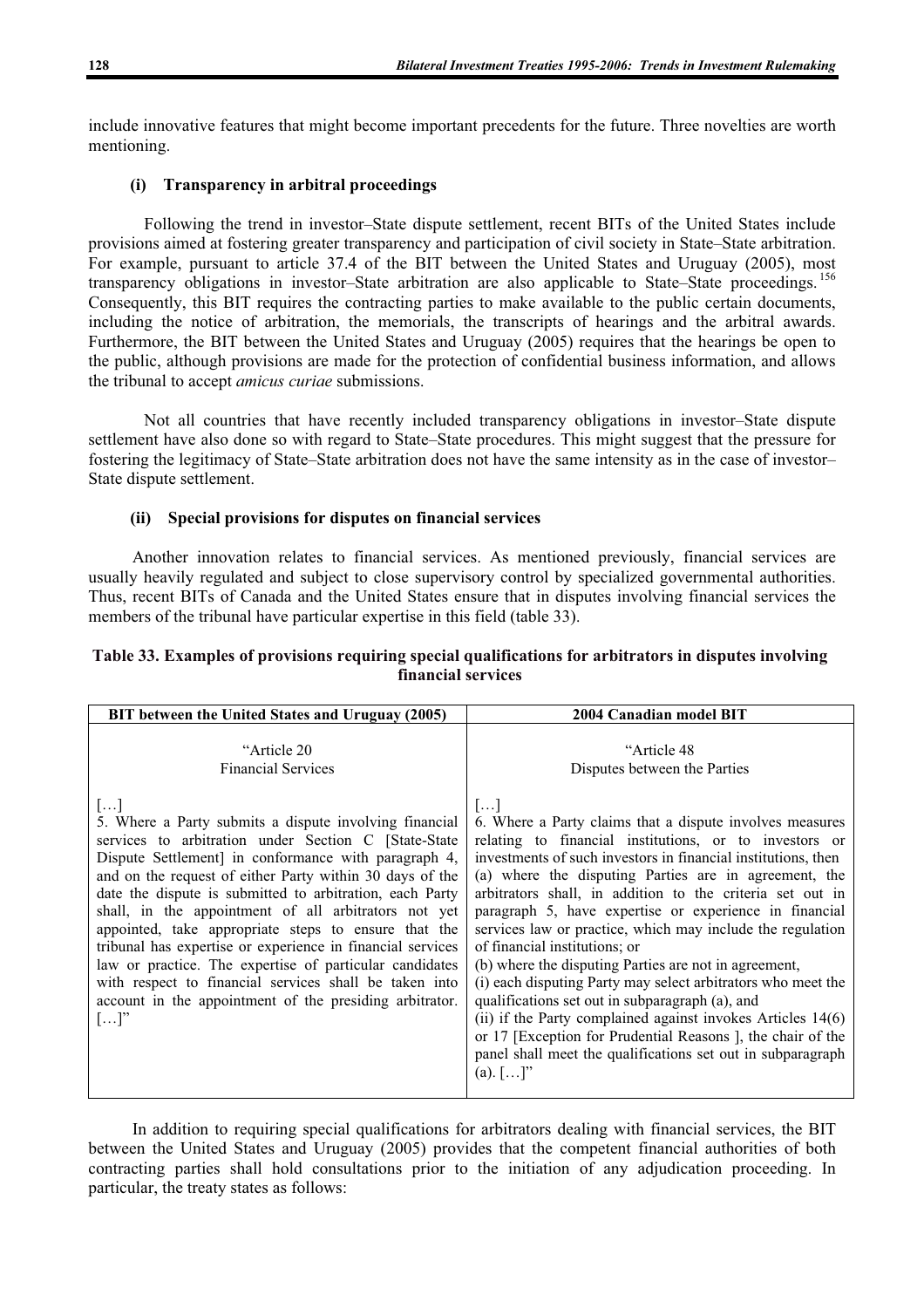*"Article 20: Financial Services* 

#### $[\ldots]$

- *4. Where a dispute arises under Section C* [State-State dispute settlement] *and the competent financial authorities of one Party provide written notice to the competent financial authorities of the other Party that the dispute involves financial services, Section C shall apply except as modified by this paragraph and paragraph 5.* 
	- *(a) The competent financial authorities of both Parties shall make themselves available for consultations with each other regarding the dispute, and shall have 180 days from the date such notice is received to transmit a report on their consultations to the Parties. A Party may submit the dispute to arbitration under Section C only on the expiration of that 180-day period.*
	- *(b) Either Party may make any such report available to a tribunal constituted under Section C to decide the dispute referred to in this paragraph or a similar dispute, or to a tribunal constituted under Section B* [investor-State dispute settlement] *to decide a claim arising out of the same events or circumstances that gave rise to the dispute under Section C*."

The purpose of this mechanism is to provide an opportunity for the competent financial authorities of the contracting parties to attempt to reach an agreement before submitting a dispute to settlement. It also seeks to ensure that if the contracting parties cannot reach a solution on the basis of their expertise, these authorities produce a report that can serve as guidance for an arbitral tribunal.

#### **(iii) Enforcement measures**

A third novelty concerns the enforcement of arbitral awards. As explained in subsection L.2.a above, most BITs provide that the decision of the arbitral tribunal in State–State proceedings shall be final and binding for the contracting parties. However, unlike the situation in trade agreements, most BITs do not contain provisions dealing with the case where a contracting party fails to comply with an arbitral award. Exceptions are the Canadian BITs, which include measures that a contracting party may take if the other contracting party fails to comply with the decision. The BIT between Canada and Thailand (1997) is a case in point:

## *"Article XV Disputes between the Contracting Parties*

 $[\dots]$ 

*(7) The Contracting Parties shall, within 60 days of the decision of a tribunal, reach agreement on the matter in which to resolve their dispute. Such agreement shall normally implement the decision of the tribunal. Such agreement shall also be considered part of the arbitral tribunal's decision. If the Contracting Parties fail to reach agreement, the Contracting Party bringing the dispute shall be entitled to compensation or to suspend benefits of equivalent value to those awarded by the panel*."

Although this article provides for negotiations between the contracting parties even after an arbitral decision has been rendered, the prevailing party will presumably have greater leverage to obtain an agreement complying with the final arbitral award. Furthermore, if a contracting party fails to comply with the arbitral decision, the article provides for compensation or suspension of benefits of a value equivalent to those awarded by the panel.

There is the issue of which benefits could be suspended in accordance with this clause. Would it be only those granted to the other contracting party as a result of the BIT? Or could a party suspend any kind of benefits? Could the prevailing contracting party suspend benefits accrued to the other by virtue of another agreement? There is no significant jurisprudence to answer these questions. However, in principle, a contracting party would be free to choose the means by which to suspend the benefits, provided that it did not violate any other obligation in other international agreements to which the parties in dispute are members.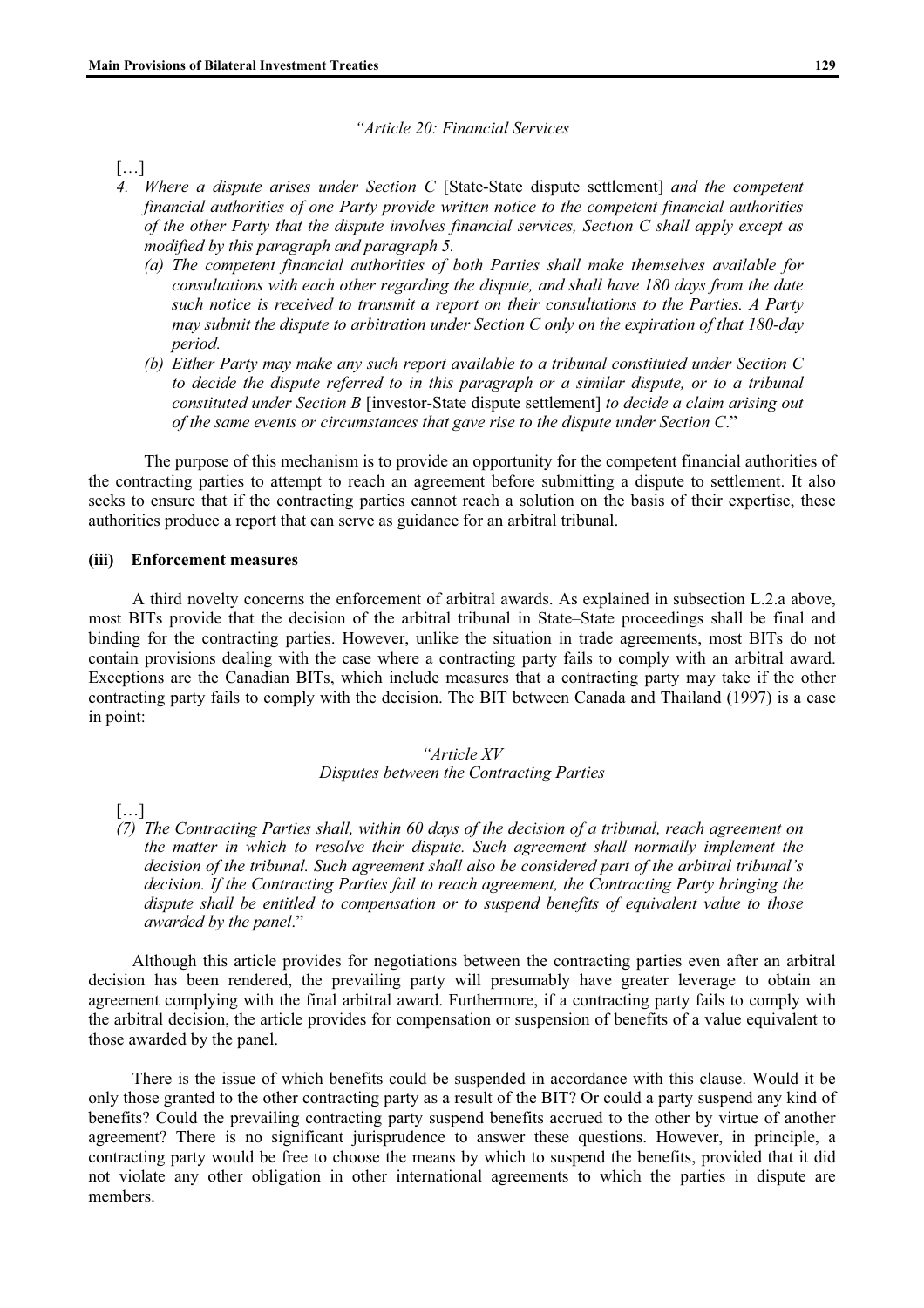The experience with State–State dispute settlement is much more limited than in the case of investor– State disputes. What does this mean in terms of the role these dispute settlement provisions play from the perspective of international economic governance?

A plausible hypothesis would be that investor–State dispute settlement, and not State–State arbitration, constitutes the main avenue through which compliance with BITs is sought and ensured. The limited — not to say scant — use of State–State dispute settlement may explain why its treatment in most BITs continues to be of a general nature.

\* \* \*

In conclusion, some of the most important innovations in BITs concluded during the review period have been with regard to dispute settlement. Departing from the traditional approach of outlining in the BIT only the main features of the dispute settlement procedures, some recent agreements address the issue in much more detail. By providing more guidance to the disputing parties and the arbitration tribunal, these BITs intend to strengthen the rule of law and to make the outcome of investor–State disputes more predictable. Several means have been used for this purpose, including the involvement of experts, provisions for the consolidation of claims and third-party participation. By contrast, State–State dispute settlement procedures have basically remained unchanged.

## **Notes**

<sup>1</sup> Article 31 of the Vienna Convention states:

"*1. A treaty shall be interpreted in good faith in accordance with the ordinary meaning to be given to the terms of the treaty in their context and in the light of its object and purpose.* 

*2. The context for the purpose of the interpretation of a treaty shall comprise, in addition to the text, including its preamble and annexes: [...]".*  2

 As will be explained below, even those agreements that include a specific clause on scope of application still rely on the definitions of the terms "investment" and "investor" as a means to delimit the subject matter to which the BIT applies.

 Increasing experience in the use of investor–State dispute settlement mechanisms during the last decade demonstrates how important it is to clearly delimit the scope of application of the BITs for the purpose of determining whether a particular dispute falls within the jurisdiction of arbitral tribunals. See NAFTA and other ICSID cases for decisions on jurisdiction (http://www.worldbank.org/icsid/cases/cases.htm). Also, for further information on the increase in the use of investor–State investment arbitration, see UNCTAD (2005b). 4

 Such provisions were interpreted in the arbitration cases *Yaung Chi Oo Trading Pte Ltd. v. Government of the Union of Myanmar*, ASEAN Case No. ARB/01/1 (31 March 31), ASEAN Arbitral Tribunal (ICSID Additional Facility Rules) and Philippe Gruslin v. Malaysia (ICSID Case No. ARB/94/1).

This point is developed in VanDuzer (2002) and Dawson (2002).

<sup>6</sup> Pope & Talbot, Inc. v. The Government of Canada, UNCITRAL, Interim Award on Merits of 26 June 2000; S.D. Myers, Inc. v. Canada, UNCITRAL, First Partial Award of 13 November 2000 (NAFTA). See also Joy Mining Machinery Limited v. Egypt, ICSID Case No. ARB/03/11, Decision on Jurisdiction of 6 August 2004.

<sup>7</sup> In this regard, see Canada – Certain Measures Concerning Periodicals (WT/DS31/AB/R, 30 July 1997), and European Communities – Regime for the Importation, Sale and Distribution of Bananas (WT/DS27/AB/R, 25 September 1997).

<sup>8</sup> SGS Société de Surveillance S.A. v. Islamic Republic of Pakistan, ICSID Case No. ARB/01/13, Decision of 16 October 2002; SGS Société de Surveillance S.A. v. Republic of the Philippines, ICSID Case No. ARB/02/6, Decision of 29 January 2004.<br><sup>9</sup> "An initial choice facing BIT negotiators is whether to define the term "investment" at all. The concern about

defining the term obviously is that new forms of investment, the protection of which is consistent with United States foreign investment policy, may be excluded from BIT protection simply because the drafters failed to anticipate their creation. Leaving the term undefined permits it to evolve along with the changing nature of circumstances, but creates a risk that an arbitral tribunal might construe it narrowly" (Vandevelde, 1992).<br><sup>10</sup> The definition of "*investment*" in this BIT leaves for a case-by-case determination the decision as to whether a

particular debt instrument is a covered investment for the purposes of the agreement. In this regard, the definition contains a footnote that states:

*"Some forms of debt, such as bonds, debentures, and long-term notes, are more likely to have the characteristics of an investment, while other forms of debt, such as a bank account that does not have a*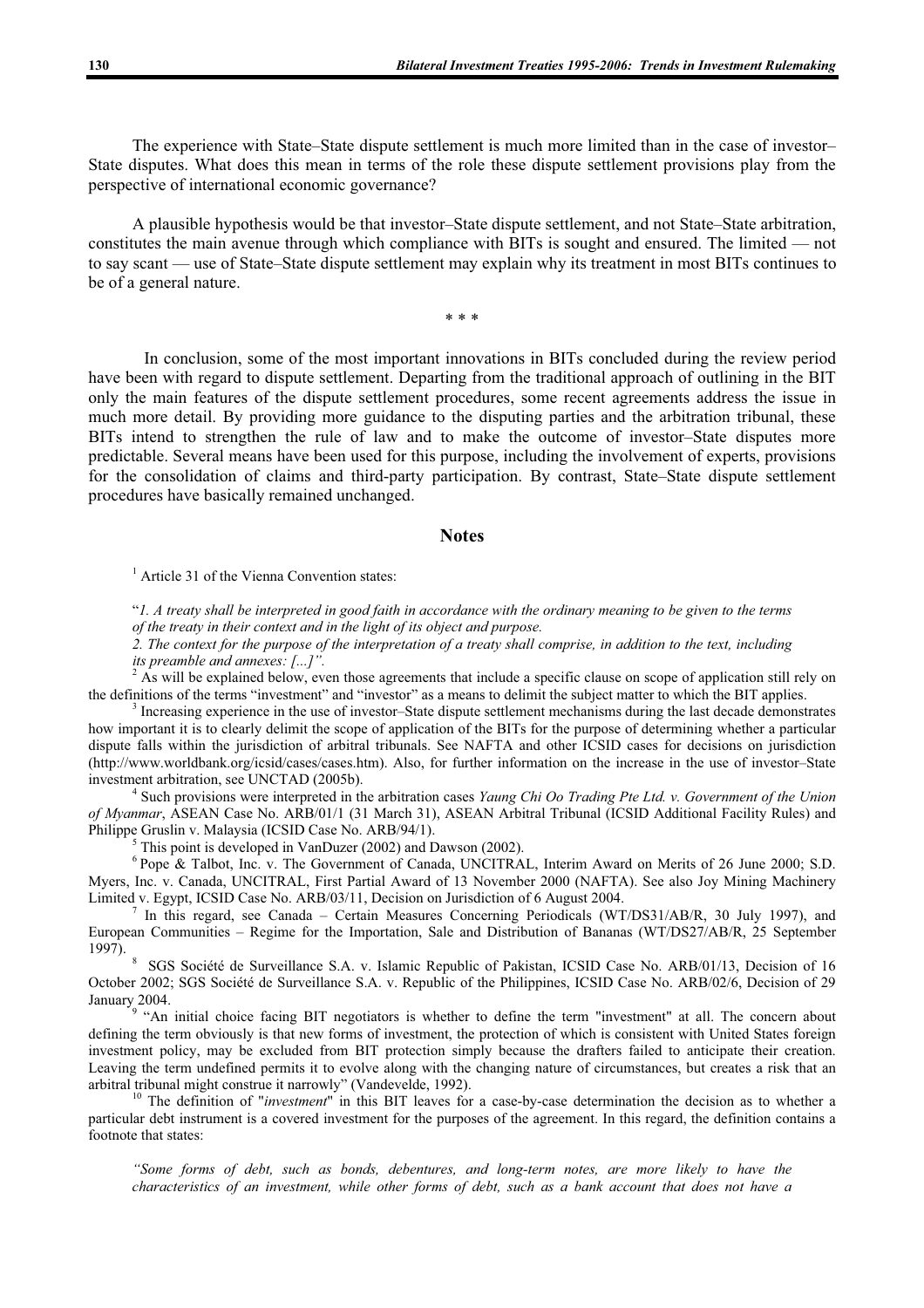*commercial purpose and is related neither to an investment in the territory in which the bank account is located nor to an attempt to make such an investment, are less likely to have such characteristics."* 

 $11$  And also in the recent 2004 Canadian Model BIT, see subsection (iii) above.

<sup>12</sup> That was the case of the BITs between Germany and Israel (article I(3)(b)), concluded in 1976, and between Denmark and Indonesia (article I(a)) concluded in 1968.

<sup>13</sup> Dual nationality has been a particular issue in cases before the Iran–United States Claims Tribunal. See, for example, *The Islamic Republic of Iran v. The United States of America, Case No. A/18 (Apr. 6, 1984).* The Iran–United States Claims Tribunal found that it has jurisdiction over claims against the Islamic Republic of Iran by dual Iran-United States

 $14$  As explained in UNCTAD (1999a), while the place of incorporation is the easiest criterion to determine, it has the caveat that the country where the company is organized may have no other connection with the company. Indeed, it may well be the case that nationals of a non-party to the agreement could constitute an enterprise under the laws of a contracting party simply to gain treaty protection. Bearing in mind this potential problem, BITs using the place of incorporation as the sole criterion to ascribe nationality to a legal entity also include a denial of benefits clause. Such a provision is designed to allow the party concerned to deny treaty protection to a company that is incorporated under the laws of the other party when the company is controlled by nationals of a non-party or when the company does not have substantial business activities in the territory of the other contracting party. The denial of benefits clause is explained in more detail in Section I below.

Ownership or control, by contrast, establishes a much more important link between the investment and the country of nationality, but it is sometimes difficult to ascertain. A company may be owned by thousands of investors from many different countries, with the nationality of the dominant investors changing from time to time as shares in the company are traded. The inclusion of "ownership and control" as one of the criteria for attributing corporate nationality for the purpose of BIT protection represents a significant departure from traditional customary international law.

Basing the nationality on the location of a company's seat may represent something of a middle ground. It establishes a more genuine link than mere incorporation and is often easier to ascertain and more stable than the country of ownership or control.<br> $15$  Ibid.

<sup>16</sup> Barcelona Traction, Light and Power Co., Ltd. (Belgium v. Spain) (1962–1970), preliminary objections — judgment of 24 July 1964; and second phase — judgment of 5 February 1970 (http://www.icj-cij.org/icjwww/idecisions.htm).<br><sup>17</sup> In other words, the rationale of the Court was that, under customary international law, a company may be

only by its country of incorporation, not the country of ownership. See Vandevelde (1992, pp. 45–46).<br><sup>18</sup> The separate judgment of Judge Oda in the ELSI case in 1989 contains an affirmation of this rule. See also AAPL

vs. Sri Lanka (1992), where it was held that the physical assets of a company incorporated in a host country are not protected by a BIT if they belong to a national of the host country. In such circumstances, the foreign investor can rely only on shareholder protection (Sornarajah, 2004).<br><sup>19</sup> The GATS differentiates between the term *"own"* and the term *"control*": a juridical person is *"owned"* by persons

of a Member if more than 50 per cent of the equity interest in it is beneficially owned by persons of that Member, and it is *"controlled"* by persons of a Member if such persons have the power to name a majority of its directors or otherwise to legally direct its actions (Article XXVIII (n) of the GATS).<br><sup>20</sup> See the example of the GATS cited above.

<sup>21</sup> Concerning the treatment of corporate nationality in dispute settlement procedures, see chapter K.1.a (ii) below.

<sup>22</sup> See Aguas del Tunari v. Republic of Bolivia, ICSID Case No. ARB/02/3, Decision on Jurisdiction of 21 October

2005. 23 See, for instance, the BIT between Australia and India (1999).

<sup>24</sup> Article 28 of the Vienna Convention reads as follows:

#### *"Non-Retroactivity of Treaties*

*Unless a different intention appears from the treaty or is otherwise established, its provisions do not bind a party in relation to any act or fact which took place or any situation which ceased to exist before the date of the entry into force of the treaty with respect to that party."* 

<sup>25</sup> Protecting both existing and new investments could be justified on various grounds. The rationale for countries to provide protection to new investment is that such protection serves to prevent the undermining of investors' confidence as regards reinvesting profits in the host country. Furthermore, by protecting investments already established countries refrain from altering the conditions of competition in favour of new investors to the detriment of those already located in the host country. Altering those conditions would not only distort the operation of the market, but also generate a negative reaction by existing investors against the conclusion of the new BIT (UNCTAD, 1998).

"Countries not only may consider the provision of protection as a windfall to the investor, who decided to make the investment anyway, regardless of the existence of the agreement. Also, the prior investment may have not been admitted by the host country if the latter had realized that later such an investment would benefit from treaty protection." Ibid. <sup>27</sup> See footnote 25 above.

 $28$  It should be noted that, as far as the services sector is concerned, the GATS has adopted an intermediate approach between the two basic legal methods used in BITs. It provides for an establishment right concerning the setting up of a "commercial presence" on the condition that the relevant host country has undertaken a specific commitment in this respect (positive list approach). The GATS therefore does not go so far as to deny an establishment right altogether, nor does it make the granting of such a right a common obligation of all contracting parties.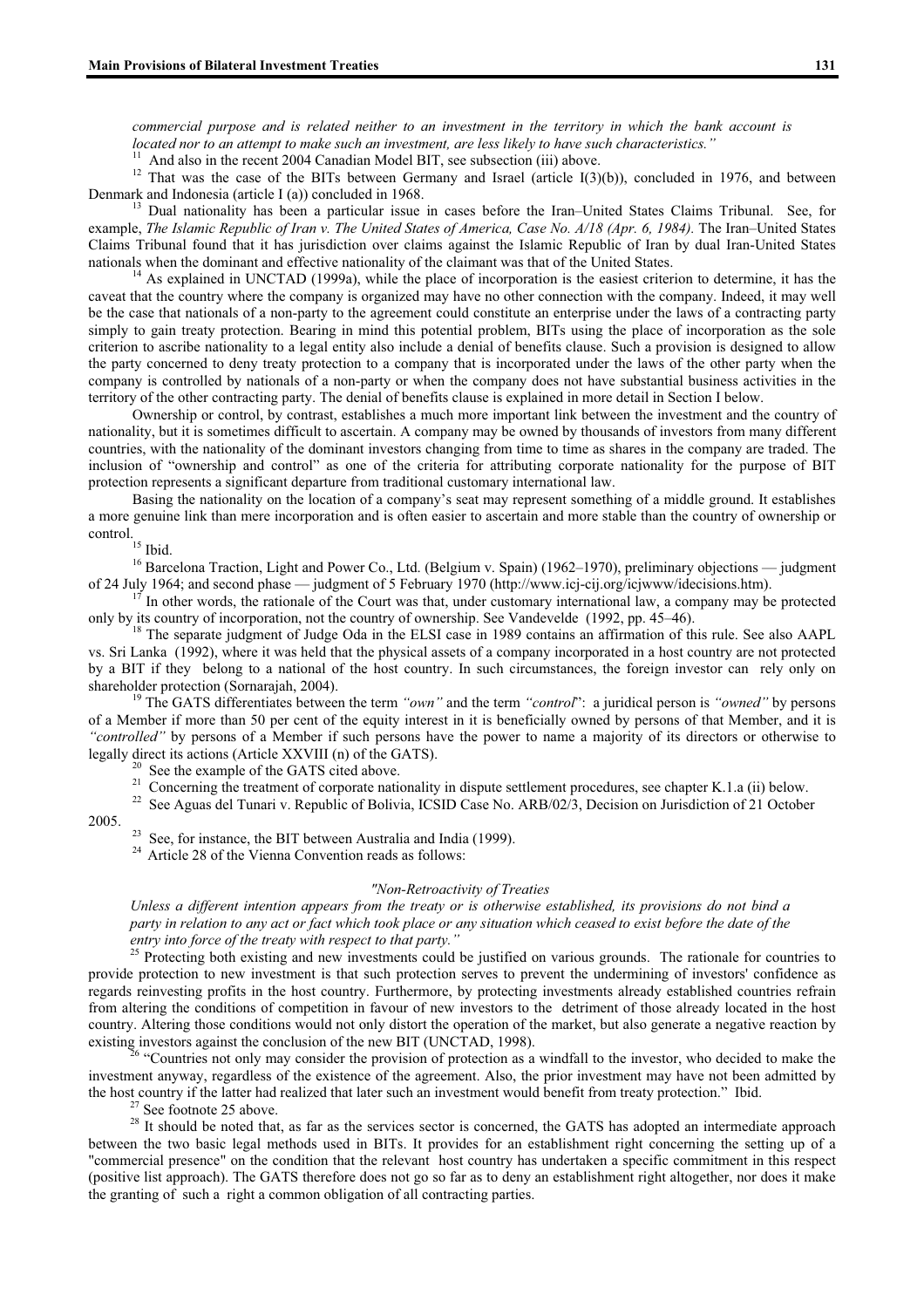<sup>29</sup> Aguas del Tunari v. Republic of Bolivia, ICSID Case No. ARB/02/3, Decision on Jurisdiction of 21 October 2005.<br><sup>30</sup> In the last decade (since 1995), the United States concluded 21 BITs and Canada 18.

<sup>31</sup> Recent research appears to indicate that this rationale for BITs does indeed work. See, for example, Neumeyer and

Spess (2005).<br><sup>32</sup> According to Walker, "*fair and equitable treatment denotes a non-contingent or absolute standard. This means that it applies to investments in a given situation without reference to standards that are applicable to other investment or entities; it may apply to other investments or entities, but its content does not vary according to how other investments or entities are treated.*" (Walker, 1957–1958, p. 811).

<sup>33</sup> Many BITs, after providing for fair and equitable treatment, add explicitly that investments by investors of the other contracting party should be provided with "full protection and security" or "most constant protection and security". Unlike the fair and equitable treatment standard, the content of the principle of full protection and security has traditionally been defined with more precision. As pointed out by UNCTAD (1998), not only is this an "old" standard which was commonly used in Friendship, Commerce and Navigation (FCN) treaties, but it was also included separately in the earliest BITs signed before the OECD Draft Convention on the Protection of Foreign Property — before the concept of fair and equitable treatment had been introduced. In this regard, it has been pointed out that this "*provision does not impose strict liability on the host country to protect foreign investment. In effect, the standard does not represent a deviation from the due diligence rule. Thus, the term "full protection and security" connotes the assurance of full protection and security for foreign investors as contemplated or required by customary international law. At the same time, the clause on full protection and security is unusual in that it contemplates protecting investment against private as well as public action, that is, the clause requires that the host country should exercise reasonable care to protect investment against injury by private parties*" (UNCTAD, 1998, p. 55). "*Nondiscrimination, in its general sense, means that the host country must abstain from discriminatory action towards foreign investors in general or towards specific groups of foreign investors. […] Although arguably, the standard of fair and equitable treatment implicitly excludes arbitrary or discriminatory treatment, some BITs explicitly prohibit such treatment*" (ibid.). Recent arbitral awards came to different conclusions about whether the "fair and equitable treatment" standard includes a prohibition on discrimination (see Methanex v. United States, Decision on Amici Curiae of 15 January 2001, and

Final Award of 3 August 2005; Eureko v. Poland, Partial Award of 19 August 2005).<br><sup>34</sup> For an overview of the current discussion and the different interpretations of the clause by arbitration tribunals, see<br>Dolzer (2005a)

<sup>35</sup> For a detailed explanation of this position, see UNCTAD (1999f).<br><sup>36</sup> As has been clearly explained, according to this view: "*the strength and usefulness of the fair and equitable treatment standard lie in its relative lack of abstract content which appears to be aimed at ensuring the prudent and just application of legal rules…According to this view, the inclusion of this standard in BITs serves several purposes; not only does it provide a basic standard, it also provides a basic auxiliary element for interpretation of the other provisions in the* 

<sup>7</sup> For a detailed explanation of this subject, see UNCTAD (1999f).

<sup>38</sup> These standards have been developed in the "Neer" case (Neer v. Mexico, Opinion, United States – Mexico General Claims Commission, 15 October 1926, 21 A.J.I.L. 555,1927). See also Brownlie (2003). <sup>39</sup> See the previous footnote.

<sup>40</sup> In fact, this was one of the conclusions of the arbitral panel in the *Metalclad* dispute brought against Mexico in the context of the application of NAFTA´s Article 1105. That article explicitly links fair and equitable treatment to international law in a way that makes it relatively easy to find that a violation of another obligation also violates the principle of fair and

equitable treatment.<br><sup>41</sup> For a detailed discussion of NAFTA's jurisprudence on Chapter 11 cases, see Dawson (2002), VanDuzer (2002),<br>and Mann and von Moltke (1999).

 $42$  The relevant part of the Note of Interpretation issued by the Free Trade Commission states as follows:

*"Having reviewed the operation of proceedings conducted under Chapter Eleven of the North American Free Trade Agreement, the Free Trade Commission hereby adopts the following interpretations of Chapter Eleven in order to clarify and reaffirm the meaning of certain of its provisions*: […]

*B. Minimum Standard of Treatment in Accordance with International Law* 

*1. Article 1105(1) prescribes the customary international law minimum standard of treatment of aliens as the minimum standard of treatment to be afforded to investments of investors of another Party.* 

2. The concepts of "fair and equitable treatment" and "full protection and security" do not require treatment in addition to or beyond that which is required by the customary international law minimum standard of *treatment of aliens.* 

*3. A determination that there has been a breach of another provision of the NAFTA, or of a separate international agreement*, *does not establish that there has been a breach of Article 1105(1)"* (Note of Interpretation of the NAFTA Free Trade Commission, 31 July 2001).

<sup>43</sup> At the beginning of the 1990s, a very limited number of BITs did not make any reference to the fair and equitable treatment standard at all —for example, the BIT between Albania and Bulgaria (1994). However, countries that originally did not include the fair and equitable standard in their BITs later opted to do so. It should be noted that if a country has already provided fair and equitable treatment in at least one BIT, this level of protection must be provided to investors or investments of all other countries with which the country has concluded investment agreements containing an MFN clause, unless a specific exception was included in the agreement concerned. Thus, in many cases, it may make no practical difference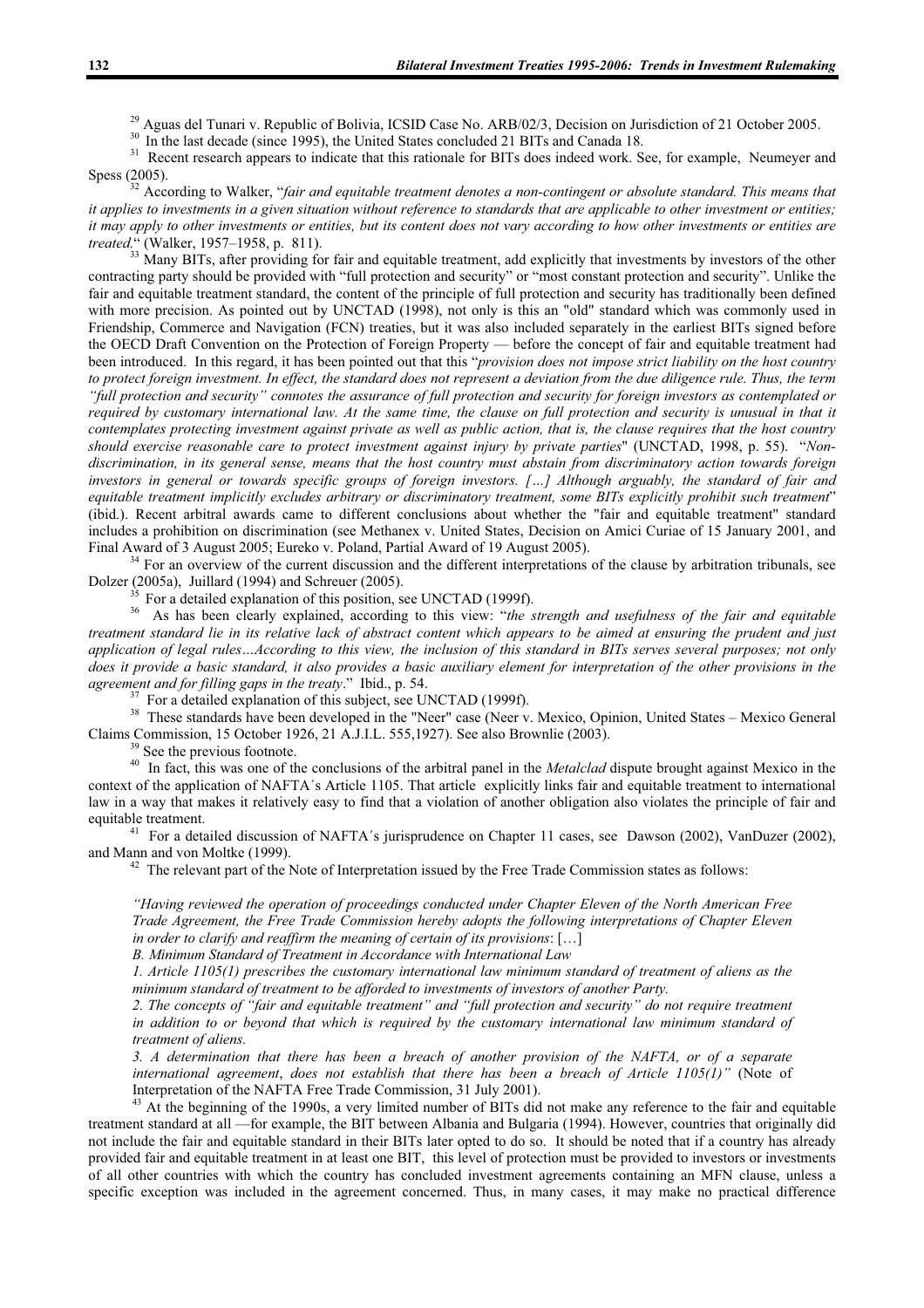whether the fair and equitable treatment standard explicitly appears in a BIT, because it may still be applicable through the

MFN clause in another applicable BIT.<br><sup>44</sup> This is the case for at least 52 BITs concluded during the last decade. Among these are BITs concluded by<br>Australia, Bahrain, Brunei Darussalam, Cambodia, Indonesia, Malaysia and

The scope of the MFN clause is dealt with in more detail in subsection E.2.b.1 below.

<sup>46</sup> For a detailed discussion on the admission clause, see section C above.

<sup>47</sup> See, for instance, S.D. Meyers v. Canada, UNCITRAL, First Partial Award of 13 November 2000.

<sup>48</sup> One of the most commented on cases that followed this approach was the 1991 Tuna Case", *United States –*<br>Restrictions on Imports of Tuna, DS21/R, (unadopted) dated 3 September 1991 (WTO 1995).

<sup>49</sup> See Methanex v. United States, UNCITRAL, Decision on Amici Curiae of 15 January 2001, and Final Award of 3 August 2005; Occidental Exploration and Production Company v. Republic of Ecuador, LCIA Case No. UN3467, Final

 $^{50}$  S.D. Meyers v. Canada, UNCITRAL, First Partial Award of 13 November 2000; Pope & Talbot Inc. v. Canada, UNCITRAL, Award on Merits of 10 April 2001. See also VanDuzer (2002) and Dawson (2002). 51 Ibid.

<sup>52</sup> Among numerous other agreements, treaties following this trend are the BITs between Chile and South Africa (1998), Argentina and New Zealand (1999), France and India (1997) and Mongolia and Singapore (1995).<br><sup>53</sup> Examples of BITs falling within this category are, among others, the agreements between Japan, on the one hand,

and Viet Nam (2003) and the Republic of Korea (2002) on the other hand. Other Japanese BITs, although in principle only applying to established investment, do provide MFN treatment at the entry stage. That is the case of the BITs between Japan and Bangladesh (1998), Hong Kong (China) (1997) and the Russian Federation (1998), respectively. Furthermore, most of the BITs of the United States and Canada — after the mid-1990s — fall within this category.

 $54$  The BITs between Botswana and China and between Australia and Argentina are two examples among numerous other BITs falling within this category. The most common exceptions to the MFN principle in BITs are explained below.<br><sup>55</sup> An explanation might be that MFN treatment raises fewer objections, as the reasons for a host count

foreign investors of a particular nationality may be limited.<br><sup>56</sup> However, in this particular case, it should be noted that paragraph 2 of the same Article 3 cited above grants MFN

treatment to investors of the contracting parties which is not conditioned on the domestic laws and regulations of the host country.<br><sup>57</sup> That is the case of the BIT between China and Netherlands (2001), and the BIT between Cuba and Mexico (2001).

<sup>58</sup> Numerous agreements follow this approach. Examples are the agreements between China on the one hand, and Djibouti, Cambodia, Qatar and Brunei Darussalam, respectively, on the other hand.<br><sup>59</sup> The BITs between Mexico and Greece (2000) and Australia and Egypt (2001) are two examples of the numerous

agreements following this approach.<br>
<sup>60</sup> Emilio Agustin Maffezini v. Kingdom of Spain (ICSID No.Apr/97/7). Decision on Jurisdiction of 25 January 2000<br>
and Award of the Tribunal of 13 November 2000.

<sup>61</sup> See, for example: Asian Agricultural Products Limited v. Republic of Sri Lanka, ICSID Case No. ARB/87/3. 1990, ICSID Reports 246; Anglo-Iranian Oil Company Case, International Court of Justice, Reports, 1952, p. 93; Case concerning the rights of nationals of the United States of America in Morocco, International Court of Justice, Reports, 1952, p. 176; and Ambatielos Case, International Court of Justice, Reports, 1953, p. 10.<br><sup>62</sup> The Arbitral Tribunal elaborated on this point in greater detail and stated:

*"63. Here it is possible to envisage a number of situations not present in the instant case. First, if one contracting party has conditioned its consent to arbitration on the exhaustion of local remedies, which the ICSID Convention allows, this requirement could not be bypassed by invoking the most favored nation clause in relation to a third-party agreement that does not contain this element since the stipulated condition reflects a fundamental rule of international law. Second, if the parties have agreed to a dispute settlement arrangement which includes the so-called fork in the road, that is, a choice between submission to domestic courts or to international arbitration, and where the choice once made becomes final and irreversible, this stipulation cannot be bypassed by invoking the clause. This conclusion is compelled by the consideration that it would upset the finality of arrangements that many countries deem important as a matter of public policy. Third, if the agreement provides for a particular arbitration forum, such as ICSID, for example, this option cannot be changed by invoking the clause, in order to refer the dispute to a different system of arbitration. Finally, if the parties have agreed to a highly institutionalized system of arbitration that incorporates precise rules of procedure, which is the case, for example, with regard to the North America Free Trade Agreement and similar arrangements, it is clear that neither of these mechanisms could be altered by the operation of the clause because these very specific provisions reflect the precise will of the contracting parties. Other elements of public policy limiting the operation of the clause will no doubt be identified by the parties or tribunals. It is clear, in any event, that a distinction has to be made between the legitimate extension of rights and benefits by means of the operation of the clause, on the one hand, and disruptive treaty-shopping that would play havoc* 

<sup>63</sup> Salini Construtorri S.p.A. and Italstrade S.p.A. v. Morocco, ICSID Case No. ARB/00/4, Decision on Jurisdiction, 23 July 2001; Siemens v. Argentina, ICSID Case No. ARB/02/8, Decision on Jurisdiction, 3 August 2004; Plama Consortium Limited v. Bulgaria, ICSID Case No. ARB/03/24, Decision on Jurisdiction, 8 February 2005.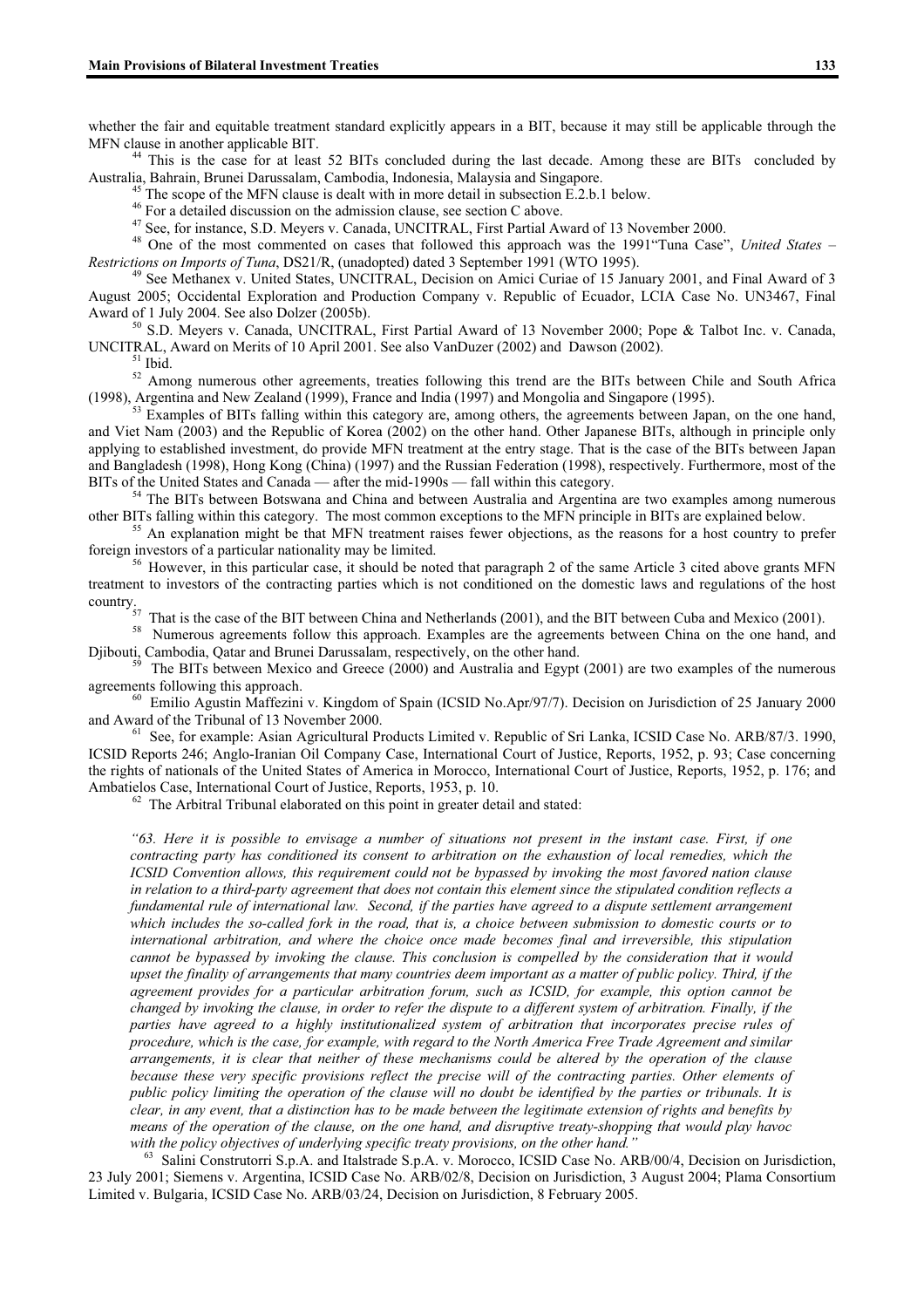<sup>64</sup> The treatment of general exceptions in the BITs concluded in the last decade is addressed in section K below.

<sup>65</sup> Departures from this trend include the exceptions to the MFN standard contained in some BITs of the United States and Canada, which explicitly provide that MFN treatment does not apply to government procurement or subsidies or grants provided by a party, including government-supported loans, guarantees and insurance. <sup>66</sup> For a detailed explanation of the different kind of annexes see section C above.

 $\frac{67}{100}$  Given that a foreign investor operates within the territory of a host country, the investor and its property are subject to the latter's legislative and administrative control. The risk assessment that a foreign investor makes at the time of entry may not be accurate since the host country's political and economic situation, and consequently, its internal policies relating to foreign investment may change. This could be brought about by several factors, such as a new Government, shifts in ideology, economic nationalism or monetary crises. Where these changes adversely affect foreign investment or require, in the view of the host country, a rearrangement of its economic structure, they may lead to the taking of property of a foreign

 $68$  Expropriation clauses have traditionally been at the heart of BITs. This was clearly understandable considering the period in which BITs began to be negotiated. The 1960s were the decade of decolonization and also a time when most Governments in developing counties promoted heavy State intervention to foster import-substitution policies. This was also a period during which numerous developing countries focused their economic policy on asserting their national sovereignty, in particular over their natural resources. The risk of a foreign investor being subject to expropriation or nationalization was relatively high. It was also the period when the competing standard of appropriate compensation emerged. Within this context, capital-exporting countries had a clear incentive to negotiate investment regimes that would set a minimum standard of protection for their investments abroad.<br><sup>69</sup> The distinction between these two kinds of takings has been that while "nationalizations" are undertaken for

political purposes and may often affect entire sectors of the economy, "expropriations" are takings that are often limited to one specific firm and do not have a political background.<br><sup>70</sup> For more on these various means see UNCTAD (2000a).

 $71$  See, for example, S.D. Meyers v. Canada, UNCITRAL, First Partial Award of 13 November 2000; Marvin Roy Feldman v. The United Mexican States, ICSID Case No. ARB(AF)/99/1, Award on Merits of 16 December 2002.<br><sup>72</sup> In this connection, see, inter alia, Mann and von Moltke (1999).

 $73$  This is an issue that several arbitral tribunals have addressed in the context of the application of Chapter 11 of NAFTA. Because NAFTA Article 1110 specifically refers to measures tantamount to expropriation as well as indirect expropriation, questions have been raised as to whether this provision could be interpreted as extending beyond protection against indirect expropriation. So far, in cases addressing the issue on the merits, such as *Pope & Talbot* and *S.D. Myers,* it has been held that the reference to "tantamount to nationalization or expropriation" does not expand the expropriation standard beyond what is conventionally considered an indirect expropriation. 74 The BIT between Lebanon and Malaysia (2003) is an example.

 $75$  The provision cited above could be interpreted as stating that the contracting parties shall abstain from taking "any measures" of expropriation, and that by using the plural form, the article envisages the possibility of its applying to more than one type of expropriation measure. Within this logic, measures having an effect equivalent to that of an expropriation would also be *"measures of expropriation"* for the purposes of the agreement. On the other hand, it could also be argued that the text of the provision refers only to measures of expropriation, and not to other kinds of measures, regardless of whether the latter have a effect equivalent to that of the former.<br><sup>76</sup> Prompt, adequate and effective compensation was a standard advocated by former US Secretary of State Cordell

Hull in his communication to the Mexican Government during the expropriation of American assets in 1939. This approach is thus known as the "Hull formula".<br><sup>77</sup> In this regard, see article 4.2.of the BIT between the Russian Federation and Thailand (2002) cited above.<br><sup>78</sup> While almost any national currency can be convertible, only a limited

the IMF to be *freely usable*. Among the latter are the United States dollar, the euro, the pound sterling, the Swiss franc and the Japanese yen.

<sup>79</sup> See also *Asian Agricultural Products Ltd. v. Republic of Sri Lanka*, ICSID Case No. ARB/87/3, 27 June 1990.<br><sup>80</sup> There is a reason for this distinction. While it could be argued that in situations of war or civil un can be caused by actions or omissions of the country, in situations of natural disasters, which are usually fortuitous, the

country does not play a role in generating the damage.<br><sup>81</sup> This is the case of the BIT between Argentina and Mexico (1996), which does not have a compensation for losses clause. 82 See above chapter D.1.

<sup>83</sup> The BIT between China and Djibouti (2003) is an example.

<sup>84</sup> A similar situation exists with regard to several other BITs of India, such as with Australia (1999), Austria (1999), Croatia (2001), Indonesia (1999) and Sweden (2000).

During the last decade. BITs applying this approach include the treaties between France and Albania (1995). Azerbaijan (1998), Cambodia (2000), Cuba (1997), the Dominican Republic (1999), India (1997), Mexico (1998) and Uganda (2002), as well as those between Denmark and Algeria (1999), Cuba (2001), India (1995), Kuwait (2001), Kyrgyzstan (2001), the Lao People's Democratic Republic (1998), Mongolia (1995), Nicaragua (1995), Pakistan (1996) and the Philippines (1997). 86 The BIT between Brunei Darussalam and the Republic of Korea (2000) is an illustration.

 $87$  The BIT between Hong Kong (China) and Japan (1997) is an example.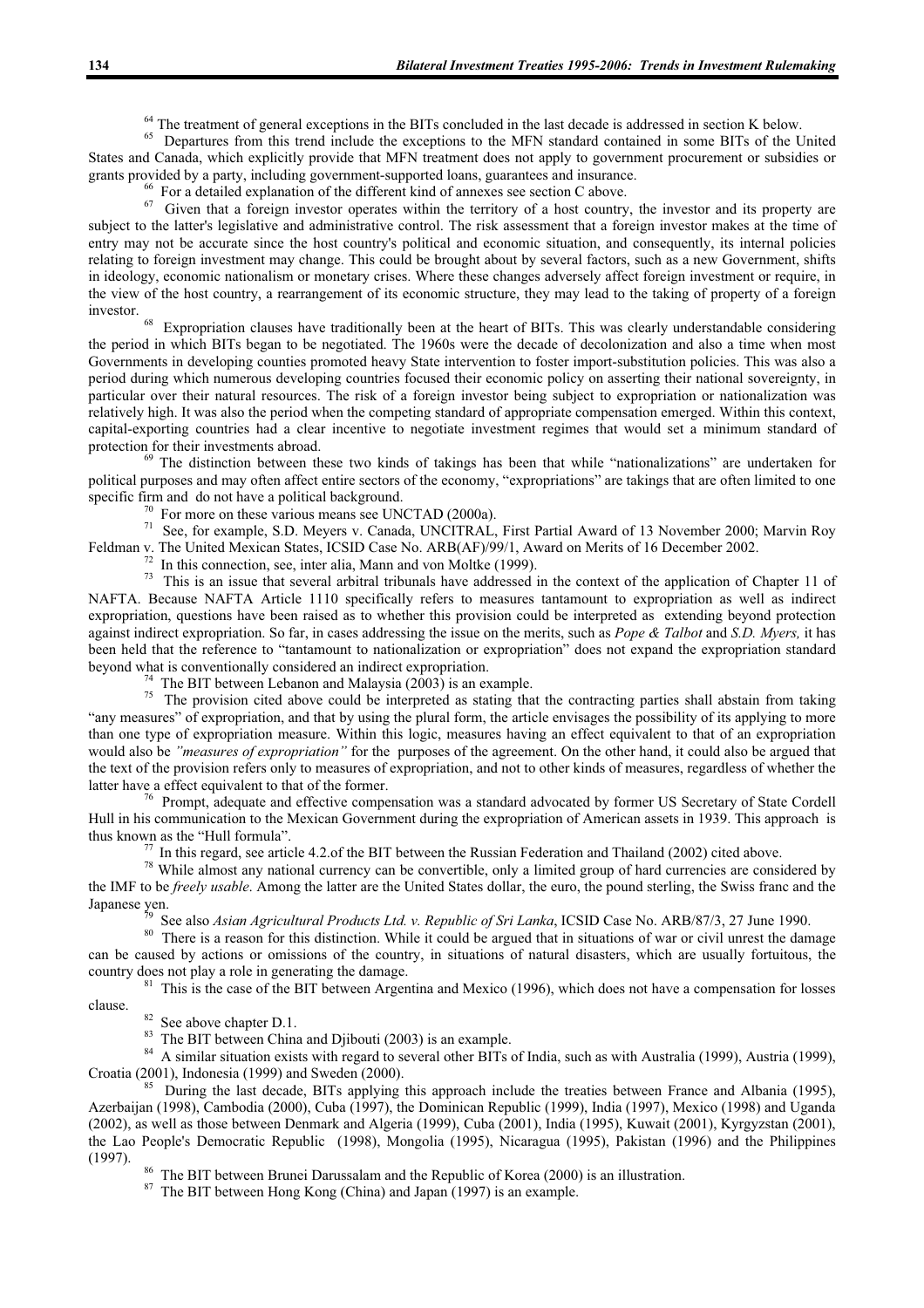<sup>88</sup> The BIT between Ethiopia and the Russian Federation (2000) illustrates this approach.<br><sup>89</sup> Equipment of the BIT between Austria and Saudi Arabia (2001) provides that the hea

89 For example, the BIT between Austria and Saudi Arabia (2001) provides that the host country should normally process a transfer in no more than one month. By contrast, the BIT between Brunei Darussalam and China (2000) provides for

The applicable legislation no longer obliges the Chilean Government to apply the restriction previously mentioned. However, restricting capital outflows remains discretionary for the competent authorities in Chile, and thus Chilean BITs usually include this exception.

<sup>91</sup> This is the case because this sector has a double role: not only is it a significant sector in its own, but also the state of the financial services sector has a direct impact on the other sectors of the economy.<br><sup>92</sup> As of 1 February 2007.

<sup>93</sup> Very similar provisions are also included in numerous other BITs under review. See, for instance, the BITs between Thailand and Argentina (2000), Bahrain (2002), Bulgaria (2003) and India (2001); between Belgium–Luxembourg and Costa Rica (2002), Pakistan (1998) and Philippines (1998); between Saudi Arabia and Austria (2001), and the Republic of Korea (2002); and between India and Austria (1999), Croatia (2001), Indonesia (1999), Ghana (2002)

<sup>94</sup> This paragraph illustrates what is known as an "umbrella clause", which incorporates into the BIT obligations that the host country may have assumed in a different context. This kind of clause is addressed in more detail in subsection I.4 below. <sup>95</sup> Not all BITs negotiated by Finland during the last decade contain this provision. In this regard, see, inter alia, the

BITs between Finland and Brazil (1995), China (2004), Lebanon (1997), Mexico (1999), Oman (1997), the Philippines (1998), Poland (1996), Slovenia (1998), South Africa (1998) and the United Arab Emirates (1996). 96 BITs negotiated by Canada during the last decade using this approach include the agreements with Armenia

(1997), Barbados (1996), Croatia (1997), Ecuador (1996), Egypt (1996), El Salvador (1999), Latvia (1995), Lebanon (1997), Panama (1996), Romania (1996), South Africa (1995), Trinidad and Tobago (1995), and Uruguay (1997). Concerning the US treaty practice, see, for example, the BITs with Albania (1995), Azerbaijan (1997), Bahrain (1999), Bolivia (1998), Croatia (1996), El Salvador (1999), Honduras (1995), Jordan (1997), Mozambique (1998) and Nicaragua (1995). 97 See also UNCTAD (1998, pp. 83–84).

98 However, numerous BITs contain provisions dealing with the entry and sojourn of foreign personnel *in general* 

(see above).<br><sup>99</sup> This method is used in BITs that allow countries to make exceptions to some obligations on a negative-list basis. Thus, although non-conforming laws could be reserved, once the BIT enters into force, no new discriminatory restrictions are

allowed that would affect the investors' right to appoint top managerial personnel of their choice.<br><sup>100</sup> Figure cited in Gill, Gearing and Birt (2004, footnote 31).<br><sup>101</sup> See SGS Société de Surveillance S.A. v. Islamic Re

16 October 2002.<br><sup>102</sup> See SGS Société de Surveillance S.A. v. Republic of the Philippines, ICSID Case No. ARB/02/6, Decision of 29 January 2004.<br>
<sup>103</sup> See also OECD (2006).<br>
<sup>104</sup> Metalclad Corp. v. United Mexican States, Award of 30 August 2000.<br>
<sup>105</sup> This takes up an approach already incorporated into Article VI of the GATS.<br>
<sup>106</sup> This approach

the BIT with Hong Kong (China) (1995) and Article 8 of the BIT with Chile (1999).<br><sup>107</sup> In this BIT, Article 1 refers to definitions, Article 3 to access to tribunals, Article 7 to transparency, Article 9 to fair and equitable treatment and expropriation, Article 22 to local governments and denial of benefits, and Article 23 to final provisions (footnote added).

<sup>108</sup> In this BIT, Article 13 refers to State-State dispute settlement and Article 14 to investor-State dispute settlement (footnote added).

In this BIT, Article 20 sets up a Joint Committee to oversee the implementation of the agreement (footnote added). <sup>110</sup> Article 3 of the BIT between Germany and Mexico (1998) provides as follows:

#### "*Treatment of Investments*

*1. Each Contracting State shall ensure to investments in its territory that are owned or controlled by nationals or companies of the other Contracting State, treatment no less favourable than that granted to investments of its own nationals and companies, or to investments of nationals and companies of any third State.* 

*2. Each Contracting State in its territory shall accord to nationals or companies of the other Contracting State,*  with respect to the activities mentioned in Article 2, paragraph 3 and related to its investments, treatment not *less favourable than that accorded to its own nationals and companies or nationals and companies of any third State.*

*3. The aforesaid treatment does not refer to special advantages that one of the Contracting States grants to nationals or companies of a third State by virtue of an agreement establishing a free trade area, customs unions, a common market or by virtue of its associations with such organizations.* 

*4. The treatment agreed by the present Article does not refer to the advantages that one of the Contracting States grants to the nationals or companies of a third State by virtue of an agreement on the avoidance of double taxation or any other agreement in tax matters."* (footnote added)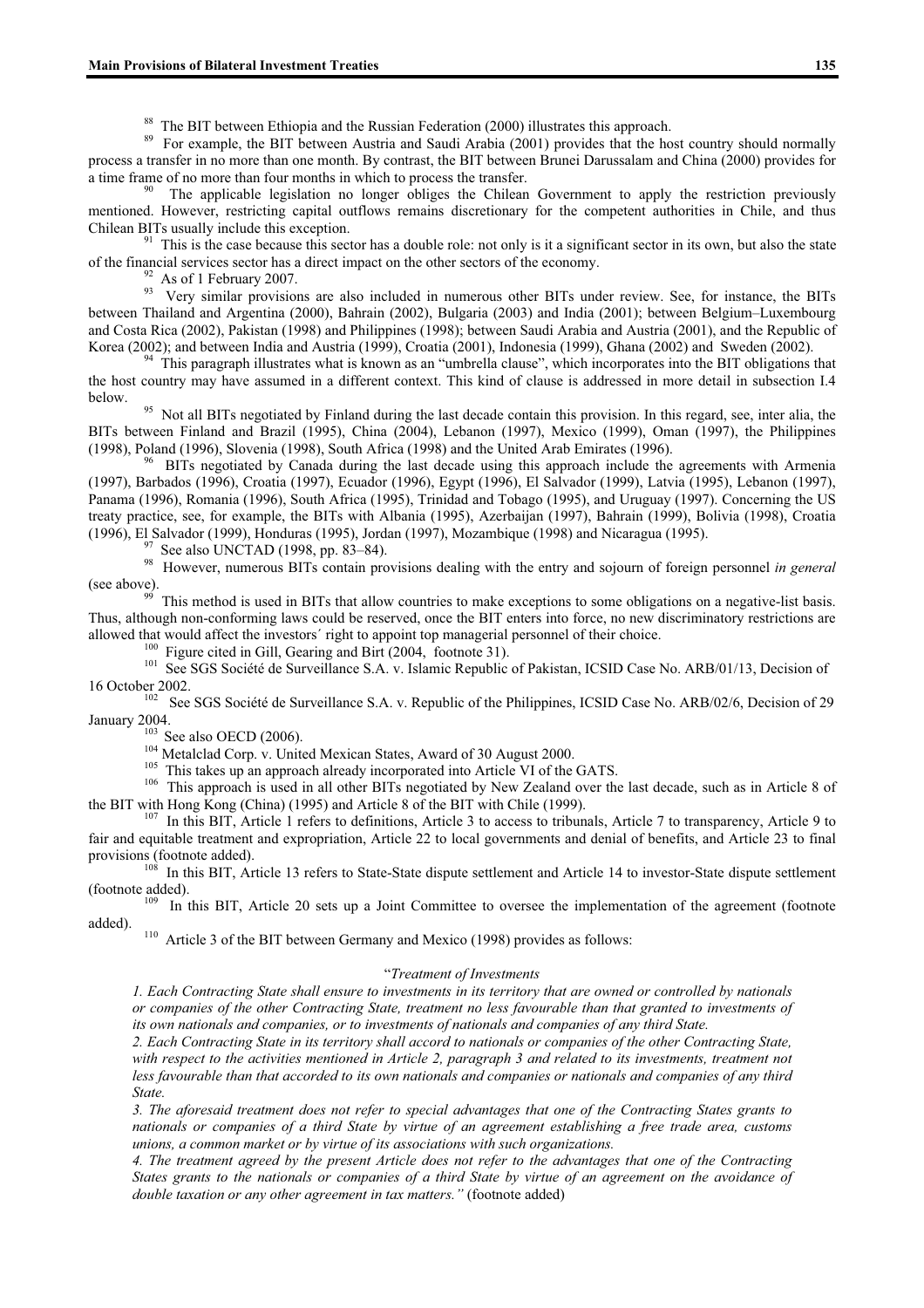<sup>111</sup> Article 10 of the BIT between Japan and Viet Nam (2003) refers to compensation for losses in cases of civil strife (footnote added).<br> $112$  Article 11 stipulates the following:

"*An investor of a Contracting Party, which has suffered loss or damage relating to its investment and business activities in the territory of the other Contracting Party due to hostilities or a state of emergency such as revolution, insurrection, civil disturbance or any other similar event in the territory of that other Contracting Party, shall be accorded by that other Contracting Party, as regards restitution, indemnification, compensation or any other settlement, treatment no less favourable than that which it accords to its own investors or to investors of any third country, whichever is more favourable to the investor.*" (footnote added).<br><sup>112</sup> The provision reads as follows:

### "*Article 16*

 $[\ldots]$ 

*2. In cases where a Contracting Party takes any measure, pursuant to paragraph 1 above, that does not conform with the obligations of the provisions of this Agreement other than the provisions of Article 11, that Contracting Party shall not use such measure as a means of avoiding its obligations.* 

*3. In cases where a Contracting Party takes any measure, pursuant to paragraph 1 above, that does not conform with the obligations of the provisions of this Agreement other than the provisions of Article 11, that Contracting Party shall, prior to the entry into force of the measure or as soon thereafter as possible, notify the other Contracting Party of the following elements of the measure: (a) sector and sub-sector or matter; (b) obligation or article in respect of which the measure is taken; (c) legal source or authority of the measure; (d) succinct description of the measure; and (e) motivation or purpose of the measure.* [...]"

<sup>113</sup> It could be argued that protection of the environment comprises in broad terms not only the protection of natural resources but also the protection of human, animal and plant life or health.

<sup>114</sup> See section F.1 above. **Computer of the agreements signed by France during the last decade include a cultural exception. For**  $\frac{115}{115}$  **Only a minority of the agreements signed by France during the last decade in** instance, the exception is not included in the BITs with Albania (1995), Armenia (1995), Azerbaijan (1998), Cambodia (2000), Cuba (1997), the Dominican Republic (1999), Ghana (1999), Guatemala (1998), Honduras (1998), Hong Kong (China) (1995), India (1997), Kazakhstan (1998), Lebanon (1996), Namibia (1998), Nicaragua (1998), Romania (1995), Slovenia (1998) and South Africa (1995).<br><sup>116</sup> This exception is identical to the one included in Article 2.3 of the BIT between France and Mexico (1998).<br><sup>117</sup> This exception has been included in all BITs negotiated by Ca

Armenia (1997), Barbados (1996), Costa Rica (1998), Croatia (1997), Ecuador (1996), Egypt (1996), El Salvador (1999), Latvia (1995), Lebanon (1997), Panama (1996), the Philippines (1995), Romania (1996), Slovakia (2001), South Africa (1995), Thailand (1997), Trinidad and Tobago (1995), Uruguay (1997) and Venezuela (1996). The same exception was also

<sup>3</sup> Article 8 of the BIT between Chile and New Zealand (1999) is an example of this trend. This provision stipulates that the BIT "[…] *shall not apply to Tokelau unless the Contracting Parties have exchanged notes agreeing to the terms on which this Agreement shall so apply*". Tokelau is a group of three atolls in the South Pacific Ocean. Originally settled by Polynesian emigrants from surrounding island groups, the Tokelau Islands were made a British protectorate in 1889. They were transferred to New Zealand administration in 1925.<br><sup>119</sup> An example of a general exception for this purpose is the BIT between Japan and Viet Nam (2003):

#### "*Article 18*

*1. Nothing in this Agreement shall be construed so as to derogate from the rights and obligations under multilateral agreements in respect of protection of intellectual property rights to which the Contracting Parties are parties.* 

*2. Nothing in this Agreement shall be construed so as to oblige either Contracting Party to extend to investors of the other Contracting Party and their investments treatment accorded to investors of any third country and their investments by virtue of multilateral agreements in respect of protection of intellectual property rights, to which the former Contracting Party is a party. […]*"

<sup>120</sup> For more detail on the evolution of preambles in BITs see section A above.<br><sup>121</sup> The same trend can be observed in the preambles of the BITs between Mozambique and the Netherlands (2001), Japan and Viet Nam (2003), and Japan and the Republic of Korea (2002), among others.<br><sup>122</sup> Article 11 of the 2004 Canadian Model BIT includes very similar language. This provision is cited below when

the subject of environmental protection is addressed.<br>
<sup>123</sup> An exception to this trend is the BIT between the United States and Uruguay (2005), which in its preamble makes

reference to the intention of the contracting parties to achieve the objectives of the BIT in a manner consistent with the protection of the environment, and also contains specific provisions on this particular subject in

<sup>124</sup> This group of BITs includes the agreements between Belgium–Luxembourg and Botswana (2003), Ethiopia (2003) and Mauritius (2003), among others.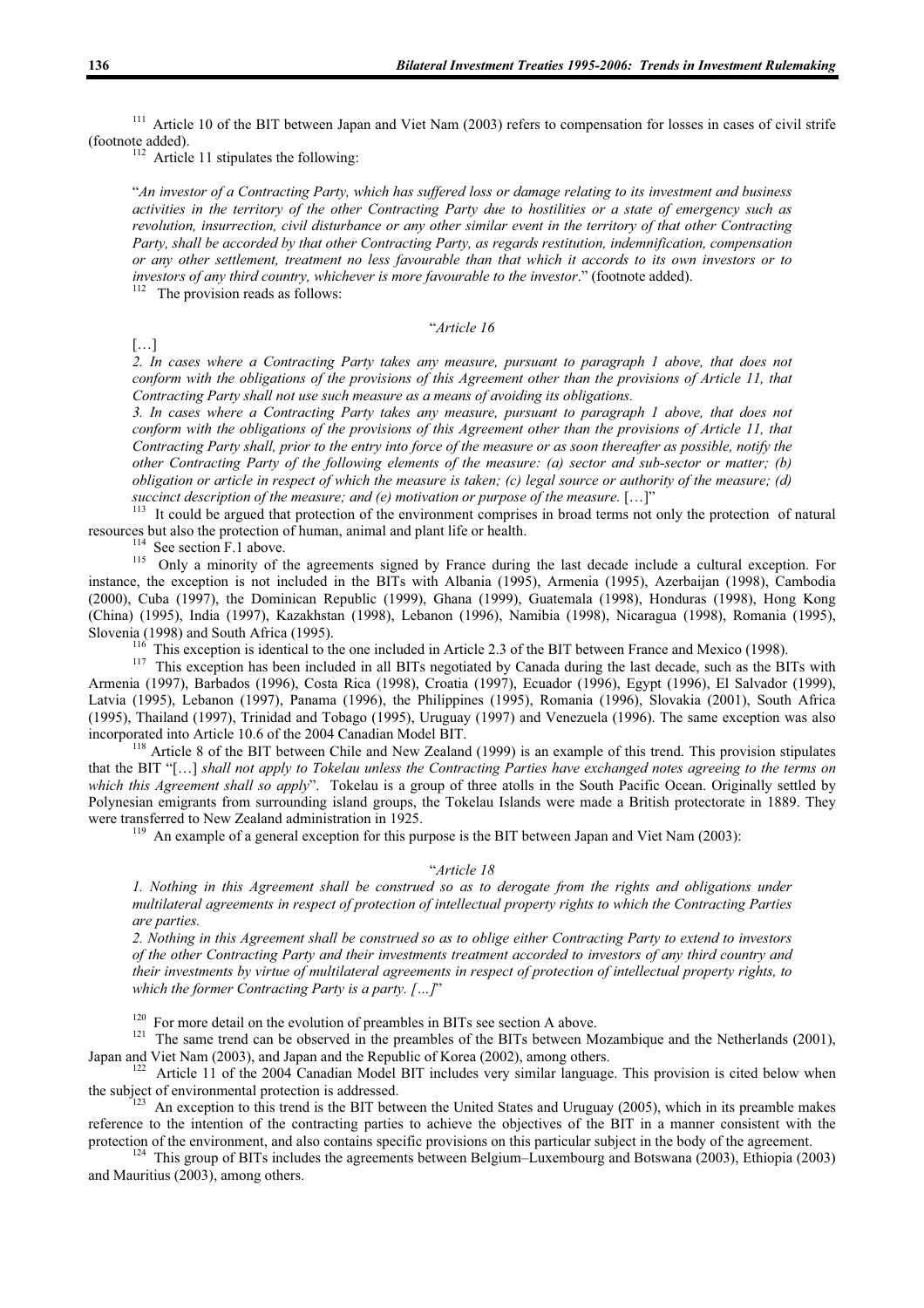<sup>125</sup> Articles 24.1(a)(i)(A) and 24.1.(b)(i)(A) provide that, for the purposes of the investor–State dispute settlement procedures, investors can only submit claims arguing that the host country has violated Articles 3 to 10 of the BIT. The commitment on environment is in Article 12.<br><sup>126</sup> Article 37.5 of the BIT explicitly provides that State–State dispute settlement procedures *"…shall not apply to a* 

*matter arising under Article 12 or Article 13"*.<br><sup>127</sup> Article 12.1 is complemented by a second paragraph, which provides as follows:

*[…]*

*"2. Nothing in this Treaty shall be construed to prevent a Party from adopting, maintaining, or enforcing any measure otherwise consistent with this Treaty that it considers appropriate to ensure that investment activity in its territory is undertaken in a manner sensitive to environmental concerns.*"

This provision is commented on in subsection 1.c above, where the exceptions on the protection of natural resources

are explained.<br><sup>128</sup> This is the case of the BITs negotiated between Belgium–Luxembourg and countries such as Botswana (2003),<br>Ethiopia (2003), Mauritius (2005) and Zimbabwe (2003).

<sup>129</sup> Footnote 14 to Article 13.2 states as follows: "*For the United States, "statutes or regulations" for purposes of this Article means an act of the United States Congress or regulations promulgated pursuant to an act of the United States* 

 $C_{130}$  Articles 24.1(a)(i)(A) and 24.1.(b)(i)(A) provide that, for the purposes of the investor–State dispute settlement procedures, investors can only submit claims arguing that the host country has violated Articles 3 to 10 of the BIT. The commitment on labour standards is in Article 13. Article 37.5 of the BIT explicitly provides that State–State dispute settlement procedures "[...] shall not apply to a matter arising under Article 12 or Article 13".

The concept of "rule-oriented" adjudication mechanisms contrasts with "power-oriented" means of peaceful dispute resolution. "In broad perspective one can roughly divide the various techniques for peaceful settlement of *international disputes in two types: settlement by negotiation and agreement with reference (explicitly or implicitly) to relative power status of the parties; or settlement by negotiation or decision with reference to norms or rules to which both parties have previously agreed […]To a large degree, the history of civilization may be described as a gradual evolution from a power-oriented approach, in the state of nature, towards a rule-oriented approach. […] [There are] advantages which accrue generally to international affairs through a rule-oriented approach –less reliance on raw power, and the temptation to exercise it or flex one's muscles, which can get out of hand; a fairer break for the smaller countries, or at least a perception of greater fairness […]*" (Jackson, 1997).<br><sup>132</sup> This approach has also been used in other BITs of Australia over the last decade, such as those negotiated with

Argentina (1995), Lithuania (1998), Pakistan (1998), Peru (1995), the Philippines (1995), Sri Lanka (2002) and Uruguay (2001).

An example of this approach is illustrated by the BIT between Chile and Egypt (1999), which in its Article 8.6 states that *"[…] Once a dispute has been submitted to the competent tribunal or international arbitration in accordance with this Article, neither Contracting Party shall pursue the dispute through diplomatic channels unless the other Contracting Party has failed to abide or comply with any judgment, award, order or other determination made by the competent international or local tribunal in question"*.<br><sup>134</sup> Article 27.1 of the ICSID Convention states that *"No Contracting State shall give diplomatic protection, or bring* 

*an international claim, in respect of a dispute which one of its nationals and another Contracting State shall have consented to submit or shall have submitted to arbitration under this Convention, unless such other Contracting State shall have failed* 

*to abide by and comply with the award rendered in such dispute."*<br><sup>135</sup> Among the BITs following this approach are the agreements between Australia and Chile (1996), Cambodia and the<br><sup>136</sup> BITs following this cause of

BITs following this approach are, among others, those between Cambodia and China (1996) and Bahrain and China

(1999).<br><sup>137</sup> Other BITs, such as the agreements between Chile and Indonesia (1999) and Bahrain and China (1999), provide for

a consultation period of four and five months respectively.<br><sup>138</sup> Under customary international law, a home country may generally not espouse a private investor's claim against a<br>host country unless the investor has first

 $h^{139}$  Among the BITs using this approach are the agreements between China and Bahrain (1999), Bosnia and Herzegovina (2000), Botswana (2000), Guyana (2003), Jordan (2001), Qatar (1999), Trinidad and Tobago (2002) and Djibouti (2003).<br> $\frac{140 \text{ Dergor graph (6) of Article 8 cited above provides that "4 disputing investor may submit a claim to arbitrary only if}$ 

Paragraph (6) of Article 8 cited above provides that *"A disputing investor may submit a claim to arbitration only if he consents to arbitration in accordance with the procedures set out in this Agreement and waives his right to initiate before any administrative tribunal or court under the law of a Contracting Party, or other dispute settlement procedures, any proceedings with respect to the measure of the disputing Contracting Party that is alleged to be a breach of this Agreement."* The importance of this waiver lies in preventing the dispute from being submitted to more than one forum, as explained in

subsection L.b below.<br><sup>141</sup> Among others, this approach is used in BITs between Austria and Armenia (2001), Bosnia and Herzegovina (2000), Jordan (2001), the Libyan Arab Jamahiriya (2002), Lebanon (2001), the Former Yugoslav Republic of Macedonia  $(2001)$ , Mexico (1998), the United Arab Emirates (2001) and Uzbekistan (2000).<br><sup>142</sup> Some BITs refer to regional arbitration forums such as the Cairo Regional Centre for International Commercial

Arbitration (see, for example, the BIT between Egypt and Nigeria (2000) and the BIT between Egypt and Pakistan (2000)) or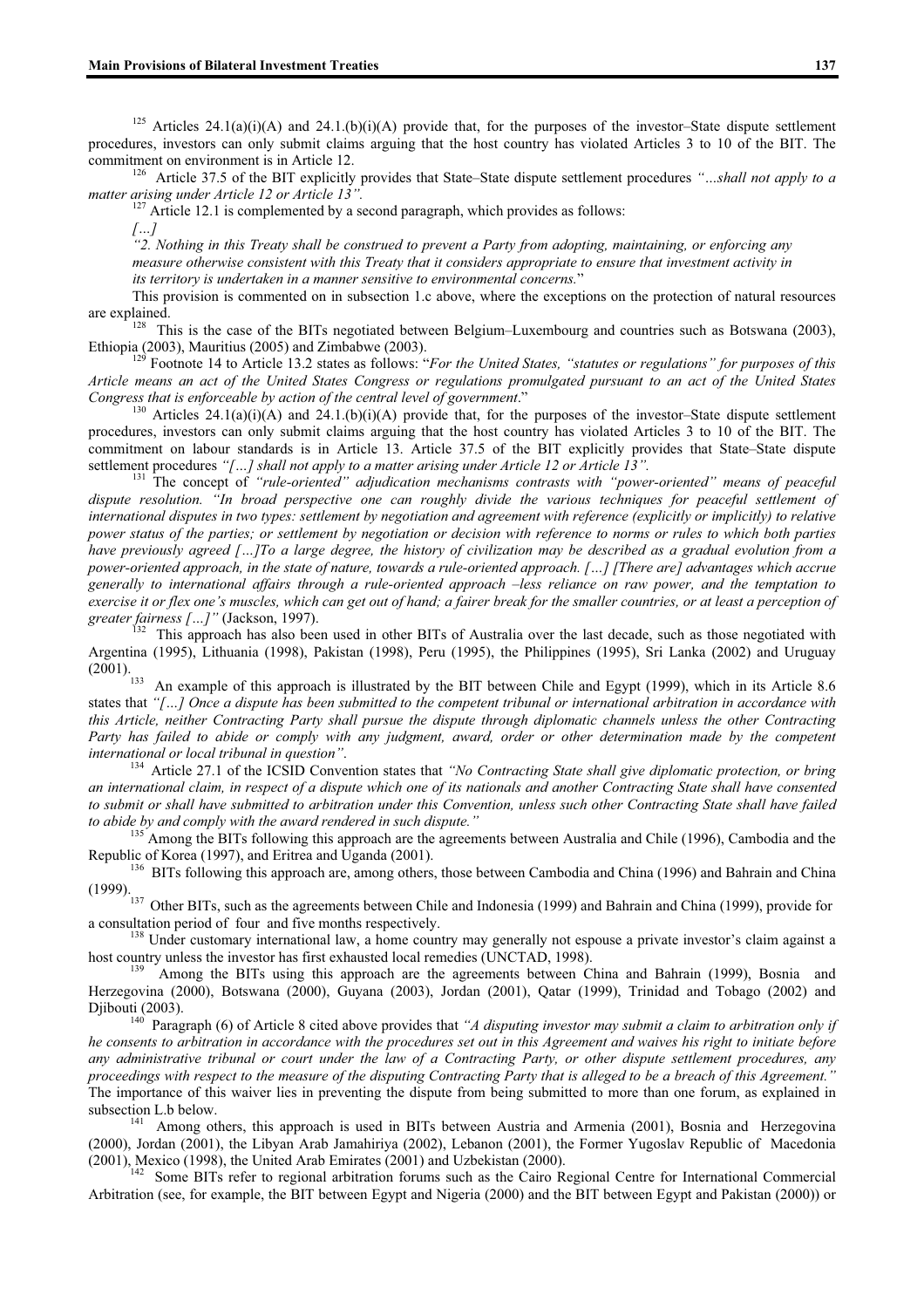the Arab Investment Court (see, for example, the BIT between Egypt and the Syrian Arab Republic (1997) and the BIT between Jordan and the Syrian Arab Republic (2001)).<br><sup>143</sup> The promotion of judicial economy is one of the policies behind a series of innovations in investor—State dispute

settlement provisions in BITs. This point is developed in subsection L.b below.<br><sup>144</sup> As subsection L.1.a.(i) above also explains, some BITs require that for an investor to have standing, it is necessary

that the claim consists in an alleged violation of the agreement and that such breach has generated a loss to the detriment of the investor. However, most of the BITs requiring this standing also tend to explicitly recognize the possibility for the investor to invoke arbitration procedures, even if compensation under an insurance contract has previously been granted. For instance, see Article 10 of the Annex of the BIT between Cuba and Mexico (2001), Article IX of the BIT between Jordan and the United States (1997), and Article 15 of the BIT between Austria and Bosnia Herzegovina (2000), among others.<br><sup>145</sup> Article V of the New York Convention provides the following:

### "*Article V*

- *1. Recognition and enforcement of the award may be refused, at the request of the party against whom it is invoked, only if that party furnishes to the competent authority where the recognition and enforcement is sought, proof that:* 
	- *(a) The parties to the agreement referred to in article II were, under the law applicable to them, under some incapacity, or the said agreement is not valid under the law to which the parties have subjected it or, failing any indication thereon, under the law of the country where the award was made; or*
	- *(b) The party against whom the award is invoked was not given proper notice of the appointment of the arbitrator or of the arbitration proceedings or was otherwise unable to present his case; or*
	- *(c) The award deals with a difference not contemplated by or not falling within the terms of the submission to arbitration, or it contains decisions on matters beyond the scope of the submission to arbitration, provided that, if the decision on matters submitted to arbitration can be separated from those not submitted, the part of the award which contains decisions on matters submitted to arbitration may be recognized and enforced; or*
	- *(d) The composition of the arbitral authority or the arbitral procedure was not in accordance with the agreement of the parties, or failing such agreement, was not in accordance with the law of the country where the arbitration took place; or*
	- *(e) The award has not yet become binding on the parties, or has been set aside or suspended by a competent authority of the country in which, or under the law of which, that award was made.*
- *2. Recognition and enforcement of an arbitral award may also be refused if the competent authority in the country where recognition and enforcement is sought finds that:* 
	- *(a) The subject matter of the difference is not capable of settlement by arbitration under the law of that country; or*
	- (b) *The recognition or enforcement of the award would be contrary to the public policy of that*

*country*." 146 For instance, Article 27.1 of the ICSID Convention explicitly provides that "*no Contracting State shall give diplomatic protection, or bring an international claim, in respect of a dispute which one of its nationals and another Contracting State shall have consented to submit or shall have submitted to arbitration under this Convention, unless such*  other Contracting State shall have failed to abide by and comply with the award rendered in such dispute."<br><sup>147</sup> However, some BITs do not address this matter.<br><sup>148</sup> For instance, the BIT between Armenia and Austria (2001)

containing six articles, regulates investor–State arbitration. Other BITs that include detailed investor–State dispute settlement provisions are the agreements of Austria with Bosnia and Herzegovina (2000), Jordan (2001), Lebanon (2001), the Libyan Arab Jamahiriya (2002), the Former Yugoslav Republic of Macedonia (2001), the United Arab Emirates (2001) and Uzbekistan (2000), among others. The 2004 Canadian Model BIT has a whole section, comprising 27 provisions and two annexes, on investor–State dispute settlement. Furthermore, the BIT between Finland and Mexico (1999) has a section with 10 provisions on investor–State dispute settlement. The same approach applies to the BITs that Mexico has concluded with Belgium–Luxembourg (1998), Cuba (2001), Germany (1998), Greece (2000), the Netherlands (1998), Portugal (1999), the

Republic of Korea (2000) and Sweden (2000), among others.<br><sup>149</sup> See UNCTAD (2005b).<br><sup>150</sup> DR-CAFTA even goes further, and provides for the establishment of a negotiating group to draft an amendment to the agreement authorizing the establishment of an appellate body within one year after the entry into force of the treaty.<br>
For example, the BIT between China and Guyana (2003) provides for a period of six months from the

which either contracting party raised the matter. Examples of shorter periods include the BIT between Austria and Bosnia and Herzegovina (2000), which allows a contracting party to initiate the proceedings 60 days after notification of the intention to

do so. 152 This is the case of United States' BITs, for instance the BIT with Uruguay (2005). This approach has already been used in BITs negotiated earlier in this period, such as in the BITs between the United States and Azerbaijan (1997), Bahrain (1999), Jordan (1997) and Mozambique (1998).<br><sup>153</sup> This is the case of most BITs of the United States.<br><sup>154</sup> For instance, the BIT between Mexico and the Netherlands (1998) provides that: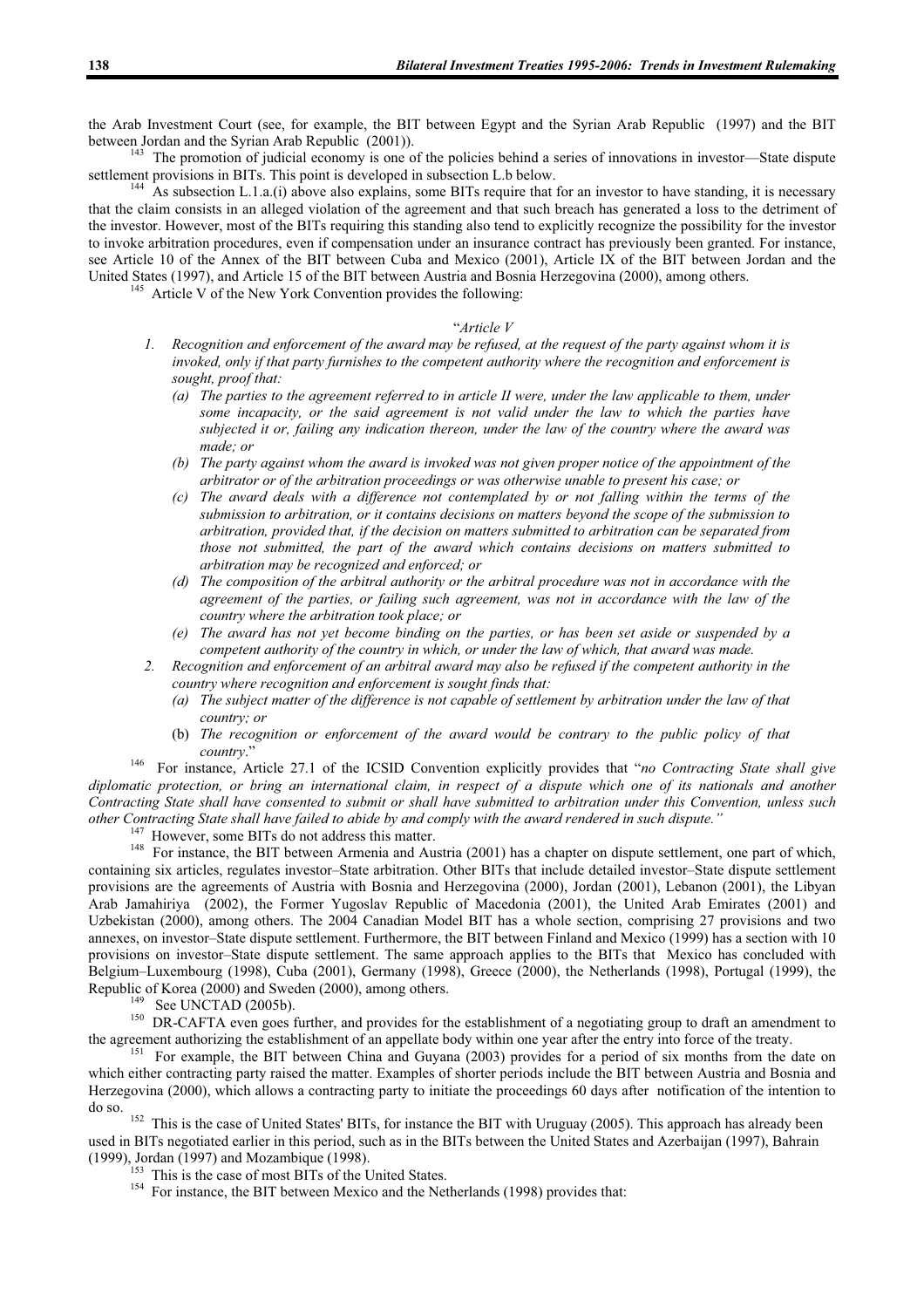# "*Article 11*

### *Settlement of Disputes between the Contracting Parties*

[…]

 *(5) The tribunal shall decide on the basis of respect for the law. Before the tribunal decides, it may at any stage of the proceedings propose to the Contracting Parties that the dispute be settled amicably. The foregoing provisions shall not prejudice settlement of the dispute <u>ex aequo et bono</u> if the Contracting Parties so agree. [...]"* 

*so agree*. […]" 155 "*Article 37: State-State Dispute Settlement* 

[…] *4. Articles 28(3)[amicus curiae], 29,[Transparency of Arbitral Proceedings] 30(1) [Governing Law]and 31[Interpretation of Annexes] shall apply mutatis mutandis to arbitrations under this Article.*"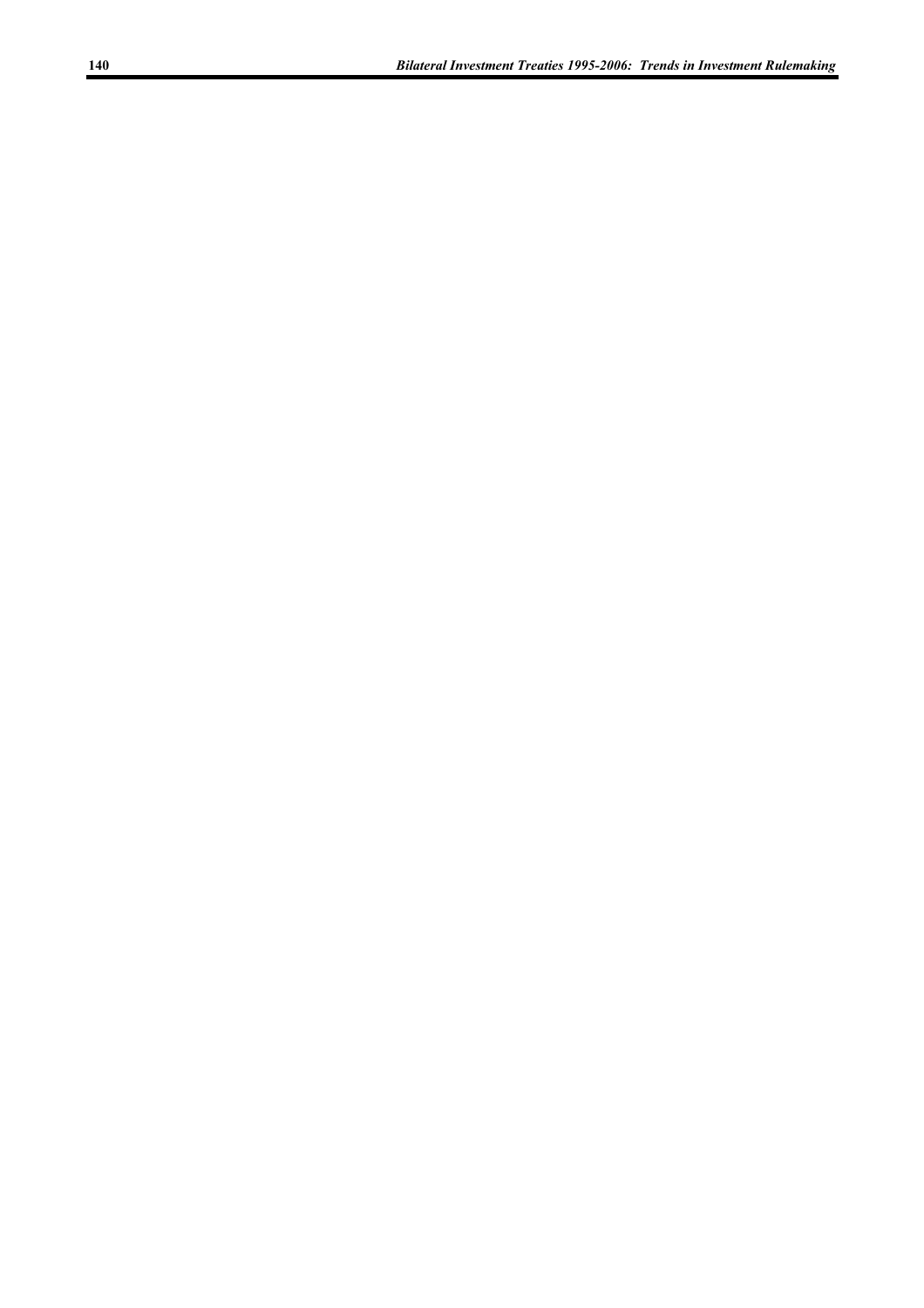# **CONCLUSIONS: EVOLUTION IN INVESTMENT RULEMAKING — NEW CHALLENGES FOR DEVELOPING COUNTRIES**

This study has shown that BITs concluded since the late 1990s continue to have a structure and a content similar to those of earlier BITs. However, the fact that most BITs address basically the same issues does not mean that they have the same underlying rationale, nor does it mean that all agreements provide the same degree of investment protection or have evolved homogeneously over the last decade. Rather, the enormous increase in BITs during the review period has resulted in a greater variety of approaches with regard to individual aspects of their content. A small number of BITs has introduced some significant innovations. These BIT developments have also been reflected in the investment chapters of free trade agreements and other recent economic integration agreements concluded by countries (UNCTAD, 2006c).

## **A. Similarities and dissimilarities between BITs**

Core elements found in most BITs include provisions on the scope of application, entry and establishment of investment, fair and equitable treatment, national treatment and MFN treatment, expropriation and compensation, transfer of funds and dispute settlement, both between contracting parties and between a contracting party and an investor.<sup>1</sup> However, despite including provisions addressing basically the same issues, BITs negotiated over the last decade have adopted a variety of approaches concerning specific aspects of investment promotion and protection. Two main models can be distinguished.

Continuing with a trend that already existed in the mid-1990s, the overwhelming majority of BITs negotiated during the last decade follow the traditional "admission" model. These agreements apply to investment only once it has been admitted into the host country in accordance with the latter's domestic laws and regulations. Within this group of BITs, important differences exist regarding the degree of precision of several key obligations applying to established investments (see below). A minority of BITs provide relatively little protection to foreign investment. For instance, these BITs do not provide national treatment even after the investment has been admitted in accordance with the laws and regulations of the host country.<sup>2</sup> In other BITs falling into this category, standards such as the freedom of transfers, or even fair and equitable treatment, have been subject to domestic legislation. This weakens the degree of protection afforded to the investor.

Another — relatively small — category of BITs imposes a higher degree of discipline on the contracting parties compared with the previous categories. These agreements are geared to both investment liberalization and protection. In addition to applying to investments both in the pre- and post-establishment phases, these BITs include commitments on certain issues often not covered by treaties based on the "admission" model, such as performance requirements, top managerial personnel, and, more recently, transparency. These are the BITs negotiated by the United States since the 1980s, by Canada after the mid-1990s and by Japan at the beginning of this century. Over the last 10 years, these countries have concluded more than 40 new BITs providing national treatment and MFN treatment in the pre-establishment phase. However, considering that during this period more than a thousand agreements were negotiated, these BITs are still a small minority.

### **B. Assessment in terms of innovations in investment rulemaking**

The vast majority of BITs concluded during the review period follows drafting and regulatory approaches typical of treaties negotiated before the mid-1990s. These treaties therefore demonstrate the considerable degree of common ground that has been achieved over the last few decades concerning the main content of BITs. On the other hand, a relatively small, but increasing, group of BITs have started to introduce some innovations in investment rulemaking.

An important distinction to be made is that — with the exception of the first subsequent category ("protection of public policy concerns") — all other types of innovations are mainly limited to BITs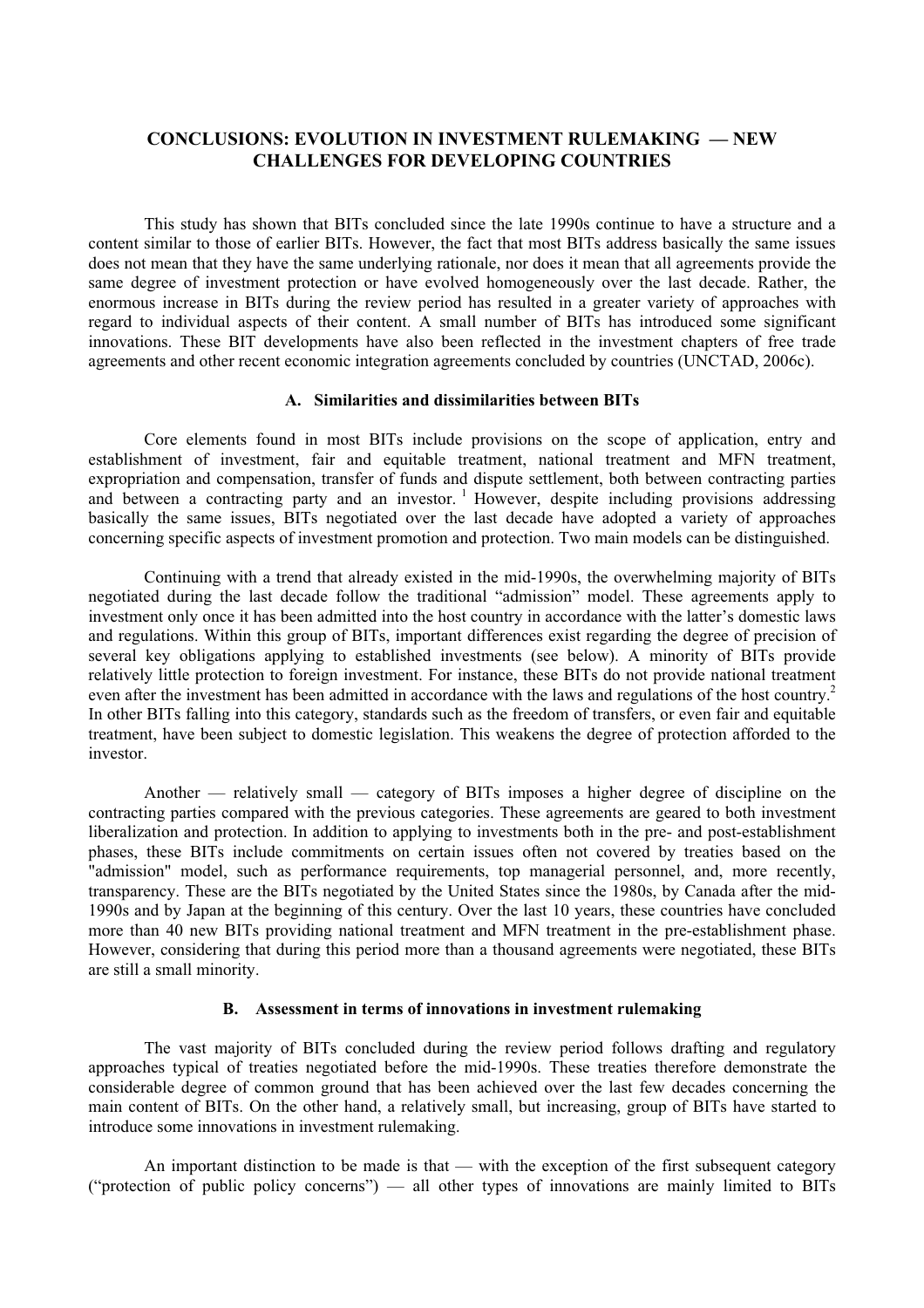concluded by a few countries, including Canada, Colombia, Japan, the Republic of Korea and the United States.

## **1. Protection of public policy concerns**

Against the background of the ongoing debate about possible negative effects of FDI, a growing number of countries emphasize in their BITs that *investment protection made must not be pursued at the expense of other legitimate public concerns*. To that end, more recourse is made to treaty exceptions, thereby safeguarding the right of the host country to enact regulations — even inconsistent with the obligations in the BIT. In addition to the "traditional" areas where such exceptions have been a common feature of BITs for many years, namely taxation and regional economic integration, more agreements now also exempt from the scope of the BIT — fully or partially — host country measures related to such diverse fields as essential security and public order, protection of health, safety and natural resources, cultural diversity, and prudential measures for financial services. These exceptions show the scale of values in the policymaking of contracting parties, and subordinate investment protection to those other key policy objectives.

The proliferation of general exceptions does not respond to a particular regional pattern. Rather, the increase in general treaty exceptions in BITs is a *worldwide trend*. 3 However, some countries emphasize the protection of certain policy objectives more than others.<sup>4</sup>

Instead of using general exceptions, other BITs have included positive language — either in their preambles or in specific provisions in the body of the text — to reinforce the commitments of the contracting parties to safeguard certain values, basically the protection of health, safety, the environment, and the promotion of internationally recognized labour rights. Although this approach has legal effects that are different from those of a general exception, it gives the same political signal that contracting parties do not place investment protection above other important public policy objectives. Once again, this approach is *not limited to specific countries or regions*. 5

### **2. Other innovations**

A small group of BITs concluded over the last decade include further innovations in investment rulemaking. As previously stated, the new model BITs of Canada and the United States exemplify this approach. The normative evolution has focused on a number of areas: to clarify individual BIT provisions; to provide greater transparency; and to improve the transparency and predictability of dispute settlement.

### *Clarification of individual BIT provisions*

Most BITs continue to use very general language, such as the provisions on fair and equitable treatment, MFN treatment and expropriation. In view of Canada's and the United States' past involvement in numerous investor–State disputes, recent BITs of those countries have departed from this approach and spell out in more detail the content of some core provisions.

One example is the definition of "*investment*". The new Canadian model BIT has replaced the openended, asset-based definition with a comprehensive and finite definition. The recent BIT between the United States and Uruguay (2005), on the other hand, has opted to define the term "*investment*" in economic terms; in principle, it covers every asset that an investor owns and controls, but adds that such assets must have the *"characteristics of an investment"*, such as *"the commitment of capital or other resources, the expectation of gain or profit, or the assumption of risk"*. Also, several kinds of assets not considered to be covered investments under the agreement are excluded. Both approaches attempt to strike a balance between maintaining a comprehensive investment definition and excluding assets that are not intended by the parties to be covered.

Another trend is the revision of the wording of various substantive treaty obligations. The new Canadian and United States model BITs, learning from the technical intricacies faced in the implementation of the investment chapter of NAFTA, use more detailed language and elaborate on the meaning of absolute standards of protection, in particular the minimum standard of treatment in accordance with international law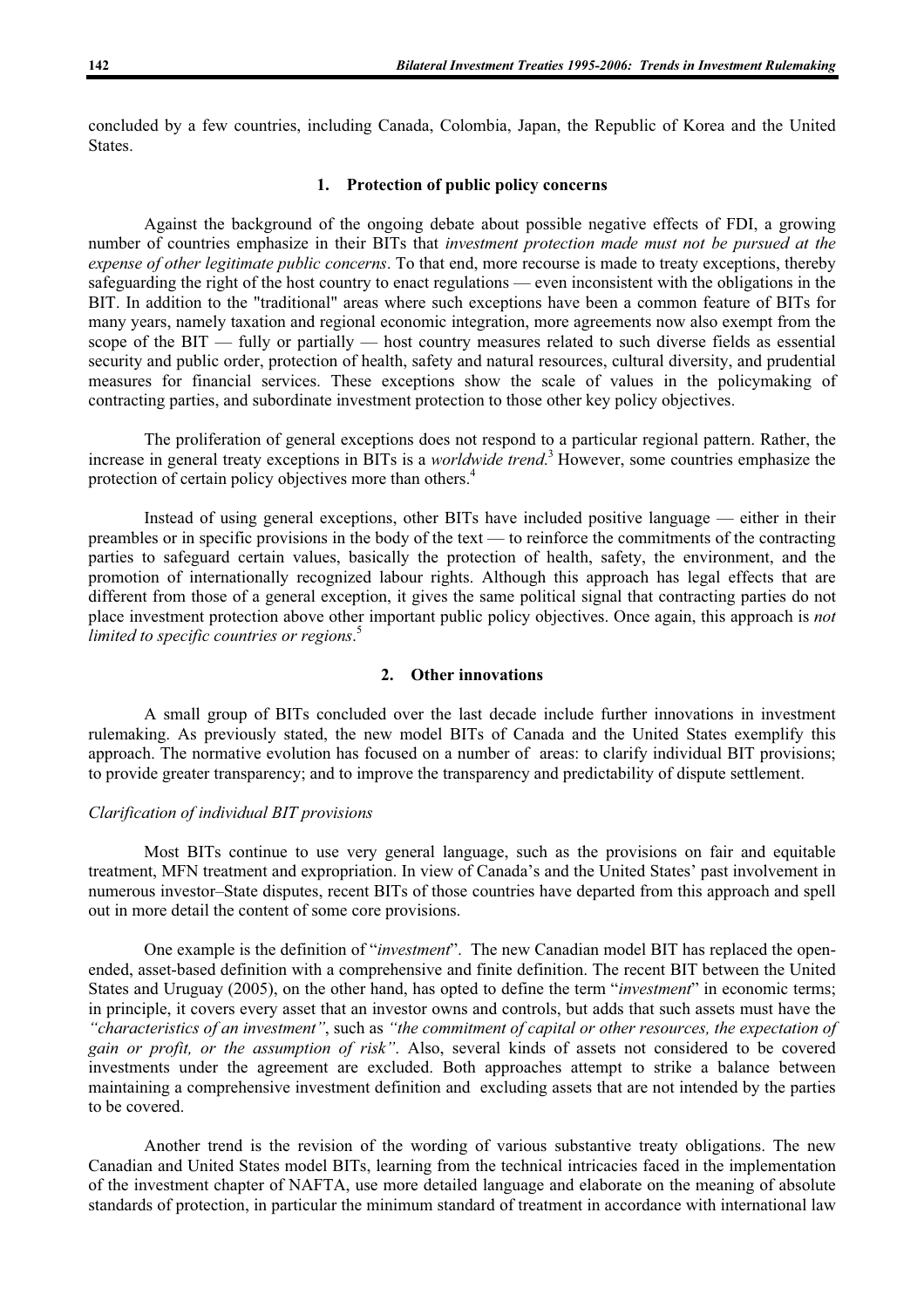and indirect expropriation. The new language is geared to indicating that both sets of obligations are intended to reflect the level of protection granted by customary international law. In addition, both BIT models include annexes specifying guidelines and criteria in order to determine on a case-by-case basis whether an indirect expropriation has in fact taken place.

### *Transparency*

Recent BITs of Canada and the United States explicitly deal with the issue of transparency. There has been a gradual evolution in the rationale and content of the obligations on this subject. Where once transparency was regarded as an obligation imposed on contracting parties to exchange information, this kind of BIT also considers transparency to be a reciprocal commitment between the host country and the investor. Furthermore, transparency is extended to the process of domestic rulemaking, aimed at allowing investors and other interested persons to participate in it. These transparency obligations are not subject to the ISDS provisions — that is, they are not enforceable by investors.

### *Investor–State dispute settlement*

Another feature of recent Canadian and United States BITs is their significant innovation regarding investor–State dispute settlement. This includes greater and substantial transparency in arbitral proceedings, open hearings, publication of related legal documents and the possibility for representatives of civil society to submit *amicus curiae* briefs to arbitral tribunals. Other new detailed clauses provide for more laworiented, predictable and orderly conduct at the different stages of the investor–State dispute settlement process. The Canadian model BIT, for example, even includes specific standard waiver forms to facilitate waivers as required by the agreement for the purposes of filing a claim. The BIT between the United States and Uruguay (2005) not only provides for a special procedure at the early stages of the investor–State dispute settlement process aimed at eliminating frivolous claims, but also envisages the possibility of setting up an appellate mechanism to foster a more consistent and rigorous application of international law in arbitral awards.

Mexico is another country that has introduced innovations on investor–State dispute settlement in its BITs. After negotiating Chapter 11 of NAFTA, Mexico started to negotiate BITs with several countries, mostly in Europe and Asia, incorporating some of the specific clauses included in Chapter 11. After the negotiation of the BIT with Austria in 1998, it seems that the latter country followed suit and included more detailed investor–State dispute settlement provisions in some — though not all — of its subsequent agreements.

### **C. Implications**

BIT negotiations during the last decade have two main characteristics. First, the enormous increase in BITs has resulted in a remarkable degree of similarity as far as their *basic structure and content* are concerned. Apart from the traditional divide between BITs with and without liberalization commitments, there is no major disagreement about what should be the core elements of a BIT and what basic content its key provisions should have. Second, despite this broad general consensus, it is clear that the picture becomes much more diverse when one looks into the details of individual BIT provisions. In this respect, it is fair to say that the level of variation between BITs has increased during the review period. While some differences relate to the substance of the provisions, others concern only minor linguistic variations, although sometimes with major implications. A few issues stand out as the most important new developments. They include the introduction of additional elements of investment protection, a greater emphasis on key public policy concerns as a counterweight to investment protection, the clarification of individual treaty provisions, more transparency and more detailed rules on investor–State dispute settlement.

The consolidation of core BIT provisions should contribute to facilitating future negotiations on international investment rulemaking and gives foreign investors more assurance about what they can reasonably expect from host countries as investment protection. The greater diversity of BITs when it comes to the details of the agreement reflects the flexibility that countries would like to have in choosing the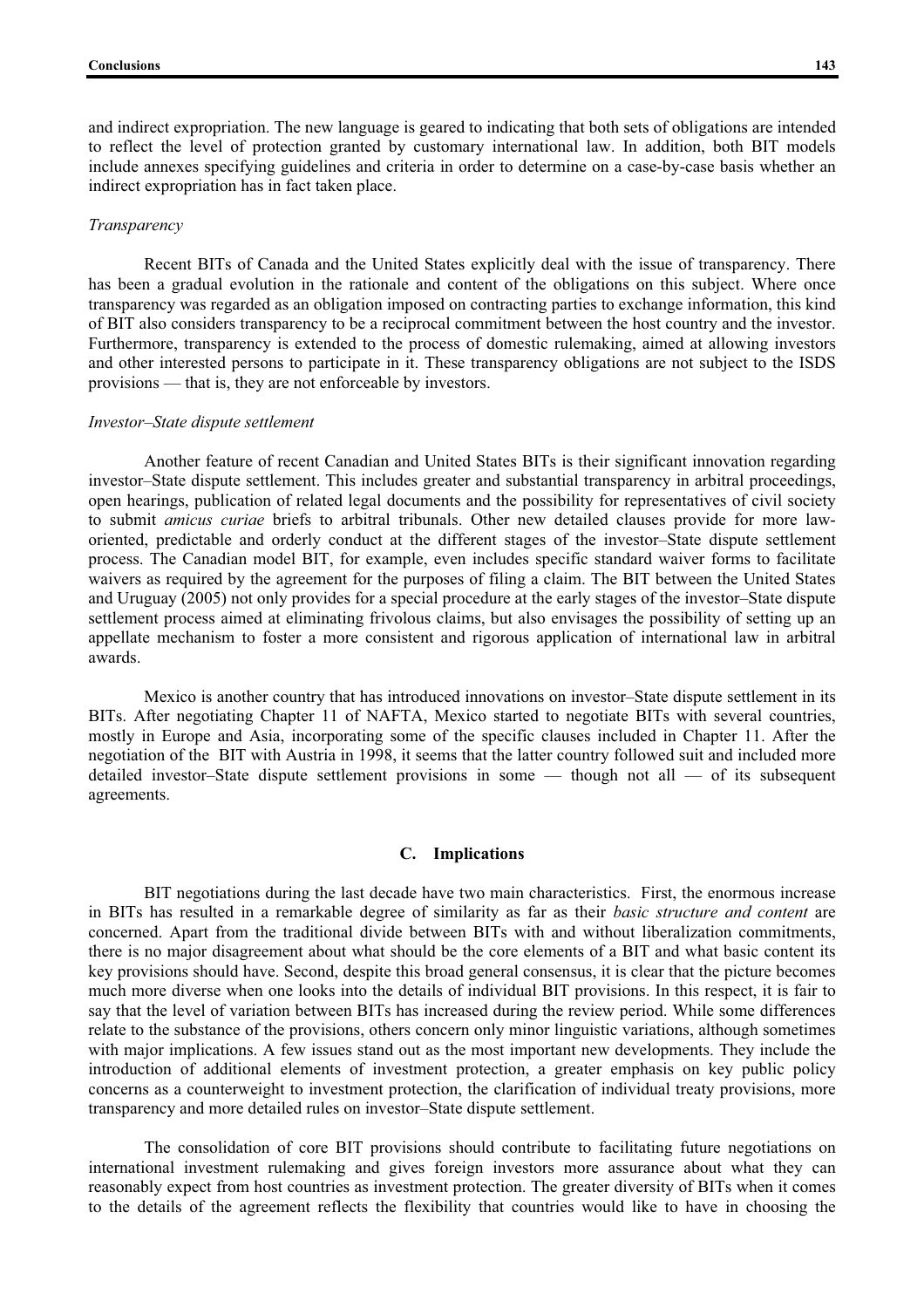partners to enter into an agreement, and to tailor individual agreements to their specific situations, development objectives and public concerns. Furthermore, more elaborate rules may enhance legal clarity on rights and obligations, and may fill existing gaps in the overall treatment of foreign investment.

On the other hand, the developments in BIT negotiations also mean that the last decade has witnessed the emergence of a new pattern in international investment rulemaking. In addition to the different approaches to investment liberalization in BITs, one can now also distinguish agreements according to their degree of complexity. However, it needs to be underlined that BITs with more elaborate structures are still a relatively small minority. Furthermore, to some extent these BITs might *look* more different on paper than they really are, since they are not intended to substantially deviate from or even contradict "traditional" BITs. Rather, to some degree these more complex BITs "only" spell out explicitly what contracting parties to conventional agreements implicitly have in mind when concluding the treaty. All this suggests that these differences are less significant than the divide between BITs that include liberalization commitments and those that do not.

Nevertheless, the growing diversity of the BIT universe poses new challenges for keeping it coherent. The risk of incoherence is particularly great for developing countries that lack expertise and bargaining power in investment rulemaking, and that may have to conduct negotiations on the basis of divergent model agreements of their negotiating partners (UNCTAD 2006b). Already in the past, developing countries concluded different kinds of BITs, depending on whether their developed market economy treaty partner followed the approach of excluding or including pre-establishment obligations in the agreement. With the recent emergence of more complex BITs, an additional layer of potential incoherence has been introduced.

One example is the more frequent recourse to exception clauses in recent BITs. It could mean that a developing country's measures to protect certain public values (e.g. national security or the environment) are not subject to the disciplines of some BITs while others cover them. Another illustration is the interpretation of the international minimum standard in accordance with the principles of customary international law in recent Canadian and United States BITs. Although these interpretative clauses are intended only to clarify the content of the provision and do not therefore set out to introduce substantive amendments, they may have a decisive impact on arbitration proceedings. As a result, tribunals might arrive at different conclusions with regard to the legality of basically the same host country measure, depending on whether the BIT contains an interpretative statement.

It remains to be seen whether the future development of BIT negotiations will result in a gradual convergence of the different models. To a considerable extent this will depend on the further evolution of investment disputes. Many of the recent changes that Canada and the United States have made in their BITs reflect their arbitration experience. If ever more countries become defendants in investment disputes and if they consider that arbitration tribunals have too much discretion in interpreting BIT provisions, they might wish to follow the Canadian and United States approach. However, it is also possible that the substantial increase in investment disputes (and awards) results in a consolidation of case law that makes the outcome of future arbitration both more predictable and acceptable and thereby reduces the need for interpretative statements in the BITs.

For the time being, the MFN principle included in most BITs could contribute to furthering coherence between different agreements. It might ensure, at least in principle, that an investment from a country with a "lower" protection standard BIT will receive treatment no less favourable than the treatment granted to an investment from a country with a "higher" protection standard BIT. The MFN standard could therefore have the effect of "levelling the playing field" for the protection that is provided to investors of different nationalities.

Applying the MFN principle to BITs with different degrees of complexity might be a challenging task. On the one hand, it might mean that the BIT provision with the higher level of sophistication becomes applicable. This could be the case, for instance, if one BIT grants the foreign investor additional rights with regard to transparency or in dispute settlement proceedings. On the other hand, the greater complexity of one BIT might also imply a reduction in the level of investment protection as compared with other BITs with the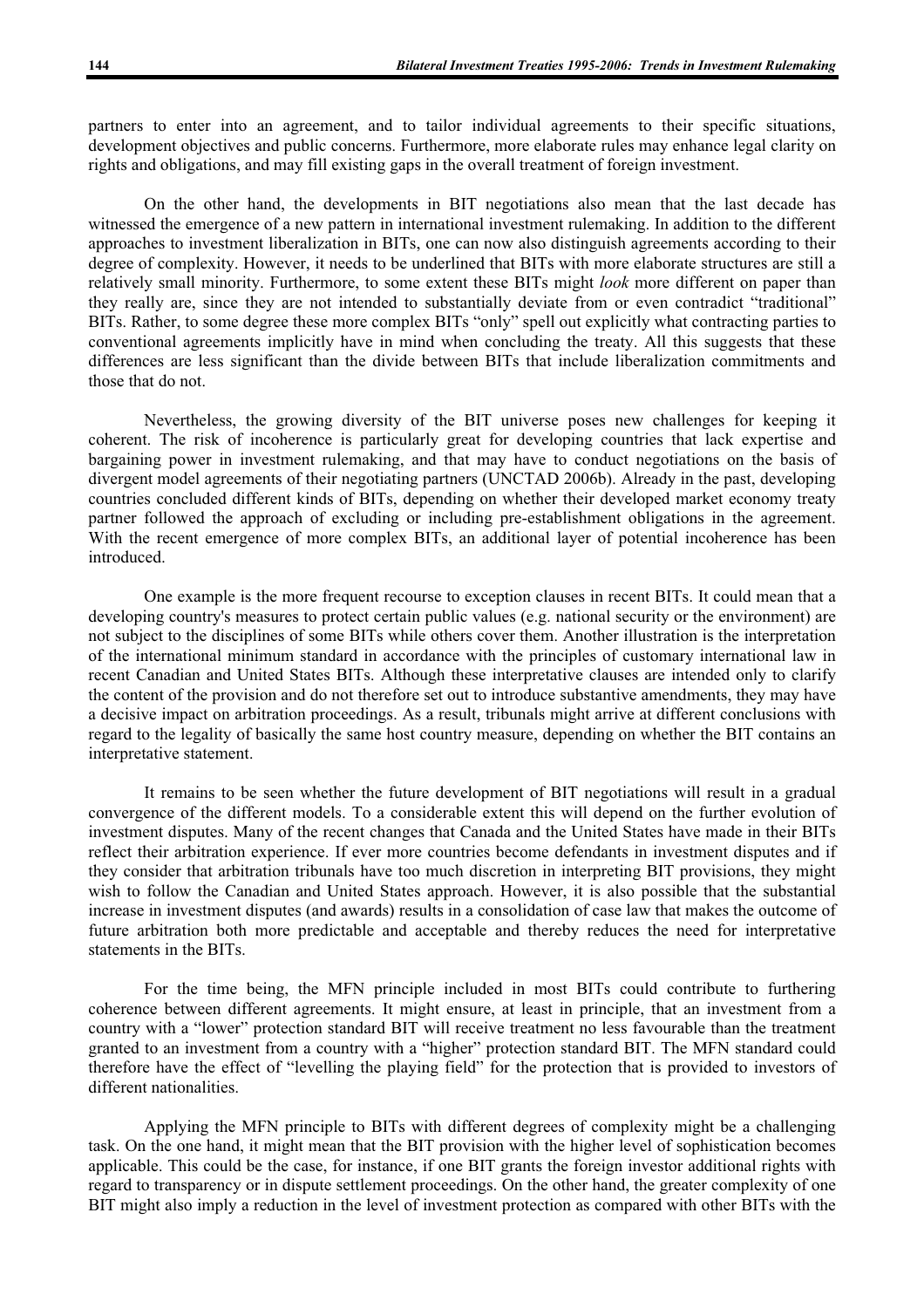in the light of some recent contradictory awards.<sup>6</sup>

result that this BIT provision could become inapplicable. For example, if BIT A includes an unqualified obligation to grant fair and equitable treatment, and BIT B states that such treatment refers only to the international minimum standard, the MFN clause in BIT B might override this statement. The result might be similar if one BIT includes a specific exception and the other does not. Such policy coherence through the MFN clause could render useless the efforts of contracting parties to distinguish their BIT from other agreements. It also needs to be underlined that the scope and effect of the MFN clause has become uncertain

Another challenge for developing countries in future BIT negotiations has to do with the fact that a growing number of them are becoming capital exporters. As a result, they are not only concerned about ensuring sufficient flexibility for themselves in regulating inward FDI, but also seek to provide their investors with ample protection abroad. Reconciling these two potentially conflicting interests may not be easy.

### **D. The development dimension**

Beyond the inherent objective of investment protection that BITs pursue, the vast majority does not directly address specific development-related issues. As in the past, most recent BITs include language stressing the importance of encouraging foreign investment, creating favourable conditions for it, and the like. However, they rarely contain an obligation to promote investments — that is, whereas there is a duty on the part of the host countries to protect investment, there is no quid pro quo in treaties that would oblige home countries to promote flows of investment.

Some BITs concluded in the review period have explicitly adopted development-oriented provisions that refer to the notions of investment promotion and facilitation, including home country measures. A number of BITs contain provisions for the exchange of information with regard to investment opportunities, and some go so far as to call for the offering of incentives and the establishment of investment promotion offices. Few BITs also contain provisions concerning the establishment of institutional mechanisms to follow up on the application and interpretation of the treaty — a matter that has been identified as developmentfriendly, as it allows the contracting parties to review their obligations and to adapt them to changing circumstances.7 A few BITs also contain specific exceptions and safeguards that are intended to cater for the different objectives and needs of parties at different levels of development (although most exceptions in BITs are of a general nature and apply irrespective of the level of development of a country). These qualifications may apply to all substantive provisions and are particularly frequent with regard to the establishment of foreign investment and the repatriation of funds.

In sum, current BIT practice does not, in general, expressly deal with development matters. For most BITs concluded over the past decade, it remains true that, "a striking feature […] is the multiplicity of provisions they contain that are specifically designed to protect foreign investments, and the absence of provisions specifically designed to ensure economic growth and development".<sup>8</sup> The need is, therefore, for further clarification of the interrelationship between existing standards of investor protection and investment promotion, on the one hand, and the best means by which development concerns can be (or should be) expressed in the future evolution of BITs, on the other hand.

\* \* \*

In conclusion, the evolution of BITs during the last decade confirms a trend that had already become apparent in the previous review period. Countries share similar perceptions as regards the basic structure and content of these agreements. That having been said, BITs have become more diverse when it comes to the individual facets of investment promotion and protection. A small group of countries stand out with regard to treaty innovations; however, it is too early to say whether this trend will develop into a more general movement in the future.

More variation in BITs has its benefits but also gives rise to concern about policy coherence, in particular for developing countries. One consequence of this situation is the growing need for capacitybuilding to help developing countries in assessing the implications of different policy options before they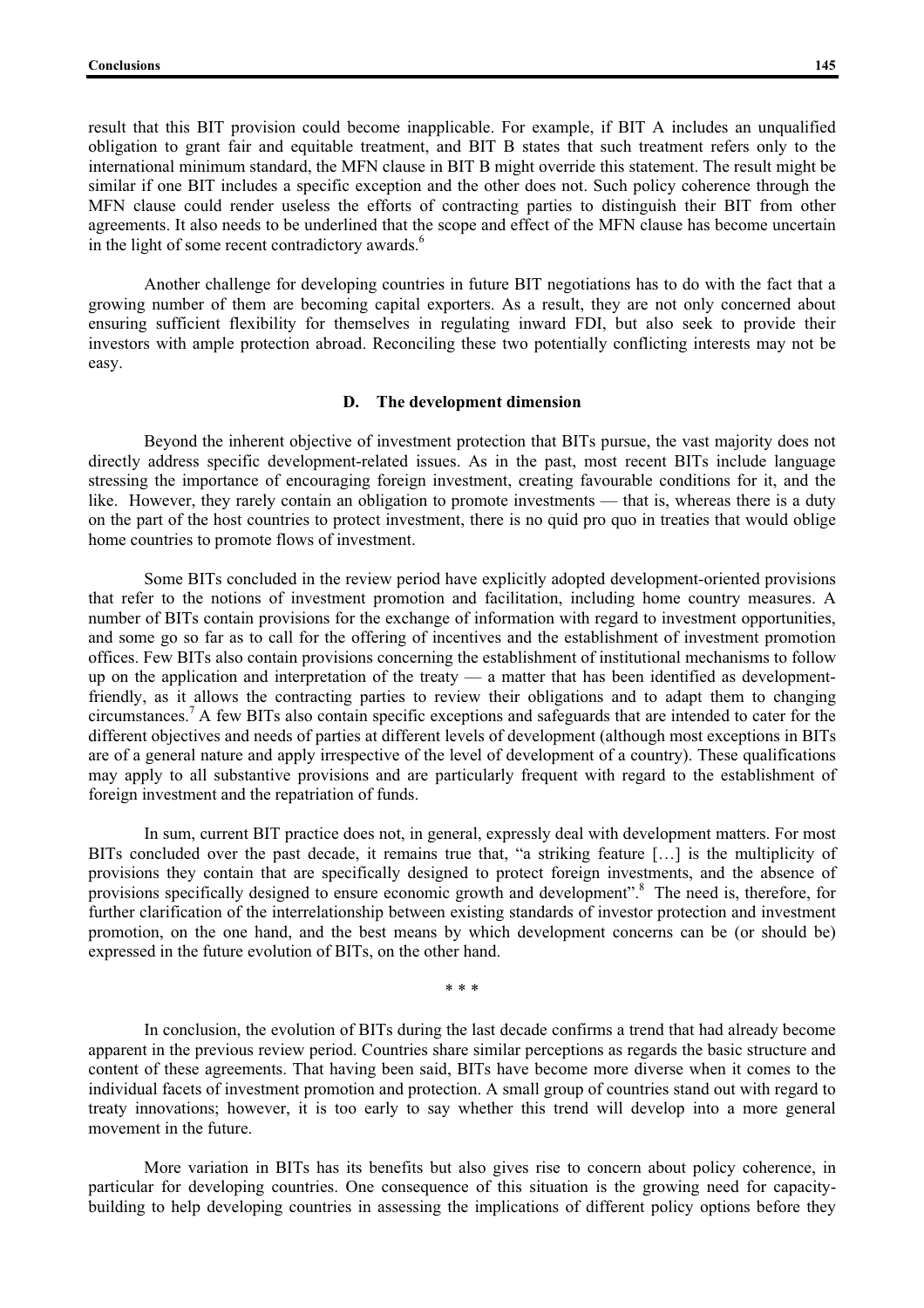enter into new agreements, in identifying the potential obligations deriving therefrom and in implementing commitments made. Rigorous policy analysis of the evolution of the BIT universe and further international consensus-building on key development-related issues are other vital tasks. This includes more research on emerging trends concerning internationally recognized principles in investment rulemaking and the identification of common elements. International organizations can lend a helping hand in this regard.

### **Notes**

<sup>1</sup> It is difficult to define in detail the standard typology of a traditional BIT. For a detailed analysis of this typology, see UNCTAD (1998).

In this regard, see subsection E.2.a.(i) above.

<sup>3</sup> For instance, general exceptions on taxation can be found in, inter alia, the BITs between Germany and Mexico (1998), Argentina and New Zealand (1999), Chile and New Zealand (1999), Hong Kong (China) and New Zealand (1995), Barbados and Canada (1996), Canada and Costa Rica (1997), Japan and Viet Nam (2003), and the United States and Uruguay (2005). General exceptions on the protection of natural resources can be found in, inter alia*,* the BITs between Mauritius and Switzerland (1998), Australia and India (1999), and Armenia and Canada (1997). General exceptions on public order and essential security interests can be found in, inter alia, the BITs between Finland and Kyrgyzstan (2003), Japan and the Republic of Korea (2002), Australia and India (1999), CARICOM and Cuba (1997), Croatia and India (2001), and Mozambique and the United States (1998). 4 For example, the use of the exception for the protection of cultural diversity is practically limited to BITs

negotiated by Canada and France. 5

 $5$  For instance, positive language enhancing the commitment of the contracting parties to enforce health and safety standards can be found in, inter alia, the BITs between Namibia and the Netherlands (2002), and Mexico and Switzerland (1995). Commitments for the protection of the environment can be found in, inter alia*,* BITs between Finland and Kyrgyzstan (2003), Mozambique and the Netherlands (2001), the 2004 Canadian model BIT, Japan and Viet Nam (2003), the Republic of Korea and Trinidad and Tobago (2002), the United States and Uruguay (2005), and Belgium–Luxembourg and Ethiopia (2003). Commitments for the protection on internationally recognized labour rights can be found in, inter alia, the BITs between Armenia and Austria (2001), Namibia and the Netherlands (2002), Finland and Nicaragua (2003), and Belgium–Luxembourg and Zimbabwe (2003). 6

 $6$  See subsection E.2.b (i) above.

7 See UNCTAD (2002, para. 5.d (vi)).

8 See Robinson (1998, p. 84).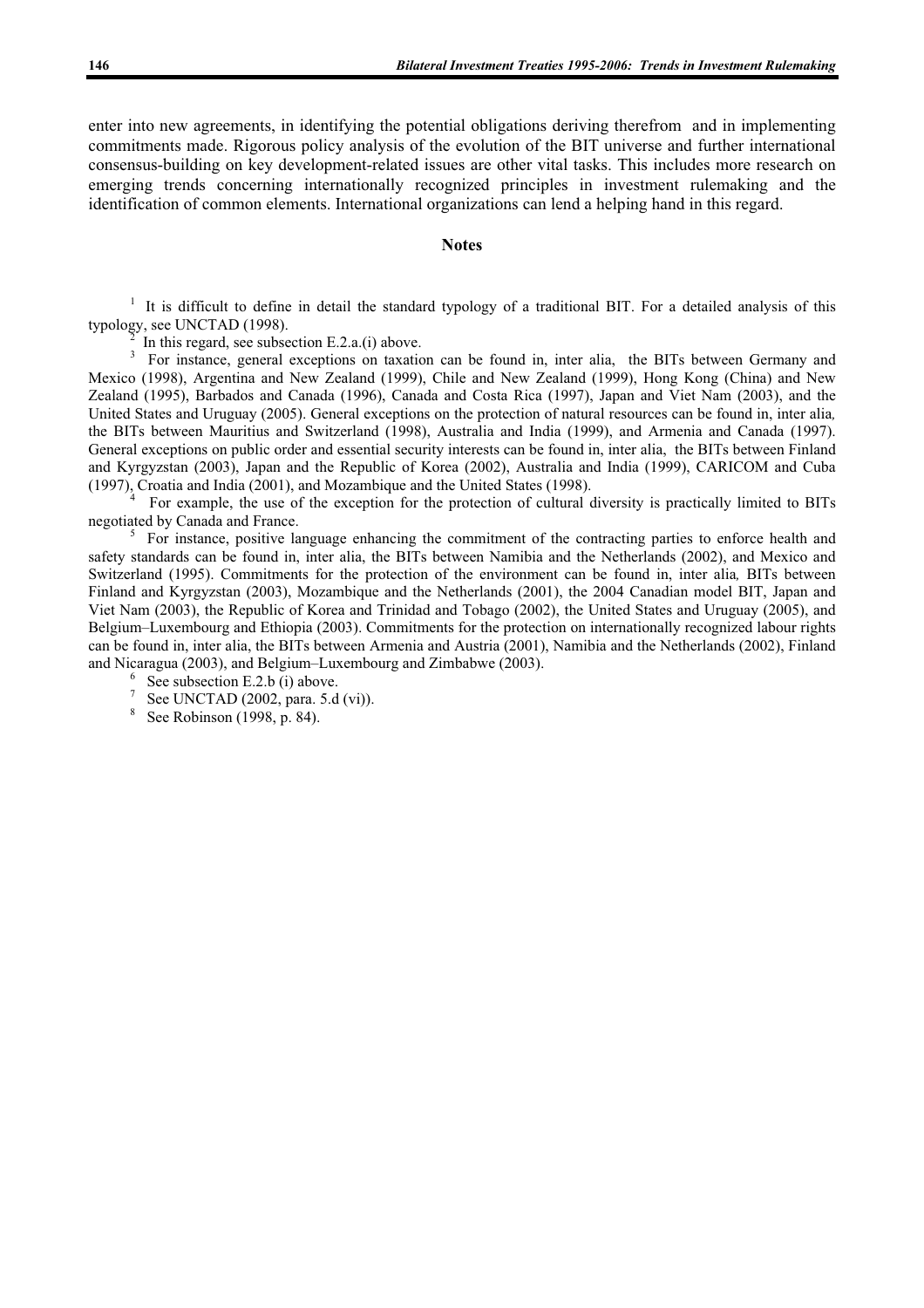# **REFERENCES**

Brownlie, Ian (2003). *Principles of Public International Law* (Oxford: Oxford University Press).

- Dawson, Laura (ed.) (2002). *Whose Rights? The NAFTA Chapter 11 Debate* (Ottawa: Centre for Trade Policy and Law, Carleton University).
- Dolzer, Rudolph and M. Stevens (1995). *Bilateral Investment Treaties* (The Hague, Boston and London: Martinus Nijhoff Publishers).
- Dolzer, Rudolph (2005a). "Fair and equitable treatment: A key standard in investment treaties", *The International Lawyer*, 39, pp. 87–106.
	- \_\_\_\_\_\_\_\_\_\_\_\_\_\_(2005b). "National treatment: New developments". Discussion paper presented at a symposium co-organised by ICSID, OECD and UNCTAD, on "Making The Most Of International Investment Agreements: A Common Agenda", Paris, 12 December 2005.
- Gill, J. M. Gearing and G. Birt (2004). "Contractual claims and bilateral investment treaties: A comparative review of the SGS cases", *Journal of International Arbitration*, vol. 21, no. 5, pp. 397–412.
- Jackson, John H. (1997). The World Trading System: Law and Policy of International Economic Relations (Cambridge: MIT Press).
- Juillard, Patrick (1994). "L'évolution des sources du droit des investissements", *Recueil des cours*, 250, pp.  $9 - 216.$
- Mann, H. and K. von Moltke (1999). *NAFTA's Chapter 11 and the Environment* (Winnipeg: International Institute for Sustainable Development).
- Neumeyer, Eric and Laura Spess (2005). "Do bilateral investment treaties increase foreign direct investment to developing countries?", *World Development*, vol. 33, no. 10, pp. 1567–1585.
- Organisation for Economic and Co-operation Development (OECD) (2006). "Interpretation of the umbrella clause in investment agreements". Paper presented at an APEC–UNCTAD Regional seminar on Investor–State Dispute Settlement, Mexico City, 9–10 October.
- Robinson, Patrick (1998). "Criteria to test the development friendliness of international investment agreements", *Transnational Corporations*, vol. 7, no. 1 (April), pp. 83–89.
- Schreuer, Christoph (2005). "Fair and equitable treatment in arbitral practice", *Journal of World Investment & Trade*, 6 (3), pp. 1–24.

\_\_\_\_\_\_\_\_\_\_ (2004). "Travelling the BIT route: Of waiting periods, umbrella clauses, and forks in the road", *Journal of World Investment and Trade*, vol. 5, no. 2, pp. 231–256.

Sornarajah, M. (2004). *International Law of Foreign Investment* (Cambridge: Cambridge University Press).

- United Nations Conference on Trade and Development (1998). *Bilateral Investment Treaties in the Mid-1990s* (New York and Geneva: United Nations), United Nations publication, Sales No. E.98.II.D.8.
	- \_\_\_\_\_\_\_\_\_\_ (1999a). *Scope and Definition. UNCTAD Series on issues in international investment agreements.* (New York and Geneva: United Nations), United Nations publication, Sales No. E.99.II.D.9.
	- \_\_\_\_\_\_\_\_\_\_ (1999b). *Admission and Establishment. UNCTAD Series on issues in international investment agreements.* (New York and Geneva: United Nations), United Nations publication, Sales No. E.99.II.D.10.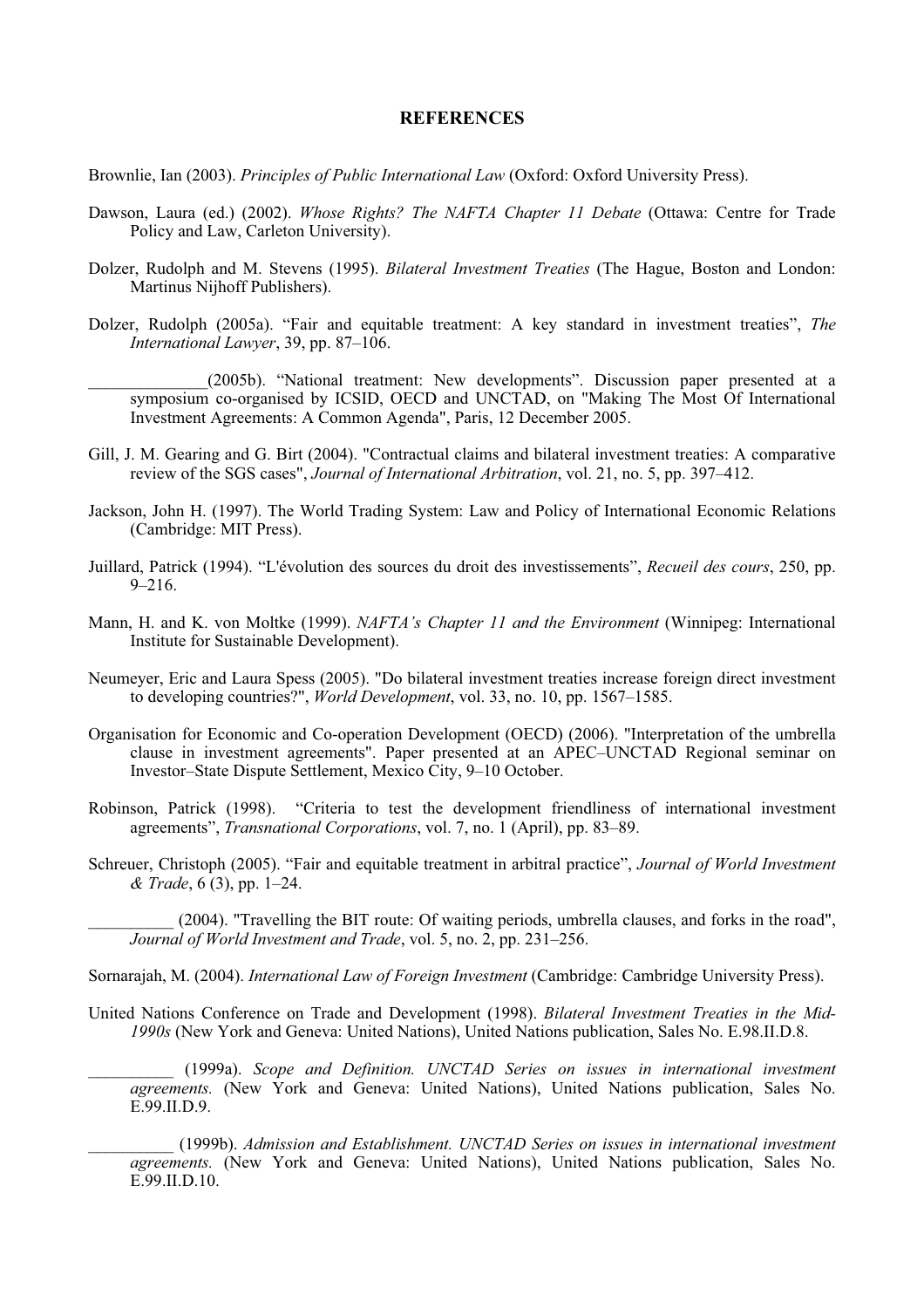\_\_\_\_\_\_\_\_\_\_ (1999c). *Lessons from the MAI*. *UNCTAD Series on issues in international investment agreements.* (New York and Geneva: United Nations), United Nations publication, Sales No. E.99.II.D.26.

\_\_\_\_\_\_\_\_\_\_\_(1999d). *Most-Favoured-Nation Treatment. UNCTAD Series of Issues in International Investment Agreements* (New York and Geneva: United Nations), United Nations publication, Sales No. E.99.II.D.11.

\_\_\_\_\_\_\_\_\_\_\_(1999e). *National Treatment. UNCTAD Series on Issues in International Investment Agreements* (New York and Geneva: United Nations), United Nations publication, Sales No. E.99.II.D.16.

\_\_\_\_\_\_\_\_\_\_\_\_(1999f). *Fair and Equitable Treatment. UNCTAD Series on Issues in International Investment Agreements* (New York and Geneva: United Nations), United Nations publication, Sales No. E.99.II.D.15.

\_\_\_\_\_\_\_\_\_\_(2000a). *Taking of Property. UNCTAD Series on Issues in International Investment Agreements*  (New York and Geneva: United Nations), United Nations publication, Sales No. E.00.II.D.4.

\_\_\_\_\_\_\_\_\_\_ (2000b). *Transfer of Funds. UNCTAD Series on Issues in International Investment Agreements*  (New York and Geneva: United Nations), United Nations publication, Sales No. E.00.II.D.38.

\_\_\_\_\_\_\_\_\_ (2000c). *Taxation. UNCTAD Series on Issues in International Investment Agreements* (New York and Geneva: United Nations), United Nations publication, Sales No. E.00.II.D.5.

\_\_\_\_\_\_\_\_\_(2001a). *Host Country Operational Measures. UNCTAD Series on Issues in International Investment Agreements* (New York and Geneva: United Nations), United Nations publication, Sales No. E.01.II.D.18.

\_\_\_\_\_\_\_\_\_\_(2001b). *Environment. UNCTAD Series on Issues in International Investment Agreements* (New York and Geneva: United Nations), United Nations publication, Sales No. E.01.II.D.3.

\_\_\_\_\_\_\_\_\_\_ (2001c). *Social Responsibility. UNCTAD Series on Issues in International Investment Agreements* (New York and Geneva: United Nations), United Nations publication, Sales No. E.01.II.D.4.

\_\_\_\_\_\_\_\_\_ (2002). "Report of the Expert Meeting on Experiences with Bilateral and Regional Approaches to Multilateral Cooperation in the Area of Long-term Cross-border Investment, particularly Foreign Direct Investment" (Geneva: United Nations), United Nations document TD/B/Com.2/EM.11/3.

\_\_\_\_\_\_\_\_\_(2003a). *Incentives. UNCTAD Series of Issues in International Investment Agreements* (New York and Geneva: United Nations), United Nations publication, Sales No. E.04.II.D.6.

\_\_\_\_\_\_\_\_\_(2003b). *Dispute Settlement: Investor–State. UNCTAD Series on Issues in International Investment Agreements* (New York and Geneva: United Nations), United Nations publication, Sales No. E.03.II.D.5.

\_\_\_\_\_\_\_\_\_\_(2003c). *Dispute Settlement: State-State*. *UNCTAD Series on Issues in International Investment Agreements* (New York and Geneva: United Nations), United Nations publication, Sales No. E.03.II.D.6.

\_\_\_\_\_\_\_\_\_\_(2004). *Transparency. UNCTAD Series on Issues in International Investment Agreements* (New York and Geneva: United Nations), United Nations publication, Sales No. E.04.II.D.7.

\_\_\_\_\_\_\_\_\_\_ (2005a). *South–South Cooperation in International Investment Arrangements. UNCTAD Series on International Investment Policies for Development* (New York and Geneva: United Nations), United Nations publication, Sales No. E.05.II.D.5.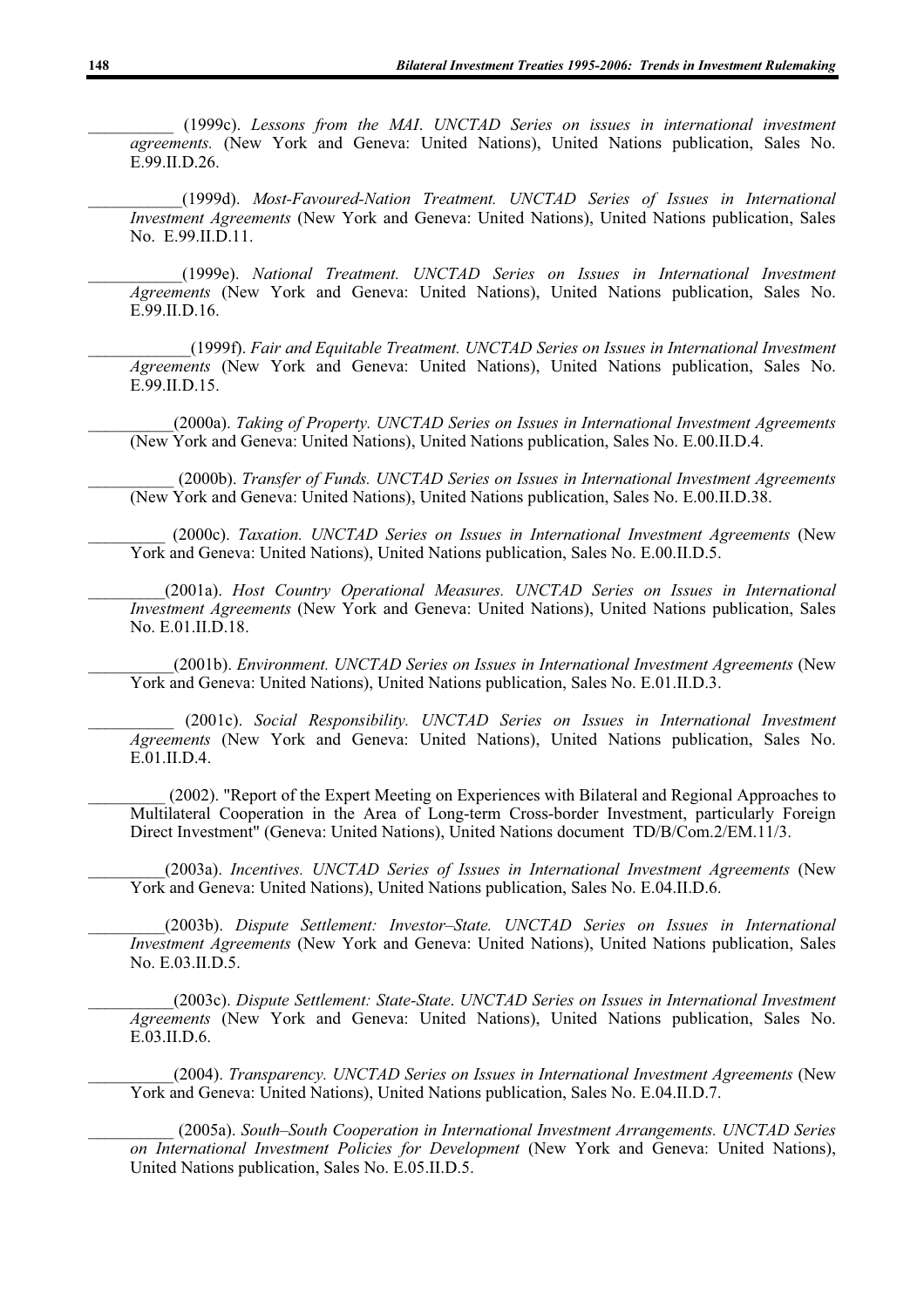\_\_\_\_\_\_\_\_\_\_ (2005b). *Investor–State Disputes Arising from Investment Treaties: A Review. UNCTAD Series on International Investment Policies for Development* (New York and Geneva: United Nations), United Nations publication, Sales No. E.06.II.D.1.

\_\_\_\_\_\_\_\_\_\_ (2005c). "Latest developments in investor–State dispute settlement", *IIA Monitor*, No. 4 (UNCTAD/WEB/ITE/IIT/2005/2).

\_\_\_\_\_\_\_\_\_\_(2005d). *The REIO Exceptions in MFN Treatment Clauses. UNCTAD Series on International Investment Policies for Development* (New York and Geneva: United Nations), United Nations publication, Sales No. E.05.II.D.1.

\_\_\_\_\_\_\_\_\_\_ (2005e). *State Contracts. Series on Issues in International Investment Agreements* (Geneva and New York: United Nations), United Nations publication, Sales No. E.05.II.D.5.

\_\_\_\_\_\_\_\_\_\_\_ (2006a). *World Investment Report 2006: FDI from Developing and Transition Economies: Implications for Development* (New York and Geneva: United Nations), United Nations publication, Sales No. E.06.II.D.11.

\_\_\_\_\_\_\_\_\_\_ (2006b). "Developments in international investment agreements in 2005", *IIA Monitor*, No. 2 (UNCTAD/WEB/ITE/IIA/2006/7).

\_\_\_\_\_\_\_\_\_(2006c). *Investment Provisions in Economic Integration Agreements* (New York and Geneva: United Nations), United Nations publication, UNCTAD/ITE/IIT/2005/10.

\_\_\_\_\_\_\_\_\_(2006d). *International Investment Arrangements: Trends and Emerging Issues. UNCTAD Series on International Investment Policies for Development* (New York and Geneva: United Nations), United Nations publication, Sales No. E.06.II.D.3.

- Vandevelde, Kenneth (1992). *United States Investment Treaties: Policy and Practice* (Deventer and Boston: Kluwer Law and Taxation Publishers).
- VanDuzer, Anthony J (2002). "NAFTA chapter 11 to date: The progress of a work in progress". Available at http://www.carleton.ca/ctpl/pdf/chapter\_11\_book/3\_vanduzer\_panel.pdf.
- Walker, H. (1957-1958). "Modern treaties of friendship, commerce and navigation" *Minnesota Law Review*, 42, pp. 805–824.
- World Trade Organization (WTO) (1995). *GATT Analytical Index: Guide to GATT Law and Practice*. (Geneva: WTO and Bernan Press).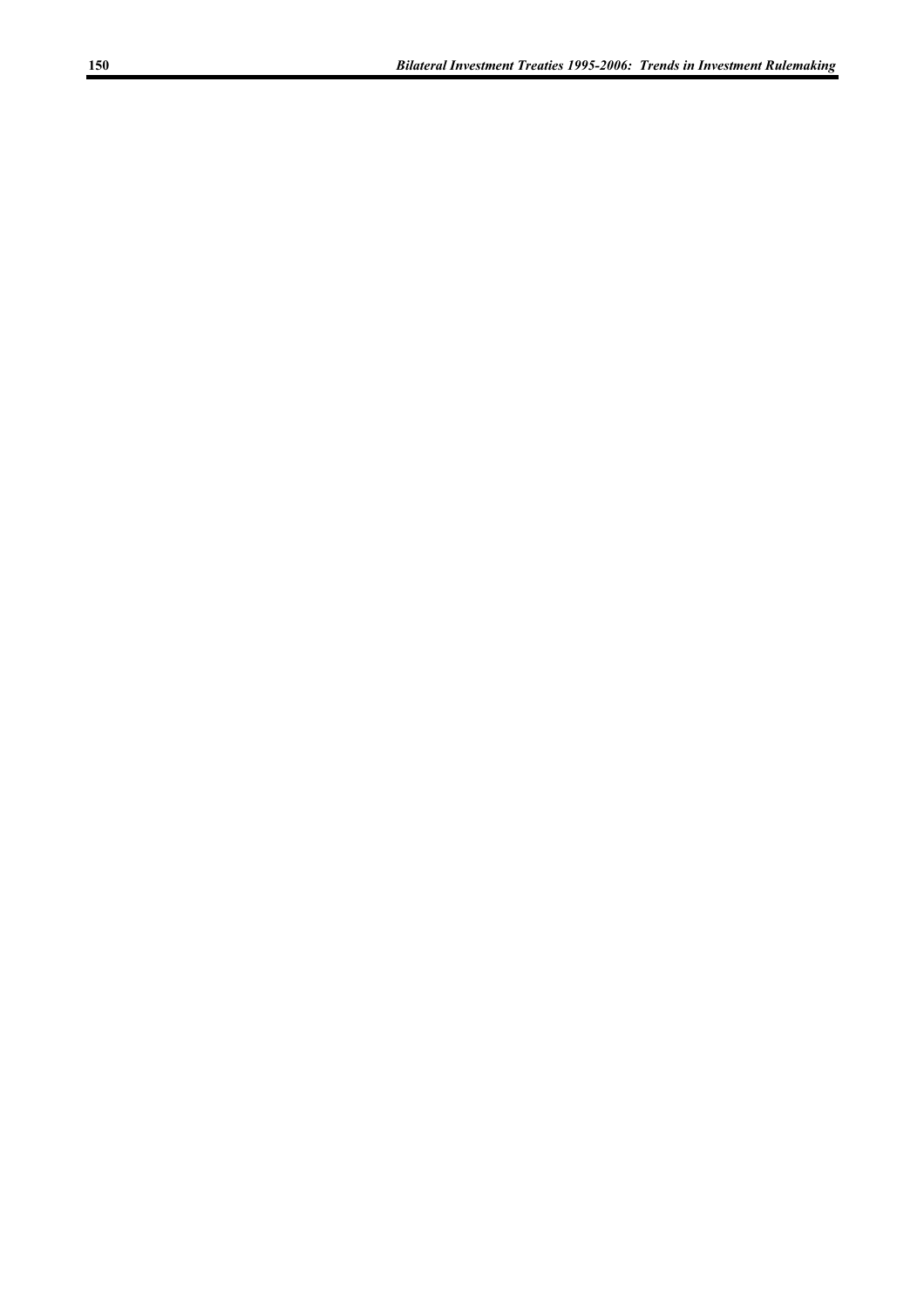# **Selected recent UNCTAD publications on TNCs and FDI**

(For more information, please visit www.unctad.org/en/pub)

# **A. Serial publications**

# *World Investment Reports* (For more information visit www.unctad.org/wir)

*World Investment Report 2006. FDI from Developing and Transition Economies: Implications for Development.* Sales No. E.06.II.D.11. \$80. http://www.unctad.org/en/docs//wir2006\_en.pdf.

*World Investment Report 2006. FDI from Developing and Transition Economies: Implications for Development. An Overview.* 50 p. http://www.unctad.org/en/docs/wir2006overview\_en.pdf.

*World Investment Report 2005. Transnational Corporations and the Internationalization of R&D.* Sales No. E.05.II.D.10. \$75. http://www.unctad.org/en/docs//wir2005\_en.pdf.

*World Investment Report 2005. Transnational Corporations and the Internationalization of R&D*. *An Overview.* 50 p. http://www.unctad.org/en/docs/wir2005overview\_en.pdf.

*World Investment Report 2004. The Shift Towards Services.* Sales No. E.04.II.D.36. \$75. http://www.unctad.org/en/docs//wir2004\_en.pdf.

*World Investment Report 2004. The Shift Towards Services*. *An Overview*. 62 p. http://www.unctad.org/en/docs/wir2004overview\_en.pdf.

*World Investment Report 2003. FDI Policies for Development: National and International Perspectives.* Sales No. E.03.II.D.8. \$49. http://www.unctad.org/en/docs//wir2003\_en.pdf.

*World Investment Report 2003. FDI Polices for Development: National and International Perspectives*. *An Overview*. 66 p. http://www.unctad.org/en/docs/wir2003overview\_en.pdf.

*World Investment Report 2002: Transnational Corporations and Export Competitiveness*. 352 p. Sales No. E.02.II.D.4. \$49. http://www.unctad.org/en/docs//wir2002\_en.pdf.

*World Investment Report 2002: Transnational Corporations and Export Competitiveness*. *An Overview*. 66 p. http://www.unctad.org/en/docs/wir2002overview\_en.pdf.

*World Investment Report 2001: Promoting Linkages*. 356 p. Sales No. E.01.II.D.12 \$49. http://www.unctad.org/wir/contents/wir01content.en.htm.

*World Investment Report 2001: Promoting Linkages*. *An Overview*. 67 p. http://www.unctad.org/wir/contents/wir01content.en.htm.

*Ten Years of World Investment Reports: The Challenges Ahead*. *Proceedings of an UNCTAD special event on future challenges in the area of FDI*. UNCTAD/ITE/Misc.45. http://www.unctad.org/wir.

*World Investment Report 2000: Cross-border Mergers and Acquisitions and Development*. 368 p. Sales No. E.99.II.D.20. \$49. http://www.unctad.org/wir/contents/wir00content.en.htm.

*World Investment Report 2000: Cross-border Mergers and Acquisitions and Development*. *An Overview*. 75 p. http://www.unctad.org/wir/contents/wir00content.en.htm.

### *World Investment Directories*

(For more information visit http://r0.unctad.org/en/subsites/dite/fdistats\_files/WID2.htm)

*World Investment Directory 2004: Latin America and the Caribbean. Volume IX.* 599 p. Sales No. E.03.II.D.12. \$25.

*World Investment Directory 2003: Central and Eastern Europe. Vol. VIII*. 397 p. Sales No. E.03.II.D.24. \$80.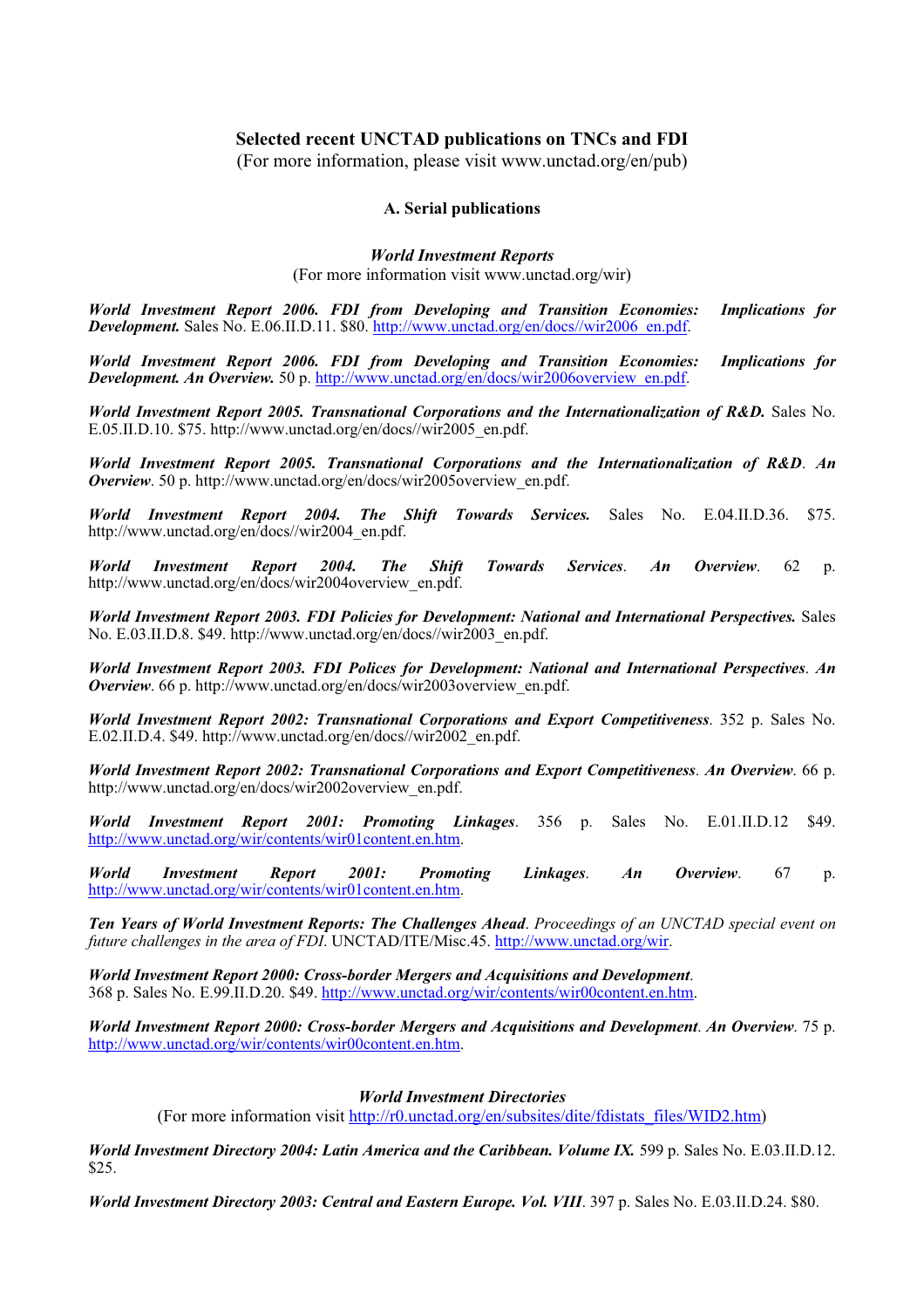### *Investment Policy Reviews*

(For more information visit http://www.unctad.org/Templates/Startpage.asp?intItemID=2554)

*Investment Policy Review – Algeria*. 110 p. UNCTAD/ITE/IPC/2003/9.

*Investment Policy Review – Kenya*. 126 p. Sales No. E.05.II.D.21. \$25.

*Investment Policy Review – Benin*. 147 p. Sales No. F.04.II.D.43. \$25.

*Investment Policy Review – Sri Lanka*. 89 p. UNCTAD/ITE/IPC/2003/8.

*Investment Policy Review – Nepal*. 89 p. Sales No. E.03.II.D.17. \$20.

*Investment Policy Review – Lesotho*. 105 p. Sales No. E.03.II.D.18. \$15/18.

*Investment Policy Review – Ghana*. 103 p. Sales No. E.02.II.D.20. \$20.

*Investment Policy Review – Tanzania*. 109 p. Sales No. E.02.II.D.6 \$20.

*Investment Policy Review – Botswana*. 107 p. Sales No. E.01.II.D.I. \$22.

*Investment Policy Review – Ecuador*. 136 p. Sales No. E.01.II D.31. \$25.

*Investment and Innovation Policy Review – Ethiopia.* 130 p. UNCTAD/ITE/IPC/Misc.4.

*Investment Policy Review – Mauritius*. 92 p. Sales No. E.01.II.D.11. \$22.

*Investment Policy Review – Peru*. 109 p. Sales No. E.00.II.D.7. \$22.

*Investment Policy Review – Egypt*. 119 p. Sales No. E.99.II.D.20. \$19.

*Investment Policy Review – Uganda*. 71 p. Sales No. E.99.II.D.24. \$15.

*Investment Policy Review – Uzbekistan.*. 65 p. UNCTAD/ITE/IIP/Misc. 13.

### *International Investment Instruments*

(Fore more information visit http://www.unctad.org/iia)

*International Investment Instruments: A Compendium. Vol. XIV.* Sales No. E.05.II.D.8. 326 p. \$60.

*International Investment Instruments: A Compendium. Vol. XIII.* Sales No. E.05.II.D.7. 358 p. \$60.

*International Investment Instruments: A Compendium. Vol. XII.* Sales No. E.04.II.D.10. 364 p. \$60.

*International Investment Instruments: A Compendium. Vol. XI.* 345 p. Sales No. E.04.II.D.9. \$60. http://www.unctad.org/en/docs//dite4volxi\_en.pdf.

*International Investment Instruments: A Compendium. Vol. X.* 353 p. Sales No. E.02.II.D.21. \$60. http://www.unctad.org/en/docs/psdited3v9.en.pdf.

*International Investment Instruments: A Compendium. Vol. IX.* 353 p. Sales No. E.02.II.D.16. \$60. http://www.unctad.org/en/docs/psdited3v9.en.pdf.

*International Investment Instruments: A Compendium. Vol. VIII.* 335 p. Sales No. E.02.II.D.15. \$60. http://www.unctad.org/en/docs/psdited3v8.en.pdf.

*International Investment Instruments: A Compendium. Vol. VII*. 339 p. Sales No. E.02.II.D.14. \$60. http://www.unctad.org/en/docs/psdited3v7.en.pdf.

*International Investment Instruments: A Compendium. Vol. VI.* 568 p. Sales No. E.01.II.D.34. \$60. http://www.unctad.org/en/docs/ps1dited2v6\_p1.en.pdf (part one).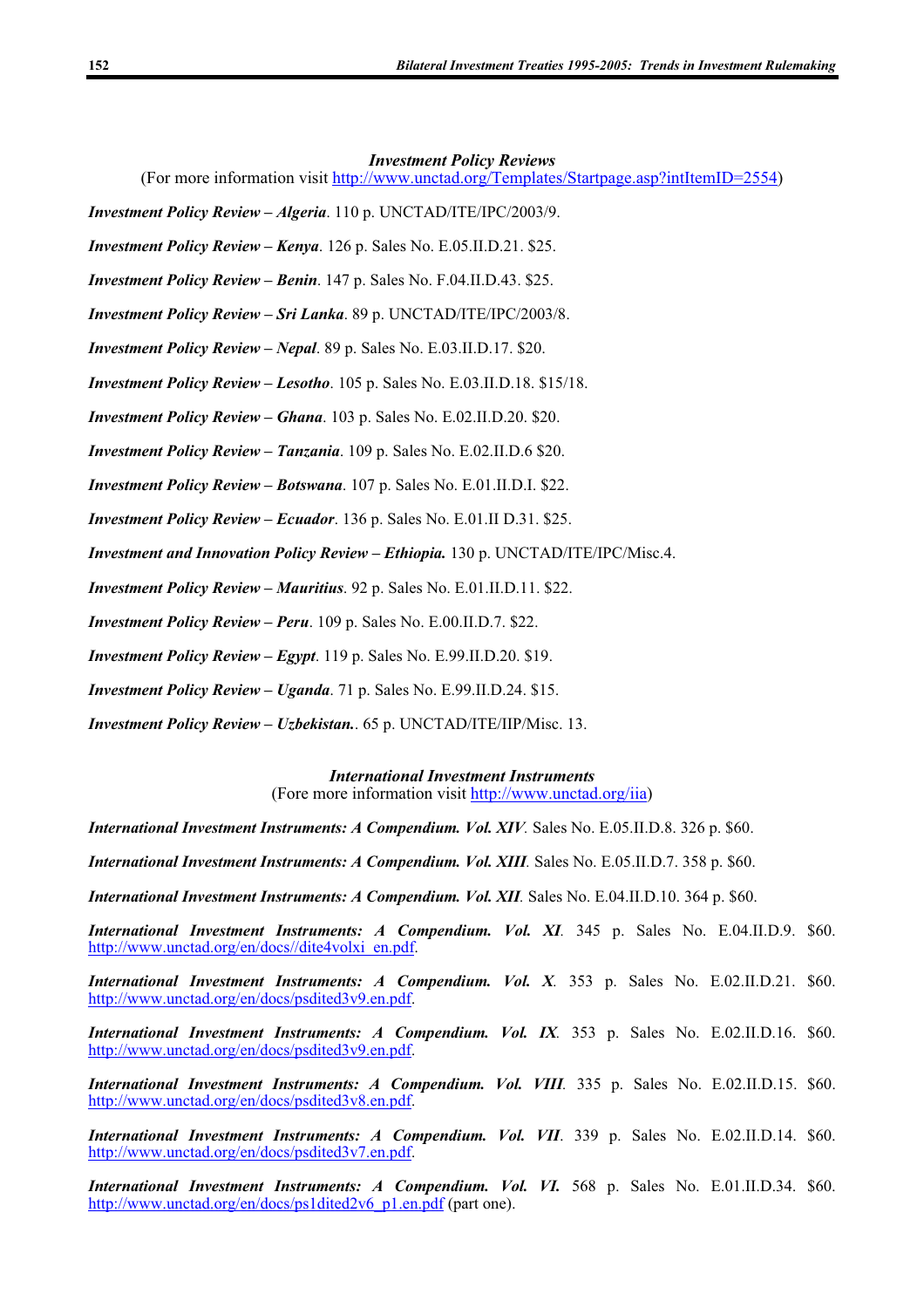*International Investment Instruments: A Compendium. Vol. V.* 505 p. Sales No. E.00.II.D.14. \$55.

*International Investment Instruments: A Compendium. Vol. IV.* 319 p. Sales No. E.00.II.D.13. \$55.

### *LDC Investment Guides*

(For more information visit http://www.unctad.org/Templates/Page.asp?intItemID=2705&lang=14)

*An Investment Guide to Kenya: Opportunities and Conditions.* 92 p. UNCTAD/ITE/IIA/2005/2.

*An Investment Guide to Tanzania: Opportunities and Conditions***.** 82 p. UNCTAD/ITE/IIA/2005/3.

*An Investment Guide to the East African Community: Opportunities and Conditions.* 109 p. UNCTAD/ITE/IIA2005/4.

*An Investment Guide to Mauritania: Opportunities and Conditions***.** 80 p. UNCTAD/ITE/IIA/2004/4.

*Guide de l'investissement au Mali: Opportunités et Conditions.* 76 p. UNCTAD/ITE/IIA/2004/1.

*An Investment Guide to Cambodia: Opportunities and Conditions.* 89 p. UNCTAD/ITE/IIA/2003/6. http://www.unctad.org/en/docs//iteiia20036\_en.pdf.

*An Investment Guide to Nepal: Opportunities and Conditions*. 97 p. UNCTAD/ITE/IIA/2003/2. http://www.unctad.org/en/docs/iteiia20032\_en.pdf.

*An Investment Guide to Mozambique: Opportunities and Conditions*. 109 p. UNCTAD/ITE/IIA/4. http://www.unctad.org/en/docs/poiteiiad4.en.pdf.

*An Investment Guide to Uganda: Opportunities and Conditions*. 89 p. UNCTAD/ITE/IIA/2004/3.

*An Investment Guide to Bangladesh: Opportunities and Conditions*. 66 p. UNCTAD/ITE/IIT/Misc.29. http://www.unctad.org/en/docs/poiteiitm29.en.pdf.

*An Investment Guide to Ethiopia: Opportunities and Conditions.* 90 p. UNCTAD/ITE/IIA/2004/2.

### *International Investment Policies for Development*  (Fore more information visit http://www.unctad.org/iia)

*Preserving Flexibility in IIAs: The Use of Reservations.* 104 p. Sales No. E.06.II.D.14. \$15.

*International Investment Arrangements: Trends and Emerging Issues.* 110 p. Sales No. E.06.II.D.03. \$15.

*Investor-State Disputes Arising from Investment Treaties: A Review.* 106 p. Sales No. E.06.II.D.1 \$15

*South-South Cooperation in Investment Arrangements.* 108 p. Sales No. E.05.II.D.26 \$15.

*The REIO Exception in MFN Treatment Clauses.* 92 p. Sales No. E.05.II.D.1. \$15.

*International Investment Agreements in Services.* 119 p. Sales No. E.05.II.D.15. \$15.

*Issues in International Investment Agreements*  (Fore more information visit http://www.unctad.org/iia)

*State Contracts.* 84 p. Sales No. E.05.II.D.5. \$15.

*International Investment Agreements: Key Issues, Volume I***.** 415 p. Sales no.: E.05.II.D.6. \$65.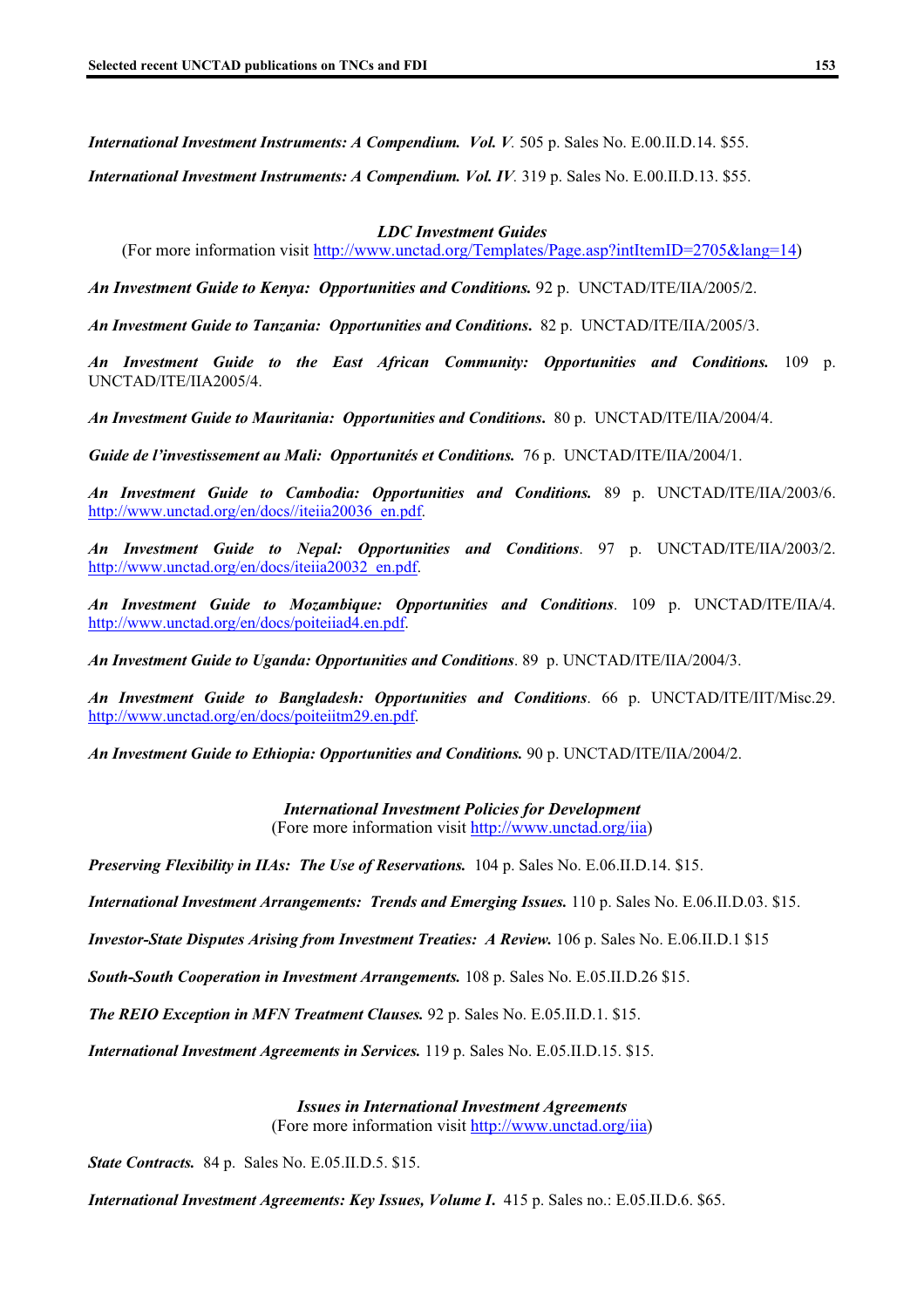- *Competition.* 112 p. E.04.II.D.44. \$ 15.
- *Key Terms and Concepts in IIAs: a Glossary*. 232 p. Sales No. E.04.II.D.31. \$15.
- *Incentives*. 108 p. Sales No. E.04.II.D.6. \$15.
- *Transparency*. 118 p. Sales No. E.04.II.D.7. \$15.
- *Dispute Settlement: State-State.* 101 p. Sales No. E.03.II.D.6. \$15.
- *Dispute Settlement: Investor-State.* 125 p. Sales No. E.03.II.D.5. \$15.
- *Transfer of Technology*. 138 p. Sales No. E.01.II.D.33. \$18.
- *Illicit Payments*. 108 p. Sales No. E.01.II.D.20. \$13.
- *Home Country Measures*. 96 p. Sales No.E.01.II.D.19. \$12.
- *Host Country Operational Measures*. 109 p. Sales No E.01.II.D.18. \$15.
- *Social Responsibility*. 91 p. Sales No. E.01.II.D.4. \$15.
- *Environment*. 105 p. Sales No. E.01.II.D.3. \$15.
- *Transfer of Funds*. 68 p. Sales No. E.00.II.D.27. \$12.
- *Flexibility for Development*. 185 p. Sales No. E.00.II.D.6. \$15.
- *Employment*. 69 p. Sales No. E.00.II.D.15. \$12.
- *Taxation*. 111 p. Sales No. E.00.II.D.5. \$12.
- *Taking of Property*. 83 p. Sales No. E.00.II.D.4. \$12.
- *National Treatment.*. 94 p. Sales No. E.99.II.D.16. \$12.
- *Admission and Establishment.*. 69 p. Sales No. E.99.II.D.10. \$12.
- *Trends in International Investment Agreements: An Overview*. 133 p. Sales No. E.99.II.D.23. \$12.
- *Lessons from the MAI*. 52 p. Sales No. E.99.II.D.26. \$10.
- *Fair and Equitable Treatment.*. 85 p. Sales No. E.99.II.D.15. \$12.
- *Transfer Pricing.*. 71 p. Sales No. E.99.II.D.8. \$12.
- *Scope and Definition.* 93 p. Sales No. E.99.II.D.9. \$12.
- *Most-Favoured Nation Treatment.*. 57 p. Sales No. E.99.II.D.11. \$12.
- *Investment-Related Trade Measures.* 57 p. Sales No. E.99.II.D.12. \$12.
- *Foreign Direct Investment and Development.*. 74 p. Sales No. E.98.II.D.15. \$12.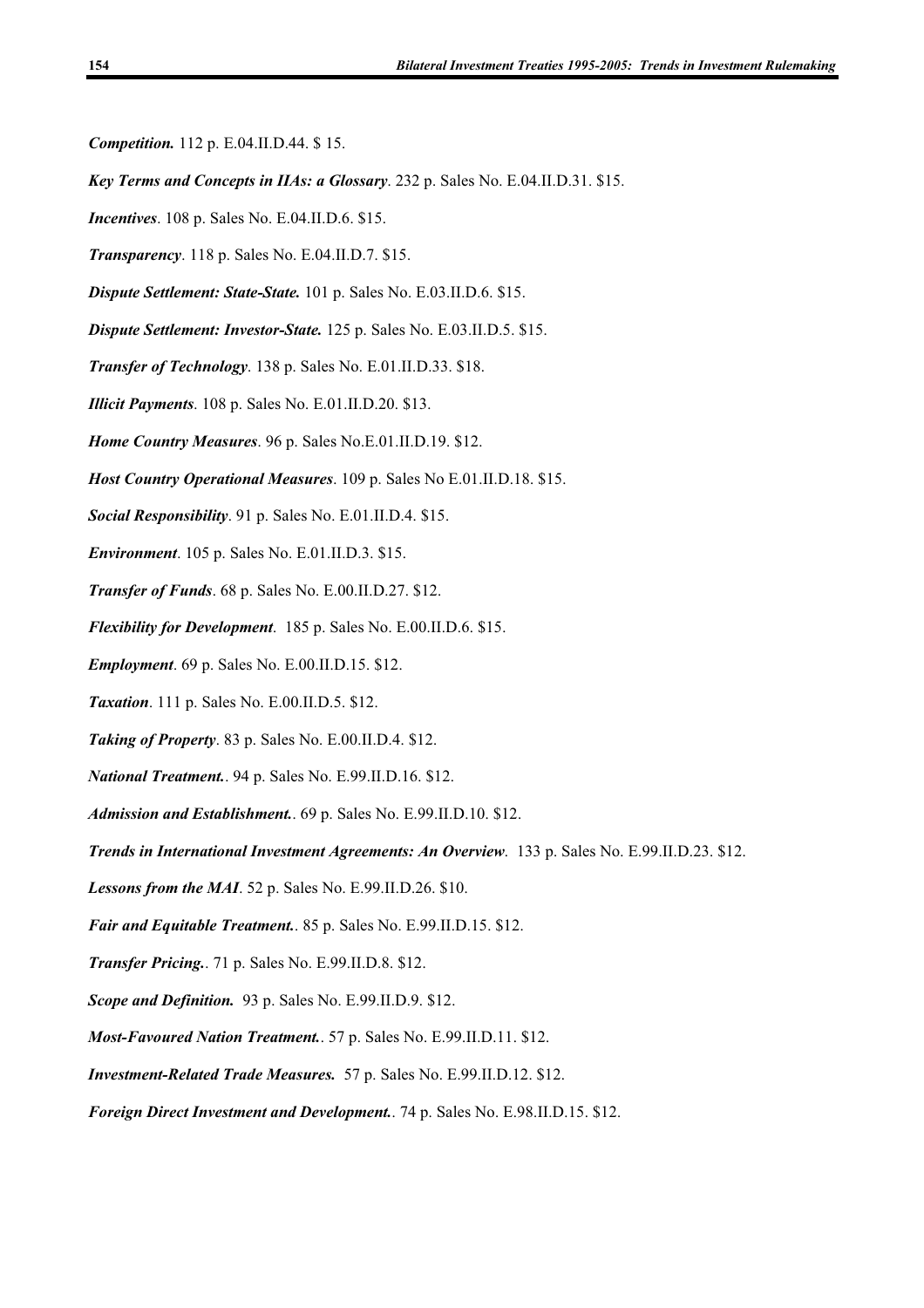# **B. ASIT Advisory Studies (Formerly Current Studies, Series B)**

No. 17. *The World of Investment Promotion at a Glance: A survey of investment promotion practices*. UNCTAD/ITE/IPC/3.

No. 16. *Tax Incentives and Foreign Direct Investment: A Global Survey*. 180 p. Sales No. E.01.II.D.5. \$23. Summary available from http://www.unctad.org/asit/resumé.htm.

# **C. Individual Studies**

*Globalization of R&D and Developing Countries..* 242 p. Sales No. E.06.II.D.2. \$35.

*Prospects for Foreign Direct Investment and the Strategies of Transnational Corporations, 2005-2008.* 74 p. Sales No. E.05.II.D.32. \$18.

*World Economic Situation and Prospects 2005*. 136 p. Sales No. E. 05.II.C.2. \$15. (Joint publication with the United Nations Department of Economic and Social Affairs.)

*Foreign Direct Investment and Performance Requirements: New Evidence from Selected Countries*. 318 p. Sales No. E.03.II.D.32. \$35.http://www.unctad.org/en/docs//iteiia20037\_en.pdf

*FDI in Land-Locked Developing Countries at a Glance.* 112 p. UNCTAD/ITE/IIA/2003/5.

*FDI in Least Developed Countries at a Glance: 2002.* 136 p. UNCTAD/ITE/IIA/6. http://www.unctad.org/en/docs//iteiia6\_en.pdf.

*The Tradability of Consulting Services*. 189 p. UNCTAD/ITE/IPC/Misc.8. http://www.unctad.org/en/docs/poiteipcm8.en.pdf.

*Foreign Direct Investment in Africa: Performance and Potential*. 89 p. UNCTAD/ITE/IIT/Misc.15. Free of charge. Also available from http://www.unctad.org/en/docs/poiteiitm15.pdf.

*TNC-SME Linkages for Development: Issues–Experiences–Best Practices*. *Proceedings of the Special Round Table on TNCs, SMEs and Development, UNCTAD X, 15 February 2000, Bangkok, Thailand.*113 p. UNCTAD/ITE/TEB1. Free of charge.

*Measures of the Transnationalization of Economic Activity*. 93 p. Sales No. E.01.II.D.2. \$20.

*The Competitiveness Challenge: Transnational Corporations and Industrial Restructuring in Developing Countries*. 283p. Sales No. E.00.II.D.35. \$42.

*FDI Determinants and TNC Strategies: The Case of Brazil*. 195 p. Sales No. E.00.II.D.2. \$35. Summary available from http://www.unctad.org/en/pub/psiteiitd14.en.htm.

## *Studies on FDI and Development*

*TNCs and the Removal of Textiles and Clothing Quotas.* 78 p. Sales No. E.05.II.D.20.

# *D. Journals*

*Transnational Corporations Journal* (formerly *The CTC Reporter*). Published three times a year. Annual subscription price: \$45; individual issues \$20. http://www.unctad.org/en/subsites/dite/1\_itncs/1\_tncs.htm.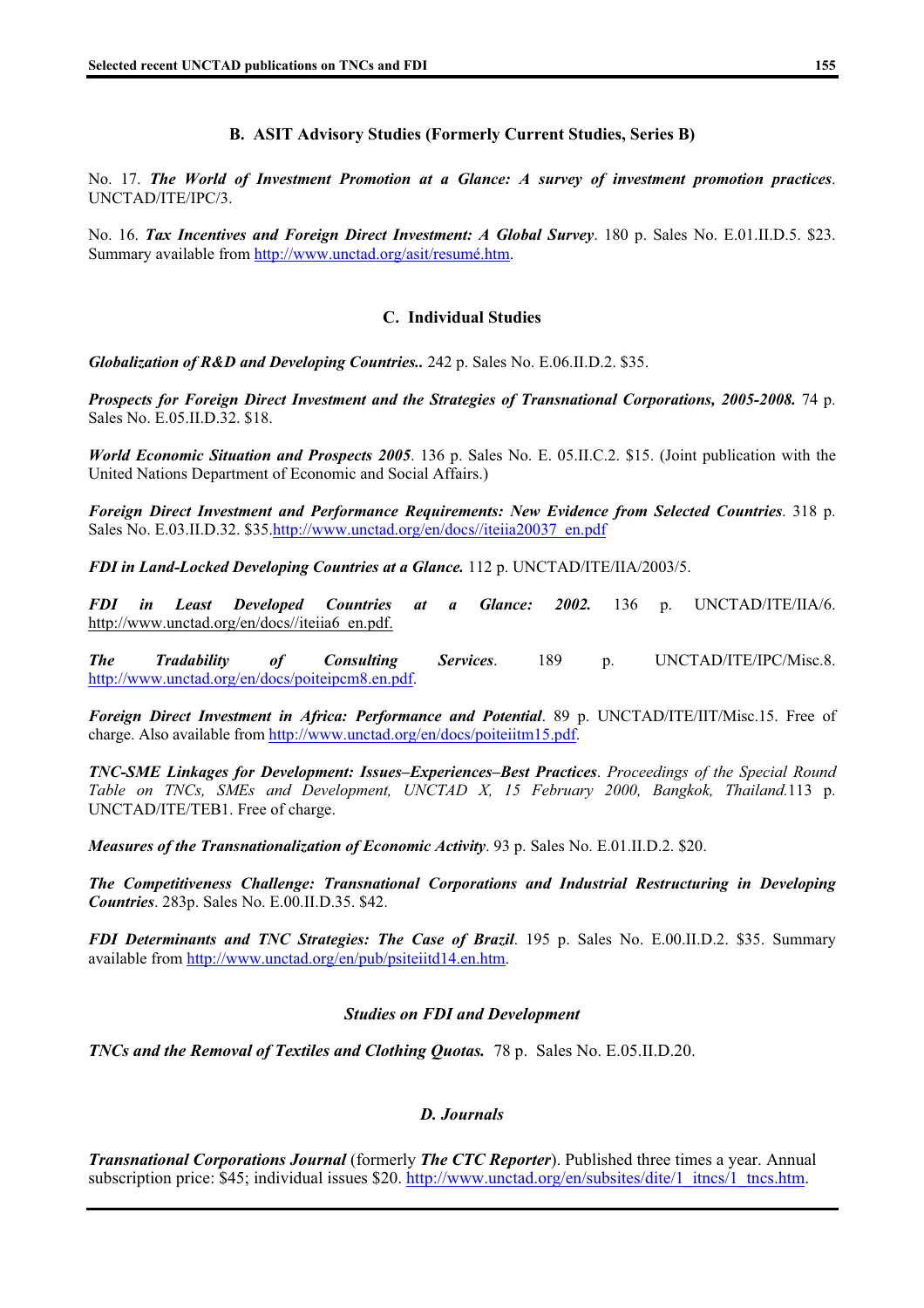United Nations publications may be obtained from bookstores and distributors throughout the world. Please consult your bookstore or write:

For Africa, Asia and Europe to:

Sales Section United Nations Office at Geneva Palais des Nations CH-1211 Geneva 10 Switzerland Tel: (41-22) 917-1234 Fax: (41-22) 917-0123 E-mail: unpubli@unog.ch

For Asia and the Pacific, the Caribbean, Latin America and North America to:

Sales Section Room DC2-0853 United Nations Secretariat New York, NY 10017 United States Tel: (1-212) 963-8302 or (800) 253-9646 Fax: (1-212) 963-3489 E-mail: publications@un.org

All prices are quoted in United States dollars.

For further information on the work of the Division on Investment, Technology and Enterprise Development, UNCTAD, please address inquiries to:

> United Nations Conference on Trade and Development Division on Investment, Technology and Enterprise Development Palais des Nations, Room E-10054 CH-1211 Geneva 10, Switzerland Telephone: (41-22) 907-5651 Telefax: (41-22) 907-0498 http://www.unctad.org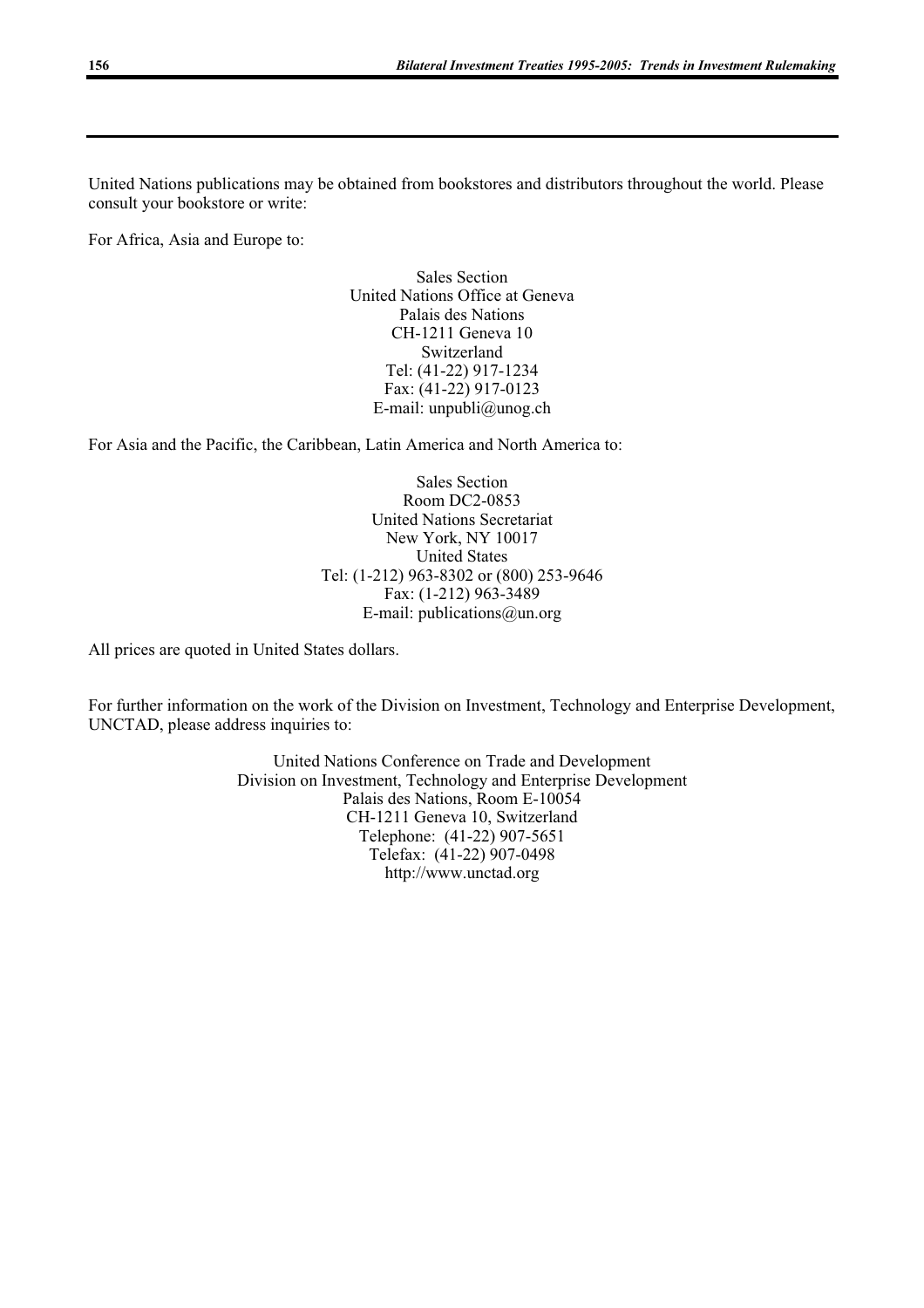# **QUESTIONNAIRE**

# **Bilateral Investment Treaties 1995-2006: Trends in Investment Rulemaking**

Sales No.

 In order to improve the quality and relevance of the work of the UNCTAD Division on Investment, Technology and Enterprise Development, it would be useful to receive the views of readers on this publication. It would therefore be greatly appreciated if you could complete the following questionnaire and return it to:

> Readership Survey UNCTAD Division on Investment, Technology and Enterprise Development United Nations Office in Geneva Palais des Nations, Room E-9123 CH-1211 Geneva 10, Switzerland Fax: 41-22-917-0194

1. Name and address of respondent (optional):

2. Which of the following best describes your area of work?

|    | Government<br>Private enterprise                                        | П               | Public enterprise<br>Academic or research |                  |             | П |  |  |
|----|-------------------------------------------------------------------------|-----------------|-------------------------------------------|------------------|-------------|---|--|--|
|    | International organisation<br>Not-for-profit organisation               | п<br>□          | Institution<br>Media<br>Other (specify)   |                  | $\Box$<br>п |   |  |  |
| 3. | In which country do you work?                                           |                 |                                           |                  |             |   |  |  |
| 4. | What is your assessment of the contents of this publication?            |                 |                                           |                  |             |   |  |  |
|    | Excellent<br>Good                                                       | ப<br>п          |                                           | Adequate<br>Poor |             | П |  |  |
| 5. | How useful is this publication to your work?                            |                 |                                           |                  |             |   |  |  |
|    | Very useful<br>□                                                        | Somewhat useful |                                           | □                | Irrelevant  |   |  |  |
| 6. | Please indicate the three things you liked best about this publication: |                 |                                           |                  |             |   |  |  |
|    |                                                                         |                 |                                           |                  |             |   |  |  |
|    |                                                                         |                 |                                           |                  |             |   |  |  |

7. Please indicate the three things you liked least about this publication: